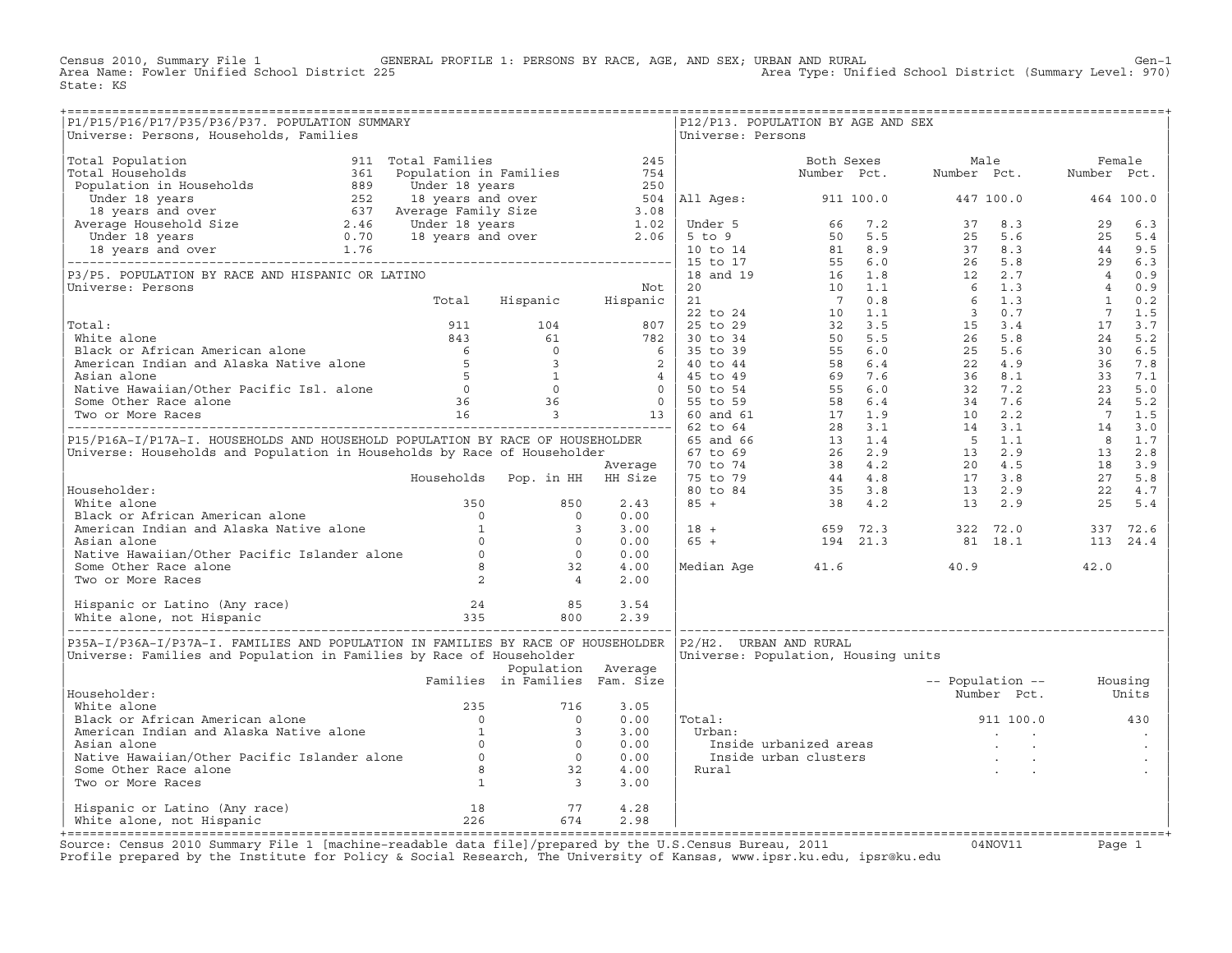Census 2010, Summary File 1 GENERAL PROFILE 2: HOUSEHOLDS & FAMILIES BY TYPE; HOUSEHOLD RELATIONSHIP BY AGE GEN<br>Area Name: Fowler Unified School District 225 Area Type: Unified School District (Summary Level: 970) State: KS

| P38/P39. FAMILY TYPE BY PRESENCE AND AGE OF OWN                                                                                                                                                                                                        |                          | P20. HOUSEHOLDS BY PRESENCE OF PEOPLE UNDER 18 BY                                                                                                                                                                                                                                                             |           | P31. RELATIONSHIP BY HOUSEHOLD TYPE                                                                                                                  |                                       |                     |
|--------------------------------------------------------------------------------------------------------------------------------------------------------------------------------------------------------------------------------------------------------|--------------------------|---------------------------------------------------------------------------------------------------------------------------------------------------------------------------------------------------------------------------------------------------------------------------------------------------------------|-----------|------------------------------------------------------------------------------------------------------------------------------------------------------|---------------------------------------|---------------------|
| AND RELATED CHILDREN (*)<br>Universe: Families                                                                                                                                                                                                         |                          | HOUSEHOLD TYPE BY AGE OF PEOPLE UNDER 18 (*)<br>Universe: Households                                                                                                                                                                                                                                          |           | Universe: Persons under 18                                                                                                                           | FOR THE POPULATION UNDER 18 (*)       |                     |
|                                                                                                                                                                                                                                                        | Presence Presence        |                                                                                                                                                                                                                                                                                                               |           |                                                                                                                                                      |                                       |                     |
|                                                                                                                                                                                                                                                        | of Own of Related Total: |                                                                                                                                                                                                                                                                                                               |           | $361$  Total:                                                                                                                                        |                                       | 252                 |
|                                                                                                                                                                                                                                                        | Children Children        | Households with one or more people                                                                                                                                                                                                                                                                            |           | In households:                                                                                                                                       |                                       | 252                 |
|                                                                                                                                                                                                                                                        |                          | under 18:                                                                                                                                                                                                                                                                                                     |           | Householder or spouse                                                                                                                                |                                       | $\overline{0}$      |
| Total Families:                                                                                                                                                                                                                                        |                          | Family households:                                                                                                                                                                                                                                                                                            |           | Related child:                                                                                                                                       |                                       | 250                 |
|                                                                                                                                                                                                                                                        |                          |                                                                                                                                                                                                                                                                                                               |           | Own child:                                                                                                                                           |                                       | 232                 |
|                                                                                                                                                                                                                                                        |                          |                                                                                                                                                                                                                                                                                                               |           |                                                                                                                                                      | In husband-wife families              | 191                 |
|                                                                                                                                                                                                                                                        |                          |                                                                                                                                                                                                                                                                                                               |           |                                                                                                                                                      |                                       |                     |
|                                                                                                                                                                                                                                                        |                          |                                                                                                                                                                                                                                                                                                               |           |                                                                                                                                                      |                                       | 41                  |
|                                                                                                                                                                                                                                                        |                          |                                                                                                                                                                                                                                                                                                               |           |                                                                                                                                                      |                                       | 9                   |
| Total Families:<br>Husband-wife families: 205<br>Children under 18: 205<br>Under 6 only 16<br>Under 6 and 6 to 17<br>56<br>54<br>No children under 18<br>21<br>15<br>110                                                                               |                          | of the subsection of the compared of the set of the set of the set of the set of the set of the set of the set of the set of the set of the set of the set of the set of the set of the set of the set of the set of the set o                                                                                |           | In husband<br>In other families,<br>no spouse present:<br>Male householder<br>Female householder<br>3<br>Other relatives:<br>Grandchild<br>Salatives | Female householder                    | 32                  |
|                                                                                                                                                                                                                                                        |                          |                                                                                                                                                                                                                                                                                                               |           |                                                                                                                                                      |                                       | 18                  |
|                                                                                                                                                                                                                                                        |                          |                                                                                                                                                                                                                                                                                                               |           | Grandchild<br>Other relatives                                                                                                                        |                                       | 16                  |
|                                                                                                                                                                                                                                                        |                          |                                                                                                                                                                                                                                                                                                               |           |                                                                                                                                                      |                                       | $\overline{c}$      |
|                                                                                                                                                                                                                                                        |                          |                                                                                                                                                                                                                                                                                                               |           | Nonrelatives                                                                                                                                         |                                       | 2                   |
|                                                                                                                                                                                                                                                        |                          |                                                                                                                                                                                                                                                                                                               |           |                                                                                                                                                      |                                       |                     |
|                                                                                                                                                                                                                                                        |                          |                                                                                                                                                                                                                                                                                                               |           | In group quarters<br>Institutional                                                                                                                   |                                       | $\mathsf 0$         |
|                                                                                                                                                                                                                                                        |                          |                                                                                                                                                                                                                                                                                                               |           | Institutional                                                                                                                                        |                                       | $\mathsf 0$         |
|                                                                                                                                                                                                                                                        |                          | omaer 6 years only<br>Under 6 years and 6 to 17 years<br>6 to 17 years only<br>family households:<br>ale householder:<br>Nonfamily households:                                                                                                                                                                |           | Noninstitutional                                                                                                                                     |                                       | $\Omega$            |
|                                                                                                                                                                                                                                                        |                          | Male householder:                                                                                                                                                                                                                                                                                             |           |                                                                                                                                                      |                                       |                     |
|                                                                                                                                                                                                                                                        |                          | Under 6 years only                                                                                                                                                                                                                                                                                            | $\Omega$  |                                                                                                                                                      |                                       |                     |
|                                                                                                                                                                                                                                                        |                          | Under 6 years and 6 to 17 years                                                                                                                                                                                                                                                                               | $\Omega$  |                                                                                                                                                      |                                       |                     |
|                                                                                                                                                                                                                                                        |                          | 6 to 17 years only                                                                                                                                                                                                                                                                                            | $\circ$   | * Responses of "same-sex spouse" were                                                                                                                |                                       |                     |
|                                                                                                                                                                                                                                                        |                          | Female householder:                                                                                                                                                                                                                                                                                           | $\Omega$  | edited during processing to "unmarried                                                                                                               |                                       |                     |
|                                                                                                                                                                                                                                                        |                          | Under 6 years only                                                                                                                                                                                                                                                                                            | $\Omega$  | partner".                                                                                                                                            |                                       |                     |
|                                                                                                                                                                                                                                                        |                          | Under 6 years and 6 to 17 years                                                                                                                                                                                                                                                                               | $\bigcap$ |                                                                                                                                                      |                                       |                     |
|                                                                                                                                                                                                                                                        |                          | 6 to 17 years only                                                                                                                                                                                                                                                                                            | $\bigcap$ |                                                                                                                                                      |                                       |                     |
|                                                                                                                                                                                                                                                        |                          | Households with no people under 18:                                                                                                                                                                                                                                                                           |           | P41. AGE OF GRANDCHILDREN UNDER 18 YEARS                                                                                                             |                                       |                     |
| P19. HOUSEHOLD SIZE, HOUSEHOLD TYPE, AND PRESENCE                                                                                                                                                                                                      |                          |                                                                                                                                                                                                                                                                                                               | 235       |                                                                                                                                                      | LIVING WITH A GRANDPARENT HOUSEHOLDER |                     |
| OF OWN CHILDREN (*)<br>Universe: Households                                                                                                                                                                                                            |                          | Family households:                                                                                                                                                                                                                                                                                            | 110       | 119   Universe: Grandchildren under 18 living                                                                                                        | with a grandparent householder        |                     |
|                                                                                                                                                                                                                                                        |                          | Husband-wife families: 110<br>Other families, no spouse present: 9                                                                                                                                                                                                                                            |           |                                                                                                                                                      |                                       |                     |
| Total:                                                                                                                                                                                                                                                 | 361                      |                                                                                                                                                                                                                                                                                                               |           |                                                                                                                                                      |                                       | 16                  |
| 1-person households:                                                                                                                                                                                                                                   | 110                      |                                                                                                                                                                                                                                                                                                               |           | Under 3 years                                                                                                                                        |                                       | 8                   |
| Male householder                                                                                                                                                                                                                                       | 49                       |                                                                                                                                                                                                                                                                                                               |           | 3 and 4 years                                                                                                                                        |                                       | $\overline{5}$      |
| Female householder                                                                                                                                                                                                                                     | 61                       |                                                                                                                                                                                                                                                                                                               |           | 5 years                                                                                                                                              |                                       | $\mathsf{O}\xspace$ |
|                                                                                                                                                                                                                                                        |                          |                                                                                                                                                                                                                                                                                                               |           | 6 to 11 years                                                                                                                                        |                                       | $\mathbf{3}$        |
| 2-or-more-person households:                                                                                                                                                                                                                           | 251                      |                                                                                                                                                                                                                                                                                                               |           | 12 to 17 years                                                                                                                                       |                                       | $\Omega$            |
| Family households:                                                                                                                                                                                                                                     | 245                      | Female householder<br>Nonfamily households:<br>Male householder<br>Female householder<br>Female householder<br>Female householder<br>Female householder<br>Female householder<br>Female $\begin{array}{c c}\n5 & \text{Total:} \\ 4 & \text{Under} \\ 5 & 3 & \text{and} \\ 5 & \text{year} \\ 6 & 6 & \text$ |           |                                                                                                                                                      |                                       |                     |
| Family households:<br>Husband-wife families: 205<br>With own children under 18 90<br>No own children under 18 115<br>Other families, no spouse present: 40<br>11                                                                                       |                          |                                                                                                                                                                                                                                                                                                               |           |                                                                                                                                                      |                                       |                     |
|                                                                                                                                                                                                                                                        |                          | 90   P40. OWN CHILDREN UNDER 18 YEARS BY FAMILY TYPE AND AGE $(*)$                                                                                                                                                                                                                                            |           |                                                                                                                                                      |                                       |                     |
|                                                                                                                                                                                                                                                        |                          | 115   Universe: Own Children Under 18 Years                                                                                                                                                                                                                                                                   |           |                                                                                                                                                      |                                       |                     |
|                                                                                                                                                                                                                                                        |                          |                                                                                                                                                                                                                                                                                                               |           | In Male                                                                                                                                              | In Female                             |                     |
| Male householder:                                                                                                                                                                                                                                      | 14                       |                                                                                                                                                                                                                                                                                                               |           | In Husband Pct. Householder Pct. Householder Pct.                                                                                                    |                                       |                     |
|                                                                                                                                                                                                                                                        |                          |                                                                                                                                                                                                                                                                                                               |           |                                                                                                                                                      |                                       |                     |
|                                                                                                                                                                                                                                                        |                          |                                                                                                                                                                                                                                                                                                               |           |                                                                                                                                                      |                                       |                     |
|                                                                                                                                                                                                                                                        |                          |                                                                                                                                                                                                                                                                                                               |           |                                                                                                                                                      |                                       |                     |
|                                                                                                                                                                                                                                                        |                          |                                                                                                                                                                                                                                                                                                               |           |                                                                                                                                                      |                                       |                     |
|                                                                                                                                                                                                                                                        |                          |                                                                                                                                                                                                                                                                                                               |           |                                                                                                                                                      |                                       |                     |
|                                                                                                                                                                                                                                                        |                          |                                                                                                                                                                                                                                                                                                               |           |                                                                                                                                                      |                                       |                     |
|                                                                                                                                                                                                                                                        |                          |                                                                                                                                                                                                                                                                                                               |           |                                                                                                                                                      |                                       |                     |
|                                                                                                                                                                                                                                                        |                          |                                                                                                                                                                                                                                                                                                               |           |                                                                                                                                                      |                                       |                     |
| Male householder<br>Male householder<br>Male householder<br>Male householder<br>Male householder<br>Male householder<br>Male householder<br>Male householder<br>Male householder<br>Male householder<br>Male householder<br>Male householder<br>Male h |                          |                                                                                                                                                                                                                                                                                                               |           |                                                                                                                                                      |                                       |                     |
|                                                                                                                                                                                                                                                        |                          |                                                                                                                                                                                                                                                                                                               |           |                                                                                                                                                      |                                       |                     |

+===================================================================================================================================================+Source: Census 2010 Summary File 1 [machine−readable data file]/prepared by the U.S.Census Bureau, 2011 04NOV11 Page 2 Profile prepared by the Institute for Policy & Social Research, The University of Kansas, www.ipsr.ku.edu, ipsr@ku.edu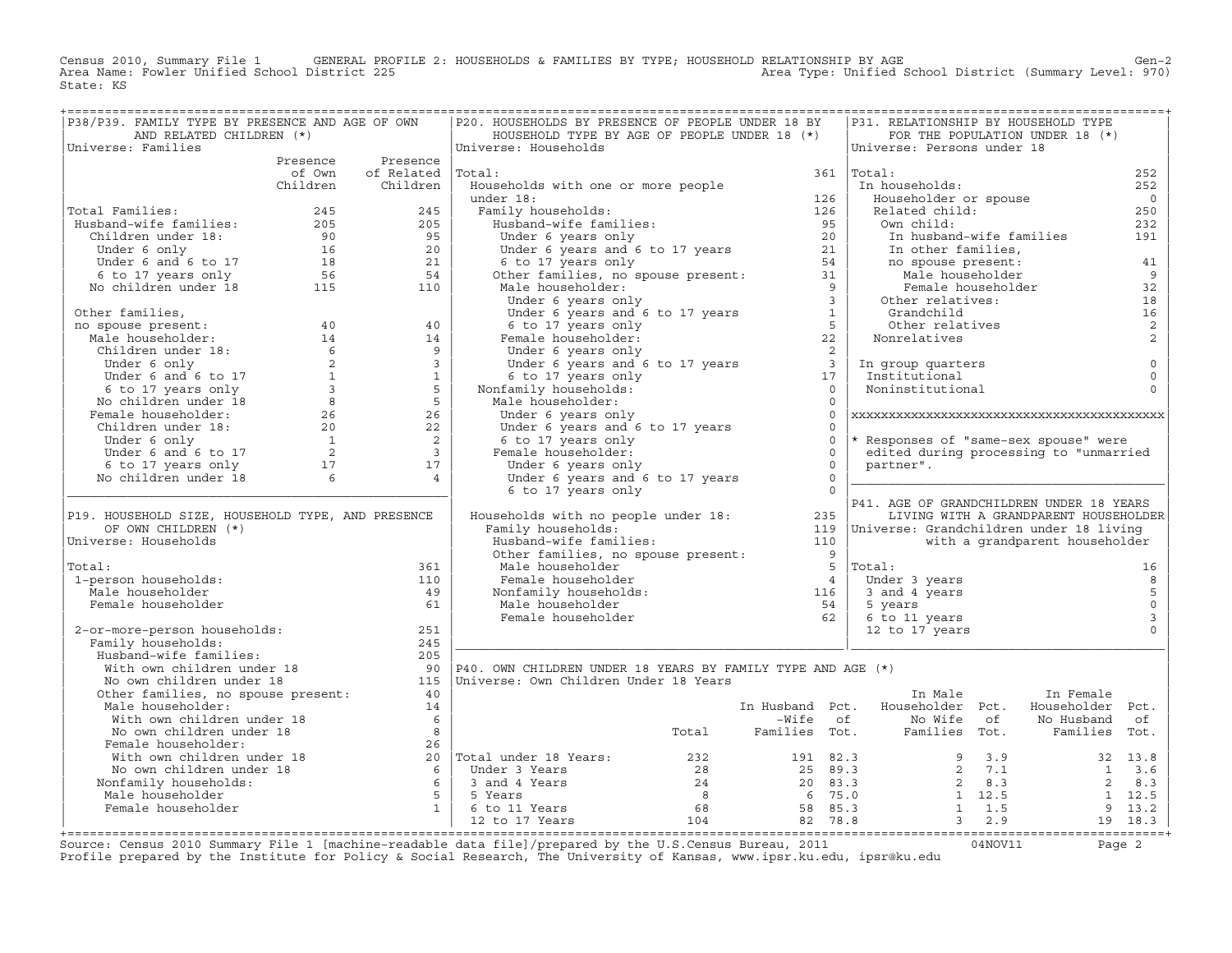Census 2010, Summary File 1 GENERAL PROFILE 3: POPULATION UNDER 20; RELATIONSHIP BY AGE (UNDER 18) Gen−3<br>Area Name: Fowler Unified School District 225 Area Type: Unified School District (Summary Level: 970) Area Type: Unified School District (Summary Level: 970) State: KS

|                                     |            |           | P14. SEX BY AGE FOR THE POPULATION UNDER 20 YEARS |     |                |           | P21. HOUSEHOLDS BY AGE OF HOUSEHOLDER BY HOUSEHOLD TYPE BY PRESENCE OF      |            |          |                         |
|-------------------------------------|------------|-----------|---------------------------------------------------|-----|----------------|-----------|-----------------------------------------------------------------------------|------------|----------|-------------------------|
| Universe: Population Under 20 Years |            |           |                                                   |     |                |           | RELATED CHILDREN (*)                                                        |            |          |                         |
|                                     |            |           |                                                   |     |                |           | Universe: Households                                                        |            |          |                         |
|                                     | Total Pct. |           | Male Pct.                                         |     | Female Pct.    |           |                                                                             | Total      |          | Householder Householder |
|                                     |            |           |                                                   |     |                |           |                                                                             | Households | 15 to 64 | 65 and Over             |
| Total:                              |            | 268 100.0 | 137 100.0                                         |     |                | 131 100.0 |                                                                             |            |          |                         |
| Under 1                             | 7          | 2.6       |                                                   | 3.6 | 2              | 1.5       | Total:                                                                      | 361        | 238      | 123                     |
| 1 year                              | 17         | 6.3       |                                                   | 5.1 | 10             | 7.6       | Family households:                                                          | 245        | 186      | 59                      |
| 2 years                             | 12         | 4.5       |                                                   | 5.8 | $\overline{4}$ | 3.1       | Husband-wife families:                                                      | 205        | 150      | 55                      |
| 3 years                             | 14         | 5.2       |                                                   | 6.6 | 5              | 3.8       | With related children under 18                                              | 95         | 92       |                         |
| 4 years                             | 16         | 6.0       |                                                   | 5.8 | 8              | 6.1       | No related children under 18                                                | 110        | 58       | 52                      |
| 5 years                             |            | 3.0       |                                                   | 1.5 | 6              | 4.6       | Other families, no spouse present:                                          | 40         | 36       |                         |
| 6 years                             | 10         | 3.7       |                                                   | 4.4 | $\overline{4}$ | 3.1       | Male householder:                                                           | 14         | 13       |                         |
| 7 years                             | 9          | 3.4       |                                                   | 2.9 |                | 3.8       | With related children under 18                                              |            |          |                         |
| 8 years                             | 10         | 3.7       |                                                   | 3.6 | 5              | 3.8       | No related children under 18                                                |            |          |                         |
| 9 years                             | 13         | 4.9       |                                                   | 5.8 | 5              | 3.8       | Female householder:                                                         | 26         | 23       |                         |
| 10 years                            | 11         | 4.1       |                                                   | 4.4 | 5              | 3.8       | With related children under 18                                              | 22         | 21       |                         |
| 11 years                            | 18         | 6.7       |                                                   | 5.1 | 11             | 8.4       | No related children under 18                                                |            |          |                         |
| 12 years                            | 12         | 4.5       |                                                   | 3.6 |                | 5.3       |                                                                             |            |          |                         |
| 13 years                            | 20         | 7.5       |                                                   | 5.8 | 12             | 9.2       | Nonfamily households:                                                       | 116        | 52       | 64                      |
| 14 years                            | 20         | 7.5       | 11                                                | 8.0 | 9              | 6.9       | Householder living alone                                                    | 110        | 47       | 63                      |
| 15 years                            | 19         | 7.1       |                                                   | 6.6 | 10             | 7.6       | Householder not living alone                                                |            |          |                         |
| 16 years                            | 19         | 7.1       |                                                   | 5.1 | 12             | 9.2       |                                                                             |            |          |                         |
| 17 years                            | 17         | 6.3       | 10                                                | 7.3 |                | 5.3       | * Same-sex couple households are included in the family households category |            |          |                         |
| 18 years                            | 10         | 3.7       |                                                   | 5.1 |                | 2.3       | if there is at least one additional person related to the householder       |            |          |                         |
| 19 years                            | 6          | 2.2       |                                                   | 3.6 |                | 0.8       | by birth or adoption. Same-sex couple households with no relatives of the   |            |          |                         |
|                                     |            |           |                                                   |     |                |           | householder present are tabulated in nonfamily households. Responses of     |            |          |                         |
|                                     |            |           |                                                   |     |                |           | "same-sex spouse" were edited during processing to "unmarried partner."     |            |          |                         |

| P32. RELATIONSHIP BY AGE FOR THE POPULATION UNDER 18 YEARS (\*\*) | Universe: Population Under 18 Years

|                   |       |                              |             |           |       |                        | ----------Group Quarters--------- |                   |                              |
|-------------------|-------|------------------------------|-------------|-----------|-------|------------------------|-----------------------------------|-------------------|------------------------------|
|                   |       | Excluding Householder/Spouse | Householder |           | Other |                        |                                   |                   | Institution- Noninstitution- |
|                   |       | Total In Households          | or Spouse   | Own Child |       | Relatives Nonrelatives |                                   | Total alized Pop. | alized Pop.                  |
| Under 18:         | 252   | 252                          | $\Omega$    | 232       | 18    |                        |                                   |                   |                              |
| Under 3           | 36    | 36                           |             | 28        |       |                        |                                   |                   |                              |
| 3 and 4 years     | 30    | 30                           |             | 24        |       |                        |                                   |                   |                              |
| 5 years           |       |                              |             |           |       |                        |                                   |                   |                              |
| 6 to 11 years     | 71    |                              |             | 68        |       |                        |                                   |                   |                              |
| 12 and 13 years   | 32    | 32                           |             | 31        |       |                        |                                   |                   |                              |
| 14 years          | 20    | 20                           |             | 19        |       |                        |                                   |                   |                              |
| 15 to 17 years    | 55    | 55                           |             | 54        |       |                        |                                   |                   |                              |
| % Under 3         | 14.3% | 14.3%                        |             | 12.1%     | 44.4% | 0.0%                   | . 응                               | . 응               |                              |
| % 3 and 4 years   | 11.9% | 11.9%                        |             | 10.3%     | 27.8% | 50.0%                  | $. \circ$                         | . ៖               | . 응                          |
| % 5 years         | 3.2%  | 3.2%                         |             | 3.4%      | 0.0%  | 0.0%                   | . 응                               | . 응               | . 응                          |
| % 6 to 11 years   | 28.2% | 28.2%                        |             | 29.3%     | 16.7% | 0.0%                   | . 응                               | . 응               | . 응                          |
| % 12 and 13 years | 12.7% | 12.7%                        |             | 13.4%     | 5.6%  | 0.0%                   | . 응                               |                   | . 응                          |
| % 14 years        | 7.9%  | 7.9%                         |             | 8.2%      | 5.6%  | 0.0%                   | . 응                               | . 응               | . 응                          |
| % 15 to 17 years  | 21.8% | 21.8%                        |             | 23.3%     | 0.0%  | 50.0%                  |                                   |                   |                              |

|\_\_\_\_\_\_\_\_\_\_\_\_\_\_\_\_\_\_\_\_\_\_\_\_\_\_\_\_\_\_\_\_\_\_\_\_\_\_\_\_\_\_\_\_\_\_\_\_\_\_\_\_\_\_\_\_\_\_\_\_\_\_\_\_\_\_\_\_\_\_\_\_\_\_\_\_\_\_\_\_\_\_\_\_\_\_\_\_\_\_\_\_\_\_\_\_\_\_\_\_\_\_\_\_\_\_\_\_\_\_\_\_\_\_\_\_\_\_\_\_\_\_\_\_\_\_\_\_\_\_\_\_\_\_\_\_\_\_\_\_\_\_\_\_\_\_\_| | |

|\*\* "Spouse" represents spouse of the householder. It does not reflect all spouses in a household. Responses of "same−sex spouse" were edited during| processing to "unmarried partner." Nonrelatives include any household member not related to the householder. This includes unmarried partners. +===================================================================================================================================================+ Source: Census 2010 Summary File 1 [machine−readable data file]/prepared by the U.S.Census Bureau, 2011 04NOV11 Page 3 Profile prepared by the Institute for Policy & Social Research, The University of Kansas, www.ipsr.ku.edu, ipsr@ku.edu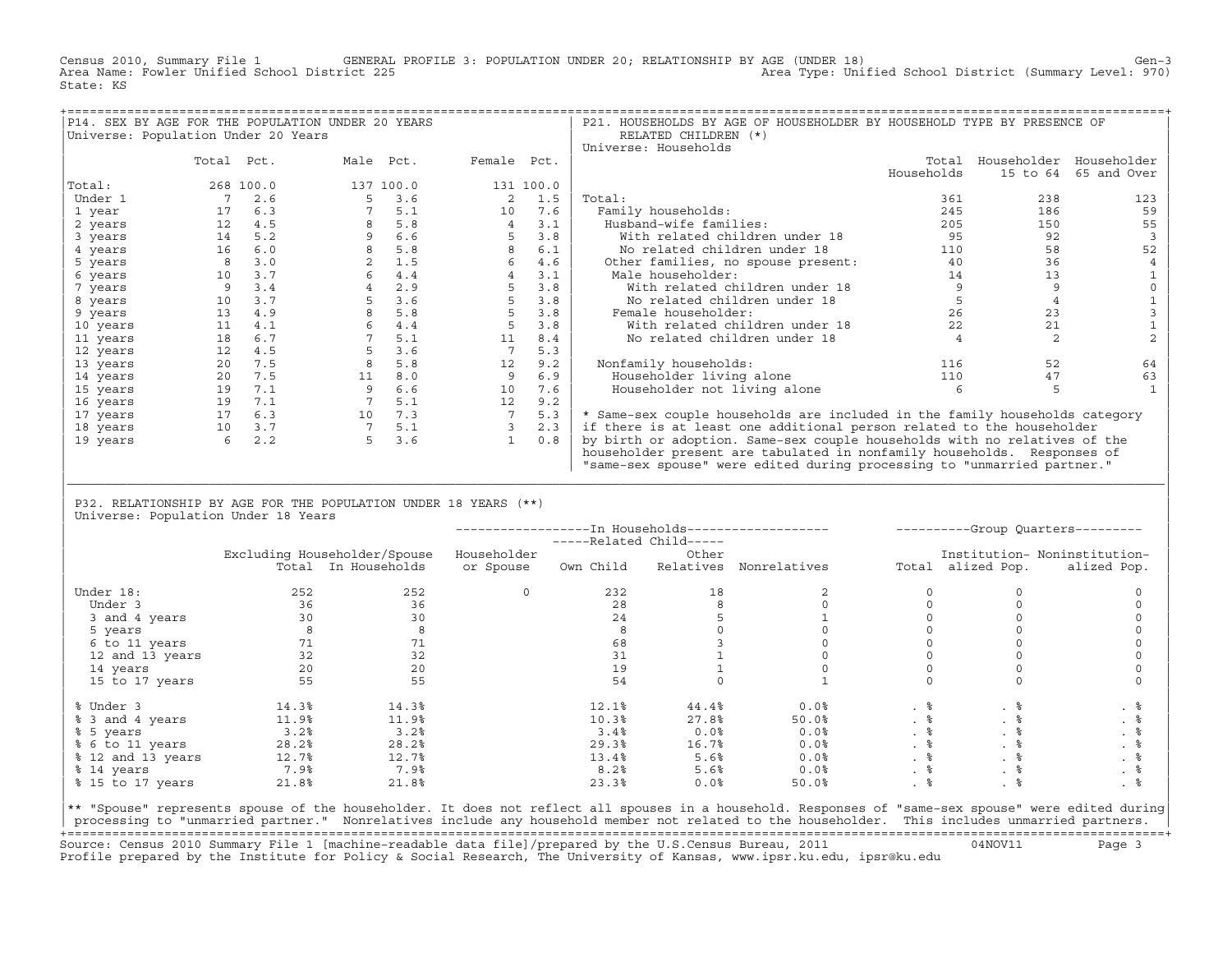Census 2010, Summary File 1 GENERAL PROFILE 4: HOUSEHOLDS & FAMILIES BY TYPE, SIZE, AND AGE OF HOUSEHOLD MEMBERS<br>Area Name: Fowler Unified School District 225 Area Type: Unified School District (Summary Level: 970) State: KS

+===================================================================================================================================================+

| P29/P34. RELATIONSHIP BY HOUSEHOLD TYPE (*)                             |                 |                | P28/H13. HOUSEHOLD SIZE BY HOUSEHOLD TYPE (*)                                                                          |                 |           |                                      |           |                         |        |
|-------------------------------------------------------------------------|-----------------|----------------|------------------------------------------------------------------------------------------------------------------------|-----------------|-----------|--------------------------------------|-----------|-------------------------|--------|
| Universe: Persons                                                       |                 |                | Universe: Households                                                                                                   |                 |           |                                      |           |                         |        |
|                                                                         | Total           | 65 and Over    |                                                                                                                        | Total           | Pct.      | Family<br>Households                 | Pct.      | Nonfamily<br>Households |        |
| Population in households:                                               | 889             | 172            |                                                                                                                        | Households      |           |                                      |           |                         | Pct.   |
| In family households:                                                   | 766             | 108            | Total:                                                                                                                 |                 | 361 100.0 |                                      | 245 100.0 | 116                     | 100.0  |
| Householder:                                                            | 245             | 59             | 1-person                                                                                                               | 110             | 30.5      | N/A                                  |           | 110                     | 94.8   |
| Male                                                                    | 193             | 53             | 2-person                                                                                                               | 122             | 33.8      | 117                                  | 47.8      | 5                       | 4.3    |
| Female                                                                  | 52              | 6              |                                                                                                                        | 51              | 14.1      | 50                                   | 20.4      | $\mathbf{1}$            | 0.9    |
|                                                                         | 205             |                | 3-person                                                                                                               | 35              | 9.7       | 35                                   | 14.3      | $\Omega$                | 0.0    |
| Spouse                                                                  |                 | 44             | 4-person                                                                                                               |                 |           |                                      |           |                         |        |
| Parent                                                                  | $\overline{7}$  | $\overline{3}$ | 5-person                                                                                                               | 28              | 7.8       | 28                                   | 11.4      | $\Omega$                | 0.0    |
| Parent-in-law                                                           | $\overline{1}$  | $\mathbf{1}$   | 6-person                                                                                                               | $\overline{8}$  | 2.2       | $\overline{8}$                       | 3.3       | $\Omega$                | 0.0    |
| Biological child                                                        | 244             |                | 7-or-more person                                                                                                       | $7^{\circ}$     | 1.9       | $7\overline{ }$                      | 2.9       | $\Omega$                | 0.0    |
| Adopted child                                                           | 10              |                |                                                                                                                        |                 |           |                                      |           |                         |        |
| Stepchild                                                               | 18              |                |                                                                                                                        |                 |           |                                      |           |                         |        |
| Grandchild                                                              | 18              |                | P24/P25/P26. HOUSEHOLDS BY PRESENCE OF PEOPLE (60/65/75) YEARS AND OVER, HOUSEHOLD SIZE                                |                 |           |                                      |           |                         |        |
| Brother or sister                                                       | 2               |                | AND HOUSEHOLD TYPE (*)                                                                                                 |                 |           |                                      |           |                         |        |
| Son-in-law/daughter-in-law                                              | 2               |                | Universe: Households (Total: 361)                                                                                      |                 |           |                                      |           |                         |        |
| Other relatives                                                         | 2               | $\circ$        |                                                                                                                        |                 | Pct.      |                                      | Pct.      |                         | Pct.   |
| Nonrelatives                                                            | 12              | $\mathbf{1}$   |                                                                                                                        |                 | of        |                                      | of        |                         | οf     |
|                                                                         |                 |                |                                                                                                                        | 60+ Years Total |           | 65+ Years Total                      |           | 75+ Years               | Total  |
| In nonfamily households:                                                | 123             | 64             | Households with one or more                                                                                            |                 |           |                                      |           |                         |        |
| Male householder:                                                       | 54              | 16             | people $60/65/75$ years & over:                                                                                        | 155             | 42.9      | 127                                  | 35.2      | 75                      | 20.8   |
| Living alone                                                            | 49              | 16             | 1-person households                                                                                                    | 70              |           | 63                                   |           | 43                      |        |
| Not living alone                                                        | $5^{\circ}$     | $\overline{0}$ | 2-or-more person households:                                                                                           | 85              |           | 64                                   |           | 32                      |        |
| Female householder:                                                     | 62              | 48             | Family households                                                                                                      | 84              |           | 63                                   |           | 31                      |        |
| Living alone                                                            | 61              | 47             | Nonfamily households                                                                                                   | $\mathbf{1}$    |           | <sup>1</sup>                         |           | $\mathbf{1}$            |        |
| Not living alone                                                        | $\mathbf{1}$    | $\mathbf{1}$   |                                                                                                                        |                 |           |                                      |           |                         |        |
| Nonrelatives                                                            | $7\overline{ }$ | $\Omega$       | Households with no people                                                                                              |                 |           |                                      |           |                         |        |
|                                                                         |                 |                | $60/65/75$ years & over:                                                                                               | 206             | 57.1      | 234                                  | 64.8      | 286                     | 79.2   |
| Pop. in group quarters:                                                 | 22              | 22             | 1-person households                                                                                                    | 40              |           | 47                                   |           | 67                      |        |
| Institutional                                                           | 22              | 22             | 2-or-more person households:                                                                                           | 166             |           | 187                                  |           | 219                     |        |
| Noninstitutional                                                        | $\Omega$        | $\Omega$       | Family households                                                                                                      | 161             |           | 182                                  |           | 214                     |        |
|                                                                         |                 |                | Nonfamily households                                                                                                   | $-5$            |           | 5                                    |           | 5                       |        |
|                                                                         |                 |                |                                                                                                                        |                 |           |                                      |           |                         |        |
|                                                                         |                 |                |                                                                                                                        |                 |           |                                      |           |                         |        |
| P22. HOUSEHOLD TYPE BY AGE OF HOUSEHOLDER (*)                           |                 |                | P23. HOUSEHOLDS BY PRESENCE OF PEOPLE 60 YEARS                                                                         |                 |           | P27. PRESENCE OF NONRELATIVES (*)    |           |                         |        |
| Universe: Households                                                    |                 |                | AND OVER BY HOUSEHOLD TYPE (*)                                                                                         |                 |           | Universe: Households                 |           |                         |        |
|                                                                         |                 |                | Universe: Households                                                                                                   |                 |           |                                      |           |                         |        |
|                                                                         | Family          | Nonfamily      | With One or                                                                                                            |                 | With No   | Total:                               |           |                         | 361    |
| Householder Age:                                                        | Households      | Households     | More People                                                                                                            |                 | People    | Households with one or               |           |                         |        |
|                                                                         |                 |                | 60+ Years                                                                                                              |                 | 60+ Years | more nonrelatives                    |           |                         | 17     |
| 15 to 24                                                                | $\overline{4}$  | $\overline{4}$ |                                                                                                                        |                 |           | Households with no                   |           |                         |        |
| 25 to 34                                                                | 32              | 11             | Total:                                                                                                                 | 155             | 206       | nonrelatives                         |           |                         | 344    |
| 35 to 44                                                                | 53              | $5^{\circ}$    | Family households:                                                                                                     | 84              | 161       |                                      |           |                         |        |
| 45 to 54                                                                | 54              | 17             | Husband-wife families                                                                                                  | 75              | 130       |                                      |           |                         |        |
| 55 to 59                                                                | 24              | 8              | Other families,                                                                                                        |                 |           |                                      |           |                         |        |
| 60 to 64                                                                | 19              | $7^{\circ}$    | no spouse present:                                                                                                     | 9               | 31        | PCT14. PRESENCE OF MULTIGENERATIONAL |           |                         |        |
| 65 to 74                                                                | 32              | 20             | Male householder                                                                                                       | $\overline{3}$  | 11        | HOUSEHOLDS                           |           |                         |        |
| 75 to 84                                                                | 19              | 29             | Female householder                                                                                                     | 6               | 20        | Universe: Households                 |           |                         |        |
| $85 +$                                                                  | 8               | 15             | Nonfamily households                                                                                                   | 71              | 45        |                                      |           |                         |        |
|                                                                         |                 |                |                                                                                                                        |                 |           | Total:                               |           |                         | 361    |
|                                                                         |                 |                | * Same-sex couple households are included in the family households category if there is at least one                   |                 |           | Household has three                  |           |                         |        |
|                                                                         |                 |                | additional person related to the householder by birth or adoption. Same-sex couple couple households                   |                 |           | or more generations                  |           |                         | 12     |
|                                                                         |                 |                | with no relatives of the householder present are tabulated in nonfamily households. Responses of                       |                 |           | Household does not have              |           |                         |        |
| "same-sex spouse" were edited during processing to "unmarried partner." |                 |                |                                                                                                                        |                 |           | three or more generations            |           |                         | 349    |
|                                                                         |                 |                |                                                                                                                        |                 |           |                                      |           |                         |        |
|                                                                         |                 |                | Source: Census 2010 Summary File 1 [machine-readable data file]/prepared by the U.S.Census Bureau, 2011                |                 |           |                                      | 04NOV11   |                         | Page 4 |
|                                                                         |                 |                | Profile prepared by the Institute for Policy & Social Research, The University of Kansas, www.ipsr.ku.edu, ipsr@ku.edu |                 |           |                                      |           |                         |        |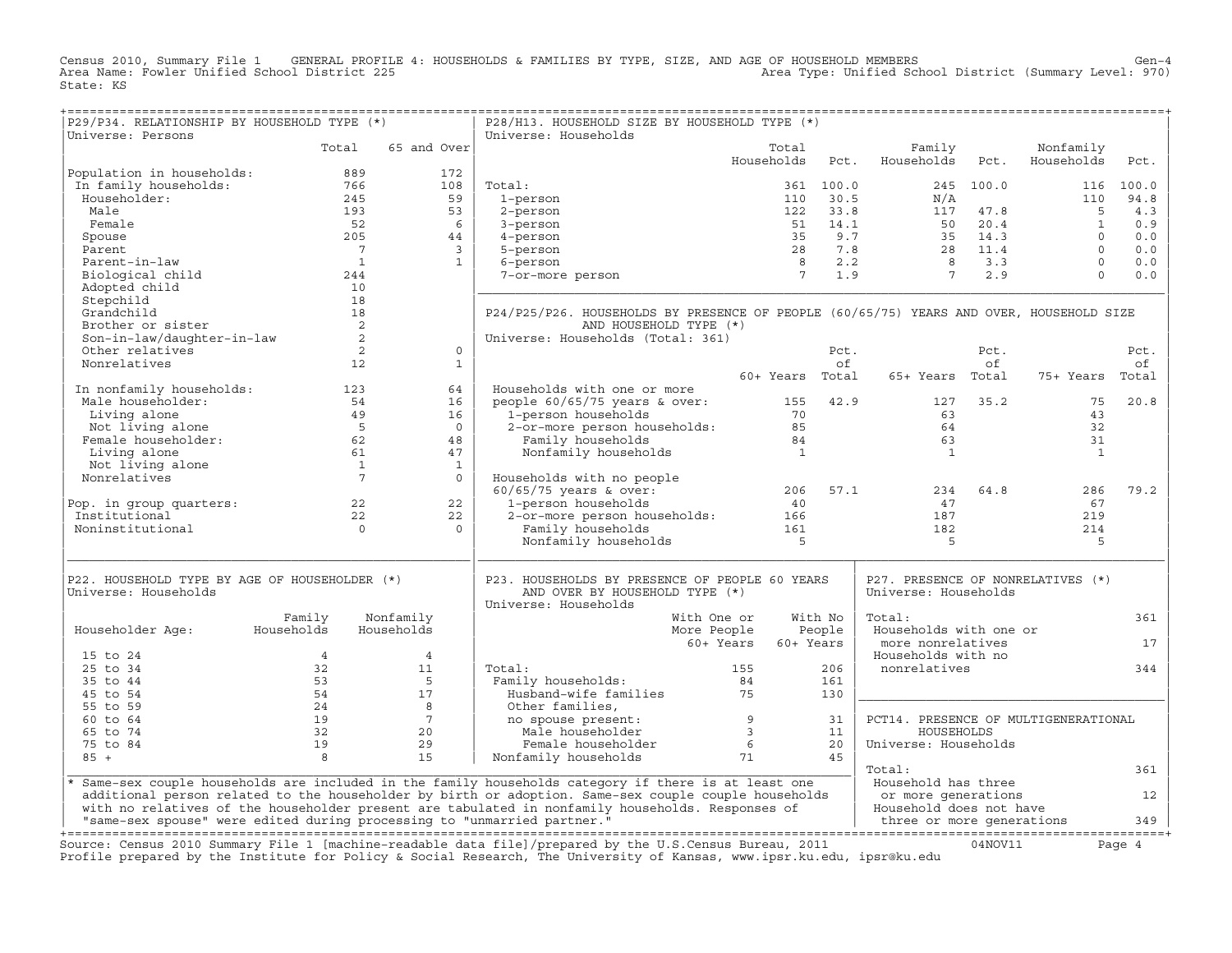Census 2010, Summary File 1 GENERAL PROFILE 5: HUSBAND−WIFE AND UNMARRIED−PARTNER HOUSEHOLDS Gen−5 Area Type: Unified School District (Summary Level: 970) State: KS

| PCT15. HUSBAND-WIFE AND UNMARRIED-PARTNER HOUSEHOLDS BY SEX                                                                                                                                                                                   |                                                                                                                                                                                                                                | PCT17. PRESENCE OF UNMARRIED PARTNER OF HOUSEHOLDER BY HOUSEHOLD TYPE                                                                                                                                                                                                                                                                                                                            |                                            |                |
|-----------------------------------------------------------------------------------------------------------------------------------------------------------------------------------------------------------------------------------------------|--------------------------------------------------------------------------------------------------------------------------------------------------------------------------------------------------------------------------------|--------------------------------------------------------------------------------------------------------------------------------------------------------------------------------------------------------------------------------------------------------------------------------------------------------------------------------------------------------------------------------------------------|--------------------------------------------|----------------|
| OF PARTNERS BY PRESENCE OF RELATED AND OWN CHILDREN                                                                                                                                                                                           |                                                                                                                                                                                                                                | FOR THE POPULATION UNDER 18 YEARS IN HOUSEHOLDS                                                                                                                                                                                                                                                                                                                                                  |                                            |                |
| UNDER 18 YEARS (**)                                                                                                                                                                                                                           |                                                                                                                                                                                                                                | Universe: Population under 18 years in households (excluding householders,                                                                                                                                                                                                                                                                                                                       |                                            |                |
| Universe: Households                                                                                                                                                                                                                          |                                                                                                                                                                                                                                | spouses, and unmarried partners) (**)                                                                                                                                                                                                                                                                                                                                                            |                                            |                |
|                                                                                                                                                                                                                                               |                                                                                                                                                                                                                                |                                                                                                                                                                                                                                                                                                                                                                                                  |                                            |                |
| Total:                                                                                                                                                                                                                                        |                                                                                                                                                                                                                                | Total:                                                                                                                                                                                                                                                                                                                                                                                           |                                            | 252 100.0      |
| Husband-wife households:                                                                                                                                                                                                                      |                                                                                                                                                                                                                                | rtal:<br>Unmarried partner of householder present:                                                                                                                                                                                                                                                                                                                                               | 18                                         | 7.1            |
| Male householder:                                                                                                                                                                                                                             |                                                                                                                                                                                                                                | In family households:                                                                                                                                                                                                                                                                                                                                                                            |                                            | 7.1            |
|                                                                                                                                                                                                                                               |                                                                                                                                                                                                                                |                                                                                                                                                                                                                                                                                                                                                                                                  |                                            | 0.0            |
|                                                                                                                                                                                                                                               |                                                                                                                                                                                                                                |                                                                                                                                                                                                                                                                                                                                                                                                  |                                            | 3.2            |
|                                                                                                                                                                                                                                               |                                                                                                                                                                                                                                |                                                                                                                                                                                                                                                                                                                                                                                                  |                                            | 0.0            |
|                                                                                                                                                                                                                                               |                                                                                                                                                                                                                                |                                                                                                                                                                                                                                                                                                                                                                                                  |                                            |                |
|                                                                                                                                                                                                                                               |                                                                                                                                                                                                                                |                                                                                                                                                                                                                                                                                                                                                                                                  |                                            | 4.0            |
| Female householder:                                                                                                                                                                                                                           |                                                                                                                                                                                                                                | In nonfamily households:                                                                                                                                                                                                                                                                                                                                                                         |                                            | 0.0            |
|                                                                                                                                                                                                                                               |                                                                                                                                                                                                                                |                                                                                                                                                                                                                                                                                                                                                                                                  |                                            | 0.0            |
|                                                                                                                                                                                                                                               |                                                                                                                                                                                                                                |                                                                                                                                                                                                                                                                                                                                                                                                  |                                            | 0.0            |
|                                                                                                                                                                                                                                               |                                                                                                                                                                                                                                |                                                                                                                                                                                                                                                                                                                                                                                                  |                                            | 0.0            |
| 361 100.0<br>band-wife households: 205 56.8<br>iale householder: 205 56.8<br>With related children under 18 years 75<br>With own children under 18 years 71<br>No own children under 18 years 4<br>No related children under 18 years 104<br> |                                                                                                                                                                                                                                | arried partner of householder present:<br>n family households:<br>Male householder and male partner<br>Male householder and female partner<br>Female householder and female partner<br>Female householder and male partner<br>Male househo                                                                                                                                                       |                                            | 0.0            |
|                                                                                                                                                                                                                                               |                                                                                                                                                                                                                                |                                                                                                                                                                                                                                                                                                                                                                                                  |                                            |                |
| No related children under 18 years<br>Unmarried-partner households:<br>Male householder and male partner:<br>With we chalder and male partner:<br>With we children under 18 years<br>No own children under 18 years<br>No own children und    |                                                                                                                                                                                                                                | No unmarried partner of householder present:<br>In family households:<br>Husband-wife families<br>Male householder, no wife present<br>Female householder, no husband present<br>The comparator of the comparator of the comparator of t                                                                                                                                                         |                                            |                |
|                                                                                                                                                                                                                                               |                                                                                                                                                                                                                                |                                                                                                                                                                                                                                                                                                                                                                                                  |                                            |                |
|                                                                                                                                                                                                                                               |                                                                                                                                                                                                                                |                                                                                                                                                                                                                                                                                                                                                                                                  |                                            |                |
|                                                                                                                                                                                                                                               |                                                                                                                                                                                                                                |                                                                                                                                                                                                                                                                                                                                                                                                  |                                            |                |
|                                                                                                                                                                                                                                               |                                                                                                                                                                                                                                |                                                                                                                                                                                                                                                                                                                                                                                                  |                                            |                |
|                                                                                                                                                                                                                                               |                                                                                                                                                                                                                                |                                                                                                                                                                                                                                                                                                                                                                                                  |                                            |                |
|                                                                                                                                                                                                                                               |                                                                                                                                                                                                                                |                                                                                                                                                                                                                                                                                                                                                                                                  |                                            |                |
|                                                                                                                                                                                                                                               |                                                                                                                                                                                                                                |                                                                                                                                                                                                                                                                                                                                                                                                  |                                            |                |
|                                                                                                                                                                                                                                               |                                                                                                                                                                                                                                |                                                                                                                                                                                                                                                                                                                                                                                                  |                                            |                |
|                                                                                                                                                                                                                                               |                                                                                                                                                                                                                                |                                                                                                                                                                                                                                                                                                                                                                                                  |                                            |                |
|                                                                                                                                                                                                                                               |                                                                                                                                                                                                                                | PCT16. HOUSEHOLD TYPE BY NUMBER OF PEOPLE UNDER 18 YEARS (EXCLUDING HOUSEHOLDERS,                                                                                                                                                                                                                                                                                                                |                                            |                |
|                                                                                                                                                                                                                                               |                                                                                                                                                                                                                                | SPOUSES, AND UNMARRIED PARTNERS (*) (**)                                                                                                                                                                                                                                                                                                                                                         |                                            |                |
|                                                                                                                                                                                                                                               |                                                                                                                                                                                                                                | Universe: Households (Total: 361)                                                                                                                                                                                                                                                                                                                                                                |                                            |                |
|                                                                                                                                                                                                                                               |                                                                                                                                                                                                                                |                                                                                                                                                                                                                                                                                                                                                                                                  |                                            |                |
|                                                                                                                                                                                                                                               |                                                                                                                                                                                                                                |                                                                                                                                                                                                                                                                                                                                                                                                  | -------- Family Households --------        |                |
|                                                                                                                                                                                                                                               |                                                                                                                                                                                                                                |                                                                                                                                                                                                                                                                                                                                                                                                  | Male                                       | Female         |
|                                                                                                                                                                                                                                               |                                                                                                                                                                                                                                |                                                                                                                                                                                                                                                                                                                                                                                                  | Householder Householder Nonfamily          |                |
|                                                                                                                                                                                                                                               |                                                                                                                                                                                                                                |                                                                                                                                                                                                                                                                                                                                                                                                  | Husband/Wife No Wife No Husband Households |                |
|                                                                                                                                                                                                                                               |                                                                                                                                                                                                                                |                                                                                                                                                                                                                                                                                                                                                                                                  |                                            |                |
|                                                                                                                                                                                                                                               |                                                                                                                                                                                                                                | Total:                                                                                                                                                                                                                                                                                                                                                                                           |                                            | 116            |
|                                                                                                                                                                                                                                               |                                                                                                                                                                                                                                |                                                                                                                                                                                                                                                                                                                                                                                                  |                                            | 116            |
|                                                                                                                                                                                                                                               |                                                                                                                                                                                                                                |                                                                                                                                                                                                                                                                                                                                                                                                  |                                            | $\overline{0}$ |
|                                                                                                                                                                                                                                               |                                                                                                                                                                                                                                |                                                                                                                                                                                                                                                                                                                                                                                                  |                                            | $\circ$        |
| All other households:                                                                                                                                                                                                                         |                                                                                                                                                                                                                                |                                                                                                                                                                                                                                                                                                                                                                                                  |                                            | $\mathbb O$    |
| 145 40.2                                                                                                                                                                                                                                      |                                                                                                                                                                                                                                | $\begin{tabular}{lllllllllllll} \multicolumn{3}{l} \textbf{Total:} & & & & & & 205 & & 14 & & 26 & & 11 \\ \textbf{With no children under 18} & & & & 110 & & 5 & & 4 & & 11 \\ \textbf{With two children under 18} & & & 37 & & 5 & & 15 & \\ \textbf{With three children under 18} & & & 22 & & 0 & & 3 \\ \textbf{With four or more children under 18} & & & 22 & & 0 & & 3 \\ \end{tabular}$ |                                            | $\Omega$       |
|                                                                                                                                                                                                                                               |                                                                                                                                                                                                                                |                                                                                                                                                                                                                                                                                                                                                                                                  |                                            |                |
| P33. HOUSEHOLD TYPE FOR THE POPULATION UNDER 18 YEARS IN                                                                                                                                                                                      |                                                                                                                                                                                                                                | * "Families" do not include same-sex married couples even if the marriage was                                                                                                                                                                                                                                                                                                                    |                                            |                |
| HOUSEHOLDS (**)                                                                                                                                                                                                                               |                                                                                                                                                                                                                                | performed in a state issuing marriage certificates for same-sex couples.                                                                                                                                                                                                                                                                                                                         |                                            |                |
|                                                                                                                                                                                                                                               |                                                                                                                                                                                                                                |                                                                                                                                                                                                                                                                                                                                                                                                  |                                            |                |
| Universe: Population under 18 years in households excluding                                                                                                                                                                                   |                                                                                                                                                                                                                                |                                                                                                                                                                                                                                                                                                                                                                                                  |                                            |                |
| householders, spouses, and unmarried partners                                                                                                                                                                                                 |                                                                                                                                                                                                                                |                                                                                                                                                                                                                                                                                                                                                                                                  |                                            |                |
|                                                                                                                                                                                                                                               |                                                                                                                                                                                                                                |                                                                                                                                                                                                                                                                                                                                                                                                  |                                            |                |
| Total:<br>$252 100.0$<br>$252 100.0$<br>$201$<br>$51$                                                                                                                                                                                         |                                                                                                                                                                                                                                | ** Same-sex couple households are included in the family households category                                                                                                                                                                                                                                                                                                                     |                                            |                |
| In family households:                                                                                                                                                                                                                         |                                                                                                                                                                                                                                | if there is at least one additional person related to the householder by                                                                                                                                                                                                                                                                                                                         |                                            |                |
| In husband-wife families                                                                                                                                                                                                                      |                                                                                                                                                                                                                                | birth or adoption. Same-sex couple households with no relatives of the                                                                                                                                                                                                                                                                                                                           |                                            |                |
| In other families:                                                                                                                                                                                                                            |                                                                                                                                                                                                                                | householder present are tabulated in nonfamily households. Responses of                                                                                                                                                                                                                                                                                                                          |                                            |                |
|                                                                                                                                                                                                                                               |                                                                                                                                                                                                                                | "same-sex spouse" were edited during processing to "unmarried partner."                                                                                                                                                                                                                                                                                                                          |                                            |                |
|                                                                                                                                                                                                                                               |                                                                                                                                                                                                                                |                                                                                                                                                                                                                                                                                                                                                                                                  |                                            |                |
|                                                                                                                                                                                                                                               |                                                                                                                                                                                                                                |                                                                                                                                                                                                                                                                                                                                                                                                  |                                            |                |
| $0 \t 0.0$<br>In nonfamily households                                                                                                                                                                                                         |                                                                                                                                                                                                                                |                                                                                                                                                                                                                                                                                                                                                                                                  |                                            |                |
|                                                                                                                                                                                                                                               | the set of the state of the state of the state of the state of the state of the state of the state of the state of the state of the state of the state of the state of the state of the state of the state of the state of the |                                                                                                                                                                                                                                                                                                                                                                                                  |                                            |                |

+===================================================================================================================================================+Source: Census 2010 Summary File 1 [machine−readable data file]/prepared by the U.S.Census Bureau, 2011 04NOV11 Page 5 Profile prepared by the Institute for Policy & Social Research, The University of Kansas, www.ipsr.ku.edu, ipsr@ku.edu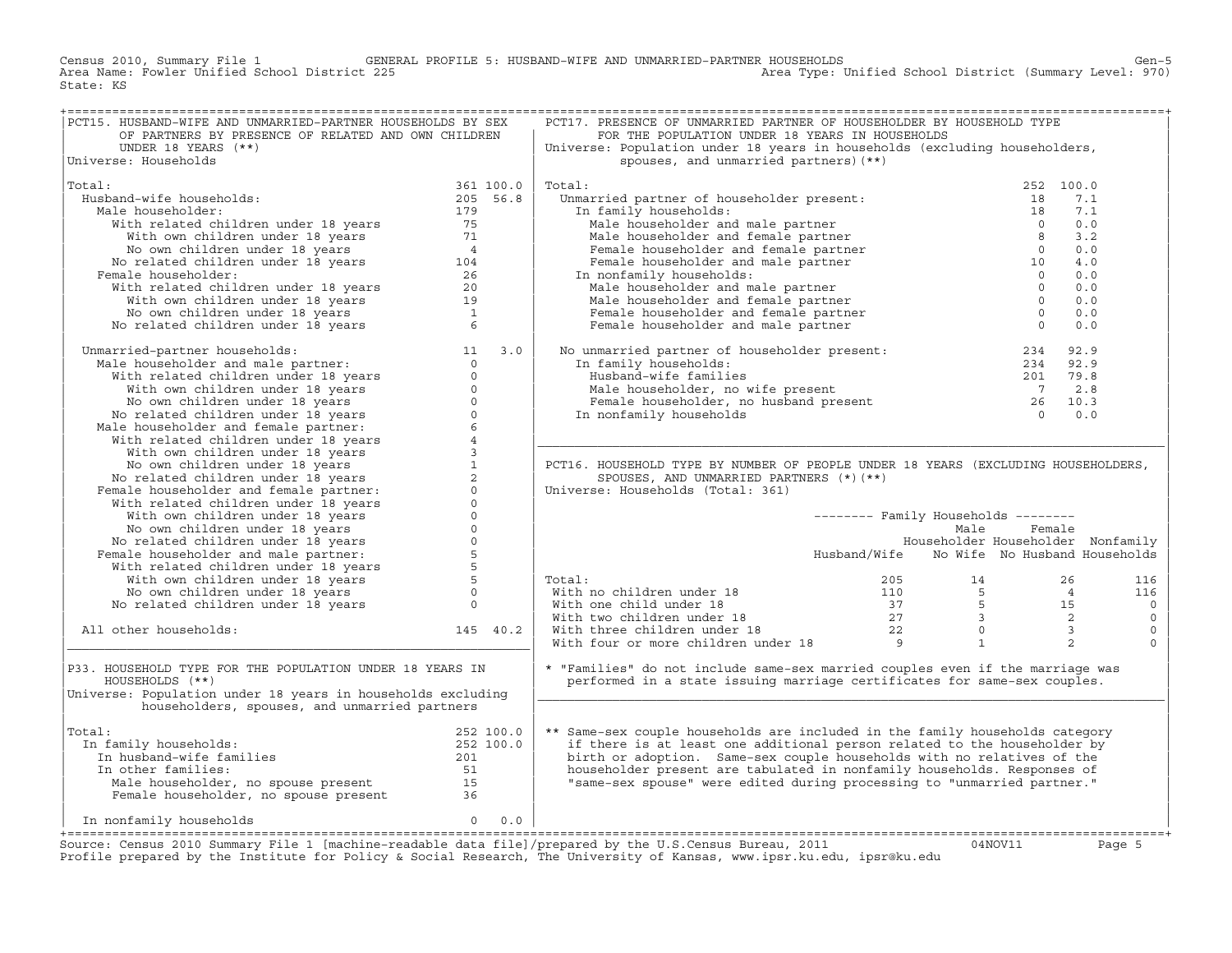Census 2010, Summary File 1 GENERAL PROFILE 6: HOUSING UNIT, TENURE, VACANCY TYPE, HOUSEHOLD SIZE, HOUSEHOLDER RACE/AGE<br>Area Name: Fowler Unified School District 225 State: KS

| H1/H3/H4/H5/H10/H11/H12. HOUSING UNITS AND HOUSEHOLD POPULATION<br>BY TENURE; VACANCY STATUS BY TYPE                                                                                                                                                |            |           |                                   |                                                                                       |                                                                                                                                                                                                                                                                                                                                                                                                                                                           |      |                                                                                                                                                 |                                                                                     | H13/H16. TENURE BY HOUSEHOLD SIZE<br>Universe: Occupied Housing Units                                                                                                                                                               |                          |           |                                |                                       |
|-----------------------------------------------------------------------------------------------------------------------------------------------------------------------------------------------------------------------------------------------------|------------|-----------|-----------------------------------|---------------------------------------------------------------------------------------|-----------------------------------------------------------------------------------------------------------------------------------------------------------------------------------------------------------------------------------------------------------------------------------------------------------------------------------------------------------------------------------------------------------------------------------------------------------|------|-------------------------------------------------------------------------------------------------------------------------------------------------|-------------------------------------------------------------------------------------|-------------------------------------------------------------------------------------------------------------------------------------------------------------------------------------------------------------------------------------|--------------------------|-----------|--------------------------------|---------------------------------------|
| Universe: Housing Units and Population                                                                                                                                                                                                              |            |           |                                   |                                                                                       | Average                                                                                                                                                                                                                                                                                                                                                                                                                                                   |      |                                                                                                                                                 |                                                                                     |                                                                                                                                                                                                                                     | Owner Occupied           |           | Renter Occupied                |                                       |
|                                                                                                                                                                                                                                                     | Units Pct. |           |                                   |                                                                                       | Population HH Size                                                                                                                                                                                                                                                                                                                                                                                                                                        |      |                                                                                                                                                 |                                                                                     | Total                                                                                                                                                                                                                               | Number Pct.              |           |                                | Number Pct.                           |
| Total:                                                                                                                                                                                                                                              |            | 430 100.0 |                                   |                                                                                       |                                                                                                                                                                                                                                                                                                                                                                                                                                                           |      | Total Occupied Units:                                                                                                                           |                                                                                     |                                                                                                                                                                                                                                     |                          |           |                                |                                       |
| Occupied:                                                                                                                                                                                                                                           |            | 361 84.0  |                                   | 889                                                                                   | 2.46                                                                                                                                                                                                                                                                                                                                                                                                                                                      |      |                                                                                                                                                 |                                                                                     |                                                                                                                                                                                                                                     |                          |           |                                |                                       |
| Jocupieu:<br>Owner occupied:                                                                                                                                                                                                                        |            | 254 59.1  |                                   | 608                                                                                   | 2.39                                                                                                                                                                                                                                                                                                                                                                                                                                                      |      |                                                                                                                                                 |                                                                                     |                                                                                                                                                                                                                                     |                          |           |                                |                                       |
|                                                                                                                                                                                                                                                     |            |           |                                   |                                                                                       |                                                                                                                                                                                                                                                                                                                                                                                                                                                           |      |                                                                                                                                                 |                                                                                     |                                                                                                                                                                                                                                     |                          |           |                                |                                       |
|                                                                                                                                                                                                                                                     |            |           |                                   |                                                                                       |                                                                                                                                                                                                                                                                                                                                                                                                                                                           |      |                                                                                                                                                 |                                                                                     |                                                                                                                                                                                                                                     |                          |           |                                |                                       |
| owned with a mortgage/loan and the comment of the comment of the comment of the comment of the comment of the c<br>Renter occupied and the comment of the comment of the comment of the comment of the comment of the comment of<br>Renter occupied |            |           |                                   | $304$<br>$304$<br>$281$                                                               | 281 2.63                                                                                                                                                                                                                                                                                                                                                                                                                                                  |      |                                                                                                                                                 |                                                                                     |                                                                                                                                                                                                                                     |                          |           |                                |                                       |
| Vacant:                                                                                                                                                                                                                                             | 69 16.0    |           |                                   |                                                                                       |                                                                                                                                                                                                                                                                                                                                                                                                                                                           |      |                                                                                                                                                 |                                                                                     |                                                                                                                                                                                                                                     |                          |           |                                |                                       |
|                                                                                                                                                                                                                                                     |            |           |                                   |                                                                                       |                                                                                                                                                                                                                                                                                                                                                                                                                                                           |      |                                                                                                                                                 |                                                                                     |                                                                                                                                                                                                                                     |                          |           |                                |                                       |
|                                                                                                                                                                                                                                                     |            |           |                                   |                                                                                       |                                                                                                                                                                                                                                                                                                                                                                                                                                                           |      |                                                                                                                                                 |                                                                                     |                                                                                                                                                                                                                                     |                          |           |                                |                                       |
|                                                                                                                                                                                                                                                     |            |           |                                   |                                                                                       |                                                                                                                                                                                                                                                                                                                                                                                                                                                           |      |                                                                                                                                                 |                                                                                     |                                                                                                                                                                                                                                     |                          |           |                                |                                       |
|                                                                                                                                                                                                                                                     |            |           |                                   |                                                                                       |                                                                                                                                                                                                                                                                                                                                                                                                                                                           |      |                                                                                                                                                 |                                                                                     |                                                                                                                                                                                                                                     |                          |           |                                |                                       |
|                                                                                                                                                                                                                                                     |            |           |                                   |                                                                                       |                                                                                                                                                                                                                                                                                                                                                                                                                                                           |      |                                                                                                                                                 |                                                                                     |                                                                                                                                                                                                                                     |                          |           |                                |                                       |
|                                                                                                                                                                                                                                                     |            |           |                                   |                                                                                       |                                                                                                                                                                                                                                                                                                                                                                                                                                                           |      |                                                                                                                                                 |                                                                                     |                                                                                                                                                                                                                                     |                          |           |                                |                                       |
|                                                                                                                                                                                                                                                     |            |           |                                   |                                                                                       |                                                                                                                                                                                                                                                                                                                                                                                                                                                           |      |                                                                                                                                                 |                                                                                     |                                                                                                                                                                                                                                     |                          |           |                                |                                       |
| vacant: 03<br>For rent<br>Rented, not occupied<br>5 1.2<br>For sale only<br>Sold, not occupied<br>For sasonal, recreational,<br>or occasional use<br>For migrant workers<br>0 0.0<br>Other<br>55 12.8                                               |            |           |                                   |                                                                                       |                                                                                                                                                                                                                                                                                                                                                                                                                                                           |      |                                                                                                                                                 |                                                                                     |                                                                                                                                                                                                                                     |                          |           |                                |                                       |
|                                                                                                                                                                                                                                                     |            |           |                                   |                                                                                       |                                                                                                                                                                                                                                                                                                                                                                                                                                                           |      |                                                                                                                                                 |                                                                                     |                                                                                                                                                                                                                                     |                          |           |                                |                                       |
| Universe: Occupied Housing Units<br>Number Pct.<br>Race of Householder<br>Total:<br>White alone<br>Black/African American alone 0 0.0<br>American Ind./Alaska Native alone 1 0.3<br>0 0.0<br>Native Hawaiian/Other                                  |            |           | Total<br>of<br>Total<br>361 100.0 |                                                                                       | Owner Occupied<br>Number Pct.<br>of<br>Group<br>254 70.4<br>247 70.6<br>$\begin{matrix} 0 & 0 & 0 \ 1 & 100 & 0 \ 0 & 0 & 0 \end{matrix}$                                                                                                                                                                                                                                                                                                                 | Race | Renter Occupied<br>Number Pct.<br>$\frac{107}{102}$<br>103<br>$\overline{0}$<br>$\overline{0}$<br>$\overline{0}$                                | of<br>Race<br>Group<br>29.6<br>29.4<br>$\sim 100$ km s $^{-1}$<br>0.0<br>$\sim 100$ | Universe: Occupied Housing Units<br>Total:<br>With children under 18<br>No children under 18 176                                                                                                                                    |                          |           | Owner<br>Occupied<br>254<br>78 | Renter<br>Occupied<br>107<br>48<br>59 |
| Pacific Islander alone                                                                                                                                                                                                                              |            |           |                                   |                                                                                       |                                                                                                                                                                                                                                                                                                                                                                                                                                                           |      | $\begin{array}{cccccc} 0 & 0.0 & & & 0 & . & & & 0 \ 8 & 2.2 & & & 5 & 62.5 & & 3 \ 2 & 0.6 & & & 1 & 50.0 & & 1 \end{array}$                   | $\sim$ $\sim$                                                                       | H17. TENURE BY AGE OF HOUSEHOLDER                                                                                                                                                                                                   |                          |           |                                |                                       |
| Some Other Race alone                                                                                                                                                                                                                               |            |           |                                   |                                                                                       |                                                                                                                                                                                                                                                                                                                                                                                                                                                           |      |                                                                                                                                                 | 37.5                                                                                | Universe: Occupied Housing Units                                                                                                                                                                                                    |                          |           |                                |                                       |
| Two or More Races                                                                                                                                                                                                                                   |            |           |                                   |                                                                                       |                                                                                                                                                                                                                                                                                                                                                                                                                                                           |      |                                                                                                                                                 | 1 50.0                                                                              |                                                                                                                                                                                                                                     |                          |           |                                |                                       |
|                                                                                                                                                                                                                                                     |            |           |                                   |                                                                                       |                                                                                                                                                                                                                                                                                                                                                                                                                                                           |      |                                                                                                                                                 |                                                                                     | Age of<br>Householder                                                                                                                                                                                                               | Owner Occupied<br>Number | Pct.      | Renter Occupied<br>Number      | Pct.                                  |
| Hispanic or Latino                                                                                                                                                                                                                                  | 24         |           | 6.6                               |                                                                                       | 12 50.0                                                                                                                                                                                                                                                                                                                                                                                                                                                   |      | 12 50.0                                                                                                                                         |                                                                                     | Total:                                                                                                                                                                                                                              |                          | 254 100.0 |                                | 107 100.0                             |
|                                                                                                                                                                                                                                                     |            |           |                                   |                                                                                       |                                                                                                                                                                                                                                                                                                                                                                                                                                                           |      |                                                                                                                                                 |                                                                                     | 50.0 Total:<br>28.2 25 to 24 3 1.2 5 to 34<br>28.1 35 to 44 34 13.4 24 22.4<br>45 to 54 54 21.3 17 15.9<br>55 to 64 20 7.9 6 5.6<br>66 to 64 20 7.9 6 5.6<br>55 to 84 38 15.0 10 9.3<br>85 + 17 6.7 6 5.6<br>50.0 85 + 17 6.7 6 5.6 |                          |           |                                |                                       |
|                                                                                                                                                                                                                                                     |            |           |                                   |                                                                                       |                                                                                                                                                                                                                                                                                                                                                                                                                                                           |      |                                                                                                                                                 |                                                                                     |                                                                                                                                                                                                                                     |                          |           |                                |                                       |
| Not Hispanic or Latino:<br>White alone 335<br>Black/African American alone 335<br>2.8<br>American Ind./Alaska Native alone 0 0.0<br>Asian alone 0 0.0<br>Asian alone 0 0.0                                                                          |            |           |                                   |                                                                                       |                                                                                                                                                                                                                                                                                                                                                                                                                                                           |      | $\begin{array}{cccc} 242 & 71.8 & & 95 & 28.2 \\ 241 & 71.9 & & 94 & 28.1 \\ 0 & . & & 0 & . \\ 0 & . & & 0 & . \\ 0 & . & & 0 & . \end{array}$ |                                                                                     |                                                                                                                                                                                                                                     |                          |           |                                |                                       |
|                                                                                                                                                                                                                                                     |            |           |                                   |                                                                                       |                                                                                                                                                                                                                                                                                                                                                                                                                                                           |      |                                                                                                                                                 |                                                                                     |                                                                                                                                                                                                                                     |                          |           |                                |                                       |
|                                                                                                                                                                                                                                                     |            |           |                                   |                                                                                       |                                                                                                                                                                                                                                                                                                                                                                                                                                                           |      |                                                                                                                                                 |                                                                                     |                                                                                                                                                                                                                                     |                          |           |                                |                                       |
|                                                                                                                                                                                                                                                     |            |           |                                   |                                                                                       |                                                                                                                                                                                                                                                                                                                                                                                                                                                           |      |                                                                                                                                                 |                                                                                     |                                                                                                                                                                                                                                     |                          |           |                                |                                       |
| Native Hawaiian/Other                                                                                                                                                                                                                               |            |           |                                   |                                                                                       |                                                                                                                                                                                                                                                                                                                                                                                                                                                           |      |                                                                                                                                                 |                                                                                     |                                                                                                                                                                                                                                     |                          |           |                                |                                       |
| Pacific Islander alone                                                                                                                                                                                                                              |            |           |                                   | $\begin{array}{cccc} 0 & 0.0 & & & 0 \ 0 & 0.0 & & & 0 \ 2 & 0.6 & & & 1 \end{array}$ | $\mathcal{L}^{\mathcal{L}}(\mathcal{L}^{\mathcal{L}}(\mathcal{L}^{\mathcal{L}}(\mathcal{L}^{\mathcal{L}}(\mathcal{L}^{\mathcal{L}}(\mathcal{L}^{\mathcal{L}}(\mathcal{L}^{\mathcal{L}}(\mathcal{L}^{\mathcal{L}}(\mathcal{L}^{\mathcal{L}}(\mathcal{L}^{\mathcal{L}}(\mathcal{L}^{\mathcal{L}}(\mathcal{L}^{\mathcal{L}}(\mathcal{L}^{\mathcal{L}}(\mathcal{L}^{\mathcal{L}}(\mathcal{L}^{\mathcal{L}}(\mathcal{L}^{\mathcal{L}}(\mathcal{L}^{\mathcal{L$ |      | $\overline{0}$                                                                                                                                  |                                                                                     |                                                                                                                                                                                                                                     |                          |           |                                |                                       |
| Some Other Race alone                                                                                                                                                                                                                               |            |           |                                   |                                                                                       |                                                                                                                                                                                                                                                                                                                                                                                                                                                           |      | $\mathsf{O}$                                                                                                                                    |                                                                                     |                                                                                                                                                                                                                                     |                          |           |                                |                                       |
| Two or More Races                                                                                                                                                                                                                                   |            |           |                                   |                                                                                       | 50.0                                                                                                                                                                                                                                                                                                                                                                                                                                                      |      | 1                                                                                                                                               | 50.0                                                                                |                                                                                                                                                                                                                                     |                          |           |                                |                                       |

+===================================================================================================================================================+Source: Census 2010 Summary File 1 [machine−readable data file]/prepared by the U.S.Census Bureau, 2011 04NOV11 Page 6 Profile prepared by the Institute for Policy & Social Research, The University of Kansas, www.ipsr.ku.edu, ipsr@ku.edu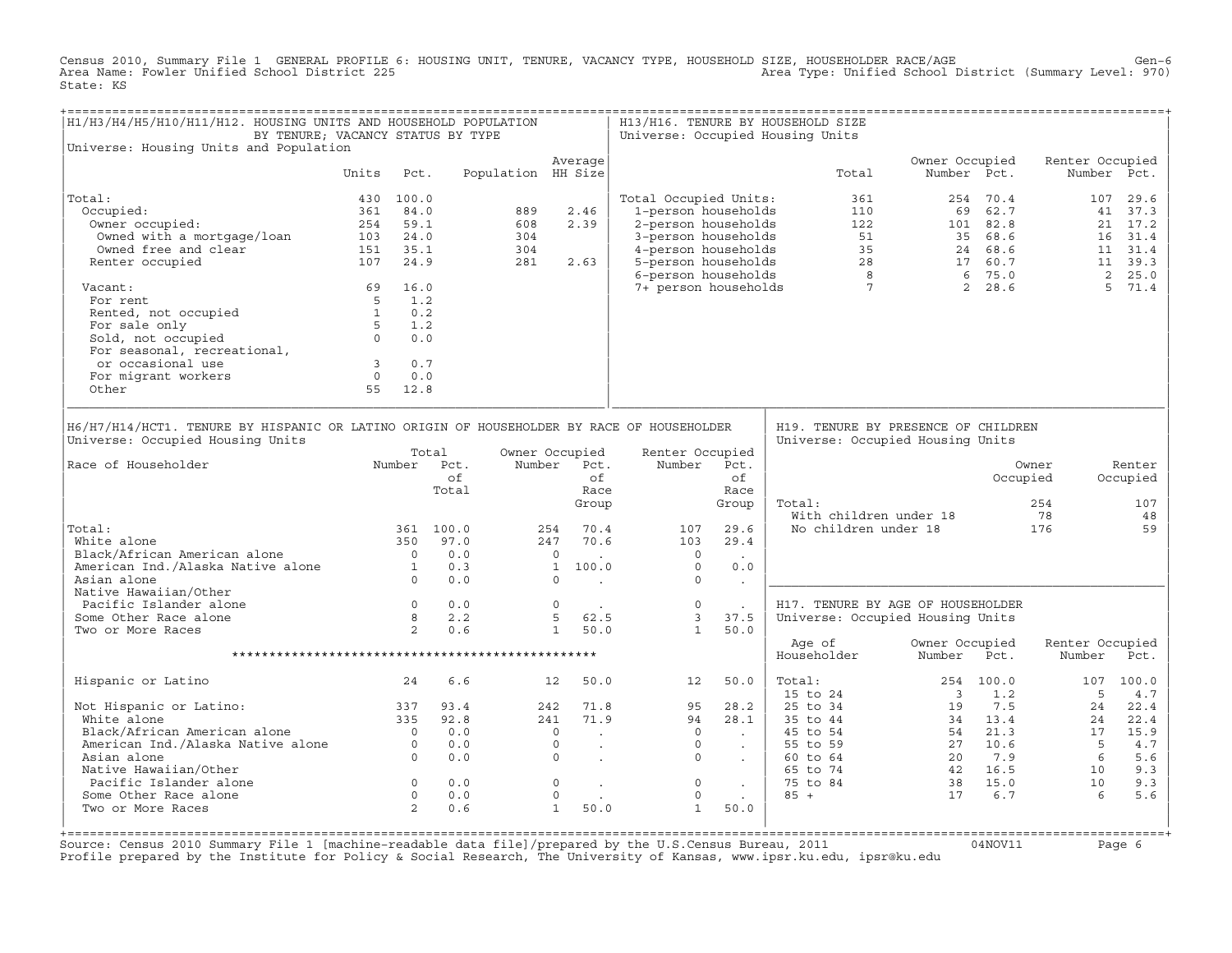Census 2010, Summary File 1 GENERAL PROFILE 7: TENURE BY HOUSEHOLD TYPE BY AGE; NONFAMILY HOUSEHOLDS; NONRELATIVES Gen−7<br>Area Name: Fowler Unified School District 225 Area Type: Unified School District (Summary Level: 970) State: KS

+===================================================================================================================================================+

| H18. TENURE BY HOUSEHOLD TYPE BY AGE OF HOUSEHOLDER (*)<br>Universe: Occupied Housing Units                                                    |                 |                |                |                 |                                                             |               |                                                                                                           |                                           |          |                         |                        |
|------------------------------------------------------------------------------------------------------------------------------------------------|-----------------|----------------|----------------|-----------------|-------------------------------------------------------------|---------------|-----------------------------------------------------------------------------------------------------------|-------------------------------------------|----------|-------------------------|------------------------|
|                                                                                                                                                |                 |                |                |                 |                                                             |               |                                                                                                           |                                           |          |                         |                        |
|                                                                                                                                                |                 |                |                |                 |                                                             |               | Householder Householder Householder Householder Pct. Householder Householder Householder Householder Pct. |                                           |          |                         |                        |
|                                                                                                                                                | Any Age         |                | 15 to 34       | 35 to 64        | $65+$                                                       | $65+$         | Any Age                                                                                                   | 15 to 34                                  | 35 to 64 | $65+$                   | $65+$                  |
| Family households:                                                                                                                             |                 | 183            | 18             | 113             | 52                                                          | 28.4          | 62                                                                                                        | 18                                        |          | 37                      | 7, 11.3                |
| Husband-wife families:                                                                                                                         | 159             |                | 13             | 95              |                                                             | 51 32.1       | 46                                                                                                        | 13                                        |          | 29                      | 8.7<br>$\overline{4}$  |
| Other families, no spouse present: 24                                                                                                          |                 |                | $\overline{5}$ | 18              |                                                             | $1 \quad 4.2$ | 16                                                                                                        | $5^{\circ}$                               |          | 8                       | 3 18.8                 |
| Male householder                                                                                                                               | 8               |                | $\mathbf{1}$   | $\overline{7}$  | $\Omega$                                                    | 0.0           | 6                                                                                                         | $\overline{\mathbf{3}}$                   |          | 2                       | 1, 16.7                |
| Female householder                                                                                                                             |                 | 16             | $\overline{4}$ | 11              | $\mathbf{1}$                                                | 6.3           | 10                                                                                                        | 2                                         |          | 6                       | $2^{\circ}$<br>20.0    |
| Nonfamily households:                                                                                                                          |                 | 71             | $\overline{4}$ | 22              |                                                             | 45 63.4       | 45                                                                                                        | 11                                        |          | 15<br>19                | 42.2                   |
| Male householder:                                                                                                                              |                 | 31             | $\overline{4}$ | 15              |                                                             | 12 38.7       | 23                                                                                                        | $7^{\circ}$                               |          | 12                      | 4 17.4                 |
| Living alone                                                                                                                                   |                 | 29             | $\overline{2}$ | 15              |                                                             | 12 41.4       | 20                                                                                                        | 5                                         |          | 11                      | 20.0<br>$\overline{4}$ |
| Not living alone                                                                                                                               |                 | $\overline{2}$ | $\overline{2}$ | $\overline{0}$  | $\overline{0}$                                              | 0.0           | $\overline{\phantom{a}}$                                                                                  | 2                                         |          | $\mathbf{1}$            | 0.0<br>$\circ$         |
| Female householder:                                                                                                                            |                 | 40             | $\Omega$       | $7\overline{ }$ |                                                             | 33 82.5       | 22                                                                                                        | $\overline{4}$                            |          | $\overline{\mathbf{3}}$ | 15 68.2                |
| Living alone                                                                                                                                   |                 | 40             | $\Omega$       | 7               |                                                             | 33 82.5       | 21                                                                                                        | $\overline{4}$                            |          | $\overline{3}$          | 14 66.7                |
| Not living alone                                                                                                                               |                 | $\Omega$       | $\Omega$       |                 | $\Omega$<br>$\Omega$                                        | $\sim$        | 1                                                                                                         | $\Omega$                                  |          | $\Omega$                | 100<br>$\mathbf{1}$    |
| HCT2/HCT3/HCT4. TENURE BY PRESENCE AND AGE OF OWN, RELATED,<br>AND TOTAL CHILDREN (EXCLUDING HOUSEHOLDERS,<br>SPOUSES, AND UNMARRIED PARTNERS) |                 |                |                |                 | BY AGE OF HOUSEHOLDER (*)<br>Universe: Nonfamily Households |               | PCT18. NONFAMILY HOUSEHOLDS BY SEX OF HOUSEHOLDER BY LIVING ALONE                                         |                                           |          |                         |                        |
| Universe: Occupied Housing Units                                                                                                               |                 |                |                |                 |                                                             |               |                                                                                                           |                                           | Pct.     |                         | Pct.                   |
|                                                                                                                                                |                 |                |                |                 |                                                             |               | Total                                                                                                     | Male                                      | of       | Female                  | οf                     |
|                                                                                                                                                | Own             | Related        | Total          |                 |                                                             |               |                                                                                                           | Householder Householder Total Householder |          |                         | Total                  |
|                                                                                                                                                | Children        | Children       | Children       |                 |                                                             |               |                                                                                                           |                                           |          |                         |                        |
|                                                                                                                                                |                 |                |                | Total:          |                                                             |               | 116                                                                                                       | 54                                        | 46.6     | 62                      | 53.4                   |
| Total:                                                                                                                                         | 361             | 361            |                | 361             | Living alone:                                               |               | 110                                                                                                       | 49                                        | 44.5     | 61                      | 55.5                   |
| Owner occupied:                                                                                                                                | 254             | 254            |                | 254             | Householder 15 to 64                                        |               | 47                                                                                                        | 33                                        | 70.2     | 14                      | 29.8                   |
| With children under 18:                                                                                                                        | 71              | 78             |                | 78              | Householder 65 and over                                     |               |                                                                                                           | 63 — 1<br>16                              | 25.4     | 47                      | 74.6                   |
| Under 6 only                                                                                                                                   | $7\overline{ }$ | 11             |                | 11              |                                                             |               |                                                                                                           |                                           |          |                         |                        |
| Under 6 and 6 to 17                                                                                                                            | 14              | 16             |                | 16              | Not living alone:                                           |               |                                                                                                           | 6<br>-5                                   | 83.3     |                         | 16.7                   |
| 6 to 17 years only                                                                                                                             | 50              | 51             |                | 51              | Householder 15 to 64                                        |               |                                                                                                           | 5                                         | 5, 100.0 | $\Omega$                | 0.0                    |
| No children under 18                                                                                                                           | 183             | 176            |                | 176             | Householder 65 and over                                     |               |                                                                                                           | $\mathbf{1}$<br>$\Omega$                  | 0.0      |                         | 1 100.0                |
| Renter occupied:                                                                                                                               | 107             | 107            |                | 107             |                                                             |               |                                                                                                           |                                           |          |                         |                        |
| With children under 18:                                                                                                                        | 45              | 48             |                | 48              |                                                             |               | PCT19. NONRELATIVES BY HOUSEHOLD TYPE (*)                                                                 |                                           |          |                         |                        |
| Under 6 only                                                                                                                                   | 12              | 14             |                | 14              | Universe: Nonrelatives                                      |               |                                                                                                           |                                           |          |                         |                        |
| Under 6 and 6 to 17                                                                                                                            | $7\overline{ }$ | 9              |                | 9               |                                                             |               |                                                                                                           |                                           | Pct.     |                         | Pct.                   |
| 6 to 17 years only                                                                                                                             | 26              | 25             |                | 25              |                                                             |               | In Total                                                                                                  | In Family                                 |          | of In Nonfamily         | оf                     |
| No children under 18                                                                                                                           | 62              | 59             |                | 59              |                                                             |               | Households                                                                                                | Households                                | Total    | Households              | Total                  |
|                                                                                                                                                |                 |                |                | Total:          |                                                             |               | 19                                                                                                        | 12                                        | 63.2     |                         | 36.8                   |
|                                                                                                                                                |                 |                |                |                 | Roomer or boarder                                           |               |                                                                                                           | $\Omega$<br>$\Omega$                      | $\sim$   | $\Omega$                |                        |
|                                                                                                                                                |                 |                |                |                 | Housemate or roommate                                       |               |                                                                                                           | $\overline{4}$<br>$\Omega$                | 0.0      | $\overline{4}$          | 100.0                  |
|                                                                                                                                                |                 |                |                |                 | Unmarried partner                                           |               | 11                                                                                                        | 9                                         | 81.8     | $\overline{2}$          | 18.2                   |

design to the control of the control of the control of the control of the control of the control of the control of the control of the control of the control of the control of the control of the control of the control of th |\* Same−sex couple households are included in the family households category if there is at least one additional person related to the householder | | by birth or adoption. Same−sex couple households with no relatives of the householder present are tabulated in nonfamily households. | | "Nonfamily households" consist of people living alone and households which do not have any members related to the householder. Nonrelatives | include any household member not related to the householder by birth, marriage, or adoption. This includes unmarried partners. Responses of | "same−sex spouse" were edited during processing to "unmarried partner." |

 $\begin{array}{|c|c|c|c|c|c|c|c|c|}\hline \text{Other nonrelatives} & & & 4 & & 3 & 75.0 & & 1 & 25.0 \ \hline \end{array}$ |\_\_\_\_\_\_\_\_\_\_\_\_\_\_\_\_\_\_\_\_\_\_\_\_\_\_\_\_\_\_\_\_\_\_\_\_\_\_\_\_\_\_\_\_\_\_\_\_\_\_\_\_\_\_\_\_\_\_\_\_\_\_\_\_|\_\_\_\_\_\_\_\_\_\_\_\_\_\_\_\_\_\_\_\_\_\_\_\_\_\_\_\_\_\_\_\_\_\_\_\_\_\_\_\_\_\_\_\_\_\_\_\_\_\_\_\_\_\_\_\_\_\_\_\_\_\_\_\_\_\_\_\_\_\_\_\_\_\_\_\_\_\_\_\_\_\_|

+===================================================================================================================================================+ Source: Census 2010 Summary File 1 [machine−readable data file]/prepared by the U.S.Census Bureau, 2011 04NOV11 Page 7 Profile prepared by the Institute for Policy & Social Research, The University of Kansas, www.ipsr.ku.edu, ipsr@ku.edu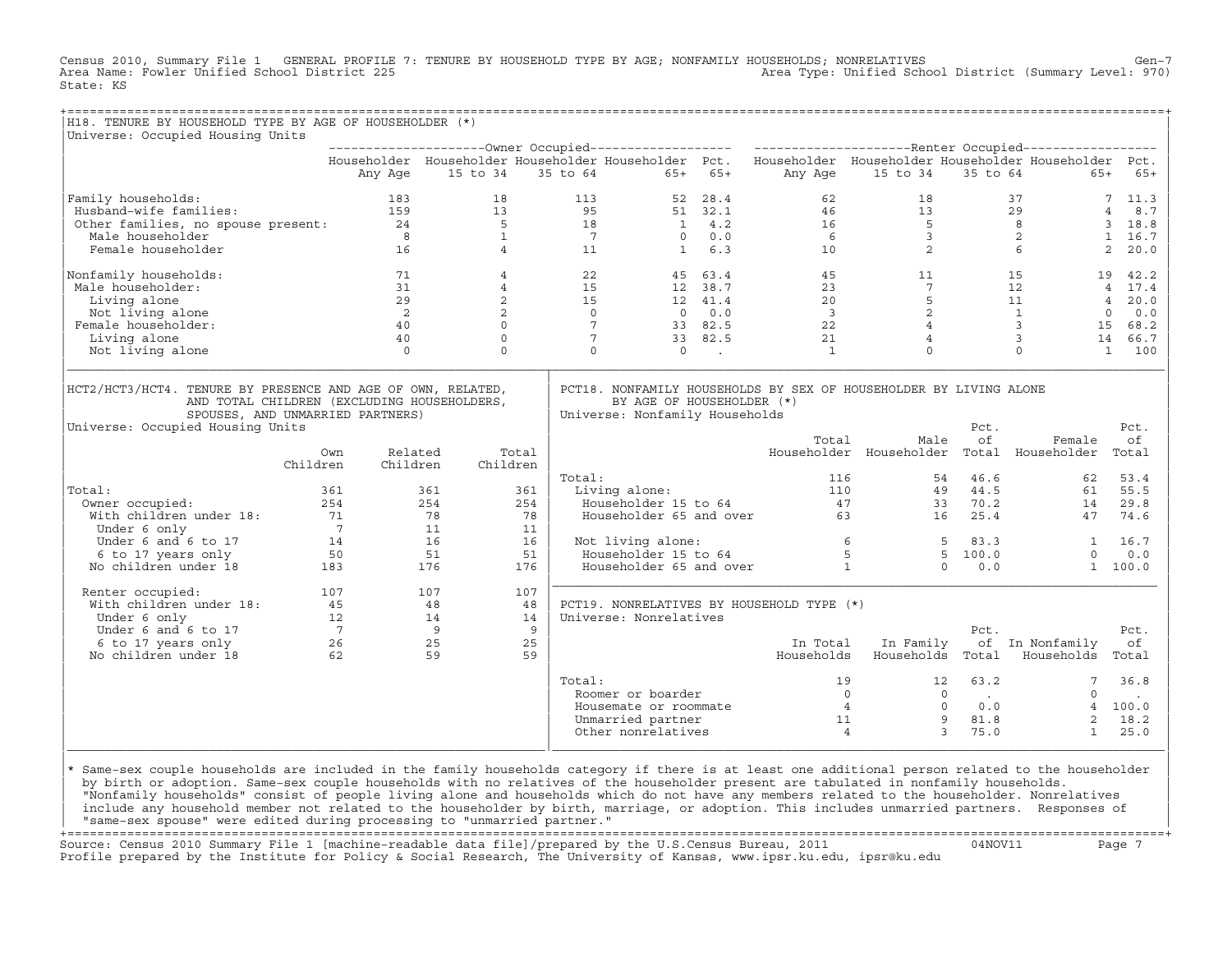Census 2010, Summary File 1 GENERAL PROFILE 8: GROUP QUARTERS POPULATION BY SEX BY AGE BY DETAILED TYPE Gen−8<br>Area Name: Fowler Unified School District 225 Area Type: Unified School District (Summary Level: 970) Area Type: Unified School District (Summary Level: 970) State: KS

## +===================================================================================================================================================+ |PCT20/PCT21. GROUP QUARTERS POPULATION BY SEX BY AGE BY GROUP QUARTERS TYPE |

| Universe: Population in Group Quarters                   |                |                          |              |                                                     |             |                          |              |
|----------------------------------------------------------|----------------|--------------------------|--------------|-----------------------------------------------------|-------------|--------------------------|--------------|
|                                                          |                | Total 18 to 64 65 & Over |              |                                                     |             | Total 18 to 64 65 & Over |              |
| Total:                                                   | 22             | $\Omega$                 |              | $22$   Male:                                        | 6           | $\Omega$                 | 6            |
| Institutionalized population:                            | 22             | $\Omega$                 | 22           | Institutionalized population:                       | 6           | $\Omega$                 | 6            |
| Correctional facilities for adults:                      | $\overline{0}$ | $\Omega$                 | $\Omega$     | Correctional facilities for adults:                 | $\Omega$    | $\Omega$                 | $\mathbf 0$  |
| Federal detention centers                                | $\Omega$       | $\Omega$                 | $\Omega$     | Federal detention centers                           | $\Omega$    | $\mathbf{0}$             | $\mathbf{0}$ |
| Federal prisons                                          | $\Omega$       | $\Omega$                 | $\Omega$     | Federal prisons                                     | $\Omega$    | $\Omega$                 | $\mathbf{0}$ |
| State prisons                                            | $\Omega$       | $\Omega$                 | $\Omega$     | State prisons                                       | $\Omega$    | $\Omega$                 | $\Omega$     |
| Local jails and other municipal                          |                |                          |              | Local jails and other municipal                     |             |                          |              |
| confinement facilities                                   | $\Omega$       | $\Omega$                 | $\Omega$     | confinement facilities                              | $\Omega$    | $\Omega$                 | $\mathbf 0$  |
| Correctional residential facilities                      | $\Omega$       | $\Omega$                 | $\Omega$     | Correctional residential facilities                 | $\Omega$    | $\Omega$                 | $\circ$      |
| Military disciplinary barracks & jails                   | $\Omega$       | $\Omega$                 | $\Omega$     | Military disciplinary barracks & jails              | $\Omega$    | $\Omega$                 | $\Omega$     |
| Juvenile facilities:                                     | $\Omega$       | $\Omega$                 | $\Omega$     | Juvenile facilities:                                | $\Omega$    | $\Omega$                 | $\Omega$     |
| Group homes for juveniles                                |                |                          |              | Group homes for juveniles                           |             |                          |              |
| (non-correctional)                                       | $\circ$        | $\Omega$                 | $\Omega$     | (non-correctional)                                  | $\Omega$    | $\Omega$                 | $\Omega$     |
| Residential treatment centers for                        |                |                          |              | Residential treatment centers for                   |             |                          |              |
| juveniles (non-correctional)                             | $\mathbf{0}$   | $\circ$                  | $\circ$      | juveniles (non-correctional)                        | $\mathbf 0$ | $\mathbf 0$              | $\mathbf 0$  |
| Correctional facilities intended for                     |                |                          |              | Correctional facilities intended for                |             |                          |              |
| iuveniles                                                | $\Omega$       | $\Omega$                 | $\Omega$     | iuveniles                                           | $\Omega$    | $\Omega$                 | $\Omega$     |
| Nursing facilities/Skilled-nursing fac.                  | 22             | $\Omega$                 | 22           | Nursing facilities/Skilled-nursing fac.             | 6           | $\Omega$                 | 6            |
| Other institutional facilities:                          | $\circ$        | $\Omega$                 | $\Omega$     | Other institutional facilities:                     | $\mathbf 0$ | $\mathbf 0$              | $\Omega$     |
| Mental (Psychiatric) hospitals and                       |                |                          |              | Mental (Psychiatric) hospitals and                  |             |                          |              |
| psychiatric units in other hospitals                     | $\Omega$       | $\Omega$                 | $\Omega$     | psychiatric units in other hospitals                | $\Omega$    | $\Omega$                 | $\Omega$     |
| Hospitals with patients who have no                      |                |                          |              | Hospitals with patients who have no                 |             |                          |              |
| usual home elsewhere                                     | $\Omega$       | $\Omega$                 | $\Omega$     | usual home elsewhere                                | $\Omega$    | $\Omega$                 | $\Omega$     |
| In-patient hospice facilities                            | $\circ$        | $\Omega$                 | $\circ$      | In-patient hospice facilities                       | $\Omega$    | $\Omega$                 | $\Omega$     |
| Military treatment facilities with                       | $\Omega$       | $\Omega$                 | $\Omega$     | Military treatment facilities with                  | $\Omega$    | $\Omega$                 | $\Omega$     |
| assigned patients<br>Residential schools for people with |                |                          |              | assigned patients                                   |             |                          |              |
| disabilities                                             | $\Omega$       | $\Omega$                 | $\Omega$     | Residential schools for people with<br>disabilities | $\Omega$    | $\Omega$                 | $\Omega$     |
|                                                          |                |                          |              |                                                     |             |                          |              |
| Noninstitutionalized population:                         | $\circ$        | $\circ$                  | $\Omega$     | Noninstitutionalized population:                    | $\Omega$    | $\Omega$                 | $\mathbf 0$  |
| College/University student housing                       | $\Omega$       | $\Omega$                 | $\Omega$     | College/University student housing                  | $\Omega$    | $\Omega$                 | $\Omega$     |
| Military quarters:                                       | $\Omega$       | $\Omega$                 | $\Omega$     | Military quarters:                                  | $\Omega$    | $\Omega$                 | $\mathbf 0$  |
| Military barracks and dormitories                        |                |                          |              | Military barracks and dormitories                   |             |                          |              |
| (non-disciplinary)                                       | $\Omega$       | $\Omega$                 | $\Omega$     | (non-disciplinary)                                  | $\Omega$    | $\Omega$                 | $\Omega$     |
| Military ships                                           | $\Omega$       | $\Omega$                 | $\Omega$     | Military ships                                      | $\Omega$    | $\Omega$                 | $\Omega$     |
|                                                          |                |                          |              |                                                     |             |                          |              |
| Other noninstitutional facilities:                       | $\circ$        | $\circ$                  | $\mathsf{O}$ | Other noninstitutional facilities:                  | $\mathbf 0$ | $\circ$                  | $\mathbf 0$  |
| Emergency and transitional shelters                      |                |                          |              | Emergency and transitional shelters                 |             |                          |              |
| (with sleeping facilities) for people                    |                |                          |              | (with sleeping facilities) for people               |             |                          |              |
| experiencing homelessness                                | $\circ$        | $\mathbf{0}$             | $\mathbf{0}$ | experiencing homelessness                           | $\Omega$    | $\mathbf{0}$             | $\mathbf 0$  |
| Group homes intended for adults                          | $\Omega$       | $\Omega$                 | $\Omega$     | Group homes intended for adults                     | $\Omega$    | $\Omega$                 | $\mathbf 0$  |
| Residential treatment centers, adults                    | $\circ$        | $\Omega$                 | $\Omega$     | Residential treatment centers, adults               | $\Omega$    | $\Omega$                 | $\mathbf 0$  |
| Maritime/merchant vessels                                | $\Omega$       | $\Omega$                 | $\Omega$     | Maritime/merchant vessels                           | $\Omega$    | $\Omega$                 | $\mathbf{0}$ |
| Workers group living quarters and                        |                |                          |              | Workers group living quarters and                   |             |                          |              |
| Job Corps centers                                        | $\Omega$       | $\Omega$                 | $\circ$      | Job Corps centers                                   | $\Omega$    | $\Omega$                 | $\mathbf 0$  |
| Other noninstitutional facilities                        | $\Omega$       | $\Omega$                 | $\Omega$     | Other noninstitutional facilities                   | $\Omega$    | $\Omega$                 | $\circ$      |
|                                                          |                |                          |              |                                                     |             |                          |              |
|                                                          |                |                          |              |                                                     |             |                          |              |

Source: Census 2010 Summary File 1 [machine-readable data file]/prepared by the U.S.Census Bureau, 2011 Page 8<br>Profile prepared by the Institute for Policy & Social Research, The University of Kansas, www.ip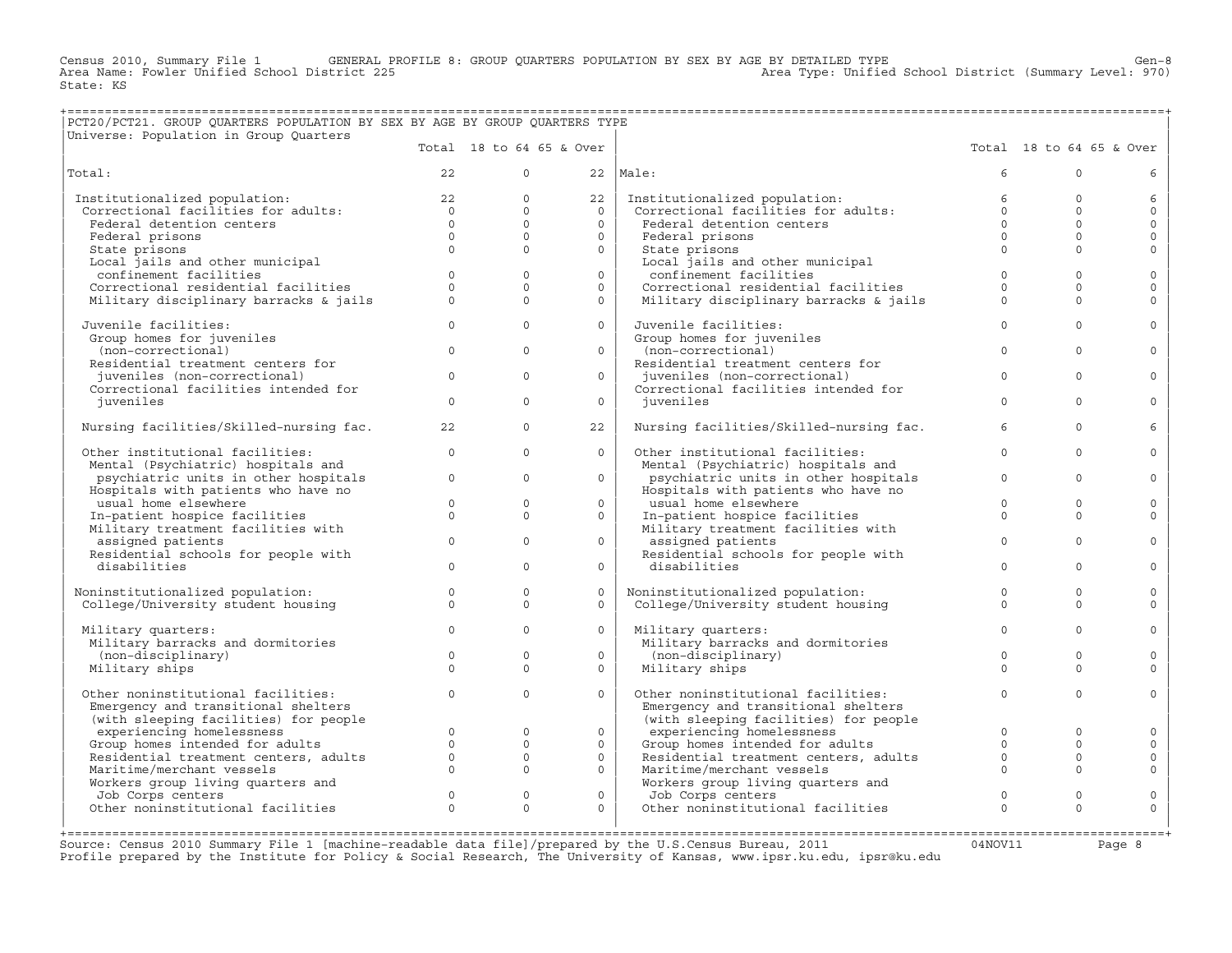Census 2010, Summary File 1 GENERAL PROFILE 9: GROUP QUARTERS POPULATION BY SEX BY DETAILED AGE GENOOL District (Summary Level: 970)<br>Area Name: Fowler Unified School District 225 Area Type: Unified School District (Summary Level: 970) State: KS

| Universe: Population in Group Quarters |                |             |            |                                                   |             |              |                                                                                                           |                     |             |             |                     |
|----------------------------------------|----------------|-------------|------------|---------------------------------------------------|-------------|--------------|-----------------------------------------------------------------------------------------------------------|---------------------|-------------|-------------|---------------------|
|                                        |                | $***$       |            |                                                   |             |              | -------------- Institutionalized Population ------------- - ------ Noninstitutionalized Population ------ |                     | College/    |             |                     |
|                                        | Group          | Pct.        |            | Correctional                                      |             |              |                                                                                                           |                     | University  |             |                     |
|                                        | Quarters Total |             |            | Facilities                                        | Juvenile    | Nursing      | Other                                                                                                     |                     | Student     | Military    | Other               |
|                                        | Total          | Pop.        |            | Total for Adults Facilities Facilities Facilities |             |              |                                                                                                           | Total               | Housing     |             | Quarters Facilities |
|                                        |                |             |            |                                                   |             |              |                                                                                                           |                     |             |             |                     |
| Total:                                 |                |             |            |                                                   |             |              |                                                                                                           |                     |             |             |                     |
| Under 5 years                          |                |             |            |                                                   |             |              |                                                                                                           |                     |             |             |                     |
| 5 to 9 years                           |                |             |            |                                                   |             |              |                                                                                                           |                     |             |             |                     |
| 10 to 14 years                         |                |             |            |                                                   |             |              |                                                                                                           |                     |             |             |                     |
| 15 to 19 years                         |                |             |            |                                                   |             |              |                                                                                                           |                     |             |             |                     |
| 20 to 24 years                         |                |             |            |                                                   |             |              |                                                                                                           |                     |             |             |                     |
| 25 to 29 years                         |                |             |            |                                                   |             |              |                                                                                                           |                     |             |             |                     |
| 30 to 34 years                         |                |             |            |                                                   |             |              |                                                                                                           |                     |             |             |                     |
| 35 to 39 years                         |                |             |            |                                                   |             |              |                                                                                                           |                     |             |             |                     |
| 40 to 44 years                         |                |             |            |                                                   |             |              |                                                                                                           |                     |             |             |                     |
| 45 to 49 years                         |                |             |            |                                                   |             |              |                                                                                                           |                     |             |             |                     |
| 50 to 54 years                         |                |             |            |                                                   |             |              |                                                                                                           |                     |             |             |                     |
| 55 to 59 years                         |                |             |            |                                                   |             |              |                                                                                                           |                     |             |             |                     |
| 60 to 64 years                         |                |             |            |                                                   |             |              |                                                                                                           |                     |             |             |                     |
| 65 to 69 years                         |                |             |            |                                                   |             |              |                                                                                                           |                     |             |             |                     |
| 70 to 74 years                         |                |             |            |                                                   |             |              |                                                                                                           |                     |             |             |                     |
| 75 to 79 years                         |                |             |            |                                                   |             |              |                                                                                                           |                     |             |             |                     |
| 80 to 84 years                         |                |             |            |                                                   |             |              |                                                                                                           |                     |             |             |                     |
| 85 years & over                        |                |             |            |                                                   |             |              |                                                                                                           |                     |             |             |                     |
| Under 18 years                         |                | 0 0.00      | $\Omega$   | 0                                                 | $\Omega$    | $\mathsf{O}$ | $\mathsf O$                                                                                               | 0                   | $\Omega$    | $\Omega$    |                     |
| 18 to 64 years                         |                | $0 \t 0.00$ | $\circ$    | $\mathbf 0$                                       | $\circ$     | $\circ$      | $\mathbf 0$                                                                                               | $\mathbf 0$         | $\mathbf 0$ | $\mathbf 0$ | $\mathbf 0$         |
| 65 years & over                        | 22 11.34       |             | 22         | $\mathbf 0$                                       | $\Omega$    | 22           | $\circ$                                                                                                   | $\Omega$            | $\Omega$    | $\Omega$    | $\Omega$            |
|                                        |                |             |            |                                                   |             |              |                                                                                                           |                     |             |             |                     |
| Male:                                  |                |             |            |                                                   |             |              |                                                                                                           |                     |             |             |                     |
| Under 5 years                          |                |             |            |                                                   |             |              |                                                                                                           |                     |             |             |                     |
| 5 to 9 years                           |                |             |            |                                                   |             |              |                                                                                                           |                     |             |             |                     |
| 10 to 14 years                         |                |             |            |                                                   |             |              |                                                                                                           |                     |             |             |                     |
| 15 to 19 years                         |                |             |            |                                                   |             |              |                                                                                                           |                     |             |             |                     |
| 20 to 24 years                         |                |             |            |                                                   |             |              |                                                                                                           |                     |             |             |                     |
| 25 to 29 years                         |                |             |            |                                                   |             |              |                                                                                                           |                     |             |             |                     |
| 30 to 34 years                         |                |             |            |                                                   |             |              |                                                                                                           |                     |             |             |                     |
| 35 to 39 years                         |                |             |            |                                                   |             |              |                                                                                                           |                     |             |             |                     |
| 40 to 44 years                         |                |             |            |                                                   |             |              |                                                                                                           |                     |             |             |                     |
| 45 to 49 years                         |                |             |            |                                                   |             |              |                                                                                                           |                     |             |             |                     |
| 50 to 54 years                         |                |             |            |                                                   |             |              |                                                                                                           |                     |             |             |                     |
| 55 to 59 years                         |                |             |            |                                                   |             |              |                                                                                                           |                     |             |             |                     |
| 60 to 64 years                         |                |             |            |                                                   |             |              |                                                                                                           |                     |             |             |                     |
| 65 to 69 years                         |                |             |            |                                                   |             |              |                                                                                                           |                     |             |             |                     |
| 70 to 74 years                         |                |             |            |                                                   |             |              |                                                                                                           |                     |             |             |                     |
| 75 to 79 years                         |                |             |            |                                                   |             |              |                                                                                                           |                     |             |             |                     |
| 80 to 84 years                         |                |             |            |                                                   |             |              |                                                                                                           |                     |             |             |                     |
| 85 years & over                        |                |             |            |                                                   |             |              |                                                                                                           |                     |             |             |                     |
|                                        |                |             |            |                                                   |             |              |                                                                                                           |                     |             |             |                     |
| Under 18 years                         | $\circ$        | 0.00        | $\circ$    | $\mathbf 0$                                       | $\mathbf 0$ | $\mathbf 0$  | $\mathbf 0$                                                                                               | $\circ$             | $\circ$     | $\mathbf 0$ | 0                   |
| 18 to 64 years                         |                | 0 0.00      | $\circ$    | $\circ$                                           | $\circ$     | $\circ$      | $\mathbf 0$                                                                                               | $\circ$             | $\mathbf 0$ | $\Omega$    | $\mathsf{O}\xspace$ |
| 65 years & over                        |                | 6 7.41      | $\epsilon$ | $\circ$                                           | $\circ$     | 6            | $\circ$                                                                                                   | $\mathsf{O}\xspace$ | $\circ$     | $\Omega$    | $\mathbf 0$         |

+===================================================================================================================================================+Source: Census 2010 Summary File 1 [machine−readable data file]/prepared by the U.S.Census Bureau, 2011 04NOV11 Page 9 Profile prepared by the Institute for Policy & Social Research, The University of Kansas, www.ipsr.ku.edu, ipsr@ku.edu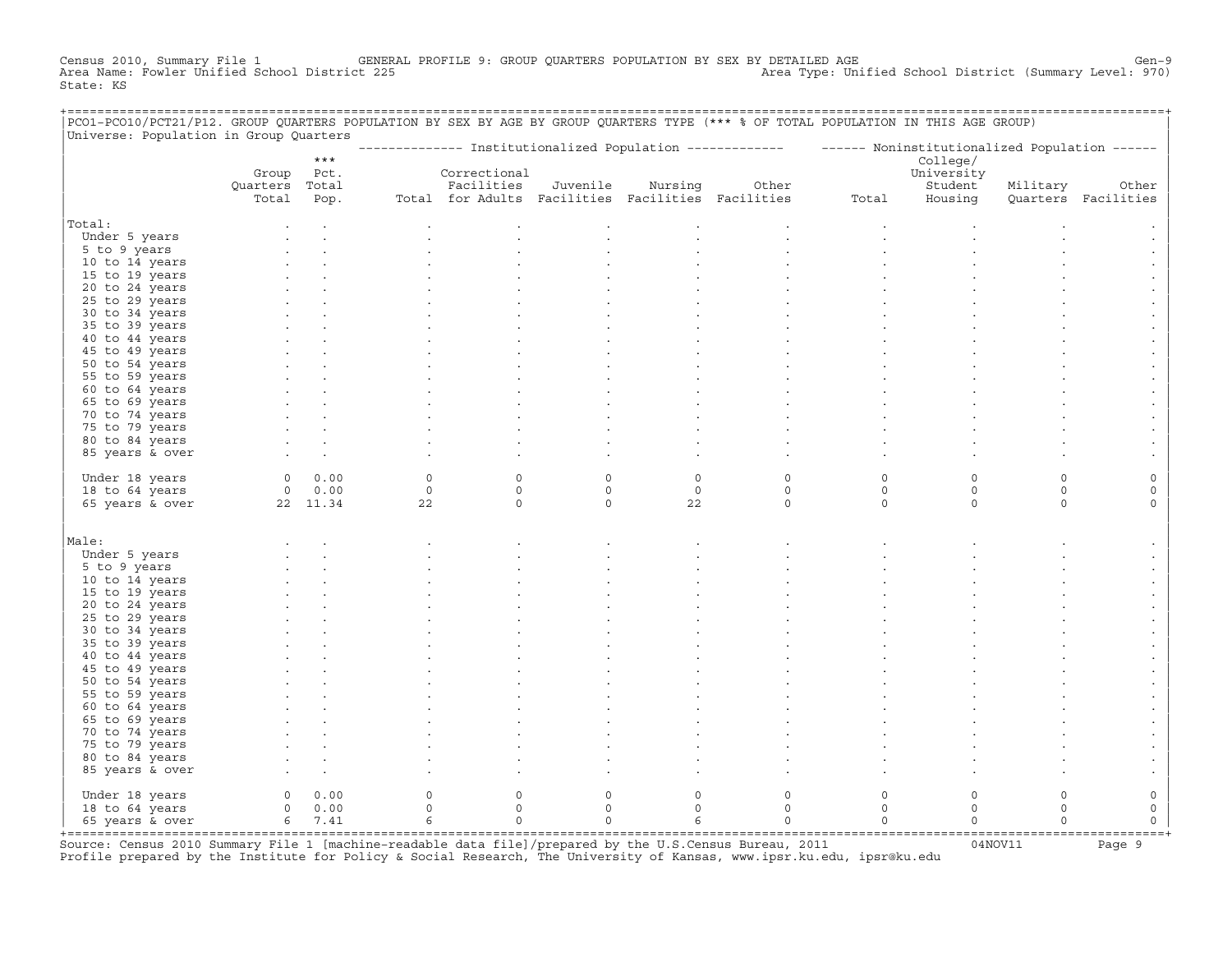Census 2010, Summary File 1 AGE PROFILE 1: AGE BY SEX FOR PERSONS IN HOUSEHOLDS AND PERSONS IN GROUP QUARTERS<br>Area Name: Fowler Unified School District 225 Area November 2001 Area Type: Unified School District (Summa State: KS

+===================================================================================================================================================+

|                          |            |           |      |                |      | ----------Persons in Households---------- |           |      |                 |             |          | --------Persons in Group Quarters-------- |                |           |
|--------------------------|------------|-----------|------|----------------|------|-------------------------------------------|-----------|------|-----------------|-------------|----------|-------------------------------------------|----------------|-----------|
|                          | Total Pct. |           | Male | Female %Fem    |      | Total Pct.                                |           | Male | Female          | Total Pct.  |          | Male                                      | Female         | %Fem      |
| All Aqes:                |            | 911 100.0 | 447  | 464            | 50.9 |                                           | 889 100.0 | 441  | 448             |             | 22 100.0 | 6                                         | 16             | 72.7      |
| 10 to 4                  | 66         | 7.2       | 37   | 29             | 43.9 | 66                                        | 7.4       | 37   | 29              | $\circ$     | 0.0      | $\circ$                                   | $\circ$        | $\bullet$ |
| $5$ to 9                 | 50         | 5.5       | 25   | 25             | 50.0 | 50                                        | 5.6       | 25   | 25              | $\circ$     | 0.0      | $\mathbf 0$                               | 0              | $\bullet$ |
| 10 to 14                 | 81         | 8.9       | 37   | 44             | 54.3 | 81                                        | 9.1       | 37   | 44              | $\circ$     | 0.0      | $\Omega$                                  | 0              | $\bullet$ |
| 15 to 17                 | 55         | 6.0       | 26   | 29             | 52.7 | 55                                        | 6.2       | 26   | 29              | $\circ$     | 0.0      | $\Omega$                                  | 0              | $\bullet$ |
| 18 and 19                | 16         | 1.8       | 12   | $\overline{4}$ | 25.0 | 16                                        | 1.8       | 12   | $\overline{4}$  | $\circ$     | 0.0      | $\Omega$                                  | 0              | $\bullet$ |
| 20                       | 10         | 1.1       | 6    | 4              | 40.0 | 10                                        | 1.1       | 6    | 4               | $\mathbf 0$ | 0.0      | $\Omega$                                  | 0              | $\cdot$   |
| 21                       | -7         | 0.8       | 6    | 1              | 14.3 | 7                                         | 0.8       | 6    | 1               | 0           | 0.0      | $\Omega$                                  | 0              | $\bullet$ |
| 22 to 24                 | 10         | 1.1       | 3    | 7              | 70.0 | 10                                        | 1.1       | 3    | $7\phantom{.0}$ | $\circ$     | 0.0      | $\Omega$                                  | 0              | $\bullet$ |
| 25 to 29                 | 32         | 3.5       | 15   | 17             | 53.1 | 32                                        | 3.6       | 15   | 17              | $\circ$     | 0.0      | $\Omega$                                  | 0              | $\bullet$ |
| 30 to 34                 | 50         | 5.5       | 26   | 24             | 48.0 | 50                                        | 5.6       | 26   | 24              | 0           | 0.0      | 0                                         | 0              | $\bullet$ |
| 35 to 39                 | 55         | 6.0       | 25   | 30             | 54.5 | 55                                        | $6.2$     | 25   | 30              | 0           | 0.0      | $\Omega$                                  | 0              | $\bullet$ |
| 40 to 44                 | 58         | 6.4       | 22   | 36             | 62.1 | 58                                        | 6.5       | 22   | 36              | 0           | 0.0      | $\mathbf 0$                               | 0              | $\bullet$ |
| 45 to 49                 | 69         | 7.6       | 36   | 33             | 47.8 | 69                                        | 7.8       | 36   | 33              | 0           | 0.0      | 0                                         | 0              | $\bullet$ |
| 50 to 54                 | 55         | 6.0       | 32   | 23             | 41.8 | 55                                        | 6.2       | 32   | 23              | 0           | 0.0      | $\Omega$                                  | 0              | $\bullet$ |
| 55 to 59                 | 58         | 6.4       | 34   | 24             | 41.4 | 58                                        | 6.5       | 34   | 24              | 0           | 0.0      | $\mathbf 0$                               | 0              | $\bullet$ |
| 60 and 61                | 17         | 1.9       | 10   | 7              | 41.2 | 17                                        | 1.9       | 10   | 7               | 0           | 0.0      | $\Omega$                                  | 0              | $\bullet$ |
| 62 to 64                 | 28         | 3.1       | 14   | 14             | 50.0 | 28                                        | 3.1       | 14   | 14              | 0           | 0.0      | $\Omega$                                  | 0              | $\bullet$ |
| 65 and 66                | 13         | 1.4       | -5   | 8              | 61.5 | 13                                        | 1.5       | 5    | 8               | 0           | 0.0      | $\Omega$                                  | $\mathbf 0$    | $\cdot$   |
| 67 to 69                 | 26         | 2.9       | 13   | 13             | 50.0 | 24                                        | 2.7       | 12   | 12              | 2           | 9.1      | $\mathbf{1}$                              | $\mathbf{1}$   | 50.0      |
| 70 to 74                 | 38         | 4.2       | 20   | 18             | 47.4 | 38                                        | 4.3       | 20   | 18              | 0           | 0.0      | $\Omega$                                  | 0              | $\bullet$ |
| 75 to 79                 | 44         | 4.8       | 17   | 27             | 61.4 | 41                                        | 4.6       | 16   | 25              | 3           | 13.6     | $\mathbf{1}$                              | $\overline{2}$ | 66.7      |
| 80 to 84                 | 35         | 3.8       | 13   | 22             | 62.9 | 30                                        | 3.4       | 12   | 18              | 5           | 22.7     | $\mathbf{1}$                              | $\overline{4}$ | 80.0      |
| 85 & over                | 38         | 4.2       | 13   | 25             | 65.8 | 26                                        | 2.9       | 10   | 16              | 12          | 54.5     | 3                                         | 9              | 75.0      |
| Additional Aggregations: |            |           |      |                |      |                                           |           |      |                 |             |          |                                           |                |           |
| O to 14                  |            | 197 21.6  | 99   | 98             | 49.7 | 197                                       | 22.2      | 99   | 98              | 0           | 0.0      | $\circ$                                   | 0              | $\bullet$ |
| 5 to 14                  | 131        | 14.4      | 62   | 69             | 52.7 | 131                                       | 14.7      | 62   | 69              | 0           | 0.0      | $\Omega$                                  | 0              | $\bullet$ |
| $0$ to 17                | 252        | 27.7      | 125  | 127            | 50.4 | 252                                       | 28.3      | 125  | 127             | $\circ$     | 0.0      | $\circ$                                   | 0              | $\bullet$ |
| 5 to 17                  | 186        | 20.4      | 88   | 98             | 52.7 | 186                                       | 20.9      | 88   | 98              | 0           | 0.0      | $\mathbf 0$                               | 0              | $\bullet$ |
| $ 0 \tto 20$             | 278        | 30.5      | 143  | 135            | 48.6 | 278                                       | 31.3      | 143  | 135             | $\circ$     | 0.0      | $\circ$                                   | 0              | $\bullet$ |
| 18 to 21                 | 33         | 3.6       | 24   | 9              | 27.3 | 33                                        | 3.7       | 24   | 9               | $\Omega$    | 0.0      | $\Omega$                                  | 0              | $\bullet$ |
| 18 to 24                 | 43         | 4.7       | 27   | 16             | 37.2 | 43                                        | 4.8       | 27   | 16              | $\mathbf 0$ | 0.0      | $\Omega$                                  | 0              |           |
| 18 to 64                 | 465        | 51.0      | 241  | 224            | 48.2 | 465                                       | 52.3      | 241  | 224             | 0           | 0.0      | $\Omega$                                  | 0              | $\bullet$ |
| 25 to 64                 | 422        | 46.3      | 214  | 208            | 49.3 | 422                                       | 47.5      | 214  | 208             | 0           | 0.0      | $\Omega$                                  | 0              | $\bullet$ |
| 60 & over                | 239        | 26.2      | 105  | 134            | 56.1 | 217                                       | 24.4      | 99   | 118             |             | 22 100.0 | 6                                         | 16             | 72.7      |
| 65 & over                | 194        | 21.3      | 81   | 113            | 58.2 | 172                                       | 19.3      | 75   | 97              |             | 22 100.0 | 6                                         | 16             | 72.7      |
| $70$ & over              | 155        | 17.0      | 63   | 92             | 59.4 | 135                                       | 15.2      | 58   | 77              | 20          | 90.9     | 5                                         | 15             | 75.0      |
| 75 & over                |            | 117 12.8  | 43   | 74             | 63.2 |                                           | 97 10.9   | 38   | 59              | 20          | 90.9     | 5                                         | 15             | 75.0      |

|Universe: Total Population (911) | | |

|            |            |      | -All Persons--------------- |            |      | --Persons in Households---------- | --------Persons in Group Quarters-------- |      |        |  |
|------------|------------|------|-----------------------------|------------|------|-----------------------------------|-------------------------------------------|------|--------|--|
|            | Both Sexes | Male | Female                      | Both Sexes | Male | Female                            | Both Sexes                                | Male | Female |  |
|            |            |      |                             |            |      |                                   |                                           |      |        |  |
| Median Age | 41.6       | 40.9 | 42.0                        | 41.⊥       | 40.6 | 41.4                              |                                           | 85.0 |        |  |
|            |            |      |                             |            |      |                                   |                                           |      |        |  |
|            |            |      |                             |            |      |                                   |                                           |      |        |  |

Source: Census 2010 Summary File 1 [machine-readable data file]/prepared by the U.S.Census Bureau, 2011 Page 10<br>Profile prepared by the Institute for Policy & Social Research, The University of Kansas, www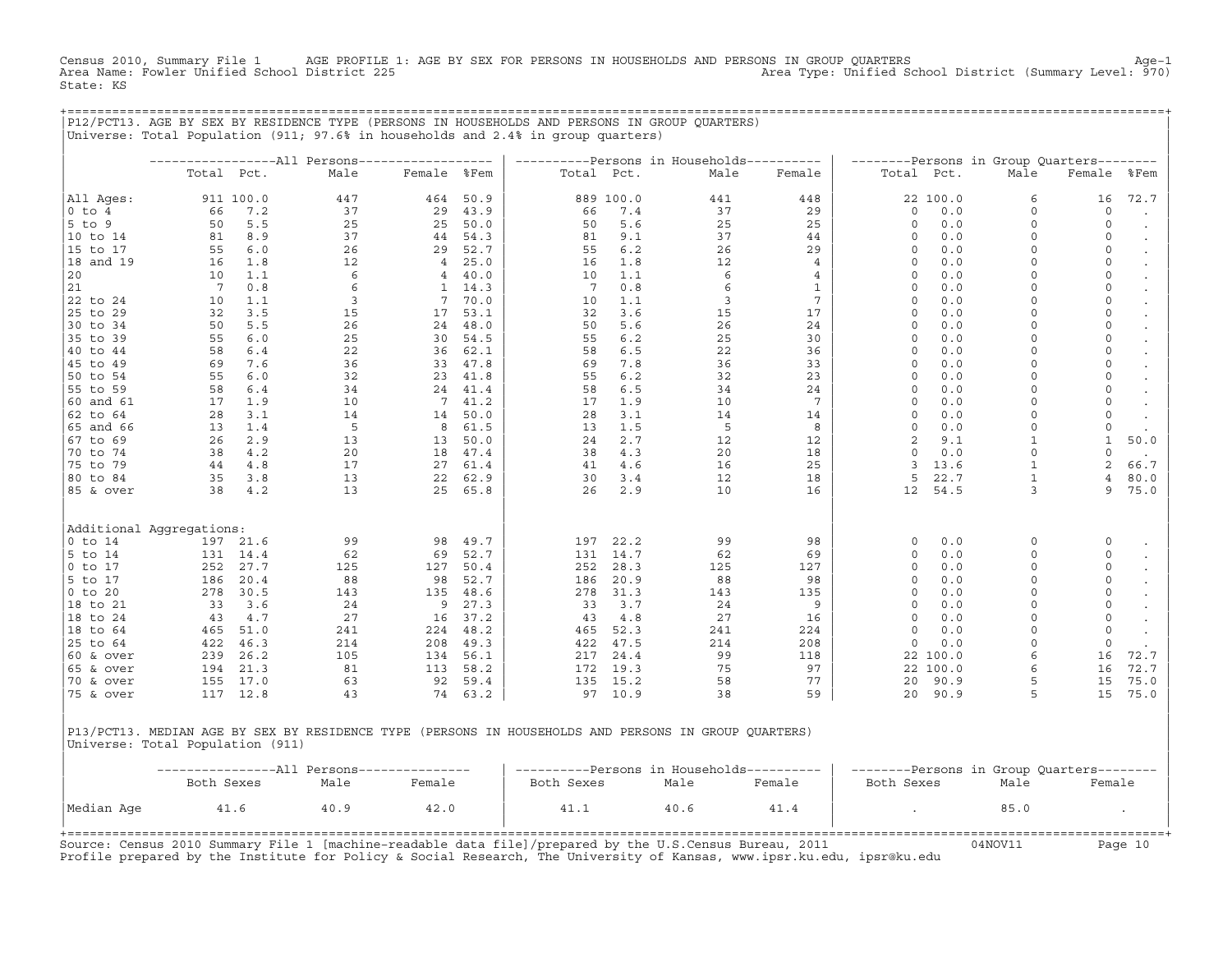Census 2010, Summary File 1 AGE PROFILE 2: FULL AGE DETAIL (ALL AGES) BY SEX, WITH MEDIANS AND ADDITIONAL AGGREGATIONS<br>Area Name: Fowler Unified School District 225 Area Type: Unified School State: KS

|  | P12/P13/PCT12. DETAILED AGE BY SEX (INCLUDING MEDIANS): ALL RACES COMBINED       |  |  |  |
|--|----------------------------------------------------------------------------------|--|--|--|
|  | Universe: Persons of all races combined (911 or 100.0% of Total Population: 911) |  |  |  |

|                      | Total Pct.      |            | Male                    | Female                            |                | Total Pct.     |            | Male                 | Female          |                    | Total               | Pct.        | Male                    | Female                              |
|----------------------|-----------------|------------|-------------------------|-----------------------------------|----------------|----------------|------------|----------------------|-----------------|--------------------|---------------------|-------------|-------------------------|-------------------------------------|
| $0$ to $4$           | 66              | 7.2        | 37                      | 29                                | 40 to 44       | 58             | $6.4$      | 22                   | 36              | 80 to 84           | 35                  | 3.8         | 13                      | 22                                  |
| $\mathbf 0$          | $7\phantom{.0}$ | 0.8        | 5                       | 2                                 | 40             | 15             | 1.6        | 6                    | 9               | 80                 | $7\phantom{.0}$     | 0.8         | $\mathbf{1}$            | $\epsilon$                          |
| $\mathbf{1}$         | 17              | 1.9        | 7                       | 10                                | 41             | 15             | 1.6        | 6                    | 9               | 81                 | 9                   | 1.0         | $\overline{4}$          | 5                                   |
| 2                    | 12              | 1.3        | 8                       | 4                                 | 42             | 10             | 1.1        | 3                    | $\overline{7}$  | 82                 | $7\phantom{.0}$     | 0.8         | $\mathbf{1}$            | $\epsilon$                          |
| $\overline{3}$       | 14              | 1.5        | 9                       | 5                                 | 43             | 6              | 0.7        | $\overline{4}$       | 2               | 83                 | 9                   | 1.0         | $\overline{\mathbf{4}}$ | 5                                   |
| $\overline{4}$       | 16              | 1.8        | 8                       | 8                                 | 44             | 12             | 1.3        | $\overline{3}$       | 9               | 84                 | $\overline{3}$      | 0.3         | 3                       | $\mathsf 0$                         |
| $5$ to $9$           | 50              | 5.5        | 25                      | 25                                | 45 to 49       | 69             | 7.6        | 36                   | 33              | 85 to 89           | 28                  | 3.1         | 9                       | 19                                  |
| 5                    | 8               | 0.9        | $\overline{\mathbf{c}}$ | 6                                 | 45             | 11             | 1.2        | 5<br>$7\phantom{.0}$ | 6               | 85                 | $\overline{4}$      | 0.4         | 3<br>$\mathbf{1}$       | $\,1\,$                             |
| 6<br>$7\phantom{.0}$ | 10<br>9         | 1.1<br>1.0 | 6<br>$\overline{4}$     | $\overline{4}$<br>5               | 46<br>47       | 12<br>10       | 1.3<br>1.1 | $\overline{4}$       | 5<br>6          | 86<br>87           | 6<br>$\overline{4}$ | 0.7<br>0.4  | 3                       | $\mathsf S$<br>$\mathbf{1}$         |
| 8                    | 10              | 1.1        | 5                       | 5                                 | 48             | 18             | 2.0        | 9                    | 9               | 88                 | 8                   | 0.9         | $\overline{2}$          | 6                                   |
| 9                    | 13              | 1.4        | 8                       | 5                                 | 49             | 18             | 2.0        | 11                   | $7\phantom{.0}$ | 89                 | 6                   | 0.7         | $\Omega$                | 6                                   |
| 10 to 14             | 81              | 8.9        | 37                      | 44                                | 50 to 54       | 55             | 6.0        | 32                   | 23              | 90 to 94           | 8                   | 0.9         | 3                       | 5                                   |
| 10                   | 11              | 1.2        | 6                       | 5                                 | 50             | 10             | 1.1        | 8                    | 2               | 90                 | $\mathbf{1}$        | 0.1         | $\mathbf{1}$            | $\mathsf{O}\xspace$                 |
| 11                   | 18              | 2.0        | 7                       | 11                                | 51             | 11             | 1.2        | $7\phantom{.0}$      | $\overline{4}$  | 91                 | 3                   | 0.3         | $\circ$                 | 3                                   |
| 12                   | 12              | 1.3        | 5                       | $7\phantom{.0}$                   | 52             | 12             | 1.3        | 8                    | 4               | 92                 | $\mathbf{1}$        | 0.1         | $\mathbf{1}$            | $\mathsf{O}\xspace$                 |
| 13                   | 20              | 2.2        | 8                       | 12                                | 53             | 9              | 1.0        | $\overline{4}$       | 5               | 93                 | 2                   | 0.2         | $\mathbf{1}$            | $\mathbf{1}$                        |
| 14                   | 20              | 2.2        | 11                      | 9                                 | 54             | 13             | 1.4        | 5                    | 8               | 94                 | $\mathbf{1}$        | 0.1         | $\Omega$                | $\mathbf 1$                         |
| 15 to 19             | 71              | 7.8        | 38                      | 33                                | 55 to 59       | 58             | $6.4$      | 34                   | 24              | 95 to 99           | $\overline{a}$      | 0.2         | $\mathbf{1}$            | $\mathbf{1}$                        |
| 15                   | 19              | 2.1        | 9                       | 10                                | 55             | 16             | 1.8        | 12                   | $\overline{4}$  | 95                 | $\mathbf{1}$        | 0.1         | $\Omega$                | $\mathbf 1$                         |
| 16                   | 19              | 2.1        | $\overline{7}$          | 12                                | 56             | 12             | 1.3        | 8                    | $\overline{4}$  | 96                 | $\Omega$            | 0.0         | $\Omega$                | $\mathsf{O}\xspace$                 |
| 17                   | 17              | 1.9        | 10                      | $7\overline{ }$                   | 57             | 12             | 1.3        | 6                    | 6               | 97                 | $\Omega$            | 0.0         | $\circ$                 | $\mathsf{O}\xspace$                 |
| 18                   | 10              | 1.1        | $\overline{7}$          | 3                                 | 58             | 10             | 1.1        | 5                    | 5               | 98                 | $\mathbf{1}$        | 0.1         | $\mathbf{1}$            | $\mathsf{O}\xspace$                 |
| 19<br>20 to 24       | 6<br>27         | 0.7<br>3.0 | 5<br>15                 | $\mathbf{1}$<br>$12 \overline{ }$ | 59<br>60 to 64 | 8<br>45        | 0.9<br>4.9 | 3<br>24              | 5<br>21         | 99<br>$100 - 104$  | $\circ$<br>$\Omega$ | 0.0<br>0.0  | $\circ$<br>$\Omega$     | $\mathsf{O}\xspace$<br>$\mathsf{O}$ |
| 20                   | 10              | 1.1        | 6                       | $\overline{4}$                    | 60             | 8              | 0.9        | $\overline{3}$       | 5               | $105 - 109$        | $\Omega$            | 0.0         | $\circ$                 | $\mathsf{O}\xspace$                 |
| 21                   | $7\overline{ }$ | 0.8        | 6                       | $\mathbf{1}$                      | 61             | 9              | 1.0        | $\overline{7}$       | 2               | 110 plus           | $\Omega$            | 0.0         | $\circ$                 | $\mathbf{0}$                        |
| 22                   | $\mathbf{1}$    | 0.1        | $\mathbf{1}$            | $\Omega$                          | 62             | 12             | 1.3        | 6                    | 6               |                    |                     |             |                         |                                     |
| 23                   | $\overline{4}$  | 0.4        | $\mathbf{1}$            | 3                                 | 63             | 11             | 1.2        | $\overline{4}$       | $7\overline{ }$ |                    |                     |             |                         |                                     |
| 24                   | 5               | 0.5        | $\mathbf{1}$            | $\overline{4}$                    | 64             | 5              | 0.5        | $\overline{4}$       | $\mathbf{1}$    | $0$ to $14$        | 197                 | 21.6        | 99                      | 98                                  |
| 25 to 29             | 32              | 3.5        | 15                      | 17                                | 65 to 69       | 39             | 4.3        | 18                   | 21              | 5 to 17            | 186                 | 20.4        | 88                      | 98                                  |
| 25                   | 8               | 0.9        | $\overline{3}$          | 5                                 | 65             | $\overline{4}$ | 0.4        | 3                    | $\mathbf{1}$    | 18 to 21           | 33                  | 3.6         | 24                      | 9                                   |
| 26                   | 3               | 0.3        | $\overline{c}$          | $\mathbf{1}$                      | 66             | 9              | 1.0        | $\overline{c}$       | $\overline{7}$  | 18 to 24           | 43                  | 4.7         | 27                      | 16                                  |
| 27                   | 8               | 0.9        | 5                       | 3                                 | 67             | 9              | 1.0        | 5                    | $\overline{4}$  | 18 to 64           | 465                 | 51.0        | 241                     | 224                                 |
| 28                   | $7\phantom{.0}$ | 0.8        | 3                       | $\overline{4}$                    | 68             | 11             | 1.2        | 5                    | 6               | 25 to 64           | 422                 | 46.3        | 214                     | 208                                 |
| 29                   | 6               | 0.7        | $\overline{a}$          | $\overline{4}$                    | 69             | 6              | 0.7        | 3                    | 3               | 60 plus            | 239                 | 26.2        | 105                     | 134                                 |
| 30 to 34             | 50              | 5.5        | 26                      | 24                                | 70 to 74       | 38             | 4.2        | 20                   | 18              | 65 plus            | 194                 | 21.3        | 81                      | 113                                 |
| 30                   | 11              | 1.2        | 6<br>5                  | 5<br>7                            | 70             | 9              | 1.0        | 6                    | 3               | 70 plus            | 155                 | 17.0        | 63                      | 92                                  |
| 31<br>32             | 12<br>7         | 1.3<br>0.8 | 5                       | $\overline{a}$                    | 71<br>72       | 11<br>10       | 1.2<br>1.1 | 5<br>5               | 6<br>5          | 75 plus<br>80 plus | 117<br>73           | 12.8<br>8.0 | 43<br>26                | 74<br>$4\,7$                        |
| 33                   | 5               | 0.5        | $\overline{c}$          | 3                                 | 73             | 5              | 0.5        | $\overline{c}$       | 3               | 85 plus            | 38                  | 4.2         | 13                      | $25\,$                              |
| 34                   | 15              | 1.6        | 8                       | 7                                 | 74             | 3              | 0.3        | $\boldsymbol{2}$     | $\mathbf{1}$    | 90 plus            | 10                  | 1.1         | $\overline{4}$          | 6                                   |
| 35 to 39             | 55              | 6.0        | 25                      | 30                                | 75 to 79       | 44             | $4.8$      | 17                   | 27              |                    |                     |             |                         |                                     |
| 35                   | 10              | 1.1        | 3                       | 7                                 | 75             | 7              | 0.8        | 3                    | $\overline{4}$  |                    |                     |             |                         |                                     |
| 36                   | 8               | 0.9        | 4                       | $\overline{4}$                    | 76             | 9              | 1.0        | $\circ$              | 9               | All Ages           |                     | 911 100.0   | 447                     | 464                                 |
| 37                   | 15              | 1.6        | 9                       | 6                                 | 77             | 5              | 0.5        | 2                    | $\overline{3}$  |                    |                     |             |                         |                                     |
| 38                   | 12              | 1.3        | 5                       | 7                                 | 78             | 11             | 1.2        | 5                    | 6               | Median Age         | Both Sexes          |             | Male                    | Female                              |
| 39                   | 10              | 1.1        | 4                       | 6                                 | 79             | 12             | 1.3        | $7\overline{ }$      | $\overline{5}$  | By Sex             | 41.6                |             | 40.9                    | 42.0                                |
|                      |                 |            |                         |                                   |                |                |            |                      |                 |                    |                     |             |                         |                                     |

+===================================================================================================================================================+Source: Census 2010 Summary File 1 [machine−readable data file]/prepared by the U.S.Census Bureau, 2011 04NOV11 Page 11 Profile prepared by the Institute for Policy & Social Research, The University of Kansas, www.ipsr.ku.edu, ipsr@ku.edu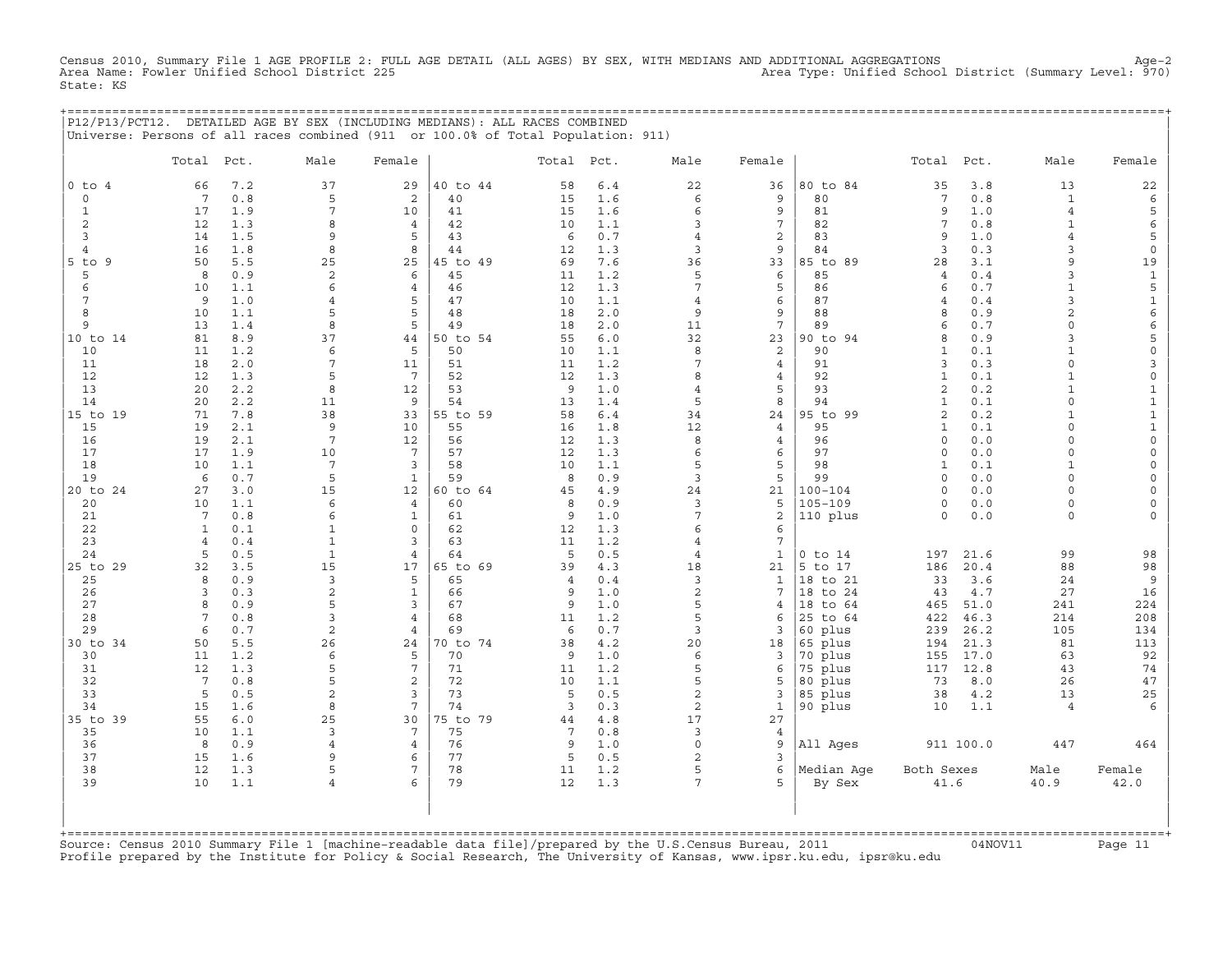Census 2010, Summary File 1 AGE/SEX PROFILE FOR SPECIFIC RACE/ETHNIC GROUP A: WHITE ALONE Agehace−A<br>Area Type: Unified School District (Summary Level: 970) Area Type: Unified School District (Sum Area Type: Unified School District (Summary Level: 970) State: KS

+===================================================================================================================================================+ |P12A/P13A/PCT12A. DETAILED AGE BY SEX (INCLUDING MEDIANS): WHITE ALONE | |Universe: White Alone Persons (843 or 92.5% of Total Population: 911) |

|                | Total                              | Pct.       | Male                | Female                           |                | Total Pct.     |            | Male                | Female          |                    | Total                   | Pct.         | Male              | Female                      |
|----------------|------------------------------------|------------|---------------------|----------------------------------|----------------|----------------|------------|---------------------|-----------------|--------------------|-------------------------|--------------|-------------------|-----------------------------|
| $0$ to $4$     | 58                                 | 6.9        | 32                  | 26                               | 40 to 44       | 54             | $6.4$      | 21                  | 33              | 80 to 84           | 35                      | 4.2          | 13                | 22                          |
| $\circ$        | 5                                  | 0.6        | $\overline{4}$      | $\mathbf{1}$                     | 40             | 14             | 1.7        | 5                   | 9               | 80                 | $7\phantom{.0}$         | 0.8          | $\mathbf{1}$      | 6                           |
| $\mathbf{1}$   | 16                                 | 1.9        | 7                   | 9                                | 41             | 14             | 1.7        | 6                   | 8               | 81                 | 9                       | 1.1          | $\overline{4}$    | 5                           |
| 2              | 10                                 | 1.2        | 6                   | $\overline{4}$                   | 42             | 10             | 1.2        | 3                   | 7               | 82                 | 7                       | 0.8          | $\mathbf{1}$      | $\epsilon$                  |
| 3              | 13                                 | 1.5        | 8                   | 5                                | 43             | 6              | 0.7        | $\overline{4}$      | 2               | 83                 | 9                       | 1.1          | $\overline{4}$    | 5                           |
| $\overline{4}$ | 14                                 | 1.7        | 7                   | $\overline{7}$                   | 44             | 10             | 1.2        | $\overline{3}$      | 7               | 84                 | 3                       | 0.4          | $\mathbf{z}$      | $\mathsf 0$                 |
| $5$ to $9$     | 39                                 | 4.6        | 18                  | 21                               | 45 to 49       | 63             | 7.5        | 33                  | 30              | 85 to 89           | 28                      | 3.3          | 9                 | 19                          |
| 5              | 6                                  | 0.7        | $\mathbf{1}$        | 5                                | 45             | 9              | 1.1        | $\overline{4}$<br>7 | 5               | 85                 | $\overline{4}$          | 0.5          | 3                 | $\mathbf 1$                 |
| 6<br>7         | $7\phantom{.0}$<br>$7\phantom{.0}$ | 0.8<br>0.8 | 3<br>3              | $\overline{4}$<br>$\overline{4}$ | 46<br>47       | 12<br>9        | 1.4<br>1.1 | $\overline{4}$      | 5<br>5          | 86<br>87           | 6<br>$\overline{4}$     | 0.7<br>0.5   | $\mathbf{1}$<br>3 | $\mathsf S$<br>$\mathbf{1}$ |
| 8              | 9                                  | 1.1        | $\overline{4}$      | 5                                | 48             | 16             | 1.9        | 8                   | 8               | 88                 | 8                       | 0.9          | $\overline{2}$    | 6                           |
| 9              | 10                                 | 1.2        | $\overline{7}$      | 3                                | 49             | 17             | 2.0        | 10                  | $7\phantom{.0}$ | 89                 | 6                       | 0.7          | $\Omega$          | 6                           |
| 10 to 14       | 72                                 | 8.5        | 34                  | 38                               | 50 to 54       | 53             | 6.3        | 31                  | 22              | 90 to 94           | 8                       | 0.9          | 3                 | 5                           |
| 10             | 10                                 | 1.2        | 6                   | $\overline{4}$                   | 50             | 10             | 1.2        | 8                   | 2               | 90                 | $\mathbf{1}$            | 0.1          | $\mathbf{1}$      | $\mathsf{O}$                |
| 11             | 17                                 | 2.0        | 6                   | 11                               | 51             | 10             | 1.2        | $\overline{7}$      | 3               | 91                 | $\overline{3}$          | 0.4          | $\circ$           | 3                           |
| 12             | 11                                 | 1.3        | 5                   | 6                                | 52             | 11             | 1.3        | 7                   | $\overline{4}$  | 92                 | $\mathbf{1}$            | 0.1          | $\mathbf{1}$      | $\mathsf{O}$                |
| 13             | 16                                 | 1.9        | 7                   | 9                                | 53             | 9              | 1.1        | $\overline{4}$      | 5               | 93                 | 2                       | 0.2          | $\mathbf{1}$      | $\mathbf{1}$                |
| 14             | 18                                 | 2.1        | 10                  | 8                                | 54             | 13             | 1.5        | 5                   | 8               | 94                 | $\mathbf{1}$            | 0.1          | $\Omega$          | $\mathbf{1}$                |
| 15 to 19       | 63                                 | 7.5        | 32                  | 31                               | 55 to 59       | 56             | 6.6        | 33                  | 23              | 95 to 99           | 2                       | 0.2          | $\mathbf{1}$      | $\mathbf 1$                 |
| 15             | 18                                 | 2.1        | 8                   | 10                               | 55             | 16             | 1.9        | 12                  | $\overline{4}$  | 95                 | $\mathbf{1}$            | 0.1          | $\Omega$          | $\mathbf 1$                 |
| 16             | 16                                 | 1.9        | 6                   | 10                               | 56             | 12             | 1.4        | 8                   | $\overline{4}$  | 96                 | $\Omega$                | 0.0          | $\Omega$          | $\mathsf{O}\xspace$         |
| 17             | 16                                 | 1.9        | 9                   | $7\phantom{.0}$                  | 57             | 11             | 1.3        | 6                   | 5               | 97                 | $\mathbf 0$             | 0.0          | $\circ$           | $\mathsf{O}$                |
| 18             | 9                                  | 1.1        | 6                   | 3                                | 58             | 9              | 1.1        | $\overline{4}$      | 5               | 98                 | $\mathbf{1}$            | 0.1          | $\mathbf{1}$      | $\circ$                     |
| 19<br>20 to 24 | $\overline{4}$<br>25               | 0.5<br>3.0 | 3<br>14             | $\mathbf{1}$<br>11               | 59<br>60 to 64 | 8<br>43        | 0.9<br>5.1 | 3<br>24             | 5<br>19         | 99<br>$100 - 104$  | $\mathbf 0$<br>$\Omega$ | 0.0<br>0.0   | $\circ$<br>$\cap$ | $\mathsf{O}$<br>$\circ$     |
| 20             | 10                                 | 1.2        | 6                   | $\overline{4}$                   | 60             | 7              | 0.8        | $\overline{3}$      | $\overline{4}$  | $105 - 109$        | $\mathbf 0$             | 0.0          | $\Omega$          | $\mathsf{O}\xspace$         |
| 21             | $7\phantom{.0}$                    | 0.8        | 6                   | $\mathbf{1}$                     | 61             | 9              | 1.1        | 7                   | 2               | 110 plus           | $\circ$                 | 0.0          | $\circ$           | $\circ$                     |
| 22             | $\mathbf{1}$                       | 0.1        | $\mathbf{1}$        | $\Omega$                         | 62             | 12             | 1.4        | 6                   | 6               |                    |                         |              |                   |                             |
| 23             | 3                                  | 0.4        | $\mathbf 0$         | $\overline{3}$                   | 63             | 10             | 1.2        | $\overline{4}$      | 6               |                    |                         |              |                   |                             |
| 24             | $\overline{4}$                     | 0.5        | $\mathbf{1}$        | 3                                | 64             | 5              | 0.6        | $\overline{4}$      | $\mathbf{1}$    | $0$ to $14$        | 169                     | 20.0         | 84                | 85                          |
| 25 to 29       | 30                                 | 3.6        | 15                  | 15                               | 65 to 69       | 36             | 4.3        | 17                  | 19              | 5 to 17            | 161                     | 19.1         | 75                | 86                          |
| 25             | 8                                  | 0.9        | $\overline{3}$      | 5                                | 65             | 3              | 0.4        | 2                   | $\mathbf{1}$    | 18 to 21           | 30                      | 3.6          | 21                | 9                           |
| 26             | 3                                  | 0.4        | 2                   | $\mathbf{1}$                     | 66             | 8              | 0.9        | $\overline{a}$      | 6               | 18 to 24           | 38                      | 4.5          | 23                | 15                          |
| 27             | 7                                  | 0.8        | 5                   | 2                                | 67             | 9              | 1.1        | 5                   | $\overline{4}$  | 18 to 64           | 435                     | 51.6         | 228               | 207                         |
| 28             | 6                                  | 0.7        | 3                   | 3                                | 68             | 10             | 1.2        | 5                   | 5               | 25 to 64           | 397                     | 47.1         | 205               | 192                         |
| 29             | 6                                  | 0.7        | $\overline{a}$      | $\overline{4}$                   | 69             | 6              | 0.7        | 3                   | 3               | 60 plus            | 232                     | 27.5         | 103               | 129                         |
| 30 to 34       | 48                                 | 5.7        | 25                  | 23                               | 70 to 74       | 38             | 4.5        | 20                  | 18              | 65 plus            | 189                     | 22.4         | 79                | 110                         |
| 30<br>31       | 11<br>10                           | 1.3<br>1.2 | 6<br>$\overline{4}$ | 5<br>6                           | 70<br>71       | 9<br>11        | 1.1<br>1.3 | 6<br>5              | 3<br>6          | 70 plus<br>75 plus | 153<br>115              | 18.1<br>13.6 | 62<br>42          | 91<br>73                    |
| 32             | $7\phantom{.0}$                    | 0.8        | 5                   | $\overline{c}$                   | 72             | 10             | 1.2        | 5                   | 5               | 80 plus            | 73                      | 8.7          | 26                | 47                          |
| 33             | 5                                  | 0.6        | $\overline{a}$      | $\overline{3}$                   | 73             | 5              | 0.6        | $\overline{a}$      | 3               | 85 plus            | 38                      | 4.5          | 13                | $25\,$                      |
| 34             | 15                                 | 1.8        | 8                   | 7                                | 74             | 3              | 0.4        | $\mathbf 2$         | $\mathbf{1}$    | 90 plus            | 10                      | 1.2          | $\overline{4}$    | 6                           |
| 35 to 39       | 50                                 | 5.9        | 23                  | 27                               | 75 to 79       | 42             | 5.0        | 16                  | 26              |                    |                         |              |                   |                             |
| 35             | 10                                 | 1.2        | 3                   | 7                                | 75             | 7              | 0.8        | 3                   | $\overline{4}$  |                    |                         |              |                   |                             |
| 36             | 8                                  | 0.9        | $\overline{4}$      | $\overline{4}$                   | 76             | 9              | 1.1        | $\circ$             | 9               | All Ages           |                         | 843 100.0    | 414               | 429                         |
| 37             | 14                                 | 1.7        | 9                   | 5                                | 77             | $\overline{4}$ | 0.5        | $\overline{a}$      | 2               |                    |                         |              |                   |                             |
| 38             | 10                                 | 1.2        | $\overline{4}$      | 6                                | 78             | 11             | 1.3        | 5                   | 6               | Median Age         | Both Sexes              |              | Male              | Female                      |
| 39             | 8                                  | 0.9        | 3                   | 5                                | 79             | 11             | 1.3        | 6                   | 5               | By Sex             |                         | 42.9         | 43.0              | 42.8                        |
|                |                                    |            |                     |                                  |                |                |            |                     |                 |                    |                         |              |                   |                             |

+===================================================================================================================================================+Source: Census 2010 Summary File 1 [machine−readable data file]/prepared by the U.S.Census Bureau, 2011 04NOV11 Page 12 Profile prepared by the Institute for Policy & Social Research, The University of Kansas, www.ipsr.ku.edu, ipsr@ku.edu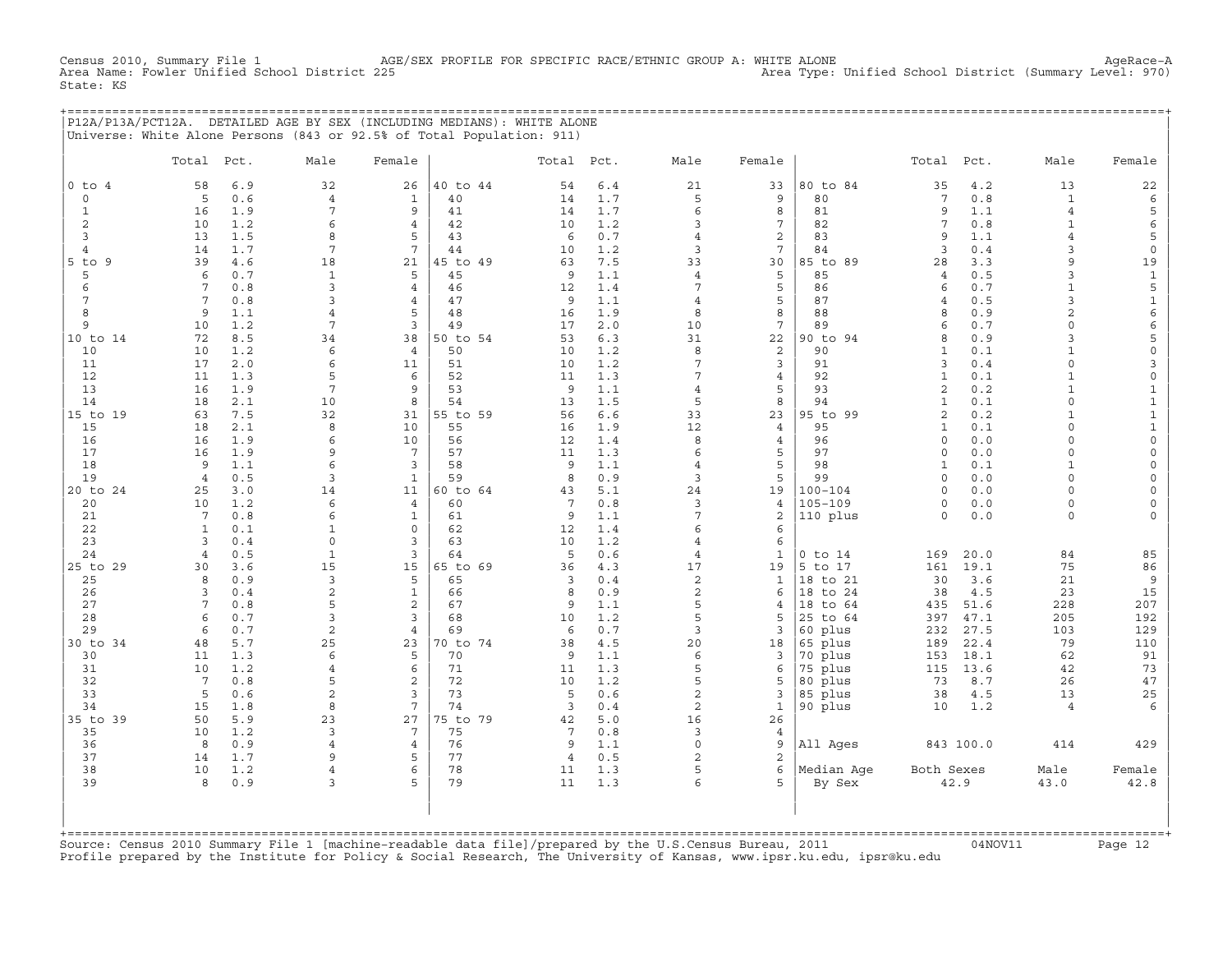Census 2010, Summary File 1 AGE/SEX PROFILE FOR SPECIFIC RACE/ETHNIC GROUP B: BLACK OR AFRICAN AMERICAN ALONE<br>Area Name: Fowler Unified School District 225 Area Name: Fowler Unified School District (Summary Level: 970 State: KS

|                           | P12B/P13B/PCT12B. DETAILED AGE BY SEX (INCLUDING MEDIANS): BLACK OR AFRICAN AMERICAN ALONE<br>Universe: Black or African American Alone Persons (6 or 0.7% of Total Population: 911) |                          |                             |                |                    |            |                      |                        | =========================== |                      |              |                      |          |
|---------------------------|--------------------------------------------------------------------------------------------------------------------------------------------------------------------------------------|--------------------------|-----------------------------|----------------|--------------------|------------|----------------------|------------------------|-----------------------------|----------------------|--------------|----------------------|----------|
|                           | Total Pct.                                                                                                                                                                           | Male                     | Female                      |                |                    | Total Pct. | Male                 | Female                 |                             | Total Pct.           |              | Male                 | Female   |
| $0$ to $4$                | 0.0<br>$\circ$                                                                                                                                                                       | $\circ$                  | $\circ$                     | 40 to 44       | $\circ$            | 0.0        | $\circ$              | $\mathsf{O}$           | 80 to 84                    | $\mathbf 0$          | 0.0          | $\circ$              |          |
| $\circ$<br>$\mathbf{1}$   | 0.0<br>$\circ$<br>0.0<br>$\circ$                                                                                                                                                     | $\circ$<br>$\Omega$      | $\circ$<br>$\circ$          | 40<br>41       | 0<br>0             | 0.0<br>0.0 | $\circ$<br>$\Omega$  | $\mathbf 0$<br>$\circ$ | 80<br>81                    | $\circ$<br>$\Omega$  | 0.0<br>$0.0$ | $\circ$<br>$\Omega$  | $\Omega$ |
| $\overline{c}$            | $\circ$<br>0.0                                                                                                                                                                       | $\Omega$                 | $\circ$                     | 42             | 0                  | 0.0        | $\circ$              | 0                      | 82                          | $\circ$              | 0.0          | $\Omega$             |          |
| 3                         | $\Omega$<br>0.0                                                                                                                                                                      | $\cap$                   | $\mathbf 0$                 | 43             | $\circ$            | 0.0        | $\circ$              | 0                      | 83                          | $\circ$              | 0.0          | $\cap$               |          |
| 4                         | 0.0<br>0                                                                                                                                                                             | $\cap$                   | $\mathsf{O}$                | 44             | 0                  | 0.0        | $\circ$              | 0                      | 84                          | $\Omega$             | 0.0          | $\cap$               |          |
| $5$ to $9$                | 16.7<br>$\mathbf{1}$                                                                                                                                                                 |                          | $\Omega$                    | 45 to 49       | $\Omega$           | 0.0        | $\Omega$             | 0                      | 85 to 89                    | $\Omega$             | 0.0          | $\cap$               |          |
| 5                         | 0.0<br>$\Omega$                                                                                                                                                                      | n                        | $\circ$                     | 45             | 0                  | 0.0        | $\Omega$             | $\mathbf 0$            | 85                          | $\Omega$             | 0.0          |                      |          |
| 6<br>7                    | 0.0<br>$\Omega$<br>0.0<br>$\Omega$                                                                                                                                                   | $\cap$<br>$\Omega$       | $\circ$<br>$\circ$          | 46<br>47       | $\circ$<br>$\circ$ | 0.0<br>0.0 | $\Omega$<br>$\Omega$ | 0<br>$\mathbf{0}$      | 86<br>87                    | $\Omega$<br>$\Omega$ | 0.0<br>0.0   | $\cap$<br>$\cap$     |          |
| 8                         | 16.7<br>$\mathbf{1}$                                                                                                                                                                 | $\mathbf{1}$             | $\mathbf{0}$                | 48             | $\circ$            | 0.0        | $\Omega$             | $\circ$                | 88                          | $\mathbf 0$          | 0.0          | $\Omega$             |          |
| 9                         | 0.0<br>$\Omega$                                                                                                                                                                      | $\Omega$                 | $\circ$                     | 49             | 0                  | 0.0        | $\circ$              | 0                      | 89                          | $\mathbf 0$          | 0.0          | $\Omega$             |          |
| 10 to 14                  | 83.3<br>5                                                                                                                                                                            | $\overline{a}$           | 3                           | 50 to 54       | 0                  | 0.0        | $\Omega$             | $\mathbf{0}$           | 90 to 94                    | $\Omega$             | 0.0          | $\Omega$             |          |
| 10                        | 0.0<br>0                                                                                                                                                                             | $\Omega$                 | $\mathsf{O}$                | 50             | 0                  | 0.0        | 0                    | $\circ$                | 90                          | $\mathbf 0$          | 0.0          | $\Omega$             |          |
| 11                        | 16.7<br>1                                                                                                                                                                            |                          | $\mathsf{O}$                | 51             | 0                  | 0.0        | 0                    | 0                      | 91                          | $\circ$              | 0.0          | $\cap$               |          |
| 12                        | 0.0<br>$\Omega$                                                                                                                                                                      |                          | $\Omega$                    | 52             | $\Omega$           | 0.0        | O                    | $\Omega$               | 92                          | $\Omega$             | 0.0          |                      |          |
| 13<br>14                  | 33.3<br>2<br>33.3<br>2                                                                                                                                                               | $\Omega$                 | 2<br>$\mathbf{1}$           | 53<br>54       | 0<br>0             | 0.0<br>0.0 | $\Omega$<br>$\Omega$ | 0<br>0                 | 93<br>94                    | $\Omega$<br>$\Omega$ | 0.0<br>0.0   | $\cap$               |          |
| 15 to 19                  | 0.0<br>$\Omega$                                                                                                                                                                      | $\Omega$                 | $\circ$                     | 55 to 59       | 0                  | 0.0        | 0                    | 0                      | 95 to 99                    | $\mathbf 0$          | 0.0          | $\cap$               |          |
| 15                        | 0.0<br>$\Omega$                                                                                                                                                                      | $\Omega$                 | $\mathbf{0}$                | 55             | 0                  | 0.0        | $\Omega$             | $\circ$                | 95                          | $\circ$              | 0.0          | $\Omega$             |          |
| 16                        | $\circ$<br>0.0                                                                                                                                                                       | $\Omega$                 | $\mathbf{0}$                | 56             | $\circ$            | 0.0        | $\circ$              | $\circ$                | 96                          | $\circ$              | 0.0          | $\Omega$             |          |
| 17                        | 0.0<br>0                                                                                                                                                                             | $\Omega$                 | $\mathbf 0$                 | 57             | 0                  | 0.0        | $\circ$              | 0                      | 97                          | $\circ$              | 0.0          | $\Omega$             |          |
| 18                        | 0.0<br>$\Omega$                                                                                                                                                                      | $\cap$                   | $\mathbf 0$                 | 58             | 0                  | 0.0        | $\circ$              | 0                      | 98                          | $\circ$              | 0.0          | $\Omega$             |          |
| 19                        | $\circ$<br>0.0                                                                                                                                                                       | $\Omega$                 | $\mathsf{O}$                | 59             | 0                  | 0.0        | $\circ$              | 0                      | 99                          | $\circ$              | 0.0          | $\Omega$             |          |
| 20 to 24                  | 0.0<br>$\Omega$<br>0.0<br>$\Omega$                                                                                                                                                   | <sup>0</sup><br>$\Omega$ | $\circ$<br>$\Omega$         | 60 to 64<br>60 | 0<br>$\Omega$      | 0.0<br>0.0 | $\Omega$<br>$\Omega$ | 0<br>0                 | 100-104<br>$105 - 109$      | $\Omega$<br>$\Omega$ | 0.0<br>0.0   | $\cap$<br>$\Omega$   |          |
| 20<br>21                  | 0.0<br>$\mathbf 0$                                                                                                                                                                   | $\cap$                   | $\mathbf 0$                 | 61             | 0                  | 0.0        | $\circ$              | 0                      | 110 plus                    | $\circ$              | 0.0          | $\Omega$             |          |
| 22                        | 0.0<br>$\Omega$                                                                                                                                                                      | n                        | $\mathbf 0$                 | 62             | 0                  | 0.0        | $\Omega$             | 0                      |                             |                      |              |                      |          |
| 23                        | 0.0<br>$\Omega$                                                                                                                                                                      | $\Omega$                 | $\circ$                     | 63             | 0                  | 0.0        | $\circ$              | $\circ$                |                             |                      |              |                      |          |
| 24                        | 0.0<br>$\Omega$                                                                                                                                                                      | $\Omega$                 | $\mathbf 0$                 | 64             | 0                  | 0.0        | 0                    | 0                      | $0$ to $14$                 |                      | 6100.0       | 3                    | 3        |
| 25 to 29                  | $\circ$<br>0.0                                                                                                                                                                       | $\Omega$                 | $\circ$                     | 65 to 69       | 0                  | 0.0        | $\circ$              | 0                      | 5 to 17                     |                      | 6 100.0      | 3                    | 3        |
| 25                        | 0.0<br>0                                                                                                                                                                             | $\Omega$<br>$\cap$       | $\mathsf{O}$                | 65             | 0                  | 0.0        | $\circ$              | 0                      | 18 to 21                    | $\circ$              | 0.0          | $\Omega$<br>$\cap$   | $\Omega$ |
| 26<br>27                  | $\circ$<br>0.0<br>$\Omega$<br>0.0                                                                                                                                                    | $\Omega$                 | $\mathbf 0$<br>$\mathbf{0}$ | 66<br>67       | 0<br>$\circ$       | 0.0<br>0.0 | $\circ$<br>$\Omega$  | $\mathbf{0}$<br>0      | 18 to 24<br>18 to 64        | $\circ$<br>$\circ$   | 0.0<br>0.0   | $\Omega$             | $\Omega$ |
| 28                        | 0.0<br>$\Omega$                                                                                                                                                                      | $\Omega$                 | $\circ$                     | 68             | 0                  | 0.0        | O                    | 0                      | 25 to 64                    | $\mathbf 0$          | 0.0          | $\Omega$             |          |
| 29                        | 0.0<br>$\Omega$                                                                                                                                                                      | $\cap$                   | $\Omega$                    | 69             | $\Omega$           | 0.0        | $\Omega$             | 0                      | 60 plus                     | $\Omega$             | 0.0          | $\cap$               |          |
| 30 to 34                  | $\circ$<br>0.0                                                                                                                                                                       | $\Omega$                 | 0                           | 70 to 74       | $\circ$            | 0.0        | 0                    | 0                      | 65 plus                     | $\mathbf 0$          | 0.0          | $\cap$               |          |
| 30                        | 0.0<br>$\circ$                                                                                                                                                                       | $\Omega$                 | $\mathbf 0$                 | 70             | 0                  | 0.0        | $\circ$              | 0                      | 70 plus                     | $\circ$              | 0.0          | $\Omega$             |          |
| 31                        | 0.0<br>0                                                                                                                                                                             |                          | $\mathbf 0$                 | 71             | 0                  | 0.0        | $\Omega$             | $\circ$                | 75 plus                     | $\circ$              | 0.0          | $\Omega$             |          |
| 32                        | $\circ$<br>0.0                                                                                                                                                                       | $\Omega$                 | $\mathbf 0$                 | 72             | 0                  | 0.0        | $\circ$              | 0                      | 80 plus                     | $\circ$              | 0.0          | $\Omega$             |          |
| 33<br>34                  | $\Omega$<br>0.0<br>0.0<br>$\Omega$                                                                                                                                                   | $\cap$<br>$\Omega$       | $\mathbf 0$<br>$\mathsf{O}$ | 73<br>74       | $\circ$<br>0       | 0.0<br>0.0 | $\circ$<br>$\Omega$  | 0<br>0                 | 85 plus<br>90 plus          | $\circ$<br>$\Omega$  | 0.0<br>0.0   | $\Omega$<br>$\Omega$ |          |
| 35 to 39                  | 0.0<br>$\Omega$                                                                                                                                                                      | $\Omega$                 | $\circ$                     | 75 to 79       | $\Omega$           | 0.0        | $\Omega$             | $\mathbf{0}$           |                             |                      |              |                      |          |
| 35                        | 0.0<br>$\Omega$                                                                                                                                                                      | $\Omega$                 | $\circ$                     | 75             | $\circ$            | 0.0        | $\Omega$             | 0                      |                             |                      |              |                      |          |
| 36                        | 0.0<br>$\mathbf 0$                                                                                                                                                                   | $\Omega$                 | $\mathbf 0$                 | 76             | $\circ$            | 0.0        | $\Omega$             | $\circ$                | All Ages                    |                      | 6 100.0      | 3                    | 3        |
| 37                        | $\Omega$<br>0.0                                                                                                                                                                      | $\Omega$                 | $\Omega$                    | 77             | $\circ$            | 0.0        | $\Omega$             | $\Omega$               |                             |                      |              |                      |          |
| 38                        | $\circ$<br>0.0                                                                                                                                                                       | $\circ$                  | $\mathsf{O}\xspace$         | 78             | $\circ$            | 0.0        | $\circ$              | $\circ$                | Median Aqe                  | Both Sexes           |              | Male                 | Female   |
| 39                        | 0.0<br>$\Omega$                                                                                                                                                                      | $\Omega$                 | $\Omega$                    | 79             | $\circ$            | 0.0        | $\Omega$             | $\Omega$               | By Sex                      |                      | 13.5         | 11.5                 | 13.8     |
|                           |                                                                                                                                                                                      |                          |                             |                |                    |            |                      |                        |                             |                      |              |                      |          |
|                           |                                                                                                                                                                                      |                          |                             |                |                    |            |                      |                        |                             |                      |              |                      |          |
| $+$ = = = = = = = = = = = |                                                                                                                                                                                      |                          |                             |                |                    |            |                      |                        |                             |                      |              |                      |          |

+===================================================================================================================================================+Source: Census 2010 Summary File 1 [machine−readable data file]/prepared by the U.S.Census Bureau, 2011 04NOV11 Page 13 Profile prepared by the Institute for Policy & Social Research, The University of Kansas, www.ipsr.ku.edu, ipsr@ku.edu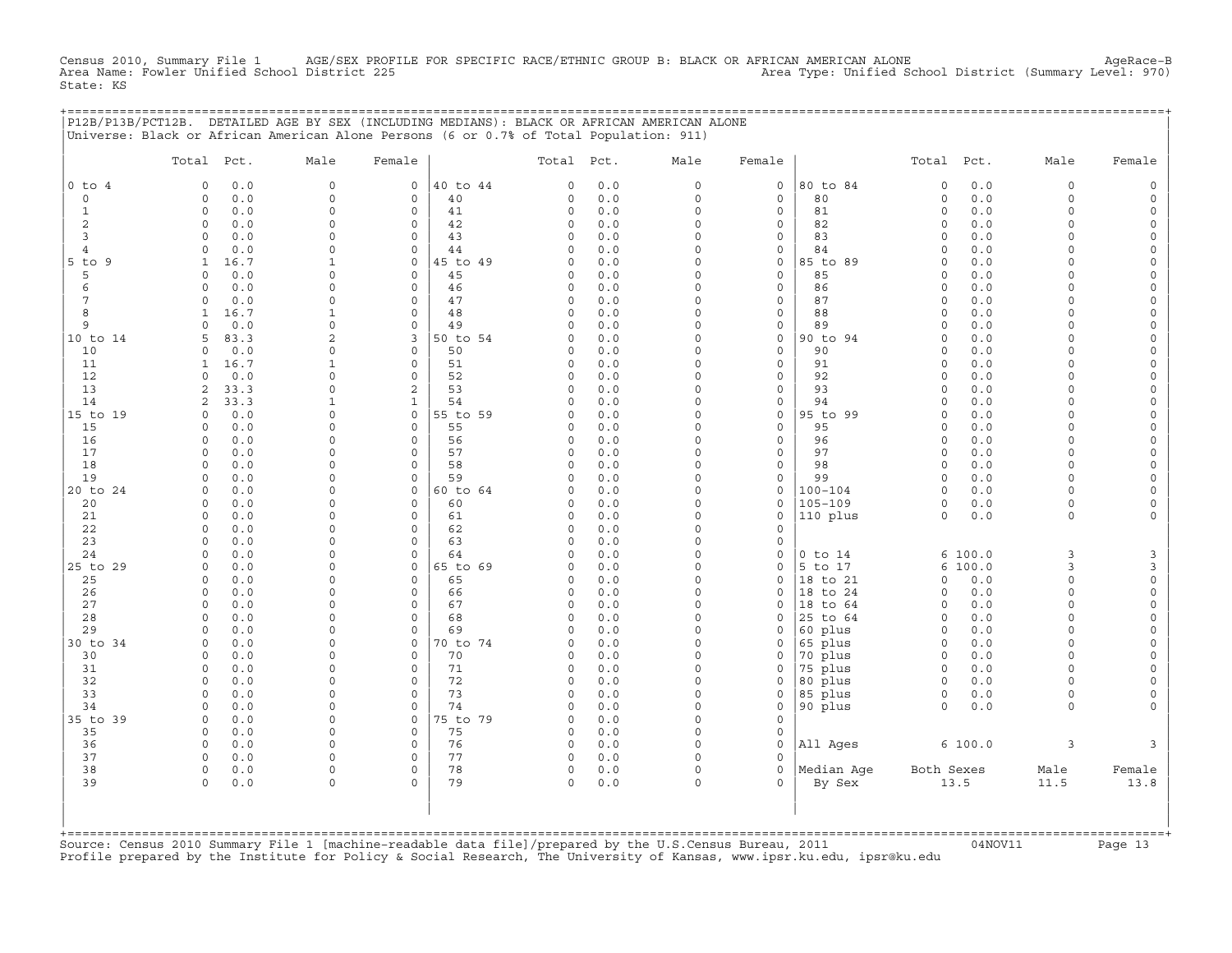Census 2010, Summary File 1 AGE/SEX PROFILE FOR SPECIFIC RACE/ETHNIC GROUP C: AMERICAN INDIAN AND ALASKA NATIVE ALONE AgeRace−C Area Name: Fowler Unified School District 225 Area Type: Unified School District (Summary Level: 970) State: KS

+===================================================================================================================================================+

|                          | P12C/P13C/PCT12C. DETAILED AGE BY SEX (INCLUDING MEDIANS): AMERICAN INDIAN AND ALASKA NATIVE ALONE<br>Universe: American Indian and Alaska Native Alone Persons (5 or 0.5% of Total Population: 911) |                      |                                    |                |                      |            |                      |                          |                    |                         |            |                      |                                            |
|--------------------------|------------------------------------------------------------------------------------------------------------------------------------------------------------------------------------------------------|----------------------|------------------------------------|----------------|----------------------|------------|----------------------|--------------------------|--------------------|-------------------------|------------|----------------------|--------------------------------------------|
|                          | Total<br>Pct.                                                                                                                                                                                        | Male                 | Female                             |                | Total                | Pct.       | Male                 | Female                   |                    | Total                   | Pct.       | Male                 | Female                                     |
| $0$ to<br>$\overline{4}$ | 0.0<br>$\mathbf 0$                                                                                                                                                                                   | $\mathsf O$          | $\mathbf 0$                        | 40 to 44       | $\mathbf 0$          | 0.0        | $\mathsf{O}\xspace$  | $\mathsf{O}\xspace$      | 80 to 84           | $\circ$                 | 0.0        | $\mathbf 0$          | $\mathsf O$                                |
| $\circ$                  | $0.0$<br>$\circ$                                                                                                                                                                                     | $\Omega$             | $\mathsf{O}\xspace$                | 40             | 0                    | 0.0        | $\mathsf{O}\xspace$  | $\mathsf{O}\xspace$      | 80                 | $\circ$                 | 0.0        | $\Omega$             | $\mathsf O$                                |
| $\mathbf{1}$             | $\circ$<br>0.0                                                                                                                                                                                       | $\Omega$             | $\Omega$                           | 41             | $\circ$              | 0.0        | $\Omega$             | $\mathbf 0$              | 81                 | $\circ$                 | 0.0        | $\Omega$             | 0                                          |
| $\overline{2}$           | 0.0<br>0                                                                                                                                                                                             | $\Omega$             | $\Omega$                           | 42             | 0                    | 0.0        | $\Omega$             | 0                        | 82                 | $\mathbf 0$             | 0.0        | $\Omega$             | 0                                          |
| 3                        | 0.0<br>$\circ$                                                                                                                                                                                       | $\Omega$             | $\circ$                            | 43             | $\circ$              | 0.0        | $\Omega$             | $\mathsf{O}\xspace$      | 83                 | $\circ$                 | 0.0        | $\Omega$             | $\mathsf{O}\xspace$                        |
| $\overline{4}$           | $\mathbf 0$<br>0.0                                                                                                                                                                                   | $\Omega$             | $\circ$                            | 44             | $\circ$              | 0.0        | $\circ$              | $\mathsf{O}\xspace$      | 84                 | $\circ$                 | 0.0        | $\Omega$             | $\mathsf{O}\xspace$                        |
| $5$ to<br>9<br>5         | 0.0<br>0<br>0.0<br>0                                                                                                                                                                                 | $\Omega$<br>$\Omega$ | $\mathbf 0$<br>$\Omega$            | 45 to 49<br>45 | $\Omega$<br>$\Omega$ | 0.0<br>0.0 | $\Omega$<br>$\Omega$ | 0<br>0                   | 85 to 89<br>85     | $\mathbf 0$<br>$\Omega$ | 0.0<br>0.0 | O<br>$\Omega$        | 0<br>0                                     |
| 6                        | 0<br>0.0                                                                                                                                                                                             | $\Omega$             | $\mathbf 0$                        | 46             | 0                    | 0.0        | $\mathsf{O}\xspace$  | $\mathsf{O}\xspace$      | 86                 | $\circ$                 | 0.0        | $\Omega$             | $\mathsf{O}\xspace$                        |
| 7                        | 0.0<br>0                                                                                                                                                                                             | $\Omega$             | $\Omega$                           | 47             | 0                    | 0.0        | $\Omega$             | 0                        | 87                 | $\circ$                 | 0.0        | O                    | 0                                          |
| 8                        | 0.0<br>$\Omega$                                                                                                                                                                                      | $\Omega$             | $\circ$                            | 48             | $\Omega$             | 0.0        | $\Omega$             | 0                        | 88                 | $\Omega$                | 0.0        | $\Omega$             | 0                                          |
| 9                        | $\circ$<br>0.0                                                                                                                                                                                       | $\Omega$             | $\mathbf 0$                        | 49             | 0                    | 0.0        | $\mathsf{O}\xspace$  | $\mathsf{O}\xspace$      | 89                 | $\mathbf 0$             | 0.0        | $\Omega$             | $\mathsf{O}\xspace$                        |
| 10 to 14                 | $\Omega$<br>0.0                                                                                                                                                                                      | $\Omega$             | 0                                  | 50 to 54       | $\mathbf{1}$         | 20.0       | $\Omega$             | $\mathbf{1}$             | 90 to 94           | $\circ$                 | 0.0        | $\Omega$             | $\mathsf{O}\xspace$                        |
| 10                       | 0.0<br>$\Omega$                                                                                                                                                                                      | $\Omega$             | $\Omega$                           | 50             | $\Omega$             | 0.0        | $\Omega$             | $\mathbf 0$              | 90                 | $\Omega$                | 0.0        | $\Omega$             | $\mathsf{O}\xspace$                        |
| 11                       | 0.0<br>$\circ$                                                                                                                                                                                       | $\Omega$             | $\circ$                            | 51             | 1                    | 20.0       | $\Omega$             | $\mathbf{1}$             | 91                 | $\circ$                 | 0.0        | $\Omega$             | 0                                          |
| 12                       | 0.0<br>$\circ$                                                                                                                                                                                       | $\Omega$             | $\circ$                            | 52             | $\Omega$             | 0.0        | $\Omega$             | $\mathsf{O}\xspace$      | 92                 | $\circ$                 | 0.0        | $\Omega$             | $\mathsf{O}\xspace$                        |
| 13                       | 0.0<br>0                                                                                                                                                                                             | $\Omega$             | $\mathsf{O}\xspace$                | 53             | 0                    | 0.0        | $\Omega$             | $\mathsf{O}\xspace$      | 93                 | $\circ$                 | 0.0        | $\Omega$             | $\mathsf{O}\xspace$                        |
| 14                       | 0.0<br>$\Omega$<br>20.0                                                                                                                                                                              | $\Omega$<br>$\Omega$ | $\Omega$<br>$\mathbf{1}$           | 54<br>55 to 59 | $\Omega$<br>$\Omega$ | 0.0<br>0.0 | $\Omega$<br>$\Omega$ | 0<br>$\mathsf{O}\xspace$ | 94<br>95 to 99     | $\circ$<br>$\circ$      | 0.0<br>0.0 | $\Omega$<br>$\Omega$ | 0<br>0                                     |
| 15 to 19<br>15           | 1<br>0.0<br>$\circ$                                                                                                                                                                                  | $\Omega$             | $\mathbf 0$                        | 55             | 0                    | 0.0        | $\Omega$             | $\mathsf{O}\xspace$      | 95                 | $\circ$                 | 0.0        | $\Omega$             | $\mathsf{O}\xspace$                        |
| 16                       | 20.0<br>1                                                                                                                                                                                            | $\Omega$             | $\mathbf{1}$                       | 56             | 0                    | 0.0        | $\Omega$             | $\mathsf{O}\xspace$      | 96                 | $\circ$                 | 0.0        | $\Omega$             | $\mathsf{O}\xspace$                        |
| 17                       | 0.0<br>$\circ$                                                                                                                                                                                       | $\Omega$             | $\Omega$                           | 57             | 0                    | 0.0        | $\Omega$             | 0                        | 97                 | $\mathbf 0$             | 0.0        | $\Omega$             | 0                                          |
| 18                       | 0.0<br>$\Omega$                                                                                                                                                                                      | $\Omega$             | $\circ$                            | 58             | 0                    | 0.0        | $\Omega$             | 0                        | 98                 | $\mathbf 0$             | 0.0        | $\Omega$             | 0                                          |
| 19                       | 0.0<br>$\circ$                                                                                                                                                                                       | $\Omega$             | $\circ$                            | 59             | $\Omega$             | 0.0        | $\Omega$             | $\mathsf{O}\xspace$      | 99                 | $\circ$                 | 0.0        | $\Omega$             | $\mathsf{O}\xspace$                        |
| 20 to 24                 | 0.0<br>0                                                                                                                                                                                             | $\Omega$             | $\mathsf{O}\xspace$                | 60 to 64       | 0                    | 0.0        | $\mathsf{O}\xspace$  | 0                        | $100 - 104$        | $\circ$                 | 0.0        | $\Omega$             | $\mathsf{O}\xspace$                        |
| 20                       | 0.0<br>$\Omega$                                                                                                                                                                                      | $\Omega$             | $\Omega$                           | 60             | $\Omega$             | 0.0        | $\Omega$             | 0                        | $105 - 109$        | $\circ$                 | 0.0        | $\Omega$             | 0                                          |
| 21                       | 0.0<br>0                                                                                                                                                                                             | $\Omega$             | $\circ$                            | 61             | $\Omega$             | 0.0        | $\Omega$             | $\mathsf{O}\xspace$      | 110 plus           | $\Omega$                | 0.0        | $\Omega$             | $\mathbf 0$                                |
| 22                       | $\circ$<br>0.0                                                                                                                                                                                       | $\Omega$             | $\mathsf{O}\xspace$                | 62             | 0                    | 0.0        | $\Omega$             | $\mathsf{O}\xspace$      |                    |                         |            |                      |                                            |
| 23<br>24                 | 0.0<br>$\Omega$<br>0.0<br>$\Omega$                                                                                                                                                                   | $\Omega$<br>$\Omega$ | $\Omega$<br>$\Omega$               | 63<br>64       | $\Omega$<br>$\Omega$ | 0.0<br>0.0 | $\Omega$<br>$\Omega$ | 0<br>$\Omega$            | $0$ to $14$        | $\circ$                 | 0.0        | $\Omega$             |                                            |
| 25 to 29                 | $\mathbf 0$<br>0.0                                                                                                                                                                                   | $\Omega$             | $\mathbf 0$                        | 65 to 69       | 1                    | 20.0       | $\Omega$             | $\mathbf{1}$             | 5 to 17            | 1                       | 20.0       | $\Omega$             | $\mathsf{O}$<br>$\mathbf{1}$               |
| 25                       | $\circ$<br>0.0                                                                                                                                                                                       | $\Omega$             | $\mathsf{O}\xspace$                | 65             | 0                    | 0.0        | $\Omega$             | $\mathsf{O}\xspace$      | 18 to 21           | $\circ$                 | 0.0        | $\circ$              | $\mathsf{O}\xspace$                        |
| 26                       | 0.0<br>0                                                                                                                                                                                             | $\Omega$             | $\mathbf 0$                        | 66             | 1                    | 20.0       | $\Omega$             | $\mathbf{1}$             | 18 to 24           | $\circ$                 | 0.0        | $\Omega$             | $\mathsf{O}\xspace$                        |
| 27                       | $\mathbf 0$<br>0.0                                                                                                                                                                                   | $\Omega$             | $\Omega$                           | 67             | 0                    | 0.0        | $\Omega$             | 0                        | 18 to 64           | 3                       | 60.0       | $\mathbf{1}$         | 2                                          |
| 28                       | $\circ$<br>0.0                                                                                                                                                                                       | $\Omega$             | $\circ$                            | 68             | $\Omega$             | 0.0        | $\Omega$             | $\mathbf 0$              | 25 to 64           | 3                       | 60.0       | $\mathbf{1}$         | $\overline{c}$                             |
| 29                       | $0.0$<br>0                                                                                                                                                                                           | $\Omega$             | $\mathbf 0$                        | 69             | 0                    | 0.0        | $\Omega$             | 0                        | 60 plus            | $\mathbf{1}$            | 20.0       | $\Omega$             | $\mathbf 1$                                |
| 30 to 34                 | 0.0<br>0                                                                                                                                                                                             | $\Omega$             | $\circ$                            | 70 to 74       | $\Omega$             | 0.0        | $\Omega$             | $\mathbf 0$              | 65 plus            | $\mathbf{1}$            | 20.0       | $\Omega$             | $\mathbf{1}$                               |
| 30                       | $\mathbf 0$<br>0.0                                                                                                                                                                                   | $\Omega$             | $\circ$                            | 70             | 0                    | 0.0        | $\Omega$             | 0                        | 70 plus            | $\circ$                 | 0.0        | $\Omega$             | $\mathsf{O}\xspace$                        |
| 31<br>32                 | 0.0<br>0<br>$\circ$                                                                                                                                                                                  | $\Omega$<br>$\Omega$ | $\mathsf O$<br>$\mathsf{O}\xspace$ | 71<br>72       | 0<br>0               | 0.0<br>0.0 | $\Omega$<br>$\Omega$ | 0                        | 75 plus            | $\circ$                 | 0.0        | $\Omega$<br>$\Omega$ | $\mathsf{O}\xspace$<br>$\mathsf{O}\xspace$ |
| 33                       | 0.0<br>0.0<br>$\Omega$                                                                                                                                                                               | $\Omega$             | $\circ$                            | 73             | $\circ$              | 0.0        | $\Omega$             | 0<br>$\mathbf 0$         | 80 plus<br>85 plus | $\circ$<br>$\circ$      | 0.0<br>0.0 | $\Omega$             | 0                                          |
| 34                       | 0.0<br>$\Omega$                                                                                                                                                                                      | $\Omega$             | $\mathsf O$                        | 74             | 0                    | 0.0        | $\Omega$             | 0                        | 90 plus            | $\circ$                 | 0.0        | $\Omega$             | $\Omega$                                   |
| 35 to 39                 | 40.0<br>2                                                                                                                                                                                            | $\mathbf{1}$         | $\mathbf{1}$                       | 75 to 79       | $\Omega$             | 0.0        | $\Omega$             | $\mathsf{O}\xspace$      |                    |                         |            |                      |                                            |
| 35                       | 0<br>0.0                                                                                                                                                                                             | $\mathbf 0$          | $\mathsf{O}\xspace$                | 75             | 0                    | 0.0        | $\circ$              | $\mathsf{O}\xspace$      |                    |                         |            |                      |                                            |
| 36                       | 0.0<br>$\Omega$                                                                                                                                                                                      | $\Omega$             | $\mathbf 0$                        | 76             | 0                    | 0.0        | $\Omega$             | $\mathbf 0$              | All Ages           |                         | 5100.0     | $\mathbf{1}$         | 4                                          |
| 37                       | 0<br>0.0                                                                                                                                                                                             | $\Omega$             | $\mathbf 0$                        | 77             | 0                    | 0.0        | $\Omega$             | $\Omega$                 |                    |                         |            |                      |                                            |
| 38                       | $\mathbf{1}$<br>20.0                                                                                                                                                                                 | $\mathbf 0$          | $\mathbf{1}$                       | 78             | 0                    | 0.0        | $\mathsf{O}\xspace$  | $\mathsf{O}\xspace$      | Median Aqe         | Both Sexes              |            | Male                 | Female                                     |
| 39                       | 20.0<br>1                                                                                                                                                                                            | 1                    | $\Omega$                           | 79             | $\Omega$             | 0.0        | $\Omega$             | $\Omega$                 | By Sex             |                         | 39.5       | 39.5                 | 45.0                                       |
|                          |                                                                                                                                                                                                      |                      |                                    |                |                      |            |                      |                          |                    |                         |            |                      |                                            |

+===================================================================================================================================================+Source: Census 2010 Summary File 1 [machine−readable data file]/prepared by the U.S.Census Bureau, 2011 04NOV11 Page 14 Profile prepared by the Institute for Policy & Social Research, The University of Kansas, www.ipsr.ku.edu, ipsr@ku.edu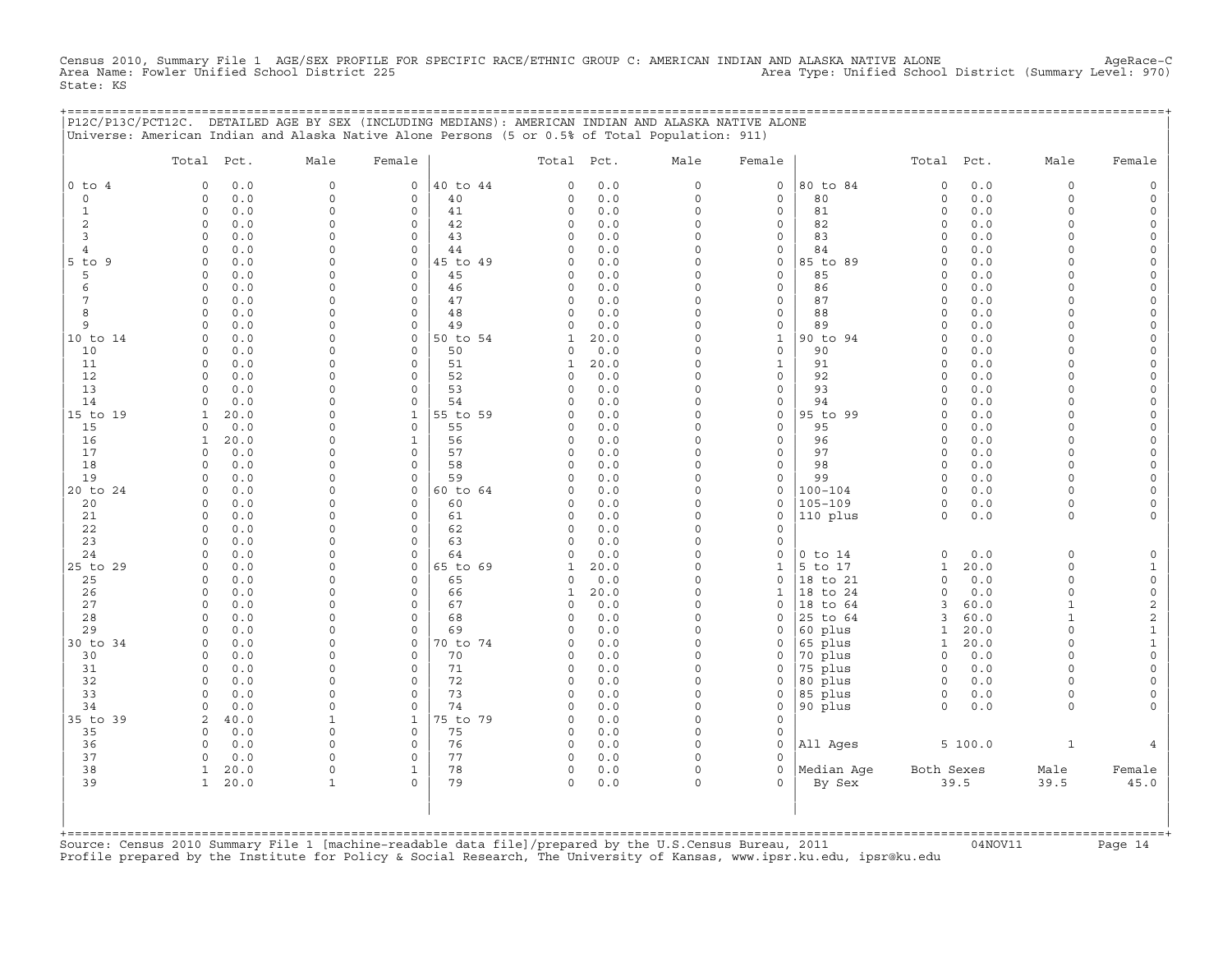Census 2010, Summary File 1 AGE/SEX PROFILE FOR SPECIFIC RACE/ETHNIC GROUP D: ASIAN ALONE AgeRace−D Area Type: Unified School District (Summary Level: 970) State: KS

|  | P12D/P13D/PCT12D. DETAILED AGE BY SEX (INCLUDING MEDIANS): ASIAN ALONE |  |  |
|--|------------------------------------------------------------------------|--|--|
|  | Universe: Asian Alone Persons (5 or 0.5% of Total Population: 911)     |  |  |

|                 | Total Pct.           |            | Male                 | Female                  |          | Total Pct.              |            | Male                    | Female                             |                      | Total Pct.                   |              | Male                         | Female                                     |
|-----------------|----------------------|------------|----------------------|-------------------------|----------|-------------------------|------------|-------------------------|------------------------------------|----------------------|------------------------------|--------------|------------------------------|--------------------------------------------|
| $0$ to $4$      | $\circ$              | 0.0        | $\mathbf 0$          | $\mathbf{0}$            | 40 to 44 | $\mathbf{1}$            | 20.0       | $\circ$                 | $\mathbf{1}$                       | 80 to 84             | $\circ$                      | 0.0          | $\circ$                      | $\mathbb O$                                |
| $\mathbf 0$     | $\circ$              | 0.0        | $\circ$              | $\mathbf 0$             | 40       | $\mathbf 0$             | $0.0$      | $\mathbf 0$             | $\mathbf 0$                        | 80                   | $\circ$                      | 0.0          | $\circ$                      | $\mathsf{O}\xspace$                        |
| $\mathbf{1}$    | $\circ$              | 0.0        | $\Omega$             | $\mathbf 0$             | 41       | $\mathbf 0$             | 0.0        | $\mathbf 0$             | $\mathbf 0$                        | 81                   | $\circ$                      | 0.0          | $\circ$                      | $\mathsf{O}\xspace$                        |
| 2               | $\circ$              | 0.0        | 0                    | $\mathbf 0$             | 42       | $\mathsf{O}$            | 0.0        | $\mathsf O$             | $\mathsf{O}\xspace$                | 82                   | $\mathbf 0$                  | 0.0          | $\circ$                      | $\mathsf{O}\xspace$                        |
| $\overline{3}$  | $\Omega$             | 0.0        | 0                    | $\Omega$                | 43       | $\mathbf 0$             | 0.0        | $\Omega$                | $\mathbf 0$                        | 83                   | $\Omega$                     | 0.0          | $\Omega$                     | $\mathsf{O}\xspace$                        |
| $\overline{4}$  | $\Omega$             | 0.0        | $\Omega$             | $\Omega$                | 44       | $\mathbf{1}$            | 20.0       | $\Omega$                | $\mathbf{1}$                       | 84                   | $\Omega$                     | 0.0          | $\Omega$                     | $\mathsf{O}\xspace$                        |
| $5$ to $9$      | $\circ$              | 0.0        | $\Omega$             | $\mathbf 0$             | 45 to 49 | $\mathbf{1}$            | 20.0       | $\mathbf{1}$            | $\circ$                            | 85 to 89             | $\circ$                      | 0.0          | $\Omega$                     | $\mathsf O$                                |
| 5<br>6          | $\circ$<br>$\circ$   | 0.0<br>0.0 | $\Omega$<br>$\Omega$ | $\mathbf 0$<br>$\Omega$ | 45<br>46 | 0<br>0                  | 0.0<br>0.0 | $\mathbf 0$<br>$\Omega$ | $\mathbf 0$<br>$\mathsf{O}\xspace$ | 85<br>86             | $\circ$<br>$\Omega$          | 0.0<br>0.0   | $\Omega$<br>$\Omega$         | $\mathsf{O}\xspace$<br>$\mathsf{O}\xspace$ |
| $7\phantom{.0}$ | $\circ$              | 0.0        | $\Omega$             | $\Omega$                | 47       | $\mathsf{O}$            | 0.0        | $\Omega$                | $\circ$                            | 87                   | $\circ$                      | 0.0          | $\Omega$                     | $\mathsf{O}\xspace$                        |
| 8               | $\Omega$             | 0.0        | $\Omega$             | $\Omega$                | 48       | $\mathbf{1}$            | 20.0       | $\mathbf{1}$            | $\mathbf 0$                        | 88                   | $\Omega$                     | 0.0          | $\Omega$                     | $\mathsf O$                                |
| 9               | $\Omega$             | 0.0        | $\Omega$             | $\Omega$                | 49       | $\Omega$                | 0.0        | $\Omega$                | $\mathbf{0}$                       | 89                   | $\Omega$                     | 0.0          | $\Omega$                     | $\circ$                                    |
| 10 to 14        | $\Omega$             | 0.0        | $\Omega$             | $\mathbf 0$             | 50 to 54 | $\Omega$                | 0.0        | $\Omega$                | $\circ$                            | 90 to 94             | $\Omega$                     | 0.0          | $\circ$                      | $\circ$                                    |
| 10              | $\Omega$             | 0.0        | $\Omega$             | $\Omega$                | 50       | $\Omega$                | 0.0        | $\Omega$                | $\mathbf 0$                        | 90                   | $\Omega$                     | 0.0          | $\Omega$                     | $\mathsf{O}\xspace$                        |
| 11              | $\circ$              | 0.0        | $\Omega$             | $\mathbf 0$             | 51       | $\mathbf 0$             | 0.0        | $\Omega$                | $\mathsf O$                        | 91                   | $\circ$                      | 0.0          | $\circ$                      | $\mathsf{O}\xspace$                        |
| 12              | $\circ$              | 0.0        | 0                    | $\mathbf 0$             | 52       | $\circ$                 | 0.0        | $\Omega$                | $\mathsf O$                        | 92                   | $\circ$                      | 0.0          | $\Omega$                     | $\mathsf O$                                |
| 13              | $\Omega$             | 0.0        | $\Omega$             | $\mathbf 0$             | 53       | $\mathbf 0$             | 0.0        | $\Omega$                | $\mathbf{0}$                       | 93                   | $\Omega$                     | 0.0          | $\Omega$                     | $\mathsf{O}\xspace$                        |
| 14              | $\Omega$             | 0.0        | $\Omega$             | $\Omega$                | 54       | $\Omega$                | 0.0        | $\Omega$                | $\mathbf 0$                        | 94                   | $\Omega$                     | 0.0          | $\Omega$                     | $\mathsf O$                                |
| 15 to 19        | $\mathbf{1}$         | 20.0       | $\mathbf{1}$         | $\mathbf 0$             | 55 to 59 | $\circ$                 | 0.0        | $\Omega$                | $\mathbf 0$                        | 95 to 99             | $\Omega$                     | 0.0          | $\Omega$                     | $\mathsf{O}\xspace$                        |
| 15              | $\Omega$<br>$\Omega$ | 0.0        | $\Omega$<br>$\Omega$ | $\Omega$<br>$\Omega$    | 55<br>56 | $\Omega$<br>$\circ$     | 0.0        | $\Omega$<br>$\Omega$    | $\circ$<br>$\mathbf{0}$            | 95<br>96             | $\Omega$<br>$\Omega$         | 0.0          | $\Omega$<br>$\Omega$         | $\circ$                                    |
| 16<br>17        | $\Omega$             | 0.0<br>0.0 | $\Omega$             | $\Omega$                | 57       | $\circ$                 | 0.0<br>0.0 | $\Omega$                | $\mathbf{0}$                       | 97                   | $\mathbf 0$                  | 0.0<br>0.0   | $\circ$                      | $\mathsf{O}\xspace$<br>$\mathsf{O}\xspace$ |
| 18              | $\circ$              | 0.0        | $\Omega$             | $\mathbf 0$             | 58       | $\circ$                 | 0.0        | $\Omega$                | $\mathsf{O}\xspace$                | 98                   | $\mathbf 0$                  | 0.0          | $\circ$                      | $\circ$                                    |
| 19              | 1                    | 20.0       | $\mathbf{1}$         | $\mathbf 0$             | 59       | $\circ$                 | 0.0        | $\Omega$                | $\mathsf{O}$                       | 99                   | $\mathbf 0$                  | 0.0          | $\circ$                      | $\mathsf{O}\xspace$                        |
| 20 to 24        | $\Omega$             | 0.0        | $\Omega$             | $\Omega$                | 60 to 64 | $\Omega$                | 0.0        | $\Omega$                | $\Omega$                           | $100 - 104$          | $\Omega$                     | 0.0          | $\Omega$                     | $\mathsf{O}\xspace$                        |
| 20              | $\circ$              | 0.0        | $\Omega$             | $\Omega$                | 60       | $\circ$                 | 0.0        | $\Omega$                | $\mathbf 0$                        | 105-109              | $\circ$                      | 0.0          | $\circ$                      | $\mathsf{O}\xspace$                        |
| 21              | $\circ$              | 0.0        | $\Omega$             | $\mathbf 0$             | 61       | $\circ$                 | 0.0        | $\Omega$                | $\circ$                            | 110 plus             | $\circ$                      | 0.0          | $\circ$                      | $\circ$                                    |
| 22              | $\Omega$             | 0.0        | 0                    | $\Omega$                | 62       | $\circ$                 | 0.0        | $\Omega$                | $\mathbf 0$                        |                      |                              |              |                              |                                            |
| 23              | $\Omega$             | 0.0        | $\Omega$             | $\Omega$                | 63       | $\mathbf 0$             | 0.0        | $\Omega$                | $\mathbf 0$                        |                      |                              |              |                              |                                            |
| 24              | $\Omega$             | 0.0        | $\Omega$             | $\mathbf 0$             | 64       | $\mathbf 0$             | 0.0        | $\Omega$                | $\circ$                            | $0$ to $14$          | $\circ$                      | 0.0          | 0                            | $\mathsf O$                                |
| 25 to 29        | 1                    | 20.0       | $\Omega$             | $\mathbf 1$             | 65 to 69 | $\mathbf{1}$            | 20.0       | $\Omega$                | $\mathbf{1}$                       | 5 to 17              | $\mathbf 0$                  | 0.0          | $\circ$                      | $\mathsf{O}\xspace$                        |
| 25<br>26        | $\Omega$<br>$\Omega$ | 0.0<br>0.0 | $\Omega$<br>$\Omega$ | $\Omega$<br>$\Omega$    | 65<br>66 | $\mathbf 0$<br>$\Omega$ | 0.0<br>0.0 | $\Omega$<br>$\Omega$    | $\mathbf 0$<br>$\Omega$            | 18 to 21             | $\mathbf{1}$<br>$\mathbf{1}$ | 20.0<br>20.0 | $\mathbf{1}$<br>$\mathbf{1}$ | $\mathsf{O}\xspace$                        |
| 27              | $\circ$              | 0.0        | $\Omega$             | $\Omega$                | 67       | $\circ$                 | 0.0        | $\Omega$                | $\mathbf 0$                        | 18 to 24<br>18 to 64 | $\overline{4}$               | 80.0         | $\overline{c}$               | $\mathsf{O}\xspace$<br>$\overline{c}$      |
| 28              | $\mathbf{1}$         | 20.0       | $\Omega$             | $\mathbf{1}$            | 68       | $\mathbf{1}$            | 20.0       | $\Omega$                | $\mathbf{1}$                       | 25 to 64             | 3                            | 60.0         | $\mathbf{1}$                 | $\overline{c}$                             |
| 29              | $\Omega$             | 0.0        | $\Omega$             | $\mathbf 0$             | 69       | 0                       | 0.0        | $\Omega$                | $\mathbf 0$                        | 60 plus              | $\mathbf{1}$                 | 20.0         | $\circ$                      | $\mathbf{1}$                               |
| 30 to 34        | $\circ$              | 0.0        | $\Omega$             | $\mathbf 0$             | 70 to 74 | $\mathbf 0$             | 0.0        | $\Omega$                | $\mathsf{O}$                       | 65 plus              | $\mathbf{1}$                 | 20.0         | $\circ$                      | $\mathbf{1}$                               |
| 30              | $\circ$              | 0.0        | 0                    | $\mathbf 0$             | 70       | $\mathbf 0$             | 0.0        | $\Omega$                | $\circ$                            | 70 plus              | $\circ$                      | 0.0          | $\circ$                      | $\mathsf{O}\xspace$                        |
| 31              | $\Omega$             | 0.0        | $\Omega$             | $\Omega$                | 71       | 0                       | 0.0        | $\Omega$                | $\mathbf 0$                        | 75 plus              | $\Omega$                     | 0.0          | $\Omega$                     | $\mathsf{O}\xspace$                        |
| 32              | $\Omega$             | 0.0        | $\Omega$             | $\mathbf 0$             | 72       | $\circ$                 | 0.0        | $\Omega$                | $\mathsf O$                        | 80 plus              | $\Omega$                     | 0.0          | $\Omega$                     | $\mathsf O$                                |
| 33              | $\Omega$             | 0.0        | $\Omega$             | $\Omega$                | 73       | $\Omega$                | 0.0        | $\Omega$                | $\mathbf 0$                        | 85 plus              | $\circ$                      | 0.0          | $\Omega$                     | $\mathsf{O}\xspace$                        |
| 34              | $\circ$              | 0.0        | $\Omega$             | $\mathbf 0$             | 74       | $\mathbf 0$             | 0.0        | $\Omega$                | $\mathsf{O}$                       | 90 plus              | $\Omega$                     | 0.0          | $\Omega$                     | $\circ$                                    |
| 35 to 39        | $\circ$              | 0.0        | 0                    | $\mathbf 0$             | 75 to 79 | $\circ$                 | 0.0        | $\Omega$                | $\mathbf{0}$                       |                      |                              |              |                              |                                            |
| 35              | $\Omega$             | 0.0        | $\Omega$             | $\mathbf 0$             | 75       | $\mathbf 0$             | 0.0        | $\Omega$                | $\mathsf{O}$                       |                      |                              |              |                              |                                            |
| 36<br>37        | $\circ$<br>$\Omega$  | 0.0<br>0.0 | $\Omega$<br>$\Omega$ | $\mathbf 0$<br>$\Omega$ | 76<br>77 | $\circ$<br>$\circ$      | 0.0<br>0.0 | $\Omega$<br>$\Omega$    | $\mathbb O$<br>$\Omega$            | All Ages             |                              | 5 100.0      | $\overline{a}$               | 3                                          |
| 38              | $\Omega$             | 0.0        | 0                    | $\mathbf 0$             | 78       | $\circ$                 | 0.0        | $\Omega$                | $\Omega$                           | Median Age           | Both Sexes                   |              | Male                         | Female                                     |
| 39              | $\Omega$             | 0.0        | 0                    | $\Omega$                | 79       | $\mathbf 0$             | 0.0        | $\Omega$                | $\Omega$                           | By Sex               |                              | 44.5         | 34.0                         | 44.5                                       |
|                 |                      |            |                      |                         |          |                         |            |                         |                                    |                      |                              |              |                              |                                            |

+===================================================================================================================================================+Source: Census 2010 Summary File 1 [machine−readable data file]/prepared by the U.S.Census Bureau, 2011 04NOV11 Page 15 Profile prepared by the Institute for Policy & Social Research, The University of Kansas, www.ipsr.ku.edu, ipsr@ku.edu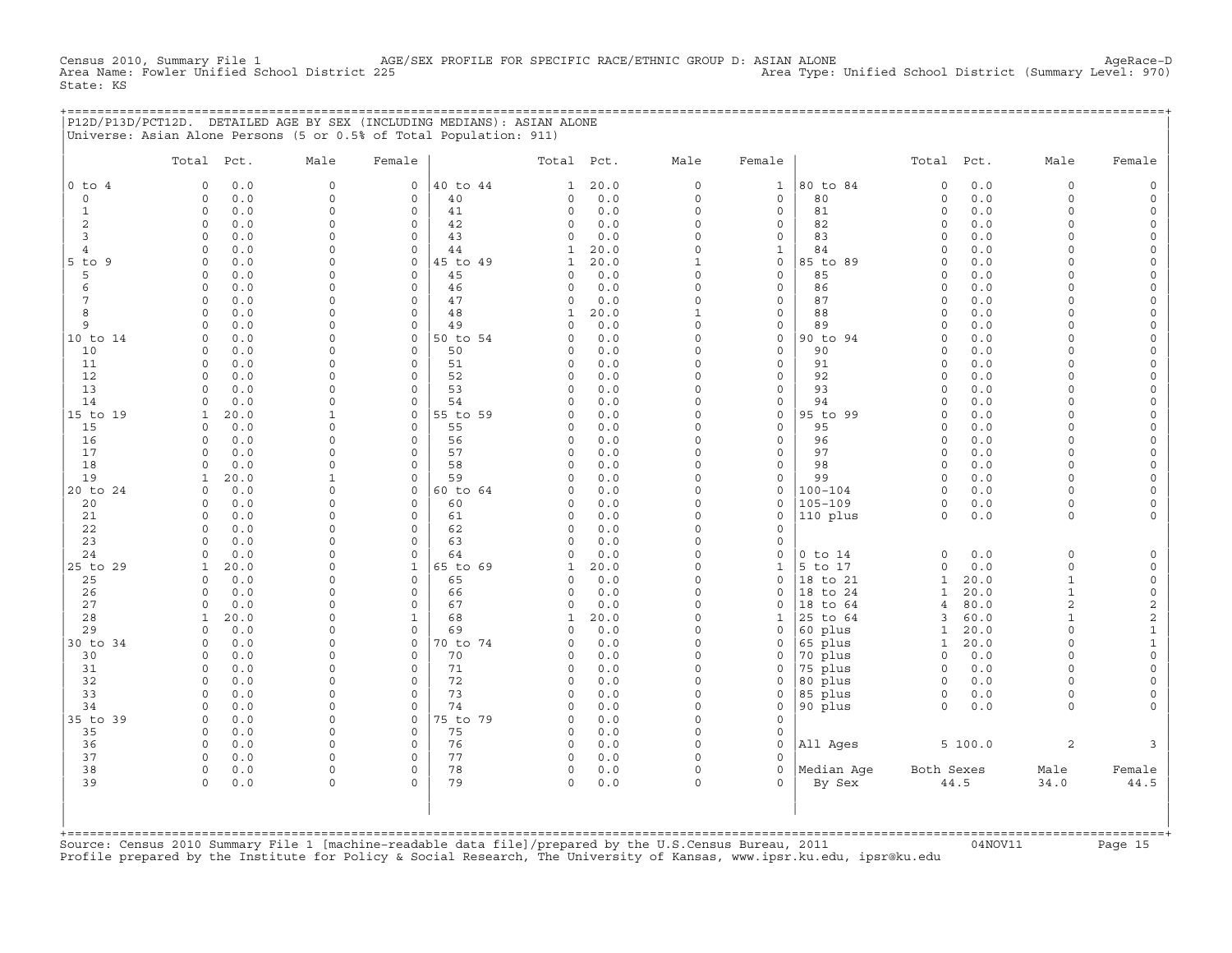Census 2010, Summary File 1 AGE/SEX PROFILE FOR SPECIFIC RACE/ETHNIC GROUP E: NAT HAWAIIAN/OTH. PACIFIC ISLANDER ALONE AgeRace-E<br>Area Name: Fowler Unified School District 225 State: KS

+===================================================================================================================================================+

|                | Total Pct.  | Male                | Female              |          | Total Pct.   |                      | Male        | Female              |             | Total Pct.          |                      | Male     | Female              |
|----------------|-------------|---------------------|---------------------|----------|--------------|----------------------|-------------|---------------------|-------------|---------------------|----------------------|----------|---------------------|
| $0$ to $4$     | $\mathbf 0$ | $\mathsf{O}\xspace$ | $\circ$             | 40 to 44 | 0            | $\cdot$              | $\mathsf O$ | $\mathsf O$         | 80 to 84    | $\mathbb O$         | $\ddot{\phantom{a}}$ | 0        | $\mathsf{O}\xspace$ |
| $\circ$        | $\Omega$    | $\Omega$            | $\Omega$            | 40       | $\Omega$     | $\ddot{\phantom{a}}$ | $\mathbf 0$ | $\mathbf 0$         | 80          | $\Omega$            | $\overline{a}$       | $\Omega$ | $\mathsf{O}\xspace$ |
| $\mathbf{1}$   | $\circ$     | $\Omega$            | 0                   | 41       | $\Omega$     |                      | $\mathbf 0$ | $\mathbf 0$         | 81          | $\circ$             |                      | $\circ$  | 0                   |
| 2              | $\circ$     | $\Omega$            | $\mathbf 0$         | 42       | $\Omega$     | $\cdot$              | $\Omega$    | $\mathsf{O}\xspace$ | 82          | $\Omega$            |                      | $\circ$  | $\circ$             |
| $\overline{3}$ | $\Omega$    | $\Omega$            | $\mathsf{O}\xspace$ | 43       | $\cap$       | $\cdot$              | $\Omega$    | $\mathsf{O}\xspace$ | 83          | $\circ$             |                      | $\circ$  | $\mathsf{O}$        |
| 4              | $\Omega$    | $\Omega$            | $\mathbf 0$         | 44       | C            |                      | $\Omega$    | $\mathbf 0$         | 84          | $\Omega$            |                      | $\Omega$ | $\mathsf{O}\xspace$ |
| $5$ to $9$     | $\Omega$    | $\Omega$            | $\mathbf 0$         | 45 to 49 | U            | $\ddot{\phantom{a}}$ | $\Omega$    | $\mathsf{O}$        | 85 to 89    | $\Omega$            |                      | $\Omega$ | $\mathsf{O}\xspace$ |
| 5              | $\Omega$    | $\Omega$            | $\mathsf{O}\xspace$ | 45       | C)           | $\ddot{\phantom{a}}$ | $\Omega$    | $\mathsf O$         | 85          | $\Omega$            |                      | $\Omega$ | $\mathsf{O}\xspace$ |
| 6              | $\Omega$    | $\Omega$            | $\mathbf 0$         | 46       | $\cap$       | $\ddot{\phantom{a}}$ | $\Omega$    | $\mathbf{0}$        | 86          | $\Omega$            |                      | $\cap$   | $\mathsf{O}\xspace$ |
| 7              | $\Omega$    | $\Omega$            | $\mathbf 0$         | 47       | $\Omega$     | $\ddot{\phantom{a}}$ | $\Omega$    | $\mathbf 0$         | 87          | $\Omega$            |                      | $\Omega$ | 0                   |
| 8              | $\Omega$    | $\Omega$            | $\mathbf 0$         | 48       | $\Omega$     | $\ddot{\phantom{a}}$ | $\Omega$    | $\mathsf{O}\xspace$ | 88          | $\Omega$            |                      | $\Omega$ | $\mathsf{O}\xspace$ |
| 9              | $\cap$      | $\cap$              | $\mathbf 0$         | 49       | $\cap$       | $\ddot{\phantom{a}}$ | $\Omega$    | $\mathsf O$         | 89          | $\Omega$            |                      | $\Omega$ | $\circ$             |
| 10 to 14       | $\Omega$    | $\Omega$            | $\mathbf{0}$        | 50 to 54 | C)           | $\sim$               | $\Omega$    | $\mathbf 0$         | 90 to 94    | $\circ$             |                      | $\Omega$ | $\mathsf O$         |
| 10             | $\Omega$    | $\Omega$            | $\mathbf 0$         | 50       | C)           |                      | $\Omega$    | $\mathbf 0$         | 90          | $\Omega$            |                      | $\Omega$ | $\mathsf{O}\xspace$ |
| 11             | $\Omega$    | $\Omega$            | $\mathbf 0$         | 51       | $\Omega$     | $\ddot{\phantom{a}}$ | $\Omega$    | $\mathsf{O}\xspace$ | 91          | $\Omega$            |                      | $\Omega$ | $\mathsf{O}\xspace$ |
| 12             | $\Omega$    | $\Omega$            | $\mathbf 0$         | 52       | $\Omega$     | $\ddot{\phantom{a}}$ | $\Omega$    | $\mathbf 0$         | 92          | $\Omega$            |                      | $\Omega$ | $\mathsf{O}\xspace$ |
| 13             | $\Omega$    | $\Omega$            | $\mathbf 0$         | 53       | C)           | $\ddot{\phantom{a}}$ | $\Omega$    | $\mathbf 0$         | 93          | $\Omega$            |                      | $\Omega$ | $\mathsf{O}\xspace$ |
| 14             | $\Omega$    | $\Omega$            | $\circ$             | 54       |              |                      | $\Omega$    | $\mathsf{O}\xspace$ | 94          | $\Omega$            |                      | $\Omega$ | $\mathsf{O}\xspace$ |
| 15 to 19       | $\Omega$    | $\Omega$            | $\mathsf{O}\xspace$ | 55 to 59 | $\Omega$     |                      | $\mathbf 0$ | $\mathsf O$         | 95 to 99    | $\Omega$            |                      | $\Omega$ | $\mathsf{O}\xspace$ |
| 15             | $\Omega$    | $\Omega$            | $\mathbf 0$         | 55       | C            | $\ddot{\phantom{a}}$ | $\Omega$    | $\mathbf 0$         | 95          | $\Omega$            |                      | $\cap$   | $\mathsf{O}\xspace$ |
| 16             | $\Omega$    | $\Omega$            | $\mathbf 0$         | 56       |              | $\cdot$              | $\Omega$    | $\mathbf 0$         | 96          | $\circ$             |                      | $\Omega$ | $\mathsf{O}$        |
| 17             | $\Omega$    | 0                   | $\mathbf 0$         | 57       | $\Omega$     |                      | $\mathbf 0$ | $\mathsf{O}\xspace$ | 97          | $\Omega$            |                      | $\Omega$ | $\mathsf{O}\xspace$ |
| 18             | $\cap$      | $\Omega$            | $\Omega$            | 58       | $\cap$       | $\cdot$              | $\Omega$    | $\mathbf 0$         | 98          | $\Omega$            |                      | $\Omega$ | $\mathsf{O}\xspace$ |
| 19             | $\Omega$    | $\Omega$            | $\mathbf 0$         | 59       |              | $\ddot{\phantom{a}}$ | $\Omega$    | $\mathbf 0$         | 99          | $\Omega$            |                      | $\Omega$ | $\mathsf{O}\xspace$ |
| 20 to 24       | $\Omega$    | $\Omega$            | $\mathbf{0}$        | 60 to 64 |              | $\ddot{\phantom{a}}$ | $\Omega$    | $\mathsf O$         | $100 - 104$ | $\circ$             |                      | $\Omega$ | $\mathsf{O}\xspace$ |
| 20             | $\Omega$    | $\Omega$            | $\mathbf 0$         | 60       | C)           | $\ddot{\phantom{a}}$ | $\Omega$    | $\mathsf{O}$        | $105 - 109$ | $\mathsf{O}\xspace$ |                      | $\circ$  | $\mathsf{O}\xspace$ |
| 21             | $\Omega$    | $\Omega$            | $\mathbf 0$         | 61       | $\Omega$     | $\ddot{\phantom{a}}$ | $\Omega$    | $\mathbf 0$         | 110 plus    | $\circ$             |                      | $\Omega$ | $\mathbf{0}$        |
| 22             | $\Omega$    | $\Omega$            | $\mathbf 0$         | 62       | $\Omega$     | $\sim$               | $\Omega$    | $\mathbf 0$         |             |                     |                      |          |                     |
| 23             | $\Omega$    | $\Omega$            | $\mathbf 0$         | 63       | $\Omega$     | $\ddot{\phantom{a}}$ | $\Omega$    | $\mathsf O$         |             |                     |                      |          |                     |
| 24             | $\cap$      | $\Omega$            | 0                   | 64       | U            |                      | $\Omega$    | $\mathsf O$         | $0$ to $14$ | $\mathbb O$         |                      | 0        | $\mathsf{O}\xspace$ |
| 25 to 29       | $\Omega$    | $\Omega$            | $\mathbf 0$         | 65 to 69 | U            | $\sim$               | $\Omega$    | $\mathbf 0$         | 5 to 17     | $\circ$             |                      | $\Omega$ | $\mathsf{O}$        |
| 25             | $\Omega$    | 0                   | $\mathbf 0$         | 65       | C)           | $\cdot$              | $\Omega$    | $\mathbf 0$         | 18 to 21    | $\mathbf 0$         |                      | $\Omega$ | $\mathbb O$         |
| 26             | $\Omega$    | 0                   | 0                   | 66       | C)           |                      | $\mathbf 0$ | $\mathbf 0$         | 18 to 24    | $\circ$             |                      | $\circ$  | $\mathsf O$         |
| 27             | $\cap$      | $\cap$              | $\Omega$            | 67       | $\cap$       |                      | $\Omega$    | $\Omega$            | 18 to 64    | $\Omega$            |                      | $\Omega$ | $\circ$             |
| 28             | $\Omega$    | 0                   | $\mathsf{O}\xspace$ | 68       | C)           |                      | $\Omega$    | $\mathbf 0$         | 25 to 64    | $\Omega$            |                      | $\Omega$ | 0                   |
| 29             |             | 0                   | $\mathbf 0$         | 69       |              | $\cdot$              | $\mathbf 0$ | $\mathbf 0$         | 60 plus     | $\Omega$            |                      | $\Omega$ | $\mathsf{O}\xspace$ |
| 30 to 34       | $\cap$      | $\Omega$            | $\circ$             | 70 to 74 |              | $\cdot$              | $\Omega$    | $\mathsf{O}$        | 65 plus     | $\Omega$            |                      | $\cap$   | $\mathsf{O}\xspace$ |
| 30             | $\Omega$    | $\Omega$            | $\mathbf 0$         | 70       | C)           |                      | $\Omega$    | $\mathbf 0$         | 70 plus     | $\Omega$            |                      | $\Omega$ | $\mathsf{O}\xspace$ |
| 31             | $\Omega$    | $\Omega$            | $\mathbf 0$         | 71       | C)           | $\ddot{\phantom{a}}$ | $\mathbf 0$ | 0                   | 75 plus     | $\circ$             |                      | $\Omega$ | $\mathsf{O}\xspace$ |
| 32             | $\Omega$    | $\Omega$            | $\mathbf 0$         | 72       | $\Omega$     | $\ddot{\phantom{a}}$ | $\Omega$    | $\mathbf 0$         | 80 plus     | $\circ$             |                      | $\Omega$ | $\mathsf O$         |
| 33             | $\Omega$    | $\Omega$            | $\mathbf 0$         | 73       | $\cap$       |                      | $\Omega$    | $\mathbf 0$         | 85 plus     | $\Omega$            |                      | $\Omega$ | 0                   |
| 34             | $\Omega$    | $\Omega$            | $\Omega$            | 74       | $\cap$       | $\ddot{\phantom{a}}$ | $\Omega$    | $\mathbf 0$         | 90 plus     | $\Omega$            |                      | $\Omega$ | $\mathbf{0}$        |
| 35 to 39       | $\Omega$    | $\mathbf 0$         | $\circ$             | 75 to 79 | $\Omega$     | $\ddot{\phantom{a}}$ | $\mathbf 0$ | $\mathbf 0$         |             |                     |                      |          |                     |
| 35             | $\Omega$    | $\Omega$            | $\mathbf 0$         | 75       | $\Omega$     |                      | $\mathbf 0$ | $\mathsf{O}$        |             |                     |                      |          |                     |
| 36             | $\Omega$    | $\Omega$            | $\mathbf 0$         | 76       | $\Omega$     |                      | $\Omega$    | $\mathbf 0$         | All Ages    | $\mathsf O$         |                      | 0        | $\circ$             |
| 37             | $\Omega$    | $\Omega$            | $\mathbf 0$         | 77       | <sup>o</sup> |                      | $\Omega$    | $\Omega$            |             |                     |                      |          |                     |
| 38             | $\Omega$    | $\Omega$            | $\mathbf 0$         | 78       | $\circ$      | $\bullet$            | $\Omega$    | $\mathbf 0$         | Median Aqe  | Both Sexes          |                      | Male     | Female              |
| 39             | $\Omega$    | $\Omega$            | $\Omega$            | 79       | $\Omega$     |                      | $\Omega$    | $\Omega$            | By Sex      |                     | 0.0                  | 0.0      | $0.0$               |
|                |             |                     |                     |          |              |                      |             |                     |             |                     |                      |          |                     |

+===================================================================================================================================================+Source: Census 2010 Summary File 1 [machine−readable data file]/prepared by the U.S.Census Bureau, 2011 04NOV11 Page 16 Profile prepared by the Institute for Policy & Social Research, The University of Kansas, www.ipsr.ku.edu, ipsr@ku.edu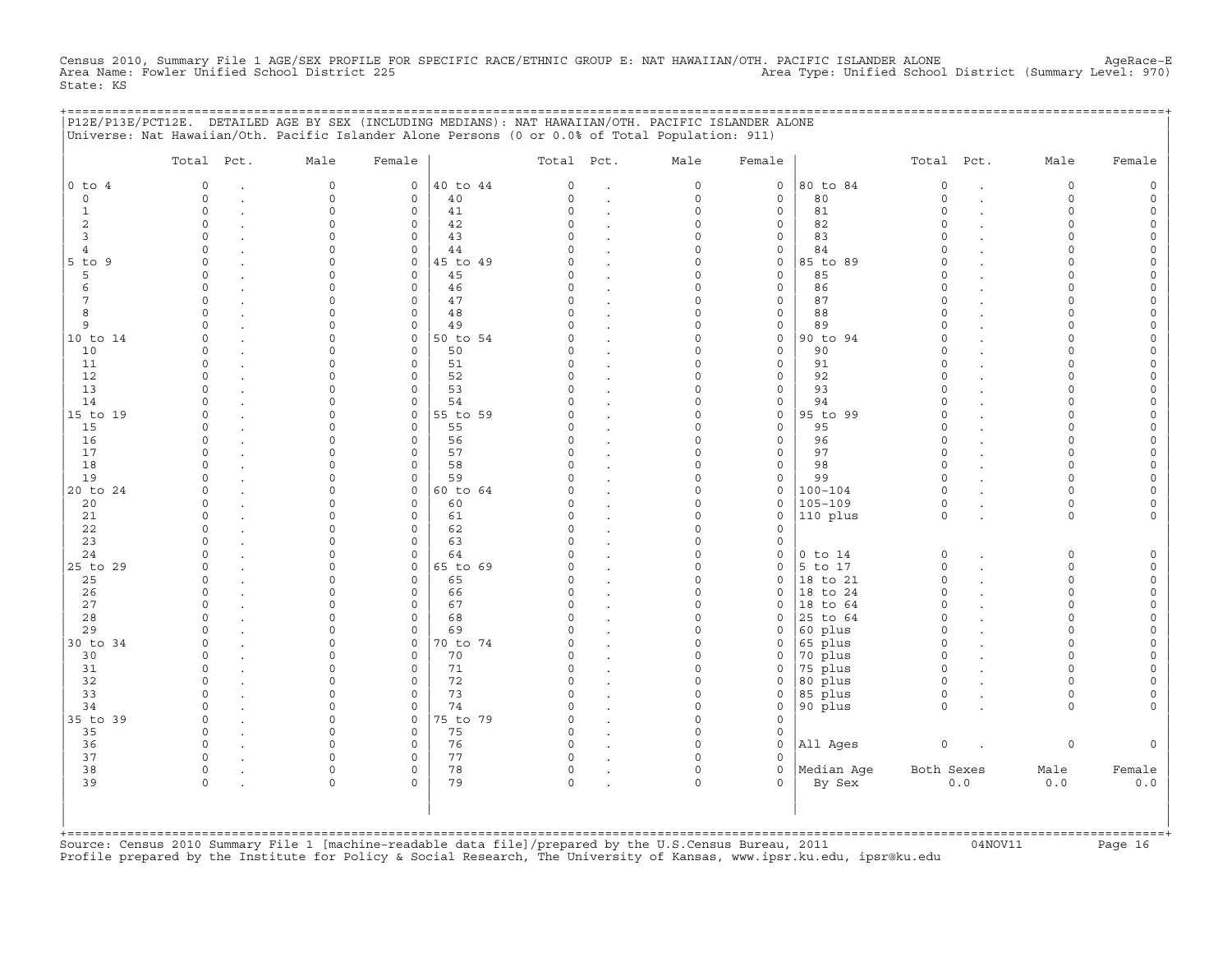Census 2010, Summary File 1 AGE/SEX PROFILE FOR SPECIFIC RACE/ETHNIC GROUP F: SOME OTHER RACE ALONE AgeRace−F<br>Area Name: Fowler Unified School District 225 Area Type: Unified School District (Summary Level: 970) Area Type: Unified School District (Summary Level: 970) State: KS

|               |                              | P12F/P13F/PCT12F. DETAILED AGE BY SEX (INCLUDING MEDIANS): SOME OTHER RACE ALONE<br>Universe: Some Other Race Alone Persons (36 or 4.0% of Total Population: 911) |                                     |                |                        |            |                   |                              |                      |                          |            |                      |                          |
|---------------|------------------------------|-------------------------------------------------------------------------------------------------------------------------------------------------------------------|-------------------------------------|----------------|------------------------|------------|-------------------|------------------------------|----------------------|--------------------------|------------|----------------------|--------------------------|
|               |                              |                                                                                                                                                                   |                                     |                |                        |            |                   |                              |                      |                          |            |                      |                          |
|               | Total Pct.                   | Male                                                                                                                                                              | Female                              |                | Total Pct.             |            | Male              | Female                       |                      | Total Pct.               |            | Male                 | Female                   |
| $0$ to $4$    | 2                            | 5.6<br>$\mathbf{1}$                                                                                                                                               | $\mathbf{1}$                        | 40 to 44       | 2                      | 5.6        | $\mathbf{1}$      | $\mathbf{1}$                 | 80 to 84             | $\mathsf{O}\xspace$      | 0.0        | $\mathsf{O}\xspace$  | $\circ$                  |
| $\mathsf{O}$  | $\Omega$                     | 0.0<br>$\mathbf 0$                                                                                                                                                | $\mathbf 0$                         | 40             | 1                      | 2.8        | $\mathbf{1}$      | $\circ$                      | 80                   | $\circ$                  | 0.0        | $\circ$              | $\Omega$                 |
| 1<br>2        | $\mathbf{1}$<br>$\mathbf{1}$ | 2.8<br>$\Omega$<br>2.8<br>1                                                                                                                                       | $\mathbf{1}$<br>$\mathsf{O}\xspace$ | 41<br>42       | $\mathbf 0$<br>0       | 0.0<br>0.0 | $\Omega$<br>0     | $\mathbf{0}$<br>0            | 81<br>82             | $\Omega$<br>$\circ$      | 0.0<br>0.0 | $\Omega$<br>$\Omega$ | $\Omega$<br>$\Omega$     |
| 3             | $\circ$                      | 0.0<br>$\mathbf 0$                                                                                                                                                | $\mathbf 0$                         | 43             | 0                      | 0.0        | 0                 | 0                            | 83                   | $\circ$                  | 0.0        | $\Omega$             | $\circ$                  |
| 4             | $\circ$                      | 0.0<br>$\mathbf 0$                                                                                                                                                | $\mathbf 0$                         | 44             | 1                      | 2.8        | $\circ$           | $\mathbf{1}$                 | 84                   | $\Omega$                 | 0.0        | $\Omega$             |                          |
| $5$ to<br>9   | 6<br>16.7                    | $\overline{a}$                                                                                                                                                    | $\overline{4}$                      | 45 to 49       | $\overline{4}$         | 11.1       | $\overline{c}$    | 2                            | 85 to 89             | $\Omega$                 | 0.0        | $\Omega$             | $\Omega$                 |
| 5             | 1                            | 2.8<br>0                                                                                                                                                          | 1                                   | 45             | 2                      | 5.6        | 1                 | $\mathbf{1}$                 | 85                   | $\Omega$                 | 0.0        | $\cap$               | $\Omega$                 |
| 6             | $\mathbf{1}$                 | 2.8<br>1                                                                                                                                                          | $\mathbf 0$                         | 46             | 0                      | 0.0        | $\circ$           | 0                            | 86                   | $\circ$                  | 0.0        | $\Omega$             | $\Omega$                 |
| 7             | $\mathbf{1}$                 | 2.8<br>$\circ$                                                                                                                                                    | $\mathbf{1}$                        | 47             | 1                      | 2.8        | 0                 | $\mathbf{1}$                 | 87                   | $\circ$                  | 0.0        | $\Omega$             |                          |
| 8             | $\circ$                      | 0.0<br>$\mathbf 0$                                                                                                                                                | $\mathbf 0$                         | 48             | $\circ$                | 0.0        | 0                 | 0                            | 88                   | $\circ$                  | 0.0        | $\Omega$             | $\Omega$                 |
| 9<br>10 to 14 | 3<br>2                       | 8.3<br>$\mathbf{1}$<br>5.6<br>$\mathbf{1}$                                                                                                                        | 2<br>$\mathbf{1}$                   | 49<br>50 to 54 | 1<br>1                 | 2.8<br>2.8 | 1<br>$\mathbf{1}$ | 0<br>$\mathsf{O}$            | 89<br>90 to 94       | $\Omega$<br>$\Omega$     | 0.0<br>0.0 | $\Omega$<br>$\Omega$ | $\Omega$<br>$\Omega$     |
| 10            | 1                            | 2.8<br>$\mathbf 0$                                                                                                                                                | $\mathbf{1}$                        | 50             | $\mathbf 0$            | 0.0        | $\circ$           | $\mathbf{0}$                 | 90                   | $\circ$                  | 0.0        | $\Omega$             | $\Omega$                 |
| 11            | $\circ$                      | 0.0<br>$\mathbf 0$                                                                                                                                                | $\mathbf 0$                         | 51             | $\circ$                | 0.0        | 0                 | 0                            | 91                   | $\circ$                  | 0.0        | $\Omega$             | $\Omega$                 |
| 12            | $\circ$                      | 0.0<br>$\mathbf 0$                                                                                                                                                | $\mathbf 0$                         | 52             | 1                      | 2.8        | $\mathbf{1}$      | 0                            | 92                   | $\circ$                  | 0.0        | $\Omega$             | $\Omega$                 |
| 13            | $\mathbf{1}$                 | 2.8<br>$\mathbf{1}$                                                                                                                                               | $\mathbf 0$                         | 53             | $\mathbf 0$            | 0.0        | 0                 | $\mathsf{O}$                 | 93                   | $\circ$                  | 0.0        | $\Omega$             | $\Omega$                 |
| 14            | $\Omega$                     | 0.0<br>$\mathbf 0$                                                                                                                                                | $\mathbf 0$                         | 54             | $\Omega$               | 0.0        | $\circ$           | 0                            | 94                   | $\Omega$                 | 0.0        | $\Omega$             | $\Omega$                 |
| 15 to 19      | 13.9<br>5                    | 4                                                                                                                                                                 | 1                                   | 55 to 59       | 2                      | 5.6        | 1                 | 1                            | 95 to 99             | $\Omega$                 | 0.0        | $\Omega$             | $\Omega$                 |
| 15            | $\mathbf{1}$                 | 2.8<br>$\mathbf{1}$                                                                                                                                               | $\mathbf 0$                         | 55             | $\mathbf 0$            | 0.0        | 0                 | 0                            | 95                   | $\circ$                  | 0.0        | $\Omega$             | $\Omega$                 |
| 16            | 2                            | 5.6<br>$\mathbf{1}$                                                                                                                                               | $\mathbf{1}$                        | 56             | $\circ$                | 0.0        | 0                 | 0                            | 96                   | $\circ$                  | 0.0        | $\Omega$<br>$\Omega$ | $\Omega$<br>$\Omega$     |
| 17<br>18      | $\mathbf{1}$<br>$\Omega$     | 2.8<br>$\mathbf{1}$<br>0.0<br>$\Omega$                                                                                                                            | 0<br>$\mathbf 0$                    | 57<br>58       | 1<br>1                 | 2.8<br>2.8 | $\Omega$<br>1     | $\mathbf{1}$<br>$\mathsf{O}$ | 97<br>98             | $\Omega$<br>$\Omega$     | 0.0<br>0.0 | $\Omega$             |                          |
| 19            | $\mathbf{1}$                 | 2.8<br>$\mathbf{1}$                                                                                                                                               | $\mathbf 0$                         | 59             | $\Omega$               | 0.0        | $\circ$           | 0                            | 99                   | $\Omega$                 | 0.0        | $\Omega$             | $\Omega$                 |
| 20 to 24      | $\overline{c}$               | 5.6<br>$\mathbf{1}$                                                                                                                                               | $\mathbf{1}$                        | 60 to 64       | $\overline{a}$         | 5.6        | 0                 | $\overline{a}$               | $100 - 104$          | $\circ$                  | 0.0        | $\Omega$             | $\Omega$                 |
| 20            | $\circ$                      | 0.0<br>$\mathbf 0$                                                                                                                                                | $\mathbf 0$                         | 60             | 1                      | 2.8        | 0                 | $\mathbf{1}$                 | $105 - 109$          | $\circ$                  | 0.0        | $\circ$              |                          |
| 21            | $\Omega$                     | 0.0<br>$\Omega$                                                                                                                                                   | $\Omega$                            | 61             | 0                      | 0.0        | 0                 | $\Omega$                     | 110 plus             | $\Omega$                 | 0.0        | $\Omega$             |                          |
| 22            | $\Omega$                     | 0.0<br>0                                                                                                                                                          | 0                                   | 62             | $\mathbf 0$            | 0.0        | $\Omega$          | 0                            |                      |                          |            |                      |                          |
| 23            | -1.                          | 2.8<br>1                                                                                                                                                          | $\mathbf 0$                         | 63             | 1                      | 2.8        | $\Omega$          | $\mathbf{1}$                 |                      |                          |            |                      |                          |
| 24            | $\mathbf{1}$                 | 2.8<br>$\circ$                                                                                                                                                    | $\mathbf{1}$                        | 64             | $\circ$                | 0.0        | 0                 | 0                            | $0$ to $14$          | 10                       | 27.8       | $\overline{4}$       | 6                        |
| 25 to 29      | $\mathbf{1}$<br>$\circ$      | 2.8<br>$\Omega$<br>$\mathbf 0$                                                                                                                                    | $\mathbf{1}$<br>$\mathbf 0$         | 65 to 69       | 1                      | 2.8        | $\mathbf{1}$      | 0<br>0                       | 5 to 17              | 12                       | 33.3       | 6                    | 6                        |
| 25<br>26      | $\circ$                      | 0.0<br>0.0<br>0                                                                                                                                                   | $\mathbf 0$                         | 65<br>66       | 1<br>0                 | 2.8<br>0.0 | $\mathbf{1}$<br>0 | 0                            | 18 to 21<br>18 to 24 | 1<br>3                   | 2.8<br>8.3 | $\mathbf{1}$<br>2    | $\mathsf{O}\xspace$<br>1 |
| 27            | 1                            | 2.8<br>0                                                                                                                                                          | $\mathbf{1}$                        | 67             | 0                      | 0.0        | $\circ$           | 0                            | 18 to 64             | 20                       | 55.6       | 9                    | 11                       |
| 28            | $\circ$                      | 0.0<br>$\mathbf 0$                                                                                                                                                | $\mathbf 0$                         | 68             | $\Omega$               | 0.0        | $\circ$           | $\Omega$                     | 25 to 64             | 17                       | 47.2       | 7                    | 10                       |
| 29            | $\circ$                      | 0.0<br>$\mathbf 0$                                                                                                                                                | 0                                   | 69             | 0                      | 0.0        | 0                 | 0                            | 60 plus              | $\overline{4}$           | 11.1       | $\sqrt{2}$           | $\sqrt{2}$               |
| 30 to 34      | 2                            | 5.6<br>$\mathbf{1}$                                                                                                                                               | $\mathbf{1}$                        | 70 to 74       | 0                      | 0.0        | 0                 | 0                            | 65 plus              | $\overline{\mathbf{c}}$  | 5.6        | $\sqrt{2}$           | $\mathsf O$              |
| 30            | $\circ$                      | 0.0<br>$\mathbf 0$                                                                                                                                                | $\mathbf 0$                         | 70             | 0                      | 0.0        | $\circ$           | 0                            | 70 plus              | $\mathbf{1}$             | 2.8        | $\mathbf{1}$         | $\Omega$                 |
| 31            | 2                            | 5.6<br>$\mathbf{1}$                                                                                                                                               | $\mathbf{1}$                        | 71             | $\Omega$               | 0.0        | $\Omega$          | $\Omega$                     | 75 plus              | $\mathbf{1}$             | 2.8        | $\mathbf{1}$         | $\Omega$                 |
| 32            | $\circ$                      | 0.0<br>$\mathbf 0$                                                                                                                                                | $\mathbf 0$                         | 72             | $\circ$                | 0.0        | $\circ$           | 0                            | 80 plus              | $\circ$                  | 0.0        | $\Omega$             | $\Omega$                 |
| 33<br>34      | $\circ$<br>$\circ$           | 0.0<br>$\mathbf 0$<br>0.0<br>$\mathbf 0$                                                                                                                          | $\mathbf 0$<br>$\mathbf 0$          | 73<br>74       | $\circ$<br>$\mathbf 0$ | 0.0<br>0.0 | 0<br>$\circ$      | 0<br>0                       | 85 plus<br>90 plus   | $\mathsf{O}$<br>$\Omega$ | 0.0<br>0.0 | $\circ$<br>$\circ$   | $\Omega$                 |
| 35 to 39      | 3                            | 8.3<br>$\mathbf{1}$                                                                                                                                               | 2                                   | 75 to 79       | 1                      | 2.8        | $\mathbf{1}$      | 0                            |                      |                          |            |                      |                          |
| 35            | $\mathbf 0$                  | 0.0<br>0                                                                                                                                                          | 0                                   | 75             | $\circ$                | 0.0        | 0                 | 0                            |                      |                          |            |                      |                          |
| 36            | $\circ$                      | 0.0<br>$\Omega$                                                                                                                                                   | $\mathbf 0$                         | 76             | $\circ$                | 0.0        | $\Omega$          | 0                            | All Ages             |                          | 36 100.0   | 18                   | 18                       |
| 37            | $\mathbf{1}$                 | 2.8<br>0                                                                                                                                                          | $\mathbf{1}$                        | 77             | $\circ$                | 0.0        | $\circ$           | 0                            |                      |                          |            |                      |                          |
| 38            | $\mathbf{1}$                 | 2.8<br>$\mathbf{1}$                                                                                                                                               | 0                                   | 78             | $\circ$                | 0.0        | 0                 | 0                            | Median Age           | Both Sexes               |            | Male                 | Female                   |
| 39            | $\mathbf{1}$                 | 2.8<br>$\Omega$                                                                                                                                                   | $\mathbf{1}$                        | 79             | 1                      | 2.8        | 1                 | $\Omega$                     | By Sex               |                          | 29.5       | 27.5                 | 29.5                     |
|               |                              |                                                                                                                                                                   |                                     |                |                        |            |                   |                              |                      |                          |            |                      |                          |
|               |                              |                                                                                                                                                                   |                                     |                |                        |            |                   |                              |                      |                          |            |                      |                          |
|               |                              |                                                                                                                                                                   |                                     |                |                        |            |                   |                              |                      |                          |            |                      |                          |

+===================================================================================================================================================+Source: Census 2010 Summary File 1 [machine−readable data file]/prepared by the U.S.Census Bureau, 2011 04NOV11 Page 17 Profile prepared by the Institute for Policy & Social Research, The University of Kansas, www.ipsr.ku.edu, ipsr@ku.edu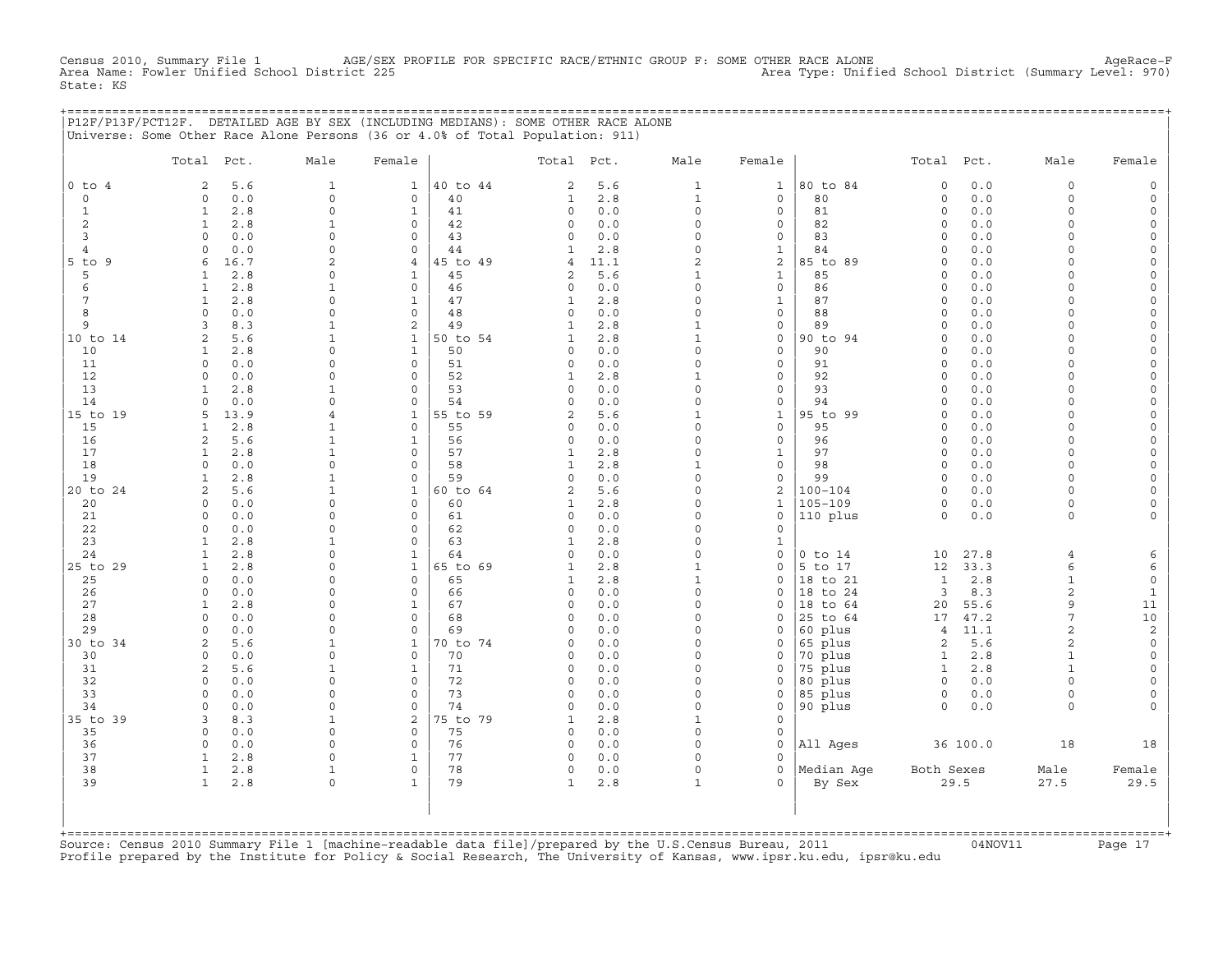Census 2010, Summary File 1 AGE/SEX PROFILE FOR SPECIFIC RACE/ETHNIC GROUP G: TWO OR MORE RACES AgeRace−G Area Name: Fowler Unified School District 225 Area Type: Unified School District (Summary Level: 970) State: KS

|                | P12G/P13G/PCT12G. DETAILED AGE BY SEX (INCLUDING MEDIANS): TWO OR MORE RACES |                |              |          |              |       |                     |              |             |                |          |                |                     |
|----------------|------------------------------------------------------------------------------|----------------|--------------|----------|--------------|-------|---------------------|--------------|-------------|----------------|----------|----------------|---------------------|
|                | Universe: Two or More Races Persons (16 or 1.8% of Total Population: 911)    |                |              |          |              |       |                     |              |             |                |          |                |                     |
|                |                                                                              |                |              |          |              |       |                     |              |             |                |          |                |                     |
|                | Total Pct.                                                                   | Male           | Female       |          | Total Pct.   |       | Male                | Female       |             | Total Pct.     |          | Male           | Female              |
| $0$ to $4$     | 37.5<br>6                                                                    | $\overline{4}$ | 2            | 40 to 44 | $\mathbf{1}$ | 6.3   | $\circ$             | $\mathbf{1}$ | 80 to 84    | $\circ$        | 0.0      | $\circ$        | 0                   |
| $\circ$        | 12.5<br>2                                                                    | $\mathbf{1}$   | $\mathbf{1}$ | 40       | $\circ$      | 0.0   | $\Omega$            | $\mathbf{0}$ | 80          | 0              | 0.0      | $\Omega$       | $\mathsf{O}\xspace$ |
| $\mathbf{1}$   | 0.0<br>$\circ$                                                               | $\mathbf 0$    | $\mathbf{0}$ | 41       | $\mathbf{1}$ | 6.3   | $\circ$             | $\mathbf{1}$ | 81          | $\circ$        | 0.0      | $\Omega$       | $\mathsf{O}\xspace$ |
| 2              | 6.3<br>$\mathbf{1}$                                                          | $\mathbf{1}$   | $\mathbf{0}$ | 42       | $\circ$      | 0.0   | 0                   | $\mathbf{0}$ | 82          | $\circ$        | 0.0      | $\circ$        | $\mathbb O$         |
| 3              | 6.3<br>$\mathbf{1}$                                                          | $\mathbf{1}$   | $\Omega$     | 43       | $\Omega$     | 0.0   | $\Omega$            | $\mathbf{0}$ | 83          | $\Omega$       | 0.0      | $\Omega$       | $\mathsf{O}\xspace$ |
| $\overline{4}$ | $\mathbf{2}$<br>12.5                                                         | $\mathbf{1}$   | $\mathbf{1}$ | 44       | $\circ$      | 0.0   | $\Omega$            | $\circ$      | 84          | $\circ$        | 0.0      | $\circ$        | $\mathsf{O}\xspace$ |
| $5$ to $9$     | 25.0<br>$\overline{4}$                                                       | $\overline{4}$ | $\mathbf{0}$ | 45 to 49 | $\mathbf{1}$ | 6.3   | 0                   | $\mathbf{1}$ | 85 to 89    | $\circ$        | 0.0      | $\Omega$       | $\mathsf{O}\xspace$ |
| 5              | 6.3<br>$\mathbf{1}$                                                          | $\mathbf{1}$   | $\Omega$     | 45       | $\mathsf{O}$ | 0.0   | $\Omega$            | $\mathbf{0}$ | 85          | $\Omega$       | 0.0      | $\Omega$       | $\mathsf{O}\xspace$ |
| 6              | 12.5<br>2                                                                    | 2              | $\Omega$     | 46       | $\mathsf{O}$ | 0.0   | $\Omega$            | $\mathbf{0}$ | 86          | $\Omega$       | 0.0      | $\Omega$       | $\mathsf{O}\xspace$ |
| 7              | 6.3<br>$\mathbf{1}$                                                          | $\mathbf{1}$   | $\Omega$     | 47       | $\mathsf{O}$ | 0.0   | $\Omega$            | $\mathbf{0}$ | 87          | $\Omega$       | 0.0      | $\Omega$       | $\mathsf{O}\xspace$ |
| 8              | 0.0<br>$\Omega$                                                              | $\circ$        | $\mathbf{0}$ | 48       | $\mathbf{1}$ | 6.3   | $\Omega$            | $\mathbf{1}$ | 88          | $\mathsf{O}$   | 0.0      | $\circ$        | $\mathsf{O}\xspace$ |
| 9              | $\Omega$<br>0.0                                                              | $\mathbf 0$    | $\mathbf 0$  | 49       | $\circ$      | 0.0   | $\Omega$            | $\mathbf{0}$ | 89          | $\circ$        | 0.0      | $\Omega$       | $\mathsf{O}\xspace$ |
| 10 to 14       | 2<br>12.5                                                                    | $\mathbf 0$    | 2            | 50 to 54 | $\circ$      | 0.0   | $\circ$             | $\mathbf{0}$ | 90 to 94    | $\circ$        | 0.0      | $\circ$        | $\mathsf{O}\xspace$ |
| 10             | 0.0<br>$\circ$                                                               | $\Omega$       | $\mathbf{0}$ | 50       | 0            | 0.0   | $\Omega$            | $\mathsf{O}$ | 90          | $\circ$        | 0.0      | $\Omega$       | $\mathsf{O}\xspace$ |
| 11             | 0.0<br>$\Omega$                                                              | $\Omega$       | $\mathbf 0$  | 51       | $\circ$      | 0.0   | $\cap$              | $\mathbf{0}$ | 91          | $\circ$        | 0.0      | $\cap$         | $\mathsf{O}\xspace$ |
| 12             | $\mathbf{1}$<br>6.3                                                          | $\Omega$       | $\mathbf{1}$ | 52       | $\circ$      | 0.0   | $\circ$             | $\mathbf{0}$ | 92          | $\Omega$       | 0.0      | $\Omega$       | $\mathsf{O}\xspace$ |
| 13             | 6.3<br>$\mathbf{1}$                                                          | $\Omega$       | $\mathbf{1}$ | 53       | $\mathsf{O}$ | 0.0   | 0                   | $\mathbf{0}$ | 93          | $\Omega$       | 0.0      | $\Omega$       | $\mathsf{O}\xspace$ |
| 14             | 0.0<br>$\Omega$                                                              | $\Omega$       | $\Omega$     | 54       | $\Omega$     | 0.0   | $\Omega$            | $\Omega$     | 94          | $\Omega$       | 0.0      | $\Omega$       | $\mathsf{O}\xspace$ |
| 15 to 19       | $\mathbf{1}$<br>6.3                                                          | $\mathbf{1}$   | $\mathbf{0}$ | 55 to 59 | $\circ$      | 0.0   | $\Omega$            | $\mathbf{0}$ | 95 to 99    | $\circ$        | 0.0      | $\Omega$       | $\mathsf{O}\xspace$ |
| 15             | $\Omega$<br>0.0                                                              | $\mathbf 0$    | $\mathbf{0}$ | 55       | $\circ$      | 0.0   | $\circ$             | $\mathbf{0}$ | 95          | $\circ$        | 0.0      | $\Omega$       | $\mathbb O$         |
| 16             | $\circ$<br>0.0                                                               | $\mathbf 0$    | $\mathbf{0}$ | 56       | 0            | 0.0   | $\circ$             | $\mathbf{0}$ | 96          | $\circ$        | 0.0      | $\circ$        | $\mathsf{O}\xspace$ |
| 17             | 0.0<br>$\circ$                                                               | $\circ$        | $\mathbf{0}$ | 57       | $\circ$      | 0.0   | $\Omega$            | $\mathbf{0}$ | 97          | $\circ$        | 0.0      | $\circ$        | $\mathsf{O}\xspace$ |
| 18             | 6.3<br>$\mathbf{1}$                                                          | $\mathbf{1}$   | $\Omega$     | 58       | $\Omega$     | $0.0$ | $\Omega$            | $\mathsf{O}$ | 98          | $\Omega$       | 0.0      | $\Omega$       | $\mathsf{O}\xspace$ |
| 19             | 0.0<br>$\Omega$                                                              | $\Omega$       | $\mathbf 0$  | 59       | $\mathbf 0$  | 0.0   | $\Omega$            | $\mathbf{0}$ | 99          | $\Omega$       | 0.0      | $\Omega$       | $\mathsf{O}\xspace$ |
| 20 to 24       | $\Omega$<br>0.0                                                              | $\Omega$       | $\circ$      | 60 to 64 | $\Omega$     | 0.0   | $\Omega$            | 0            | $100 - 104$ | $\Omega$       | 0.0      | $\Omega$       | $\mathsf{O}\xspace$ |
| 20             | $\Omega$<br>0.0                                                              | $\Omega$       | $\mathbf{0}$ | 60       | $\circ$      | 0.0   | $\circ$             | $\mathbf 0$  | $105 - 109$ | $\circ$        | 0.0      | $\circ$        | $\mathsf{O}\xspace$ |
| 21             | 0.0<br>$\Omega$                                                              | $\Omega$       | $\mathbf{0}$ | 61       | $\circ$      | 0.0   | $\circ$             | $\mathbf 0$  | 110 plus    | $\Omega$       | 0.0      | $\Omega$       | $\mathsf{O}\xspace$ |
| 22             | $\Omega$<br>0.0                                                              | $\Omega$       | $\Omega$     | 62       | $\Omega$     | 0.0   | $\Omega$            | 0            |             |                |          |                |                     |
| 23             | 0.0<br>$\circ$                                                               | $\mathbf 0$    | $\mathbf{0}$ | 63       | 0            | $0.0$ | 0                   | 0            |             |                |          |                |                     |
| 24             | 0.0<br>$\Omega$                                                              | $\mathbf 0$    | $\mathbf{0}$ | 64       | $\mathsf{O}$ | 0.0   | $\circ$             | $\mathsf{O}$ | $0$ to $14$ | 12             | 75.0     | 8              | $\overline{4}$      |
| 25 to 29       | 0.0<br>$\Omega$                                                              | $\Omega$       | $\Omega$     | 65 to 69 | $\Omega$     | 0.0   | $\Omega$            | $\Omega$     | 5 to 17     | 6              | 37.5     | $\overline{4}$ | $\mathbf 2$         |
| 25             | $\Omega$<br>0.0                                                              | $\Omega$       | $\Omega$     | 65       | 0            | 0.0   | $\Omega$            | 0            | 18 to 21    | $\mathbf{1}$   | 6.3      | $\mathbf{1}$   | $\mathsf{O}\xspace$ |
| 26             | $\Omega$<br>0.0                                                              | $\Omega$       | $\Omega$     | 66       | $\circ$      | 0.0   | 0                   | 0            | 18 to 24    | $\mathbf{1}$   | 6.3      | $\mathbf{1}$   | $\mathsf{O}\xspace$ |
| 27             | $\Omega$<br>0.0                                                              | $\Omega$       | $\mathbf{0}$ | 67       | $\circ$      | 0.0   | $\Omega$            | $\mathbf 0$  | 18 to 64    | 3              | 18.8     | $\mathbf{1}$   | $\overline{a}$      |
| 28             | $\Omega$<br>0.0                                                              | $\Omega$       | $\mathbf{0}$ | 68       | $\circ$      | 0.0   | $\overline{0}$      | $\Omega$     | 25 to 64    | $\overline{a}$ | 12.5     | $\Omega$       | $\mathbf 2$         |
| 29             | $\Omega$<br>0.0                                                              | $\Omega$       | $\Omega$     | 69       | $\circ$      | 0.0   | $\circ$             | 0            | 60 plus     | $\mathbf{1}$   | 6.3      | $\Omega$       | $\mathbf 1$         |
| 30 to 34       | $\circ$<br>0.0                                                               | $\Omega$       | $\mathbf{0}$ | 70 to 74 | 0            | 0.0   | 0                   | 0            | 65 plus     | $\mathbf{1}$   | 6.3      | $\circ$        | $\mathtt 1$         |
| 30             | 0.0<br>$\Omega$                                                              | $\mathbf 0$    | $\Omega$     | 70       | $\circ$      | 0.0   | $\Omega$            | 0            | 70 plus     | $\mathbf{1}$   | 6.3      | $\Omega$       | $\mathbf 1$         |
| 31             | $\Omega$<br>0.0                                                              | $\mathbf 0$    | $\mathbf{0}$ | 71       | $\mathsf{O}$ | 0.0   | $\circ$             | 0            | 75 plus     | $\mathbf{1}$   | 6.3      | $\Omega$       | $\mathbf 1$         |
| 32             | 0.0<br>$\Omega$                                                              | $\Omega$       | $\circ$      | 72       | $\circ$      | 0.0   | $\Omega$            | 0            | 80 plus     | $\Omega$       | 0.0      | $\Omega$       | $\mathsf{O}\xspace$ |
| 33             | 0.0<br>$\Omega$                                                              | $\Omega$       | $\Omega$     | 73       | $\Omega$     | 0.0   | $\Omega$            | 0            | $85$ plus   | $\Omega$       | 0.0      | $\Omega$       | $\mathbb O$         |
| 34             | 0.0<br>$\Omega$                                                              | $\circ$        | $\mathbf 0$  | 74       | $\circ$      | 0.0   | $\mathsf{O}\xspace$ | 0            | 90 plus     | $\circ$        | 0.0      | $\circ$        | $\Omega$            |
| 35 to 39       | $\Omega$<br>0.0                                                              | $\circ$        | $\mathbf{0}$ | 75 to 79 | $\mathbf{1}$ | 6.3   | $\circ$             | $\mathbf{1}$ |             |                |          |                |                     |
| 35             | 0.0<br>$\Omega$                                                              | $\mathbf 0$    | $\mathbf{0}$ | 75       | $\circ$      | 0.0   | $\circ$             | $\mathbf 0$  |             |                |          |                |                     |
| 36             | $\circ$<br>0.0                                                               | $\circ$        | $\mathbf{0}$ | 76       | $\circ$      | 0.0   | $\mathsf{O}\xspace$ | $\mathbf 0$  | All Ages    |                | 16 100.0 | 9              | $7\phantom{.0}$     |
| 37             | $\Omega$<br>0.0                                                              | $\Omega$       | $\Omega$     | 77       | $\mathbf{1}$ | 6.3   | $\Omega$            | $\mathbf{1}$ |             |                |          |                |                     |
| 38             | $\circ$<br>0.0                                                               | $\circ$        | $\mathbf 0$  | 78       | $\mathsf{O}$ | 0.0   | $\circ$             | $\Omega$     | Median Age  | Both Sexes     |          | Male           | Female              |
| 39             | $\Omega$<br>0.0                                                              | $\circ$        | $\Omega$     | 79       | $\mathsf{O}$ | 0.0   | 0                   | $\Omega$     | By Sex      |                | 6.5      | 5.5            | 13.5                |
|                |                                                                              |                |              |          |              |       |                     |              |             |                |          |                |                     |
|                |                                                                              |                |              |          |              |       |                     |              |             |                |          |                |                     |
|                |                                                                              |                |              |          |              |       |                     |              |             |                |          |                |                     |

| | +===================================================================================================================================================+Source: Census 2010 Summary File 1 [machine−readable data file]/prepared by the U.S.Census Bureau, 2011 04NOV11 Page 18 Profile prepared by the Institute for Policy & Social Research, The University of Kansas, www.ipsr.ku.edu, ipsr@ku.edu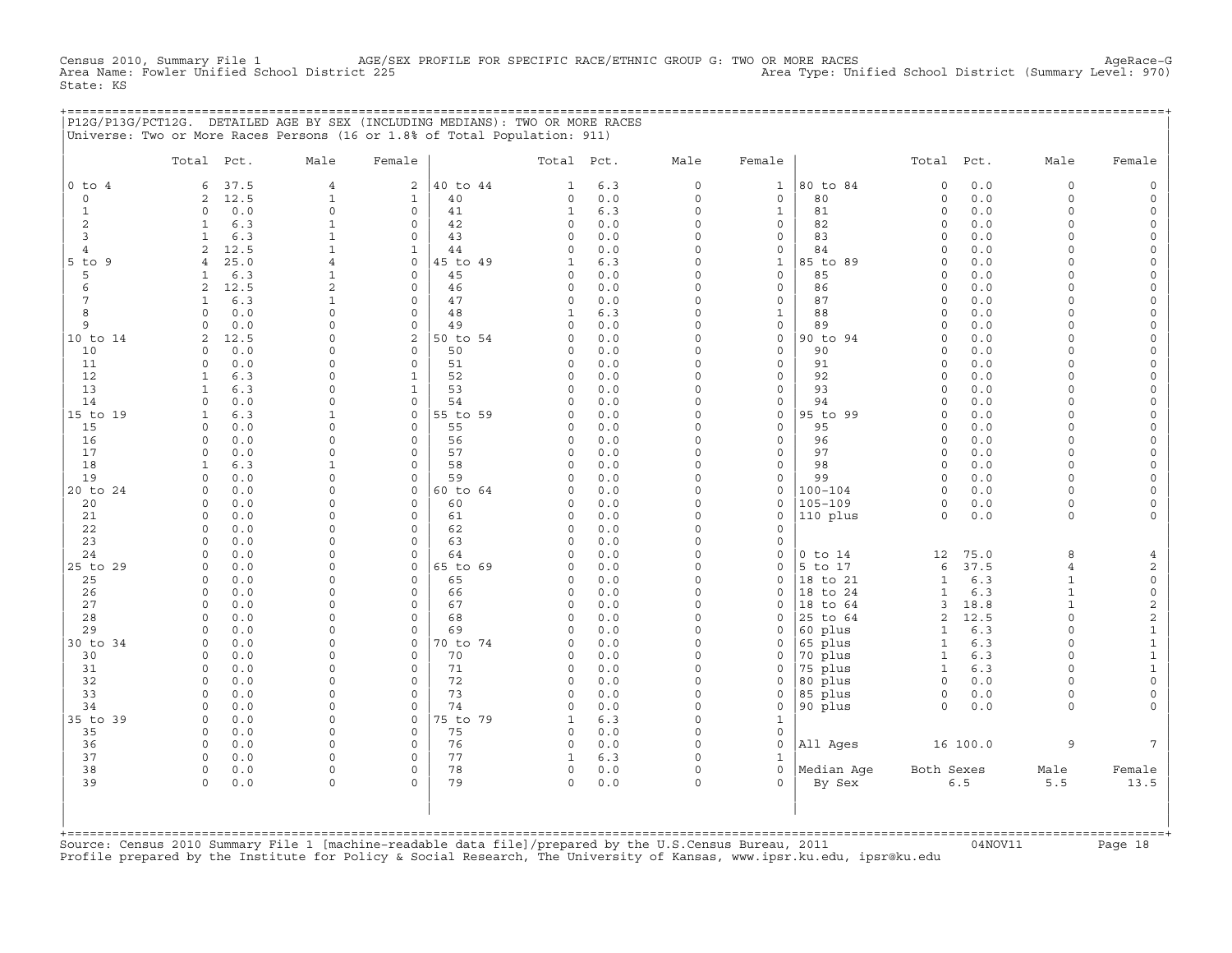Census 2010, Summary File 1 AGE/SEX PROFILE FOR SPECIFIC RACE/ETHNIC GROUP H: HISPANIC OR LATINO OF ANY RACE<br>Area Name: Fowler Unified School District 225 Area Type: Unified School District (Summary Level: 970) State: KS

+===================================================================================================================================================+

|                | P12H/P13H/PCT12H. DETAILED AGE BY SEX (INCLUDING MEDIANS): HISPANIC OR LATINO OF ANY RACE<br>Universe: Hispanic or Latino of Any Race Persons (104 or 11.4% of Total Population: 911) |                          |                          |          |                              |            |                              |                             |                     |                     |             |                      |                          |
|----------------|---------------------------------------------------------------------------------------------------------------------------------------------------------------------------------------|--------------------------|--------------------------|----------|------------------------------|------------|------------------------------|-----------------------------|---------------------|---------------------|-------------|----------------------|--------------------------|
|                | Total<br>Pct.                                                                                                                                                                         | Male                     | Female                   |          | Total                        | Pct.       | Male                         | Female                      |                     | Total               | Pct.        | Male                 | Female                   |
| $0$ to $4$     | 15<br>14.4                                                                                                                                                                            | 10                       | 5                        | 40 to 44 | 7                            | 6.7        | 3                            | $\overline{4}$              | 80 to 84            | $\overline{c}$      | 1.9         | 0                    | $\mathbf{2}$             |
| $\mathbf 0$    | 3<br>2.9                                                                                                                                                                              | 3                        | $\mathbf 0$              | 40       | 3                            | 2.9        | 2                            | $\mathbf{1}$                | 80                  | $\mathbf{1}$        | 1.0         | $\Omega$             | $\mathbf{1}$             |
| $\mathbf{1}$   | $\mathbf{1}$<br>1.0                                                                                                                                                                   | $\circ$                  | $\mathbf{1}$             | 41       | 0                            | 0.0        | $\circ$                      | $\mathbf 0$                 | 81                  | $\circ$             | 0.0         | $\Omega$             | $\mathsf{O}\xspace$      |
| 2              | 2.9<br>3                                                                                                                                                                              | $\overline{2}$           | $\mathbf{1}$             | 42       | $\mathbf{1}$                 | 1.0        | $\mathbf{1}$                 | $\mathsf{O}$                | 82                  | $\mathbf{1}$        | 1.0         | $\circ$              | $\mathbf{1}$             |
| 3              | 2.9<br>3                                                                                                                                                                              | 2                        | $\mathbf{1}$             | 43       | $\mathbf{1}$                 | 1.0        | $\Omega$                     | $\mathbf{1}$                | 83                  | $\Omega$            | 0.0         | $\Omega$             | $\mathsf{O}\xspace$      |
| $\overline{4}$ | 4.8<br>5                                                                                                                                                                              | 3                        | 2                        | 44       | 2                            | 1.9        | $\Omega$                     | $\mathbf{2}$                | 84                  | $\circ$             | 0.0         | $\Omega$             | 0                        |
| $5$ to $9$     | 13<br>12.5                                                                                                                                                                            | 5                        | 8                        | 45 to 49 | 7                            | 6.7        | $\overline{4}$               | 3                           | 85 to 89            | $\circ$             | 0.0         | $\Omega$             | $\mathsf{O}\xspace$      |
| 5              | 3<br>2.9                                                                                                                                                                              | $\Omega$                 | 3<br>$\mathbf 0$         | 45       | 2                            | 1.9        | $\mathbf{1}$<br>$\mathbf{1}$ | $\mathbf{1}$<br>$\mathbf 0$ | 85                  | $\circ$             | 0.0         | $\Omega$<br>$\Omega$ | 0                        |
| 6<br>7         | 3<br>2.9<br>1.9<br>2                                                                                                                                                                  | 3<br>$\Omega$            | 2                        | 46<br>47 | 1<br>1                       | 1.0<br>1.0 | $\Omega$                     |                             | 86<br>87            | $\circ$<br>$\Omega$ | 0.0<br>0.0  | $\Omega$             | $\mathsf{O}\xspace$<br>0 |
| 8              | 1.0<br>$\mathbf{1}$                                                                                                                                                                   | $\Omega$                 | $\mathbf{1}$             | 48       | $\mathbf{1}$                 | 1.0        | $\mathbf{1}$                 | 1<br>$\mathbf 0$            | 88                  | $\circ$             | 0.0         | $\Omega$             | $\mathsf{O}\xspace$      |
| 9              | $\overline{4}$<br>3.8                                                                                                                                                                 | 2                        | 2                        | 49       | $\overline{2}$               | 1.9        | $\mathbf{1}$                 | $\mathbf{1}$                | 89                  | $\circ$             | 0.0         | $\circ$              | $\mathbf 0$              |
| 10 to 14       | 12<br>11.5                                                                                                                                                                            | 6                        | 6                        | 50 to 54 | 4                            | 3.8        | 3                            | $\mathbf{1}$                | 90 to 94            | $\circ$             | 0.0         | $\Omega$             | 0                        |
| 10             | 1.9<br>2                                                                                                                                                                              | $\Omega$                 | 2                        | 50       | $\mathbf{1}$                 | 1.0        | $\mathbf{1}$                 | $\mathbf 0$                 | 90                  | $\Omega$            | 0.0         | $\Omega$             | $\mathsf{O}\xspace$      |
| 11             | 2.9<br>3                                                                                                                                                                              | $\overline{2}$           | $\mathbf{1}$             | 51       | $\mathbf{1}$                 | 1.0        | $\mathbf{1}$                 | $\mathsf{O}\xspace$         | 91                  | $\circ$             | 0.0         | $\Omega$             | $\mathsf{O}\xspace$      |
| 12             | 1.9<br>2                                                                                                                                                                              | $\Omega$                 | 2                        | 52       | 1                            | 1.0        | $\mathbf{1}$                 | $\mathbf 0$                 | 92                  | $\circ$             | 0.0         | $\Omega$             | 0                        |
| 13             | 2.9<br>3                                                                                                                                                                              | 3                        | $\mathbf 0$              | 53       | $\mathbf{1}$                 | 1.0        | $\Omega$                     | $\mathbf 1$                 | 93                  | $\circ$             | 0.0         | $\Omega$             | $\mathsf O$              |
| 14             | 1.9<br>2                                                                                                                                                                              | $\mathbf{1}$             | $\mathbf{1}$             | 54       | 0                            | 0.0        | $\mathbf 0$                  | $\mathsf{O}\xspace$         | 94                  | $\Omega$            | 0.0         | $\Omega$             | $\mathsf{O}\xspace$      |
| 15 to 19       | 8.7<br>9                                                                                                                                                                              | 5                        | $\overline{4}$           | 55 to 59 | 2                            | 1.9        | $\mathbf{1}$                 | $\mathbf{1}$                | 95 to 99            | $\circ$             | 0.0         | $\Omega$             | 0                        |
| 15             | 2.9<br>3                                                                                                                                                                              | $\overline{a}$           | $\mathbf{1}$             | 55       | 0                            | 0.0        | $\Omega$                     | $\mathbf 0$                 | 95                  | $\circ$             | 0.0         | $\Omega$             | $\mathsf{O}$             |
| 16             | 3.8<br>4                                                                                                                                                                              | $\mathbf{1}$             | $\overline{3}$           | 56       | 0                            | 0.0        | $\Omega$<br>$\Omega$         | $\mathsf{O}\xspace$         | 96                  | $\circ$             | 0.0         | $\Omega$             | $\mathsf{O}\xspace$      |
| 17<br>18       | 1.0<br>$\mathbf{1}$<br>$\Omega$<br>0.0                                                                                                                                                | $\mathbf{1}$<br>$\Omega$ | $\Omega$<br>$\Omega$     | 57<br>58 | $\mathbf{1}$<br>$\mathbf{1}$ | 1.0<br>1.0 | $\mathbf{1}$                 | $\mathbf{1}$<br>$\mathbf 0$ | 97<br>98            | $\Omega$<br>$\circ$ | 0.0<br>0.0  | $\Omega$<br>$\circ$  | 0<br>0                   |
| 19             | 1.0<br>$\mathbf{1}$                                                                                                                                                                   | $\mathbf{1}$             | $\mathbf 0$              | 59       | $\circ$                      | 0.0        | $\Omega$                     | $\mathsf{O}\xspace$         | 99                  | $\circ$             | 0.0         | $\Omega$             | $\mathsf{O}\xspace$      |
| 20 to 24       | 3.8<br>$\overline{4}$                                                                                                                                                                 | 3                        | $\mathbf{1}$             | 60 to 64 | $\overline{c}$               | 1.9        | $\Omega$                     | $\mathbf{2}$                | $100 - 104$         | $\circ$             | 0.0         | $\Omega$             | $\mathsf{O}$             |
| 20             | 1.0<br>1                                                                                                                                                                              | $\mathbf{1}$             | 0                        | 60       | 1                            | 1.0        | $\Omega$                     | $\mathbf{1}$                | $105 - 109$         | $\circ$             | 0.0         | $\circ$              | $\mathbf 0$              |
| 21             | $\mathbf{1}$<br>1.0                                                                                                                                                                   | $\mathbf{1}$             | $\mathbf 0$              | 61       | $\circ$                      | 0.0        | $\Omega$                     | $\mathsf{O}\xspace$         | 110 plus            | $\circ$             | 0.0         | $\circ$              | $\circ$                  |
| 22             | 0.0<br>$\mathbf 0$                                                                                                                                                                    | $\Omega$                 | $\mathbf 0$              | 62       | 0                            | 0.0        | $\Omega$                     | $\mathsf{O}\xspace$         |                     |                     |             |                      |                          |
| 23             | 1.0<br>1                                                                                                                                                                              | 1                        | $\mathbf 0$              | 63       | 1                            | 1.0        | $\Omega$                     | $\mathbf{1}$                |                     |                     |             |                      |                          |
| 24             | 1.0<br>1                                                                                                                                                                              | $\Omega$                 | $\mathbf 1$              | 64       | $\Omega$                     | 0.0        | $\Omega$                     | $\mathbf 0$                 | $0$ to $14$         | 40                  | 38.5        | 21                   | 19                       |
| 25 to 29       | 4.8<br>5                                                                                                                                                                              | $\mathbf{1}$             | $\overline{4}$           | 65 to 69 | $\overline{c}$               | 1.9        | $\mathbf{1}$                 | $\mathbf{1}$                | 5 to 17             | 33                  | 31.7        | 15                   | 18                       |
| 25             | 1.0<br>1                                                                                                                                                                              | $\Omega$                 | 1                        | 65       | 1                            | 1.0        | $\mathbf{1}$                 | $\mathbf 0$                 | 18 to 21            | 3                   | 2.9         | 3                    | $\mathbb O$              |
| 26             | $\mathbf{1}$<br>1.0                                                                                                                                                                   | $\Omega$                 | $\mathbf{1}$             | 66       | 0                            | 0.0        | $\Omega$                     | $\Omega$                    | 18 to 24            | 5                   | 4.8         | $\overline{4}$       | $\mathbf{1}$             |
| 27             | 2<br>1.9                                                                                                                                                                              | $\mathbf{1}$             | $\mathbf{1}$             | 67       | 0                            | 0.0        | $\Omega$<br>$\Omega$         | $\mathbf 0$                 | 18<br>to 64         | 51                  | 49.0        | 25                   | 26                       |
| 28<br>29       | 1.0<br>$\mathbf{1}$<br>0.0<br>$\Omega$                                                                                                                                                | 0<br>$\Omega$            | $\mathbf{1}$<br>$\Omega$ | 68<br>69 | $\mathbf{1}$<br>$\Omega$     | 1.0<br>0.0 | $\Omega$                     | 1<br>$\Omega$               | 25 to 64<br>60 plus | 46<br>7             | 44.2<br>6.7 | 21<br>$\overline{c}$ | $25$<br>5                |
| 30 to 34       | 8.7<br>9                                                                                                                                                                              | 6                        | 3                        | 70 to 74 | 0                            | 0.0        | $\Omega$                     | $\mathbf 0$                 | 65 plus             | 5                   | 4.8         | 2                    | $\mathbf{3}$             |
| 30             | 1.0<br>$\mathbf{1}$                                                                                                                                                                   | 1                        | $\circ$                  | 70       | 0                            | 0.0        | $\Omega$                     | $\mathbf 0$                 | 70 plus             | $\overline{3}$      | 2.9         | $\mathbf 1$          | $\overline{c}$           |
| 31             | 3.8<br>$\overline{4}$                                                                                                                                                                 | $\mathbf{1}$             | 3                        | 71       | 0                            | 0.0        | $\Omega$                     | $\Omega$                    | 75 plus             | 3                   | 2.9         | $\mathbf{1}$         | 2                        |
| 32             | 2<br>1.9                                                                                                                                                                              | $\overline{2}$           | $\mathbf 0$              | 72       | 0                            | 0.0        | $\Omega$                     | $\mathbf 0$                 | 80 plus             | 2                   | 1.9         | $\Omega$             | $\overline{a}$           |
| 33             | $\mathbf{1}$<br>1.0                                                                                                                                                                   | $\mathbf{1}$             | $\Omega$                 | 73       | $\circ$                      | 0.0        | $\Omega$                     | $\mathbf 0$                 | 85 plus             | $\mathsf O$         | 0.0         | $\circ$              | $\mathsf{O}\xspace$      |
| 34             | $\mathbf{1}$<br>1.0                                                                                                                                                                   | $\mathbf{1}$             | $\mathbf 0$              | 74       | 0                            | 0.0        | $\Omega$                     | $\mathbf 0$                 | 90 plus             | $\Omega$            | 0.0         | $\Omega$             | $\Omega$                 |
| 35 to 39       | 9.6<br>10                                                                                                                                                                             | 3                        | 7                        | 75 to 79 | 1                            | 1.0        | $\mathbf{1}$                 | $\mathbf 0$                 |                     |                     |             |                      |                          |
| 35             | $\mathbf{1}$<br>1.0                                                                                                                                                                   | $\Omega$                 | $\mathbf{1}$             | 75       | 0                            | 0.0        | $\Omega$                     | $\mathbf 0$                 |                     |                     |             |                      |                          |
| 36             | $\circ$<br>0.0                                                                                                                                                                        | $\Omega$                 | 0                        | 76       | 0                            | 0.0        | $\Omega$                     | $\mathbf 0$                 | All Ages            |                     | 104 100.0   | 52                   | 52                       |
| 37             | 3<br>2.9                                                                                                                                                                              | $\Omega$                 | 3                        | 77       | 0                            | 0.0        | $\Omega$                     | $\Omega$                    |                     |                     |             |                      |                          |
| 38<br>39       | 3<br>2.9<br>3                                                                                                                                                                         | $\overline{c}$           | $\mathbf{1}$<br>2        | 78<br>79 | 0                            | 0.0        | $\mathsf{O}$                 | $\mathbf 0$                 | Median Age          | Both Sexes          |             | Male                 | Female                   |
|                | 2.9                                                                                                                                                                                   | $\mathbf{1}$             |                          |          | $\mathbf{1}$                 | 1.0        | $\mathbf{1}$                 |                             | By Sex              |                     | 24.0        | 20.0                 | 27.0                     |
|                |                                                                                                                                                                                       |                          |                          |          |                              |            |                              |                             |                     |                     |             |                      |                          |
|                |                                                                                                                                                                                       |                          |                          |          |                              |            |                              |                             |                     |                     |             |                      |                          |
|                |                                                                                                                                                                                       |                          |                          |          |                              |            |                              |                             |                     |                     |             |                      |                          |

+===================================================================================================================================================+Source: Census 2010 Summary File 1 [machine−readable data file]/prepared by the U.S.Census Bureau, 2011 04NOV11 Page 19 Profile prepared by the Institute for Policy & Social Research, The University of Kansas, www.ipsr.ku.edu, ipsr@ku.edu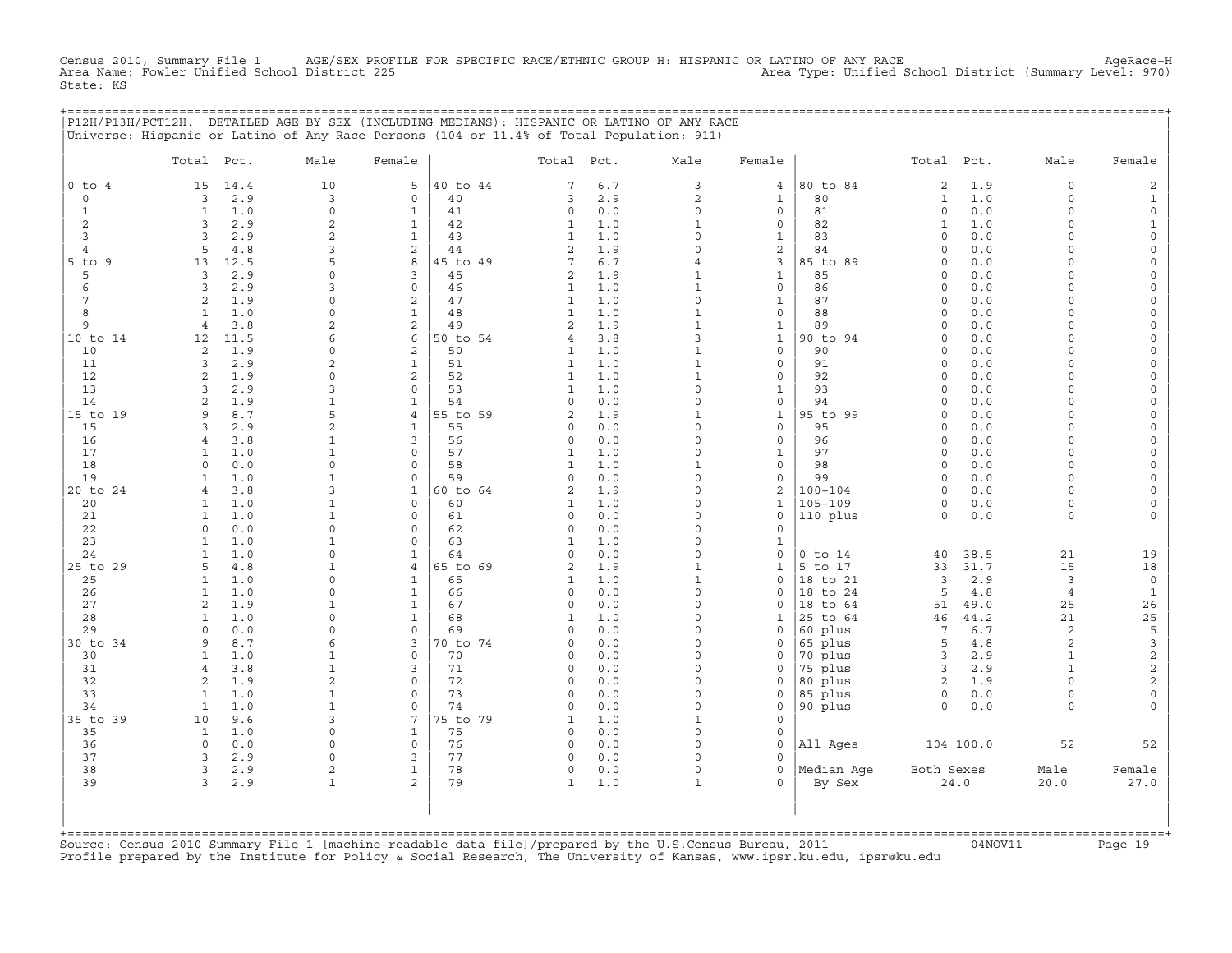Census 2010, Summary File 1 AGE/SEX PROFILE FOR SPECIFIC RACE/ETHNIC GROUP I: WHITE ALONE, NOT HISPANIC OR LATINO AgeRace−I Area Name: Fowler Unified School District 225 Area Type: Unified School District (Summary Level: 970) State: KS

+===================================================================================================================================================+

|                              | P12I/P13I/PCT12I. DETAILED AGE BY SEX (INCLUDING MEDIANS): WHITE ALONE, NOT HISPANIC OR LATINO<br>Universe: White Alone, Not Hispanic or Latino Persons (782 or 85.8% of Total Population: 911) |                 |                                |                |                     |            |                     |                     |                      |                     |                |                              |                             |
|------------------------------|-------------------------------------------------------------------------------------------------------------------------------------------------------------------------------------------------|-----------------|--------------------------------|----------------|---------------------|------------|---------------------|---------------------|----------------------|---------------------|----------------|------------------------------|-----------------------------|
|                              | Total<br>Pct.                                                                                                                                                                                   | Male            | Female                         |                | Total               | Pct.       | Male                | Female              |                      | Total               | Pct.           | Male                         | Female                      |
| $0$ to $4$                   | 6.0<br>47                                                                                                                                                                                       | 25              | 22                             | 40 to 44       | 49                  | 6.3        | 19                  | 30                  | 80 to 84             | 33                  | 4.2            | 13                           | 20                          |
| 0                            | 0.4<br>3                                                                                                                                                                                        | $\overline{c}$  | $\mathbf{1}$                   | 40             | 12                  | 1.5        | $\overline{4}$      | 8                   | 80                   | $\epsilon$          | $0.8$          | $\mathbf 1$                  | $\mathsf S$                 |
| $\mathbf{1}$                 | 2.0<br>16                                                                                                                                                                                       | 7               | 9                              | 41             | 14                  | 1.8        | 6                   | 8                   | 81                   | 9                   | 1.2            | $\overline{4}$               | 5                           |
| 2                            | 8<br>1.0                                                                                                                                                                                        | 5               | 3                              | 42             | 9                   | 1.2        | $\overline{2}$      | $7\phantom{.0}$     | 82                   | 6                   | 0.8            | $\mathbf{1}$                 | 5                           |
| 3                            | 1.3<br>10                                                                                                                                                                                       | 6               | $\overline{4}$                 | 43<br>44       | 5                   | 0.6        | $\overline{4}$<br>3 | $\mathbf{1}$<br>6   | 83<br>84             | 9<br>$\overline{3}$ | 1.2            | $\overline{4}$<br>3          | 5                           |
| $\overline{4}$<br>$5$ to $9$ | 1.3<br>10<br>33<br>4.2                                                                                                                                                                          | 5<br>16         | 5<br>17                        | 45 to 49       | 9<br>61             | 1.2<br>7.8 | 32                  | 29                  | 85 to 89             | 28                  | $0.4\,$<br>3.6 | 9                            | $\mathsf O$<br>19           |
| 5                            | 0.5<br>$\overline{4}$                                                                                                                                                                           | $\mathbf{1}$    | 3                              | 45             | 9                   | 1.2        | $\overline{4}$      | 5                   | 85                   | $\overline{4}$      | 0.5            | 3                            | $\mathbf{1}$                |
| 6                            | 0.8<br>6                                                                                                                                                                                        | 2               | $\overline{4}$                 | 46             | 11                  | 1.4        | 6                   | 5                   | 86                   | 6                   | 0.8            | $\mathbf{1}$                 | 5                           |
| 7                            | 0.8<br>6                                                                                                                                                                                        | 3               | 3                              | 47             | 9                   | 1.2        | $\overline{4}$      | 5                   | 87                   | $\overline{4}$      | 0.5            | 3                            | $\mathbf{1}$                |
| 8                            | 8<br>1.0                                                                                                                                                                                        | $\overline{4}$  | $\overline{4}$                 | 48             | 16                  | 2.0        | 8                   | 8                   | 88                   | 8                   | 1.0            | $\overline{2}$               | 6                           |
| 9                            | 1.2<br>9                                                                                                                                                                                        | 6               | 3                              | 49             | 16                  | 2.0        | 10                  | 6                   | 89                   | 6                   | 0.8            | $\circ$                      | 6                           |
| 10 to 14                     | 7.9<br>62                                                                                                                                                                                       | 29              | 33                             | 50 to 54       | 50                  | 6.4        | 29                  | 21                  | 90 to 94             | 8                   | 1.0            | 3                            | 5                           |
| 10                           | 1.2<br>9                                                                                                                                                                                        | 6               | $\overline{3}$                 | 50             | 9                   | 1.2        | $7\overline{ }$     | 2                   | 90                   | $\mathbf{1}$        | 0.1            | $\mathbf{1}$                 | $\circ$                     |
| 11                           | 1.8<br>14                                                                                                                                                                                       | $\overline{4}$  | 10                             | 51             | 9                   | 1.2        | 6                   | 3                   | 91                   | 3                   | 0.4            | $\circ$                      | 3                           |
| 12<br>13                     | 9<br>1.2<br>14<br>1.8                                                                                                                                                                           | 5<br>5          | $\overline{4}$<br>9            | 52<br>53       | 11<br>8             | 1.4<br>1.0 | 7<br>$\overline{4}$ | 4<br>4              | 92<br>93             | $\mathbf{1}$<br>2   | 0.1<br>0.3     | $\mathbf{1}$<br>$\mathbf{1}$ | $\mathsf{O}\xspace$         |
| 14                           | 2.0<br>16                                                                                                                                                                                       | 9               | $7\phantom{.0}$                | 54             | 13                  | 1.7        | 5                   | 8                   | 94                   | $\mathbf{1}$        | 0.1            | 0                            | $\mathbf{1}$<br>$\mathbf 1$ |
| 15 to 19                     | 7.7<br>60                                                                                                                                                                                       | 31              | 29                             | 55 to 59       | 56                  | 7.2        | 33                  | 23                  | 95 to 99             | $\overline{c}$      | 0.3            | $\mathbf{1}$                 | $\mathbf 1$                 |
| 15                           | 16<br>2.0                                                                                                                                                                                       | $7\phantom{.0}$ | 9                              | 55             | 16                  | 2.0        | 12                  | $\overline{4}$      | 95                   | $\mathbf{1}$        | 0.1            | $\Omega$                     | $\mathbf 1$                 |
| 16                           | 15<br>1.9                                                                                                                                                                                       | 6               | 9                              | 56             | 12                  | 1.5        | 8                   | $\overline{4}$      | 96                   | $\mathsf{O}\xspace$ | 0.0            | 0                            | $\mathsf{O}\xspace$         |
| 17                           | 2.0<br>16                                                                                                                                                                                       | 9               | $7\overline{ }$                | 57             | 11                  | 1.4        | 6                   | 5                   | 97                   | $\circ$             | 0.0            | $\circ$                      | $\mathsf{O}\xspace$         |
| 18                           | 1.2<br>9                                                                                                                                                                                        | 6               | $\overline{3}$                 | 58             | 9                   | 1.2        | $\overline{4}$      | 5                   | 98                   | $\mathbf{1}$        | 0.1            | $\mathbf{1}$                 | $\mathsf{O}\xspace$         |
| 19                           | 0.5<br>$\overline{4}$                                                                                                                                                                           | 3               | $\mathbf{1}$                   | 59             | 8                   | 1.0        | 3                   | 5                   | 99                   | $\circ$             | 0.0            | $\circ$                      | $\mathsf{O}\xspace$         |
| 20 to 24                     | 23<br>2.9                                                                                                                                                                                       | 12              | 11                             | 60 to 64       | 43                  | 5.5        | 24                  | 19                  | $100 - 104$          | $\circ$             | 0.0            | $\circ$                      | 0                           |
| 20<br>21                     | 1.2<br>9<br>6<br>0.8                                                                                                                                                                            | 5<br>5          | $\overline{4}$<br>$\mathbf{1}$ | 60<br>61       | $\overline{7}$<br>9 | 0.9<br>1.2 | 3<br>$\overline{7}$ | $\overline{4}$<br>2 | $105 - 109$          | $\circ$<br>$\circ$  | 0.0<br>0.0     | $\circ$<br>$\circ$           | $\mathsf{O}\xspace$<br>0    |
| 22                           | $\mathbf{1}$<br>0.1                                                                                                                                                                             | $\mathbf{1}$    | $\circ$                        | 62             | 12                  | 1.5        | 6                   | 6                   | 110 plus             |                     |                |                              |                             |
| 23                           | 3<br>0.4                                                                                                                                                                                        | $\circ$         | $\overline{3}$                 | 63             | 10                  | 1.3        | $\overline{4}$      | 6                   |                      |                     |                |                              |                             |
| 24                           | 0.5<br>$\overline{4}$                                                                                                                                                                           | $\mathbf{1}$    | 3                              | 64             | 5                   | 0.6        | $\overline{4}$      | $\mathbf{1}$        | $0$ to $14$          | 142                 | 18.2           | 70                           | 72                          |
| 25 to 29                     | 26<br>3.3                                                                                                                                                                                       | 14              | 12                             | 65 to 69       | 35                  | 4.5        | 17                  | 18                  | 5 to 17              | 142                 | 18.2           | 67                           | 75                          |
| 25                           | 7<br>0.9                                                                                                                                                                                        | 3               | $\overline{4}$                 | 65             | 3                   | 0.4        | 2                   | $\mathbf{1}$        | 18 to 21             | 28                  | 3.6            | 19                           | 9                           |
| 26                           | 2<br>0.3                                                                                                                                                                                        | $\overline{c}$  | $\circ$                        | 66             | 8                   | 1.0        | 2                   | 6                   | 18 to 24             | 36                  | 4.6            | 21                           | 15                          |
| 27                           | 0.8<br>6                                                                                                                                                                                        | $\overline{4}$  | $\overline{c}$                 | 67             | 9                   | 1.2        | 5                   | 4                   | 18 to 64             | 407                 | 52.0           | 214                          | 193                         |
| 28                           | 5<br>0.6                                                                                                                                                                                        | 3               | 2                              | 68             | 9                   | 1.2        | 5                   | $\overline{4}$      | 25 to 64             | 371                 | 47.4           | 193                          | 178                         |
| 29                           | 6<br>0.8<br>5.2                                                                                                                                                                                 | 2               | $\overline{4}$<br>21           | 69<br>70 to 74 | 6                   | 0.8        | 3<br>20             | 3                   | 60 plus              | 229                 | 29.3<br>23.8   | 103<br>79                    | 126                         |
| 30 to 34<br>30               | 41<br>10<br>1.3                                                                                                                                                                                 | 20<br>5         | 5                              | 70             | 38<br>9             | 4.9<br>1.2 | 6                   | 18<br>3             | 65 plus<br>70 plus   | 186<br>151          | 19.3           | 62                           | 107<br>89                   |
| 31                           | 8<br>1.0                                                                                                                                                                                        | $\overline{4}$  | $\overline{4}$                 | 71             | 11                  | 1.4        | 5                   | 6                   | 75 plus              | 113                 | 14.5           | 42                           | 71                          |
| 32                           | 5<br>0.6                                                                                                                                                                                        | 3               | 2                              | 72             | 10                  | 1.3        | 5                   | 5                   | 80 plus              | 71                  | 9.1            | 26                           | 45                          |
| 33                           | $\overline{4}$<br>0.5                                                                                                                                                                           | $\mathbf{1}$    | 3                              | 73             | 5                   | 0.6        | $\overline{c}$      | 3                   | 85 plus              | 38                  | 4.9            | 13                           | $25\,$                      |
| 34                           | 1.8<br>14                                                                                                                                                                                       | 7               | 7                              | 74             | $\overline{3}$      | 0.4        | 2                   | $\mathbf{1}$        | 90 plus              | 10                  | 1.3            | $\overline{4}$               | 6                           |
| 35 to 39                     | 45<br>5.8                                                                                                                                                                                       | 22              | 23                             | 75 to 79       | 42                  | 5.4        | 16                  | 26                  |                      |                     |                |                              |                             |
| 35                           | 9<br>1.2                                                                                                                                                                                        | 3               | 6                              | 75             | $\overline{7}$      | 0.9        | 3                   | $\overline{4}$      |                      |                     |                |                              |                             |
| 36                           | 8<br>1.0                                                                                                                                                                                        | $\overline{4}$  | $\overline{4}$                 | 76             | 9                   | 1.2        | $\circ$             | 9                   | All Ages             |                     | 782 100.0      | 385                          | 397                         |
| 37                           | 12<br>1.5                                                                                                                                                                                       | 9               | 3                              | 77<br>78       | $\overline{4}$      | 0.5        | 2<br>5              | 2                   |                      |                     |                |                              |                             |
| 38<br>39                     | 9<br>1.2<br>7<br>0.9                                                                                                                                                                            | 3<br>3          | 6<br>$\overline{4}$            | 79             | 11<br>11            | 1.4<br>1.4 | 6                   | 6<br>5              | Median Age<br>By Sex | Both Sexes          | 45.6           | Male<br>46.1                 | Female<br>45.1              |
|                              |                                                                                                                                                                                                 |                 |                                |                |                     |            |                     |                     |                      |                     |                |                              |                             |
|                              |                                                                                                                                                                                                 |                 |                                |                |                     |            |                     |                     |                      |                     |                |                              |                             |
|                              |                                                                                                                                                                                                 |                 |                                |                |                     |            |                     |                     |                      |                     |                |                              |                             |

+===================================================================================================================================================+Source: Census 2010 Summary File 1 [machine−readable data file]/prepared by the U.S.Census Bureau, 2011 04NOV11 Page 20 Profile prepared by the Institute for Policy & Social Research, The University of Kansas, www.ipsr.ku.edu, ipsr@ku.edu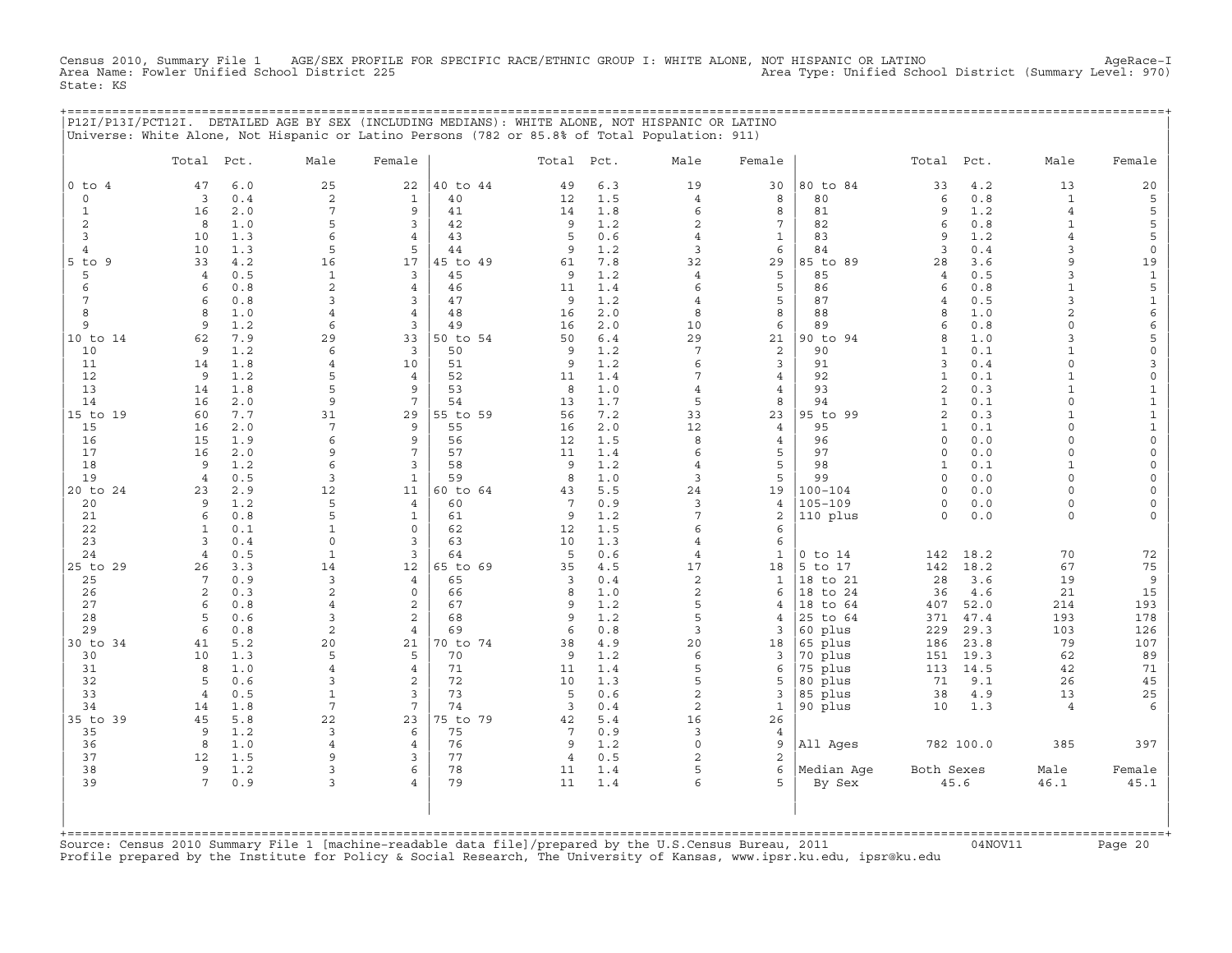Census 2010, Summary File 1 AGE/SEX PROFILE FOR SPECIFIC RACE/ETHNIC GROUP J: BLACK/AFRICAN AM ALONE, NOT HISP/LATINO<br>Area Name: Fowler Unified School District 225 State: KS

+===================================================================================================================================================+

| $0$ to $4$<br>$\Omega$<br>$\circ$<br>$\circ$<br>$\mathbf{1}$<br>$\circ$<br>$\overline{c}$<br>0<br>3<br>$\circ$<br>$\circ$<br>4<br>9<br>1<br>5<br>0<br>6<br>$\Omega$<br>$\overline{7}$<br>$\circ$<br>8<br>$\mathbf{1}$<br>9<br>$\Omega$<br>5<br>10<br>0<br>11<br>1<br>12<br>$\circ$<br>13<br>2<br>14<br>2<br>$\mathbf 0$<br>15<br>0<br>16<br>$\circ$<br>17<br>$\circ$<br>18<br>$\Omega$<br>19<br>$\circ$<br>$\mathbf 0$<br>20<br>$\Omega$<br>21<br>$\circ$<br>22<br>$\circ$<br>23<br>0<br>24<br>$\Omega$<br>0<br>25<br>$\circ$<br>26<br>0<br>27<br>$\Omega$<br>28<br>$\circ$ | 0.0<br>$\Omega$<br>$0.0$<br>$\Omega$<br>0.0<br>$\Omega$<br>0.0<br>$\Omega$<br>0.0<br>$\Omega$<br>0.0<br>$\Omega$<br>16.7<br>1<br>0.0<br>$\Omega$<br>0.0<br>$\Omega$<br>0.0<br>$\Omega$<br>16.7<br>$\mathbf{1}$<br>0.0<br>$\Omega$<br>$\overline{2}$<br>83.3<br>0.0<br>$\Omega$<br>16.7<br>$\mathbf{1}$<br>0.0<br>$\mathbf 0$<br>33.3<br>$\Omega$<br>33.3<br>$\mathbf{1}$<br>0.0<br>$\mathbf 0$<br>0.0<br>$\Omega$<br>0.0<br>$\Omega$<br>0.0<br>$\Omega$<br>0.0<br>$\Omega$<br>$0.0$<br>$\Omega$<br>0.0<br>$\Omega$<br>0.0<br>$\Omega$<br>0.0<br>$\Omega$ | 0<br>$\mathbf 0$<br>$\circ$<br>$\mathbf 0$<br>$\circ$<br>$\circ$<br>0<br>$\mathsf{O}\xspace$<br>$\circ$<br>$\circ$<br>0<br>$\circ$<br>3<br>$\mathbf 0$<br>$\circ$<br>$\circ$<br>2<br>$\mathbf{1}$<br>$\mathsf{O}\xspace$<br>$\mathbf 0$<br>$\circ$<br>$\mathbf 0$<br>$\Omega$<br>$\circ$<br>$\mathbf 0$<br>0 | 40 to 44<br>40<br>41<br>42<br>43<br>44<br>45 to 49<br>45<br>46<br>47<br>48<br>49<br>50 to 54<br>50<br>51<br>52<br>53<br>54<br>55 to 59<br>55<br>56<br>57<br>58<br>59<br>60 to 64<br>60 | $\Omega$<br>0<br>$\circ$<br>0<br>$\Omega$<br>$\Omega$<br>$\Omega$<br>0<br>$\mathbf 0$<br>0<br>$\Omega$<br>$\Omega$<br>0<br>$\Omega$<br>$\Omega$<br>0<br>$\circ$<br>$\Omega$<br>0<br>$\Omega$<br>$\Omega$<br>$\circ$<br>$\Omega$<br>$\Omega$<br>0<br>$\Omega$ | 0.0<br>0.0<br>0.0<br>0.0<br>0.0<br>0.0<br>0.0<br>$0.0$<br>0.0<br>0.0<br>0.0<br>0.0<br>0.0<br>0.0<br>0.0<br>0.0<br>0.0<br>0.0<br>0.0<br>0.0<br>0.0<br>0.0<br>0.0<br>0.0<br>0.0 | $\circ$<br>$\circ$<br>$\circ$<br>$\Omega$<br>$\Omega$<br>$\Omega$<br>$\Omega$<br>$\Omega$<br>$\Omega$<br>$\Omega$<br>$\Omega$<br>$\Omega$<br>$\Omega$<br>$\Omega$<br>$\Omega$<br>$\Omega$<br>$\Omega$<br>$\Omega$<br>$\mathsf{O}\xspace$<br>$\Omega$<br>$\Omega$<br>$\circ$<br>$\Omega$<br>$\Omega$<br>$\circ$ | 0<br>$\mathsf{O}\xspace$<br>0<br>0<br>$\mathsf{O}\xspace$<br>0<br>0<br>$\mathsf{O}\xspace$<br>$\mathsf{O}\xspace$<br>$\mathsf{O}\xspace$<br>$\mathsf{O}\xspace$<br>0<br>$\mathbb O$<br>$\mathbf 0$<br>0<br>0<br>0<br>0<br>$\mathsf{O}\xspace$<br>0<br>$\mathsf{O}\xspace$<br>$\mathbf 0$<br>0<br>$\mathsf{O}\xspace$<br>0 | 80 to 84<br>80<br>81<br>82<br>83<br>84<br>85 to 89<br>85<br>86<br>87<br>88<br>89<br>90 to 94<br>90<br>91<br>92<br>93<br>94<br>95 to 99<br>95<br>96<br>97<br>98<br>99 | $\circ$<br>$\circ$<br>$\circ$<br>$\mathbf 0$<br>$\circ$<br>$\circ$<br>$\mathbf 0$<br>$\circ$<br>$\circ$<br>$\circ$<br>$\Omega$<br>$\circ$<br>$\circ$<br>$\circ$<br>$\circ$<br>$\circ$<br>$\Omega$<br>$\circ$<br>$\circ$<br>$\mathbf 0$<br>$\circ$<br>$\circ$<br>$\mathbf 0$<br>$\circ$ | 0.0<br>0.0<br>0.0<br>0.0<br>0.0<br>0.0<br>0.0<br>0.0<br>0.0<br>0.0<br>0.0<br>0.0<br>0.0<br>0.0<br>0.0<br>0.0<br>0.0<br>0.0<br>0.0<br>0.0<br>0.0<br>0.0<br>0.0<br>0.0 | 0<br>$\Omega$<br>$\Omega$<br>$\Omega$<br>$\Omega$<br>$\Omega$<br>$\Omega$<br>$\Omega$<br>$\Omega$<br>$\Omega$<br>$\Omega$<br>$\Omega$<br>$\Omega$<br>$\Omega$<br>$\Omega$<br>$\Omega$<br>$\Omega$<br>$\circ$<br>$\mathbf 0$<br>$\Omega$<br>$\Omega$<br>$\Omega$<br>$\Omega$<br>$\Omega$ | $\mathsf{O}\xspace$<br>$\mathsf{O}$<br>$\mathsf O$<br>0<br>$\mathsf O$<br>0<br>0<br>$\mathsf{O}\xspace$<br>0<br>$\mathsf{O}\xspace$<br>$\mathsf{O}\xspace$<br>0<br>$\mathsf{O}\xspace$<br>$\mathsf{O}\xspace$<br>0<br>$\mathsf{O}\xspace$<br>0<br>0<br>$\mathsf{O}\xspace$<br>0<br>$\mathsf{O}\xspace$<br>$\mathsf{O}\xspace$<br>0<br>$\mathsf{O}\xspace$ |
|-----------------------------------------------------------------------------------------------------------------------------------------------------------------------------------------------------------------------------------------------------------------------------------------------------------------------------------------------------------------------------------------------------------------------------------------------------------------------------------------------------------------------------------------------------------------------------|----------------------------------------------------------------------------------------------------------------------------------------------------------------------------------------------------------------------------------------------------------------------------------------------------------------------------------------------------------------------------------------------------------------------------------------------------------------------------------------------------------------------------------------------------------|--------------------------------------------------------------------------------------------------------------------------------------------------------------------------------------------------------------------------------------------------------------------------------------------------------------|----------------------------------------------------------------------------------------------------------------------------------------------------------------------------------------|--------------------------------------------------------------------------------------------------------------------------------------------------------------------------------------------------------------------------------------------------------------|-------------------------------------------------------------------------------------------------------------------------------------------------------------------------------|----------------------------------------------------------------------------------------------------------------------------------------------------------------------------------------------------------------------------------------------------------------------------------------------------------------|---------------------------------------------------------------------------------------------------------------------------------------------------------------------------------------------------------------------------------------------------------------------------------------------------------------------------|----------------------------------------------------------------------------------------------------------------------------------------------------------------------|----------------------------------------------------------------------------------------------------------------------------------------------------------------------------------------------------------------------------------------------------------------------------------------|----------------------------------------------------------------------------------------------------------------------------------------------------------------------|-----------------------------------------------------------------------------------------------------------------------------------------------------------------------------------------------------------------------------------------------------------------------------------------|-----------------------------------------------------------------------------------------------------------------------------------------------------------------------------------------------------------------------------------------------------------------------------------------------------------------------------------------------------------|
|                                                                                                                                                                                                                                                                                                                                                                                                                                                                                                                                                                             |                                                                                                                                                                                                                                                                                                                                                                                                                                                                                                                                                          |                                                                                                                                                                                                                                                                                                              |                                                                                                                                                                                        |                                                                                                                                                                                                                                                              |                                                                                                                                                                               |                                                                                                                                                                                                                                                                                                                |                                                                                                                                                                                                                                                                                                                           |                                                                                                                                                                      |                                                                                                                                                                                                                                                                                        |                                                                                                                                                                      |                                                                                                                                                                                                                                                                                         |                                                                                                                                                                                                                                                                                                                                                           |
|                                                                                                                                                                                                                                                                                                                                                                                                                                                                                                                                                                             |                                                                                                                                                                                                                                                                                                                                                                                                                                                                                                                                                          |                                                                                                                                                                                                                                                                                                              |                                                                                                                                                                                        |                                                                                                                                                                                                                                                              |                                                                                                                                                                               |                                                                                                                                                                                                                                                                                                                |                                                                                                                                                                                                                                                                                                                           |                                                                                                                                                                      |                                                                                                                                                                                                                                                                                        |                                                                                                                                                                      |                                                                                                                                                                                                                                                                                         |                                                                                                                                                                                                                                                                                                                                                           |
|                                                                                                                                                                                                                                                                                                                                                                                                                                                                                                                                                                             |                                                                                                                                                                                                                                                                                                                                                                                                                                                                                                                                                          |                                                                                                                                                                                                                                                                                                              |                                                                                                                                                                                        |                                                                                                                                                                                                                                                              |                                                                                                                                                                               |                                                                                                                                                                                                                                                                                                                |                                                                                                                                                                                                                                                                                                                           |                                                                                                                                                                      |                                                                                                                                                                                                                                                                                        |                                                                                                                                                                      |                                                                                                                                                                                                                                                                                         |                                                                                                                                                                                                                                                                                                                                                           |
|                                                                                                                                                                                                                                                                                                                                                                                                                                                                                                                                                                             |                                                                                                                                                                                                                                                                                                                                                                                                                                                                                                                                                          |                                                                                                                                                                                                                                                                                                              |                                                                                                                                                                                        |                                                                                                                                                                                                                                                              |                                                                                                                                                                               |                                                                                                                                                                                                                                                                                                                |                                                                                                                                                                                                                                                                                                                           |                                                                                                                                                                      |                                                                                                                                                                                                                                                                                        |                                                                                                                                                                      |                                                                                                                                                                                                                                                                                         |                                                                                                                                                                                                                                                                                                                                                           |
| $5$ to                                                                                                                                                                                                                                                                                                                                                                                                                                                                                                                                                                      |                                                                                                                                                                                                                                                                                                                                                                                                                                                                                                                                                          |                                                                                                                                                                                                                                                                                                              |                                                                                                                                                                                        |                                                                                                                                                                                                                                                              |                                                                                                                                                                               |                                                                                                                                                                                                                                                                                                                |                                                                                                                                                                                                                                                                                                                           |                                                                                                                                                                      |                                                                                                                                                                                                                                                                                        |                                                                                                                                                                      |                                                                                                                                                                                                                                                                                         |                                                                                                                                                                                                                                                                                                                                                           |
| 10 to 14<br>15 to 19<br>20 to 24<br>25 to 29                                                                                                                                                                                                                                                                                                                                                                                                                                                                                                                                |                                                                                                                                                                                                                                                                                                                                                                                                                                                                                                                                                          |                                                                                                                                                                                                                                                                                                              |                                                                                                                                                                                        |                                                                                                                                                                                                                                                              |                                                                                                                                                                               |                                                                                                                                                                                                                                                                                                                |                                                                                                                                                                                                                                                                                                                           |                                                                                                                                                                      |                                                                                                                                                                                                                                                                                        |                                                                                                                                                                      |                                                                                                                                                                                                                                                                                         |                                                                                                                                                                                                                                                                                                                                                           |
|                                                                                                                                                                                                                                                                                                                                                                                                                                                                                                                                                                             |                                                                                                                                                                                                                                                                                                                                                                                                                                                                                                                                                          |                                                                                                                                                                                                                                                                                                              |                                                                                                                                                                                        |                                                                                                                                                                                                                                                              |                                                                                                                                                                               |                                                                                                                                                                                                                                                                                                                |                                                                                                                                                                                                                                                                                                                           |                                                                                                                                                                      |                                                                                                                                                                                                                                                                                        |                                                                                                                                                                      |                                                                                                                                                                                                                                                                                         |                                                                                                                                                                                                                                                                                                                                                           |
|                                                                                                                                                                                                                                                                                                                                                                                                                                                                                                                                                                             |                                                                                                                                                                                                                                                                                                                                                                                                                                                                                                                                                          |                                                                                                                                                                                                                                                                                                              |                                                                                                                                                                                        |                                                                                                                                                                                                                                                              |                                                                                                                                                                               |                                                                                                                                                                                                                                                                                                                |                                                                                                                                                                                                                                                                                                                           |                                                                                                                                                                      |                                                                                                                                                                                                                                                                                        |                                                                                                                                                                      |                                                                                                                                                                                                                                                                                         |                                                                                                                                                                                                                                                                                                                                                           |
|                                                                                                                                                                                                                                                                                                                                                                                                                                                                                                                                                                             |                                                                                                                                                                                                                                                                                                                                                                                                                                                                                                                                                          |                                                                                                                                                                                                                                                                                                              |                                                                                                                                                                                        |                                                                                                                                                                                                                                                              |                                                                                                                                                                               |                                                                                                                                                                                                                                                                                                                |                                                                                                                                                                                                                                                                                                                           |                                                                                                                                                                      |                                                                                                                                                                                                                                                                                        |                                                                                                                                                                      |                                                                                                                                                                                                                                                                                         |                                                                                                                                                                                                                                                                                                                                                           |
|                                                                                                                                                                                                                                                                                                                                                                                                                                                                                                                                                                             |                                                                                                                                                                                                                                                                                                                                                                                                                                                                                                                                                          |                                                                                                                                                                                                                                                                                                              |                                                                                                                                                                                        |                                                                                                                                                                                                                                                              |                                                                                                                                                                               |                                                                                                                                                                                                                                                                                                                |                                                                                                                                                                                                                                                                                                                           |                                                                                                                                                                      |                                                                                                                                                                                                                                                                                        |                                                                                                                                                                      |                                                                                                                                                                                                                                                                                         |                                                                                                                                                                                                                                                                                                                                                           |
|                                                                                                                                                                                                                                                                                                                                                                                                                                                                                                                                                                             |                                                                                                                                                                                                                                                                                                                                                                                                                                                                                                                                                          |                                                                                                                                                                                                                                                                                                              |                                                                                                                                                                                        |                                                                                                                                                                                                                                                              |                                                                                                                                                                               |                                                                                                                                                                                                                                                                                                                |                                                                                                                                                                                                                                                                                                                           |                                                                                                                                                                      |                                                                                                                                                                                                                                                                                        |                                                                                                                                                                      |                                                                                                                                                                                                                                                                                         |                                                                                                                                                                                                                                                                                                                                                           |
|                                                                                                                                                                                                                                                                                                                                                                                                                                                                                                                                                                             |                                                                                                                                                                                                                                                                                                                                                                                                                                                                                                                                                          |                                                                                                                                                                                                                                                                                                              |                                                                                                                                                                                        |                                                                                                                                                                                                                                                              |                                                                                                                                                                               |                                                                                                                                                                                                                                                                                                                |                                                                                                                                                                                                                                                                                                                           |                                                                                                                                                                      |                                                                                                                                                                                                                                                                                        |                                                                                                                                                                      |                                                                                                                                                                                                                                                                                         |                                                                                                                                                                                                                                                                                                                                                           |
|                                                                                                                                                                                                                                                                                                                                                                                                                                                                                                                                                                             |                                                                                                                                                                                                                                                                                                                                                                                                                                                                                                                                                          |                                                                                                                                                                                                                                                                                                              |                                                                                                                                                                                        |                                                                                                                                                                                                                                                              |                                                                                                                                                                               |                                                                                                                                                                                                                                                                                                                |                                                                                                                                                                                                                                                                                                                           |                                                                                                                                                                      |                                                                                                                                                                                                                                                                                        |                                                                                                                                                                      |                                                                                                                                                                                                                                                                                         |                                                                                                                                                                                                                                                                                                                                                           |
|                                                                                                                                                                                                                                                                                                                                                                                                                                                                                                                                                                             |                                                                                                                                                                                                                                                                                                                                                                                                                                                                                                                                                          |                                                                                                                                                                                                                                                                                                              |                                                                                                                                                                                        |                                                                                                                                                                                                                                                              |                                                                                                                                                                               |                                                                                                                                                                                                                                                                                                                |                                                                                                                                                                                                                                                                                                                           |                                                                                                                                                                      |                                                                                                                                                                                                                                                                                        |                                                                                                                                                                      |                                                                                                                                                                                                                                                                                         |                                                                                                                                                                                                                                                                                                                                                           |
|                                                                                                                                                                                                                                                                                                                                                                                                                                                                                                                                                                             |                                                                                                                                                                                                                                                                                                                                                                                                                                                                                                                                                          |                                                                                                                                                                                                                                                                                                              |                                                                                                                                                                                        |                                                                                                                                                                                                                                                              |                                                                                                                                                                               |                                                                                                                                                                                                                                                                                                                |                                                                                                                                                                                                                                                                                                                           |                                                                                                                                                                      |                                                                                                                                                                                                                                                                                        |                                                                                                                                                                      |                                                                                                                                                                                                                                                                                         |                                                                                                                                                                                                                                                                                                                                                           |
|                                                                                                                                                                                                                                                                                                                                                                                                                                                                                                                                                                             |                                                                                                                                                                                                                                                                                                                                                                                                                                                                                                                                                          |                                                                                                                                                                                                                                                                                                              |                                                                                                                                                                                        |                                                                                                                                                                                                                                                              |                                                                                                                                                                               |                                                                                                                                                                                                                                                                                                                |                                                                                                                                                                                                                                                                                                                           |                                                                                                                                                                      |                                                                                                                                                                                                                                                                                        |                                                                                                                                                                      |                                                                                                                                                                                                                                                                                         |                                                                                                                                                                                                                                                                                                                                                           |
|                                                                                                                                                                                                                                                                                                                                                                                                                                                                                                                                                                             |                                                                                                                                                                                                                                                                                                                                                                                                                                                                                                                                                          |                                                                                                                                                                                                                                                                                                              |                                                                                                                                                                                        |                                                                                                                                                                                                                                                              |                                                                                                                                                                               |                                                                                                                                                                                                                                                                                                                |                                                                                                                                                                                                                                                                                                                           |                                                                                                                                                                      |                                                                                                                                                                                                                                                                                        |                                                                                                                                                                      |                                                                                                                                                                                                                                                                                         |                                                                                                                                                                                                                                                                                                                                                           |
|                                                                                                                                                                                                                                                                                                                                                                                                                                                                                                                                                                             |                                                                                                                                                                                                                                                                                                                                                                                                                                                                                                                                                          |                                                                                                                                                                                                                                                                                                              |                                                                                                                                                                                        |                                                                                                                                                                                                                                                              |                                                                                                                                                                               |                                                                                                                                                                                                                                                                                                                |                                                                                                                                                                                                                                                                                                                           |                                                                                                                                                                      |                                                                                                                                                                                                                                                                                        |                                                                                                                                                                      |                                                                                                                                                                                                                                                                                         |                                                                                                                                                                                                                                                                                                                                                           |
|                                                                                                                                                                                                                                                                                                                                                                                                                                                                                                                                                                             |                                                                                                                                                                                                                                                                                                                                                                                                                                                                                                                                                          |                                                                                                                                                                                                                                                                                                              |                                                                                                                                                                                        |                                                                                                                                                                                                                                                              |                                                                                                                                                                               |                                                                                                                                                                                                                                                                                                                |                                                                                                                                                                                                                                                                                                                           |                                                                                                                                                                      |                                                                                                                                                                                                                                                                                        |                                                                                                                                                                      |                                                                                                                                                                                                                                                                                         |                                                                                                                                                                                                                                                                                                                                                           |
|                                                                                                                                                                                                                                                                                                                                                                                                                                                                                                                                                                             |                                                                                                                                                                                                                                                                                                                                                                                                                                                                                                                                                          |                                                                                                                                                                                                                                                                                                              |                                                                                                                                                                                        |                                                                                                                                                                                                                                                              |                                                                                                                                                                               |                                                                                                                                                                                                                                                                                                                |                                                                                                                                                                                                                                                                                                                           |                                                                                                                                                                      |                                                                                                                                                                                                                                                                                        |                                                                                                                                                                      |                                                                                                                                                                                                                                                                                         |                                                                                                                                                                                                                                                                                                                                                           |
|                                                                                                                                                                                                                                                                                                                                                                                                                                                                                                                                                                             |                                                                                                                                                                                                                                                                                                                                                                                                                                                                                                                                                          |                                                                                                                                                                                                                                                                                                              |                                                                                                                                                                                        |                                                                                                                                                                                                                                                              |                                                                                                                                                                               |                                                                                                                                                                                                                                                                                                                |                                                                                                                                                                                                                                                                                                                           |                                                                                                                                                                      |                                                                                                                                                                                                                                                                                        |                                                                                                                                                                      |                                                                                                                                                                                                                                                                                         |                                                                                                                                                                                                                                                                                                                                                           |
|                                                                                                                                                                                                                                                                                                                                                                                                                                                                                                                                                                             |                                                                                                                                                                                                                                                                                                                                                                                                                                                                                                                                                          |                                                                                                                                                                                                                                                                                                              |                                                                                                                                                                                        |                                                                                                                                                                                                                                                              |                                                                                                                                                                               |                                                                                                                                                                                                                                                                                                                |                                                                                                                                                                                                                                                                                                                           |                                                                                                                                                                      |                                                                                                                                                                                                                                                                                        |                                                                                                                                                                      |                                                                                                                                                                                                                                                                                         |                                                                                                                                                                                                                                                                                                                                                           |
|                                                                                                                                                                                                                                                                                                                                                                                                                                                                                                                                                                             |                                                                                                                                                                                                                                                                                                                                                                                                                                                                                                                                                          |                                                                                                                                                                                                                                                                                                              |                                                                                                                                                                                        |                                                                                                                                                                                                                                                              |                                                                                                                                                                               |                                                                                                                                                                                                                                                                                                                |                                                                                                                                                                                                                                                                                                                           |                                                                                                                                                                      |                                                                                                                                                                                                                                                                                        |                                                                                                                                                                      |                                                                                                                                                                                                                                                                                         |                                                                                                                                                                                                                                                                                                                                                           |
|                                                                                                                                                                                                                                                                                                                                                                                                                                                                                                                                                                             |                                                                                                                                                                                                                                                                                                                                                                                                                                                                                                                                                          |                                                                                                                                                                                                                                                                                                              |                                                                                                                                                                                        |                                                                                                                                                                                                                                                              |                                                                                                                                                                               | $\Omega$                                                                                                                                                                                                                                                                                                       | 0                                                                                                                                                                                                                                                                                                                         | $100 - 104$<br>$105 - 109$                                                                                                                                           | $\circ$<br>$\circ$                                                                                                                                                                                                                                                                     | 0.0                                                                                                                                                                  | $\Omega$<br>$\Omega$                                                                                                                                                                                                                                                                    | 0                                                                                                                                                                                                                                                                                                                                                         |
|                                                                                                                                                                                                                                                                                                                                                                                                                                                                                                                                                                             |                                                                                                                                                                                                                                                                                                                                                                                                                                                                                                                                                          | $\circ$                                                                                                                                                                                                                                                                                                      |                                                                                                                                                                                        | 0                                                                                                                                                                                                                                                            | 0.0<br>0.0                                                                                                                                                                    | $\Omega$                                                                                                                                                                                                                                                                                                       | $\mathsf{O}\xspace$                                                                                                                                                                                                                                                                                                       | 110 plus                                                                                                                                                             | $\circ$                                                                                                                                                                                                                                                                                | 0.0<br>0.0                                                                                                                                                           | $\circ$                                                                                                                                                                                                                                                                                 | 0<br>$\mathsf{O}\xspace$                                                                                                                                                                                                                                                                                                                                  |
|                                                                                                                                                                                                                                                                                                                                                                                                                                                                                                                                                                             | 0.0<br>$\Omega$                                                                                                                                                                                                                                                                                                                                                                                                                                                                                                                                          | $\mathbf 0$                                                                                                                                                                                                                                                                                                  | 61<br>62                                                                                                                                                                               | 0                                                                                                                                                                                                                                                            | 0.0                                                                                                                                                                           | $\Omega$                                                                                                                                                                                                                                                                                                       | 0                                                                                                                                                                                                                                                                                                                         |                                                                                                                                                                      |                                                                                                                                                                                                                                                                                        |                                                                                                                                                                      |                                                                                                                                                                                                                                                                                         |                                                                                                                                                                                                                                                                                                                                                           |
|                                                                                                                                                                                                                                                                                                                                                                                                                                                                                                                                                                             | 0.0<br>$\Omega$                                                                                                                                                                                                                                                                                                                                                                                                                                                                                                                                          | $\circ$                                                                                                                                                                                                                                                                                                      | 63                                                                                                                                                                                     | 0                                                                                                                                                                                                                                                            | 0.0                                                                                                                                                                           | $\Omega$                                                                                                                                                                                                                                                                                                       | $\mathsf{O}\xspace$                                                                                                                                                                                                                                                                                                       |                                                                                                                                                                      |                                                                                                                                                                                                                                                                                        |                                                                                                                                                                      |                                                                                                                                                                                                                                                                                         |                                                                                                                                                                                                                                                                                                                                                           |
|                                                                                                                                                                                                                                                                                                                                                                                                                                                                                                                                                                             | 0.0<br>$\Omega$                                                                                                                                                                                                                                                                                                                                                                                                                                                                                                                                          | $\Omega$                                                                                                                                                                                                                                                                                                     | 64                                                                                                                                                                                     | $\Omega$                                                                                                                                                                                                                                                     | 0.0                                                                                                                                                                           | $\Omega$                                                                                                                                                                                                                                                                                                       | 0                                                                                                                                                                                                                                                                                                                         | $0$ to $14$                                                                                                                                                          | 6 100.0                                                                                                                                                                                                                                                                                |                                                                                                                                                                      | 3                                                                                                                                                                                                                                                                                       | $\mathbf{3}$                                                                                                                                                                                                                                                                                                                                              |
|                                                                                                                                                                                                                                                                                                                                                                                                                                                                                                                                                                             | 0.0<br>$\Omega$                                                                                                                                                                                                                                                                                                                                                                                                                                                                                                                                          | $\mathbf 0$                                                                                                                                                                                                                                                                                                  | 65 to 69                                                                                                                                                                               | 0                                                                                                                                                                                                                                                            | 0.0                                                                                                                                                                           | $\Omega$                                                                                                                                                                                                                                                                                                       | 0                                                                                                                                                                                                                                                                                                                         | 5 to 17                                                                                                                                                              | 100.0<br>6                                                                                                                                                                                                                                                                             |                                                                                                                                                                      | 3                                                                                                                                                                                                                                                                                       | 3                                                                                                                                                                                                                                                                                                                                                         |
|                                                                                                                                                                                                                                                                                                                                                                                                                                                                                                                                                                             | 0.0<br>$\Omega$                                                                                                                                                                                                                                                                                                                                                                                                                                                                                                                                          | $\mathbf 0$                                                                                                                                                                                                                                                                                                  | 65                                                                                                                                                                                     | 0                                                                                                                                                                                                                                                            | 0.0                                                                                                                                                                           | $\Omega$                                                                                                                                                                                                                                                                                                       | $\mathsf{O}\xspace$                                                                                                                                                                                                                                                                                                       | 18 to 21                                                                                                                                                             | $\Omega$                                                                                                                                                                                                                                                                               | 0.0                                                                                                                                                                  | $\circ$                                                                                                                                                                                                                                                                                 | $\mathsf{O}\xspace$                                                                                                                                                                                                                                                                                                                                       |
|                                                                                                                                                                                                                                                                                                                                                                                                                                                                                                                                                                             | 0.0<br>$\Omega$                                                                                                                                                                                                                                                                                                                                                                                                                                                                                                                                          | $\mathbf 0$                                                                                                                                                                                                                                                                                                  | 66                                                                                                                                                                                     | $\Omega$                                                                                                                                                                                                                                                     | 0.0                                                                                                                                                                           | $\Omega$                                                                                                                                                                                                                                                                                                       | $\circ$                                                                                                                                                                                                                                                                                                                   | 18 to 24                                                                                                                                                             | $\Omega$                                                                                                                                                                                                                                                                               | 0.0                                                                                                                                                                  | $\Omega$                                                                                                                                                                                                                                                                                | $\mathsf O$                                                                                                                                                                                                                                                                                                                                               |
|                                                                                                                                                                                                                                                                                                                                                                                                                                                                                                                                                                             | $\Omega$<br>0.0                                                                                                                                                                                                                                                                                                                                                                                                                                                                                                                                          | $\Omega$                                                                                                                                                                                                                                                                                                     | 67                                                                                                                                                                                     | 0                                                                                                                                                                                                                                                            | 0.0                                                                                                                                                                           | $\Omega$                                                                                                                                                                                                                                                                                                       | 0                                                                                                                                                                                                                                                                                                                         | 18 to 64                                                                                                                                                             | $\mathbf 0$                                                                                                                                                                                                                                                                            | 0.0                                                                                                                                                                  | $\Omega$                                                                                                                                                                                                                                                                                | 0                                                                                                                                                                                                                                                                                                                                                         |
|                                                                                                                                                                                                                                                                                                                                                                                                                                                                                                                                                                             | $0.0$<br>$\Omega$                                                                                                                                                                                                                                                                                                                                                                                                                                                                                                                                        | $\circ$                                                                                                                                                                                                                                                                                                      | 68                                                                                                                                                                                     | 0                                                                                                                                                                                                                                                            | 0.0                                                                                                                                                                           | $\Omega$                                                                                                                                                                                                                                                                                                       | 0                                                                                                                                                                                                                                                                                                                         | 25 to 64                                                                                                                                                             | $\circ$                                                                                                                                                                                                                                                                                | 0.0                                                                                                                                                                  | $\Omega$                                                                                                                                                                                                                                                                                | $\mathsf{O}\xspace$                                                                                                                                                                                                                                                                                                                                       |
| 29<br>$\Omega$                                                                                                                                                                                                                                                                                                                                                                                                                                                                                                                                                              | 0.0<br>$\Omega$                                                                                                                                                                                                                                                                                                                                                                                                                                                                                                                                          | $\Omega$                                                                                                                                                                                                                                                                                                     | 69                                                                                                                                                                                     | $\Omega$                                                                                                                                                                                                                                                     | 0.0                                                                                                                                                                           | $\Omega$                                                                                                                                                                                                                                                                                                       | $\circ$                                                                                                                                                                                                                                                                                                                   | 60 plus                                                                                                                                                              | $\mathbf 0$                                                                                                                                                                                                                                                                            | $0.0$                                                                                                                                                                | $\Omega$                                                                                                                                                                                                                                                                                | $\mathsf{O}\xspace$                                                                                                                                                                                                                                                                                                                                       |
| 30 to 34<br>$\Omega$                                                                                                                                                                                                                                                                                                                                                                                                                                                                                                                                                        | 0.0<br>$\Omega$                                                                                                                                                                                                                                                                                                                                                                                                                                                                                                                                          | $\Omega$                                                                                                                                                                                                                                                                                                     | 70 to 74                                                                                                                                                                               | $\Omega$                                                                                                                                                                                                                                                     | 0.0                                                                                                                                                                           | $\Omega$                                                                                                                                                                                                                                                                                                       | 0                                                                                                                                                                                                                                                                                                                         | 65 plus                                                                                                                                                              | $\mathbf 0$                                                                                                                                                                                                                                                                            | 0.0                                                                                                                                                                  | $\Omega$                                                                                                                                                                                                                                                                                | 0                                                                                                                                                                                                                                                                                                                                                         |
| 30<br>$\circ$                                                                                                                                                                                                                                                                                                                                                                                                                                                                                                                                                               | 0.0<br>$\mathbf 0$                                                                                                                                                                                                                                                                                                                                                                                                                                                                                                                                       | $\circ$                                                                                                                                                                                                                                                                                                      | 70                                                                                                                                                                                     | 0                                                                                                                                                                                                                                                            | 0.0                                                                                                                                                                           | $\Omega$                                                                                                                                                                                                                                                                                                       | 0                                                                                                                                                                                                                                                                                                                         | 70 plus                                                                                                                                                              | $\circ$                                                                                                                                                                                                                                                                                | 0.0                                                                                                                                                                  | $\mathbf 0$                                                                                                                                                                                                                                                                             | $\mathsf{O}\xspace$                                                                                                                                                                                                                                                                                                                                       |
| 31<br>0                                                                                                                                                                                                                                                                                                                                                                                                                                                                                                                                                                     | 0.0<br>$\Omega$                                                                                                                                                                                                                                                                                                                                                                                                                                                                                                                                          | $\Omega$                                                                                                                                                                                                                                                                                                     | 71                                                                                                                                                                                     | 0                                                                                                                                                                                                                                                            | 0.0                                                                                                                                                                           | $\Omega$                                                                                                                                                                                                                                                                                                       | $\circ$                                                                                                                                                                                                                                                                                                                   | 75 plus                                                                                                                                                              | $\mathbf 0$                                                                                                                                                                                                                                                                            | 0.0                                                                                                                                                                  | $\Omega$                                                                                                                                                                                                                                                                                | 0                                                                                                                                                                                                                                                                                                                                                         |
| 32<br>$\circ$                                                                                                                                                                                                                                                                                                                                                                                                                                                                                                                                                               | $\Omega$<br>0.0                                                                                                                                                                                                                                                                                                                                                                                                                                                                                                                                          | $\Omega$                                                                                                                                                                                                                                                                                                     | 72                                                                                                                                                                                     | $\circ$                                                                                                                                                                                                                                                      | 0.0                                                                                                                                                                           | $\Omega$                                                                                                                                                                                                                                                                                                       | $\mathbf 0$                                                                                                                                                                                                                                                                                                               | 80 plus                                                                                                                                                              | $\circ$                                                                                                                                                                                                                                                                                | 0.0                                                                                                                                                                  | $\Omega$                                                                                                                                                                                                                                                                                | $\mathsf{O}\xspace$                                                                                                                                                                                                                                                                                                                                       |
| 33<br>$\circ$                                                                                                                                                                                                                                                                                                                                                                                                                                                                                                                                                               | 0.0<br>$\mathbf 0$                                                                                                                                                                                                                                                                                                                                                                                                                                                                                                                                       | $\circ$                                                                                                                                                                                                                                                                                                      | 73                                                                                                                                                                                     | 0                                                                                                                                                                                                                                                            | 0.0                                                                                                                                                                           | $\mathsf{O}\xspace$                                                                                                                                                                                                                                                                                            | 0                                                                                                                                                                                                                                                                                                                         | 85 plus                                                                                                                                                              | $\circ$                                                                                                                                                                                                                                                                                | 0.0                                                                                                                                                                  | 0                                                                                                                                                                                                                                                                                       | 0                                                                                                                                                                                                                                                                                                                                                         |
| 34<br>0<br>$\circ$                                                                                                                                                                                                                                                                                                                                                                                                                                                                                                                                                          | 0.0<br>$\Omega$<br>0.0<br>$\Omega$                                                                                                                                                                                                                                                                                                                                                                                                                                                                                                                       | $\circ$<br>$\mathsf{O}\xspace$                                                                                                                                                                                                                                                                               | 74<br>75 to 79                                                                                                                                                                         | $\Omega$<br>$\Omega$                                                                                                                                                                                                                                         | 0.0<br>0.0                                                                                                                                                                    | $\Omega$<br>$\Omega$                                                                                                                                                                                                                                                                                           | 0<br>$\mathsf{O}\xspace$                                                                                                                                                                                                                                                                                                  | 90 plus                                                                                                                                                              | $\circ$                                                                                                                                                                                                                                                                                | 0.0                                                                                                                                                                  | $\circ$                                                                                                                                                                                                                                                                                 | $\mathbf 0$                                                                                                                                                                                                                                                                                                                                               |
| 35 to 39<br>$\mathbf 0$                                                                                                                                                                                                                                                                                                                                                                                                                                                                                                                                                     | 0.0<br>$\Omega$                                                                                                                                                                                                                                                                                                                                                                                                                                                                                                                                          | $\circ$                                                                                                                                                                                                                                                                                                      | 75                                                                                                                                                                                     | 0                                                                                                                                                                                                                                                            | 0.0                                                                                                                                                                           | $\circ$                                                                                                                                                                                                                                                                                                        | $\mathsf{O}\xspace$                                                                                                                                                                                                                                                                                                       |                                                                                                                                                                      |                                                                                                                                                                                                                                                                                        |                                                                                                                                                                      |                                                                                                                                                                                                                                                                                         |                                                                                                                                                                                                                                                                                                                                                           |
| 35<br>0                                                                                                                                                                                                                                                                                                                                                                                                                                                                                                                                                                     | $\Omega$                                                                                                                                                                                                                                                                                                                                                                                                                                                                                                                                                 |                                                                                                                                                                                                                                                                                                              | 76                                                                                                                                                                                     |                                                                                                                                                                                                                                                              | 0.0                                                                                                                                                                           | $\Omega$                                                                                                                                                                                                                                                                                                       | $\mathsf O$                                                                                                                                                                                                                                                                                                               |                                                                                                                                                                      |                                                                                                                                                                                                                                                                                        |                                                                                                                                                                      | 3                                                                                                                                                                                                                                                                                       | 3                                                                                                                                                                                                                                                                                                                                                         |
| 36<br>37<br>$\circ$                                                                                                                                                                                                                                                                                                                                                                                                                                                                                                                                                         | 0.0<br>0.0<br>$\Omega$                                                                                                                                                                                                                                                                                                                                                                                                                                                                                                                                   | 0<br>$\circ$                                                                                                                                                                                                                                                                                                 | 77                                                                                                                                                                                     | 0<br>0                                                                                                                                                                                                                                                       | $0.0$                                                                                                                                                                         | $\circ$                                                                                                                                                                                                                                                                                                        | $\circ$                                                                                                                                                                                                                                                                                                                   | All Ages                                                                                                                                                             | 6 100.0                                                                                                                                                                                                                                                                                |                                                                                                                                                                      |                                                                                                                                                                                                                                                                                         |                                                                                                                                                                                                                                                                                                                                                           |
| 38<br>$\circ$                                                                                                                                                                                                                                                                                                                                                                                                                                                                                                                                                               | 0.0<br>$\Omega$                                                                                                                                                                                                                                                                                                                                                                                                                                                                                                                                          | $\mathbf 0$                                                                                                                                                                                                                                                                                                  | 78                                                                                                                                                                                     | $\circ$                                                                                                                                                                                                                                                      | 0.0                                                                                                                                                                           | $\circ$                                                                                                                                                                                                                                                                                                        | $\mathbf 0$                                                                                                                                                                                                                                                                                                               | Median Age                                                                                                                                                           | Both Sexes                                                                                                                                                                                                                                                                             |                                                                                                                                                                      | Male                                                                                                                                                                                                                                                                                    | Female                                                                                                                                                                                                                                                                                                                                                    |
| 39<br>0                                                                                                                                                                                                                                                                                                                                                                                                                                                                                                                                                                     | 0.0<br>$\Omega$                                                                                                                                                                                                                                                                                                                                                                                                                                                                                                                                          | $\Omega$                                                                                                                                                                                                                                                                                                     | 79                                                                                                                                                                                     | 0                                                                                                                                                                                                                                                            | 0.0                                                                                                                                                                           | $\Omega$                                                                                                                                                                                                                                                                                                       | $\Omega$                                                                                                                                                                                                                                                                                                                  | By Sex                                                                                                                                                               | 12.0                                                                                                                                                                                                                                                                                   |                                                                                                                                                                      | 11.3                                                                                                                                                                                                                                                                                    | 12.5                                                                                                                                                                                                                                                                                                                                                      |

+===================================================================================================================================================+Source: Census 2010 Summary File 1 [machine−readable data file]/prepared by the U.S.Census Bureau, 2011 04NOV11 Page 21 Profile prepared by the Institute for Policy & Social Research, The University of Kansas, www.ipsr.ku.edu, ipsr@ku.edu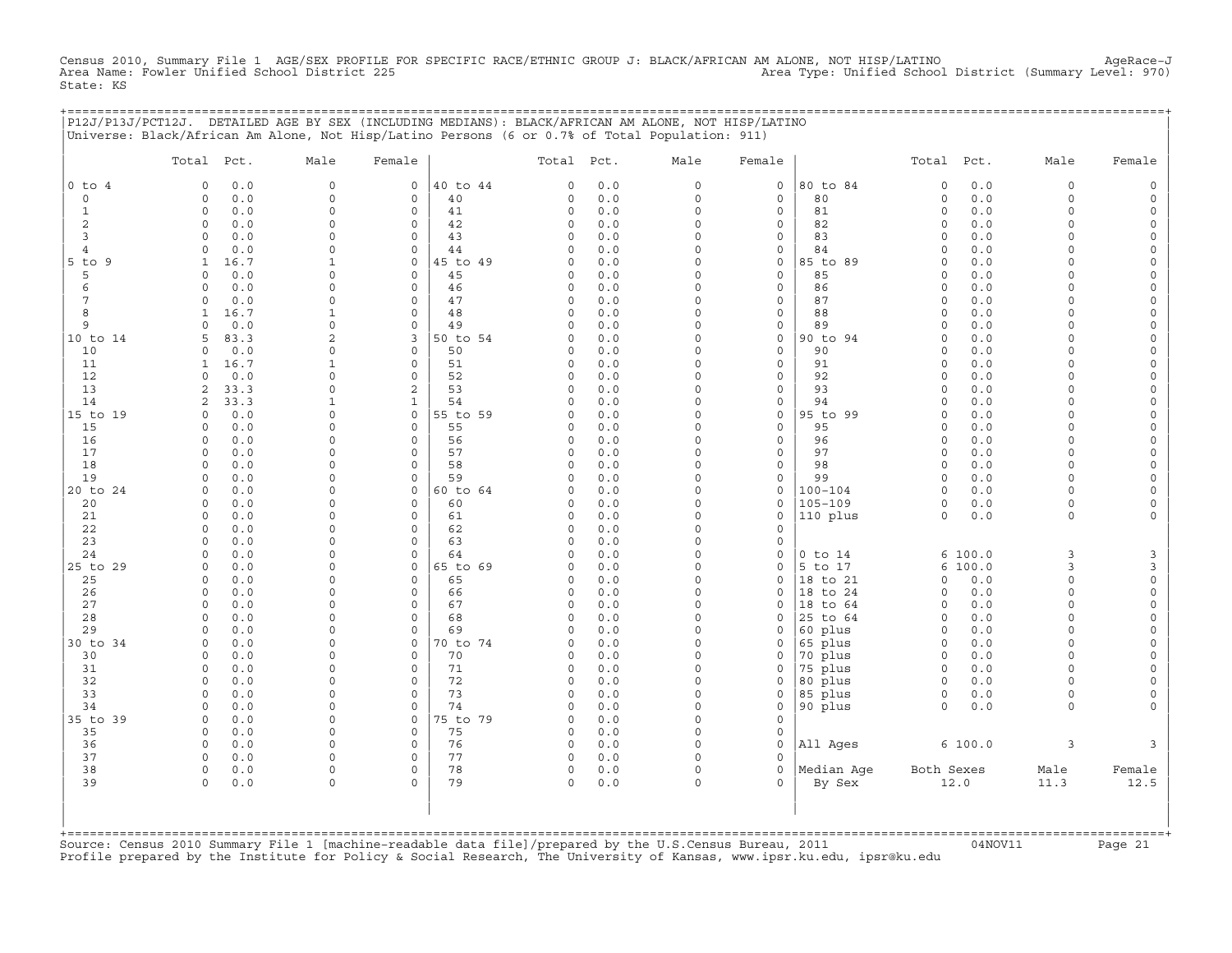Census 2010, Summary File 1 AGE/SEX PROFILE FOR SPECIFIC RACE/ETHNIC GROUP K: AM IND/ALASKA NAT ALONE, NOT HISP/LATINO AgeRace-K<br>Area Name: Fowler Unified School District 225 State: KS

+===================================================================================================================================================+

|                | P12K/P13K/PCT12K. DETAILED AGE BY SEX (INCLUDING MEDIANS): AM IND/ALASKA NAT ALONE, NOT HISP/LATINO<br>Universe: Am Ind/Alaska Nat Alone, Not Hisp/Latino Persons (2 or 0.2% of Total Population: 911) |                      |                                    |          |              |            |                         |                                    |             |                         |            |                     |                          |
|----------------|--------------------------------------------------------------------------------------------------------------------------------------------------------------------------------------------------------|----------------------|------------------------------------|----------|--------------|------------|-------------------------|------------------------------------|-------------|-------------------------|------------|---------------------|--------------------------|
|                | Total Pct.                                                                                                                                                                                             | Male                 | Female                             |          | Total        | Pct.       | Male                    | Female                             |             | Total                   | Pct.       | Male                | Female                   |
| $0$ to $4$     | 0.0<br>$\Omega$                                                                                                                                                                                        | $\circ$              | 0                                  | 40 to 44 | $\Omega$     | $0.0$      | $\mathbf 0$             | $\mathbf 0$                        | 80 to 84    | $\mathbf 0$             | $0.0$      | 0                   | $\mathsf{O}$             |
| 0              | 0.0<br>$\Omega$                                                                                                                                                                                        | $\Omega$             | 0                                  | 40       | 0            | 0.0        | $\mathbf 0$             | $\mathbf 0$                        | 80          | $\mathsf{O}\xspace$     | 0.0        | $\circ$             | $\mathsf O$              |
| $\mathbf{1}$   | 0.0<br>$\circ$                                                                                                                                                                                         | $\Omega$             | $\mathbf 0$                        | 41       | 0            | 0.0        | $\Omega$                | $\mathbf 0$                        | 81          | $\mathsf{O}\xspace$     | 0.0        | $\circ$             | $\mathsf{O}\xspace$      |
| 2              | 0.0<br>0                                                                                                                                                                                               | $\Omega$             | 0                                  | 42       | 0            | $0.0$      | $\Omega$                | $\mathbf 0$                        | 82          | $\circ$                 | 0.0        | $\Omega$            | $\mathbf 0$              |
| 3              | $\Omega$<br>0.0                                                                                                                                                                                        | $\Omega$             | $\mathbf 0$                        | 43       | 0            | 0.0        | $\Omega$                | $\mathbf 0$                        | 83          | $\circ$                 | 0.0        | $\circ$             | 0                        |
| $\overline{4}$ | 0.0<br>$\Omega$                                                                                                                                                                                        | $\Omega$             | $\mathbf 0$                        | 44       | 0            | 0.0        | $\Omega$                | $\mathsf{O}\xspace$                | 84          | $\mathbf 0$             | $0.0$      | $\Omega$            | $\mathsf{O}\xspace$      |
| 5 to 9         | 0.0<br>$\Omega$                                                                                                                                                                                        | $\Omega$             | 0                                  | 45 to 49 | 0            | $0.0$      | $\Omega$                | $\mathsf{O}$                       | 85 to 89    | $\Omega$                | $0.0$      | $\Omega$            | $\mathsf{O}\xspace$      |
| 5              | 0.0<br>0                                                                                                                                                                                               | $\Omega$             | $\mathbf 0$                        | 45       | 0            | 0.0        | $\Omega$                | $\mathbf 0$                        | 85          | $\circ$                 | 0.0        | $\Omega$            | 0                        |
| 6              | 0.0<br>$\mathbf 0$                                                                                                                                                                                     | 0                    | $\mathbf 0$                        | 46       | 0            | 0.0        | $\mathbf 0$             | $\mathsf{O}\xspace$                | 86          | $\circ$                 | 0.0        | $\Omega$            | $\mathsf{O}\xspace$      |
| 7              | 0.0<br>$\Omega$                                                                                                                                                                                        | $\Omega$             | $\Omega$                           | 47       | 0            | 0.0        | $\Omega$                | $\mathsf{O}$                       | 87          | $\Omega$                | $0.0$      | $\Omega$            | $\mathsf{O}\xspace$      |
| 8              | $\Omega$<br>0.0                                                                                                                                                                                        | $\Omega$             | $\mathbf 0$                        | 48       | 0            | 0.0        | $\Omega$                | $\mathsf{O}$                       | 88          | $\Omega$                | 0.0        | $\Omega$            | 0                        |
| 9              | $\mathbf 0$<br>0.0                                                                                                                                                                                     | $\Omega$             | $\mathsf{O}\xspace$                | 49       | 0            | 0.0        | $\mathbf 0$             | $\mathsf{O}\xspace$                | 89          | $\mathbf 0$             | 0.0        | $\Omega$            | $\mathsf{O}\xspace$      |
| 10 to 14       | 0.0<br>$\Omega$                                                                                                                                                                                        | $\Omega$             | 0                                  | 50 to 54 | 1            | 50.0       | $\Omega$                | $\mathbf 1$                        | 90 to 94    | $\Omega$                | $0.0$      | $\Omega$            | $\mathsf{O}\xspace$      |
| 10             | 0.0<br>$\Omega$                                                                                                                                                                                        | $\Omega$             | $\Omega$                           | 50       | 0            | 0.0        | $\Omega$                | $\mathbf 0$                        | 90          | $\Omega$                | 0.0        | $\Omega$            | 0                        |
| 11             | 0.0<br>$\mathsf{O}$                                                                                                                                                                                    | $\Omega$             | $\mathsf{O}\xspace$                | 51       | $\mathbf{1}$ | 50.0       | $\mathbf 0$             | $1\,$                              | 91          | $\mathsf{O}\xspace$     | 0.0        | $\Omega$            | $\mathsf{O}\xspace$      |
| 12             | 0.0<br>$\Omega$                                                                                                                                                                                        | $\Omega$             | 0                                  | 52       | C)           | 0.0        | $\Omega$                | $\mathsf{O}$                       | 92          | $\Omega$                | $0.0$      | $\Omega$            | $\mathsf{O}\xspace$      |
| 13             | 0.0<br>$\Omega$                                                                                                                                                                                        | $\Omega$<br>$\Omega$ | $\Omega$                           | 53       | C)           | 0.0        | $\Omega$                | $\mathbf 0$                        | 93          | $\Omega$                | 0.0        | $\Omega$            | 0                        |
| 14             | 0.0<br>$\Omega$<br>$\Omega$                                                                                                                                                                            | 0                    | $\mathbf 0$                        | 54       | 0            | 0.0        | $\mathbf 0$<br>$\Omega$ | $\mathsf{O}\xspace$                | 94          | $\mathbf 0$             | 0.0        | $\circ$<br>$\Omega$ | $\mathsf{O}\xspace$      |
| 15 to 19       | 0.0<br>$\Omega$                                                                                                                                                                                        | $\Omega$             | 0                                  | 55 to 59 | 0            | 0.0<br>0.0 | $\Omega$                | $\mathsf{O}\xspace$                | 95 to 99    | $\circ$                 | 0.0        | $\Omega$            | $\mathsf{O}\xspace$      |
| 15<br>16       | 0.0<br>$\Omega$<br>0.0                                                                                                                                                                                 | $\Omega$             | $\mathbf 0$<br>$\mathsf{O}\xspace$ | 55<br>56 | 0<br>0       | 0.0        | $\mathbf 0$             | $\mathbf 0$<br>$\mathsf{O}\xspace$ | 95<br>96    | $\Omega$<br>$\mathbf 0$ | 0.0<br>0.0 | $\Omega$            | 0<br>$\mathsf{O}\xspace$ |
| 17             | $\Omega$<br>0.0                                                                                                                                                                                        | $\Omega$             | $\mathsf{O}$                       | 57       | 0            | 0.0        | $\Omega$                | $\mathsf{O}\xspace$                | 97          | $\circ$                 | 0.0        | 0                   | 0                        |
| 18             | 0.0<br>$\Omega$                                                                                                                                                                                        | $\Omega$             | $\mathbf 0$                        | 58       | 0            | 0.0        | $\Omega$                | $\mathbf 0$                        | 98          | $\circ$                 | 0.0        | $\circ$             | $\mathsf O$              |
| 19             | 0.0<br>$\Omega$                                                                                                                                                                                        | $\Omega$             | 0                                  | 59       | 0            | 0.0        | $\mathbf 0$             | $\mathsf{O}\xspace$                | 99          | $\Omega$                | $0.0$      | $\Omega$            | $\mathsf{O}\xspace$      |
| 20 to 24       | 0.0<br>$\Omega$                                                                                                                                                                                        | $\Omega$             | $\Omega$                           | 60 to 64 | 0            | 0.0        | $\Omega$                | $\mathsf{O}\xspace$                | $100 - 104$ | $\circ$                 | 0.0        | $\Omega$            | 0                        |
| 20             | 0.0<br>$\Omega$                                                                                                                                                                                        | 0                    | $\mathbf 0$                        | 60       | 0            | 0.0        | $\Omega$                | $\mathbf 0$                        | $105 - 109$ | $\circ$                 | 0.0        | $\circ$             | 0                        |
| 21             | 0.0<br>$\Omega$                                                                                                                                                                                        | $\Omega$             | $\mathbf 0$                        | 61       | 0            | 0.0        | $\Omega$                | $\mathsf{O}\xspace$                | 110 plus    | $\mathsf{O}\xspace$     | $0.0$      | $\circ$             | $\mathsf{O}\xspace$      |
| 22             | $\Omega$<br>0.0                                                                                                                                                                                        | $\Omega$             | 0                                  | 62       | 0            | 0.0        | $\Omega$                | $\mathbf 0$                        |             |                         |            |                     |                          |
| 23             | 0.0<br>$\Omega$                                                                                                                                                                                        | $\Omega$             | $\Omega$                           | 63       | 0            | 0.0        | $\Omega$                | $\mathbf 0$                        |             |                         |            |                     |                          |
| 24             | 0.0<br>$\Omega$                                                                                                                                                                                        | $\Omega$             | $\Omega$                           | 64       | $\circ$      | 0.0        | $\Omega$                | $\mathbf 0$                        | $0$ to $14$ | $\circ$                 | 0.0        | $\circ$             | $\mathsf O$              |
| 25 to 29       | $\mathbf 0$<br>0.0                                                                                                                                                                                     | $\Omega$             | $\mathsf{O}\xspace$                | 65 to 69 | $\mathbf{1}$ | 50.0       | $\mathbf 0$             | $\mathbf 1$                        | 5 to 17     | $\mathsf{O}\xspace$     | 0.0        | $\Omega$            | $\mathsf{O}\xspace$      |
| 25             | 0.0<br>$\Omega$                                                                                                                                                                                        | $\Omega$             | 0                                  | 65       | 0            | 0.0        | $\Omega$                | $\mathbf 0$                        | 18 to 21    | $\Omega$                | 0.0        | $\circ$             | $\circ$                  |
| 26             | 0.0<br>$\circ$                                                                                                                                                                                         | $\Omega$             | $\Omega$                           | 66       | $\mathbf{1}$ | 50.0       | $\Omega$                | $\mathbf{1}$                       | 18 to 24    | $\Omega$                | 0.0        | $\circ$             | $\mathsf{O}\xspace$      |
| 27             | $\mathsf{O}$<br>0.0                                                                                                                                                                                    | $\Omega$             | $\mathsf{O}\xspace$                | 67       | 0            | $0.0$      | $\Omega$                | $\mathsf{O}\xspace$                | 18 to 64    | $\mathbf{1}$            | 50.0       | 0                   | $\mathbf{1}$             |
| 28             | 0.0<br>$\Omega$                                                                                                                                                                                        | $\Omega$             | 0                                  | 68       | 0            | 0.0        | $\Omega$                | $\Omega$                           | 25 to 64    | $\mathbf{1}$            | 50.0       | $\Omega$            | $\mathbf 1$              |
| 29             | 0.0<br>$\Omega$                                                                                                                                                                                        | $\Omega$             | $\Omega$                           | 69       | 0            | 0.0        | $\Omega$                | $\mathbf 0$                        | 60 plus     | $\mathbf{1}$            | 50.0       | $\circ$             | $\mathbf 1$              |
| 30 to 34       | $\circ$<br>0.0                                                                                                                                                                                         | $\Omega$             | 0                                  | 70 to 74 | 0            | 0.0        | $\Omega$                | $\mathsf{O}$                       | 65 plus     | $\mathbf{1}$            | 50.0       | 0                   | $\mathbf{1}$             |
| 30             | 0.0<br>$\Omega$                                                                                                                                                                                        | 0                    | $\mathbf 0$                        | 70       | 0            | 0.0        | $\Omega$                | $\circ$                            | 70 plus     | $\circ$                 | 0.0        | $\circ$             | $\mathsf O$              |
| 31             | 0.0<br>$\Omega$                                                                                                                                                                                        | $\Omega$             | $\Omega$                           | 71       | 0            | 0.0        | $\Omega$                | $\mathbf 0$                        | 75 plus     | $\circ$                 | 0.0        | $\Omega$            | $\mathsf{O}\xspace$      |
| 32             | $\mathbf 0$<br>0.0                                                                                                                                                                                     | $\mathbf 0$          | $\mathbf 0$                        | 72       | 0            | $0.0$      | $\mathbf 0$             | $\mathsf{O}$                       | 80 plus     | $\circ$                 | 0.0        | 0                   | $\mathsf{O}\xspace$      |
| 33             | 0.0<br>$\Omega$                                                                                                                                                                                        | 0                    | $\mathbf 0$                        | 73       | 0            | 0.0        | $\Omega$                | $\mathbf 0$                        | 85 plus     | 0                       | 0.0        | $\circ$             | 0                        |
| 34             | 0.0<br>$\Omega$                                                                                                                                                                                        | $\Omega$             | $\mathbf 0$                        | 74       | 0            | 0.0        | $\Omega$                | $\mathsf{O}\xspace$                | 90 plus     | $\circ$                 | 0.0        | $\circ$             | $\mathsf{O}\xspace$      |
| 35 to 39       | $\mathbf 0$<br>0.0                                                                                                                                                                                     | $\Omega$             | 0                                  | 75 to 79 | 0            | 0.0        | $\mathbf 0$             | $\mathsf{O}\xspace$                |             |                         |            |                     |                          |
| 35             | $\Omega$<br>0.0                                                                                                                                                                                        | $\Omega$             | $\mathbf 0$                        | 75       | 0            | 0.0        | $\Omega$                | $\mathbf 0$                        |             |                         |            |                     |                          |
| 36             | 0.0<br>$\circ$<br>$\Omega$                                                                                                                                                                             | $\Omega$<br>$\Omega$ | $\mathbf 0$                        | 76       | 0            | 0.0        | $\Omega$                | $\Omega$                           | All Ages    |                         | 2 100.0    | $\mathsf{O}\xspace$ | 2                        |
| 37<br>38       | 0.0<br>$\circ$                                                                                                                                                                                         | $\Omega$             | 0<br>$\mathbf 0$                   | 77<br>78 | 0<br>0       | 0.0<br>0.0 | $\mathbf 0$<br>$\Omega$ | $\mathbf 0$<br>$\Omega$            | Median Age  | Both Sexes              |            |                     |                          |
| 39             | 0.0<br>$\circ$                                                                                                                                                                                         | $\Omega$             | $\circ$                            | 79       | $\circ$      | 0.0        | $\Omega$                | $\Omega$                           |             |                         | 55.0       | Male                | Female<br>55.0           |
|                | 0.0<br>+=============================                                                                                                                                                                  |                      |                                    |          |              |            |                         |                                    | By Sex      |                         |            | $\bullet$           |                          |

+===================================================================================================================================================+Source: Census 2010 Summary File 1 [machine−readable data file]/prepared by the U.S.Census Bureau, 2011 04NOV11 Page 22 Profile prepared by the Institute for Policy & Social Research, The University of Kansas, www.ipsr.ku.edu, ipsr@ku.edu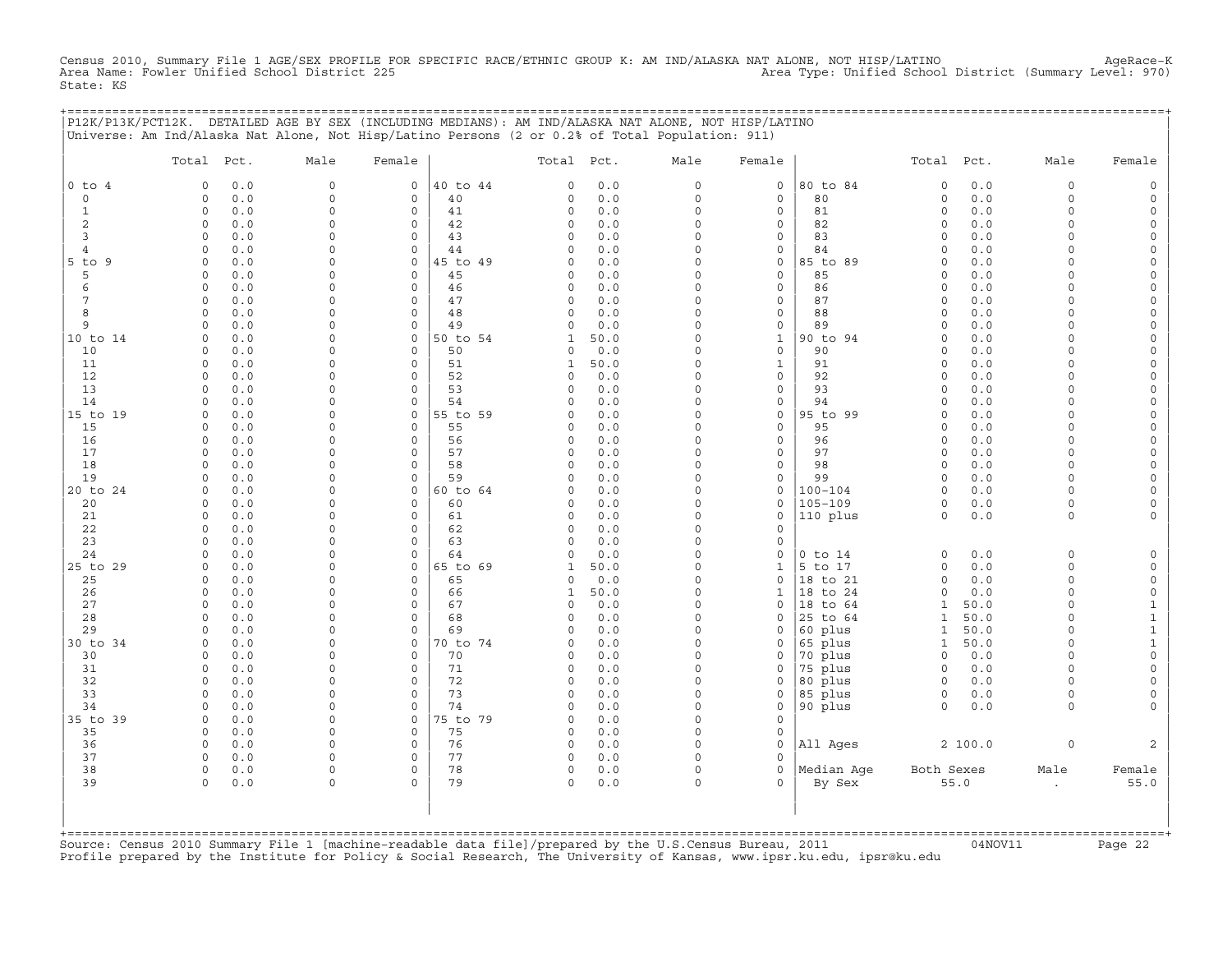Census 2010, Summary File 1 AGE/SEX PROFILE FOR SPECIFIC RACE/ETHNIC GROUP L: ASIAN ALONE, NOT HISPANIC OR LATINO<br>Area Name: Fowler Unified School District 225 Area Type: Unified School State: KS

+===================================================================================================================================================+

|                | P12L/P13L/PCT12L. DETAILED AGE BY SEX (INCLUDING MEDIANS): ASIAN ALONE, NOT HISPANIC OR LATINO<br>Universe: Asian Alone, Not Hispanic or Latino Persons (4 or 0.4% of Total Population: 911) |                          |                     |          |              |            |                         |                                    |             |                      |                                                       |                     |                          |
|----------------|----------------------------------------------------------------------------------------------------------------------------------------------------------------------------------------------|--------------------------|---------------------|----------|--------------|------------|-------------------------|------------------------------------|-------------|----------------------|-------------------------------------------------------|---------------------|--------------------------|
|                | Total Pct.                                                                                                                                                                                   | Male                     | Female              |          | Total        | Pct.       | Male                    | Female                             |             | Total                | Pct.                                                  | Male                | Female                   |
| $0$ to $4$     | 0.0<br>$\Omega$                                                                                                                                                                              | $\circ$                  | 0                   | 40 to 44 | 1            | 25.0       | $\circ$                 | $1\,$                              | 80 to 84    | $\mathbf 0$          | $0.0$                                                 | $\circ$             | $\mathsf O$              |
| 0              | 0.0<br>$\Omega$                                                                                                                                                                              | $\Omega$                 | $\mathbf 0$         | 40       | 0            | $0.0$      | $\circ$                 | $\mathbf 0$                        | 80          | $\mathsf{O}\xspace$  | 0.0                                                   | $\circ$             | $\mathsf{O}\xspace$      |
| $\mathbf{1}$   | 0.0<br>$\circ$                                                                                                                                                                               | $\Omega$                 | $\mathbf 0$         | 41       | 0            | 0.0        | $\mathbf 0$             | $\mathbf 0$                        | 81          | $\mathsf{O}\xspace$  | 0.0                                                   | $\circ$             | $\mathsf{O}\xspace$      |
| 2              | $\circ$<br>0.0                                                                                                                                                                               | $\Omega$                 | $\mathbf 0$         | 42       | 0            | $0.0$      | $\Omega$                | $\mathbf 0$                        | 82          | $\circ$              | 0.0                                                   | $\Omega$            | $\mathbf{0}$             |
| 3              | $\Omega$<br>0.0                                                                                                                                                                              | $\Omega$                 | $\mathbf 0$         | 43       | 0            | 0.0        | $\Omega$                | $\mathbf 0$                        | 83          | $\circ$              | 0.0                                                   | $\circ$             | 0                        |
| $\overline{4}$ | 0.0<br>$\Omega$                                                                                                                                                                              | $\Omega$                 | $\mathbf 0$         | 44       | $\mathbf{1}$ | 25.0       | $\Omega$                | $1\,$                              | 84          | $\mathbf 0$          | 0.0                                                   | $\circ$             | $\mathsf{O}\xspace$      |
| 5 to 9         | 0.0<br>$\Omega$                                                                                                                                                                              | $\Omega$                 | 0                   | 45 to 49 | 0            | $0.0$      | $\Omega$                | $\mathsf O$                        | 85 to 89    | $\Omega$             | $0.0$                                                 | $\Omega$            | $\mathsf{O}\xspace$      |
| 5              | 0.0<br>0                                                                                                                                                                                     | $\Omega$                 | $\mathbf 0$         | 45       | 0            | 0.0        | $\circ$                 | $\mathbf 0$                        | 85          | $\circ$              | 0.0                                                   | $\Omega$            | 0                        |
| 6              | 0.0<br>$\mathbf 0$                                                                                                                                                                           | $\Omega$                 | $\mathbf 0$         | 46       | 0            | 0.0        | $\mathbf 0$             | $\mathsf{O}\xspace$                | 86          | $\circ$              | 0.0                                                   | $\Omega$            | $\mathsf{O}$             |
| 7              | 0.0<br>$\Omega$                                                                                                                                                                              | $\Omega$                 | 0                   | 47       | 0            | 0.0        | $\Omega$                | $\mathsf{O}$                       | 87          | $\Omega$             | $0.0$                                                 | $\Omega$            | $\mathsf{O}\xspace$      |
| 8              | $\Omega$<br>0.0                                                                                                                                                                              | $\Omega$                 | $\mathbf 0$         | 48       | 0            | 0.0        | $\Omega$                | $\mathbf 0$                        | 88          | $\circ$              | 0.0                                                   | $\Omega$            | 0                        |
| 9              | $\mathbf 0$<br>0.0                                                                                                                                                                           | $\Omega$                 | $\mathsf{O}\xspace$ | 49       | $\circ$      | 0.0        | $\mathbf 0$             | $\mathsf{O}\xspace$                | 89          | $\circ$              | 0.0                                                   | $\circ$             | $\mathsf{O}\xspace$      |
| 10 to 14       | 0.0<br>$\Omega$                                                                                                                                                                              | 0                        | 0                   | 50 to 54 | C)           | 0.0        | $\Omega$                | $\mathsf O$                        | 90 to 94    | $\Omega$             | $0.0$                                                 | $\Omega$            | $\mathsf{O}\xspace$      |
| 10             | 0.0<br>$\Omega$                                                                                                                                                                              | $\Omega$                 | $\Omega$            | 50       | 0            | 0.0        | $\Omega$                | $\mathbf 0$                        | 90          | $\Omega$             | 0.0                                                   | $\Omega$            | 0                        |
| 11             | 0.0<br>$\circ$                                                                                                                                                                               | $\Omega$                 | $\mathsf{O}\xspace$ | 51       | 0            | 0.0        | $\mathbf 0$             | $\mathsf{O}\xspace$                | 91          | $\mathsf{O}\xspace$  | 0.0                                                   | $\circ$             | $\mathsf{O}\xspace$      |
| 12             | 0.0<br>$\Omega$                                                                                                                                                                              | $\Omega$                 | 0                   | 52       | 0            | 0.0        | $\Omega$                | $\mathsf{O}$                       | 92          | $\Omega$             | 0.0                                                   | $\Omega$            | $\mathsf{O}\xspace$      |
| 13             | 0.0<br>$\Omega$                                                                                                                                                                              | $\Omega$<br>$\Omega$     | $\Omega$            | 53       | $\Omega$     | 0.0        | $\Omega$                | $\mathbf 0$                        | 93          | $\Omega$<br>$\Omega$ | 0.0                                                   | $\Omega$            | 0                        |
| 14             | 0.0<br>$\Omega$                                                                                                                                                                              |                          | $\mathbf 0$         | 54       | 0            | 0.0        | $\mathbf 0$<br>$\Omega$ | $\mathsf{O}\xspace$                | 94          |                      | 0.0                                                   | $\circ$<br>$\Omega$ | $\mathsf{O}\xspace$      |
| 15 to 19       | 25.0<br>$\mathbf{1}$<br>$\Omega$                                                                                                                                                             | $\mathbf{1}$<br>$\Omega$ | 0<br>$\Omega$       | 55 to 59 | 0            | 0.0<br>0.0 | $\Omega$                | $\mathsf O$                        | 95 to 99    | $\circ$              | 0.0                                                   | $\Omega$            | $\mathsf{O}\xspace$      |
| 15<br>16       | 0.0<br>$\Omega$<br>0.0                                                                                                                                                                       | $\Omega$                 | $\mathsf{O}\xspace$ | 55<br>56 | 0<br>0       | 0.0        | $\mathbf 0$             | $\mathbf 0$<br>$\mathsf{O}\xspace$ | 95<br>96    | $\Omega$<br>$\circ$  | 0.0<br>0.0                                            | $\circ$             | 0<br>$\mathsf{O}\xspace$ |
| 17             | $\Omega$<br>0.0                                                                                                                                                                              | $\Omega$                 | 0                   | 57       | 0            | 0.0        | $\Omega$                | $\mathsf{O}$                       | 97          | $\circ$              | 0.0                                                   | 0                   | 0                        |
| 18             | 0.0<br>$\Omega$                                                                                                                                                                              | $\Omega$                 | $\mathbf 0$         | 58       | 0            | 0.0        | $\Omega$                | $\mathbf 0$                        | 98          | $\circ$              | 0.0                                                   | $\circ$             | $\mathsf O$              |
| 19             | 25.0<br>$\mathbf{1}$                                                                                                                                                                         | $\mathbf{1}$             | 0                   | 59       | 0            | 0.0        | $\mathbf 0$             | $\mathsf{O}\xspace$                | 99          | $\circ$              | 0.0                                                   | $\circ$             | $\mathsf{O}\xspace$      |
| 20 to 24       | 0.0<br>$\Omega$                                                                                                                                                                              | $\Omega$                 | 0                   | 60 to 64 | 0            | 0.0        | $\Omega$                | $\mathsf{O}$                       | $100 - 104$ | $\circ$              | 0.0                                                   | $\Omega$            | 0                        |
| 20             | 0.0<br>$\Omega$                                                                                                                                                                              | $\Omega$                 | $\mathbf 0$         | 60       | 0            | 0.0        | $\Omega$                | $\mathbf 0$                        | $105 - 109$ | $\circ$              | 0.0                                                   | $\circ$             | 0                        |
| 21             | 0.0<br>$\Omega$                                                                                                                                                                              | $\Omega$                 | $\mathbf 0$         | 61       | 0            | 0.0        | $\Omega$                | $\mathsf{O}\xspace$                | 110 plus    | $\circ$              | $0.0$                                                 | $\circ$             | $\circ$                  |
| 22             | $\Omega$<br>0.0                                                                                                                                                                              | $\Omega$                 | 0                   | 62       | 0            | 0.0        | $\Omega$                | $\mathbf 0$                        |             |                      |                                                       |                     |                          |
| 23             | 0.0<br>$\Omega$                                                                                                                                                                              | $\Omega$                 | 0                   | 63       | 0            | 0.0        | $\Omega$                | $\mathbf 0$                        |             |                      |                                                       |                     |                          |
| 24             | 0.0<br>$\Omega$                                                                                                                                                                              | $\Omega$                 | $\Omega$            | 64       | $\circ$      | 0.0        | $\Omega$                | $\mathbf 0$                        | $0$ to $14$ | $\mathbf 0$          | 0.0                                                   | $\circ$             | $\mathsf O$              |
| 25 to 29       | 25.0<br>$\mathbf{1}$                                                                                                                                                                         | $\Omega$                 | $\mathbf{1}$        | 65 to 69 | $\mathbf{1}$ | 25.0       | $\Omega$                | $\mathbf 1$                        | 5 to 17     | $\mathsf{O}\xspace$  | $\ensuremath{\mathsf{0}}$ . $\ensuremath{\mathsf{0}}$ | 0                   | $\mathsf{O}\xspace$      |
| 25             | 0.0<br>$\Omega$                                                                                                                                                                              | $\Omega$                 | 0                   | 65       | 0            | 0.0        | $\Omega$                | $\mathbf 0$                        | 18 to 21    | $\mathbf{1}$         | 25.0                                                  | $\mathbf{1}$        | $\circ$                  |
| 26             | 0.0<br>$\Omega$                                                                                                                                                                              | $\Omega$                 | $\Omega$            | 66       | $\circ$      | 0.0        | $\Omega$                | $\Omega$                           | 18 to 24    | $\mathbf{1}$         | 25.0                                                  | $\mathbf{1}$        | $\mathsf{O}\xspace$      |
| 27             | 0<br>0.0                                                                                                                                                                                     | $\Omega$                 | $\mathsf{O}\xspace$ | 67       | 0            | $0.0$      | $\Omega$                | $\mathsf{O}\xspace$                | 18 to 64    | 3                    | 75.0                                                  | $\mathbf{1}$        | $\mathbf{2}$             |
| 28             | 25.0<br>1                                                                                                                                                                                    | $\Omega$                 | 1                   | 68       | $\mathbf{1}$ | 25.0       | $\Omega$                | 1                                  | 25 to 64    | 2                    | 50.0                                                  | $\Omega$            | $\overline{c}$           |
| 29             | 0.0<br>$\Omega$                                                                                                                                                                              | $\Omega$                 | $\Omega$            | 69       | 0            | 0.0        | $\Omega$                | $\mathbf 0$                        | 60 plus     | $\mathbf{1}$         | 25.0                                                  | $\circ$             | $\mathbf 1$              |
| 30 to 34       | 0.0<br>0                                                                                                                                                                                     | $\Omega$                 | 0                   | 70 to 74 | 0            | $0.0$      | $\Omega$                | $\mathsf{O}\xspace$                | 65 plus     | $\mathbf{1}$         | 25.0                                                  | 0                   | $\mathbf{1}$             |
| 30             | 0.0<br>$\Omega$                                                                                                                                                                              | 0                        | $\mathbf 0$         | 70       | 0            | 0.0        | $\Omega$                | $\Omega$                           | 70 plus     | $\mathbf 0$          | 0.0                                                   | $\circ$             | $\mathsf{O}\xspace$      |
| 31             | 0.0<br>$\Omega$                                                                                                                                                                              | $\Omega$                 | $\circ$             | 71       | 0            | 0.0        | $\Omega$                | $\mathbf 0$                        | 75 plus     | $\circ$              | 0.0                                                   | $\Omega$            | $\mathsf{O}\xspace$      |
| 32             | 0<br>0.0                                                                                                                                                                                     | $\mathbf 0$              | $\mathsf{O}\xspace$ | 72       | 0            | $0.0$      | $\mathbf 0$             | $\mathsf{O}\xspace$                | 80 plus     | $\circ$              | 0.0                                                   | 0                   | $\mathsf{O}\xspace$      |
| 33             | 0.0<br>$\Omega$                                                                                                                                                                              | 0                        | $\mathbf 0$         | 73       | 0            | 0.0        | $\Omega$                | $\mathbf 0$                        | 85 plus     | 0                    | 0.0                                                   | $\circ$             | 0                        |
| 34             | 0.0<br>$\Omega$                                                                                                                                                                              | $\Omega$                 | $\mathbf 0$         | 74       | 0            | 0.0        | $\Omega$                | $\mathbf 0$                        | 90 plus     | $\circ$              | 0.0                                                   | $\circ$             | $\mathsf{O}\xspace$      |
| 35 to 39       | $\mathbf 0$<br>0.0                                                                                                                                                                           | $\Omega$                 | 0                   | 75 to 79 | 0            | 0.0        | $\mathbf 0$             | $\mathsf{O}\xspace$                |             |                      |                                                       |                     |                          |
| 35             | $\circ$<br>0.0                                                                                                                                                                               | $\Omega$                 | $\mathbf 0$         | 75       | 0            | 0.0        | $\Omega$                | $\mathbf 0$                        |             |                      |                                                       |                     |                          |
| 36             | 0.0<br>$\circ$<br>$\Omega$                                                                                                                                                                   | $\Omega$<br>$\Omega$     | $\mathbf 0$         | 76       | $\circ$      | 0.0        | $\Omega$<br>$\mathbf 0$ | $\Omega$                           | All Ages    |                      | 4 100.0                                               | $\mathbf{1}$        | 3                        |
| 37<br>38       | 0.0<br>$\circ$                                                                                                                                                                               | $\Omega$                 | 0<br>$\Omega$       | 77<br>78 | 0<br>0       | 0.0<br>0.0 | $\Omega$                | $\mathbf 0$<br>$\Omega$            | Median Age  | Both Sexes           |                                                       |                     |                          |
| 39             | 0.0<br>0.0<br>$\circ$                                                                                                                                                                        | $\Omega$                 | $\circ$             | 79       | $\circ$      | 0.0        | $\Omega$                | $\Omega$                           | By Sex      |                      | 30.0                                                  | Male<br>19.0        | Female<br>42.5           |
|                |                                                                                                                                                                                              |                          |                     |          |              |            |                         |                                    |             |                      |                                                       |                     |                          |

+===================================================================================================================================================+Source: Census 2010 Summary File 1 [machine−readable data file]/prepared by the U.S.Census Bureau, 2011 04NOV11 Page 23 Profile prepared by the Institute for Policy & Social Research, The University of Kansas, www.ipsr.ku.edu, ipsr@ku.edu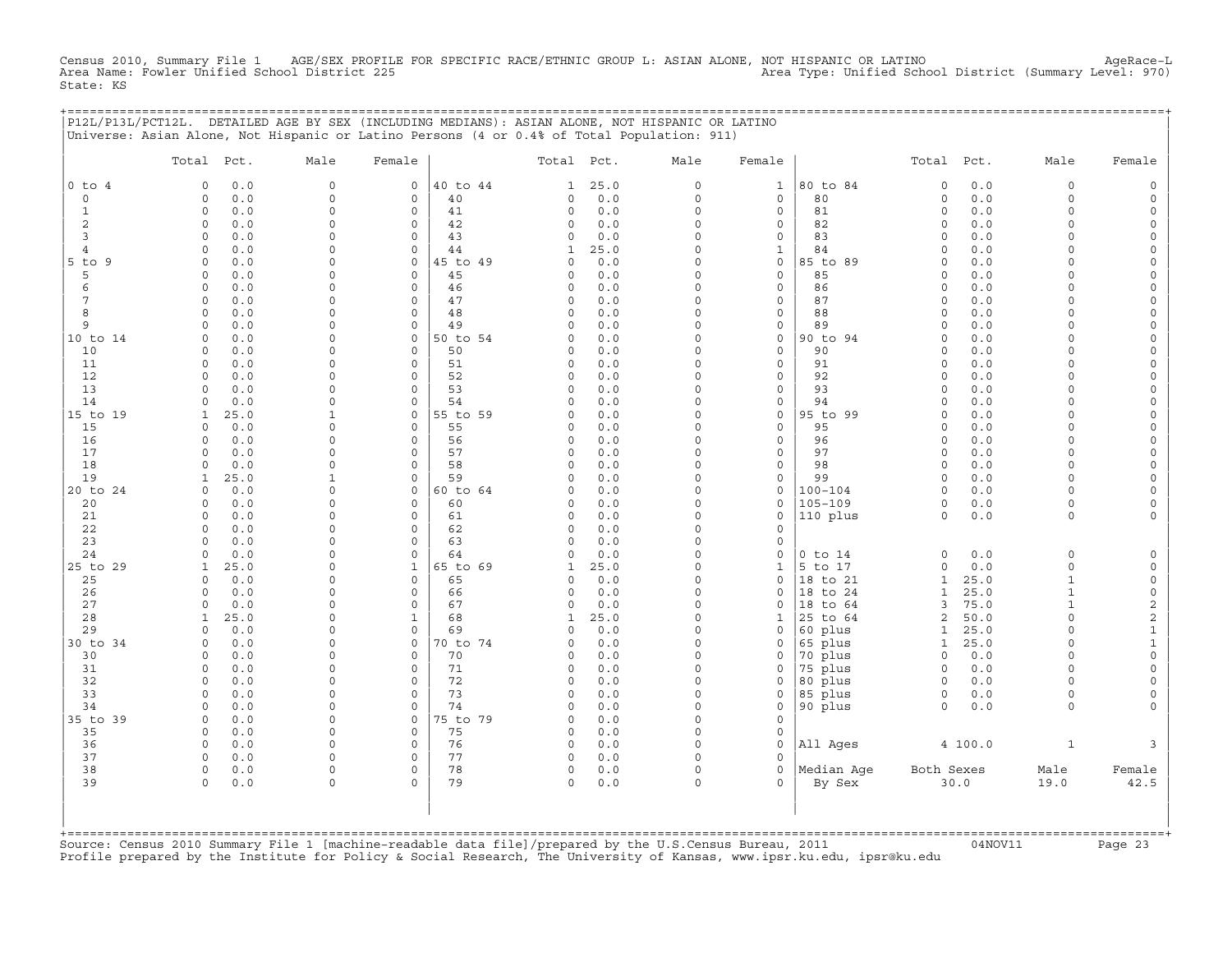Census 2010, Summary File 1 AGE/SEX PROFILE FOR SPECIFIC RACE/ETHNIC GROUP M: NAT HAWAIIAN/OPI ALONE, NOT HISP/LATINO<br>Area Name: Fowler Unified School District 225 (Summary Level: 970) Area Type: Unified School District (S State: KS

+===================================================================================================================================================+

|                | Total Pct.          | Male                | Female              |          | Total Pct. |                      | Male        | Female              |             | Total Pct.  |                      | Male      | Female              |
|----------------|---------------------|---------------------|---------------------|----------|------------|----------------------|-------------|---------------------|-------------|-------------|----------------------|-----------|---------------------|
| $0$ to $4$     | $\mathbf 0$         | $\mathsf{O}\xspace$ | $\mathsf{O}\xspace$ | 40 to 44 | 0          | $\bullet$            | $\circ$     | $\mathsf O$         | 80 to 84    | $\circ$     | $\ddot{\phantom{a}}$ | 0         | $\mathsf{O}\xspace$ |
| $\circ$        | $\Omega$<br>$\cdot$ | $\mathbf 0$         | $\circ$             | 40       | $\Omega$   | $\ddot{\phantom{a}}$ | $\circ$     | $\mathbf 0$         | 80          | $\Omega$    | $\ddot{\phantom{a}}$ | $\Omega$  | $\mathsf{O}\xspace$ |
| $\mathbf{1}$   | $\circ$             | $\mathbf 0$         | $\mathsf{O}$        | 41       | $\Omega$   |                      | $\circ$     | $\mathsf{O}$        | 81          | $\circ$     |                      | $\circ$   | $\circ$             |
| 2              | $\Omega$            | $\mathbf 0$         | $\mathsf{O}$        | 42       | $\Omega$   |                      | $\Omega$    | $\mathsf O$         | 82          | $\Omega$    |                      | $\circ$   | 0                   |
| 3              | $\circ$             | $\mathbf 0$         | $\mathsf{O}$        | 43       | $\cap$     | $\bullet$            | $\Omega$    | $\mathsf{O}\xspace$ | 83          | $\circ$     |                      | $\circ$   | $\mathsf O$         |
| $\overline{4}$ | $\Omega$            | $\Omega$            | $\mathbf 0$         | 44       | U          |                      | $\Omega$    | $\mathsf{O}$        | 84          | $\Omega$    |                      | $\Omega$  | 0                   |
| $5$ to $9$     | $\Omega$            | $\Omega$            | $\mathsf O$         | 45 to 49 | U          |                      | $\Omega$    | $\mathsf{O}$        | 85 to 89    | $\Omega$    |                      | $\Omega$  | $\mathsf{O}\xspace$ |
| 5              | $\circ$             | $\Omega$            | $\mathsf O$         | 45       | O          |                      | $\Omega$    | $\mathsf O$         | 85          | $\Omega$    |                      | $\Omega$  | $\mathsf{O}\xspace$ |
| 6              | $\Omega$            | $\Omega$            | $\mathbf{0}$        | 46       | $\cap$     | $\ddot{\phantom{a}}$ | $\Omega$    | $\mathsf{O}\xspace$ | 86          | $\Omega$    |                      | $\cap$    | $\mathsf{O}\xspace$ |
| 7              | $\Omega$            | $\Omega$            | $\mathbf 0$         | 47       | $\Omega$   |                      | $\Omega$    | $\mathsf O$         | 87          | $\Omega$    |                      | O         | 0                   |
| 8              | $\Omega$            | $\Omega$            | $\mathsf O$         | 48       | $\Omega$   |                      | $\Omega$    | $\mathsf O$         | 88          | $\Omega$    |                      | $\Omega$  | $\mathsf{O}\xspace$ |
| 9              | $\Omega$            | $\Omega$            | $\circ$             | 49       | $\cap$     |                      | $\cap$      | $\mathsf{O}$        | 89          | $\Omega$    |                      | $\cap$    | 0                   |
| 10 to 14       | $\Omega$            | $\Omega$            | $\mathbf 0$         | 50 to 54 | O          | $\ddot{\phantom{a}}$ | $\Omega$    | $\mathsf O$         | 90 to 94    | $\Omega$    |                      | $\Omega$  | $\mathsf{O}\xspace$ |
| 10             | $\Omega$            | $\Omega$            | $\mathsf{O}$        | 50       | O          |                      | $\Omega$    | $\mathsf{O}$        | 90          | $\Omega$    |                      | $\Omega$  | 0                   |
| 11             | $\Omega$            | $\Omega$            | $\mathbf 0$         | 51       | $\Omega$   |                      | $\Omega$    | $\mathsf O$         | 91          | $\Omega$    |                      | $\Omega$  | $\mathsf{O}\xspace$ |
| 12             | $\Omega$            | $\Omega$            | $\mathbf 0$         | 52       | $\Omega$   | $\cdot$              | $\Omega$    | $\mathbf 0$         | 92          | $\Omega$    |                      | $\Omega$  | $\circ$             |
| 13             | $\Omega$            | $\Omega$            | $\mathbf 0$         | 53       | $\Omega$   | $\cdot$              | $\Omega$    | $\mathsf{O}$        | 93          | $\Omega$    |                      | $\Omega$  | 0                   |
| 14             | $\Omega$            | $\Omega$            | $\mathbf 0$         | 54       | $\Omega$   |                      | $\Omega$    | $\mathsf O$         | 94          | $\Omega$    |                      | $\Omega$  | $\mathsf{O}\xspace$ |
| 15 to 19       | $\circ$             | $\mathbf 0$         | $\mathsf O$         | 55 to 59 | $\Omega$   |                      | $\mathbf 0$ | $\mathsf O$         | 95 to 99    | $\Omega$    |                      | $\Omega$  | $\mathsf{O}\xspace$ |
| 15             | $\Omega$            | $\Omega$            | $\circ$             | 55       | 0          | $\cdot$              | $\Omega$    | $\mathbf 0$         | 95          | $\circ$     |                      | $\Omega$  | $\mathsf{O}\xspace$ |
| 16             | $\Omega$            | $\Omega$            | $\circ$             | 56       | O          | $\cdot$              | $\Omega$    | $\mathsf{O}$        | 96          | $\circ$     |                      | $\Omega$  | 0                   |
| 17             | $\Omega$            | $\mathbf 0$         | $\mathsf O$         | 57       | $\Omega$   |                      | $\Omega$    | $\mathsf{O}\xspace$ | 97          | $\Omega$    |                      | $\Omega$  | $\mathsf{O}\xspace$ |
| 18             | $\Omega$            | $\Omega$            | $\mathbf 0$         | 58       | $\Omega$   |                      | $\Omega$    | $\circ$             | 98          | $\Omega$    |                      | $\Omega$  | $\mathsf{O}\xspace$ |
| 19             | $\Omega$            | $\Omega$            | $\mathbf 0$         | 59       |            | $\ddot{\phantom{a}}$ | $\Omega$    | $\mathbf 0$         | 99          | $\Omega$    |                      | $\Omega$  | 0                   |
| 20 to 24       | $\Omega$            | $\mathbf 0$         | $\mathsf O$         | 60 to 64 | $\Omega$   | $\bullet$            | $\Omega$    | $\mathsf O$         | $100 - 104$ | $\circ$     |                      | $\Omega$  | $\mathsf{O}\xspace$ |
| 20             | $\Omega$            | $\Omega$            | $\mathbf 0$         | 60       | $\Omega$   |                      | $\Omega$    | $\mathsf{O}$        | $105 - 109$ | $\circ$     |                      | $\circ$   | 0                   |
| 21             | $\Omega$            | $\Omega$            | $\mathbf 0$         | 61       | O          |                      | $\Omega$    | $\mathsf{O}$        | 110 plus    | $\circ$     |                      | $\Omega$  | $\mathbf 0$         |
| 22             | $\Omega$            | $\Omega$            | $\mathbf 0$         | 62       | $\Omega$   | $\ddot{\phantom{a}}$ | $\Omega$    | $\mathsf{O}$        |             |             |                      |           |                     |
| 23             | $\Omega$            | $\Omega$            | $\mathbf 0$         | 63       | $\Omega$   |                      | $\Omega$    | $\mathsf O$         |             |             |                      |           |                     |
| 24             | $\cap$              | $\Omega$            | $\mathsf{O}$        | 64       |            |                      | $\Omega$    | $\mathsf{O}$        | $0$ to $14$ | $\Omega$    |                      | 0         | $\mathsf{O}$        |
| 25 to 29       | $\Omega$            | $\Omega$            | $\mathbf 0$         | 65 to 69 | U          | $\ddot{\phantom{a}}$ | $\Omega$    | $\mathbf 0$         | 5 to 17     | $\Omega$    |                      | $\Omega$  | $\mathsf{O}$        |
| 25             | $\Omega$            | $\Omega$            | $\mathbf{0}$        | 65       | O          | $\bullet$            | $\Omega$    | $\mathbf 0$         | 18 to 21    | $\mathbf 0$ |                      | $\Omega$  | $\mathsf{O}$        |
| 26             | $\circ$             | $\Omega$            | $\mathsf{O}$        | 66       | O          | $\blacksquare$       | $\Omega$    | 0                   | 18 to 24    | $\Omega$    |                      | $\Omega$  | $\mathsf{O}\xspace$ |
| 27             | $\Omega$            | $\Omega$            | $\mathbf 0$         | 67       | $\Omega$   |                      | $\cap$      | $\Omega$            | 18 to 64    | $\Omega$    |                      | $\Omega$  | $\mathsf{O}\xspace$ |
| 28             | $\Omega$            | $\mathbf 0$         | $\mathsf{O}$        | 68       | $\Omega$   |                      | $\Omega$    | $\mathbf 0$         | 25 to 64    | $\Omega$    |                      | $\Omega$  | 0                   |
| 29             | $\Omega$            | $\Omega$            | $\mathsf{O}$        | 69       | $\Omega$   | $\bullet$            | $\Omega$    | 0                   | 60 plus     | $\circ$     | $\cdot$              | $\Omega$  | $\mathsf{O}\xspace$ |
| 30 to 34       | $\Omega$            | $\Omega$            | $\mathsf{O}$        | 70 to 74 | U          | $\ddot{\phantom{a}}$ | $\Omega$    | $\Omega$            | 65 plus     | $\Omega$    |                      | $\cap$    | $\mathsf{O}\xspace$ |
| 30             | $\Omega$            | $\Omega$            | $\mathbf 0$         | 70       | $\Omega$   |                      | $\Omega$    | $\mathsf{O}$        | 70 plus     | $\Omega$    |                      | $\Omega$  | $\mathbf 0$         |
| 31             | $\Omega$            | $\mathbf 0$         | $\mathsf O$         | 71       | $\Omega$   | $\cdot$              | $\Omega$    | $\mathsf O$         | 75 plus     | $\circ$     |                      | $\Omega$  | $\mathsf{O}\xspace$ |
| 32             | $\Omega$            | $\mathbf 0$         | $\mathsf O$         | 72       | 0          | $\bullet$            | $\Omega$    | $\mathbf 0$         | 80 plus     | $\circ$     |                      | $\Omega$  | $\mathsf{O}\xspace$ |
| 33             | $\Omega$            | $\Omega$            | $\mathbf 0$         | 73       | $\Omega$   |                      | $\Omega$    | $\mathsf{O}$        | 85 plus     | $\Omega$    |                      | $\Omega$  | 0                   |
| 34             | $\Omega$            | $\Omega$            | $\mathbf 0$         | 74       | $\Omega$   | $\cdot$              | $\Omega$    | $\mathsf{O}$        | 90 plus     | $\Omega$    |                      | $\Omega$  | $\mathbf{0}$        |
| 35 to 39       | $\circ$             | $\mathbf 0$         | $\mathsf{O}\xspace$ | 75 to 79 | $\Omega$   | $\cdot$              | $\Omega$    | $\mathsf O$         |             |             |                      |           |                     |
| 35             | $\circ$             | $\Omega$            | $\mathsf{O}$        | 75       | 0          |                      | $\mathbf 0$ | $\mathsf{O}$        |             |             |                      |           |                     |
| 36             | $\Omega$            | $\Omega$            | $\mathbf 0$         | 76       | $\Omega$   |                      | $\Omega$    | $\mathbf 0$         | All Ages    | $\mathsf O$ |                      | 0         | $\mathbf{0}$        |
| 37             | $\Omega$            | $\Omega$            | 0                   | 77       | $\Omega$   |                      | $\Omega$    | $\Omega$            |             |             |                      |           |                     |
| 38             | $\circ$             | $\mathbf 0$         | $\mathsf O$         | 78       | 0          | $\bullet$            | $\circ$     | $\mathbf 0$         | Median Aqe  | Both Sexes  |                      | Male      | Female              |
| 39             | $\Omega$            | $\Omega$            | $\Omega$            | 79       | $\Omega$   |                      | $\Omega$    | $\Omega$            | By Sex      |             | $\cdot$              | $\bullet$ | $\bullet$           |
|                |                     |                     |                     |          |            |                      |             |                     |             |             |                      |           |                     |

+===================================================================================================================================================+Source: Census 2010 Summary File 1 [machine−readable data file]/prepared by the U.S.Census Bureau, 2011 04NOV11 Page 24 Profile prepared by the Institute for Policy & Social Research, The University of Kansas, www.ipsr.ku.edu, ipsr@ku.edu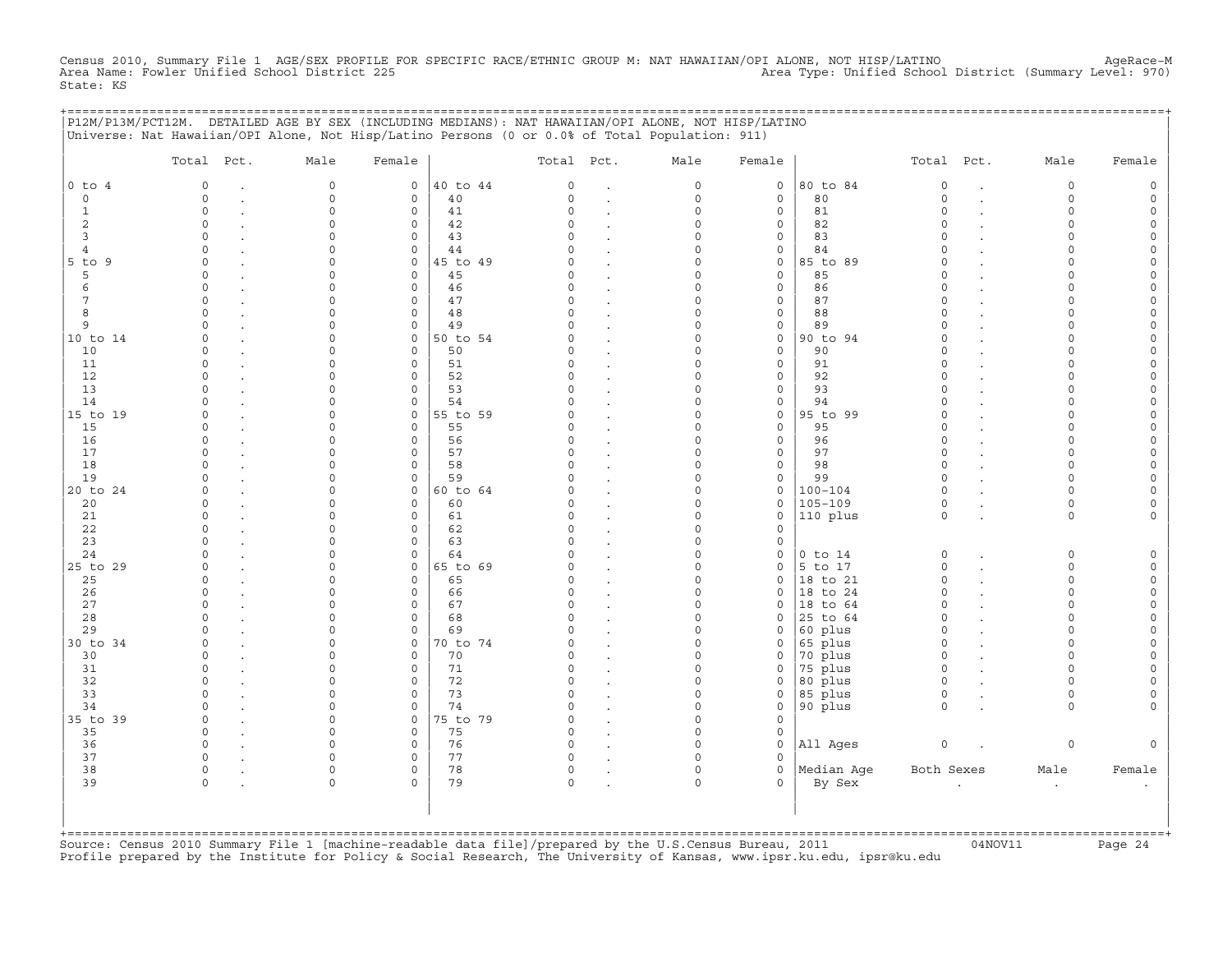Census 2010, Summary File 1 AGE/SEX PROFILE FOR SPECIFIC RACE/ETHNIC GROUP N: SOME OTHER RACE ALONE, NOT HISP/LATINO<br>Area Name: Fowler Unified School District 225 (Summary Level: 970) Area Type: Unified School District (Su State: KS

+===================================================================================================================================================+

|                | Total Pct.  | Male                | Female              |          | Total Pct.   |                      | Male        | Female              |             | Total Pct.          |                      | Male      | Female              |
|----------------|-------------|---------------------|---------------------|----------|--------------|----------------------|-------------|---------------------|-------------|---------------------|----------------------|-----------|---------------------|
| $0$ to $4$     | $\mathbf 0$ | $\mathsf{O}\xspace$ | $\circ$             | 40 to 44 | 0            | $\cdot$              | $\mathsf O$ | $\mathsf O$         | 80 to 84    | $\mathsf{O}\xspace$ | $\ddot{\phantom{a}}$ | 0         | $\mathsf{O}\xspace$ |
| $\circ$        | $\Omega$    | $\Omega$            | $\Omega$            | 40       | $\Omega$     | $\bullet$            | $\mathbf 0$ | $\mathbf 0$         | 80          | $\Omega$            | $\overline{a}$       | $\Omega$  | $\mathsf{O}\xspace$ |
| $\mathbf{1}$   | $\circ$     | $\Omega$            | 0                   | 41       | $\Omega$     |                      | $\mathbf 0$ | $\mathbf 0$         | 81          | $\circ$             |                      | $\Omega$  | $\mathsf{O}$        |
| $\overline{c}$ | $\circ$     | $\Omega$            | $\mathbf 0$         | 42       | $\Omega$     | $\cdot$              | $\Omega$    | $\mathsf{O}\xspace$ | 82          | $\circ$             |                      | $\circ$   | $\circ$             |
| $\overline{3}$ | $\circ$     | $\Omega$            | 0                   | 43       | $\cap$       | $\cdot$              | $\Omega$    | $\mathsf{O}\xspace$ | 83          | $\circ$             |                      | $\Omega$  | $\mathsf{O}$        |
| 4              | $\Omega$    | $\Omega$            | $\mathbf 0$         | 44       | U            |                      | $\Omega$    | $\mathbf 0$         | 84          | $\Omega$            |                      | $\Omega$  | $\mathsf{O}\xspace$ |
| $5$ to $9$     | $\Omega$    | $\Omega$            | $\mathbf 0$         | 45 to 49 | U            | $\ddot{\phantom{a}}$ | $\Omega$    | $\mathsf{O}$        | 85 to 89    | $\Omega$            |                      | $\Omega$  | $\mathsf{O}\xspace$ |
| 5              | $\Omega$    | $\Omega$            | $\circ$             | 45       | <sup>o</sup> | $\ddot{\phantom{a}}$ | $\Omega$    | $\mathsf O$         | 85          | $\Omega$            |                      | $\Omega$  | $\mathsf{O}\xspace$ |
| 6              | $\Omega$    | $\cap$              | $\mathbf 0$         | 46       | $\cap$       | $\ddot{\phantom{a}}$ | $\Omega$    | $\mathbf{0}$        | 86          | $\Omega$            |                      | $\cap$    | $\mathsf{O}\xspace$ |
| 7              | $\Omega$    | $\Omega$            | $\mathbf 0$         | 47       | $\Omega$     | $\ddot{\phantom{a}}$ | $\Omega$    | $\mathbf 0$         | 87          | $\Omega$            |                      | $\Omega$  | 0                   |
| 8              | $\Omega$    | $\Omega$            | $\mathbf 0$         | 48       | $\Omega$     | $\ddot{\phantom{a}}$ | $\Omega$    | $\mathsf{O}\xspace$ | 88          | $\Omega$            |                      | $\Omega$  | $\mathsf{O}\xspace$ |
| 9              | $\cap$      | $\cap$              | $\mathbf 0$         | 49       | $\cap$       | $\ddot{\phantom{a}}$ | $\Omega$    | $\mathsf{O}\xspace$ | 89          | $\Omega$            |                      | $\Omega$  | $\mathsf{O}\xspace$ |
| 10 to 14       | $\Omega$    | $\Omega$            | $\mathbf{0}$        | 50 to 54 | C)           | $\sim$               | $\Omega$    | $\mathbf 0$         | 90 to 94    | $\circ$             |                      | $\Omega$  | $\mathsf{O}\xspace$ |
| 10             | $\Omega$    | $\Omega$            | $\mathbf 0$         | 50       | O.           |                      | $\Omega$    | $\mathbf 0$         | 90          | $\Omega$            |                      | $\Omega$  | 0                   |
| 11             | $\Omega$    | $\Omega$            | $\mathbf 0$         | 51       | $\Omega$     | $\ddot{\phantom{a}}$ | $\Omega$    | $\mathsf{O}\xspace$ | 91          | $\Omega$            |                      | $\Omega$  | $\mathsf{O}\xspace$ |
| 12             | $\Omega$    | $\Omega$            | $\mathbf 0$         | 52       | $\Omega$     | $\cdot$              | $\Omega$    | $\mathbf 0$         | 92          | $\Omega$            |                      | $\Omega$  | $\mathsf{O}\xspace$ |
| 13             | $\Omega$    | $\Omega$            | $\mathbf 0$         | 53       | C)           | $\ddot{\phantom{a}}$ | $\Omega$    | $\mathbf 0$         | 93          | $\Omega$            |                      | $\Omega$  | 0                   |
| 14             | $\Omega$    | $\Omega$            | $\mathbf 0$         | 54       |              |                      | $\Omega$    | $\mathsf{O}\xspace$ | 94          | $\Omega$            |                      | $\Omega$  | $\mathsf{O}\xspace$ |
| 15 to 19       | $\Omega$    | $\Omega$            | $\mathsf{O}\xspace$ | 55 to 59 | $\Omega$     |                      | $\mathbf 0$ | $\mathsf O$         | 95 to 99    | $\Omega$            |                      | $\Omega$  | $\mathsf{O}\xspace$ |
| 15             | $\Omega$    | $\Omega$            | $\mathbf 0$         | 55       | C            | $\ddot{\phantom{a}}$ | $\Omega$    | $\mathbf 0$         | 95          | $\Omega$            |                      | $\cap$    | $\mathsf{O}\xspace$ |
| 16             | $\Omega$    | $\Omega$            | $\mathbf 0$         | 56       |              | $\cdot$              | $\Omega$    | $\mathbf 0$         | 96          | $\circ$             |                      | $\Omega$  | $\mathsf{O}$        |
| 17             | $\Omega$    | $\Omega$            | $\mathsf{O}\xspace$ | 57       | $\Omega$     |                      | $\mathbf 0$ | $\mathsf{O}\xspace$ | 97          | $\Omega$            |                      | $\Omega$  | $\mathsf{O}\xspace$ |
| 18             | $\cap$      | $\cap$              | $\Omega$            | 58       | $\cap$       | $\cdot$              | $\Omega$    | $\mathbf 0$         | 98          | $\Omega$            |                      | $\Omega$  | $\circ$             |
| 19             | $\Omega$    | $\Omega$            | $\mathbf 0$         | 59       |              | $\ddot{\phantom{a}}$ | $\Omega$    | $\mathbf 0$         | 99          | $\Omega$            |                      | $\Omega$  | $\mathsf{O}\xspace$ |
| 20 to 24       | $\Omega$    | $\Omega$            | $\mathbf{0}$        | 60 to 64 |              | $\ddot{\phantom{a}}$ | $\Omega$    | $\mathsf O$         | $100 - 104$ | $\circ$             |                      | $\Omega$  | $\mathsf{O}\xspace$ |
| 20             | $\Omega$    | $\Omega$            | $\mathbf 0$         | 60       | <sup>o</sup> | $\ddot{\phantom{a}}$ | $\Omega$    | $\mathsf{O}$        | $105 - 109$ | $\circ$             |                      | $\circ$   | 0                   |
| 21             | $\Omega$    | $\Omega$            | $\mathbf 0$         | 61       | <sup>o</sup> | $\ddot{\phantom{a}}$ | $\Omega$    | $\mathbf 0$         | 110 plus    | $\circ$             |                      | $\Omega$  | $\mathbf{0}$        |
| 22             | $\Omega$    | $\Omega$            | $\mathbf 0$         | 62       | $\Omega$     | $\sim$               | $\Omega$    | $\mathbf 0$         |             |                     |                      |           |                     |
| 23             | $\Omega$    | $\Omega$            | $\mathbf 0$         | 63       | $\Omega$     | $\ddot{\phantom{a}}$ | $\Omega$    | $\mathsf O$         |             |                     |                      |           |                     |
| 24             | $\cap$      | $\Omega$            | 0                   | 64       | U            |                      | $\Omega$    | $\mathsf{O}$        | $0$ to $14$ | $\mathsf{O}\xspace$ |                      | 0         | $\mathsf{O}\xspace$ |
| 25 to 29       | $\Omega$    | $\cap$              | $\mathbf 0$         | 65 to 69 | U            | $\ddot{\phantom{a}}$ | $\circ$     | $\mathbf 0$         | 5 to 17     | $\circ$             |                      | $\Omega$  | $\mathsf{O}$        |
| 25             | $\Omega$    | $\Omega$            | $\mathbf 0$         | 65       | <sup>o</sup> | $\cdot$              | $\Omega$    | $\mathbf 0$         | 18 to 21    | $\circ$             |                      | $\Omega$  | $\mathbb O$         |
| 26             | $\Omega$    | 0                   | 0                   | 66       | <sup>o</sup> |                      | $\mathbf 0$ | $\mathbf 0$         | 18 to 24    | $\circ$             |                      | $\circ$   | $\mathsf O$         |
| 27             | $\cap$      | $\cap$              | $\Omega$            | 67       | $\cap$       |                      | $\Omega$    | $\Omega$            | 18 to 64    | $\Omega$            |                      | $\Omega$  | $\circ$             |
| 28             | $\Omega$    | 0                   | $\mathsf{O}\xspace$ | 68       | C)           |                      | $\Omega$    | $\mathbf 0$         | 25 to 64    | $\circ$             |                      | $\Omega$  | 0                   |
| 29             |             | 0                   | $\mathbf 0$         | 69       |              | $\cdot$              | $\mathbf 0$ | $\mathbf 0$         | 60 plus     | $\circ$             |                      | $\Omega$  | $\mathsf{O}\xspace$ |
| 30 to 34       | $\cap$      | $\Omega$            | $\mathsf{O}$        | 70 to 74 |              | $\cdot$              | $\Omega$    | 0                   | 65 plus     | $\Omega$            |                      | $\cap$    | $\mathsf{O}\xspace$ |
| 30             | $\Omega$    | $\Omega$            | $\mathbf 0$         | 70       | U            |                      | $\Omega$    | $\mathbf 0$         | 70 plus     | $\circ$             |                      | $\Omega$  | $\mathbf 0$         |
| 31             | $\Omega$    | $\Omega$            | $\mathbf 0$         | 71       | C)           | $\ddot{\phantom{a}}$ | $\mathbf 0$ | 0                   | 75 plus     | $\circ$             |                      | $\Omega$  | $\mathsf{O}\xspace$ |
| 32             | $\Omega$    | $\Omega$            | $\mathbf 0$         | 72       | $\Omega$     | $\ddot{\phantom{a}}$ | $\Omega$    | $\mathbf 0$         | 80 plus     | $\circ$             |                      | $\Omega$  | $\mathsf O$         |
| 33             | $\Omega$    | $\Omega$            | $\mathbf 0$         | 73       | $\cap$       |                      | $\Omega$    | $\mathbf 0$         | 85 plus     | $\circ$             |                      | $\Omega$  | $\mathbf 0$         |
| 34             | $\Omega$    | $\Omega$            | $\Omega$            | 74       | $\Omega$     | $\ddot{\phantom{a}}$ | $\Omega$    | $\mathbf 0$         | 90 plus     | $\Omega$            |                      | $\Omega$  | $\mathbf{0}$        |
| 35 to 39       | $\Omega$    | $\circ$             | $\circ$             | 75 to 79 | $\Omega$     | $\ddot{\phantom{a}}$ | $\Omega$    | $\mathbf 0$         |             |                     |                      |           |                     |
| 35             | $\Omega$    | $\Omega$            | $\mathbf 0$         | 75       | $\Omega$     |                      | $\mathbf 0$ | $\mathsf{O}$        |             |                     |                      |           |                     |
| 36             | $\Omega$    | $\cap$              | $\mathbf 0$         | 76       | $\Omega$     |                      | $\Omega$    | $\mathbf 0$         | All Ages    | $\circ$             |                      | 0         | $\mathbf{0}$        |
| 37             | $\Omega$    | $\Omega$            | 0                   | 77       | C)           |                      | $\Omega$    | $\Omega$            |             |                     |                      |           |                     |
| 38             | $\Omega$    | $\Omega$            | $\mathbf 0$         | 78       | $\circ$      | $\bullet$            | $\circ$     | $\mathbf 0$         | Median Aqe  | Both Sexes          |                      | Male      | Female              |
| 39             | $\Omega$    | $\Omega$            | $\Omega$            | 79       | $\Omega$     |                      | $\Omega$    | $\Omega$            | By Sex      |                     | $\cdot$              | $\bullet$ | $\bullet$           |
|                |             |                     |                     |          |              |                      |             |                     |             |                     |                      |           |                     |

+===================================================================================================================================================+Source: Census 2010 Summary File 1 [machine−readable data file]/prepared by the U.S.Census Bureau, 2011 04NOV11 Page 25 Profile prepared by the Institute for Policy & Social Research, The University of Kansas, www.ipsr.ku.edu, ipsr@ku.edu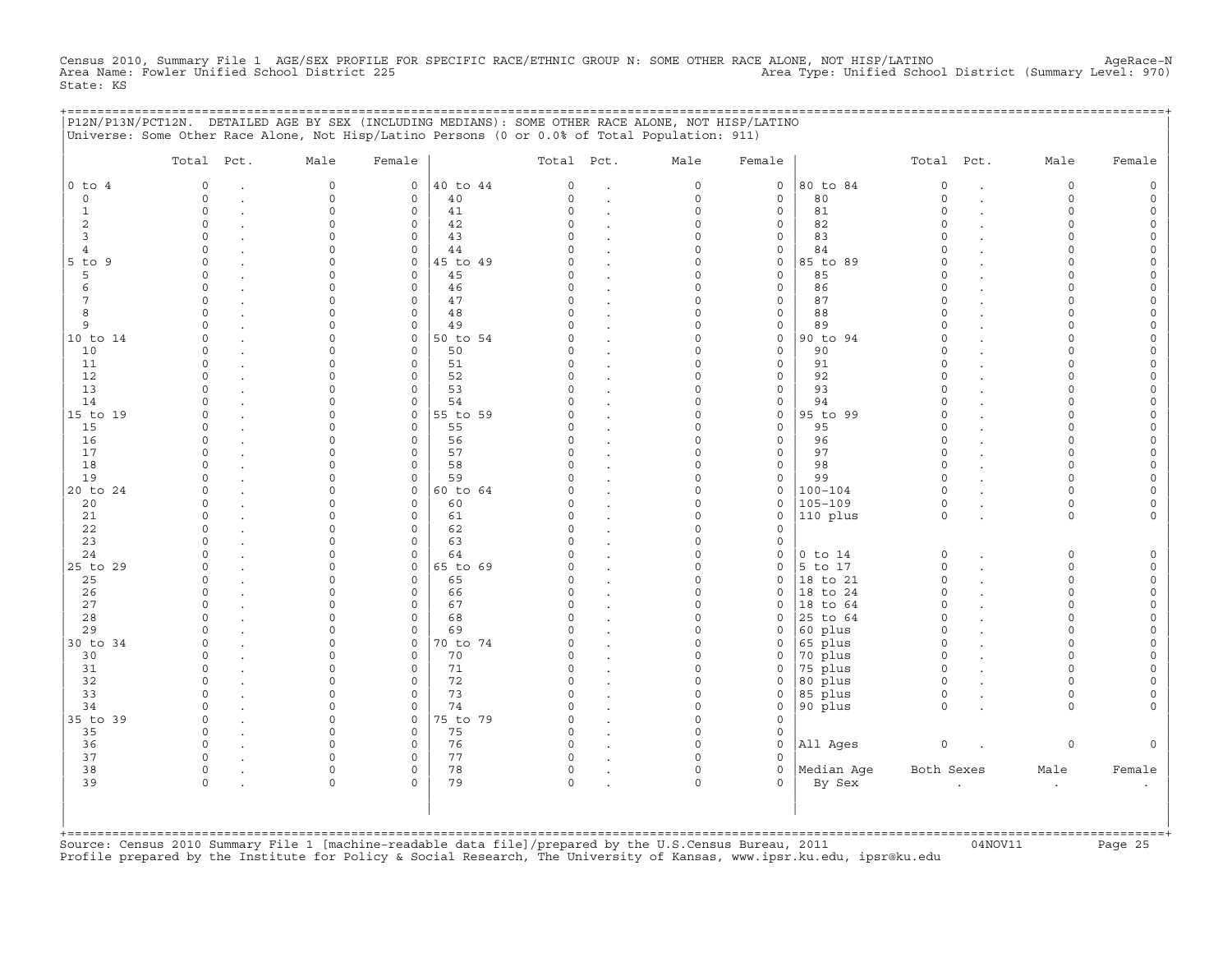Census 2010, Summary File 1 AGE/SEX PROFILE FOR SPECIFIC RACE/ETHNIC GROUP O: TWO OR MORE RACES, NOT HISPANIC/LATINO AgeRace-O<br>Area Name: Fowler Unified School District 225 State: KS

+===================================================================================================================================================+

|                | P12O/P13O/PCT12O. DETAILED AGE BY SEX (INCLUDING MEDIANS): TWO OR MORE RACES, NOT HISPANIC/LATINO<br>Universe: Two or More Races, Not Hispanic/Latino Persons (13 or 1.4% of Total Population: 911) |                      |                            |          |              |            |                         |                             |                      |                     |            |                              |                          |
|----------------|-----------------------------------------------------------------------------------------------------------------------------------------------------------------------------------------------------|----------------------|----------------------------|----------|--------------|------------|-------------------------|-----------------------------|----------------------|---------------------|------------|------------------------------|--------------------------|
|                | Total Pct.                                                                                                                                                                                          | Male                 | Female                     |          | Total        | Pct.       | Male                    | Female                      |                      | Total               | Pct.       | Male                         | Female                   |
| $0$ to $4$     | 30.8<br>4                                                                                                                                                                                           | $\sqrt{2}$           | $\overline{c}$             | 40 to 44 | $\mathbf{1}$ | 7.7        | 0                       | $\mathbf{1}$                | 80 to 84             | $\circ$             | 0.0        | 0                            | $\mathsf O$              |
| 0              | 7.7<br>$\mathbf{1}$                                                                                                                                                                                 | $\Omega$             | $\mathbf{1}$               | 40       | 0            | 0.0        | $\circ$                 | $\mathsf O$                 | 80                   | $\circ$             | 0.0        | $\Omega$                     | $\mathsf{O}$             |
| $\mathbf{1}$   | 0.0<br>$\Omega$                                                                                                                                                                                     | $\Omega$             | $\Omega$                   | 41       | $\mathbf{1}$ | 7.7        | $\Omega$                | $\mathbf{1}$                | 81                   | $\circ$             | 0.0        | $\circ$                      | $\mathsf{O}$             |
| 2              | 7.7<br>$\mathbf{1}$                                                                                                                                                                                 | $\mathbf{1}$         | $\Omega$                   | 42       | 0            | 0.0        | $\Omega$                | $\mathbf 0$                 | 82                   | $\circ$             | 0.0        | $\circ$                      | $\mathsf{O}\xspace$      |
| 3              | $\mathbf{1}$<br>7.7                                                                                                                                                                                 | $\mathbf{1}$         | $\mathbf 0$                | 43       | $\circ$      | 0.0        | $\Omega$                | $\mathsf{O}\xspace$         | 83                   | $\circ$             | 0.0        | $\circ$                      | $\mathsf{O}\xspace$      |
| $\overline{4}$ | $\mathbf{1}$<br>7.7                                                                                                                                                                                 | $\Omega$             | $\mathbf{1}$               | 44       | 0            | 0.0        | $\Omega$                | $\mathbf 0$                 | 84                   | $\circ$             | 0.0        | $\Omega$                     | 0                        |
| $5$ to $9$     | 3<br>23.1                                                                                                                                                                                           | 3                    | $\mathbf 0$                | 45 to 49 | 1            | 7.7        | $\Omega$                | $\mathbf{1}$                | 85 to 89             | $\Omega$            | 0.0        | $\Omega$                     | 0                        |
| 5              | $\mathbf{1}$<br>7.7                                                                                                                                                                                 | $\mathbf{1}$         | $\Omega$                   | 45       | 0            | 0.0        | $\Omega$<br>$\mathbf 0$ | $\mathbf 0$                 | 85                   | $\circ$             | 0.0        | $\Omega$                     | 0                        |
| 6<br>7         | $\mathbf{1}$<br>7.7<br>7.7<br>$\mathbf{1}$                                                                                                                                                          | $\mathbf{1}$<br>1    | $\mathsf{O}\xspace$<br>0   | 46<br>47 | 0<br>0       | 0.0<br>0.0 | $\Omega$                | $\mathsf O$<br>$\mathsf{O}$ | 86<br>87             | $\circ$<br>$\Omega$ | 0.0<br>0.0 | $\circ$<br>$\Omega$          | $\mathsf{O}\xspace$<br>0 |
| 8              | $\Omega$<br>0.0                                                                                                                                                                                     | $\Omega$             | $\Omega$                   | 48       | 1            | 7.7        | $\Omega$                | $\mathbf{1}$                | 88                   | $\Omega$            | 0.0        | $\Omega$                     | 0                        |
| 9              | 0<br>0.0                                                                                                                                                                                            | $\Omega$             | $\mathsf{O}\xspace$        | 49       | 0            | 0.0        | $\mathbf 0$             | $\mathsf{O}\xspace$         | 89                   | $\mathbf 0$         | 0.0        | $\Omega$                     | 0                        |
| 10 to 14       | $\overline{a}$<br>15.4                                                                                                                                                                              | 0                    | 2                          | 50 to 54 | 0            | 0.0        | $\Omega$                | $\mathbf 0$                 | 90 to 94             | $\Omega$            | 0.0        | $\Omega$                     | 0                        |
| 10             | 0.0<br>$\Omega$                                                                                                                                                                                     | $\Omega$             | $\Omega$                   | 50       | 0            | 0.0        | $\Omega$                | $\mathbf 0$                 | 90                   | $\Omega$            | 0.0        | $\Omega$                     | 0                        |
| 11             | 0.0<br>$\mathbf 0$                                                                                                                                                                                  | $\Omega$             | $\mathbf 0$                | 51       | 0            | 0.0        | $\Omega$                | $\mathbf 0$                 | 91                   | $\Omega$            | 0.0        | $\circ$                      | $\mathsf{O}\xspace$      |
| 12             | 7.7<br>$\mathbf{1}$                                                                                                                                                                                 | $\Omega$             | $\mathbf{1}$               | 52       | 0            | 0.0        | $\mathbf 0$             | $\mathsf{O}\xspace$         | 92                   | $\circ$             | 0.0        | $\circ$                      | $\mathsf{O}\xspace$      |
| 13             | 7.7<br>$\mathbf{1}$                                                                                                                                                                                 | $\Omega$             | $\mathbf{1}$               | 53       | $\Omega$     | 0.0        | $\Omega$                | $\mathbf 0$                 | 93                   | $\circ$             | 0.0        | $\Omega$                     | 0                        |
| 14             | 0.0<br>$\Omega$                                                                                                                                                                                     | $\Omega$             | $\mathbf 0$                | 54       | 0            | 0.0        | $\Omega$                | $\mathbf 0$                 | 94                   | $\Omega$            | 0.0        | $\Omega$                     | 0                        |
| 15 to 19       | 7.7<br>$\mathbf{1}$                                                                                                                                                                                 | $\mathbf{1}$         | $\mathsf{O}\xspace$        | 55 to 59 | 0            | 0.0        | $\Omega$                | $\mathsf O$                 | 95 to 99             | $\circ$             | 0.0        | $\circ$                      | $\mathsf{O}\xspace$      |
| 15             | 0.0<br>$\Omega$                                                                                                                                                                                     | $\Omega$             | $\mathbf 0$                | 55       | 0            | 0.0        | $\Omega$                | $\mathbf 0$                 | 95                   | $\circ$             | 0.0        | $\Omega$                     | $\mathbf 0$              |
| 16<br>17       | 0.0<br>$\mathbf 0$<br>0.0<br>$\mathbf 0$                                                                                                                                                            | $\Omega$<br>$\Omega$ | $\mathbf 0$<br>$\mathbf 0$ | 56<br>57 | 0<br>0       | 0.0<br>0.0 | $\Omega$<br>$\Omega$    | $\mathbf 0$<br>$\mathbf 0$  | 96<br>97             | $\circ$<br>$\circ$  | 0.0<br>0.0 | $\Omega$<br>$\circ$          | 0<br>$\mathsf{O}\xspace$ |
| 18             | $7.7$<br>$\mathbf{1}$                                                                                                                                                                               | 1                    | $\mathsf{O}$               | 58       | 0            | 0.0        | $\Omega$                | $\mathsf{O}$                | 98                   | $\circ$             | 0.0        | $\circ$                      | $\mathsf{O}\xspace$      |
| 19             | 0.0<br>$\Omega$                                                                                                                                                                                     | $\Omega$             | $\Omega$                   | 59       | $\Omega$     | 0.0        | $\Omega$                | $\mathbf 0$                 | 99                   | $\circ$             | 0.0        | $\Omega$                     | $\mathbf 0$              |
| 20 to 24       | 0.0<br>$\mathbf 0$                                                                                                                                                                                  | $\Omega$             | $\mathbf 0$                | 60 to 64 | 0            | 0.0        | $\Omega$                | $\mathbf 0$                 | $100 - 104$          | $\circ$             | 0.0        | 0                            | $\mathsf{O}$             |
| 20             | 0.0<br>$\Omega$                                                                                                                                                                                     | $\Omega$             | 0                          | 60       | 0            | 0.0        | $\Omega$                | $\mathsf{O}$                | $105 - 109$          | $\circ$             | 0.0        | $\circ$                      | 0                        |
| 21             | 0.0<br>$\Omega$                                                                                                                                                                                     | $\cap$               | $\Omega$                   | 61       | $\Omega$     | 0.0        | $\Omega$                | $\mathbf 0$                 | 110 plus             | $\Omega$            | 0.0        | $\Omega$                     | $\mathbf{0}$             |
| 22             | $\circ$<br>0.0                                                                                                                                                                                      | $\Omega$             | $\mathbf 0$                | 62       | 0            | 0.0        | $\Omega$                | $\mathbf 0$                 |                      |                     |            |                              |                          |
| 23             | 0.0<br>$\Omega$                                                                                                                                                                                     | 0                    | $\mathbf 0$                | 63       | 0            | 0.0        | $\Omega$                | $\mathbf 0$                 |                      |                     |            |                              |                          |
| 24             | 0.0<br>$\Omega$                                                                                                                                                                                     | $\Omega$             | $\Omega$                   | 64       | $\Omega$     | 0.0        | $\Omega$                | $\mathsf{O}$                | $0$ to $14$          | 9                   | 69.2       | 5                            | $\overline{4}$           |
| 25 to 29       | $\circ$<br>0.0                                                                                                                                                                                      | $\Omega$             | 0                          | 65 to 69 | 0            | 0.0        | $\Omega$                | $\mathbf 0$                 | 5 to 17              | 5                   | 38.5       | 3                            | 2                        |
| 25             | 0.0<br>$\Omega$<br>0.0<br>$\circ$                                                                                                                                                                   | $\Omega$<br>$\Omega$ | $\mathbf 0$<br>$\mathbf 0$ | 65       | 0<br>0       | 0.0<br>0.0 | $\Omega$<br>$\Omega$    | $\mathbf 0$<br>$\mathbf 0$  | 18 to 21<br>18 to 24 | $\mathbf{1}$        | 7.7<br>7.7 | $\mathbf{1}$<br>$\mathbf{1}$ | $\mathsf{O}\xspace$      |
| 26<br>27       | $\Omega$<br>0.0                                                                                                                                                                                     | $\Omega$             | $\Omega$                   | 66<br>67 | 0            | 0.0        | $\Omega$                | $\Omega$                    | 18 to 64             | $\mathbf{1}$<br>3   | 23.1       | $\mathbf{1}$                 | $\mathsf O$<br>2         |
| 28             | $\Omega$<br>0.0                                                                                                                                                                                     | $\Omega$             | $\mathbf 0$                | 68       | 0            | 0.0        | $\Omega$                | $\mathbf 0$                 | 25 to 64             | 2                   | 15.4       | $\Omega$                     | 2                        |
| 29             | 0.0<br>$\Omega$                                                                                                                                                                                     | $\Omega$             | $\mathbf 0$                | 69       | 0            | 0.0        | $\Omega$                | $\Omega$                    | 60 plus              | 1                   | 7.7        | $\Omega$                     | $\mathbf{1}$             |
| 30 to 34       | 0.0<br>$\Omega$                                                                                                                                                                                     | $\Omega$             | $\mathbf 0$                | 70 to 74 | 0            | 0.0        | $\Omega$                | 0                           | 65 plus              | $\mathbf{1}$        | 7.7        | $\circ$                      | $\mathbf 1$              |
| 30             | $\Omega$<br>0.0                                                                                                                                                                                     | $\Omega$             | $\Omega$                   | 70       | 0            | 0.0        | $\Omega$                | $\mathbf 0$                 | 70 plus              | $\mathbf{1}$        | 7.7        | $\Omega$                     | $\mathbf{1}$             |
| 31             | 0.0<br>0                                                                                                                                                                                            | $\Omega$             | $\mathbf 0$                | 71       | 0            | 0.0        | $\Omega$                | $\mathbf 0$                 | 75 plus              | $\mathbf{1}$        | 7.7        | $\circ$                      | $\mathbf{1}$             |
| 32             | 0.0<br>$\Omega$                                                                                                                                                                                     | $\Omega$             | $\mathbf 0$                | 72       | 0            | 0.0        | $\Omega$                | $\Omega$                    | 80 plus              | $\mathbf 0$         | 0.0        | $\Omega$                     | $\mathsf{O}\xspace$      |
| 33             | $\Omega$<br>0.0                                                                                                                                                                                     | $\Omega$             | $\mathbf 0$                | 73       | 0            | 0.0        | $\Omega$                | $\mathsf{O}$                | 85 plus              | $\mathsf{O}$        | 0.0        | $\circ$                      | 0                        |
| 34             | 0.0<br>$\Omega$                                                                                                                                                                                     | $\Omega$             | $\Omega$                   | 74       | 0            | 0.0        | $\Omega$                | $\mathsf{O}$                | 90 plus              | $\circ$             | 0.0        | $\Omega$                     | $\Omega$                 |
| 35 to 39       | 0.0<br>0                                                                                                                                                                                            | $\Omega$             | $\mathbf 0$                | 75 to 79 | 1            | 7.7        | $\Omega$                | $\mathbf{1}$                |                      |                     |            |                              |                          |
| 35             | 0.0<br>$\circ$                                                                                                                                                                                      | $\Omega$             | $\mathbf 0$                | 75       | 0            | 0.0        | $\Omega$                | $\mathsf{O}\xspace$         |                      |                     |            |                              |                          |
| 36<br>37       | 0.0<br>$\Omega$<br>0.0<br>$\Omega$                                                                                                                                                                  | $\Omega$<br>$\Omega$ | $\mathbf 0$<br>$\Omega$    | 76<br>77 | 0<br>1       | 0.0<br>7.7 | $\Omega$<br>$\Omega$    | $\Omega$<br>$\mathbf 1$     | All Ages             |                     | 13 100.0   | 6                            | $7^{\circ}$              |
| 38             | $\circ$<br>0.0                                                                                                                                                                                      | $\Omega$             | $\mathsf{O}\xspace$        | 78       | 0            | 0.0        | $\mathbf 0$             | $\mathbf 0$                 | Median Age           | Both Sexes          |            | Male                         | Female                   |
| 39             | $\Omega$<br>0.0                                                                                                                                                                                     | $\Omega$             | $\Omega$                   | 79       | 0            | 0.0        | $\Omega$                | $\Omega$                    | By Sex               |                     | 9.2        | $6.7$                        | 13.8                     |
|                |                                                                                                                                                                                                     |                      |                            |          |              |            |                         |                             |                      |                     |            |                              |                          |

+===================================================================================================================================================+Source: Census 2010 Summary File 1 [machine−readable data file]/prepared by the U.S.Census Bureau, 2011 04NOV11 Page 26 Profile prepared by the Institute for Policy & Social Research, The University of Kansas, www.ipsr.ku.edu, ipsr@ku.edu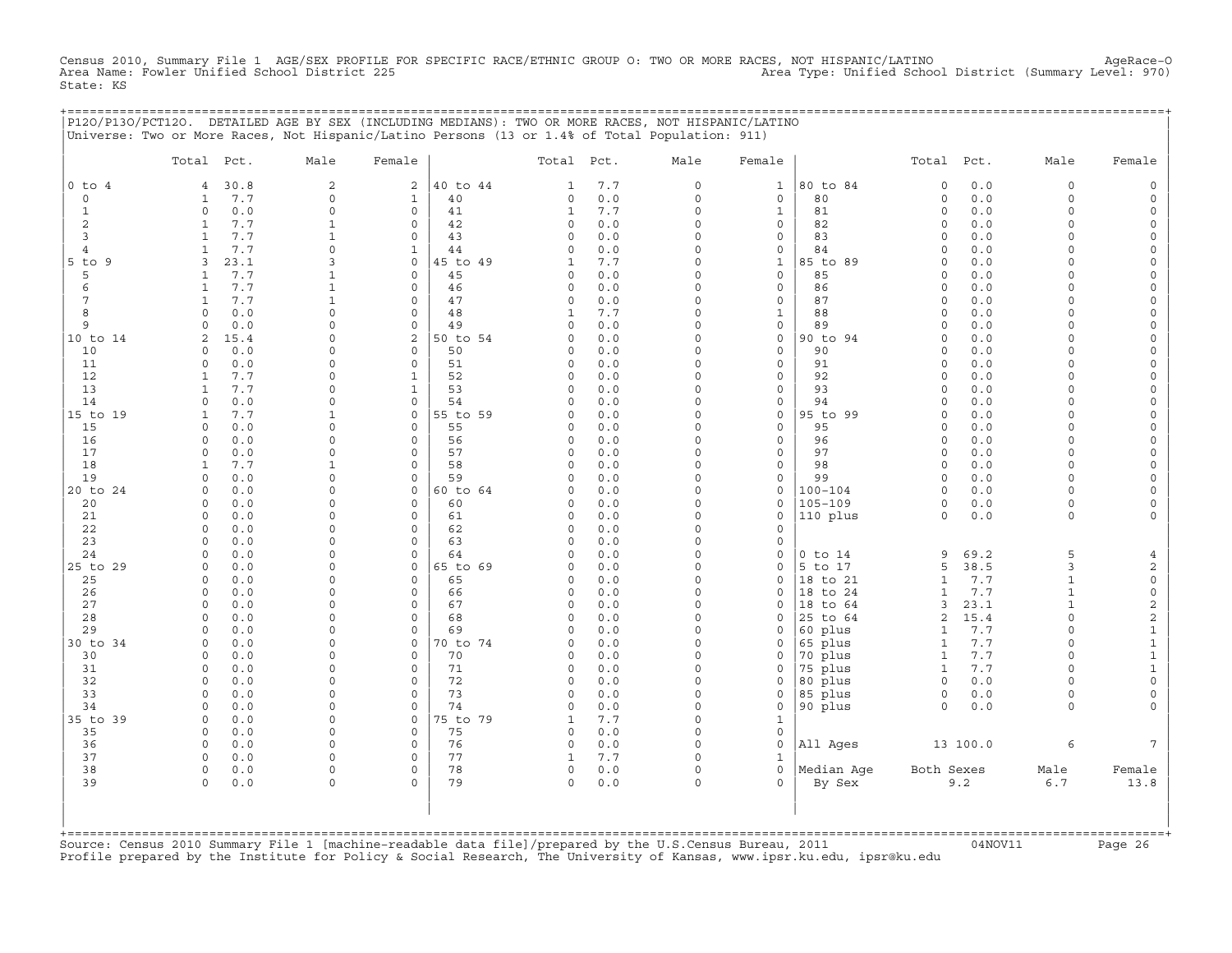Census 2010, Summary File 1 RACE PROFILE 1: DETAILED RACE BY HISPANIC/LATINO ETHNICITY, WITH TOTAL TALLIES Race:1<br>Area Name: Fowler Unified School District 225 area Type: Unified School District (Summary Level: 970) Area Type: Unified School District (Summary Level: 970) State: KS

| P8/P9. RACE BY HISPANIC/LATINO ETHNICITY                                      |                |           |                    |           |                     |           |
|-------------------------------------------------------------------------------|----------------|-----------|--------------------|-----------|---------------------|-----------|
| Universe: Total Population                                                    | Total          |           | Hispanic or Latino |           | Not Hispanic/Latino |           |
|                                                                               | Number Pct.    |           | Number Pct.        |           | Number Pct.         |           |
| Total:                                                                        |                | 911 100.0 |                    | 104 100.0 |                     | 807 100.0 |
| Population of one race:                                                       | 895            | 98.2      |                    | 101 97.1  | 794                 | 98.4      |
| White alone                                                                   | 843            | 92.5      | 61                 | 58.7      | 782                 | 96.9      |
| Black or African American alone                                               | 6              | 0.7       | $\Omega$           | 0.0       | 6                   | 0.7       |
| American Indian and Alaska Native alone                                       |                | 0.5       |                    | 2.9       |                     | 0.2       |
| Asian alone                                                                   | 5              | 0.5       |                    | 1.0       |                     | 0.5       |
| Native Hawaiian and Other Pacific Islander alone                              | $\Omega$       | 0.0       | $\Omega$           | 0.0       | $\Omega$            | 0.0       |
| Some Other Race alone                                                         | 36             | 4.0       | 36                 | 34.6      | $\Omega$            | 0.0       |
| Population of two or more races:                                              | 16             | 1.8       | $\mathcal{L}$      | 2.9       | 13                  | 1.6       |
| Population of two races:                                                      | 16             | 1.8       | $\mathcal{L}$      | 2.9       | 13                  | 1.6       |
| White; Black or African American                                              | $\overline{3}$ | 0.3       | $\Omega$           | 0.0       | 3                   | 0.4       |
| White; American Indian and Alaska Native                                      | 5              | 0.5       | $\Omega$           | 0.0       | 5                   | 0.6       |
| White: Asian                                                                  | 5 <sub>1</sub> | 0.5       | $\Omega$           | 0.0       | $\overline{5}$      | 0.6       |
| White; Native Hawaiian and Other Pacific Islander                             |                | 0.0       | $\Omega$           | 0.0       | $\Omega$            | 0.0       |
| White; Some other race                                                        |                | 0.3       |                    | 2.9       |                     | 0.0       |
| Black or African American; American Indian and Alaska Native                  | $\circ$        | 0.0       | $\Omega$           | 0.0       |                     | 0.0       |
| Black or African American; Asian                                              | $\Omega$       | 0.0       | $\Omega$           | 0.0       |                     | 0.0       |
| Black or African American; Native Hawaiian and Other Pacific Islander         | $\Omega$       | 0.0       | $\cap$             | 0.0       |                     | 0.0       |
| Black or African American; Some Other Race                                    |                | 0.0       | $\Omega$           | 0.0       |                     | 0.0       |
| American Indian and Alaska Native; Asian                                      |                | 0.0       | $\Omega$           | 0.0       |                     | 0.0       |
| American Indian and Alaska Native; Native Hawaiian and Other Pacific Islander |                | 0.0       | $\Omega$           | 0.0       |                     | 0.0       |
| American Indian and Alaska Native; Some Other Race                            | $\Omega$       | 0.0       | <sup>n</sup>       | 0.0       |                     | 0.0       |
| Asian; Native Hawaiian and Other Pacific Islander                             | $\Omega$       | 0.0       |                    | 0.0       |                     | 0.0       |
| Asian; Some Other Race                                                        |                | 0.0       |                    | 0.0       |                     | 0.0       |
| Native Hawaiian and Other Pacific Islander: Some Other Race                   |                | 0.0       |                    | 0.0       |                     | 0.0       |
| Population of three or more races:                                            |                | 0.0       |                    | 0.0       |                     | 0.0       |
| Population of three races*                                                    | $\Omega$       | 0.0       |                    | 0.0       |                     | 0.0       |
| Population of four races*                                                     |                | 0.0       |                    | 0.0       |                     | 0.0       |
| Population of five races*                                                     |                | 0.0       |                    | 0.0       |                     | 0.0       |
| Population of all six races                                                   | $\Omega$       | 0.0       | $\cap$             | 0.0       | $\Omega$            | 0.0       |

|\*Tables P8 and p9 also include counts for all 41 specific combinations of three, four, and five races. They are not shown here to save space. | For more information, contact the Census Bureau or the State Data Center which produced this report. See also Race Profile 3.

| |

|\_\_\_\_\_\_\_\_\_\_\_\_\_\_\_\_\_\_\_\_\_\_\_\_\_\_\_\_\_\_\_\_\_\_\_\_\_\_\_\_\_\_\_\_\_\_\_\_\_\_\_\_\_\_\_\_\_\_\_\_\_\_\_\_\_\_\_\_\_\_\_\_\_\_\_\_\_\_\_\_\_\_\_\_\_\_\_\_\_\_\_\_\_\_\_\_\_\_\_\_\_\_\_\_\_\_\_\_\_\_\_\_\_\_\_\_\_\_\_\_\_\_\_\_\_\_\_\_\_\_\_\_\_\_\_\_\_\_\_\_\_\_\_\_\_\_\_|

| Source: Census 2010 Summary File 1 [machine-readable data file]/prepared by the U.S.Census Bureau, 2011<br>Profile prepared by the Institute for Policy & Social Research, The University of Kansas, www.ipsr.ku.edu, ipsr@ku.edu |       | 04NOV11   | Page 27      |
|-----------------------------------------------------------------------------------------------------------------------------------------------------------------------------------------------------------------------------------|-------|-----------|--------------|
| Some Other Race alone or in combination with one or more other races                                                                                                                                                              | 4.2   | 36.4      | $0.0$        |
| Native Hawaiian and Other Pacific Islander alone or in combination with one or more other races                                                                                                                                   | 0.0   | 0.0       | 0.0          |
| Asian alone or in combination with one or more other races                                                                                                                                                                        | 1.1   | 0.9       | 1.1          |
| American Indian and Alaska Native alone or in combination with one or more other races                                                                                                                                            | 1.1   | 2.8       | 0.9          |
| Black or African American alone or in combination with one or more other races                                                                                                                                                    | 1.0   | 0.0       | 1.1          |
| White alone or in combination with one or more other races                                                                                                                                                                        | 92.7  | 59.8      | 97.0         |
| As a Percent of Total Race Tallies:                                                                                                                                                                                               | 100.0 | 100.0     | 100.0        |
| Some Other Race alone or in combination with one or more other races                                                                                                                                                              | 39    | 39        |              |
| Native Hawaiian and Other Pacific Islander alone or in combination with one or more other races                                                                                                                                   |       |           |              |
| Asian alone or in combination with one or more other races                                                                                                                                                                        | 1 O   |           |              |
| American Indian and Alaska Native alone or in combination with one or more other races                                                                                                                                            |       |           |              |
| Black or African American alone or in combination with one or more other races                                                                                                                                                    |       |           |              |
| White alone or in combination with one or more other races                                                                                                                                                                        | 859   | 64        | 795          |
| Total Races Tallied:                                                                                                                                                                                                              | 927   | 107       | 820          |
|                                                                                                                                                                                                                                   | Total | or Latino | or Latino    |
| (Greater than the total population because of multiple race reporting)                                                                                                                                                            |       | Hispanic  | Not Hispanic |
| Universe: Total Races Tallied (927 or 101.8% of the total population)                                                                                                                                                             |       |           |              |
| P6/P7. TOTAL RACES TALLIED BY HISPANIC/LATINO ETHNICITY                                                                                                                                                                           |       |           |              |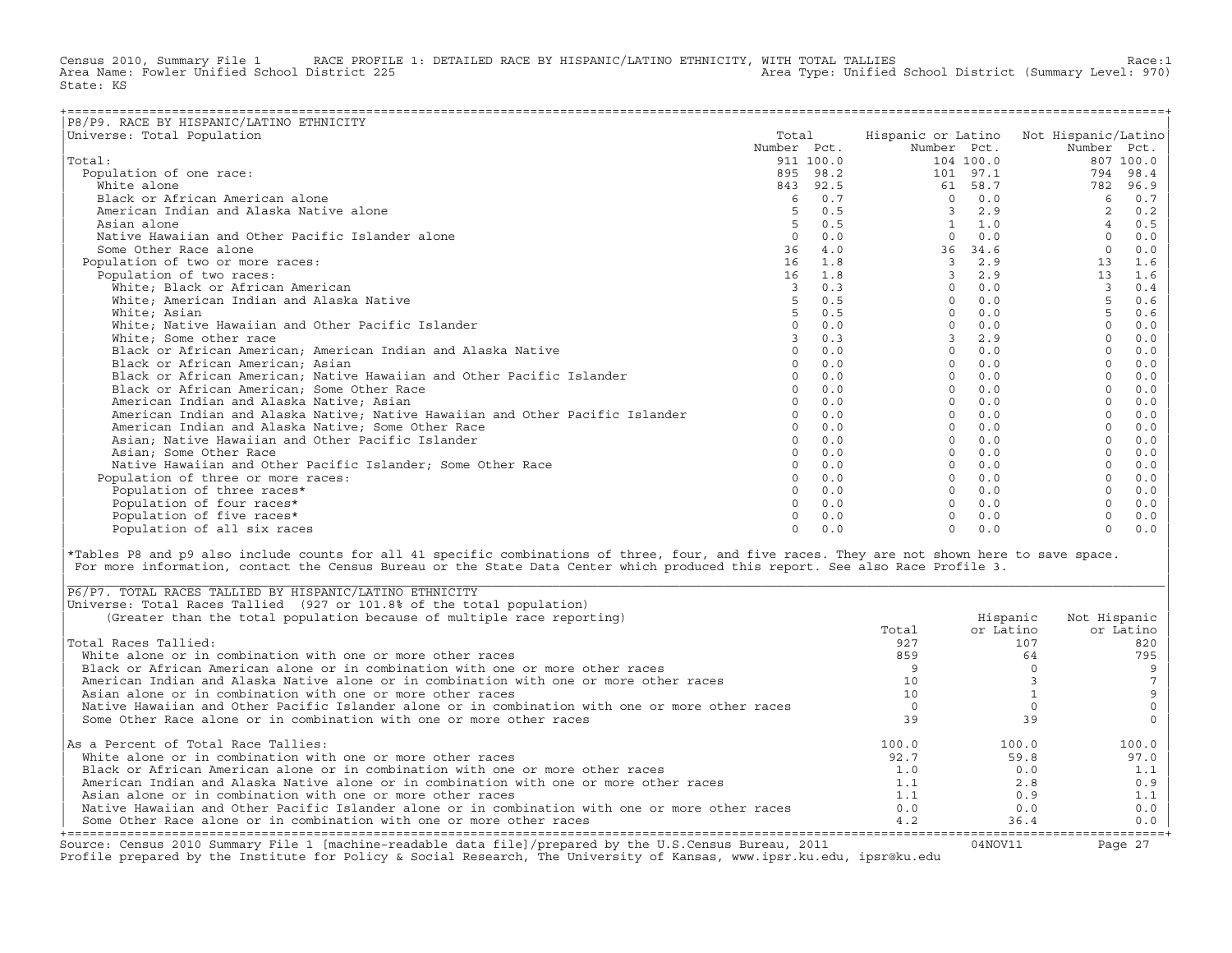Census 2010, Summary File 1 RACE PROFILE 2: DETAILED RACE BY HISP./LATINO ETHNICITY (18+); TALLIES FOR HOUSEHOLDERS Race:2<br>Area Name: Fowler Unified School District 225 Area Type: Unified School District (Summary Level: 970) State: KS

| P10/P11. RACE BY HISPANIC/LATINO ETHNICITY FOR THE POPULATION 18 AND OVER     |                 |           |                |          |                                        |           |
|-------------------------------------------------------------------------------|-----------------|-----------|----------------|----------|----------------------------------------|-----------|
| Universe: Population 18 and over                                              | Total 18 & over |           |                |          | Hispanic or Latino Not Hispanic/Latino |           |
|                                                                               | Number Pct.     |           | Number Pct.    |          | Number Pct.                            |           |
| Total 18 and over:                                                            |                 | 659 100.0 |                | 56 100.0 |                                        | 603 100.0 |
| Population of one race:                                                       |                 | 655 99.4  |                | 56 100.0 | 599                                    | 99.3      |
| White alone                                                                   |                 | 624 94.7  |                | 31 55.4  | 593                                    | 98.3      |
| Black or African American alone                                               | $\Omega$        | 0.0       | $\Omega$       | 0.0      | $\Omega$                               | 0.0       |
| American Indian and Alaska Native alone                                       |                 | 0.6       | $\overline{2}$ | 3.6      |                                        | 0.3       |
| Asian alone                                                                   |                 | 0.8       |                | 1.8      | $\overline{4}$                         | 0.7       |
| Native Hawaiian and Other Pacific Islander alone                              | $\Omega$        | 0.0       | $\Omega$       | 0.0      | $\Omega$                               | 0.0       |
| Some Other Race alone                                                         | 22              | 3.3       | 22             | 39.3     |                                        | 0.0       |
| Population of two or more races:                                              | $\overline{4}$  | 0.6       | $\Omega$       | 0.0      |                                        | 0.7       |
| Population of two races:                                                      |                 | 0.6       | $\Omega$       | 0.0      |                                        | $0.7$     |
| White; Black or African American                                              |                 | 0.0       | $\Omega$       | 0.0      | $\Omega$                               | 0.0       |
| White; American Indian and Alaska Native                                      |                 | 0.6       | $\Omega$       | 0.0      | $\overline{4}$                         | 0.7       |
| White; Asian                                                                  | $\Omega$        | 0.0       | $\Omega$       | 0.0      | $\Omega$                               | 0.0       |
| White; Native Hawaiian and Other Pacific Islander                             | $\cap$          | 0.0       | $\cap$         | 0.0      |                                        | 0.0       |
| White; Some Other Race                                                        |                 | 0.0       | $\Omega$       | 0.0      |                                        | 0.0       |
| Black or African American; American Indian and Alaska Native                  |                 | 0.0       | $\Omega$       | 0.0      |                                        | 0.0       |
| Black or African American; Asian                                              |                 | 0.0       | $\Omega$       | 0.0      |                                        | 0.0       |
| Black or African American; Native Hawaiian and Other Pacific Islander         |                 | 0.0       | $\Omega$       | 0.0      |                                        | 0.0       |
| Black or African American; Some Other Race                                    |                 | 0.0       | $\Omega$       | 0.0      |                                        | 0.0       |
| American Indian and Alaska Native; Asian                                      |                 | 0.0       | $\Omega$       | 0.0      |                                        | 0.0       |
| American Indian and Alaska Native; Native Hawaiian and Other Pacific Islander |                 | 0.0       | $\Omega$       | 0.0      |                                        | 0.0       |
| American Indian and Alaska Native; Some Other Race                            | $\Omega$        | 0.0       | $\Omega$       | 0.0      | $\Omega$                               | 0.0       |
| Asian; Native Hawaiian and Other Pacific Islander                             | $\Omega$        | 0.0       | $\Omega$       | 0.0      | $\Omega$                               | 0.0       |
| Asian; Some Other Race                                                        |                 | 0.0       | $\Omega$       | 0.0      |                                        | 0.0       |
| Native Hawaiian and Other Pacific Islander: Some Other Race                   |                 | 0.0       | $\Omega$       | 0.0      |                                        | 0.0       |
| Population of three or more races:                                            |                 | 0.0       | $\Omega$       | 0.0      |                                        | 0.0       |
| Population of three races*                                                    |                 | 0.0       | $\Omega$       | 0.0      |                                        | 0.0       |
| Population of four races*                                                     |                 | 0.0       | $\cap$         | 0.0      |                                        | 0.0       |
| Population of five races*                                                     |                 | 0.0       |                | 0.0      |                                        | $0.0$     |
| Population of all six races                                                   | $\cap$          | 0.0       | $\Omega$       | 0.0      | $\Omega$                               | 0.0       |

|\*Tables P10 and P11 also include counts for all 41 specific combinations of three, four, and five races. They are not shown here to save | space. For more information, contact the Census Bureau or the State Data Center which produced this report.

| Source: Census 2010 Summary File 1 [machine-readable data file]/prepared by the U.S.Census Bureau, 2011<br>Profile prepared by the Institute for Policy & Social Research, The University of Kansas, www.ipsr.ku.edu, ipsr@ku.edu |       | 04NOV11   | Page 28      |
|-----------------------------------------------------------------------------------------------------------------------------------------------------------------------------------------------------------------------------------|-------|-----------|--------------|
| Some Other Race alone or in combination with one or more other races                                                                                                                                                              | 2.2   | 33.3      | $0.0$        |
| Native Hawaiian and Other Pacific Islander alone or in combination with one or more other races                                                                                                                                   | 0.0   | 0.0       | 0.0          |
| Asian alone or in combination with one or more other races                                                                                                                                                                        | 0.0   | 0.0       | 0.0          |
| American Indian and Alaska Native alone or in combination with one or more other races                                                                                                                                            | 0.8   | 4.2       | 0.6          |
| Black or African American alone or in combination with one or more other races                                                                                                                                                    | 0.0   | 0.0       | 0.0          |
| White alone or in combination with one or more other races                                                                                                                                                                        | 97.0  | 62.5      | 99.4         |
| As a Percent of Total Race Tallies for Householders:                                                                                                                                                                              | 100.0 | 100.0     | 100.0        |
| Some Other Race alone or in combination with one or more other races                                                                                                                                                              |       |           |              |
| Native Hawaiian and Other Pacific Islander alone or in combination with one or more other races                                                                                                                                   |       |           |              |
| Asian alone or in combination with one or more other races                                                                                                                                                                        |       |           |              |
| American Indian and Alaska Native alone or in combination with one or more other races                                                                                                                                            |       |           |              |
| Black or African American alone or in combination with one or more other races                                                                                                                                                    |       |           |              |
| White alone or in combination with one or more other races                                                                                                                                                                        | 352   |           | 337          |
| Total Races Tallied for Householders:                                                                                                                                                                                             | 363   | 24        | 339          |
|                                                                                                                                                                                                                                   | Total | or Latino | or Latino    |
| (Note: Greater than the total number of households because of multiple race reporting)                                                                                                                                            |       | Hispanic  | Not Hispanic |
| Universe: Total Races Tallied For Householders In Occupied Housing Units (363 or 100.6% of total households)                                                                                                                      |       |           |              |
| H8/H9. TOTAL RACES TALLIED FOR HOUSEHOLDERS BY HISPANIC/LATINO ETHNICITY                                                                                                                                                          |       |           |              |

| |

|\_\_\_\_\_\_\_\_\_\_\_\_\_\_\_\_\_\_\_\_\_\_\_\_\_\_\_\_\_\_\_\_\_\_\_\_\_\_\_\_\_\_\_\_\_\_\_\_\_\_\_\_\_\_\_\_\_\_\_\_\_\_\_\_\_\_\_\_\_\_\_\_\_\_\_\_\_\_\_\_\_\_\_\_\_\_\_\_\_\_\_\_\_\_\_\_\_\_\_\_\_\_\_\_\_\_\_\_\_\_\_\_\_\_\_\_\_\_\_\_\_\_\_\_\_\_\_\_\_\_\_\_\_\_\_\_\_\_\_\_\_\_\_\_\_\_\_|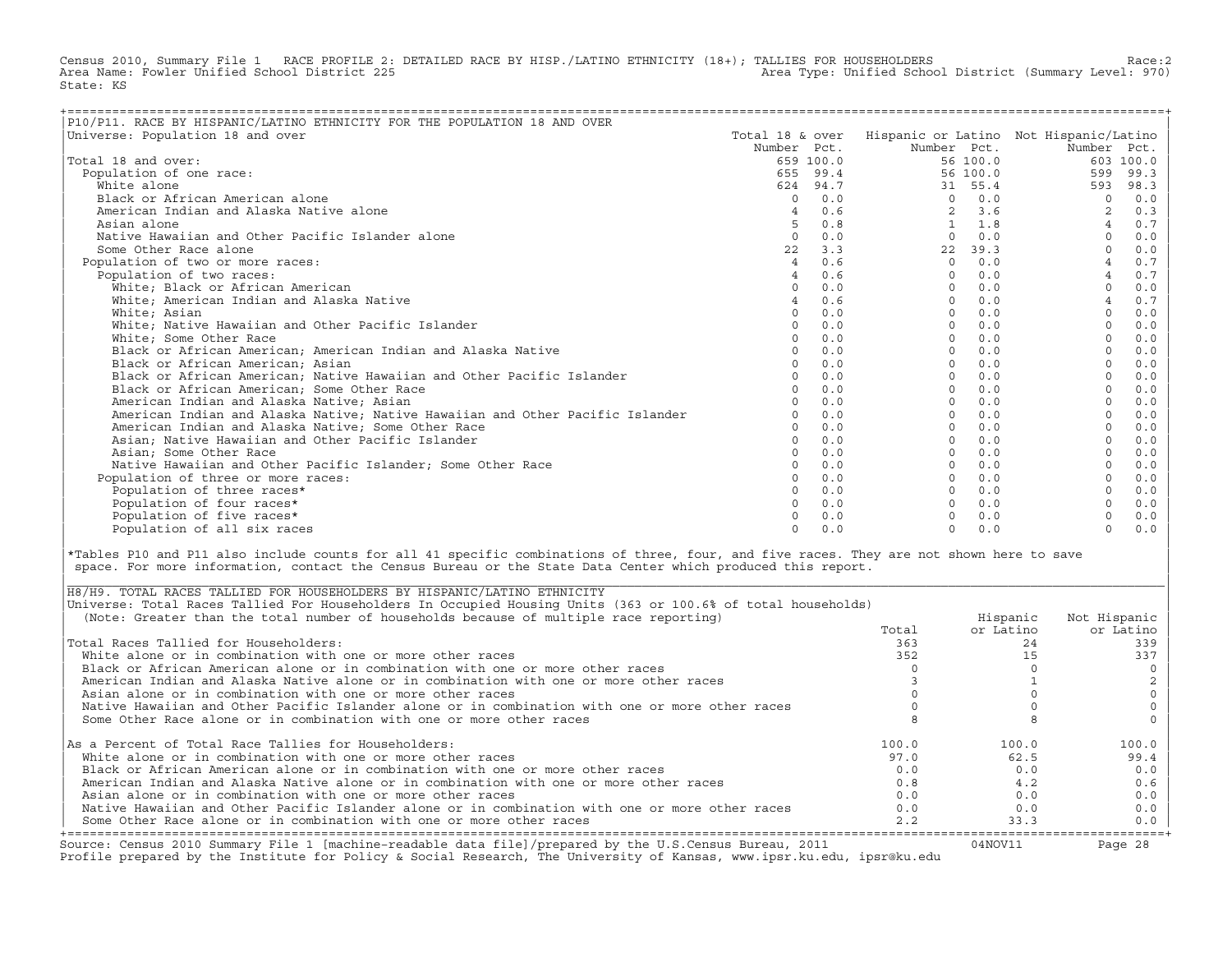Census 2010, Summary File 1 RACE PROFILE 3: MATRIX PRESENTATION OF MULTIPLE RACE COMBINATIONS Race:3 Area Type: Unified School District (Summary Level: 970) State: KS

| P6/P8. RACE COMBINATIONS AND          | White              |                            | Black or           |                     |            | American Indian    |                |            | ==================================<br>Asian |                       |                 | Native Hawaiian & Some other race   |                    |              |          |
|---------------------------------------|--------------------|----------------------------|--------------------|---------------------|------------|--------------------|----------------|------------|---------------------------------------------|-----------------------|-----------------|-------------------------------------|--------------------|--------------|----------|
| SHARE OF TOTAL TALLIES                |                    |                            | African American   |                     |            | & Alaska Native    |                |            |                                             |                       | Other Pacific   |                                     |                    |              |          |
| Two Universes:                        |                    | (WHITE)                    |                    | (BLACK)             |            |                    |                | (AIAN)     |                                             | (ASIAN)               | Islander (NHPI) |                                     |                    |              | (OTHER)  |
| Total Population (911)                |                    |                            |                    |                     |            |                    |                |            |                                             |                       |                 |                                     |                    |              |          |
| and Total Races Tallied*              | Persons            | Pct of                     | Persons            | Pct of              |            | Persons            |                | Pct of     | Persons                                     | Pct of                | Persons         | Pct of                              | Persons            |              | Pct of   |
| (927 or 98.3% of                      | or                 | WHITE                      | or                 | <b>BLACK</b>        |            | or                 |                | AIAN       | or                                          | ASIAN                 | or              | NHPI                                | or                 | OTHER        |          |
| the Total Population)                 | Tallies            | Tallies                    | Tallies            | Tallies             |            | Tallies            |                | Tallies    | Tallies                                     | Tallies               | Tallies         | Tallies                             | Tallies            |              | Tallies  |
| ----------------------------------    | ================== |                            | ================== |                     |            | ------------------ |                |            |                                             | ------------------    |                 | ==================                  | ------------------ |              |          |
| One Race Alone                        |                    | 843 98.1                   |                    | 6 66.7              |            |                    |                | 5, 50.0    |                                             | 5, 50.0               |                 | $\Omega$<br>$\sim$                  |                    |              | 36 92.3  |
|                                       |                    |                            |                    |                     |            |                    |                |            |                                             |                       |                 |                                     |                    |              |          |
| Two-Race combinations (15 in          |                    |                            |                    |                     |            |                    |                |            |                                             |                       |                 |                                     |                    |              |          |
| all, each presented twice)--          |                    |                            |                    |                     |            |                    |                |            |                                             |                       |                 |                                     |                    |              |          |
| Total Tallies*                        |                    | 16 1.9                     |                    | 3, 33.3             |            |                    |                | 5 50.0     |                                             | 5 50.0                |                 | $\circ$                             |                    | $\mathbf{3}$ | 7.7      |
|                                       |                    |                            |                    |                     |            |                    |                |            |                                             |                       |                 |                                     |                    |              |          |
| WHITE and                             |                    | _________________          |                    | 3, 33.3             |            |                    | $5 -$          | 50.0       |                                             | 50.0<br>5             |                 | $\Omega$                            |                    | 3            | 7.7      |
| BLACK and                             |                    | 3<br>0.3                   |                    | ---------           |            |                    | $\Omega$       | 0.0        |                                             | $\Omega$<br>0.0       |                 | $\Omega$                            |                    | $\Omega$     | 0.0      |
| AIAN and                              |                    | 5<br>0.6                   |                    | $\Omega$            | 0.0        | ________________   |                |            |                                             | 0.0<br>$\Omega$       |                 | $\Omega$                            |                    | $\Omega$     | 0.0      |
| ASIAN and                             |                    | 5<br>0.6                   |                    | $\Omega$            | 0.0        |                    | $\Omega$       | 0.0        |                                             | $---$                 |                 | $\Omega$                            |                    | $\Omega$     | 0.0      |
| NHPI and                              |                    | $\Omega$<br>0.0            |                    | $\Omega$            | 0.0        |                    | $\Omega$       | 0.0        |                                             | $\Omega$<br>0.0       |                 |                                     |                    | $\Omega$     | 0.0      |
| OTHER and                             |                    | $\overline{3}$<br>0.3      |                    | $\Omega$            | 0.0        |                    | $\Omega$       | 0.0        |                                             | $\Omega$<br>0.0       |                 | $\circ$                             |                    |              |          |
|                                       |                    |                            |                    |                     |            |                    |                |            |                                             |                       |                 |                                     |                    |              |          |
| Three-Race combinations (20,          |                    |                            |                    |                     |            |                    |                |            |                                             |                       |                 |                                     |                    |              |          |
| each presented three times)--         |                    |                            |                    |                     |            |                    |                |            |                                             |                       |                 |                                     |                    |              |          |
| Total Tallies*                        |                    | $0 \t 0.0$                 |                    | $\Omega$            | 0.0        |                    | $\circ$        | 0.0        |                                             | 0.0<br>$\circ$        |                 | $\circ$                             |                    | $\Omega$     | 0.0      |
|                                       |                    |                            |                    |                     |            |                    |                |            |                                             |                       |                 |                                     |                    |              |          |
| WHITE; BLACK; and                     |                    | _________________          | _____________      |                     |            |                    | $\overline{0}$ | 0.0        |                                             | $\overline{0}$<br>0.0 |                 | $\overline{0}$                      |                    | $\circ$      | 0.0      |
| WHITE; AIAN; and                      |                    | _________________          |                    | $\Omega$            | 0.0        |                    |                |            |                                             | $\Omega$<br>0.0       |                 | $\Omega$                            |                    | $\Omega$     | 0.0      |
| WHITE; ASIAN; and                     |                    | _________________          |                    | $\Omega$            | 0.0        |                    | $\Omega$       | 0.0        |                                             | $---$                 |                 | $\Omega$                            |                    | $\Omega$     | 0.0      |
| WHITE; NHPI; and                      |                    |                            |                    | $\Omega$            | 0.0        |                    | $\Omega$       | 0.0        |                                             | $\circ$<br>0.0        |                 |                                     |                    | $\Omega$     | 0.0      |
| WHITE; OTHER; and                     |                    |                            |                    | $\Omega$            | 0.0        |                    | $\Omega$       | 0.0        |                                             | $\circ$<br>0.0        |                 | $\circ$                             |                    |              |          |
|                                       |                    |                            |                    |                     |            |                    |                |            |                                             |                       |                 |                                     |                    |              |          |
| BLACK; AIAN; and                      |                    | $\Omega$<br>0.0            | _________________  |                     |            | _________________  |                |            |                                             | $\Omega$<br>0.0       |                 | $\Omega$                            |                    | $\Omega$     | 0.0      |
| BLACK; ASIAN; and                     |                    | $\Omega$<br>0.0            | _________________  |                     |            |                    | $\Omega$       | 0.0        |                                             | $---$                 |                 | $\Omega$                            |                    | $\Omega$     | 0.0      |
| BLACK; NHPI; and                      |                    | $\circ$<br>0.0             |                    |                     |            |                    | $\mathbf 0$    | 0.0        |                                             | $\circ$<br>$0.0$      |                 |                                     |                    | $\Omega$     | 0.0      |
| BLACK; OTHER; and                     |                    | $\Omega$<br>0.0            | _________________  |                     |            |                    | $\Omega$       | 0.0        |                                             | $\Omega$<br>0.0       |                 | $\Omega$                            |                    |              |          |
|                                       |                    |                            |                    |                     |            |                    |                |            |                                             |                       |                 |                                     |                    |              |          |
| AIAN; ASIAN; and                      |                    | 0.0<br>$\Omega$            |                    | $\Omega$            | 0.0        | ________________   |                |            |                                             |                       |                 | $\Omega$                            |                    | $\Omega$     | 0.0      |
| AIAN; NHPI; and                       |                    | $\Omega$<br>0.0            |                    | $\Omega$            | 0.0        |                    |                |            |                                             | 0.0<br>$\Omega$       |                 |                                     |                    | $\Omega$     | 0.0      |
| AIAN; OTHER; and                      |                    | $\Omega$<br>0.0            |                    | $\Omega$            | 0.0        |                    |                |            |                                             | $\Omega$<br>0.0       |                 | $\Omega$                            |                    |              |          |
|                                       |                    | 0.0                        |                    |                     |            |                    | $\Omega$       |            |                                             | _________________     |                 |                                     |                    | $\Omega$     |          |
| ASIAN; NHPI; and<br>ASIAN; OTHER; and |                    | $\circ$<br>$\Omega$<br>0.0 |                    | $\circ$<br>$\Omega$ | 0.0<br>0.0 |                    | $\Omega$       | 0.0<br>0.0 |                                             |                       |                 | $\Omega$                            |                    |              | $0.0$    |
|                                       |                    |                            |                    |                     |            |                    |                |            |                                             |                       |                 |                                     |                    |              |          |
| NHPI; OTHER; and                      |                    | 0.0<br>$\Omega$            |                    | $\Omega$            | 0.0        |                    | $\Omega$       | 0.0        |                                             | $\Omega$<br>0.0       |                 |                                     |                    |              |          |
|                                       |                    |                            |                    |                     |            |                    |                |            |                                             |                       |                 |                                     |                    |              |          |
| Four Races (15)--Total Tallies*:      |                    | $\Omega$<br>0.0            |                    | $\Omega$            | 0.0        |                    | $\Omega$       | 0.0        |                                             | $\Omega$<br>0.0       |                 | $\Omega$                            |                    | $\Omega$     | 0.0      |
| Five Races (6)--Total Tallies*:       |                    | 0.0<br>$\mathbf 0$         |                    | $\circ$             | 0.0        |                    | $\circ$        | 0.0        |                                             | $\circ$<br>0.0        |                 | $\mathbf 0$                         |                    | $\circ$      | 0.0      |
| Six Races (1)--Total Tallies*:        |                    | 0.0<br>$\Omega$            |                    | $\Omega$            | 0.0        |                    | $\Omega$       | 0.0        |                                             | $\Omega$<br>0.0       |                 | $\Omega$                            |                    | $\Omega$     | 0.0      |
|                                       |                    |                            |                    |                     |            |                    |                |            |                                             |                       |                 |                                     |                    |              |          |
| Total Tallies* for each race          |                    |                            |                    |                     |            |                    |                |            |                                             |                       |                 |                                     |                    |              |          |
| alone or in any combination:          |                    | 859 100.0                  |                    | 9100.0              |            |                    |                | 10 100.0   |                                             | 10 100.0              |                 | $\mathsf O$<br>$\ddot{\phantom{a}}$ |                    |              | 39 100.0 |
|                                       |                    |                            |                    |                     |            |                    |                |            |                                             |                       |                 |                                     |                    |              |          |
|                                       |                    |                            |                    |                     |            |                    |                |            |                                             |                       |                 |                                     |                    |              |          |

|\*Notes: Summing across Total Tallies rows would give results greater than the corresponding population counts because of multiple counting (e.g., | each person of three races would be counted three times). Detail is not shown for the four-race and five-race combinations. Each Percent shown represents that combination's share of total tallies for the race indicated in the column header. See Race Profile 1 for Grand Total Tallies. +===================================================================================================================================================+ Source: Census 2010 Summary File 1 [machine−readable data file]/prepared by the U.S.Census Bureau, 2011 04NOV11 Page 29 Profile prepared by the Institute for Policy & Social Research, The University of Kansas, www.ipsr.ku.edu, ipsr@ku.edu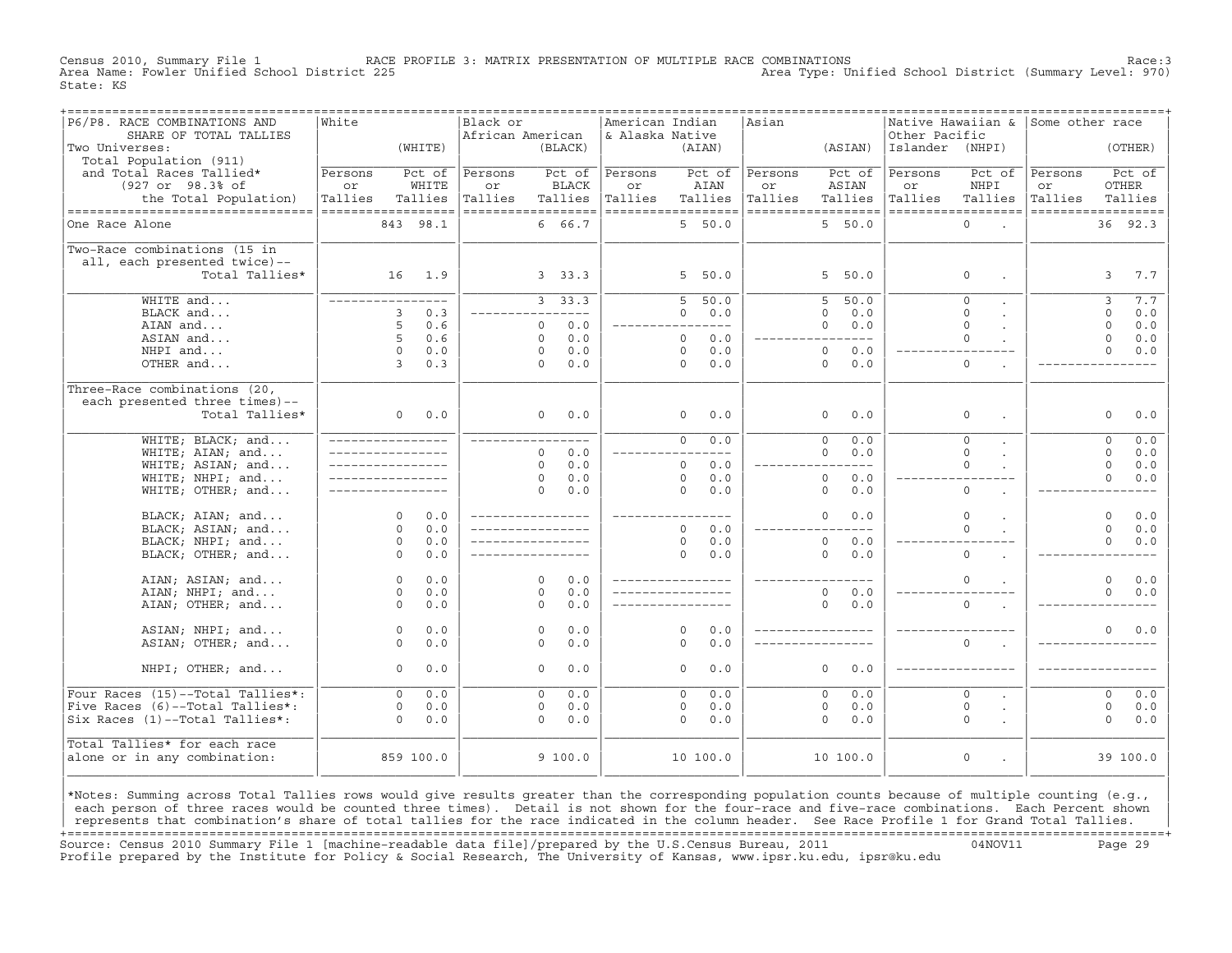Census 2010, Summary File 1 RACE PROFILE 4: DETAILED NATIVE AMERICAN, ASIAN, PACIFIC ISLANDER, & HISP/LATINO SUBGROUPS<br>Area Name: Fowler Unified School District 225 State: KS

| PCT1. AMERICAN INDIAN AND ALASKA NATIVE BY TRIBE                                                                                                                               |                                                                                                                                                                                                                                                                                                                                                                                              |                                                                                                 |                                                         |                                        |               |                     |
|--------------------------------------------------------------------------------------------------------------------------------------------------------------------------------|----------------------------------------------------------------------------------------------------------------------------------------------------------------------------------------------------------------------------------------------------------------------------------------------------------------------------------------------------------------------------------------------|-------------------------------------------------------------------------------------------------|---------------------------------------------------------|----------------------------------------|---------------|---------------------|
|                                                                                                                                                                                | Universe: Persons who are American Indian and Alaska Native Alone                                                                                                                                                                                                                                                                                                                            |                                                                                                 |                                                         |                                        |               |                     |
|                                                                                                                                                                                |                                                                                                                                                                                                                                                                                                                                                                                              |                                                                                                 |                                                         |                                        |               |                     |
| Total:                                                                                                                                                                         | 5                                                                                                                                                                                                                                                                                                                                                                                            |                                                                                                 |                                                         |                                        |               |                     |
| With one tribe specified:                                                                                                                                                      | 2 Cree                                                                                                                                                                                                                                                                                                                                                                                       | 0 Paiute                                                                                        |                                                         | $\Omega$<br>Yuman                      |               | $\mathbf 0$         |
| American Indian tribe:                                                                                                                                                         | 2 Creek                                                                                                                                                                                                                                                                                                                                                                                      | 0 Pima                                                                                          |                                                         | $\Omega$<br>Other Amer. Indian tribes  |               | $\circ$             |
| Apache                                                                                                                                                                         | 0 Crow                                                                                                                                                                                                                                                                                                                                                                                       | 0 Potawatomi                                                                                    |                                                         | $\Omega$<br>Amer. Indian not specified |               | $\mathsf O$         |
| Arapaho                                                                                                                                                                        | 0 Delaware                                                                                                                                                                                                                                                                                                                                                                                   | 0 Pueblo                                                                                        |                                                         | $\Omega$<br>Alaska Native tribe:       |               | $\mathsf{O}\xspace$ |
| Blackfeet                                                                                                                                                                      | 0 Hopi                                                                                                                                                                                                                                                                                                                                                                                       | 0 Puget Sound Salish                                                                            |                                                         | $\Omega$<br>Alaskan Athabascan         |               | $\mathsf{O}\xspace$ |
| Canadian/French Amer. Indian<br>Cantral American Indian                                                                                                                        |                                                                                                                                                                                                                                                                                                                                                                                              |                                                                                                 |                                                         |                                        |               | $\mathsf{O}\xspace$ |
|                                                                                                                                                                                | 0 Houma                                                                                                                                                                                                                                                                                                                                                                                      | 0 Seminole                                                                                      |                                                         | $\circ$<br>Aleut                       |               |                     |
|                                                                                                                                                                                | 0 Iroquois                                                                                                                                                                                                                                                                                                                                                                                   | 0 Shoshone                                                                                      |                                                         | $\Omega$<br>Inupiat                    |               | $\mathsf{O}\xspace$ |
| Cherokee                                                                                                                                                                       | 1 Kiowa                                                                                                                                                                                                                                                                                                                                                                                      | 0 Sioux                                                                                         |                                                         | $\Omega$<br>Tlingit-Haida              |               | $\mathsf{O}$        |
| Cheyenne                                                                                                                                                                       | 0 Lumbee                                                                                                                                                                                                                                                                                                                                                                                     | 0 South American Indian                                                                         |                                                         | $\Omega$<br>Tsimshian                  |               | $\mathsf{O}\xspace$ |
| Chickasaw                                                                                                                                                                      | 1 Menominee                                                                                                                                                                                                                                                                                                                                                                                  | 0 Spanish American Indian                                                                       |                                                         | $0 \qquad \qquad$<br>Yup'ik            |               | $\circ$             |
| Chippewa                                                                                                                                                                       | 0 Mexican Amer. Indian                                                                                                                                                                                                                                                                                                                                                                       | 0 Tohono O'Odham                                                                                |                                                         | $\circ$<br>Alaska Native not specified |               | $\circ$             |
| Choctaw                                                                                                                                                                        | 0 Navajo                                                                                                                                                                                                                                                                                                                                                                                     | $0$ Ute                                                                                         |                                                         | 0 No tribe specified                   |               | $\mathsf 3$         |
| Colville                                                                                                                                                                       | 0 Osage                                                                                                                                                                                                                                                                                                                                                                                      | 0 Yakama                                                                                        |                                                         | More than one specified<br>$\Omega$    |               | $\Omega$            |
| Comanche                                                                                                                                                                       | Ottawa<br>$\Omega$                                                                                                                                                                                                                                                                                                                                                                           | 0 Yaqui                                                                                         |                                                         | $\Omega$                               |               |                     |
|                                                                                                                                                                                |                                                                                                                                                                                                                                                                                                                                                                                              |                                                                                                 |                                                         |                                        |               |                     |
|                                                                                                                                                                                | (An additional 5 persons are Native American in combination with other races.)                                                                                                                                                                                                                                                                                                               |                                                                                                 |                                                         |                                        |               |                     |
|                                                                                                                                                                                |                                                                                                                                                                                                                                                                                                                                                                                              |                                                                                                 |                                                         |                                        |               |                     |
|                                                                                                                                                                                |                                                                                                                                                                                                                                                                                                                                                                                              |                                                                                                 |                                                         |                                        |               |                     |
| PCT5/PCT7. ASIAN POPULATION--DETAILED GROUPS                                                                                                                                   |                                                                                                                                                                                                                                                                                                                                                                                              | PCT8. NATIVE HAWAIIAN AND OTHER PACIFIC                                                         |                                                         | PCT11. HISPANIC/LATINO BY SPECIFIC     |               |                     |
| Two Universes: (1) Persons who are Asian Alone, and                                                                                                                            |                                                                                                                                                                                                                                                                                                                                                                                              | ISLANDER POPULATION--DETAILED GROUPS                                                            |                                                         | ORIGIN                                 |               |                     |
|                                                                                                                                                                                |                                                                                                                                                                                                                                                                                                                                                                                              |                                                                                                 |                                                         |                                        |               |                     |
|                                                                                                                                                                                | (2) Total Asian Tallies reported by all persons*                                                                                                                                                                                                                                                                                                                                             | Univ.: Persons who are Native Hawaiian and<br>other Pacific Islander Alone                      |                                                         | Univ.: Hispanic/Latino population **   |               |                     |
|                                                                                                                                                                                |                                                                                                                                                                                                                                                                                                                                                                                              |                                                                                                 |                                                         |                                        |               |                     |
|                                                                                                                                                                                | Persons(1) Pct. Tallies*(2)                                                                                                                                                                                                                                                                                                                                                                  |                                                                                                 |                                                         | Total Hispanic/Latino                  | 104 100.0     |                     |
|                                                                                                                                                                                | 10                                                                                                                                                                                                                                                                                                                                                                                           |                                                                                                 | Persons Pct.                                            | Mexican                                | 96            | 92.3                |
| Fotals (Each Universe): 5 100.0<br>Only one group specified: 5 100.0<br>Asian Indian 1 20.0<br>Bangladeshi 0 0.0<br>Burmese 0 0.0<br>0 0.0<br>0 0.0<br>0 0.0<br>0 0.0<br>0 0.0 | $\frac{1}{2} \frac{1}{2} \frac{1}{2} \frac{1}{2} \frac{1}{2} \frac{1}{2} \frac{1}{2} \frac{1}{2} \frac{1}{2} \frac{1}{2} \frac{1}{2} \frac{1}{2} \frac{1}{2} \frac{1}{2} \frac{1}{2} \frac{1}{2} \frac{1}{2} \frac{1}{2} \frac{1}{2} \frac{1}{2} \frac{1}{2} \frac{1}{2} \frac{1}{2} \frac{1}{2} \frac{1}{2} \frac{1}{2} \frac{1}{2} \frac{1}{2} \frac{1}{2} \frac{1}{2} \frac{1}{2} \frac{$ |                                                                                                 |                                                         | Puerto Rican                           | $\Omega$      | 0.0                 |
|                                                                                                                                                                                | $\mathbf{1}$                                                                                                                                                                                                                                                                                                                                                                                 | Total:                                                                                          | 0, 100.0                                                | Cuban                                  | $\Omega$      | 0.0                 |
|                                                                                                                                                                                | $\circ$                                                                                                                                                                                                                                                                                                                                                                                      | Only one group specified:                                                                       | $\circ$<br>$\sim 100$                                   | Dominican Republic                     | $\Omega$      | 0.0                 |
|                                                                                                                                                                                | $\Omega$                                                                                                                                                                                                                                                                                                                                                                                     | Polynesian:                                                                                     | $\Omega$<br>$\sim 10$                                   | Central American                       |               |                     |
|                                                                                                                                                                                | $\Omega$                                                                                                                                                                                                                                                                                                                                                                                     | Native Hawaiian                                                                                 | $\sim 100$                                              | excluding Mexican:                     | $\mathbf 0$   | 0.0                 |
|                                                                                                                                                                                | $\Omega$                                                                                                                                                                                                                                                                                                                                                                                     | Samoan                                                                                          | $\overline{0}$<br>$\sim 10$                             | Costa Rican                            | $\Omega$      | 0.0                 |
| Chinese, except Taiwanese 0 0.0                                                                                                                                                | $\mathbf{0}$                                                                                                                                                                                                                                                                                                                                                                                 | Tonqan                                                                                          | $\overline{0}$<br>$\sim$                                | Guatemalan                             | $\Omega$      | 0.0                 |
| Filipino                                                                                                                                                                       | 4 80.0<br>9                                                                                                                                                                                                                                                                                                                                                                                  |                                                                                                 | $\sim 100$                                              | Honduran                               | $\Omega$      | 0.0                 |
| Hmong                                                                                                                                                                          | $\circ$<br>$0 \t 0.0$                                                                                                                                                                                                                                                                                                                                                                        | Tongan 0<br>Other Polynesian 0<br>icronesian: 0<br>Guamanian or Chamorro 0<br>0<br>Micronesian: | $\sim$                                                  | Nicaraquan                             | $\Omega$      | 0.0                 |
| Indonesian                                                                                                                                                                     | $0 \t 0.0$<br>$\circ$                                                                                                                                                                                                                                                                                                                                                                        |                                                                                                 | $\sim$                                                  | Panamanian                             | $\circ$       | 0.0                 |
| Japanese                                                                                                                                                                       | $\Omega$<br>$\Omega$<br>0.0                                                                                                                                                                                                                                                                                                                                                                  | Marshallese                                                                                     | $\Omega$<br>$\sim$                                      | Salvadoran                             | $\Omega$      | 0.0                 |
| Korean                                                                                                                                                                         | $\overline{0}$<br>0.0<br>$\circ$                                                                                                                                                                                                                                                                                                                                                             | Other Micronesian                                                                               | $\sim$                                                  | Other Cent. American                   | $\Omega$      | 0.0                 |
| Laotian                                                                                                                                                                        | $\Omega$<br>0.0<br>$\circ$                                                                                                                                                                                                                                                                                                                                                                   | Melanesian:                                                                                     | $\begin{array}{c} 0 \\ 0 \end{array}$<br>$\sim 10^{-1}$ | South American:                        | $\Omega$      | 0.0                 |
| Malaysian                                                                                                                                                                      | $\overline{0}$<br>0.0<br>$\circ$                                                                                                                                                                                                                                                                                                                                                             | Fijian                                                                                          | $\circ$                                                 | Argentinean                            | $\Omega$      | 0.0                 |
|                                                                                                                                                                                | $\Omega$<br>0.0<br>$\circ$                                                                                                                                                                                                                                                                                                                                                                   |                                                                                                 | $\sim$                                                  | Bolivian                               | $\mathbf 0$   | 0.0                 |
| Nepalese                                                                                                                                                                       | $\Omega$<br>$\Omega$                                                                                                                                                                                                                                                                                                                                                                         | Other Melanesian 0<br>No subgroup specified 0<br>More than one specified 0                      |                                                         |                                        | $\Omega$      |                     |
| Pakistani                                                                                                                                                                      | 0.0                                                                                                                                                                                                                                                                                                                                                                                          |                                                                                                 |                                                         | Chilean                                |               | 0.0                 |
| Sri Lankan                                                                                                                                                                     | $\overline{0}$<br>0.0<br>$\mathbf 0$                                                                                                                                                                                                                                                                                                                                                         |                                                                                                 |                                                         | Colombian                              | $\Omega$      | 0.0                 |
| Taiwanese                                                                                                                                                                      | $\Omega$<br>0.0<br>$\Omega$                                                                                                                                                                                                                                                                                                                                                                  |                                                                                                 |                                                         | Ecuadorian                             | $\Omega$      | 0.0                 |
| Thai                                                                                                                                                                           | $\Omega$<br>0.0<br>$\circ$                                                                                                                                                                                                                                                                                                                                                                   |                                                                                                 |                                                         | Paraguayan                             | $\mathbf 0$   | 0.0                 |
| Vietnamese                                                                                                                                                                     | $\Omega$<br>0.0<br>$\circ$                                                                                                                                                                                                                                                                                                                                                                   | **Hispanic/Latino persons can be of any race                                                    |                                                         | Peruvian                               | $\mathbf{0}$  | 0.0                 |
| Other specified subgroup 0 0.0                                                                                                                                                 | $\Omega$                                                                                                                                                                                                                                                                                                                                                                                     |                                                                                                 |                                                         | Uruquayan                              | $\Omega$      | 0.0                 |
| No subgroup specified                                                                                                                                                          | $0 \t 0.0$<br>0 0.0<br>$\Omega$                                                                                                                                                                                                                                                                                                                                                              |                                                                                                 |                                                         | Venezuelan                             | $\Omega$      | 0.0                 |
| More than one specified                                                                                                                                                        | $---$                                                                                                                                                                                                                                                                                                                                                                                        | General note: For the groups shown on this                                                      |                                                         | Other South American                   | $\Omega$      | 0.0                 |
|                                                                                                                                                                                |                                                                                                                                                                                                                                                                                                                                                                                              | page, their proportions of this area's                                                          |                                                         | Other Hispanic/Latino:                 | 8             | 7.7                 |
| *Included are the 0 tallies of Asian alone persons                                                                                                                             |                                                                                                                                                                                                                                                                                                                                                                                              | total population of 911 are:                                                                    |                                                         | Spaniard                               | $\mathcal{E}$ | 2.9                 |
| who specified more than one Asian category, as well as                                                                                                                         |                                                                                                                                                                                                                                                                                                                                                                                              | Native American alone (0.5%),                                                                   |                                                         | Spanish                                | $\Omega$      | 0.0                 |
| the 5 persons who are Asian in combination with                                                                                                                                |                                                                                                                                                                                                                                                                                                                                                                                              | Asian alone (0.5%), Pacific Islander                                                            |                                                         |                                        | $\mathbf 0$   | 0.0                 |
| one or more other races.                                                                                                                                                       |                                                                                                                                                                                                                                                                                                                                                                                              | alone $(0.0%$ , and Hispanic/Latino $(11.4%)$ .                                                 |                                                         | ب<br>All other Hisp/Latino<br>------   | 5             | 4.8                 |
| -----------------                                                                                                                                                              |                                                                                                                                                                                                                                                                                                                                                                                              |                                                                                                 |                                                         |                                        |               |                     |

| one or more other races. | alone (0.0%), and Hispanic/Latino (11.4%). | All other Hisp/Latino 5 4.8| +===================================================================================================================================================+ Source: Census 2010 Summary File 1 [machine−readable data file]/prepared by the U.S.Census Bureau, 2011 04NOV11 Page 30 Profile prepared by the Institute for Policy & Social Research, The University of Kansas, www.ipsr.ku.edu, ipsr@ku.edu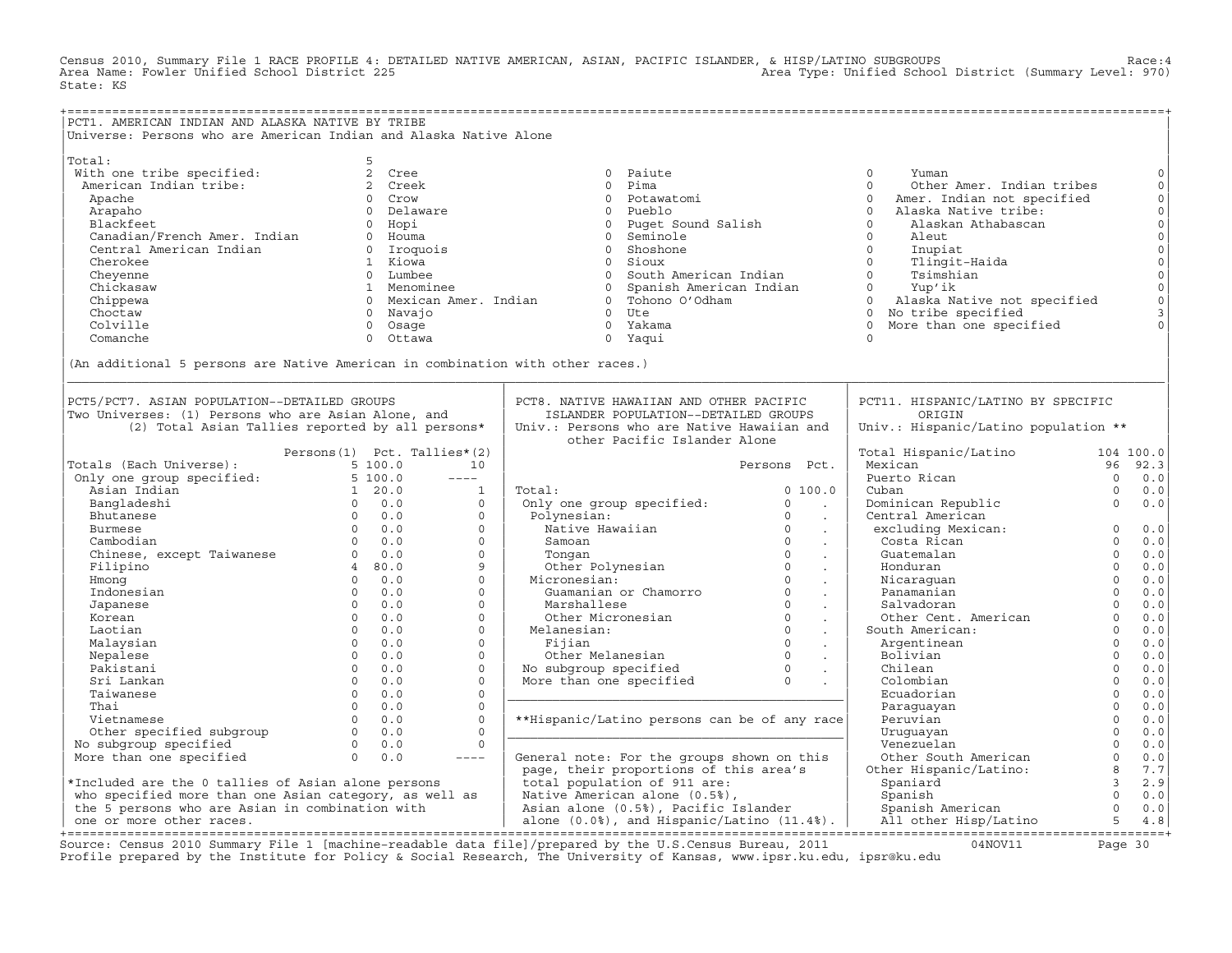Census 2010, Summary File 1 <sup>PROFILE</sup> OF SPECIFIC RACE/ETHNIC GROUP A: WHITE ALONE RACE:A [1 of 3]<br>Area Name: Fowler Unified School District 225 Area Type: Unified School District (Summary Level: 970) Area Type: Unified School District (Summary Level: 970) State: KS

| P29/P29A. POPULATION SUMMARY BY RESIDENCE TYPE FOR DESIGNATED UNIVERSE<br>Universe: PERSONS Who Are White Alone |                                                                                                                               |            |                                                                                                                                                   |                                 |                                                                            |           | P38A/39A. FAMILY TYPE BY PRESENCE AND AGE OF OWN OR RELATED CHILDREN<br>Universe: Families With A Householder Who Is<br>White Alone $(**)$ $(***)$                                                                                                     |               |                  |                |            |
|-----------------------------------------------------------------------------------------------------------------|-------------------------------------------------------------------------------------------------------------------------------|------------|---------------------------------------------------------------------------------------------------------------------------------------------------|---------------------------------|----------------------------------------------------------------------------|-----------|--------------------------------------------------------------------------------------------------------------------------------------------------------------------------------------------------------------------------------------------------------|---------------|------------------|----------------|------------|
|                                                                                                                 |                                                                                                                               | Population |                                                                                                                                                   | As % of Population of all Races |                                                                            |           |                                                                                                                                                                                                                                                        |               |                  |                |            |
| Total Persons:                                                                                                  |                                                                                                                               | 843        | 92.5% of                                                                                                                                          |                                 | 911                                                                        |           | By Presence of:                                                                                                                                                                                                                                        | Own Children  | Related Children |                |            |
| In Households(*)                                                                                                |                                                                                                                               | 821        | 92.4% of                                                                                                                                          |                                 | 889                                                                        |           |                                                                                                                                                                                                                                                        | Families Pct. |                  | Families Pct.  |            |
| In Group Quarters                                                                                               |                                                                                                                               | 22         | 100.0% of                                                                                                                                         |                                 | 22                                                                         |           |                                                                                                                                                                                                                                                        |               |                  |                |            |
|                                                                                                                 |                                                                                                                               |            |                                                                                                                                                   |                                 |                                                                            |           | All families:                                                                                                                                                                                                                                          | 235 100.0     |                  |                | 235 100.0  |
| P16-18A/P36-37A. HOUSEHOLDS/POPULATION IN HOUSEHOLDS BY HOUSEHOLD TYPE                                          |                                                                                                                               |            |                                                                                                                                                   |                                 |                                                                            |           | 11 families:<br>Husband-wife families:<br>With children under 18:<br>Under 6 yrs only<br>Under 6 and 6 to 17 yrs<br>(5 to 17 yrs and 18 complete 18 complete 18 complete 18 complete 18 complete 18 complete 18 complete 18 complete 18                |               |                  |                | 197 83.8   |
|                                                                                                                 |                                                                                                                               |            |                                                                                                                                                   |                                 |                                                                            |           |                                                                                                                                                                                                                                                        |               |                  |                |            |
| Universe: HOUSEHOLDERS Who Are White Alone                                                                      |                                                                                                                               |            |                                                                                                                                                   |                                 |                                                                            |           |                                                                                                                                                                                                                                                        |               |                  |                | 88 37.4    |
|                                                                                                                 |                                                                                                                               |            |                                                                                                                                                   |                                 | Average                                                                    |           |                                                                                                                                                                                                                                                        |               |                  | 20             | 8.5        |
|                                                                                                                 |                                                                                                                               |            | Households                                                                                                                                        | Population $(**)$               | Size                                                                       |           |                                                                                                                                                                                                                                                        |               |                  | 21             | 8.9        |
| Total Households(**)                                                                                            |                                                                                                                               | 350        |                                                                                                                                                   | 850                             | 2.43                                                                       |           |                                                                                                                                                                                                                                                        |               |                  |                | 47 20.0    |
| Under 18 years                                                                                                  | Under 18 years -----<br>18 years and over -----<br>Family Households (***) 235                                                |            | $\begin{array}{cccccc} - & - & - & - & - \\ \end{array}$                                                                                          | 237                             | 0.68                                                                       |           |                                                                                                                                                                                                                                                        |               |                  |                | 109 46.4   |
|                                                                                                                 |                                                                                                                               |            |                                                                                                                                                   | 613                             | 1.75                                                                       |           |                                                                                                                                                                                                                                                        |               |                  |                | 38 16.2    |
|                                                                                                                 |                                                                                                                               |            |                                                                                                                                                   | 716                             | 3.05                                                                       |           | Male householder:                                                                                                                                                                                                                                      |               |                  | 13             | 5.5        |
| Under 18 years                                                                                                  |                                                                                                                               |            | $------$                                                                                                                                          | 235                             | 1.00                                                                       |           |                                                                                                                                                                                                                                                        |               |                  | 8              | 3.4        |
|                                                                                                                 |                                                                                                                               |            | $\sim$ $    -$                                                                                                                                    | 481                             | 2.05                                                                       |           |                                                                                                                                                                                                                                                        |               |                  | $\overline{2}$ | 0.9        |
|                                                                                                                 | 18 years and over -----<br>20 onfamily Households 115<br>Nonfamily Households                                                 |            |                                                                                                                                                   | 122                             | 1.06                                                                       |           | 38 16.2<br>Aale householder:<br>With children under 18:<br>Under 6 yrs only<br>Under 6 and 6 to 17 yrs<br>Under 6 and 6 to 17 yrs<br>2 0.9<br>Under 6 and 6 to 17 yrs<br>2 0.9<br>Under 6 and 6 to 17 yrs<br>2 1 0.4<br>Ne children under 18<br>Ne chi |               |                  | $\mathbf{1}$   | 0.4        |
|                                                                                                                 |                                                                                                                               |            |                                                                                                                                                   |                                 |                                                                            |           |                                                                                                                                                                                                                                                        |               |                  |                | $5 \t 2.1$ |
| P12A/P13A. POPULATION BY AGE AND SEX                                                                            |                                                                                                                               |            |                                                                                                                                                   |                                 |                                                                            |           |                                                                                                                                                                                                                                                        |               |                  | 5              | 2.1        |
|                                                                                                                 |                                                                                                                               |            |                                                                                                                                                   |                                 |                                                                            |           |                                                                                                                                                                                                                                                        |               |                  |                |            |
| Universe: Persons Who Are White Alone (*)                                                                       |                                                                                                                               |            |                                                                                                                                                   |                                 |                                                                            |           | Female householder:                                                                                                                                                                                                                                    |               |                  |                | 25 10.6    |
|                                                                                                                 |                                                                                                                               |            |                                                                                                                                                   |                                 |                                                                            |           |                                                                                                                                                                                                                                                        |               |                  | 21             | 8.9        |
|                                                                                                                 | ---Both Sexes---                                                                                                              |            |                                                                                                                                                   | $---Male---  ---Female---$      |                                                                            |           |                                                                                                                                                                                                                                                        |               |                  | 2              | 0.9        |
|                                                                                                                 | Number Pct.                                                                                                                   |            | Number Pct.                                                                                                                                       |                                 | Number Pct.                                                                |           |                                                                                                                                                                                                                                                        |               |                  | $\overline{3}$ | 1.3        |
|                                                                                                                 |                                                                                                                               |            |                                                                                                                                                   |                                 |                                                                            |           |                                                                                                                                                                                                                                                        |               |                  | 16             | 6.8        |
| All Ages:                                                                                                       | 843 100.0                                                                                                                     |            |                                                                                                                                                   | 414 100.0                       |                                                                            | 429 100.0 |                                                                                                                                                                                                                                                        |               |                  |                | 4 1.7      |
| Under 5                                                                                                         | $\begin{array}{cccc}\n 3 & 100.0 \\  58 & 6.9 \\  39 & 4.6 \\  72 & 8.5 \\  50 & 5.9 \\  13 & 1.5 \\  10 & 1.6\n \end{array}$ |            | 32                                                                                                                                                | 7.7                             | 26                                                                         | 6.1       |                                                                                                                                                                                                                                                        |               |                  |                |            |
| $5$ to $9$                                                                                                      |                                                                                                                               |            | 18                                                                                                                                                | 4.3                             | 21                                                                         | 4.9       |                                                                                                                                                                                                                                                        |               |                  |                |            |
| 10 to 14                                                                                                        |                                                                                                                               |            | $\begin{array}{cccc}\n & 4.3 \\  & 8.2 \\  & 23 \\  & 5.6 \\  & 9 \\  & 2.2 \\  & 6 \\  & 1.4 \\  & 2 \\  & 0.5 \\  & 15 \\  & 3.6\n \end{array}$ |                                 | 38<br>$\begin{array}{r} 38 \\ 27 \\ 4 \\ 4 \\ 1 \\ 6 \\ 10 \\ \end{array}$ | 8.9       | P31A. RELATIONSHIP BY HOUSEHOLD TYPE FOR THE POPULATION UNDER 18 YEARS                                                                                                                                                                                 |               |                  |                |            |
| 15 to 17                                                                                                        |                                                                                                                               |            |                                                                                                                                                   |                                 |                                                                            | 6.3       | Universe: Persons under 18 who are                                                                                                                                                                                                                     |               |                  |                |            |
| 18 and 19                                                                                                       |                                                                                                                               |            |                                                                                                                                                   |                                 |                                                                            | 0.9       | White Alone $(*)$ $(***)$                                                                                                                                                                                                                              |               |                  |                |            |
| 20                                                                                                              | 10                                                                                                                            | 1.2        |                                                                                                                                                   |                                 |                                                                            | 0.9       |                                                                                                                                                                                                                                                        |               | Number           | Pct.           |            |
| 21                                                                                                              | $7\phantom{0}$                                                                                                                | 0.8        |                                                                                                                                                   |                                 |                                                                            | 0.2       |                                                                                                                                                                                                                                                        |               |                  |                |            |
| 22 to 24                                                                                                        |                                                                                                                               | 0.9        |                                                                                                                                                   |                                 |                                                                            | 1.4       | Total under 18:                                                                                                                                                                                                                                        |               | 219              | 100.0          |            |
| 25 to 29                                                                                                        | $\begin{array}{c} 8 \\ 30 \end{array}$<br>30                                                                                  | 3.6        |                                                                                                                                                   |                                 |                                                                            | 3.5       | In households:                                                                                                                                                                                                                                         |               | 219              | 100.0          |            |
|                                                                                                                 |                                                                                                                               |            |                                                                                                                                                   |                                 |                                                                            |           |                                                                                                                                                                                                                                                        |               |                  |                |            |
| 30 to 34                                                                                                        | $\frac{48}{50}$                                                                                                               | 5.7        | 25                                                                                                                                                | 6.0                             | 23                                                                         | 5.4       | Householder or spouse                                                                                                                                                                                                                                  |               | $\Omega$         | 0.0            |            |
| 35 to 39                                                                                                        |                                                                                                                               | 5.9        | 23                                                                                                                                                | 5.6                             | 27                                                                         | 6.3       | Related child:                                                                                                                                                                                                                                         |               | 217              | 99.1           |            |
| 40 to 44                                                                                                        |                                                                                                                               | 6.4        | 21                                                                                                                                                | 5.1                             | 33                                                                         | 7.7       | Own child:                                                                                                                                                                                                                                             |               | 201              | 91.8           |            |
| 45 to 49                                                                                                        |                                                                                                                               |            | 33                                                                                                                                                | 8.0                             | 30                                                                         | 7.0       | In husband-wife families                                                                                                                                                                                                                               |               | 166              | 75.8           |            |
| 50 to 54                                                                                                        | $63$ 7.5<br>53 6.3<br>56 6.6                                                                                                  |            | 31                                                                                                                                                | 7.5                             | 22                                                                         | 5.1       | In other families (no spouse present):                                                                                                                                                                                                                 |               | 35               | 16.0           |            |
| 55 to 59                                                                                                        |                                                                                                                               |            | 33                                                                                                                                                | 8.0                             | 23                                                                         | 5.4       | Male householder                                                                                                                                                                                                                                       |               | $5^{\circ}$      | 2.3            |            |
| 60 and 61                                                                                                       | 16                                                                                                                            | 1.9        | 10                                                                                                                                                | 2.4                             | $6\overline{6}$                                                            | 1.4       | Female householder                                                                                                                                                                                                                                     |               | 30               | 13.7           |            |
| 62 to 64                                                                                                        | 27                                                                                                                            | 3.2        | 14                                                                                                                                                | 3.4                             | 13                                                                         | 3.0       | Other relatives:                                                                                                                                                                                                                                       |               | 16               | 7.3            |            |
| 65 and 66                                                                                                       | $\frac{-1}{11}$                                                                                                               | 1.3        | $\overline{4}$                                                                                                                                    | 1.0                             | $7\overline{ }$                                                            | 1.6       | Grandchild                                                                                                                                                                                                                                             |               | 14               | 6.4            |            |
| 67 to 69                                                                                                        | 25                                                                                                                            | 3.0        | 13                                                                                                                                                | 3.1                             | 12                                                                         | 2.8       | Other relatives                                                                                                                                                                                                                                        |               | 2                | 0.9            |            |
| 70 to 74                                                                                                        | 38                                                                                                                            | 4.5        | 20                                                                                                                                                | 4.8                             | 18                                                                         | 4.2       | Nonrelatives                                                                                                                                                                                                                                           |               | 2                | 0.9            |            |
| 75 to 79                                                                                                        | 42                                                                                                                            | 5.0        | 16                                                                                                                                                | 3.9                             | 26                                                                         | 6.1       | In group quarters:                                                                                                                                                                                                                                     |               | $\Omega$         | 0.0            |            |
| 80 to 84                                                                                                        | 35                                                                                                                            | 4.2        | 13                                                                                                                                                | 3.1                             | 22                                                                         | 5.1       | Institutionalized population                                                                                                                                                                                                                           |               | $\Omega$         | 0.0            |            |
|                                                                                                                 |                                                                                                                               |            |                                                                                                                                                   |                                 |                                                                            |           |                                                                                                                                                                                                                                                        |               | $\Omega$         |                |            |
| 85 plus                                                                                                         | 38                                                                                                                            | 4.5        | 13                                                                                                                                                | 3.1                             | 25                                                                         | 5.8       | Noninstitutionalized population                                                                                                                                                                                                                        |               |                  | 0.0            |            |
|                                                                                                                 |                                                                                                                               |            |                                                                                                                                                   |                                 |                                                                            |           |                                                                                                                                                                                                                                                        |               |                  |                |            |
| $0$ to $17$                                                                                                     | 219                                                                                                                           | 26.0       | 107                                                                                                                                               | 25.8                            | 112                                                                        | 26.1      | Note: (*) Tables with PERSONS as the universe enumerate persons according                                                                                                                                                                              |               |                  |                |            |
| 18 to 64                                                                                                        | 435                                                                                                                           | 51.6       | 228                                                                                                                                               | 55.1                            | 207                                                                        | 48.3      | to their own race or ethnic category. (**) Tables with HOUSEHOLDS or                                                                                                                                                                                   |               |                  |                |            |
| 65 plus                                                                                                         | 189                                                                                                                           | 22.4       | 79                                                                                                                                                | 19.1                            | 110                                                                        | 25.6      | HOUSEHOLDERS as the universe enumerate persons in households according                                                                                                                                                                                 |               |                  |                |            |
|                                                                                                                 |                                                                                                                               |            |                                                                                                                                                   |                                 |                                                                            |           | to the race or ethnic category of the householder. (***) Responses of                                                                                                                                                                                  |               |                  |                |            |
| Median Age                                                                                                      | 42.9                                                                                                                          |            | 43.0                                                                                                                                              |                                 | 42.8                                                                       |           | 'same-sex spouse' were edited during processing to 'unmarried partner.'                                                                                                                                                                                |               |                  |                |            |

|Median Age 42.9 43.0 42.8 | 'same−sex spouse' were edited during processing to 'unmarried partner.' | +===================================================================================================================================================+ Source: Census 2010 Summary File 1 [machine−readable data file]/prepared by the U.S.Census Bureau, 2011 04NOV11 Page 31 Profile prepared by the Institute for Policy & Social Research, The University of Kansas, www.ipsr.ku.edu, ipsr@ku.edu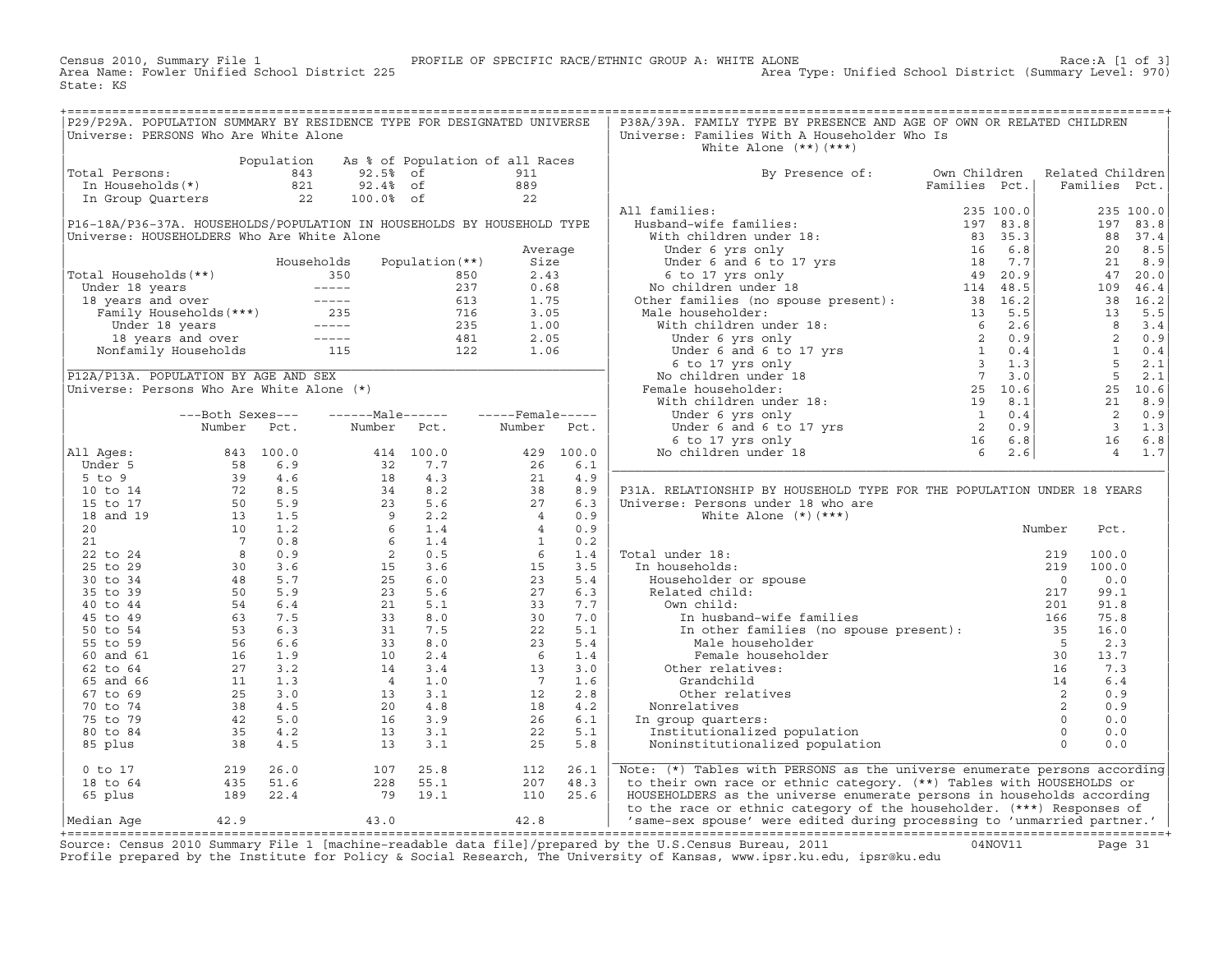Census 2010, Summary File 1 PROFILE OF SPECIFIC RACE/ETHNIC GROUP A: WHITE ALONE Race:A [2 of 3] Area Type: Unified School District (Summary Level: 970) State: KS

| P29A/P34A. RELATIONSHIP BY HOUSEHOLD TYPE FOR ALL PERSONS & PERSONS 65+<br>Universe: Persons Who Are White Alone (*) (***)                  |                            |       |                 |                                                      |                           | PCT14A. PRESENCE OF MULTIGENERATIONAL HOUSEHOLDS<br>Universe: Households With A Householder Who Is<br>White Alone $(**)$ |                                                                                                |                 |             |
|---------------------------------------------------------------------------------------------------------------------------------------------|----------------------------|-------|-----------------|------------------------------------------------------|---------------------------|--------------------------------------------------------------------------------------------------------------------------|------------------------------------------------------------------------------------------------|-----------------|-------------|
|                                                                                                                                             | All Ages<br>Number         | Pct.  |                 | Number                                               | 65 years and over<br>Pct. |                                                                                                                          |                                                                                                | Number          | Pct.        |
|                                                                                                                                             |                            |       |                 |                                                      |                           | Total:                                                                                                                   |                                                                                                |                 | 350 100.0   |
| Total:                                                                                                                                      | 843                        | 100.0 |                 | 189                                                  | 100.0                     | Household has 3 or more generations                                                                                      |                                                                                                | 10              | 2.9         |
| In households:                                                                                                                              | 821                        | 97.4  |                 | 167                                                  | 88.4                      | Household does not have 3+ generations                                                                                   |                                                                                                | 340             | 97.1        |
| In family households:                                                                                                                       | 700                        | 83.0  |                 | 104                                                  | 55.0                      |                                                                                                                          |                                                                                                |                 |             |
| Householder:                                                                                                                                | 235                        | 27.9  |                 | 58                                                   | 30.7                      |                                                                                                                          |                                                                                                |                 |             |
| Male                                                                                                                                        | 185                        | 21.9  |                 | 52                                                   | 27.5                      |                                                                                                                          |                                                                                                |                 |             |
| Female                                                                                                                                      | 50                         | 5.9   |                 | - 6                                                  | 3.2                       |                                                                                                                          |                                                                                                |                 |             |
| Spouse                                                                                                                                      | 191                        | 22.7  |                 | 43                                                   | 22.8                      | PCT19A. NONRELATIVES BY HOUSEHOLD TYPE (*) (***)                                                                         |                                                                                                |                 |             |
| Parent                                                                                                                                      | $5^{\circ}$                | 0.6   |                 | $\overline{2}$                                       | 1.1                       | Universe: Nonrelatives who are                                                                                           |                                                                                                |                 |             |
| Parent-in-law                                                                                                                               | $\overline{1}$             | 0.1   |                 | $\mathbf{1}$                                         | 0.5                       | White Alone (Total: 15)                                                                                                  |                                                                                                |                 |             |
| Child:                                                                                                                                      | 237                        | 28.1  |                 |                                                      |                           |                                                                                                                          |                                                                                                |                 |             |
| Biological                                                                                                                                  | 218                        | 25.9  |                 |                                                      |                           |                                                                                                                          | In Family                                                                                      | In Nonfamily    |             |
| Adopted                                                                                                                                     | $\overline{\mathbf{3}}$    | 0.4   |                 |                                                      |                           |                                                                                                                          | Households                                                                                     | Households      |             |
| Step                                                                                                                                        | 16                         | 1.9   |                 |                                                      |                           |                                                                                                                          | Number Pct.                                                                                    | Number Pct.     |             |
| Grandchild                                                                                                                                  | 16                         | 1.9   |                 |                                                      |                           |                                                                                                                          |                                                                                                |                 |             |
| Brother or sister                                                                                                                           | $\overline{\phantom{0}}^2$ | 0.2   |                 |                                                      |                           | Nonrelatives:                                                                                                            | 9 100.0                                                                                        |                 | 6 100.0     |
| Son-in-law/daughter-in-law                                                                                                                  | $\overline{\phantom{a}}$ 2 | 0.2   |                 |                                                      |                           | Roomer or boarder                                                                                                        | 0.0<br>$\Omega$                                                                                | $\Omega$        | 0.0         |
| Other relatives (#)                                                                                                                         | $\overline{2}$             | 0.2   |                 | $\circ$                                              | 0.0                       | Housemate or roommate                                                                                                    | $\begin{array}{ccc} 0 & \quad 0\,. \,0 \nonumber \\ 7 & \quad 77\,. \,8 \nonumber \end{array}$ | $\overline{3}$  | 50.0        |
| Nonrelatives                                                                                                                                | $\overline{9}$             | 1.1   |                 | $\Omega$                                             | 0.0                       | Unmarried partner                                                                                                        | $\begin{bmatrix} 7 & 77.8 \\ 2 & 22.2 \end{bmatrix}$                                           | $2^{\circ}$     | 33.3        |
| In nonfamily households: 121<br>Male householder: 54                                                                                        |                            | 14.4  |                 | 63                                                   | 33.3                      | Other nonrelatives                                                                                                       |                                                                                                | 1               | 16.7        |
|                                                                                                                                             |                            | 6.4   |                 | 16                                                   | 8.5                       |                                                                                                                          |                                                                                                |                 |             |
| Living alone                                                                                                                                | 49                         | 5.8   |                 | 16                                                   | 8.5                       |                                                                                                                          |                                                                                                |                 |             |
| Not living alone                                                                                                                            | $5^{\circ}$                | 0.6   |                 | $\Omega$                                             | 0.0                       |                                                                                                                          |                                                                                                |                 |             |
| Female householder:                                                                                                                         | 61                         | 7.2   |                 | 47                                                   | 24.9                      | H17A. HOUSING UNITS BY HOUSEHOLDER'S AGE AND TENURE                                                                      |                                                                                                |                 |             |
| Living alone                                                                                                                                | 60                         | 7.1   |                 | 46                                                   | 24.3                      | Universe: Occupied Housing Units With A Householder Who Is                                                               |                                                                                                |                 |             |
| Not living alone                                                                                                                            | $\overline{1}$             | 0.1   |                 | $\overline{1}$                                       | 0.5                       | White Alone $(**)$                                                                                                       |                                                                                                |                 |             |
| Nonrelatives                                                                                                                                | $6\overline{6}$            | 0.7   |                 | $\bigcap$                                            | 0.0                       |                                                                                                                          |                                                                                                |                 |             |
| In group quarters:                                                                                                                          | 22                         | 2.6   |                 | 22                                                   | 11.6                      | Age of                                                                                                                   | Owner Occupied                                                                                 | Renter Occupied |             |
| Institutionalized                                                                                                                           | 22                         | 2.6   |                 | 22                                                   | 11.6                      | Householder                                                                                                              | Number<br>Pct.                                                                                 | Number          | Pct.        |
| Noninstitutionalized                                                                                                                        | $\overline{0}$             | 0.0   |                 | $\circ$                                              | 0.0                       |                                                                                                                          |                                                                                                |                 |             |
|                                                                                                                                             |                            |       |                 |                                                      |                           | All Ages:                                                                                                                | 247 100.0                                                                                      |                 | 103 100.0   |
| (#) For 65 yrs & over, includes children, siblings, etc. not shown separately                                                               |                            |       |                 |                                                      |                           | 15 to 24                                                                                                                 | $\overline{\mathbf{3}}$<br>1.2                                                                 | $-5$            | 4.9         |
|                                                                                                                                             |                            |       |                 |                                                      |                           | 25 to 34<br>35 to 44                                                                                                     | 7.3<br>18<br>32 13.0                                                                           | 24              | 23.3        |
|                                                                                                                                             |                            |       |                 |                                                      |                           |                                                                                                                          | 52 21.1                                                                                        | 2.2             | 21.4        |
| P18A, HOUSEHOLD TYPE                                                                                                                        |                            |       |                 |                                                      |                           | 45 to 54<br>55 to 59                                                                                                     |                                                                                                | 16              | 15.5<br>4.9 |
| Universe: Households with a Householder Who is                                                                                              |                            |       |                 |                                                      |                           | 60 to 64                                                                                                                 | 26 10.5<br>8.1<br>20                                                                           | 5<br>- 6        | 5.8         |
| White Alone $(**)$                                                                                                                          |                            |       |                 |                                                      |                           | 65 to 74                                                                                                                 | 42 17.0                                                                                        | 9               | 8.7         |
|                                                                                                                                             |                            |       |                 | Pct.                                                 |                           | 75 to 84                                                                                                                 | 37 15.0                                                                                        | 10              | 9.7         |
|                                                                                                                                             |                            |       | Number          |                                                      |                           |                                                                                                                          |                                                                                                | 6               |             |
|                                                                                                                                             |                            |       |                 |                                                      |                           | 85 and over                                                                                                              | 17 6.9                                                                                         |                 | 5.8         |
| Total:<br>Family households (***) :                                                                                                         |                            |       | 235             | 350 100.0<br>67.1                                    |                           |                                                                                                                          |                                                                                                |                 |             |
| Husband-wife families                                                                                                                       |                            |       | 197             | 56.3                                                 |                           | Note: (*) Tables with PERSONS as the universe enumerate persons                                                          |                                                                                                |                 |             |
| Other families:                                                                                                                             |                            |       | 38              | 10.9                                                 |                           | according to their own race or ethnic category. (**) Tables with                                                         |                                                                                                |                 |             |
|                                                                                                                                             |                            |       |                 |                                                      |                           | HOUSEHOLDS or HOUSEHOLDERS as the universe enumerate persons in                                                          |                                                                                                |                 |             |
|                                                                                                                                             |                            |       |                 | $\begin{array}{cc} 13 & 3.7 \\ 25 & 7.1 \end{array}$ |                           | households according to the race or ethnic category of the                                                               |                                                                                                |                 |             |
| ncr rumminion<br>Male householder, no wife present<br>Female householder, no husband present<br>Family households:<br>Nonfamily households: |                            |       |                 | 115 32.9                                             |                           | householder. (***) Responses of 'same-sex spouse' were edited                                                            |                                                                                                |                 |             |
| Householder living alone                                                                                                                    |                            |       | 109             | 31.1                                                 |                           | during processing to 'unmarried partner.'                                                                                |                                                                                                |                 |             |
| Householder not living alone                                                                                                                |                            |       | $6\overline{6}$ | 1.7                                                  |                           |                                                                                                                          |                                                                                                |                 |             |
|                                                                                                                                             |                            |       |                 |                                                      |                           |                                                                                                                          |                                                                                                |                 |             |
|                                                                                                                                             |                            |       |                 |                                                      |                           |                                                                                                                          |                                                                                                |                 |             |
|                                                                                                                                             |                            |       |                 |                                                      |                           |                                                                                                                          |                                                                                                |                 |             |

+===================================================================================================================================================+Source: Census 2010 Summary File 1 [machine−readable data file]/prepared by the U.S.Census Bureau, 2011 04NOV11 Page 32 Profile prepared by the Institute for Policy & Social Research, The University of Kansas, www.ipsr.ku.edu, ipsr@ku.edu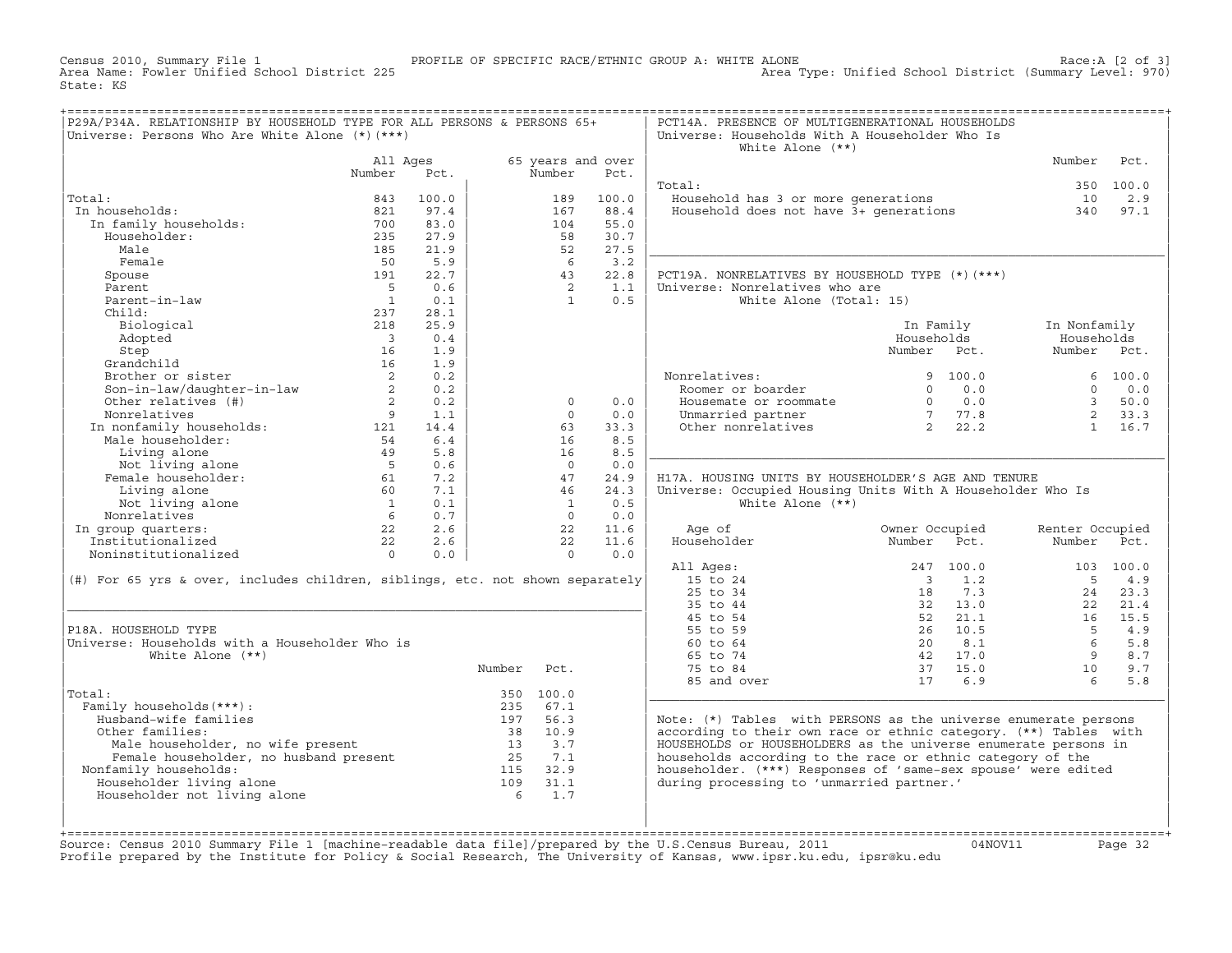Census 2010, Summary File 1 PROFILE OF SPECIFIC RACE/ETHNIC GROUP A: WHITE ALONE Race:A [3 of 3] Area Type: Unified School District (Summary Level: 970) State: KS

+===================================================================================================================================================+|P28A/H16A. HOUSEHOLDS (OCCUPIED HOUSING UNITS) BY HOUSEHOLD SIZE BY TYPE AND BY TENURE | |Universe: Households (Occupied Housing Units) With A Householder Who Is White Alone (\*\*)(\*\*\*) |

| | | All | Family Nonfamily | Owner Renter Renter | Renter | Renter | Renter | Renter | Renter | Renter | Renter | Renter | Renter | Renter | Renter | Renter | Renter | Renter | Renter | Renter | Renter | Renter | Renter | Re | Households Pct. | Households Pct. Households Pct. | Occupied Pct. Occupied Pct. | | | | | |All household sizes:  $\begin{array}{ccccccccc} 350 & 100.0 & 235 & 100.0 & 115 & 100.0 & 247 & 100.0 & 103 & 100.0 \\ 1-person households & & & & 109 & 31.1 & (Family always & >1 pers) & & 109 & 94.8 & & 68 & 27.5 & 41 & 39.8 \end{array}$ | 1−person households 109 31.1 |(Family always >1 pers) 109 94.8 | 68 27.5 41 39.8 | 1 22 34.9 | 117 49.8 5 4.3 | 101 40.9 21 20.4<br>16 13.1 | 45 19.1 1 0.9 | 33 13.4 13 12.6 | 3−person households 46 13.1 | 45 19.1 1 0.9 | 33 13.4 13 12.6 | | 4−person households 33 9.4 | 33 14.0 0 0.0 | 23 9.3 10 9.7 | 1 5−person households<br>
5−person households<br>
5−person households<br>
7 2.0 7 3.0 0.0 2 0.8 5 4.9<br>
7 2.0 7 3.0 0 0.0 2 0.8 5 4.9 | 6−person households 8 2.3 | 8 3.4 0 0.0 | 6 2.4 2 1.9 | 7-or-more person households

| | |P16A/P17A/P36A/P37A/H11A/H12A. POPULATION IN HOUSEHOLDS AND AVERAGE HOUSEHOLD SIZE BY TYPE AND BY TENURE | Universe: Population in Households (Occupied Housing Units) With A Householder Who Is White Alone (\*\*)

|                                | Total<br>Population | Pct.         | In<br>Families | Pct.                      | Nonfamilies | Pct.                      | In Owner<br>Occupied | Pct.         | In Renter<br>Occupied | Pct.                      |  |
|--------------------------------|---------------------|--------------|----------------|---------------------------|-------------|---------------------------|----------------------|--------------|-----------------------|---------------------------|--|
| Total population in households |                     | 850 100.0    | 716            | 84.2                      | 122         | 14.4                      | 582                  | 68.5         | 268                   | 31.5                      |  |
| Under 18 years                 |                     | 237 100.0    | 235            | 99.2                      |             |                           |                      |              |                       |                           |  |
| 18 years and over              |                     | 613 100.0    | 481            | 78.5                      |             |                           |                      |              |                       |                           |  |
| Average Household Size         |                     | $2.43$ ----- | 3.05           | $------$                  | 1.06        | $\qquad \qquad - - - - -$ |                      | $2.36$ $---$ | 2.60                  | $\qquad \qquad - - - - -$ |  |
| Under 18 years                 | 0.68                | ______       | 1.00           | $\qquad \qquad - - - - -$ |             |                           |                      |              |                       |                           |  |
| 18 years and over              | . 75                | ______       | 2.05           |                           |             |                           |                      |              |                       |                           |  |

| |

|\_\_\_\_\_\_\_\_\_\_\_\_\_\_\_\_\_\_\_\_\_\_\_\_\_\_\_\_\_\_\_\_\_\_\_\_\_\_\_\_\_\_\_\_\_\_\_\_\_\_\_\_\_\_\_\_\_\_\_\_\_\_\_\_\_\_\_\_\_\_\_\_\_\_\_\_\_\_\_\_\_\_\_\_\_\_\_\_\_\_\_\_\_\_\_\_\_\_\_\_\_\_\_\_\_\_\_\_\_\_\_\_\_\_\_\_\_\_\_\_\_\_\_\_\_\_\_\_\_\_\_\_\_\_\_\_\_\_\_\_\_\_\_\_\_\_\_|

| |

Note: Family household numbers include nonrelatives living with families.

| | PCT20/PCT22A. GROUP OUARTERS POPULATION BY SEX BY AGE BY GROUP OUARTERS TYPE Universe: Population in group quarters for persons who are White Alone  $(*)$ 

|                                               | $---$ All Ages $---$ |       |       | Pct. of<br>All | 18 Years and Over -------------- | Pct. of<br>Total |          | Pct. of<br>Total |
|-----------------------------------------------|----------------------|-------|-------|----------------|----------------------------------|------------------|----------|------------------|
|                                               | Number               | Pct.  | Total | Ages           | Male                             | $18+$            | Female   | $18+$            |
| All types of group quarters:                  | 22                   | 100.0 | 22    | 100.0          | 6                                | 27.3             | 16       | 72.7             |
| Institutionalized population:                 | 22.2                 | 100.0 | 22.2  | 100.0          |                                  | 27.3             | 16       | 72.7             |
| Correctional facilities for adults            | $\Omega$             | 0.0   |       | 0.0            |                                  | 0.0              | $\circ$  | 0.0              |
| Juvenile facilities                           | $\Omega$             | 0.0   |       | 0.0            |                                  | 0.0              | $\circ$  | 0.0              |
| Nursing facilities/skilled-nursing facilities | 22                   | 100.0 | 22.2  | 100.0          | h                                | 27.3             | 16       | 72.7             |
| Other institutional facilities                |                      | 0.0   |       | 0.0            |                                  | 0.0              | $\Omega$ | 0.0              |
| Noninstitutionalized population:              |                      | 0.0   |       | 0.0            |                                  | 0.0              |          | 0.0              |
| College/university student housing            |                      | 0.0   |       | 0.0            |                                  | 0.0              | $\circ$  | 0.0              |
| Military quarters                             |                      | 0.0   |       | 0.0            |                                  | 0.0              | $\Omega$ | 0.0              |
| Other noninstitutional facilities             |                      | 0.0   |       | 0.0            |                                  | 0.0              | $\circ$  | 0.0              |

|Note: (\*) Tables with PERSONS as the universe enumerate persons according to their own race or ethnic category. (\*\*) Tables with HOUSEHOLDS | or HOUSEHOLDERS as the universe enumerate persons in households according to the race or ethnic category of the householder. | (\*\*\*) Same−sex couple households are included in the family households category if there is at least one additional person | | related to householder by birth or adoption. Same−sex couple households with no relatives of the householder present are tabulated | | in nonfamily households. Responses of 'same−sex spouse' were edited during processing to 'unmarried partner.' | +===================================================================================================================================================+

Source: Census 2010 Summary File 1 [machine−readable data file]/prepared by the U.S.Census Bureau, 2011 04NOV11 Page 33 Profile prepared by the Institute for Policy & Social Research, The University of Kansas, www.ipsr.ku.edu, ipsr@ku.edu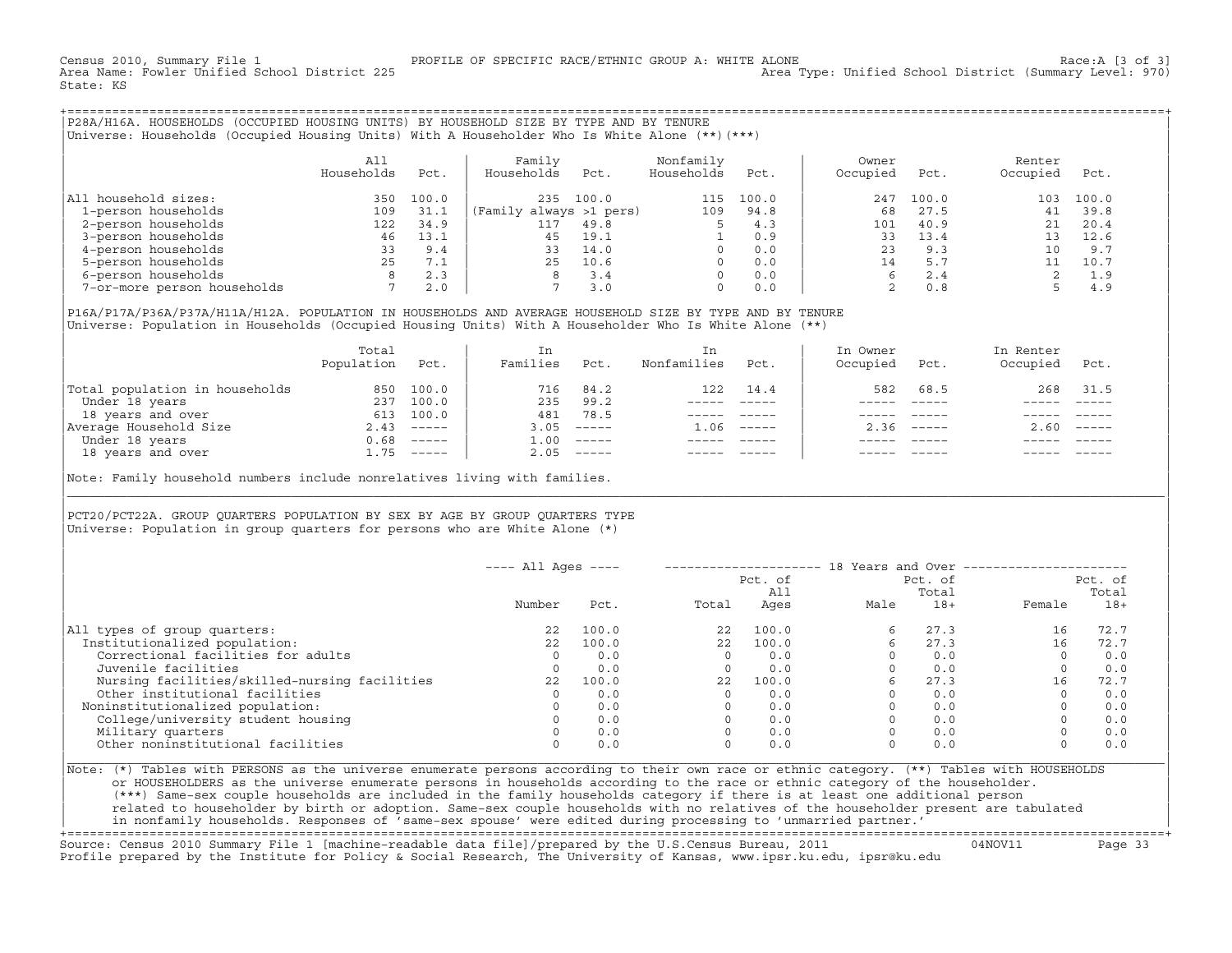Census 2010, Summary File 1 PROFILE OF SPECIFIC RACE/ETHNIC GROUP B: BLACK OR AFRICAN AMERICAN ALONE Race:B [1 of 3]<br>Area Name: Fowler Unified School District 225 Area Type: Unified School District (Summary Level: 970) Area Type: Unified School District (Summary Level: 970) State: KS

| Universe: PERSONS Who Are Black or African American Alone<br>Universe: Families With A Householder Who Is<br>Black or African American Alone (**)(***)<br>Population As % of Population of all Races<br>otal Persons:<br>The Households (*)<br>The Households (*)<br>The Households (*)<br>The Group Quarters<br>Contract Contract Contract Contract Contract Contract Contract Contract Contract Contract Contract Contract Contract Contract C<br>Related Children<br>Total Persons:<br>By Presence of: Own Children Related Children<br>Families Pct.   Families Pct.<br>911<br>$\mathbf 0$<br>All tamilies:<br>Husband-wife families:<br>With children under 18:<br>Under 6 yrs only<br>Under 6 and 6 to 17 yrs<br>0<br>Under 6 and 6 to 17 yrs<br>0<br>6 to 17 yrs only<br>No children under 18<br>Other families (no spouse present):<br>Male ho<br>$\sim$ $-$<br>P16-18B/P36-37B. HOUSEHOLDS/POPULATION IN HOUSEHOLDS BY HOUSEHOLD TYPE<br>$\Omega$<br>$\sim$<br>Universe: HOUSEHOLDERS Who Are Black or African American Alone<br>$\Omega$<br>$\sim$<br>$\mathbf 0$<br>$\sim$<br>$\circ$<br>Universe: HOUSEHOUBLE<br>Total Households (**)<br>Under 18 years<br>18 years and over<br>Family Households (***)<br>Under 18 years<br>18 years and over<br>18 years and over<br>18 years and over<br>18 years and over<br>18 years and over<br>18 ye<br>$\sim 100$<br>$\mathbf 0$<br>$\sim 100$<br>$\mathbf 0$<br>$\sim 100$<br>$\Omega$<br>$\sim 10^{-1}$<br>Other families (no spouse present):<br>Male householder:<br>With children under 18:<br>Under 6 yrs only<br>Under 6 and 6 to 17 yrs<br>6 to 17 yrs only<br>No children under 18<br>Female householder:<br>With children under 18:<br>Under 6 yrs<br>$\mathbf 0$<br>$\sim$<br>$\Omega$<br>$\sim 100$<br>$\mathbf 0$<br>$\sim 100$<br>$\mathbf 0$<br>$\sim 100$<br>$\mathbf 0$<br>$\sim 100$<br>$\mathbf 0$<br>$\sim 10$<br>Universe: Persons Who Are Black or African American Alone (*)<br>$\mathbf 0$<br>$\sim 10$<br>$\mathbf 0$<br>$\sim 100$<br>---Both Sexes---    ------Male------    -----Female-----<br>$\mathsf{O}\xspace$<br>$\sim 10$<br>Number Pct. Number Pct.<br>$\Omega$<br>Number Pct.<br>$\sim 100$<br>$\mathbf 0$<br>$\sim 10$<br>$\Omega$<br>$\mathcal{L}^{\pm}$<br>P31B. RELATIONSHIP BY HOUSEHOLD TYPE FOR THE POPULATION UNDER 18 YEARS<br>Universe: Persons under 18 who are<br>Black or African American Alone (*)(***)<br>Total under 18:<br>In households:<br>Householder or spouse<br>Related child:<br>Own child:<br>Own child:<br>In husband-wife families<br>In husband-wife families<br>In the families<br>(no spouse present):<br>Only 6 100.0<br>(no 0.0<br>Male househo<br>Characteristic Characteristic Characteristic Characteristic Characteristic Characteristic Characteristic Characteristic Characteristic Characteristic Characteristic Characteristic Characteristic Characteristic Characterist<br>0.0<br>Nonrelatives<br>0.0<br>0.0<br>In group quarters:<br>Institutionalized population<br>0.0<br>Noninstitutionalized population<br>0.0<br>0 to 17<br>18 to 64<br>65 plus<br>0 0.0<br>$\begin{bmatrix} 3 & 100.0 \\ 0 & 0.0 \\ 0 & 0.0 \end{bmatrix}$<br>$\begin{bmatrix} 3 & 100.0 \\ 0 & 0.0 \\ 0 & 0.0 \end{bmatrix}$<br>Note: (*) Tables with PERSONS as the universe enumerate persons according<br>to their own race or ethnic category. (**) Tables with HOUSEHOLDS or<br>HOUSEHOLDERS as the universe enumerate persons in households according<br>to the race or ethnic category of the householder. (***) Responses of<br>11.5 13.8<br>13.5<br>Median Aqe<br>$\alpha$ | P29/P29B. POPULATION SUMMARY BY RESIDENCE TYPE FOR DESIGNATED UNIVERSE |  |  |  | P38B/39B. FAMILY TYPE BY PRESENCE AND AGE OF OWN OR RELATED CHILDREN |  |  |
|--------------------------------------------------------------------------------------------------------------------------------------------------------------------------------------------------------------------------------------------------------------------------------------------------------------------------------------------------------------------------------------------------------------------------------------------------------------------------------------------------------------------------------------------------------------------------------------------------------------------------------------------------------------------------------------------------------------------------------------------------------------------------------------------------------------------------------------------------------------------------------------------------------------------------------------------------------------------------------------------------------------------------------------------------------------------------------------------------------------------------------------------------------------------------------------------------------------------------------------------------------------------------------------------------------------------------------------------------------------------------------------------------------------------------------------------------------------------------------------------------------------------------------------------------------------------------------------------------------------------------------------------------------------------------------------------------------------------------------------------------------------------------------------------------------------------------------------------------------------------------------------------------------------------------------------------------------------------------------------------------------------------------------------------------------------------------------------------------------------------------------------------------------------------------------------------------------------------------------------------------------------------------------------------------------------------------------------------------------------------------------------------------------------------------------------------------------------------------------------------------------------------------------------------------------------------------------------------------------------------------------------------------------------------------------------------------------------------------------------------------------------------------------------------------------------------------------------------------------------------------------------------------------------------------------------------------------------------------------------------------------------------------------------------------------------------------------------------------------------------------------------------------------------------------------------------------------------------------------------------------------------------------------------------------------------------------------------------------------------------------------------------------------------------------------------------------------------------------------------------------------------------------------------------------------------------------------------------------|------------------------------------------------------------------------|--|--|--|----------------------------------------------------------------------|--|--|
|                                                                                                                                                                                                                                                                                                                                                                                                                                                                                                                                                                                                                                                                                                                                                                                                                                                                                                                                                                                                                                                                                                                                                                                                                                                                                                                                                                                                                                                                                                                                                                                                                                                                                                                                                                                                                                                                                                                                                                                                                                                                                                                                                                                                                                                                                                                                                                                                                                                                                                                                                                                                                                                                                                                                                                                                                                                                                                                                                                                                                                                                                                                                                                                                                                                                                                                                                                                                                                                                                                                                                                                                  |                                                                        |  |  |  |                                                                      |  |  |
| / 'same-sex spouse' were edited during processing to 'unmarried partner.'                                                                                                                                                                                                                                                                                                                                                                                                                                                                                                                                                                                                                                                                                                                                                                                                                                                                                                                                                                                                                                                                                                                                                                                                                                                                                                                                                                                                                                                                                                                                                                                                                                                                                                                                                                                                                                                                                                                                                                                                                                                                                                                                                                                                                                                                                                                                                                                                                                                                                                                                                                                                                                                                                                                                                                                                                                                                                                                                                                                                                                                                                                                                                                                                                                                                                                                                                                                                                                                                                                                        |                                                                        |  |  |  |                                                                      |  |  |
|                                                                                                                                                                                                                                                                                                                                                                                                                                                                                                                                                                                                                                                                                                                                                                                                                                                                                                                                                                                                                                                                                                                                                                                                                                                                                                                                                                                                                                                                                                                                                                                                                                                                                                                                                                                                                                                                                                                                                                                                                                                                                                                                                                                                                                                                                                                                                                                                                                                                                                                                                                                                                                                                                                                                                                                                                                                                                                                                                                                                                                                                                                                                                                                                                                                                                                                                                                                                                                                                                                                                                                                                  |                                                                        |  |  |  |                                                                      |  |  |
|                                                                                                                                                                                                                                                                                                                                                                                                                                                                                                                                                                                                                                                                                                                                                                                                                                                                                                                                                                                                                                                                                                                                                                                                                                                                                                                                                                                                                                                                                                                                                                                                                                                                                                                                                                                                                                                                                                                                                                                                                                                                                                                                                                                                                                                                                                                                                                                                                                                                                                                                                                                                                                                                                                                                                                                                                                                                                                                                                                                                                                                                                                                                                                                                                                                                                                                                                                                                                                                                                                                                                                                                  |                                                                        |  |  |  |                                                                      |  |  |
|                                                                                                                                                                                                                                                                                                                                                                                                                                                                                                                                                                                                                                                                                                                                                                                                                                                                                                                                                                                                                                                                                                                                                                                                                                                                                                                                                                                                                                                                                                                                                                                                                                                                                                                                                                                                                                                                                                                                                                                                                                                                                                                                                                                                                                                                                                                                                                                                                                                                                                                                                                                                                                                                                                                                                                                                                                                                                                                                                                                                                                                                                                                                                                                                                                                                                                                                                                                                                                                                                                                                                                                                  |                                                                        |  |  |  |                                                                      |  |  |
|                                                                                                                                                                                                                                                                                                                                                                                                                                                                                                                                                                                                                                                                                                                                                                                                                                                                                                                                                                                                                                                                                                                                                                                                                                                                                                                                                                                                                                                                                                                                                                                                                                                                                                                                                                                                                                                                                                                                                                                                                                                                                                                                                                                                                                                                                                                                                                                                                                                                                                                                                                                                                                                                                                                                                                                                                                                                                                                                                                                                                                                                                                                                                                                                                                                                                                                                                                                                                                                                                                                                                                                                  |                                                                        |  |  |  |                                                                      |  |  |
|                                                                                                                                                                                                                                                                                                                                                                                                                                                                                                                                                                                                                                                                                                                                                                                                                                                                                                                                                                                                                                                                                                                                                                                                                                                                                                                                                                                                                                                                                                                                                                                                                                                                                                                                                                                                                                                                                                                                                                                                                                                                                                                                                                                                                                                                                                                                                                                                                                                                                                                                                                                                                                                                                                                                                                                                                                                                                                                                                                                                                                                                                                                                                                                                                                                                                                                                                                                                                                                                                                                                                                                                  |                                                                        |  |  |  |                                                                      |  |  |
|                                                                                                                                                                                                                                                                                                                                                                                                                                                                                                                                                                                                                                                                                                                                                                                                                                                                                                                                                                                                                                                                                                                                                                                                                                                                                                                                                                                                                                                                                                                                                                                                                                                                                                                                                                                                                                                                                                                                                                                                                                                                                                                                                                                                                                                                                                                                                                                                                                                                                                                                                                                                                                                                                                                                                                                                                                                                                                                                                                                                                                                                                                                                                                                                                                                                                                                                                                                                                                                                                                                                                                                                  |                                                                        |  |  |  |                                                                      |  |  |
|                                                                                                                                                                                                                                                                                                                                                                                                                                                                                                                                                                                                                                                                                                                                                                                                                                                                                                                                                                                                                                                                                                                                                                                                                                                                                                                                                                                                                                                                                                                                                                                                                                                                                                                                                                                                                                                                                                                                                                                                                                                                                                                                                                                                                                                                                                                                                                                                                                                                                                                                                                                                                                                                                                                                                                                                                                                                                                                                                                                                                                                                                                                                                                                                                                                                                                                                                                                                                                                                                                                                                                                                  |                                                                        |  |  |  |                                                                      |  |  |
|                                                                                                                                                                                                                                                                                                                                                                                                                                                                                                                                                                                                                                                                                                                                                                                                                                                                                                                                                                                                                                                                                                                                                                                                                                                                                                                                                                                                                                                                                                                                                                                                                                                                                                                                                                                                                                                                                                                                                                                                                                                                                                                                                                                                                                                                                                                                                                                                                                                                                                                                                                                                                                                                                                                                                                                                                                                                                                                                                                                                                                                                                                                                                                                                                                                                                                                                                                                                                                                                                                                                                                                                  |                                                                        |  |  |  |                                                                      |  |  |
|                                                                                                                                                                                                                                                                                                                                                                                                                                                                                                                                                                                                                                                                                                                                                                                                                                                                                                                                                                                                                                                                                                                                                                                                                                                                                                                                                                                                                                                                                                                                                                                                                                                                                                                                                                                                                                                                                                                                                                                                                                                                                                                                                                                                                                                                                                                                                                                                                                                                                                                                                                                                                                                                                                                                                                                                                                                                                                                                                                                                                                                                                                                                                                                                                                                                                                                                                                                                                                                                                                                                                                                                  |                                                                        |  |  |  |                                                                      |  |  |
|                                                                                                                                                                                                                                                                                                                                                                                                                                                                                                                                                                                                                                                                                                                                                                                                                                                                                                                                                                                                                                                                                                                                                                                                                                                                                                                                                                                                                                                                                                                                                                                                                                                                                                                                                                                                                                                                                                                                                                                                                                                                                                                                                                                                                                                                                                                                                                                                                                                                                                                                                                                                                                                                                                                                                                                                                                                                                                                                                                                                                                                                                                                                                                                                                                                                                                                                                                                                                                                                                                                                                                                                  |                                                                        |  |  |  |                                                                      |  |  |
|                                                                                                                                                                                                                                                                                                                                                                                                                                                                                                                                                                                                                                                                                                                                                                                                                                                                                                                                                                                                                                                                                                                                                                                                                                                                                                                                                                                                                                                                                                                                                                                                                                                                                                                                                                                                                                                                                                                                                                                                                                                                                                                                                                                                                                                                                                                                                                                                                                                                                                                                                                                                                                                                                                                                                                                                                                                                                                                                                                                                                                                                                                                                                                                                                                                                                                                                                                                                                                                                                                                                                                                                  |                                                                        |  |  |  |                                                                      |  |  |
|                                                                                                                                                                                                                                                                                                                                                                                                                                                                                                                                                                                                                                                                                                                                                                                                                                                                                                                                                                                                                                                                                                                                                                                                                                                                                                                                                                                                                                                                                                                                                                                                                                                                                                                                                                                                                                                                                                                                                                                                                                                                                                                                                                                                                                                                                                                                                                                                                                                                                                                                                                                                                                                                                                                                                                                                                                                                                                                                                                                                                                                                                                                                                                                                                                                                                                                                                                                                                                                                                                                                                                                                  |                                                                        |  |  |  |                                                                      |  |  |
|                                                                                                                                                                                                                                                                                                                                                                                                                                                                                                                                                                                                                                                                                                                                                                                                                                                                                                                                                                                                                                                                                                                                                                                                                                                                                                                                                                                                                                                                                                                                                                                                                                                                                                                                                                                                                                                                                                                                                                                                                                                                                                                                                                                                                                                                                                                                                                                                                                                                                                                                                                                                                                                                                                                                                                                                                                                                                                                                                                                                                                                                                                                                                                                                                                                                                                                                                                                                                                                                                                                                                                                                  |                                                                        |  |  |  |                                                                      |  |  |
|                                                                                                                                                                                                                                                                                                                                                                                                                                                                                                                                                                                                                                                                                                                                                                                                                                                                                                                                                                                                                                                                                                                                                                                                                                                                                                                                                                                                                                                                                                                                                                                                                                                                                                                                                                                                                                                                                                                                                                                                                                                                                                                                                                                                                                                                                                                                                                                                                                                                                                                                                                                                                                                                                                                                                                                                                                                                                                                                                                                                                                                                                                                                                                                                                                                                                                                                                                                                                                                                                                                                                                                                  |                                                                        |  |  |  |                                                                      |  |  |
|                                                                                                                                                                                                                                                                                                                                                                                                                                                                                                                                                                                                                                                                                                                                                                                                                                                                                                                                                                                                                                                                                                                                                                                                                                                                                                                                                                                                                                                                                                                                                                                                                                                                                                                                                                                                                                                                                                                                                                                                                                                                                                                                                                                                                                                                                                                                                                                                                                                                                                                                                                                                                                                                                                                                                                                                                                                                                                                                                                                                                                                                                                                                                                                                                                                                                                                                                                                                                                                                                                                                                                                                  |                                                                        |  |  |  |                                                                      |  |  |
|                                                                                                                                                                                                                                                                                                                                                                                                                                                                                                                                                                                                                                                                                                                                                                                                                                                                                                                                                                                                                                                                                                                                                                                                                                                                                                                                                                                                                                                                                                                                                                                                                                                                                                                                                                                                                                                                                                                                                                                                                                                                                                                                                                                                                                                                                                                                                                                                                                                                                                                                                                                                                                                                                                                                                                                                                                                                                                                                                                                                                                                                                                                                                                                                                                                                                                                                                                                                                                                                                                                                                                                                  |                                                                        |  |  |  |                                                                      |  |  |
|                                                                                                                                                                                                                                                                                                                                                                                                                                                                                                                                                                                                                                                                                                                                                                                                                                                                                                                                                                                                                                                                                                                                                                                                                                                                                                                                                                                                                                                                                                                                                                                                                                                                                                                                                                                                                                                                                                                                                                                                                                                                                                                                                                                                                                                                                                                                                                                                                                                                                                                                                                                                                                                                                                                                                                                                                                                                                                                                                                                                                                                                                                                                                                                                                                                                                                                                                                                                                                                                                                                                                                                                  |                                                                        |  |  |  |                                                                      |  |  |
|                                                                                                                                                                                                                                                                                                                                                                                                                                                                                                                                                                                                                                                                                                                                                                                                                                                                                                                                                                                                                                                                                                                                                                                                                                                                                                                                                                                                                                                                                                                                                                                                                                                                                                                                                                                                                                                                                                                                                                                                                                                                                                                                                                                                                                                                                                                                                                                                                                                                                                                                                                                                                                                                                                                                                                                                                                                                                                                                                                                                                                                                                                                                                                                                                                                                                                                                                                                                                                                                                                                                                                                                  |                                                                        |  |  |  |                                                                      |  |  |
|                                                                                                                                                                                                                                                                                                                                                                                                                                                                                                                                                                                                                                                                                                                                                                                                                                                                                                                                                                                                                                                                                                                                                                                                                                                                                                                                                                                                                                                                                                                                                                                                                                                                                                                                                                                                                                                                                                                                                                                                                                                                                                                                                                                                                                                                                                                                                                                                                                                                                                                                                                                                                                                                                                                                                                                                                                                                                                                                                                                                                                                                                                                                                                                                                                                                                                                                                                                                                                                                                                                                                                                                  |                                                                        |  |  |  |                                                                      |  |  |
|                                                                                                                                                                                                                                                                                                                                                                                                                                                                                                                                                                                                                                                                                                                                                                                                                                                                                                                                                                                                                                                                                                                                                                                                                                                                                                                                                                                                                                                                                                                                                                                                                                                                                                                                                                                                                                                                                                                                                                                                                                                                                                                                                                                                                                                                                                                                                                                                                                                                                                                                                                                                                                                                                                                                                                                                                                                                                                                                                                                                                                                                                                                                                                                                                                                                                                                                                                                                                                                                                                                                                                                                  |                                                                        |  |  |  |                                                                      |  |  |
|                                                                                                                                                                                                                                                                                                                                                                                                                                                                                                                                                                                                                                                                                                                                                                                                                                                                                                                                                                                                                                                                                                                                                                                                                                                                                                                                                                                                                                                                                                                                                                                                                                                                                                                                                                                                                                                                                                                                                                                                                                                                                                                                                                                                                                                                                                                                                                                                                                                                                                                                                                                                                                                                                                                                                                                                                                                                                                                                                                                                                                                                                                                                                                                                                                                                                                                                                                                                                                                                                                                                                                                                  |                                                                        |  |  |  |                                                                      |  |  |
|                                                                                                                                                                                                                                                                                                                                                                                                                                                                                                                                                                                                                                                                                                                                                                                                                                                                                                                                                                                                                                                                                                                                                                                                                                                                                                                                                                                                                                                                                                                                                                                                                                                                                                                                                                                                                                                                                                                                                                                                                                                                                                                                                                                                                                                                                                                                                                                                                                                                                                                                                                                                                                                                                                                                                                                                                                                                                                                                                                                                                                                                                                                                                                                                                                                                                                                                                                                                                                                                                                                                                                                                  |                                                                        |  |  |  |                                                                      |  |  |
|                                                                                                                                                                                                                                                                                                                                                                                                                                                                                                                                                                                                                                                                                                                                                                                                                                                                                                                                                                                                                                                                                                                                                                                                                                                                                                                                                                                                                                                                                                                                                                                                                                                                                                                                                                                                                                                                                                                                                                                                                                                                                                                                                                                                                                                                                                                                                                                                                                                                                                                                                                                                                                                                                                                                                                                                                                                                                                                                                                                                                                                                                                                                                                                                                                                                                                                                                                                                                                                                                                                                                                                                  |                                                                        |  |  |  |                                                                      |  |  |
|                                                                                                                                                                                                                                                                                                                                                                                                                                                                                                                                                                                                                                                                                                                                                                                                                                                                                                                                                                                                                                                                                                                                                                                                                                                                                                                                                                                                                                                                                                                                                                                                                                                                                                                                                                                                                                                                                                                                                                                                                                                                                                                                                                                                                                                                                                                                                                                                                                                                                                                                                                                                                                                                                                                                                                                                                                                                                                                                                                                                                                                                                                                                                                                                                                                                                                                                                                                                                                                                                                                                                                                                  |                                                                        |  |  |  |                                                                      |  |  |
|                                                                                                                                                                                                                                                                                                                                                                                                                                                                                                                                                                                                                                                                                                                                                                                                                                                                                                                                                                                                                                                                                                                                                                                                                                                                                                                                                                                                                                                                                                                                                                                                                                                                                                                                                                                                                                                                                                                                                                                                                                                                                                                                                                                                                                                                                                                                                                                                                                                                                                                                                                                                                                                                                                                                                                                                                                                                                                                                                                                                                                                                                                                                                                                                                                                                                                                                                                                                                                                                                                                                                                                                  |                                                                        |  |  |  |                                                                      |  |  |
|                                                                                                                                                                                                                                                                                                                                                                                                                                                                                                                                                                                                                                                                                                                                                                                                                                                                                                                                                                                                                                                                                                                                                                                                                                                                                                                                                                                                                                                                                                                                                                                                                                                                                                                                                                                                                                                                                                                                                                                                                                                                                                                                                                                                                                                                                                                                                                                                                                                                                                                                                                                                                                                                                                                                                                                                                                                                                                                                                                                                                                                                                                                                                                                                                                                                                                                                                                                                                                                                                                                                                                                                  |                                                                        |  |  |  |                                                                      |  |  |
|                                                                                                                                                                                                                                                                                                                                                                                                                                                                                                                                                                                                                                                                                                                                                                                                                                                                                                                                                                                                                                                                                                                                                                                                                                                                                                                                                                                                                                                                                                                                                                                                                                                                                                                                                                                                                                                                                                                                                                                                                                                                                                                                                                                                                                                                                                                                                                                                                                                                                                                                                                                                                                                                                                                                                                                                                                                                                                                                                                                                                                                                                                                                                                                                                                                                                                                                                                                                                                                                                                                                                                                                  |                                                                        |  |  |  |                                                                      |  |  |
|                                                                                                                                                                                                                                                                                                                                                                                                                                                                                                                                                                                                                                                                                                                                                                                                                                                                                                                                                                                                                                                                                                                                                                                                                                                                                                                                                                                                                                                                                                                                                                                                                                                                                                                                                                                                                                                                                                                                                                                                                                                                                                                                                                                                                                                                                                                                                                                                                                                                                                                                                                                                                                                                                                                                                                                                                                                                                                                                                                                                                                                                                                                                                                                                                                                                                                                                                                                                                                                                                                                                                                                                  |                                                                        |  |  |  |                                                                      |  |  |
|                                                                                                                                                                                                                                                                                                                                                                                                                                                                                                                                                                                                                                                                                                                                                                                                                                                                                                                                                                                                                                                                                                                                                                                                                                                                                                                                                                                                                                                                                                                                                                                                                                                                                                                                                                                                                                                                                                                                                                                                                                                                                                                                                                                                                                                                                                                                                                                                                                                                                                                                                                                                                                                                                                                                                                                                                                                                                                                                                                                                                                                                                                                                                                                                                                                                                                                                                                                                                                                                                                                                                                                                  |                                                                        |  |  |  |                                                                      |  |  |
|                                                                                                                                                                                                                                                                                                                                                                                                                                                                                                                                                                                                                                                                                                                                                                                                                                                                                                                                                                                                                                                                                                                                                                                                                                                                                                                                                                                                                                                                                                                                                                                                                                                                                                                                                                                                                                                                                                                                                                                                                                                                                                                                                                                                                                                                                                                                                                                                                                                                                                                                                                                                                                                                                                                                                                                                                                                                                                                                                                                                                                                                                                                                                                                                                                                                                                                                                                                                                                                                                                                                                                                                  |                                                                        |  |  |  |                                                                      |  |  |
|                                                                                                                                                                                                                                                                                                                                                                                                                                                                                                                                                                                                                                                                                                                                                                                                                                                                                                                                                                                                                                                                                                                                                                                                                                                                                                                                                                                                                                                                                                                                                                                                                                                                                                                                                                                                                                                                                                                                                                                                                                                                                                                                                                                                                                                                                                                                                                                                                                                                                                                                                                                                                                                                                                                                                                                                                                                                                                                                                                                                                                                                                                                                                                                                                                                                                                                                                                                                                                                                                                                                                                                                  |                                                                        |  |  |  |                                                                      |  |  |
|                                                                                                                                                                                                                                                                                                                                                                                                                                                                                                                                                                                                                                                                                                                                                                                                                                                                                                                                                                                                                                                                                                                                                                                                                                                                                                                                                                                                                                                                                                                                                                                                                                                                                                                                                                                                                                                                                                                                                                                                                                                                                                                                                                                                                                                                                                                                                                                                                                                                                                                                                                                                                                                                                                                                                                                                                                                                                                                                                                                                                                                                                                                                                                                                                                                                                                                                                                                                                                                                                                                                                                                                  |                                                                        |  |  |  |                                                                      |  |  |
|                                                                                                                                                                                                                                                                                                                                                                                                                                                                                                                                                                                                                                                                                                                                                                                                                                                                                                                                                                                                                                                                                                                                                                                                                                                                                                                                                                                                                                                                                                                                                                                                                                                                                                                                                                                                                                                                                                                                                                                                                                                                                                                                                                                                                                                                                                                                                                                                                                                                                                                                                                                                                                                                                                                                                                                                                                                                                                                                                                                                                                                                                                                                                                                                                                                                                                                                                                                                                                                                                                                                                                                                  |                                                                        |  |  |  |                                                                      |  |  |
|                                                                                                                                                                                                                                                                                                                                                                                                                                                                                                                                                                                                                                                                                                                                                                                                                                                                                                                                                                                                                                                                                                                                                                                                                                                                                                                                                                                                                                                                                                                                                                                                                                                                                                                                                                                                                                                                                                                                                                                                                                                                                                                                                                                                                                                                                                                                                                                                                                                                                                                                                                                                                                                                                                                                                                                                                                                                                                                                                                                                                                                                                                                                                                                                                                                                                                                                                                                                                                                                                                                                                                                                  |                                                                        |  |  |  |                                                                      |  |  |
|                                                                                                                                                                                                                                                                                                                                                                                                                                                                                                                                                                                                                                                                                                                                                                                                                                                                                                                                                                                                                                                                                                                                                                                                                                                                                                                                                                                                                                                                                                                                                                                                                                                                                                                                                                                                                                                                                                                                                                                                                                                                                                                                                                                                                                                                                                                                                                                                                                                                                                                                                                                                                                                                                                                                                                                                                                                                                                                                                                                                                                                                                                                                                                                                                                                                                                                                                                                                                                                                                                                                                                                                  |                                                                        |  |  |  |                                                                      |  |  |
|                                                                                                                                                                                                                                                                                                                                                                                                                                                                                                                                                                                                                                                                                                                                                                                                                                                                                                                                                                                                                                                                                                                                                                                                                                                                                                                                                                                                                                                                                                                                                                                                                                                                                                                                                                                                                                                                                                                                                                                                                                                                                                                                                                                                                                                                                                                                                                                                                                                                                                                                                                                                                                                                                                                                                                                                                                                                                                                                                                                                                                                                                                                                                                                                                                                                                                                                                                                                                                                                                                                                                                                                  |                                                                        |  |  |  |                                                                      |  |  |
|                                                                                                                                                                                                                                                                                                                                                                                                                                                                                                                                                                                                                                                                                                                                                                                                                                                                                                                                                                                                                                                                                                                                                                                                                                                                                                                                                                                                                                                                                                                                                                                                                                                                                                                                                                                                                                                                                                                                                                                                                                                                                                                                                                                                                                                                                                                                                                                                                                                                                                                                                                                                                                                                                                                                                                                                                                                                                                                                                                                                                                                                                                                                                                                                                                                                                                                                                                                                                                                                                                                                                                                                  |                                                                        |  |  |  |                                                                      |  |  |
|                                                                                                                                                                                                                                                                                                                                                                                                                                                                                                                                                                                                                                                                                                                                                                                                                                                                                                                                                                                                                                                                                                                                                                                                                                                                                                                                                                                                                                                                                                                                                                                                                                                                                                                                                                                                                                                                                                                                                                                                                                                                                                                                                                                                                                                                                                                                                                                                                                                                                                                                                                                                                                                                                                                                                                                                                                                                                                                                                                                                                                                                                                                                                                                                                                                                                                                                                                                                                                                                                                                                                                                                  |                                                                        |  |  |  |                                                                      |  |  |
|                                                                                                                                                                                                                                                                                                                                                                                                                                                                                                                                                                                                                                                                                                                                                                                                                                                                                                                                                                                                                                                                                                                                                                                                                                                                                                                                                                                                                                                                                                                                                                                                                                                                                                                                                                                                                                                                                                                                                                                                                                                                                                                                                                                                                                                                                                                                                                                                                                                                                                                                                                                                                                                                                                                                                                                                                                                                                                                                                                                                                                                                                                                                                                                                                                                                                                                                                                                                                                                                                                                                                                                                  |                                                                        |  |  |  |                                                                      |  |  |
|                                                                                                                                                                                                                                                                                                                                                                                                                                                                                                                                                                                                                                                                                                                                                                                                                                                                                                                                                                                                                                                                                                                                                                                                                                                                                                                                                                                                                                                                                                                                                                                                                                                                                                                                                                                                                                                                                                                                                                                                                                                                                                                                                                                                                                                                                                                                                                                                                                                                                                                                                                                                                                                                                                                                                                                                                                                                                                                                                                                                                                                                                                                                                                                                                                                                                                                                                                                                                                                                                                                                                                                                  |                                                                        |  |  |  |                                                                      |  |  |
|                                                                                                                                                                                                                                                                                                                                                                                                                                                                                                                                                                                                                                                                                                                                                                                                                                                                                                                                                                                                                                                                                                                                                                                                                                                                                                                                                                                                                                                                                                                                                                                                                                                                                                                                                                                                                                                                                                                                                                                                                                                                                                                                                                                                                                                                                                                                                                                                                                                                                                                                                                                                                                                                                                                                                                                                                                                                                                                                                                                                                                                                                                                                                                                                                                                                                                                                                                                                                                                                                                                                                                                                  |                                                                        |  |  |  |                                                                      |  |  |
|                                                                                                                                                                                                                                                                                                                                                                                                                                                                                                                                                                                                                                                                                                                                                                                                                                                                                                                                                                                                                                                                                                                                                                                                                                                                                                                                                                                                                                                                                                                                                                                                                                                                                                                                                                                                                                                                                                                                                                                                                                                                                                                                                                                                                                                                                                                                                                                                                                                                                                                                                                                                                                                                                                                                                                                                                                                                                                                                                                                                                                                                                                                                                                                                                                                                                                                                                                                                                                                                                                                                                                                                  |                                                                        |  |  |  |                                                                      |  |  |
|                                                                                                                                                                                                                                                                                                                                                                                                                                                                                                                                                                                                                                                                                                                                                                                                                                                                                                                                                                                                                                                                                                                                                                                                                                                                                                                                                                                                                                                                                                                                                                                                                                                                                                                                                                                                                                                                                                                                                                                                                                                                                                                                                                                                                                                                                                                                                                                                                                                                                                                                                                                                                                                                                                                                                                                                                                                                                                                                                                                                                                                                                                                                                                                                                                                                                                                                                                                                                                                                                                                                                                                                  |                                                                        |  |  |  |                                                                      |  |  |
|                                                                                                                                                                                                                                                                                                                                                                                                                                                                                                                                                                                                                                                                                                                                                                                                                                                                                                                                                                                                                                                                                                                                                                                                                                                                                                                                                                                                                                                                                                                                                                                                                                                                                                                                                                                                                                                                                                                                                                                                                                                                                                                                                                                                                                                                                                                                                                                                                                                                                                                                                                                                                                                                                                                                                                                                                                                                                                                                                                                                                                                                                                                                                                                                                                                                                                                                                                                                                                                                                                                                                                                                  |                                                                        |  |  |  |                                                                      |  |  |
|                                                                                                                                                                                                                                                                                                                                                                                                                                                                                                                                                                                                                                                                                                                                                                                                                                                                                                                                                                                                                                                                                                                                                                                                                                                                                                                                                                                                                                                                                                                                                                                                                                                                                                                                                                                                                                                                                                                                                                                                                                                                                                                                                                                                                                                                                                                                                                                                                                                                                                                                                                                                                                                                                                                                                                                                                                                                                                                                                                                                                                                                                                                                                                                                                                                                                                                                                                                                                                                                                                                                                                                                  |                                                                        |  |  |  |                                                                      |  |  |
|                                                                                                                                                                                                                                                                                                                                                                                                                                                                                                                                                                                                                                                                                                                                                                                                                                                                                                                                                                                                                                                                                                                                                                                                                                                                                                                                                                                                                                                                                                                                                                                                                                                                                                                                                                                                                                                                                                                                                                                                                                                                                                                                                                                                                                                                                                                                                                                                                                                                                                                                                                                                                                                                                                                                                                                                                                                                                                                                                                                                                                                                                                                                                                                                                                                                                                                                                                                                                                                                                                                                                                                                  |                                                                        |  |  |  |                                                                      |  |  |
|                                                                                                                                                                                                                                                                                                                                                                                                                                                                                                                                                                                                                                                                                                                                                                                                                                                                                                                                                                                                                                                                                                                                                                                                                                                                                                                                                                                                                                                                                                                                                                                                                                                                                                                                                                                                                                                                                                                                                                                                                                                                                                                                                                                                                                                                                                                                                                                                                                                                                                                                                                                                                                                                                                                                                                                                                                                                                                                                                                                                                                                                                                                                                                                                                                                                                                                                                                                                                                                                                                                                                                                                  |                                                                        |  |  |  |                                                                      |  |  |
|                                                                                                                                                                                                                                                                                                                                                                                                                                                                                                                                                                                                                                                                                                                                                                                                                                                                                                                                                                                                                                                                                                                                                                                                                                                                                                                                                                                                                                                                                                                                                                                                                                                                                                                                                                                                                                                                                                                                                                                                                                                                                                                                                                                                                                                                                                                                                                                                                                                                                                                                                                                                                                                                                                                                                                                                                                                                                                                                                                                                                                                                                                                                                                                                                                                                                                                                                                                                                                                                                                                                                                                                  |                                                                        |  |  |  |                                                                      |  |  |
|                                                                                                                                                                                                                                                                                                                                                                                                                                                                                                                                                                                                                                                                                                                                                                                                                                                                                                                                                                                                                                                                                                                                                                                                                                                                                                                                                                                                                                                                                                                                                                                                                                                                                                                                                                                                                                                                                                                                                                                                                                                                                                                                                                                                                                                                                                                                                                                                                                                                                                                                                                                                                                                                                                                                                                                                                                                                                                                                                                                                                                                                                                                                                                                                                                                                                                                                                                                                                                                                                                                                                                                                  |                                                                        |  |  |  |                                                                      |  |  |
|                                                                                                                                                                                                                                                                                                                                                                                                                                                                                                                                                                                                                                                                                                                                                                                                                                                                                                                                                                                                                                                                                                                                                                                                                                                                                                                                                                                                                                                                                                                                                                                                                                                                                                                                                                                                                                                                                                                                                                                                                                                                                                                                                                                                                                                                                                                                                                                                                                                                                                                                                                                                                                                                                                                                                                                                                                                                                                                                                                                                                                                                                                                                                                                                                                                                                                                                                                                                                                                                                                                                                                                                  |                                                                        |  |  |  |                                                                      |  |  |

Source: Census 2010 Summary File 1 [machine-readable data file]/prepared by the U.S.Census Bureau, 2011 Page 34<br>Profile prepared by the Institute for Policy & Social Research, The University of Kansas, www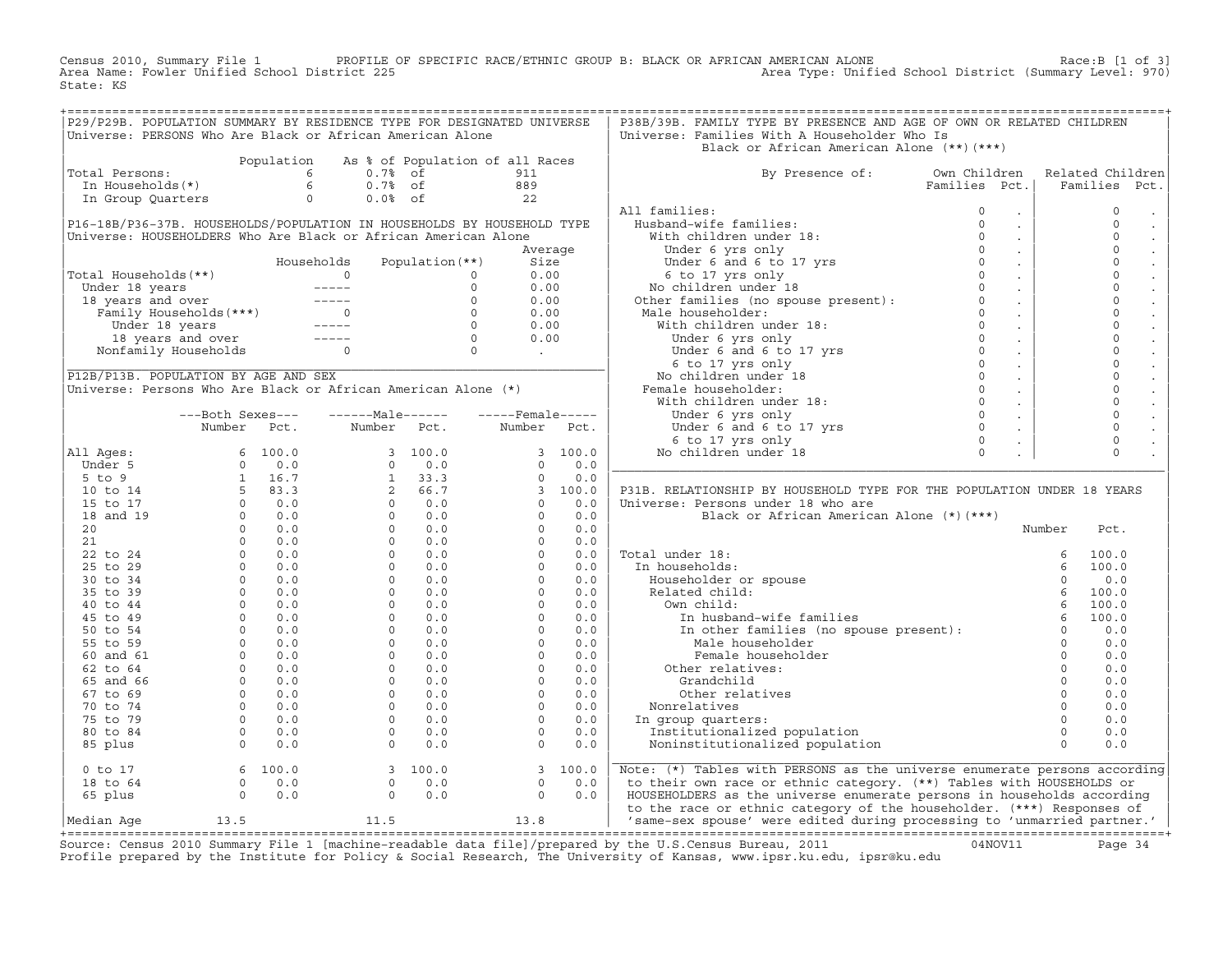Census 2010, Summary File 1 PROFILE OF SPECIFIC RACE/ETHNIC GROUP B: BLACK OR AFRICAN AMERICAN ALONE Race:B [2 of 3] Area Name: Fowler Unified School District 225 Area Type: Unified School District (Summary Level: 970) State: KS

| Universe: Persons Who Are Black or African American Alone (*) (***)           | P29B/P34B. RELATIONSHIP BY HOUSEHOLD TYPE FOR ALL PERSONS & PERSONS 65+ |       |                |                      |                      | PCT14B. PRESENCE OF MULTIGENERATIONAL HOUSEHOLDS<br>Universe: Households With A Householder Who Is |                                             |                 |         |
|-------------------------------------------------------------------------------|-------------------------------------------------------------------------|-------|----------------|----------------------|----------------------|----------------------------------------------------------------------------------------------------|---------------------------------------------|-----------------|---------|
|                                                                               |                                                                         |       |                |                      |                      |                                                                                                    | Black or African American Alone (**)        |                 |         |
|                                                                               | All Ages                                                                |       |                | 65 years and over    |                      |                                                                                                    |                                             | Number          | Pct.    |
|                                                                               | Number                                                                  | Pct.  |                | Number               | Pct.                 |                                                                                                    |                                             |                 |         |
|                                                                               |                                                                         |       |                |                      |                      | Total:                                                                                             |                                             | $\Omega$        | 100.0   |
| Total:                                                                        | 6                                                                       | 100.0 |                | $\Omega$             |                      | Household has 3 or more generations                                                                |                                             | $\Omega$        |         |
| In households:                                                                | 6                                                                       | 100.0 |                | $\Omega$             |                      | Household does not have 3+ generations                                                             |                                             | $\Omega$        |         |
| In family households:                                                         | 6                                                                       | 100.0 |                | $\Omega$             |                      |                                                                                                    |                                             |                 |         |
| Householder:                                                                  | $\Omega$                                                                | 0.0   |                | $\Omega$             | $\sim$               |                                                                                                    |                                             |                 |         |
| Male                                                                          | $\Omega$                                                                | 0.0   |                | $\Omega$             |                      |                                                                                                    |                                             |                 |         |
| Female                                                                        | $\Omega$                                                                | 0.0   |                | $\Omega$             | $\sim$               |                                                                                                    |                                             |                 |         |
| Spouse                                                                        | $\Omega$                                                                | 0.0   |                | $\Omega$             | $\mathbf{L}$         | PCT19B. NONRELATIVES BY HOUSEHOLD TYPE (*)(***)                                                    |                                             |                 |         |
| Parent                                                                        | $\cap$                                                                  | 0.0   |                | $\Omega$             |                      | Universe: Nonrelatives who are                                                                     |                                             |                 |         |
| Parent-in-law                                                                 | $\Omega$                                                                | 0.0   |                | $\Omega$             |                      |                                                                                                    | Black or African American Alone (Total: 0)  |                 |         |
| Child:                                                                        | 6                                                                       | 100.0 |                |                      |                      |                                                                                                    |                                             |                 |         |
| Biological                                                                    | $\Omega$                                                                | 0.0   |                |                      |                      |                                                                                                    | In Family                                   | In Nonfamily    |         |
| Adopted                                                                       | 6                                                                       | 100.0 |                |                      |                      |                                                                                                    | Households                                  | Households      |         |
| Step                                                                          | $\cap$                                                                  | 0.0   |                |                      |                      |                                                                                                    | Number Pct.                                 | Number Pct.     |         |
| Grandchild                                                                    | $\Omega$                                                                | 0.0   |                |                      |                      |                                                                                                    |                                             |                 |         |
| Brother or sister                                                             | $\Omega$                                                                | 0.0   |                |                      |                      | Nonrelatives:                                                                                      | 0 100.0                                     |                 | 0 100.0 |
| Son-in-law/daughter-in-law                                                    | $\Omega$                                                                | 0.0   |                |                      |                      | Roomer or boarder                                                                                  | $\Omega$<br><b>Contract Contract</b>        | $\Omega$        |         |
| Other relatives (#)                                                           | $\Omega$                                                                | 0.0   |                | $\Omega$             | $\sim$               | Housemate or roommate                                                                              | $\overline{0}$<br>$\sim 10^{11}$ km $^{-1}$ | $\Omega$        | $\sim$  |
| Nonrelatives                                                                  | $\Omega$                                                                | 0.0   |                | $\Omega$             |                      | Unmarried partner                                                                                  | $\overline{0}$<br>$\sim$ 100 $\mu$          | $\Omega$        |         |
| In nonfamily households:                                                      | $\Omega$                                                                | 0.0   |                | $\Omega$             |                      | Other nonrelatives                                                                                 | $\overline{0}$                              | $\Omega$        |         |
| Male householder:                                                             | $\Omega$                                                                | 0.0   |                | $\Omega$             |                      |                                                                                                    |                                             |                 |         |
| Living alone                                                                  | $\Omega$                                                                | 0.0   |                | $\Omega$             |                      |                                                                                                    |                                             |                 |         |
| Not living alone                                                              | $\Omega$                                                                | 0.0   |                | $\Omega$             | $\sim$               |                                                                                                    |                                             |                 |         |
| Female householder:                                                           | $\Omega$                                                                | 0.0   |                | $\Omega$             | $\mathbf{r}$         | H17B. HOUSING UNITS BY HOUSEHOLDER'S AGE AND TENURE                                                |                                             |                 |         |
| Living alone                                                                  | $\Omega$                                                                | 0.0   |                | $\Omega$             | $\ddot{\phantom{a}}$ | Universe: Occupied Housing Units With A Householder Who Is                                         |                                             |                 |         |
| Not living alone                                                              | $\Omega$                                                                | 0.0   |                | $\Omega$             |                      |                                                                                                    | Black or African American Alone (**)        |                 |         |
| Nonrelatives                                                                  | $\Omega$                                                                | 0.0   |                | $\Omega$             |                      |                                                                                                    |                                             |                 |         |
|                                                                               |                                                                         | 0.0   |                | $\Omega$             | $\sim$               |                                                                                                    |                                             | Renter Occupied |         |
| In group quarters:                                                            | $\Omega$                                                                |       |                |                      |                      | Age of                                                                                             | Owner Occupied                              |                 | Pct.    |
| Institutionalized                                                             | $\Omega$                                                                | 0.0   |                | $\Omega$             | $\sim$               | Householder                                                                                        | Number Pct.                                 | Number          |         |
| Noninstitutionalized                                                          | $\Omega$                                                                | 0.0   |                | $\Omega$             |                      |                                                                                                    |                                             |                 |         |
|                                                                               |                                                                         |       |                |                      |                      | All Ages:                                                                                          | 100.0<br>$\Omega$                           | $\Omega$        | 100.0   |
| (#) For 65 yrs & over, includes children, siblings, etc. not shown separately |                                                                         |       |                |                      |                      | 15 to 24                                                                                           | $\Omega$<br>$\sim 100$                      | $\Omega$        |         |
|                                                                               |                                                                         |       |                |                      |                      | 25 to 34                                                                                           | $\Omega$                                    | $\Omega$        |         |
|                                                                               |                                                                         |       |                |                      |                      | 35 to 44                                                                                           | $\circ$                                     | $\Omega$        | $\sim$  |
|                                                                               |                                                                         |       |                |                      |                      | 45 to 54                                                                                           | $\overline{0}$<br>$\sim 100$ $\mu$          | $\Omega$        | $\sim$  |
| P18B. HOUSEHOLD TYPE                                                          |                                                                         |       |                |                      |                      | 55 to 59                                                                                           | 0                                           | $\Omega$        |         |
| Universe: Households with a Householder Who is                                |                                                                         |       |                |                      |                      | 60 to 64                                                                                           | 0                                           | $\Omega$        |         |
| Black or African American Alone (**)                                          |                                                                         |       |                |                      |                      | 65 to 74                                                                                           | $\Omega$                                    | $\Omega$        |         |
|                                                                               |                                                                         |       | Number         | Pct.                 |                      | 75 to 84                                                                                           | $\Omega$                                    | $\Omega$        |         |
|                                                                               |                                                                         |       |                |                      |                      | 85 and over                                                                                        | $\Omega$                                    | $\Omega$        |         |
|                                                                               |                                                                         |       | $\mathbf{0}$   | 100.0                |                      |                                                                                                    |                                             |                 |         |
| Family households (***) :                                                     |                                                                         |       | $\Omega$       | $\ddot{\phantom{a}}$ |                      |                                                                                                    |                                             |                 |         |
| Husband-wife families                                                         |                                                                         |       | $\circ$        |                      |                      | Note: (*) Tables with PERSONS as the universe enumerate persons                                    |                                             |                 |         |
| Other families:                                                               |                                                                         |       | $\Omega$       | $\ddot{\phantom{a}}$ |                      | according to their own race or ethnic category. (**) Tables with                                   |                                             |                 |         |
| Male householder, no wife present                                             |                                                                         |       | $\overline{0}$ | $\ddot{\phantom{a}}$ |                      | HOUSEHOLDS or HOUSEHOLDERS as the universe enumerate persons in                                    |                                             |                 |         |
| Female householder, no husband present                                        |                                                                         |       | $\overline{0}$ | $\sim$               |                      | households according to the race or ethnic category of the                                         |                                             |                 |         |
| Nonfamily households:                                                         |                                                                         |       | $\Omega$       | $\ddot{\phantom{a}}$ |                      | householder. (***) Responses of 'same-sex spouse' were edited                                      |                                             |                 |         |
| Total:<br>Householder living alone                                            |                                                                         |       | $\Omega$       | $\ddot{\phantom{a}}$ |                      | during processing to 'unmarried partner.'                                                          |                                             |                 |         |
| Householder not living alone                                                  |                                                                         |       | $\cap$         |                      |                      |                                                                                                    |                                             |                 |         |

+===================================================================================================================================================+Source: Census 2010 Summary File 1 [machine−readable data file]/prepared by the U.S.Census Bureau, 2011 04NOV11 Page 35 Profile prepared by the Institute for Policy & Social Research, The University of Kansas, www.ipsr.ku.edu, ipsr@ku.edu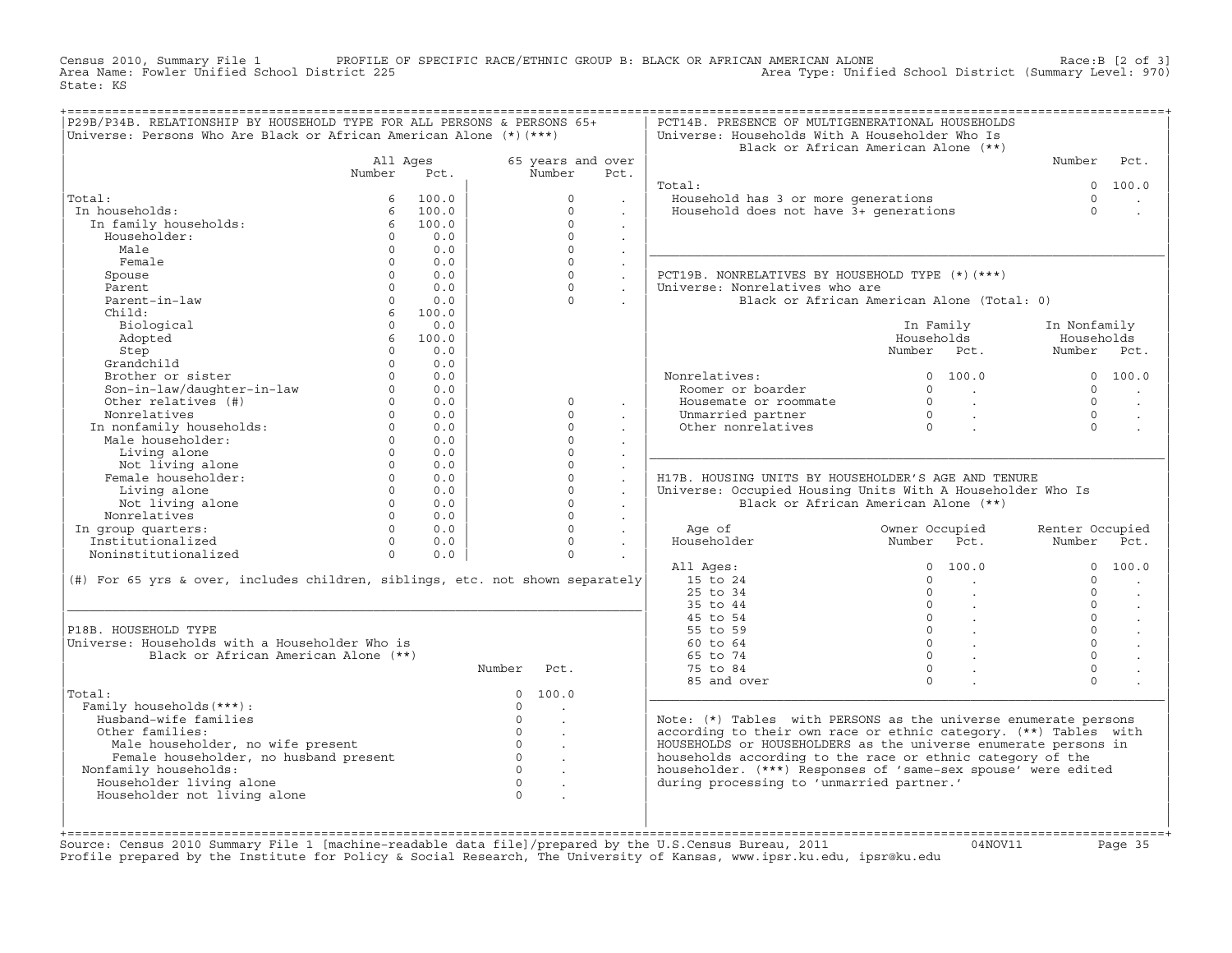Census 2010, Summary File 1 PROFILE OF SPECIFIC RACE/ETHNIC GROUP B: BLACK OR AFRICAN AMERICAN ALONE Race:B [3 of 3]<br>Area Name: Fowler Unified School District 225 Area Type: Unified School District (Summary Level: 970) State: KS

| P28B/H16B. HOUSEHOLDS (OCCUPIED HOUSING UNITS) BY HOUSEHOLD SIZE BY TYPE AND BY TENURE<br>Universe: Households (Occupied Housing Units) With A Householder Who Is Black or African American Alone (**)(***) |                   |      |                         |      |                         |      |                   |      |                    |      |
|-------------------------------------------------------------------------------------------------------------------------------------------------------------------------------------------------------------|-------------------|------|-------------------------|------|-------------------------|------|-------------------|------|--------------------|------|
|                                                                                                                                                                                                             | All<br>Households | Pct. | Family<br>Households    | Pct. | Nonfamily<br>Households | Pct. | Owner<br>Occupied | Pct. | Renter<br>Occupied | Pct. |
| All household sizes:                                                                                                                                                                                        |                   |      |                         |      |                         |      |                   |      |                    |      |
| 1-person households                                                                                                                                                                                         |                   |      | (Family always >1 pers) |      |                         |      |                   |      |                    |      |
| 2-person households                                                                                                                                                                                         |                   |      |                         |      |                         |      |                   |      |                    |      |
| 3-person households                                                                                                                                                                                         |                   |      |                         |      |                         |      |                   |      |                    |      |
| 4-person households                                                                                                                                                                                         |                   |      |                         |      |                         |      |                   |      |                    |      |
| 5-person households                                                                                                                                                                                         |                   |      |                         |      |                         |      |                   |      |                    |      |
| 6-person households                                                                                                                                                                                         |                   |      |                         |      |                         |      |                   |      |                    |      |
| 7-or-more person households                                                                                                                                                                                 |                   |      |                         |      |                         |      |                   |      |                    |      |
|                                                                                                                                                                                                             |                   |      |                         |      |                         |      |                   |      |                    |      |

|P16B/P17B/P36B/P37B/H11B/H12B. POPULATION IN HOUSEHOLDS AND AVERAGE HOUSEHOLD SIZE BY TYPE AND BY TENURE | Universe: Population in Households (Occupied Housing Units) With A Householder Who Is Black or African American Alone (\*\*)

|                                | Total<br>Population | Pct.                                                                                                                                                                                                                                                                                                                                                                                                                                                                                 | In<br>Families | Pct.     | In.<br>Nonfamilies | Pct.          | In Owner<br>Occupied | Pct.          | In Renter<br>Occupied | Pct.     |  |
|--------------------------------|---------------------|--------------------------------------------------------------------------------------------------------------------------------------------------------------------------------------------------------------------------------------------------------------------------------------------------------------------------------------------------------------------------------------------------------------------------------------------------------------------------------------|----------------|----------|--------------------|---------------|----------------------|---------------|-----------------------|----------|--|
| Total population in households | $\Omega$            | 100.0                                                                                                                                                                                                                                                                                                                                                                                                                                                                                |                |          |                    |               |                      |               |                       |          |  |
| Under 18 years                 | $\Omega$            | 100.0                                                                                                                                                                                                                                                                                                                                                                                                                                                                                |                |          |                    |               |                      |               |                       |          |  |
| 18 years and over              |                     | 0 100.0                                                                                                                                                                                                                                                                                                                                                                                                                                                                              |                |          |                    |               |                      |               |                       |          |  |
| Average Household Size         | 0.00                | $------$                                                                                                                                                                                                                                                                                                                                                                                                                                                                             | 0.00           | $------$ |                    | $- - - - - -$ | 0. OO -              | $\frac{1}{2}$ | 0.00                  | $------$ |  |
| Under 18 years                 | 0.00                | $------$                                                                                                                                                                                                                                                                                                                                                                                                                                                                             | 0.00           | $------$ |                    |               |                      |               |                       |          |  |
| 18 years and over              | 0.00                | $\begin{tabular}{cccccc} \multicolumn{2}{c}{} & \multicolumn{2}{c}{} & \multicolumn{2}{c}{} & \multicolumn{2}{c}{} & \multicolumn{2}{c}{} & \multicolumn{2}{c}{} & \multicolumn{2}{c}{} & \multicolumn{2}{c}{} & \multicolumn{2}{c}{} & \multicolumn{2}{c}{} & \multicolumn{2}{c}{} & \multicolumn{2}{c}{} & \multicolumn{2}{c}{} & \multicolumn{2}{c}{} & \multicolumn{2}{c}{} & \multicolumn{2}{c}{} & \multicolumn{2}{c}{} & \multicolumn{2}{c}{} & \multicolumn{2}{c}{} & \mult$ | 0.00           | $------$ |                    |               |                      |               |                       | ------   |  |
|                                |                     |                                                                                                                                                                                                                                                                                                                                                                                                                                                                                      |                |          |                    |               |                      |               |                       |          |  |

|Note: Family household numbers include nonrelatives living with families. |

| | PCT20/PCT22B. GROUP OUARTERS POPULATION BY SEX BY AGE BY GROUP OUARTERS TYPE Universe: Population in group quarters for persons who are Black or African American Alone (\*)

|                                               |        |       |       | Pct. of<br>All |      | Pct. of<br>Total |        | Pct. of<br>Total |
|-----------------------------------------------|--------|-------|-------|----------------|------|------------------|--------|------------------|
|                                               | Number | Pct.  | Total | Ages           | Male | $18+$            | Female | $18+$            |
| All types of group quarters:                  |        | 100.0 |       |                |      |                  |        |                  |
| Institutionalized population:                 |        |       |       |                |      |                  |        |                  |
| Correctional facilities for adults            |        |       |       |                |      |                  |        |                  |
| Juvenile facilities                           |        |       |       |                |      |                  |        |                  |
| Nursing facilities/skilled-nursing facilities |        |       |       |                |      |                  |        |                  |
| Other institutional facilities                |        |       |       |                |      |                  |        |                  |
| Noninstitutionalized population:              |        |       |       |                |      |                  |        |                  |
| College/university student housing            |        |       |       |                |      |                  |        |                  |
| Military quarters                             |        |       |       |                |      |                  |        |                  |
| Other noninstitutional facilities             |        |       |       |                |      |                  |        |                  |

|\_\_\_\_\_\_\_\_\_\_\_\_\_\_\_\_\_\_\_\_\_\_\_\_\_\_\_\_\_\_\_\_\_\_\_\_\_\_\_\_\_\_\_\_\_\_\_\_\_\_\_\_\_\_\_\_\_\_\_\_\_\_\_\_\_\_\_\_\_\_\_\_\_\_\_\_\_\_\_\_\_\_\_\_\_\_\_\_\_\_\_\_\_\_\_\_\_\_\_\_\_\_\_\_\_\_\_\_\_\_\_\_\_\_\_\_\_\_\_\_\_\_\_\_\_\_\_\_\_\_\_\_\_\_\_\_\_\_\_\_\_\_\_\_\_\_\_|

| |

| or HOUSEHOLDERS as the universe enumerate persons in households according to the race or ethnic category of the householder. | | (\*\*\*) Same−sex couple households are included in the family households category if there is at least one additional person | | related to householder by birth or adoption. Same−sex couple households with no relatives of the householder present are tabulated | | in nonfamily households. Responses of 'same−sex spouse' were edited during processing to 'unmarried partner.' |

+===================================================================================================================================================+ Source: Census 2010 Summary File 1 [machine−readable data file]/prepared by the U.S.Census Bureau, 2011 04NOV11 Page 36 Profile prepared by the Institute for Policy & Social Research, The University of Kansas, www.ipsr.ku.edu, ipsr@ku.edu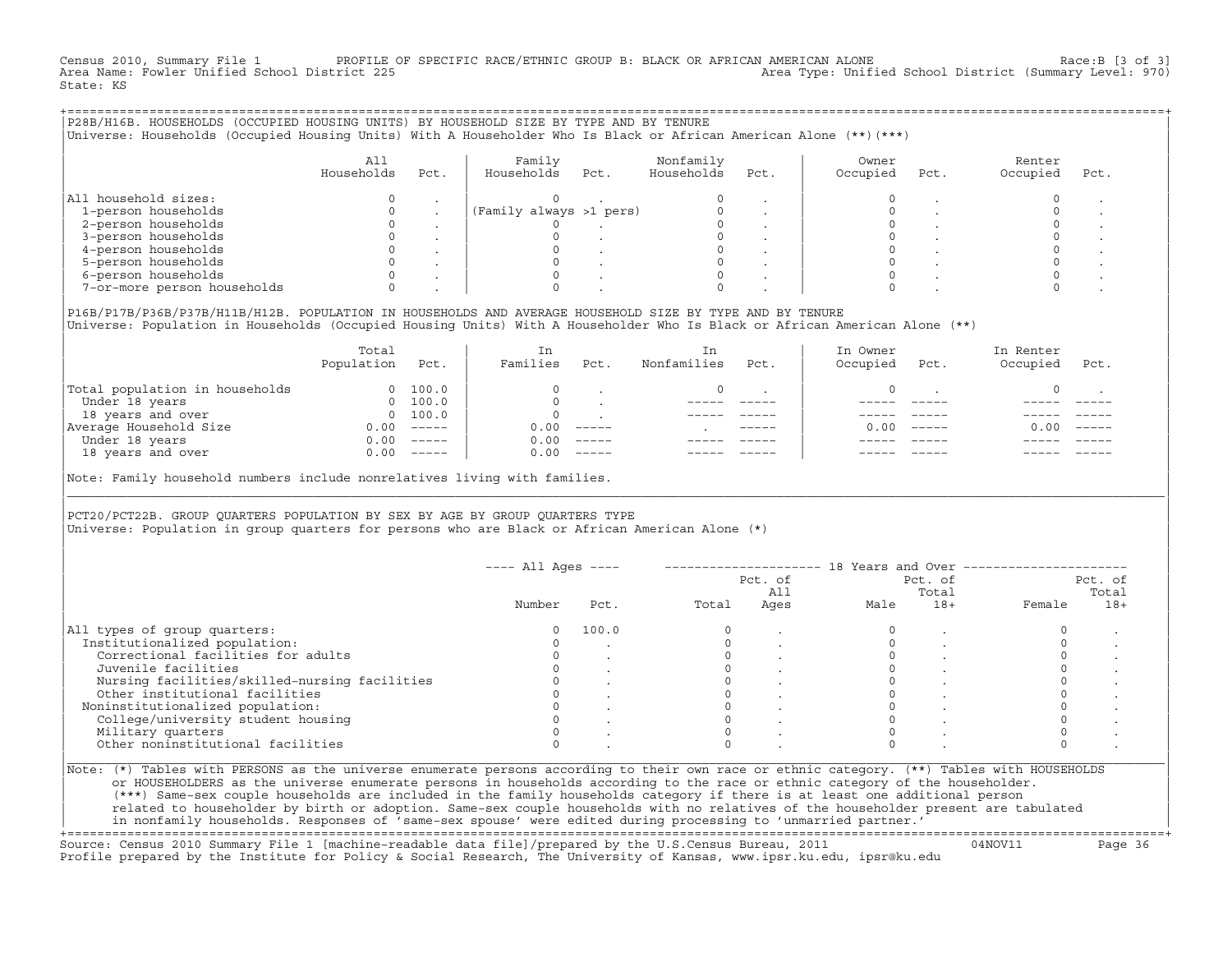Census 2010, Summary File 1 PROFILE OF SPECIFIC RACE/ETHNIC GROUP C: AMERICAN INDIAN AND ALASKA NATIVE ALONE<br>Area Name: Fowler Unified School District 225 Area Type: Unified School Distr State: KS

| P29/P29C. POPULATION SUMMARY BY RESIDENCE TYPE FOR DESIGNATED UNIVERSE                                                                                                                                                                               |                                                                   |            |                                                                       |             |                                                                   |         | P38C/39C. FAMILY TYPE BY PRESENCE AND AGE OF OWN OR RELATED CHILDREN                                                                                                                                                                                                                                                                                                                                                                                  |               |          |                |            |
|------------------------------------------------------------------------------------------------------------------------------------------------------------------------------------------------------------------------------------------------------|-------------------------------------------------------------------|------------|-----------------------------------------------------------------------|-------------|-------------------------------------------------------------------|---------|-------------------------------------------------------------------------------------------------------------------------------------------------------------------------------------------------------------------------------------------------------------------------------------------------------------------------------------------------------------------------------------------------------------------------------------------------------|---------------|----------|----------------|------------|
| Universe: PERSONS Who Are American Indian and Alaska Native Alone                                                                                                                                                                                    |                                                                   |            |                                                                       |             |                                                                   |         | Universe: Families With A Householder Who Is                                                                                                                                                                                                                                                                                                                                                                                                          |               |          |                |            |
|                                                                                                                                                                                                                                                      |                                                                   |            |                                                                       |             |                                                                   |         | American Indian and Alaska Native Alone (**) (***)                                                                                                                                                                                                                                                                                                                                                                                                    |               |          |                |            |
|                                                                                                                                                                                                                                                      |                                                                   | Population |                                                                       |             | As % of Population of all Races                                   |         |                                                                                                                                                                                                                                                                                                                                                                                                                                                       |               |          |                |            |
| Total Persons:<br>Total Persons:<br>In Households(*)<br>In Group Quarters de the Contract of the Contract of the Contract of the Contract of the Contract of the Contract of the Contract of the Contract of the Contract of the Contract of the Con |                                                                   |            |                                                                       |             | 911                                                               |         | By Presence of: Own Children Related Children                                                                                                                                                                                                                                                                                                                                                                                                         |               |          |                |            |
|                                                                                                                                                                                                                                                      |                                                                   |            |                                                                       |             | $\begin{array}{c} 889 \\ 22 \end{array}$                          |         |                                                                                                                                                                                                                                                                                                                                                                                                                                                       | Families Pct. |          | Families Pct.  |            |
|                                                                                                                                                                                                                                                      |                                                                   |            |                                                                       |             |                                                                   |         |                                                                                                                                                                                                                                                                                                                                                                                                                                                       |               |          |                |            |
|                                                                                                                                                                                                                                                      |                                                                   |            |                                                                       |             |                                                                   |         | All families:                                                                                                                                                                                                                                                                                                                                                                                                                                         |               |          |                | 1 100.0    |
| P16-18C/P36-37C. HOUSEHOLDS/POPULATION IN HOUSEHOLDS BY HOUSEHOLD TYPE                                                                                                                                                                               |                                                                   |            |                                                                       |             |                                                                   |         |                                                                                                                                                                                                                                                                                                                                                                                                                                                       |               |          |                | 1 100.0    |
| Universe: HOUSEHOLDERS Who Are American Indian and Alaska Native Alone                                                                                                                                                                               |                                                                   |            |                                                                       |             |                                                                   |         |                                                                                                                                                                                                                                                                                                                                                                                                                                                       |               |          |                | 1 100.0    |
|                                                                                                                                                                                                                                                      |                                                                   |            |                                                                       |             |                                                                   | Average |                                                                                                                                                                                                                                                                                                                                                                                                                                                       |               |          | $\Omega$       | 0.0        |
|                                                                                                                                                                                                                                                      |                                                                   |            |                                                                       |             |                                                                   |         |                                                                                                                                                                                                                                                                                                                                                                                                                                                       |               |          | $\circ$        | 0.0        |
| Total Households (**)<br>Under 18 years<br>18 years and over<br>18 years and over 2 2.00<br>Under 18 years 1 1.00<br>Under 18 years 1 1.00<br>Under 18 years 1 1.00<br>18 years 1 1.00<br>18 years 1 1.00<br>18 years 1 1.00<br>18 years and over    |                                                                   |            |                                                                       |             |                                                                   |         |                                                                                                                                                                                                                                                                                                                                                                                                                                                       |               |          |                | 1 100.0    |
|                                                                                                                                                                                                                                                      |                                                                   |            |                                                                       |             |                                                                   |         |                                                                                                                                                                                                                                                                                                                                                                                                                                                       |               |          | $\Omega$       | 0.0        |
|                                                                                                                                                                                                                                                      |                                                                   |            |                                                                       |             |                                                                   |         |                                                                                                                                                                                                                                                                                                                                                                                                                                                       |               |          | $\Omega$       | 0.0        |
|                                                                                                                                                                                                                                                      |                                                                   |            |                                                                       |             |                                                                   |         |                                                                                                                                                                                                                                                                                                                                                                                                                                                       |               |          |                | $0 \t 0.0$ |
|                                                                                                                                                                                                                                                      |                                                                   |            |                                                                       |             |                                                                   |         |                                                                                                                                                                                                                                                                                                                                                                                                                                                       |               |          | $\overline{0}$ | 0.0        |
|                                                                                                                                                                                                                                                      |                                                                   |            |                                                                       |             |                                                                   |         |                                                                                                                                                                                                                                                                                                                                                                                                                                                       |               |          | $\overline{0}$ | 0.0        |
|                                                                                                                                                                                                                                                      |                                                                   |            |                                                                       |             |                                                                   |         |                                                                                                                                                                                                                                                                                                                                                                                                                                                       |               |          | $\overline{0}$ | 0.0        |
|                                                                                                                                                                                                                                                      |                                                                   |            |                                                                       |             |                                                                   |         |                                                                                                                                                                                                                                                                                                                                                                                                                                                       |               |          | $\overline{0}$ | 0.0        |
| P12C/P13C. POPULATION BY AGE AND SEX                                                                                                                                                                                                                 |                                                                   |            |                                                                       |             |                                                                   |         |                                                                                                                                                                                                                                                                                                                                                                                                                                                       |               |          | $\overline{0}$ | 0.0        |
| Universe: Persons Who Are American Indian and Alaska Native Alone (*)                                                                                                                                                                                |                                                                   |            |                                                                       |             |                                                                   |         |                                                                                                                                                                                                                                                                                                                                                                                                                                                       |               |          | $\overline{0}$ | 0.0        |
|                                                                                                                                                                                                                                                      |                                                                   |            |                                                                       |             |                                                                   |         |                                                                                                                                                                                                                                                                                                                                                                                                                                                       |               |          | $\overline{0}$ | 0.0        |
|                                                                                                                                                                                                                                                      | ---Both Sexes---                                                  |            | $---Male----$                                                         |             | $---$ Female -----                                                |         |                                                                                                                                                                                                                                                                                                                                                                                                                                                       |               |          | $\overline{0}$ | 0.0        |
|                                                                                                                                                                                                                                                      | Number Pct.                                                       |            |                                                                       | Number Pct. | Number Pct.                                                       |         |                                                                                                                                                                                                                                                                                                                                                                                                                                                       |               |          | $\Omega$       | 0.0        |
|                                                                                                                                                                                                                                                      |                                                                   |            |                                                                       |             |                                                                   |         |                                                                                                                                                                                                                                                                                                                                                                                                                                                       |               |          | $\circ$        | 0.0        |
| All Ages:                                                                                                                                                                                                                                            |                                                                   |            |                                                                       |             |                                                                   | 4 100.0 |                                                                                                                                                                                                                                                                                                                                                                                                                                                       |               |          | $\Omega$       | 0.0        |
| Under 5                                                                                                                                                                                                                                              |                                                                   |            |                                                                       |             |                                                                   | 0.0     |                                                                                                                                                                                                                                                                                                                                                                                                                                                       |               |          |                |            |
| $5$ to $9$                                                                                                                                                                                                                                           |                                                                   |            |                                                                       |             |                                                                   | 0.0     |                                                                                                                                                                                                                                                                                                                                                                                                                                                       |               |          |                |            |
| 10 to 14                                                                                                                                                                                                                                             |                                                                   |            |                                                                       |             |                                                                   | 0.0     | P31C. RELATIONSHIP BY HOUSEHOLD TYPE FOR THE POPULATION UNDER 18 YEARS                                                                                                                                                                                                                                                                                                                                                                                |               |          |                |            |
| 15 to 17                                                                                                                                                                                                                                             |                                                                   |            |                                                                       |             |                                                                   | 25.0    | Universe: Persons under 18 who are                                                                                                                                                                                                                                                                                                                                                                                                                    |               |          |                |            |
| 18 and 19                                                                                                                                                                                                                                            |                                                                   |            |                                                                       |             |                                                                   | 0.0     | American Indian and Alaska Native Alone (*) (***)                                                                                                                                                                                                                                                                                                                                                                                                     |               |          |                |            |
| 20                                                                                                                                                                                                                                                   |                                                                   |            |                                                                       |             |                                                                   | 0.0     |                                                                                                                                                                                                                                                                                                                                                                                                                                                       |               | Number   | Pct.           |            |
| 21                                                                                                                                                                                                                                                   |                                                                   |            |                                                                       |             |                                                                   | 0.0     |                                                                                                                                                                                                                                                                                                                                                                                                                                                       |               |          |                |            |
| 22 to 24                                                                                                                                                                                                                                             |                                                                   |            |                                                                       |             |                                                                   | 0.0     | Total under 18:                                                                                                                                                                                                                                                                                                                                                                                                                                       |               |          |                |            |
| 25 to 29                                                                                                                                                                                                                                             |                                                                   |            |                                                                       |             |                                                                   | 0.0     | In households:                                                                                                                                                                                                                                                                                                                                                                                                                                        |               |          |                |            |
| 30 to 34                                                                                                                                                                                                                                             |                                                                   |            |                                                                       |             |                                                                   | 0.0     |                                                                                                                                                                                                                                                                                                                                                                                                                                                       |               |          |                |            |
| 35 to 39                                                                                                                                                                                                                                             |                                                                   |            |                                                                       |             |                                                                   | 25.0    |                                                                                                                                                                                                                                                                                                                                                                                                                                                       |               |          |                |            |
| 40 to 44                                                                                                                                                                                                                                             |                                                                   |            |                                                                       |             |                                                                   | 0.0     |                                                                                                                                                                                                                                                                                                                                                                                                                                                       |               |          |                |            |
| 45 to 49                                                                                                                                                                                                                                             |                                                                   |            |                                                                       |             |                                                                   | 0.0     |                                                                                                                                                                                                                                                                                                                                                                                                                                                       |               |          |                |            |
| 50 to 54                                                                                                                                                                                                                                             |                                                                   |            |                                                                       |             |                                                                   | 25.0    |                                                                                                                                                                                                                                                                                                                                                                                                                                                       |               |          |                |            |
| 55 to 59                                                                                                                                                                                                                                             |                                                                   |            |                                                                       |             |                                                                   | 0.0     | $\begin{tabular}{lllllllllll} \texttt{all under 18:} & & & & & 1 & 100.0 \\ \texttt{in households:} & & & & 1 & 100.0 \\ \texttt{Householder or spouse} & & & 0 & 0.0 \\ \texttt{Related child:} & & & 1 & 100.0 \\ \texttt{0} & & & 1 & 100.0 \\ \texttt{In husband-wife families} & & & 1 & 100.0 \\ \texttt{In other families (no spouse present):} & & & 0 & 0.0 \\ \texttt{Mala householder} & & & 0 & 0.0 \\ \end{tabular}$<br>Male householder |               | $\Omega$ | 0.0            |            |
| 60 and 61                                                                                                                                                                                                                                            |                                                                   |            |                                                                       |             |                                                                   | 0.0     | Female householder                                                                                                                                                                                                                                                                                                                                                                                                                                    |               | $\Omega$ | 0.0            |            |
| 62 to 64                                                                                                                                                                                                                                             |                                                                   |            |                                                                       |             |                                                                   | 0.0     | Other relatives:                                                                                                                                                                                                                                                                                                                                                                                                                                      |               | $\Omega$ | 0.0            |            |
| 65 and 66                                                                                                                                                                                                                                            |                                                                   |            |                                                                       |             |                                                                   | 25.0    | Grandchild                                                                                                                                                                                                                                                                                                                                                                                                                                            |               | $\Omega$ | 0.0            |            |
| 67 to 69                                                                                                                                                                                                                                             |                                                                   |            |                                                                       |             |                                                                   | 0.0     | Other relatives                                                                                                                                                                                                                                                                                                                                                                                                                                       |               | $\Omega$ | 0.0            |            |
| 70 to 74                                                                                                                                                                                                                                             |                                                                   |            |                                                                       |             |                                                                   | 0.0     | Nonrelatives                                                                                                                                                                                                                                                                                                                                                                                                                                          |               | $\Omega$ | 0.0            |            |
| 75 to 79                                                                                                                                                                                                                                             |                                                                   |            |                                                                       |             |                                                                   | 0.0     | In group quarters:                                                                                                                                                                                                                                                                                                                                                                                                                                    |               | $\Omega$ | 0.0            |            |
| 80 to 84                                                                                                                                                                                                                                             |                                                                   |            |                                                                       |             |                                                                   | 0.0     | Institutionalized population                                                                                                                                                                                                                                                                                                                                                                                                                          |               | $\Omega$ | 0.0            |            |
| 85 plus                                                                                                                                                                                                                                              |                                                                   |            |                                                                       |             |                                                                   | 0.0     | Noninstitutionalized population                                                                                                                                                                                                                                                                                                                                                                                                                       |               | $\Omega$ | 0.0            |            |
|                                                                                                                                                                                                                                                      |                                                                   |            |                                                                       |             |                                                                   |         |                                                                                                                                                                                                                                                                                                                                                                                                                                                       |               |          |                |            |
| $0$ to $17$                                                                                                                                                                                                                                          |                                                                   |            |                                                                       |             |                                                                   |         | Note: (*) Tables with PERSONS as the universe enumerate persons according                                                                                                                                                                                                                                                                                                                                                                             |               |          |                |            |
| 18 to 64                                                                                                                                                                                                                                             |                                                                   |            |                                                                       |             |                                                                   |         | to their own race or ethnic category. (**) Tables with HOUSEHOLDS or                                                                                                                                                                                                                                                                                                                                                                                  |               |          |                |            |
| 65 plus                                                                                                                                                                                                                                              | $\begin{array}{ccc} 1 & 20.0 \\ 3 & 60.0 \\ 1 & 20.0 \end{array}$ |            | $\begin{bmatrix} 0 & 0 & 0 \\ 1 & 100 & 0 \\ 0 & 0 & 0 \end{bmatrix}$ |             | $\begin{array}{ccc} 1 & 25.0 \\ 2 & 50.0 \\ 1 & 25.0 \end{array}$ |         | HOUSEHOLDERS as the universe enumerate persons in households according                                                                                                                                                                                                                                                                                                                                                                                |               |          |                |            |
|                                                                                                                                                                                                                                                      |                                                                   |            |                                                                       |             |                                                                   |         |                                                                                                                                                                                                                                                                                                                                                                                                                                                       |               |          |                |            |
| Median Age                                                                                                                                                                                                                                           | 39.5                                                              |            |                                                                       |             | $39.5$ $45.0$                                                     |         | to the race or ethnic category of the householder. (***) Responses of<br>so the first of the edited during processing to 'unmarried partner.'                                                                                                                                                                                                                                                                                                         |               |          |                |            |
|                                                                                                                                                                                                                                                      |                                                                   |            |                                                                       |             |                                                                   |         |                                                                                                                                                                                                                                                                                                                                                                                                                                                       |               |          |                |            |
|                                                                                                                                                                                                                                                      |                                                                   |            |                                                                       |             |                                                                   |         | a cosegue distrituities and the cost of the cost of the cost of the cost of the cost of the cost of the cost of                                                                                                                                                                                                                                                                                                                                       |               |          |                |            |

Source: Census 2010 Summary File 1 [machine-readable data file]/prepared by the U.S.Census Bureau, 2011 Page 37<br>Profile prepared by the Institute for Policy & Social Research, The University of Kansas, www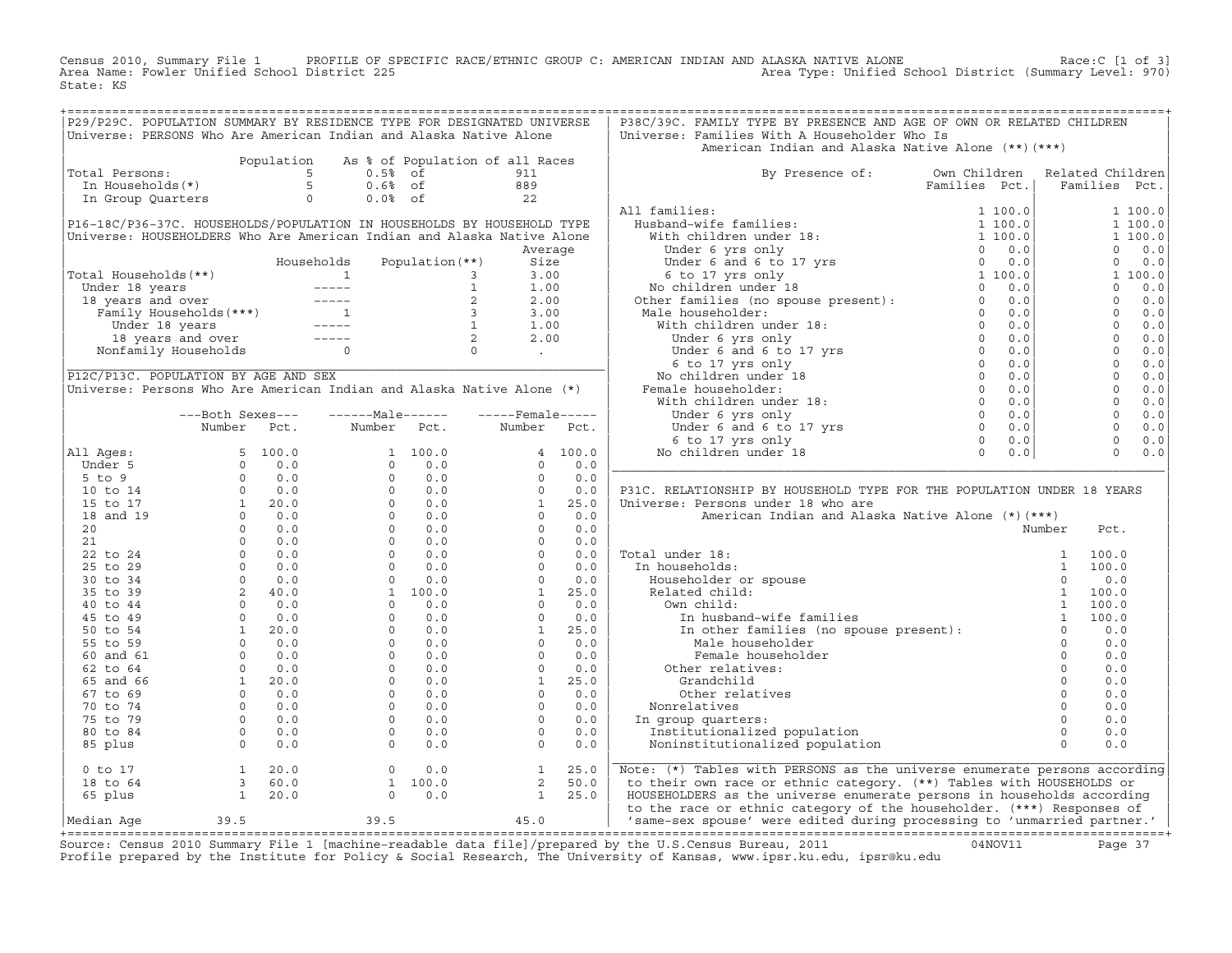Census 2010, Summary File 1 PROFILE OF SPECIFIC RACE/ETHNIC GROUP C: AMERICAN INDIAN AND ALASKA NATIVE ALONE Race:C [2 of 3]<br>Area Name: Fowler Unified School District 225 area Type: Unified School District (Summary Level: Area Type: Unified School District (Summary Level: 970) State: KS

| P29C/P34C. RELATIONSHIP BY HOUSEHOLD TYPE FOR ALL PERSONS & PERSONS 65+<br>Universe: Persons Who Are American Indian and Alaska Native Alone (*) (***) |                          |             |                     |                      |                   | PCT14C. PRESENCE OF MULTIGENERATIONAL HOUSEHOLDS<br>Universe: Households With A Householder Who Is<br>American Indian and Alaska Native Alone (**) |                                  |                         |                 |                          |
|--------------------------------------------------------------------------------------------------------------------------------------------------------|--------------------------|-------------|---------------------|----------------------|-------------------|----------------------------------------------------------------------------------------------------------------------------------------------------|----------------------------------|-------------------------|-----------------|--------------------------|
|                                                                                                                                                        | All Ages                 |             |                     |                      | 65 years and over |                                                                                                                                                    |                                  |                         | Number Pct.     |                          |
|                                                                                                                                                        | Number                   | Pct.        |                     | Number               | Pct.              |                                                                                                                                                    |                                  |                         |                 |                          |
|                                                                                                                                                        |                          |             |                     |                      |                   | Total:                                                                                                                                             |                                  |                         |                 | 1 100.0                  |
| Total:                                                                                                                                                 | 5                        | 100.0       |                     | $1 \quad$            | 100.0             | Household has 3 or more generations<br>Household does not have 3+ generations                                                                      |                                  |                         | $\Omega$        | 0.0                      |
| In households:                                                                                                                                         | 5                        | 100.0       |                     | $\mathbf{1}$         | 100.0             |                                                                                                                                                    |                                  |                         |                 | 1 100.0                  |
| In family households:                                                                                                                                  | 5 <sup>5</sup>           | 100.0       |                     | $\mathbf{1}$         | 100.0             |                                                                                                                                                    |                                  |                         |                 |                          |
| Householder:                                                                                                                                           | $\mathbf{1}$             | 20.0        |                     | $\Omega$<br>$\Omega$ | 0.0               |                                                                                                                                                    |                                  |                         |                 |                          |
| Male<br>Female                                                                                                                                         | $\mathbf{1}$<br>$\Omega$ | 20.0<br>0.0 |                     | $\Omega$             | 0.0<br>0.0        |                                                                                                                                                    |                                  |                         |                 |                          |
| Spouse                                                                                                                                                 | $\mathbf{3}$             | 60.0        |                     | $\mathbf{1}$         | 100.0             | PCT19C. NONRELATIVES BY HOUSEHOLD TYPE (*) (***)                                                                                                   |                                  |                         |                 |                          |
| Parent                                                                                                                                                 | $\Omega$                 | 0.0         |                     | $\cap$               | 0.0               | Universe: Nonrelatives who are                                                                                                                     |                                  |                         |                 |                          |
| Parent-in-law                                                                                                                                          | $\Omega$                 | 0.0         |                     | $\Omega$             | 0.0               | American Indian and Alaska Native Alone (Total: 0)                                                                                                 |                                  |                         |                 |                          |
| Child:                                                                                                                                                 | $\mathbf{1}$             | 20.0        |                     |                      |                   |                                                                                                                                                    |                                  |                         |                 |                          |
| Biological                                                                                                                                             | 1                        | 20.0        |                     |                      |                   |                                                                                                                                                    | In Family                        |                         | In Nonfamily    |                          |
| Adopted                                                                                                                                                | $\Omega$                 | 0.0         |                     |                      |                   |                                                                                                                                                    | Households                       |                         | Households      |                          |
| Step                                                                                                                                                   | $\Omega$                 | 0.0         |                     |                      |                   |                                                                                                                                                    | Number Pct.                      |                         | Number Pct.     |                          |
| Grandchild                                                                                                                                             | $\Omega$                 | 0.0         |                     |                      |                   |                                                                                                                                                    |                                  |                         |                 |                          |
| Brother or sister                                                                                                                                      | $\Omega$                 | 0.0         |                     |                      |                   | Nonrelatives:                                                                                                                                      |                                  | 0 100.0                 |                 | 0 100.0                  |
| Son-in-law/daughter-in-law                                                                                                                             | $\circ$                  | 0.0         |                     |                      |                   | Roomer or boarder                                                                                                                                  | $\Omega$                         | <b>Contractor</b>       | $\Omega$        | $\overline{\phantom{a}}$ |
| Other relatives (#)                                                                                                                                    | $0 \qquad \qquad$        | 0.0         |                     | $\Omega$             | 0.0               | Housemate or roommate                                                                                                                              | $\overline{0}$                   | $\sim 10^{11}$ km       | $\Omega$        |                          |
| Nonrelatives                                                                                                                                           | $\cap$                   | 0.0         |                     | $\cap$               | 0.0               | Unmarried partner                                                                                                                                  |                                  | $\sim 100$ km s $^{-1}$ | $\cap$          |                          |
| In nonfamily households:<br>Male householder.                                                                                                          | $\Omega$                 | 0.0         |                     | $\Omega$             | 0.0               | Other nonrelatives                                                                                                                                 | $\begin{matrix}0\\0\end{matrix}$ |                         | $\Omega$        |                          |
| Male householder:                                                                                                                                      | $\Omega$                 | 0.0         |                     | $\Omega$             | 0.0               |                                                                                                                                                    |                                  |                         |                 |                          |
| Living alone                                                                                                                                           | $\Omega$                 | 0.0         |                     | $\Omega$             | 0.0               |                                                                                                                                                    |                                  |                         |                 |                          |
| Not living alone                                                                                                                                       | $\Omega$                 | 0.0         |                     | $\Omega$             | 0.0               |                                                                                                                                                    |                                  |                         |                 |                          |
| Female householder:                                                                                                                                    | $\Omega$                 | 0.0         |                     | $\Omega$             | 0.0               | H17C. HOUSING UNITS BY HOUSEHOLDER'S AGE AND TENURE                                                                                                |                                  |                         |                 |                          |
| Living alone                                                                                                                                           | $0 \qquad \qquad$        | 0.0         |                     | $\Omega$             | 0.0               | Universe: Occupied Housing Units With A Householder Who Is                                                                                         |                                  |                         |                 |                          |
| Not living alone                                                                                                                                       | $\Omega$                 | 0.0         |                     | $\Omega$             | 0.0               | American Indian and Alaska Native Alone (**)                                                                                                       |                                  |                         |                 |                          |
| Nonrelatives                                                                                                                                           | $\Omega$                 | 0.0         |                     | $\Omega$             | 0.0               |                                                                                                                                                    |                                  |                         |                 |                          |
| In group quarters:                                                                                                                                     | $\Omega$                 | 0.0         |                     | $\Omega$             | 0.0               | Age of                                                                                                                                             | Owner Occupied                   |                         | Renter Occupied |                          |
| Institutionalized                                                                                                                                      | $\Omega$                 | 0.0         |                     | $\Omega$             | 0.0               | Householder                                                                                                                                        | Number Pct.                      |                         | Number          | Pct.                     |
| Noninstitutionalized                                                                                                                                   | $\circ$                  | 0.0         |                     | $\Omega$             | 0.0               |                                                                                                                                                    |                                  |                         |                 |                          |
|                                                                                                                                                        |                          |             |                     |                      |                   | All Ages:                                                                                                                                          |                                  | 1 100.0                 | $\Omega$        | 100.0                    |
| (#) For 65 yrs & over, includes children, siblings, etc. not shown separately                                                                          |                          |             |                     |                      |                   | 15 to 24                                                                                                                                           | $\Omega$                         | 0.0                     | $\Omega$        |                          |
|                                                                                                                                                        |                          |             |                     |                      |                   | 25 to 34                                                                                                                                           | $\Omega$                         | 0.0                     | $\Omega$        |                          |
|                                                                                                                                                        |                          |             |                     |                      |                   | 35 to 44                                                                                                                                           |                                  | 1 100.0                 | $\cap$          | $\sim$                   |
|                                                                                                                                                        |                          |             |                     |                      |                   | 45 to 54                                                                                                                                           | $\Omega$                         | 0.0                     | $\Omega$        | $\ddot{\phantom{a}}$     |
| P18C. HOUSEHOLD TYPE                                                                                                                                   |                          |             |                     |                      |                   | 55 to 59                                                                                                                                           | $\Omega$                         | 0.0                     | $\Omega$        | $\ddot{\phantom{a}}$     |
| Universe: Households with a Householder Who is                                                                                                         |                          |             |                     |                      |                   | $60 \text{ to } 64$                                                                                                                                | $\Omega$                         | 0.0                     | $\Omega$        | $\ddot{\phantom{a}}$     |
| American Indian and Alaska Native Alone (**)                                                                                                           |                          |             |                     |                      |                   | 65 to 74                                                                                                                                           | $\Omega$                         | 0.0                     | $\Omega$        |                          |
|                                                                                                                                                        |                          |             | Number              | Pct.                 |                   | 75 to 84                                                                                                                                           | $\Omega$                         | 0.0                     | $\Omega$        |                          |
|                                                                                                                                                        |                          |             |                     |                      |                   | 85 and over                                                                                                                                        | $\Omega$                         | 0.0                     | $\Omega$        |                          |
| Total:                                                                                                                                                 |                          |             |                     | 1, 100.0             |                   |                                                                                                                                                    |                                  |                         |                 |                          |
| Family households (***) :                                                                                                                              |                          |             |                     | 1 100.0              |                   |                                                                                                                                                    |                                  |                         |                 |                          |
| Husband-wife families                                                                                                                                  |                          |             |                     | 1 100.0              |                   | Note: $(*)$ Tables with PERSONS as the universe enumerate persons                                                                                  |                                  |                         |                 |                          |
| Other families:                                                                                                                                        |                          |             |                     | $0 \qquad 0.0$       |                   | according to their own race or ethnic category. (**) Tables with                                                                                   |                                  |                         |                 |                          |
| Male householder, no wife present<br>Female householder, no husband present<br>Family households:                                                      |                          |             | $\overline{0}$<br>0 | $0 \qquad 0.0$       |                   | HOUSEHOLDS or HOUSEHOLDERS as the universe enumerate persons in                                                                                    |                                  |                         |                 |                          |
|                                                                                                                                                        |                          |             |                     | 0.0                  |                   | households according to the race or ethnic category of the                                                                                         |                                  |                         |                 |                          |
| Nonfamily households:                                                                                                                                  |                          |             |                     | 0.0                  |                   | householder. (***) Responses of 'same-sex spouse' were edited                                                                                      |                                  |                         |                 |                          |
| Householder living alone                                                                                                                               |                          |             | $\overline{0}$      | 0.0                  |                   | during processing to 'unmarried partner.'                                                                                                          |                                  |                         |                 |                          |
| Householder not living alone                                                                                                                           |                          |             | $\overline{0}$      | 0.0                  |                   |                                                                                                                                                    |                                  |                         |                 |                          |
|                                                                                                                                                        |                          |             |                     |                      |                   |                                                                                                                                                    |                                  |                         |                 |                          |
|                                                                                                                                                        |                          |             |                     |                      |                   |                                                                                                                                                    |                                  |                         |                 |                          |

+===================================================================================================================================================+Source: Census 2010 Summary File 1 [machine−readable data file]/prepared by the U.S.Census Bureau, 2011 04NOV11 Page 38 Profile prepared by the Institute for Policy & Social Research, The University of Kansas, www.ipsr.ku.edu, ipsr@ku.edu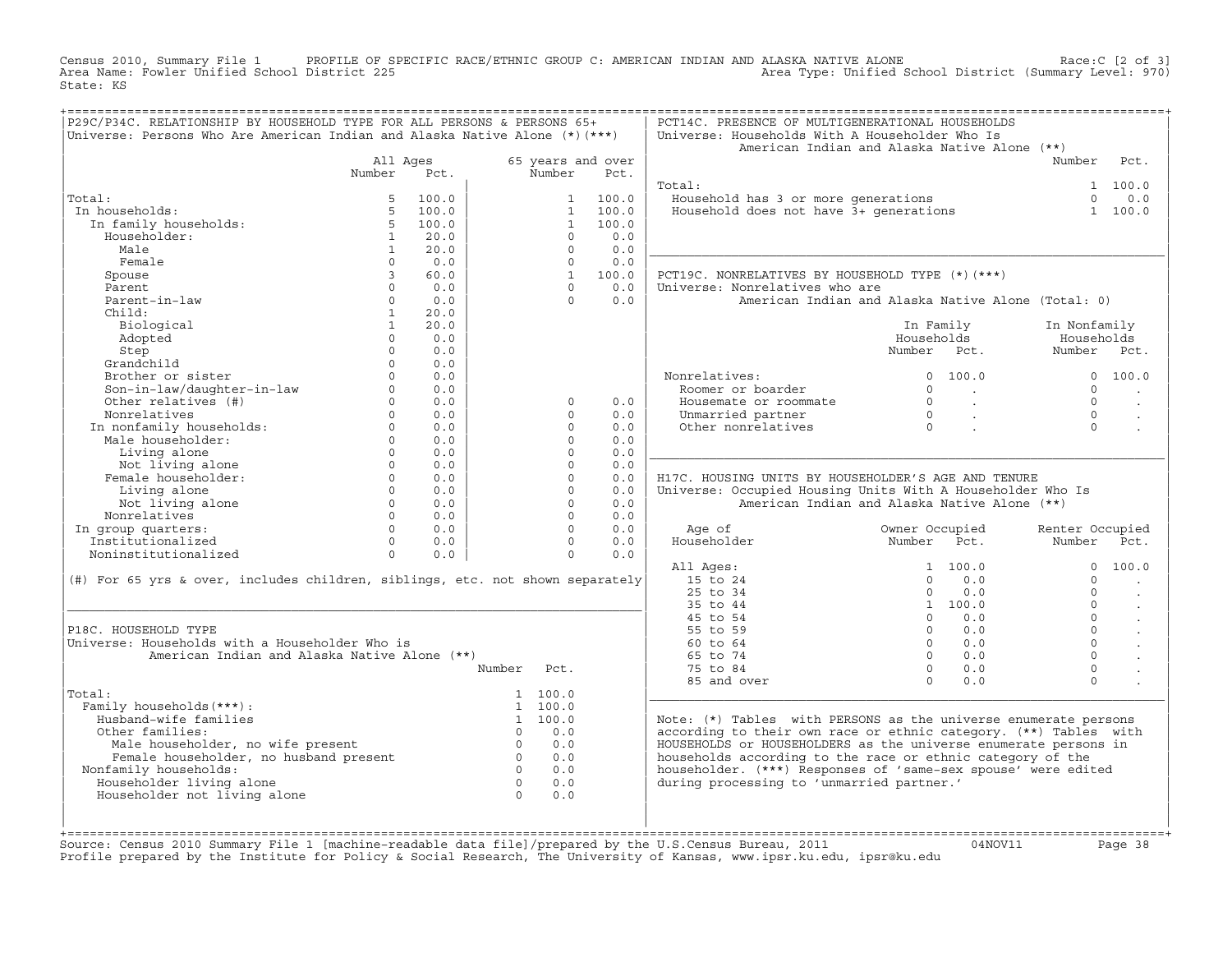Census 2010, Summary File 1 PROFILE OF SPECIFIC RACE/ETHNIC GROUP C: AMERICAN INDIAN AND ALASKA NATIVE ALONE Race:C [3 of 3]<br>Area Name: Fowler Unified School District 225 Area Type: Unified School District (Summary Level: 970) State: KS

+===================================================================================================================================================+|P28C/H16C. HOUSEHOLDS (OCCUPIED HOUSING UNITS) BY HOUSEHOLD SIZE BY TYPE AND BY TENURE | |Universe: Households (Occupied Housing Units) With A Householder Who Is American Indian and Alaska Native Alone (\*\*)(\*\*\*) |

|                             | All<br>Households | Pct.  | Family<br>Households<br>Pct. | Nonfamily<br>Households | Pct.    | Owner<br>Occupied | Pct.  | Renter<br>Occupied | Pct. |
|-----------------------------|-------------------|-------|------------------------------|-------------------------|---------|-------------------|-------|--------------------|------|
| All household sizes:        |                   | 100.0 | 100.0                        | $\Omega$                |         |                   | 100.0 |                    |      |
| 1-person households         |                   | 0.0   | (Family always >1 pers)      |                         |         |                   | 0.0   |                    |      |
| 2-person households         |                   | 0.0   | 0.0                          | $\Omega$                |         |                   | 0.0   |                    |      |
| 3-person households         |                   | 100.0 | 100.0                        | $\mathbf 0$             | $\cdot$ |                   | 100.0 |                    |      |
| 4-person households         |                   | 0.0   | 0.0                          | $\Omega$                | $\cdot$ |                   | 0.0   |                    |      |
| 5-person households         |                   | 0.0   | 0.0                          | $\Omega$                |         |                   | 0.0   |                    |      |
| 6-person households         |                   | 0.0   | 0.0                          | $\Omega$                |         |                   | 0.0   |                    |      |
| 7-or-more person households |                   | 0.0   | 0.0                          | $\mathbf 0$             |         |                   | 0.0   |                    |      |

|P16C/P17C/P36C/P37C/H11C/H12C. POPULATION IN HOUSEHOLDS AND AVERAGE HOUSEHOLD SIZE BY TYPE AND BY TENURE | Universe: Population in Households (Occupied Housing Units) With A Householder Who Is American Indian and Alaska Native Alone (\*\*)

| 100.0        | 100.0    |                                 | 0.0         |             |              |          |
|--------------|----------|---------------------------------|-------------|-------------|--------------|----------|
|              |          |                                 |             | 3 100.0     |              | 0.0      |
| 100.0        | 100.0    |                                 |             |             |              |          |
| 2 100.0      |          |                                 |             |             |              |          |
| $------$     | $------$ |                                 | $- - - - -$ |             | 0.00         | $------$ |
| $------$     | $------$ |                                 |             |             |              |          |
| $2.00$ ----- |          |                                 |             | $- - - - -$ |              | $------$ |
|              |          | 2 100.0<br>3.00<br>1.00<br>2.00 |             |             | $3.00$ ----- |          |

Note: Family household numbers include nonrelatives living with families.

| | PCT20/PCT22C. GROUP OUARTERS POPULATION BY SEX BY AGE BY GROUP OUARTERS TYPE Universe: Population in group quarters for persons who are American Indian and Alaska Native Alone (\*)

|                                               |        |       |       | Pct. of<br>All |      | Pct. of<br>Total |        | Pct. of<br>Total |
|-----------------------------------------------|--------|-------|-------|----------------|------|------------------|--------|------------------|
|                                               | Number | Pct.  | Total | Ages           | Male | $18+$            | Female | $18+$            |
| All types of group quarters:                  |        | 100.0 |       |                |      |                  |        |                  |
| Institutionalized population:                 |        |       |       |                |      |                  |        |                  |
| Correctional facilities for adults            |        |       |       |                |      |                  |        |                  |
| Juvenile facilities                           |        |       |       |                |      |                  |        |                  |
| Nursing facilities/skilled-nursing facilities |        |       |       |                |      |                  |        |                  |
| Other institutional facilities                |        |       |       |                |      |                  |        |                  |
| Noninstitutionalized population:              |        |       |       |                |      |                  |        |                  |
| College/university student housing            |        |       |       |                |      |                  |        |                  |
| Military quarters                             |        |       |       |                |      |                  |        |                  |
| Other noninstitutional facilities             |        |       |       |                |      |                  |        |                  |

|\_\_\_\_\_\_\_\_\_\_\_\_\_\_\_\_\_\_\_\_\_\_\_\_\_\_\_\_\_\_\_\_\_\_\_\_\_\_\_\_\_\_\_\_\_\_\_\_\_\_\_\_\_\_\_\_\_\_\_\_\_\_\_\_\_\_\_\_\_\_\_\_\_\_\_\_\_\_\_\_\_\_\_\_\_\_\_\_\_\_\_\_\_\_\_\_\_\_\_\_\_\_\_\_\_\_\_\_\_\_\_\_\_\_\_\_\_\_\_\_\_\_\_\_\_\_\_\_\_\_\_\_\_\_\_\_\_\_\_\_\_\_\_\_\_\_\_|

| |

or HOUSEHOLDERS as the universe enumerate persons in households according to the race or ethnic category of the householder. | (\*\*\*) Same−sex couple households are included in the family households category if there is at least one additional person | | related to householder by birth or adoption. Same−sex couple households with no relatives of the householder present are tabulated | | in nonfamily households. Responses of 'same−sex spouse' were edited during processing to 'unmarried partner.' |

+===================================================================================================================================================+ Source: Census 2010 Summary File 1 [machine−readable data file]/prepared by the U.S.Census Bureau, 2011 04NOV11 Page 39 Profile prepared by the Institute for Policy & Social Research, The University of Kansas, www.ipsr.ku.edu, ipsr@ku.edu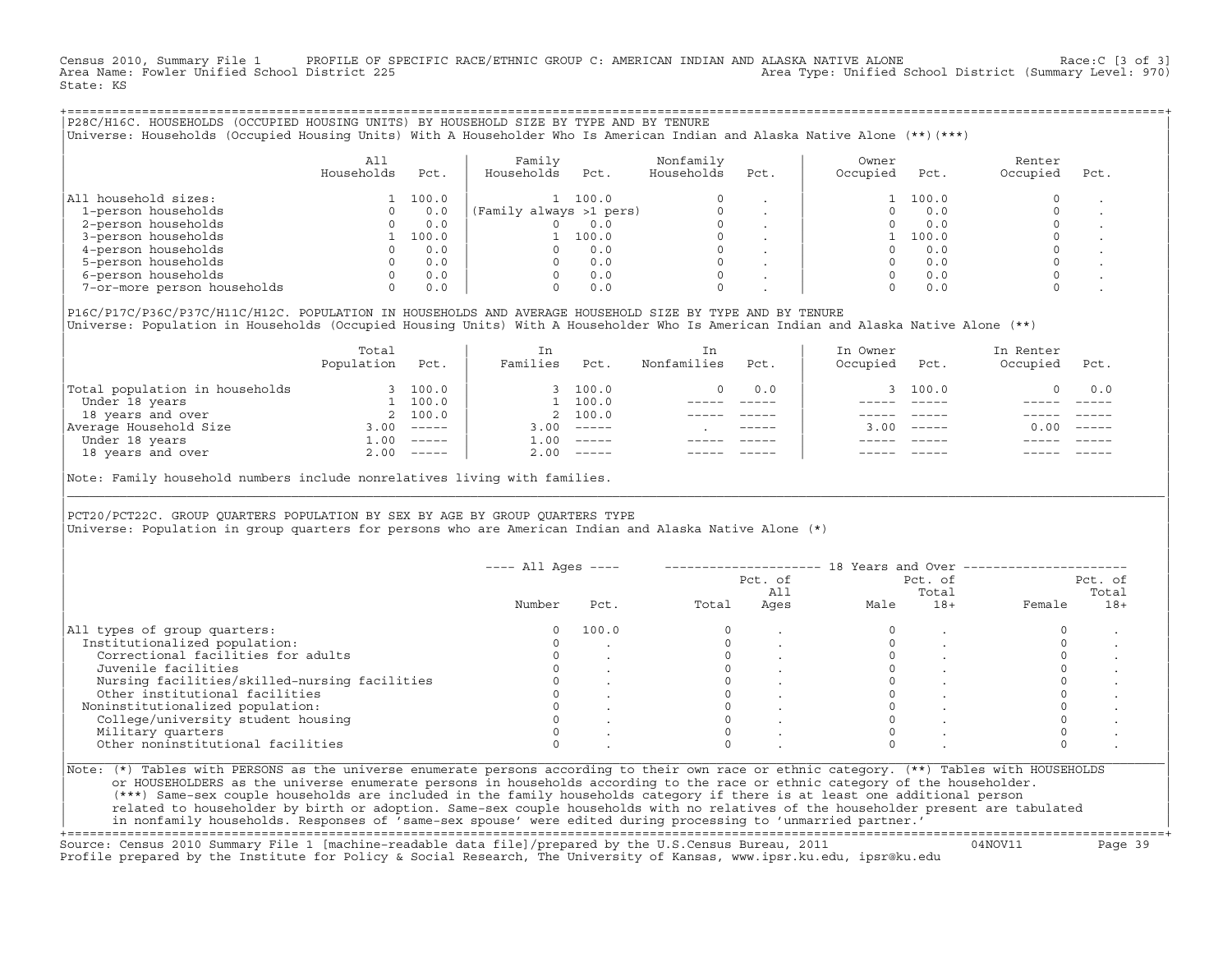Census 2010, Summary File 1 PROFILE OF SPECIFIC RACE/ETHNIC GROUP D: ASIAN ALONE Race:D [1 of 3]<br>Area Name: Fowler Unified School District 225 Area Type: Unified School District (Summary Level: 970) State: KS

| P29/P29D. POPULATION SUMMARY BY RESIDENCE TYPE FOR DESIGNATED UNIVERSE<br>Universe: PERSONS Who Are Asian Alone                                                                                                                        |                                                                                                                          |                                                          |            |                                                                  | P38D/39D. FAMILY TYPE BY PRESENCE AND AGE OF OWN OR RELATED CHILDREN<br>Universe: Families With A Householder Who Is<br>Asian Alone $(**)$ $(***)$                                                                                                 |               |        |                      |                     |
|----------------------------------------------------------------------------------------------------------------------------------------------------------------------------------------------------------------------------------------|--------------------------------------------------------------------------------------------------------------------------|----------------------------------------------------------|------------|------------------------------------------------------------------|----------------------------------------------------------------------------------------------------------------------------------------------------------------------------------------------------------------------------------------------------|---------------|--------|----------------------|---------------------|
|                                                                                                                                                                                                                                        |                                                                                                                          | Population As % of Population of all Races               |            |                                                                  |                                                                                                                                                                                                                                                    |               |        |                      |                     |
| Total Persons:                                                                                                                                                                                                                         |                                                                                                                          |                                                          |            |                                                                  | By Presence of: Own Children                                                                                                                                                                                                                       |               |        |                      | Related Children    |
|                                                                                                                                                                                                                                        |                                                                                                                          |                                                          |            |                                                                  |                                                                                                                                                                                                                                                    | Families Pct. |        |                      | Families Pct.       |
|                                                                                                                                                                                                                                        | otal Persons:<br>In Households (*) 5 $0.5$ of 911<br>In Households (*) 5 $0.6$ of 889<br>In Group Quarters 0 $0.0$ of 22 |                                                          |            |                                                                  |                                                                                                                                                                                                                                                    |               |        |                      |                     |
|                                                                                                                                                                                                                                        |                                                                                                                          |                                                          |            |                                                                  | All families:                                                                                                                                                                                                                                      |               | $\sim$ |                      | $\Omega$            |
| P16-18D/P36-37D. HOUSEHOLDS/POPULATION IN HOUSEHOLDS BY HOUSEHOLD TYPE                                                                                                                                                                 |                                                                                                                          |                                                          |            |                                                                  | 11 families: 0<br>Husband-wife families: 0<br>With children under 18: 0<br>Under 6 yrs only 0<br>Under 6 and 6 to 17 yrs<br>6 to 17 yrs only 0<br>No children under 18 0<br>Other families (no spouse present): 0<br>Mala bousebolder: 0           |               | $\sim$ |                      | $\mathsf{O}\xspace$ |
| Universe: HOUSEHOLDERS Who Are Asian Alone                                                                                                                                                                                             |                                                                                                                          |                                                          |            |                                                                  |                                                                                                                                                                                                                                                    |               | $\sim$ |                      | $\circ$             |
|                                                                                                                                                                                                                                        |                                                                                                                          |                                                          |            |                                                                  |                                                                                                                                                                                                                                                    |               | $\sim$ |                      | $\mathsf{O}\xspace$ |
|                                                                                                                                                                                                                                        |                                                                                                                          |                                                          |            |                                                                  |                                                                                                                                                                                                                                                    |               | $\sim$ |                      | $\mathbf 0$         |
|                                                                                                                                                                                                                                        |                                                                                                                          |                                                          |            |                                                                  |                                                                                                                                                                                                                                                    |               | $\sim$ |                      | $\mathbf 0$         |
|                                                                                                                                                                                                                                        |                                                                                                                          |                                                          |            |                                                                  |                                                                                                                                                                                                                                                    |               | $\sim$ |                      | $\mathbf 0$         |
|                                                                                                                                                                                                                                        |                                                                                                                          |                                                          |            |                                                                  |                                                                                                                                                                                                                                                    |               | $\sim$ |                      | $\mathbf 0$         |
|                                                                                                                                                                                                                                        |                                                                                                                          |                                                          |            |                                                                  | Male householder:                                                                                                                                                                                                                                  | $\circ$       | $\sim$ |                      | $\mathbf 0$         |
|                                                                                                                                                                                                                                        |                                                                                                                          |                                                          |            |                                                                  |                                                                                                                                                                                                                                                    |               | $\sim$ |                      | $\mathbf 0$         |
| Universe: HOUSEROUD<br>Total Households (**)<br>Under 18 years ----- 0 0 0.00<br>18 years and over ----- 0 0 0.00<br>Family Households (***)<br>Under 18 years ----- 0 0.00<br>Under 18 years ----- 0 0.00<br>Under 18 years ----- 0 0 |                                                                                                                          |                                                          |            |                                                                  | Aale householder:<br>With children under 18:<br>Under 6 yrs only<br>Under 6 and 6 to 17 yrs<br>6 to 17 yrs only<br>No children under 18<br>Pemale householder:<br>With children under 18:<br>Under 6 yrs only<br>Under 6 and 6 to 17 yrs 0<br>6 to |               | $\sim$ |                      | $\mathbf 0$         |
|                                                                                                                                                                                                                                        |                                                                                                                          |                                                          |            |                                                                  |                                                                                                                                                                                                                                                    |               | $\sim$ |                      | $\mathbf 0$         |
|                                                                                                                                                                                                                                        |                                                                                                                          |                                                          |            |                                                                  |                                                                                                                                                                                                                                                    |               |        |                      | $\mathbf 0$         |
|                                                                                                                                                                                                                                        |                                                                                                                          |                                                          |            |                                                                  |                                                                                                                                                                                                                                                    |               | $\sim$ |                      | $\mathbf 0$         |
|                                                                                                                                                                                                                                        |                                                                                                                          |                                                          |            |                                                                  | Female householder:                                                                                                                                                                                                                                |               | $\sim$ |                      | $\mathsf{O}\xspace$ |
|                                                                                                                                                                                                                                        |                                                                                                                          |                                                          |            |                                                                  |                                                                                                                                                                                                                                                    |               | $\sim$ |                      | $\mathbf 0$         |
|                                                                                                                                                                                                                                        |                                                                                                                          | ---Both Sexes---    ------Male------    -----Female----- |            |                                                                  |                                                                                                                                                                                                                                                    |               |        |                      | $\mathbf 0$         |
|                                                                                                                                                                                                                                        |                                                                                                                          |                                                          |            |                                                                  | Under 6 yrs only                                                                                                                                                                                                                                   |               | $\sim$ |                      | $\mathbf 0$         |
|                                                                                                                                                                                                                                        |                                                                                                                          | Number Pct. Number Pct. Number Pct.                      |            |                                                                  |                                                                                                                                                                                                                                                    |               | $\sim$ |                      | $\mathbf 0$         |
|                                                                                                                                                                                                                                        |                                                                                                                          |                                                          |            |                                                                  |                                                                                                                                                                                                                                                    |               | $\sim$ |                      | $\Omega$            |
| All Ages:                                                                                                                                                                                                                              |                                                                                                                          |                                                          |            |                                                                  |                                                                                                                                                                                                                                                    |               |        |                      |                     |
|                                                                                                                                                                                                                                        |                                                                                                                          |                                                          |            |                                                                  |                                                                                                                                                                                                                                                    |               |        |                      |                     |
|                                                                                                                                                                                                                                        |                                                                                                                          |                                                          |            |                                                                  |                                                                                                                                                                                                                                                    |               |        |                      |                     |
|                                                                                                                                                                                                                                        |                                                                                                                          |                                                          |            |                                                                  | P31D. RELATIONSHIP BY HOUSEHOLD TYPE FOR THE POPULATION UNDER 18 YEARS                                                                                                                                                                             |               |        |                      |                     |
|                                                                                                                                                                                                                                        |                                                                                                                          |                                                          |            |                                                                  | Universe: Persons under 18 who are                                                                                                                                                                                                                 |               |        |                      |                     |
|                                                                                                                                                                                                                                        |                                                                                                                          |                                                          |            |                                                                  | Asian Alone (*)(***)                                                                                                                                                                                                                               |               |        |                      |                     |
|                                                                                                                                                                                                                                        |                                                                                                                          |                                                          |            |                                                                  |                                                                                                                                                                                                                                                    |               |        | Number               | Pct.                |
|                                                                                                                                                                                                                                        |                                                                                                                          |                                                          |            |                                                                  |                                                                                                                                                                                                                                                    |               |        |                      |                     |
|                                                                                                                                                                                                                                        |                                                                                                                          |                                                          |            |                                                                  | Total under 18:                                                                                                                                                                                                                                    |               |        | $\Omega$             |                     |
|                                                                                                                                                                                                                                        |                                                                                                                          |                                                          |            |                                                                  | In households:                                                                                                                                                                                                                                     |               |        | $\circ$              |                     |
|                                                                                                                                                                                                                                        |                                                                                                                          |                                                          |            |                                                                  | Householder or spouse                                                                                                                                                                                                                              |               |        | $\Omega$             |                     |
|                                                                                                                                                                                                                                        |                                                                                                                          |                                                          |            |                                                                  | Related child:                                                                                                                                                                                                                                     |               |        | $\Omega$             |                     |
|                                                                                                                                                                                                                                        |                                                                                                                          |                                                          |            |                                                                  | Own child:                                                                                                                                                                                                                                         |               |        | $\Omega$             |                     |
|                                                                                                                                                                                                                                        |                                                                                                                          |                                                          |            |                                                                  | In husband-wife families                                                                                                                                                                                                                           |               |        | $\Omega$             |                     |
|                                                                                                                                                                                                                                        |                                                                                                                          |                                                          |            |                                                                  | In other families (no spouse present):<br>Male householder                                                                                                                                                                                         |               |        | $\Omega$<br>$\Omega$ |                     |
|                                                                                                                                                                                                                                        |                                                                                                                          |                                                          |            |                                                                  |                                                                                                                                                                                                                                                    |               |        |                      |                     |
|                                                                                                                                                                                                                                        |                                                                                                                          |                                                          |            |                                                                  | Female householder                                                                                                                                                                                                                                 |               |        | $\Omega$             |                     |
|                                                                                                                                                                                                                                        |                                                                                                                          |                                                          |            |                                                                  | Other relatives:                                                                                                                                                                                                                                   |               |        | $\Omega$             |                     |
|                                                                                                                                                                                                                                        |                                                                                                                          |                                                          |            |                                                                  | Grandchild                                                                                                                                                                                                                                         |               |        | $\Omega$             |                     |
|                                                                                                                                                                                                                                        |                                                                                                                          |                                                          |            |                                                                  | Other relatives                                                                                                                                                                                                                                    |               |        | $\Omega$             |                     |
|                                                                                                                                                                                                                                        |                                                                                                                          |                                                          |            |                                                                  | Nonrelatives                                                                                                                                                                                                                                       |               |        |                      |                     |
|                                                                                                                                                                                                                                        |                                                                                                                          |                                                          |            |                                                                  | In group quarters:                                                                                                                                                                                                                                 |               |        | $\Omega$             |                     |
|                                                                                                                                                                                                                                        |                                                                                                                          |                                                          |            |                                                                  | Institutionalized population                                                                                                                                                                                                                       |               |        | $\circ$              |                     |
|                                                                                                                                                                                                                                        |                                                                                                                          |                                                          |            |                                                                  | Noninstitutionalized population                                                                                                                                                                                                                    |               |        | $\Omega$             |                     |
| $0$ to $17$                                                                                                                                                                                                                            | $\begin{array}{ccc} 0 & 0.0 \\ 4 & 80.0 \\ 1 & 20.0 \end{array}$                                                         |                                                          | $0 \t 0.0$ | $\begin{array}{ccc} 0 & 0.0 \\ 2 & 66.7 \\ 1 & 33.3 \end{array}$ | Note: (*) Tables with PERSONS as the universe enumerate persons according                                                                                                                                                                          |               |        |                      |                     |
| 18 to 64                                                                                                                                                                                                                               |                                                                                                                          |                                                          | 2 100.0    |                                                                  | to their own race or ethnic category. (**) Tables with HOUSEHOLDS or                                                                                                                                                                               |               |        |                      |                     |
| 65 plus                                                                                                                                                                                                                                |                                                                                                                          |                                                          | $0 \t 0.0$ |                                                                  | HOUSEHOLDERS as the universe enumerate persons in households according                                                                                                                                                                             |               |        |                      |                     |
|                                                                                                                                                                                                                                        |                                                                                                                          |                                                          |            |                                                                  | to the race or ethnic category of the householder. (***) Responses of                                                                                                                                                                              |               |        |                      |                     |
| Median Aqe                                                                                                                                                                                                                             | 44.5 34.0                                                                                                                |                                                          |            | 44.5                                                             | 'same-sex spouse' were edited during processing to 'unmarried partner.'                                                                                                                                                                            |               |        |                      |                     |
|                                                                                                                                                                                                                                        |                                                                                                                          |                                                          |            |                                                                  |                                                                                                                                                                                                                                                    |               |        |                      |                     |

+===================================================================================================================================================+Source: Census 2010 Summary File 1 [machine−readable data file]/prepared by the U.S.Census Bureau, 2011 04NOV11 Page 40 Profile prepared by the Institute for Policy & Social Research, The University of Kansas, www.ipsr.ku.edu, ipsr@ku.edu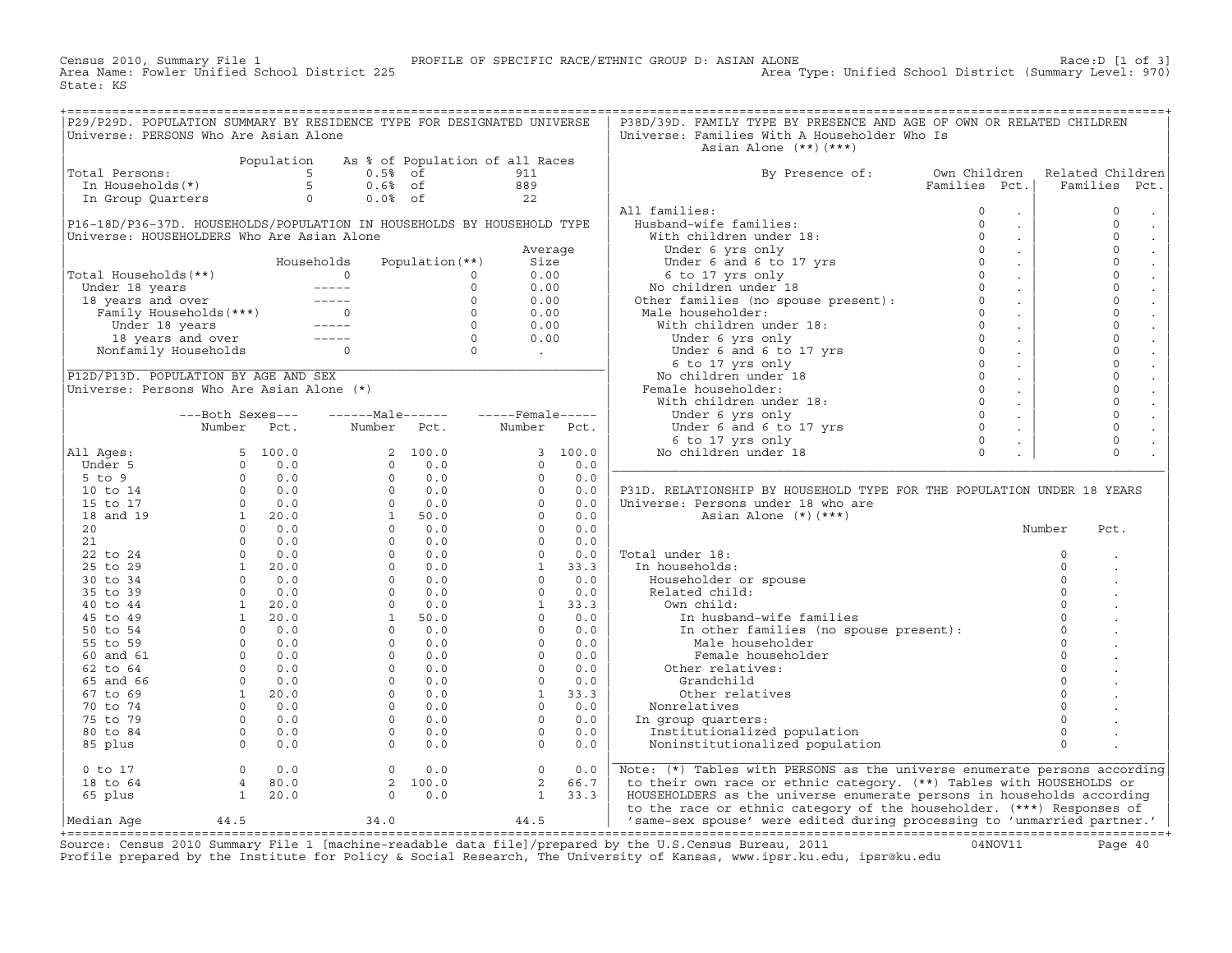Census 2010, Summary File 1 PROFILE OF SPECIFIC RACE/ETHNIC GROUP D: ASIAN ALONE Race:D [2 of 3] Area Type: Unified School District (Summary Level: 970) State: KS

| P29D/P34D. RELATIONSHIP BY HOUSEHOLD TYPE FOR ALL PERSONS & PERSONS 65+<br>Universe: Persons Who Are Asian Alone (*) (***) |                          |                          |                |                      |                   | PCT14D. PRESENCE OF MULTIGENERATIONAL HOUSEHOLDS<br>Universe: Households With A Householder Who Is<br>Asian Alone (**) |                           |                      |                           |                      |
|----------------------------------------------------------------------------------------------------------------------------|--------------------------|--------------------------|----------------|----------------------|-------------------|------------------------------------------------------------------------------------------------------------------------|---------------------------|----------------------|---------------------------|----------------------|
|                                                                                                                            | All Ages                 |                          |                |                      | 65 years and over |                                                                                                                        |                           |                      | Number                    | Pct.                 |
|                                                                                                                            | Number                   | Pct.                     |                | Number               | Pct.              |                                                                                                                        |                           |                      |                           |                      |
|                                                                                                                            |                          |                          |                |                      |                   | Total:                                                                                                                 |                           |                      |                           | 0 100.0              |
| Total:                                                                                                                     |                          | 100.0                    |                |                      | 1 100.0           | Household has 3 or more generations                                                                                    |                           |                      | $\Omega$                  |                      |
| In households:                                                                                                             |                          | 5 100.0                  |                | 1                    | 100.0             | Household does not have 3+ qenerations                                                                                 |                           |                      | $\Omega$                  |                      |
| In family households:                                                                                                      |                          | 4 80.0                   |                | $\mathbf{1}$         | 100.0             |                                                                                                                        |                           |                      |                           |                      |
| Householder:                                                                                                               | $\Omega$                 | 0.0                      |                | $\Omega$             | 0.0               |                                                                                                                        |                           |                      |                           |                      |
| Male                                                                                                                       | $\Omega$                 | 0.0                      |                | $\Omega$             | 0.0               |                                                                                                                        |                           |                      |                           |                      |
| Female                                                                                                                     | $\Omega$                 | 0.0                      |                | $\Omega$             | 0.0               |                                                                                                                        |                           |                      |                           |                      |
| Spouse                                                                                                                     | 2                        | 40.0                     |                | $\Omega$             | 0.0               | PCT19D. NONRELATIVES BY HOUSEHOLD TYPE (*) (***)                                                                       |                           |                      |                           |                      |
| Parent<br>Parent-in-law                                                                                                    | $\Omega$                 | 0.0                      |                | $\Omega$<br>$\Omega$ | 0.0<br>0.0        | Universe: Nonrelatives who are                                                                                         |                           |                      |                           |                      |
|                                                                                                                            | $\Omega$                 | 0.0<br>20.0              |                |                      |                   | Asian Alone (Total: 2)                                                                                                 |                           |                      |                           |                      |
| Child:                                                                                                                     | $\mathbf{1}$<br>$\Omega$ |                          |                |                      |                   |                                                                                                                        |                           |                      |                           |                      |
| Biological                                                                                                                 |                          | 0.0<br>20.0              |                |                      |                   |                                                                                                                        |                           | In Family            | In Nonfamily              |                      |
| Adopted                                                                                                                    | $\mathbf{1}$<br>$\Omega$ | 0.0                      |                |                      |                   |                                                                                                                        | Households<br>Number Pct. |                      | Households<br>Number Pct. |                      |
| Step<br>Grandchild                                                                                                         | $\Omega$                 | 0.0                      |                |                      |                   |                                                                                                                        |                           |                      |                           |                      |
|                                                                                                                            | $\Omega$                 | 0.0                      |                |                      |                   | Nonrelatives:                                                                                                          |                           | 1 100.0              |                           | 1 100.0              |
| Brother or sister<br>Son-in-law/daughter-in-law<br>Other relatives (#)                                                     | $\circ$                  | 0.0                      |                |                      |                   | pnrelatives:<br>Roomer or boarder                                                                                      |                           | $0 \qquad 0.0$       | $\Omega$                  | 0.0                  |
|                                                                                                                            | $\overline{0}$           | 0.0                      |                | $\Omega$             | 0.0               |                                                                                                                        |                           |                      |                           | 1 100.0              |
| Nonrelatives                                                                                                               | 1                        | 20.0                     |                | $\mathbf{1}$         | 100.0             | Housemate or roommate $0$ 0.0<br>Unmarried partner 0 0.0<br>Other nonrelatives 1 100.0                                 |                           |                      | $\Omega$                  | 0.0                  |
|                                                                                                                            |                          | 20.0                     |                | $\Omega$             | 0.0               |                                                                                                                        |                           |                      | $\Omega$                  | 0.0                  |
| In nonfamily households:<br>Male households:<br>$\frac{1}{2}$<br>Male householder:<br>$\frac{1}{2}$                        |                          | 0.0                      |                | $\Omega$             | 0.0               |                                                                                                                        |                           |                      |                           |                      |
| Living alone                                                                                                               | $0 \qquad \qquad$        | 0.0                      |                | $\mathbf 0$          | 0.0               |                                                                                                                        |                           |                      |                           |                      |
| Not living alone                                                                                                           |                          | $0 \qquad 0.0$           |                | $\Omega$             | 0.0               |                                                                                                                        |                           |                      |                           |                      |
| Female householder:                                                                                                        |                          | $0 \qquad \qquad$<br>0.0 |                | $\circ$              | 0.0               | H17D. HOUSING UNITS BY HOUSEHOLDER'S AGE AND TENURE                                                                    |                           |                      |                           |                      |
| Living alone                                                                                                               |                          | $0 \qquad 0.0$           |                | $\circ$              | 0.0               | Universe: Occupied Housing Units With A Householder Who Is                                                             |                           |                      |                           |                      |
| Not living alone                                                                                                           |                          | 0.0                      |                | $\Omega$             | 0.0               | Asian Alone (**)                                                                                                       |                           |                      |                           |                      |
| Nonrelatives                                                                                                               | $\mathbf{1}$             | 20.0                     |                | $\Omega$             | 0.0               |                                                                                                                        |                           |                      |                           |                      |
| In group quarters:                                                                                                         | $\Omega$                 | 0.0                      |                | $\Omega$             | 0.0               | Age of                                                                                                                 |                           | Owner Occupied       | Renter Occupied           |                      |
| Institutionalized                                                                                                          |                          | $0 \qquad 0.0$           |                | $\Omega$             | 0.0               | Householder                                                                                                            |                           | Number Pct.          | Number Pct.               |                      |
| Noninstitutionalized                                                                                                       | $\Omega$                 | 0.0                      |                | $\Omega$             | 0.0               |                                                                                                                        |                           |                      |                           |                      |
|                                                                                                                            |                          |                          |                |                      |                   | All Ages:                                                                                                              |                           | 0 100.0              |                           | 0 100.0              |
| (#) For 65 yrs & over, includes children, siblings, etc. not shown separately                                              |                          |                          |                |                      |                   | 15 to 24                                                                                                               | $\Omega$                  |                      | $\Omega$                  |                      |
|                                                                                                                            |                          |                          |                |                      |                   | 25 to 34                                                                                                               | $\Omega$                  |                      | $\Omega$                  |                      |
|                                                                                                                            |                          |                          |                |                      |                   | 35 to 44                                                                                                               | $\circ$                   | $\ddot{\phantom{a}}$ | $\Omega$                  | $\blacksquare$       |
|                                                                                                                            |                          |                          |                |                      |                   | 45 to 54                                                                                                               | $\circ$                   |                      | $\Omega$                  | $\ddot{\phantom{1}}$ |
| P18D. HOUSEHOLD TYPE                                                                                                       |                          |                          |                |                      |                   | 55 to 59                                                                                                               | $\Omega$                  |                      | $\Omega$                  |                      |
| Universe: Households with a Householder Who is                                                                             |                          |                          |                |                      |                   | 60 to 64                                                                                                               | $\Omega$                  |                      | $\Omega$                  |                      |
| Asian Alone (**)                                                                                                           |                          |                          |                |                      |                   | 65 to 74                                                                                                               | $\Omega$                  |                      | $\Omega$                  |                      |
|                                                                                                                            |                          |                          | Number         | Pct.                 |                   | 75 to 84                                                                                                               | $\Omega$                  |                      | $\mathbf 0$               |                      |
|                                                                                                                            |                          |                          |                |                      |                   | 85 and over                                                                                                            | $\Omega$                  |                      | $\Omega$                  |                      |
| Total:                                                                                                                     |                          |                          |                | 0 100.0              |                   |                                                                                                                        |                           |                      |                           |                      |
| Family households (***) :                                                                                                  |                          |                          | $\circ$        | $\ddot{\phantom{a}}$ |                   |                                                                                                                        |                           |                      |                           |                      |
| Husband-wife families                                                                                                      |                          |                          | $\Omega$       |                      |                   | Note: (*) Tables with PERSONS as the universe enumerate persons                                                        |                           |                      |                           |                      |
| Other families:                                                                                                            |                          |                          | $\overline{0}$ | $\ddot{\phantom{a}}$ |                   | according to their own race or ethnic category. (**) Tables with                                                       |                           |                      |                           |                      |
| Male householder, no wife present                                                                                          |                          |                          | $\overline{0}$ | $\ddot{\phantom{a}}$ |                   | HOUSEHOLDS or HOUSEHOLDERS as the universe enumerate persons in                                                        |                           |                      |                           |                      |
| Female householder, no husband present                                                                                     |                          |                          | $\overline{0}$ | $\ddot{\phantom{a}}$ |                   | households according to the race or ethnic category of the                                                             |                           |                      |                           |                      |
| Nonfamily households:                                                                                                      |                          |                          | $\overline{0}$ | $\ddot{\phantom{a}}$ |                   | householder. (***) Responses of 'same-sex spouse' were edited                                                          |                           |                      |                           |                      |
| Householder living alone                                                                                                   |                          |                          | $\overline{0}$ | $\ddot{\phantom{a}}$ |                   | during processing to 'unmarried partner.'                                                                              |                           |                      |                           |                      |
| Householder not living alone                                                                                               |                          |                          | $\bigcap$      |                      |                   |                                                                                                                        |                           |                      |                           |                      |
|                                                                                                                            |                          |                          |                |                      |                   |                                                                                                                        |                           |                      |                           |                      |
|                                                                                                                            |                          |                          |                |                      |                   |                                                                                                                        |                           |                      |                           |                      |
|                                                                                                                            |                          |                          |                |                      |                   |                                                                                                                        |                           |                      |                           |                      |

+===================================================================================================================================================+Source: Census 2010 Summary File 1 [machine−readable data file]/prepared by the U.S.Census Bureau, 2011 04NOV11 Page 41 Profile prepared by the Institute for Policy & Social Research, The University of Kansas, www.ipsr.ku.edu, ipsr@ku.edu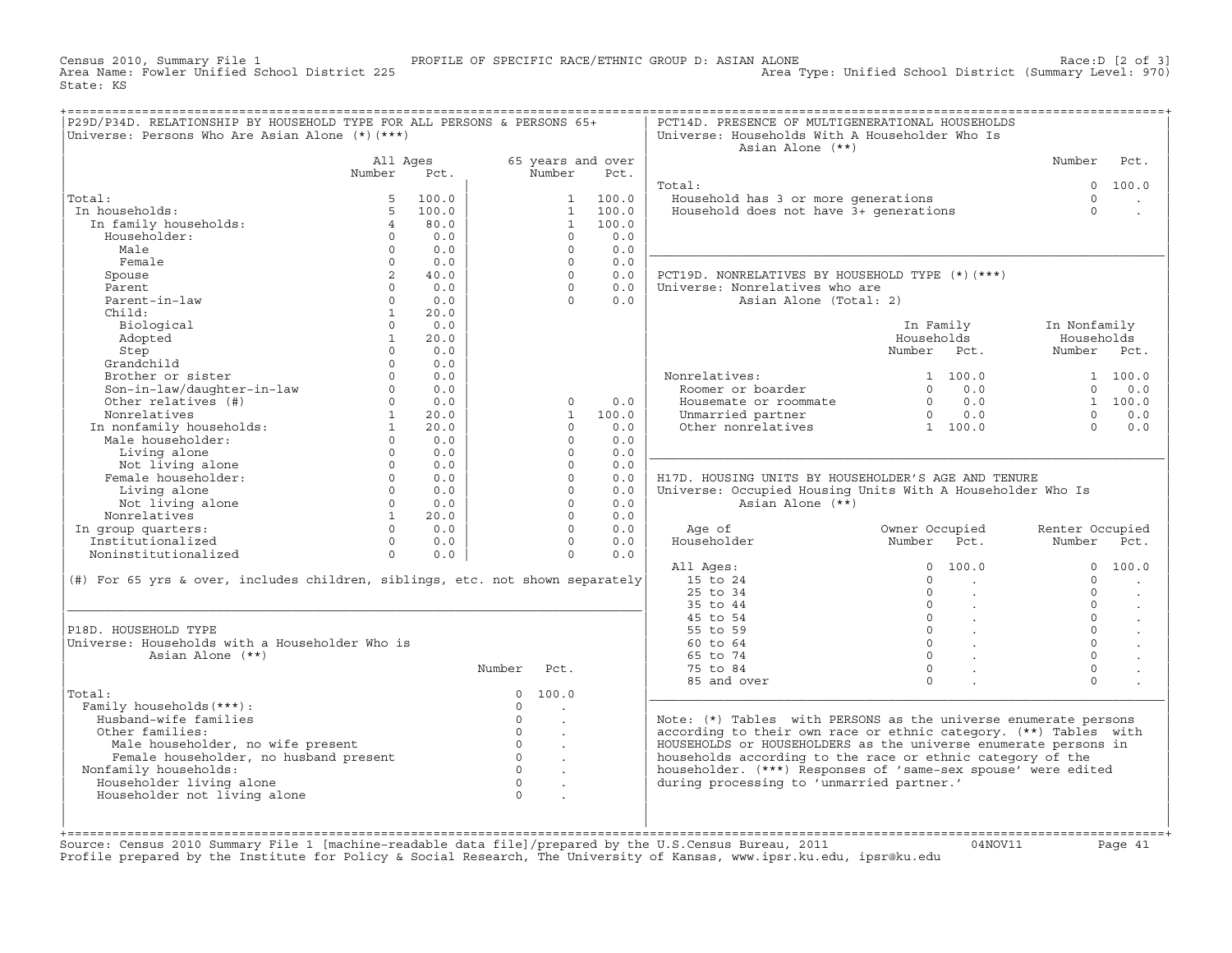Census 2010, Summary File 1 PROFILE OF SPECIFIC RACE/ETHNIC GROUP D: ASIAN ALONE Race:D [3 of 3] Area Type: Unified School District (Summary Level: 970) State: KS

+===================================================================================================================================================+|P28D/H16D. HOUSEHOLDS (OCCUPIED HOUSING UNITS) BY HOUSEHOLD SIZE BY TYPE AND BY TENURE | |Universe: Households (Occupied Housing Units) With A Householder Who Is Asian Alone (\*\*)(\*\*\*) |

|                             | All<br>Households | Pct. | Family<br>Households    | Pct. | Nonfamily<br>Households | Pct. | Owner<br>Occupied | Pct. | Renter<br>Occupied | Pct. |
|-----------------------------|-------------------|------|-------------------------|------|-------------------------|------|-------------------|------|--------------------|------|
| All household sizes:        |                   |      |                         |      |                         |      |                   |      |                    |      |
| 1-person households         |                   |      | (Family always >1 pers) |      |                         |      |                   |      |                    |      |
| 2-person households         |                   |      |                         |      |                         |      |                   |      |                    |      |
| 3-person households         |                   |      |                         |      |                         |      |                   |      |                    |      |
| 4-person households         |                   |      |                         |      |                         |      |                   |      |                    |      |
| 5-person households         |                   |      |                         |      |                         |      |                   |      |                    |      |
| 6-person households         |                   |      |                         |      |                         |      |                   |      |                    |      |
| 7-or-more person households |                   |      |                         |      |                         |      |                   |      |                    |      |

| | |P16D/P17D/P36D/P37D/H11D/H12D. POPULATION IN HOUSEHOLDS AND AVERAGE HOUSEHOLD SIZE BY TYPE AND BY TENURE | Universe: Population in Households (Occupied Housing Units) With A Householder Who Is Asian Alone (\*\*)

|                                | Total<br>Population | Pct.     | In<br>Families | Pct.     | In<br>Nonfamilies | Pct.          | In Owner<br>Occupied | Pct.          | In Renter<br>Occupied | Pct.     |
|--------------------------------|---------------------|----------|----------------|----------|-------------------|---------------|----------------------|---------------|-----------------------|----------|
| Total population in households | $\Omega$            | 100.0    | $\Omega$       |          | $\Omega$          |               |                      |               |                       |          |
| Under 18 years                 | $\Omega$            | 100.0    |                |          |                   |               |                      |               |                       |          |
| 18 years and over              |                     | 0 100.0  | $\Omega$       |          |                   |               |                      |               |                       |          |
| Average Household Size         | 0.00                | $------$ | 0.00           | $------$ |                   | $- - - - - -$ | 0. OO -              | $\frac{1}{2}$ | 0.00                  | $------$ |
| Under 18 years                 | 0.00                | $------$ | 0.00           | $------$ |                   |               |                      |               |                       |          |
| 18 years and over              | 0.00                |          | 0.00           | $------$ |                   |               |                      |               |                       |          |
|                                |                     |          |                |          |                   |               |                      |               |                       |          |

Note: Family household numbers include nonrelatives living with families.

| | PCT20/PCT22D. GROUP OUARTERS POPULATION BY SEX BY AGE BY GROUP OUARTERS TYPE Universe: Population in group quarters for persons who are Asian Alone  $(*)$ 

|                                               |        |       |       | Pct. of<br>All |      | Pct. of<br>Total |        | Pct. of<br>Total |
|-----------------------------------------------|--------|-------|-------|----------------|------|------------------|--------|------------------|
|                                               | Number | Pct.  | Total | Ages           | Male | $18+$            | Female | $18+$            |
| All types of group quarters:                  | 0      | 100.0 |       |                |      |                  |        |                  |
| Institutionalized population:                 |        |       |       |                |      |                  |        |                  |
| Correctional facilities for adults            |        |       |       |                |      |                  |        |                  |
| Juvenile facilities                           |        |       |       |                |      |                  |        |                  |
| Nursing facilities/skilled-nursing facilities |        |       |       |                |      |                  |        |                  |
| Other institutional facilities                |        |       |       |                |      |                  |        |                  |
| Noninstitutionalized population:              |        |       |       |                |      |                  |        |                  |
| College/university student housing            |        |       |       |                |      |                  |        |                  |
| Military quarters                             |        |       |       |                |      |                  |        |                  |
| Other noninstitutional facilities             |        |       |       |                |      |                  |        |                  |

|\_\_\_\_\_\_\_\_\_\_\_\_\_\_\_\_\_\_\_\_\_\_\_\_\_\_\_\_\_\_\_\_\_\_\_\_\_\_\_\_\_\_\_\_\_\_\_\_\_\_\_\_\_\_\_\_\_\_\_\_\_\_\_\_\_\_\_\_\_\_\_\_\_\_\_\_\_\_\_\_\_\_\_\_\_\_\_\_\_\_\_\_\_\_\_\_\_\_\_\_\_\_\_\_\_\_\_\_\_\_\_\_\_\_\_\_\_\_\_\_\_\_\_\_\_\_\_\_\_\_\_\_\_\_\_\_\_\_\_\_\_\_\_\_\_\_\_|

| |

or HOUSEHOLDERS as the universe enumerate persons in households according to the race or ethnic category of the householder. | (\*\*\*) Same−sex couple households are included in the family households category if there is at least one additional person | | related to householder by birth or adoption. Same−sex couple households with no relatives of the householder present are tabulated | | in nonfamily households. Responses of 'same−sex spouse' were edited during processing to 'unmarried partner.' |

+===================================================================================================================================================+ Source: Census 2010 Summary File 1 [machine−readable data file]/prepared by the U.S.Census Bureau, 2011 04NOV11 Page 42 Profile prepared by the Institute for Policy & Social Research, The University of Kansas, www.ipsr.ku.edu, ipsr@ku.edu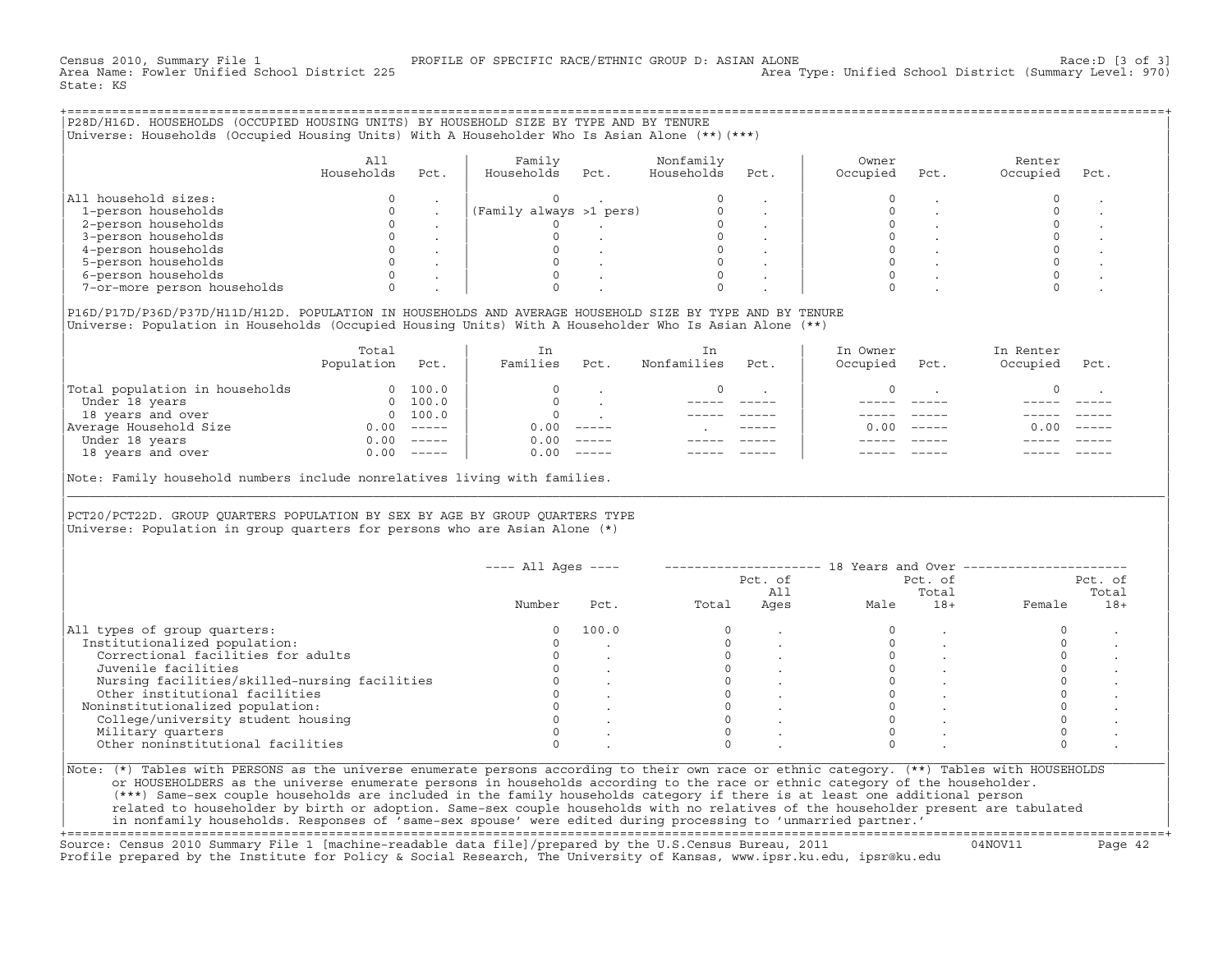Census 2010, Summary File 1 PROFILE OF SPECIFIC RACE/ETHNIC GROUP E: NAT HAWAIIAN/OTH PACIFIC ISLANDER ALONE<br>Area Name: Fowler Unified School District 225 Area Type: Unified School Distric State: KS

|                                                                       |                                                                                                                                                                                                                         |            |                       |                                                                         | P29/P29E. POPULATION SUMMARY BY RESIDENCE TYPE FOR DESIGNATED UNIVERSE                  | P38E/39E. FAMILY TYPE BY PRESENCE AND AGE OF OWN OR RELATED CHILDREN                                                                                                                                                                               |                                                                          |                  |
|-----------------------------------------------------------------------|-------------------------------------------------------------------------------------------------------------------------------------------------------------------------------------------------------------------------|------------|-----------------------|-------------------------------------------------------------------------|-----------------------------------------------------------------------------------------|----------------------------------------------------------------------------------------------------------------------------------------------------------------------------------------------------------------------------------------------------|--------------------------------------------------------------------------|------------------|
| Universe: PERSONS Who Are Nat Hawaiian/Oth Pacific Islander Alone     |                                                                                                                                                                                                                         |            |                       |                                                                         |                                                                                         |                                                                                                                                                                                                                                                    |                                                                          |                  |
|                                                                       |                                                                                                                                                                                                                         |            |                       |                                                                         |                                                                                         | Universe: Families With A Householder Who Is<br>Nat Hawaiian/Oth Pacific Islander Alone (**) (***)                                                                                                                                                 |                                                                          |                  |
|                                                                       |                                                                                                                                                                                                                         | Population |                       |                                                                         | As % of Population of all Races                                                         |                                                                                                                                                                                                                                                    |                                                                          |                  |
| Total Persons:                                                        |                                                                                                                                                                                                                         |            | $\circ$<br>$0.0%$ of  |                                                                         | 911                                                                                     | By Presence of: Own Children                                                                                                                                                                                                                       |                                                                          | Related Children |
| In Households(*)                                                      |                                                                                                                                                                                                                         |            | $\Omega$<br>$0.0%$ of |                                                                         | 889                                                                                     |                                                                                                                                                                                                                                                    | Families Pct.                                                            | Families<br>Pct. |
| In Group Quarters                                                     |                                                                                                                                                                                                                         |            | $\circ$<br>$0.0%$ of  |                                                                         | 22                                                                                      |                                                                                                                                                                                                                                                    |                                                                          |                  |
|                                                                       |                                                                                                                                                                                                                         |            |                       |                                                                         |                                                                                         | All families:                                                                                                                                                                                                                                      | $\circ$<br>$\bullet$                                                     | $\circ$          |
|                                                                       |                                                                                                                                                                                                                         |            |                       |                                                                         | P16-18E/P36-37E. HOUSEHOLDS/POPULATION IN HOUSEHOLDS BY HOUSEHOLD TYPE                  | Husband-wife families:                                                                                                                                                                                                                             | $\circ$<br>$\sim$                                                        | $\circ$          |
|                                                                       |                                                                                                                                                                                                                         |            |                       |                                                                         | Universe: HOUSEHOLDERS Who Are Nat Hawaiian/Oth Pacific Islander Alone                  | With children under 18:                                                                                                                                                                                                                            | $\Omega$<br>$\sim$                                                       | $\circ$          |
|                                                                       |                                                                                                                                                                                                                         |            |                       |                                                                         | Average                                                                                 | Under 6 and 6 to 17 yrs<br>6 to 17 yrs only<br>3 children under 18                                                                                                                                                                                 | $\Omega$<br>$\sim$                                                       | $\circ$          |
|                                                                       |                                                                                                                                                                                                                         |            | Households            | Population $(**)$                                                       | Size                                                                                    |                                                                                                                                                                                                                                                    | $\Omega$<br>$\sim$                                                       | $\mathsf{O}$     |
| Total Households(**)                                                  |                                                                                                                                                                                                                         |            | $\overline{0}$        | $\circ$                                                                 | 0.00                                                                                    |                                                                                                                                                                                                                                                    | $\sim 100$                                                               | $\mathsf{O}$     |
|                                                                       |                                                                                                                                                                                                                         |            |                       | $\circ$                                                                 | 0.00                                                                                    |                                                                                                                                                                                                                                                    | $\sim$                                                                   | $\circ$          |
|                                                                       |                                                                                                                                                                                                                         |            |                       |                                                                         | 0.00                                                                                    |                                                                                                                                                                                                                                                    | $\sim 10$                                                                | $\circ$          |
|                                                                       |                                                                                                                                                                                                                         |            |                       |                                                                         | 0.00                                                                                    |                                                                                                                                                                                                                                                    | $\sim 10^{-1}$                                                           | $\circ$          |
|                                                                       |                                                                                                                                                                                                                         |            |                       |                                                                         | 0.00                                                                                    |                                                                                                                                                                                                                                                    | $\sim 100$                                                               | $\Omega$         |
|                                                                       | otal Households (**)<br>18 years and over<br>18 years and over<br>Family Households (***)<br>19 years and over<br>18 years and over<br>18 years and over<br>18 years and over<br>19 years and over<br>19 years and over |            |                       | $\begin{bmatrix} 0 \\ 0 \\ 0 \\ 0 \\ 0 \\ 0 \end{bmatrix}$              | 0.00                                                                                    |                                                                                                                                                                                                                                                    | $\sim 10$                                                                | $\circ$          |
|                                                                       | Nonfamily Households 0                                                                                                                                                                                                  |            |                       |                                                                         | $\mathcal{L}^{\text{max}}_{\text{max}}$ , where $\mathcal{L}^{\text{max}}_{\text{max}}$ |                                                                                                                                                                                                                                                    | $\sim$                                                                   | $\mathbf 0$      |
|                                                                       |                                                                                                                                                                                                                         |            |                       |                                                                         |                                                                                         |                                                                                                                                                                                                                                                    | $\sim$                                                                   | $\circ$          |
| P12E/P13E. POPULATION BY AGE AND SEX                                  |                                                                                                                                                                                                                         |            |                       |                                                                         |                                                                                         | Under 6 and 5 to 17 yrs only<br>6 to 17 yrs only<br>8 contideren under 18<br>Other families (no spouse present):<br>0<br>Male householder:<br>With children under 18:<br>Under 6 and 6 to 17 yrs<br>6 to 17 yrs only<br>8 contiderent 18<br>Pemale | $\sim$                                                                   | $\circ$          |
| Universe: Persons Who Are Nat Hawaiian/Oth Pacific Islander Alone (*) |                                                                                                                                                                                                                         |            |                       |                                                                         |                                                                                         |                                                                                                                                                                                                                                                    | $\sim$                                                                   | $\circ$          |
|                                                                       |                                                                                                                                                                                                                         |            |                       |                                                                         |                                                                                         |                                                                                                                                                                                                                                                    | $\sim$                                                                   | $\mathsf{O}$     |
|                                                                       | ---Both Sexes---                                                                                                                                                                                                        |            | ------Male------      |                                                                         | $---$ Female -----                                                                      |                                                                                                                                                                                                                                                    | $\sim$                                                                   | $\mathbf 0$      |
|                                                                       | Number                                                                                                                                                                                                                  | Pct.       | Number                | Pct.                                                                    | Number<br>Pct.                                                                          | Under 6 and 6 to 17 yrs                                                                                                                                                                                                                            | $\begin{matrix} 0 \\ 0 \\ 0 \end{matrix}$<br>$\mathcal{L}^{\mathcal{L}}$ | $\circ$          |
|                                                                       |                                                                                                                                                                                                                         |            |                       |                                                                         |                                                                                         | 6 to 17 yrs only                                                                                                                                                                                                                                   | $\blacksquare$                                                           | $\circ$          |
| All Ages:                                                             |                                                                                                                                                                                                                         |            | $\Omega$              |                                                                         | $\Omega$                                                                                | No children under 18                                                                                                                                                                                                                               | $\Omega$                                                                 | $\Omega$         |
| Under 5                                                               |                                                                                                                                                                                                                         |            | $\Omega$              | $\sim$                                                                  | $\Omega$<br>$\sim$                                                                      |                                                                                                                                                                                                                                                    |                                                                          |                  |
| $5$ to $9$                                                            |                                                                                                                                                                                                                         |            | $\circ$               |                                                                         | $\circ$                                                                                 |                                                                                                                                                                                                                                                    |                                                                          |                  |
| 10 to 14                                                              |                                                                                                                                                                                                                         |            |                       | $\begin{matrix} 0 & & \cdot \\ 0 & & \cdot \\ 0 & & \cdot \end{matrix}$ | $\circ$<br>$\ddot{\phantom{a}}$                                                         | P31E. RELATIONSHIP BY HOUSEHOLD TYPE FOR THE POPULATION UNDER 18 YEARS                                                                                                                                                                             |                                                                          |                  |
| 15 to 17                                                              |                                                                                                                                                                                                                         |            |                       |                                                                         | $\circ$                                                                                 | Universe: Persons under 18 who are                                                                                                                                                                                                                 |                                                                          |                  |
| 18 and 19                                                             |                                                                                                                                                                                                                         |            | $\Omega$              |                                                                         | $\Omega$                                                                                | Nat Hawaiian/Oth Pacific Islander Alone (*)(***)                                                                                                                                                                                                   |                                                                          |                  |
| 20                                                                    |                                                                                                                                                                                                                         |            | $\overline{0}$        |                                                                         | $\circ$                                                                                 |                                                                                                                                                                                                                                                    |                                                                          | Number<br>Pct.   |
| 21                                                                    |                                                                                                                                                                                                                         |            |                       | $\Omega$                                                                | $\Omega$<br>$\cdot$                                                                     |                                                                                                                                                                                                                                                    |                                                                          |                  |
| 22 to 24                                                              |                                                                                                                                                                                                                         |            | $\circ$               |                                                                         | $\circ$<br>$\ddot{\phantom{a}}$                                                         | Total under 18:                                                                                                                                                                                                                                    |                                                                          | $\circ$          |
| 25 to 29                                                              |                                                                                                                                                                                                                         |            | $\circ$               |                                                                         | $\circ$<br>$\sim$                                                                       | In households:                                                                                                                                                                                                                                     |                                                                          |                  |
| 30 to 34                                                              |                                                                                                                                                                                                                         |            | $\Omega$              |                                                                         | $\Omega$                                                                                | Householder or spouse                                                                                                                                                                                                                              |                                                                          |                  |
| 35 to 39                                                              |                                                                                                                                                                                                                         |            | $\circ$               | $\frac{1}{2}$ .                                                         | $\circ$<br>$\sim$                                                                       | Related child:                                                                                                                                                                                                                                     |                                                                          |                  |
| $40$ to $44$                                                          |                                                                                                                                                                                                                         |            | $\Omega$              |                                                                         | $\Omega$                                                                                | Own child:                                                                                                                                                                                                                                         |                                                                          |                  |
| 45 to 49                                                              |                                                                                                                                                                                                                         |            | $\circ$               |                                                                         | $\circ$                                                                                 | In husband-wife families                                                                                                                                                                                                                           |                                                                          |                  |
| 50 to 54                                                              |                                                                                                                                                                                                                         |            | $\circ$               |                                                                         | $\circ$<br>$\sim$ $-$                                                                   | In other families (no spouse present):                                                                                                                                                                                                             |                                                                          | $\Omega$         |
| 55 to 59                                                              |                                                                                                                                                                                                                         |            | $\circ$               |                                                                         | $\circ$<br>$\sim 100$ km s $^{-1}$                                                      | Male householder                                                                                                                                                                                                                                   |                                                                          | $\Omega$         |
| 60 and 61                                                             |                                                                                                                                                                                                                         |            | $\circ$               |                                                                         | $\circ$<br>$\sim$ $-$                                                                   | Female householder                                                                                                                                                                                                                                 |                                                                          |                  |
| $62$ to $64$                                                          |                                                                                                                                                                                                                         |            | $\Omega$              | $\sim$                                                                  | $\Omega$<br>$\sim$                                                                      | Other relatives:                                                                                                                                                                                                                                   |                                                                          |                  |
| 65 and 66                                                             |                                                                                                                                                                                                                         |            | $\Omega$              | <b>Service</b>                                                          | $\Omega$<br>$\sim$                                                                      | Grandchild                                                                                                                                                                                                                                         |                                                                          |                  |
| 67 to 69                                                              |                                                                                                                                                                                                                         |            | $\circ$               |                                                                         | $\circ$                                                                                 | Other relatives                                                                                                                                                                                                                                    |                                                                          |                  |
| 70 to 74                                                              |                                                                                                                                                                                                                         |            | $\circ$               |                                                                         | $\mathsf{O}$                                                                            | Nonrelatives                                                                                                                                                                                                                                       |                                                                          |                  |
| 75 to 79                                                              |                                                                                                                                                                                                                         |            | $\Omega$              |                                                                         | $\circ$                                                                                 | In group quarters:                                                                                                                                                                                                                                 |                                                                          |                  |
| 80 to 84                                                              |                                                                                                                                                                                                                         |            | $\Omega$              |                                                                         | $\circ$<br>$\ddot{\phantom{a}}$                                                         | Institutionalized population                                                                                                                                                                                                                       |                                                                          | $\Omega$         |
| 85 plus                                                               |                                                                                                                                                                                                                         |            | $\Omega$              |                                                                         | $\Omega$                                                                                | Noninstitutionalized population                                                                                                                                                                                                                    |                                                                          | $\Omega$         |
|                                                                       |                                                                                                                                                                                                                         |            |                       |                                                                         |                                                                                         |                                                                                                                                                                                                                                                    |                                                                          |                  |
| $0$ to $17$                                                           | $\circ$                                                                                                                                                                                                                 |            | $\mathbb O$           |                                                                         | $\circ$                                                                                 | Note: (*) Tables with PERSONS as the universe enumerate persons according                                                                                                                                                                          |                                                                          |                  |
| 18 to 64                                                              | $\Omega$                                                                                                                                                                                                                |            | $\Omega$              |                                                                         | $\Omega$                                                                                | to their own race or ethnic category. (**) Tables with HOUSEHOLDS or                                                                                                                                                                               |                                                                          |                  |
| 65 plus                                                               | $\Omega$                                                                                                                                                                                                                |            | $\Omega$              |                                                                         | $\Omega$                                                                                | HOUSEHOLDERS as the universe enumerate persons in households according                                                                                                                                                                             |                                                                          |                  |
|                                                                       |                                                                                                                                                                                                                         |            |                       |                                                                         |                                                                                         | to the race or ethnic category of the householder. (***) Responses of                                                                                                                                                                              |                                                                          |                  |
| Median Age                                                            | 0.0                                                                                                                                                                                                                     |            | 0.0                   |                                                                         | 0.0                                                                                     | 'same-sex spouse' were edited during processing to 'unmarried partner.'                                                                                                                                                                            |                                                                          |                  |
|                                                                       |                                                                                                                                                                                                                         |            |                       |                                                                         |                                                                                         |                                                                                                                                                                                                                                                    |                                                                          |                  |
|                                                                       |                                                                                                                                                                                                                         |            |                       |                                                                         |                                                                                         | Courge, Congue 2010 Summary File 1 [magbine readable data file] (prepared by the H S Congue Bureau 2011                                                                                                                                            |                                                                          |                  |

Source: Census 2010 Summary File 1 [machine-readable data file]/prepared by the U.S.Census Bureau, 2011 Page 43<br>Profile prepared by the Institute for Policy & Social Research, The University of Kansas, www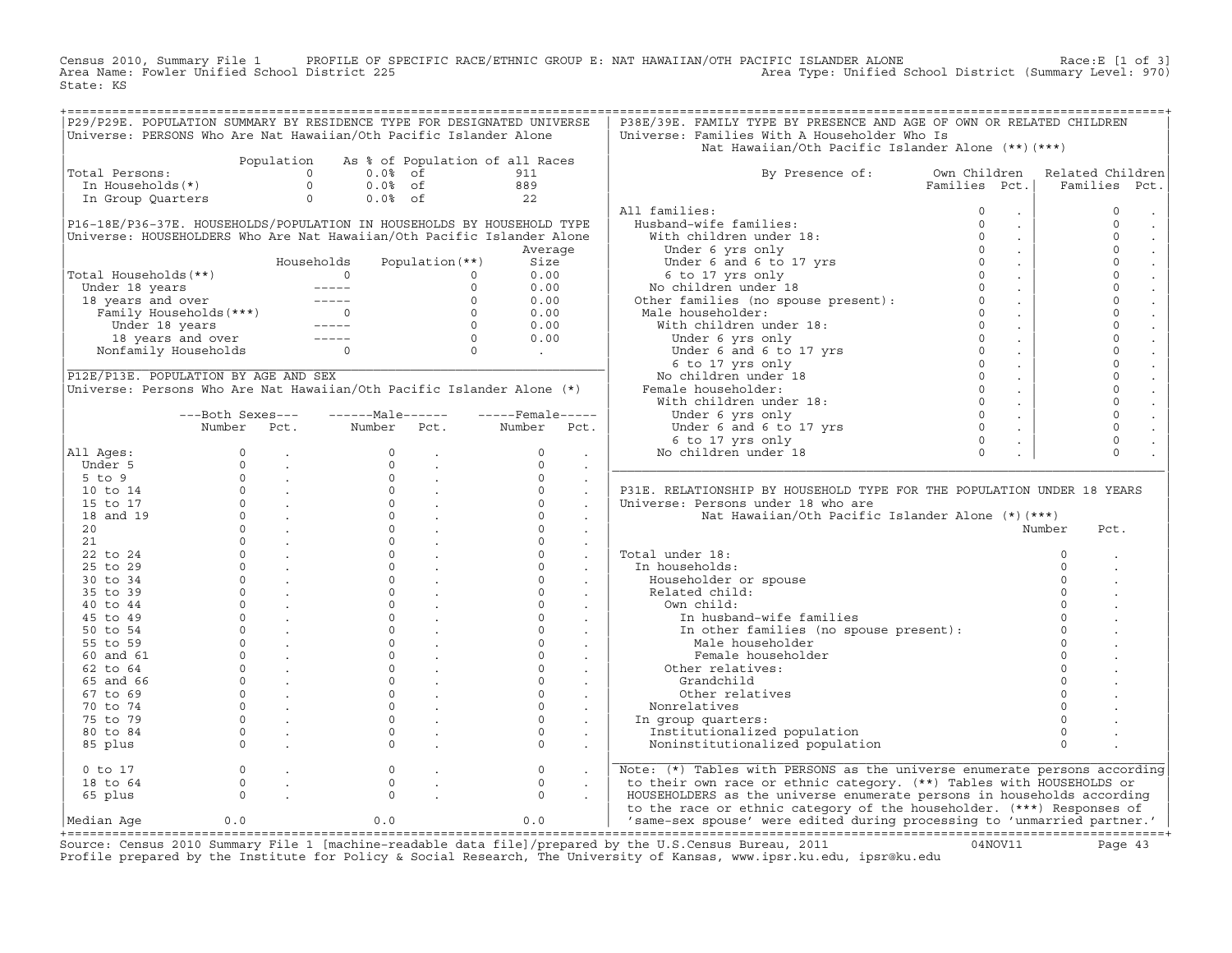Census 2010, Summary File 1 PROFILE OF SPECIFIC RACE/ETHNIC GROUP E: NAT HAWAIIAN/OTH PACIFIC ISLANDER ALONE<br>Area Name: Fowler Unified School District 225 Area Type: Unified School Distric State: KS

| 65 years and over<br>Number<br>$\Omega$<br>$\Omega$<br>$\Omega$<br>$\Omega$<br>$\Omega$<br>$\Omega$<br>$\Omega$<br>$\Omega$<br>$\Omega$<br>$\Omega$<br>$\Omega$<br>$\Omega$<br>$\Omega$ | Pct.<br>$\sim$<br>$\sim$<br>$\ddot{\phantom{a}}$<br>$\sim$<br>$\sim$<br>$\ddot{\phantom{a}}$<br>$\sim$<br>$\sim$<br>$\sim$<br>$\mathbf{r}$ | Total:<br>Household has 3 or more generations<br>Household does not have 3+ generations<br>PCT19E. NONRELATIVES BY HOUSEHOLD TYPE (*)(***)<br>Universe: Nonrelatives who are<br>Nonrelatives:<br>Roomer or boarder<br>Housemate or roommate<br>Unmarried partner<br>Other nonrelatives | Nat Hawaiian/Oth Pacific Islander Alone (**)<br>Nat Hawaiian/Oth Pacific Islander Alone (Total: 0)<br>In Family<br>Households<br>Number Pct.<br>0 100.0<br>$\begin{array}{ccc} 0 & & \end{array}$<br>$\begin{matrix}0&\ &\ \cdot\ &0&\ \end{matrix}$ | Number<br>$\cap$<br>$\Omega$<br>In Nonfamily<br>Households<br>Number Pct.<br>$\cap$<br>$\Omega$<br>$\Omega$<br>$\Omega$ | Pct.<br>0 100.0<br>0 100.0                                                                                                                                                                                                                                                                                                              |
|-----------------------------------------------------------------------------------------------------------------------------------------------------------------------------------------|--------------------------------------------------------------------------------------------------------------------------------------------|----------------------------------------------------------------------------------------------------------------------------------------------------------------------------------------------------------------------------------------------------------------------------------------|------------------------------------------------------------------------------------------------------------------------------------------------------------------------------------------------------------------------------------------------------|-------------------------------------------------------------------------------------------------------------------------|-----------------------------------------------------------------------------------------------------------------------------------------------------------------------------------------------------------------------------------------------------------------------------------------------------------------------------------------|
|                                                                                                                                                                                         |                                                                                                                                            |                                                                                                                                                                                                                                                                                        |                                                                                                                                                                                                                                                      |                                                                                                                         |                                                                                                                                                                                                                                                                                                                                         |
|                                                                                                                                                                                         |                                                                                                                                            |                                                                                                                                                                                                                                                                                        |                                                                                                                                                                                                                                                      |                                                                                                                         |                                                                                                                                                                                                                                                                                                                                         |
|                                                                                                                                                                                         |                                                                                                                                            |                                                                                                                                                                                                                                                                                        |                                                                                                                                                                                                                                                      |                                                                                                                         |                                                                                                                                                                                                                                                                                                                                         |
|                                                                                                                                                                                         |                                                                                                                                            |                                                                                                                                                                                                                                                                                        |                                                                                                                                                                                                                                                      |                                                                                                                         |                                                                                                                                                                                                                                                                                                                                         |
|                                                                                                                                                                                         |                                                                                                                                            |                                                                                                                                                                                                                                                                                        |                                                                                                                                                                                                                                                      |                                                                                                                         |                                                                                                                                                                                                                                                                                                                                         |
|                                                                                                                                                                                         |                                                                                                                                            |                                                                                                                                                                                                                                                                                        |                                                                                                                                                                                                                                                      |                                                                                                                         |                                                                                                                                                                                                                                                                                                                                         |
|                                                                                                                                                                                         |                                                                                                                                            |                                                                                                                                                                                                                                                                                        |                                                                                                                                                                                                                                                      |                                                                                                                         |                                                                                                                                                                                                                                                                                                                                         |
|                                                                                                                                                                                         |                                                                                                                                            |                                                                                                                                                                                                                                                                                        |                                                                                                                                                                                                                                                      |                                                                                                                         |                                                                                                                                                                                                                                                                                                                                         |
|                                                                                                                                                                                         |                                                                                                                                            |                                                                                                                                                                                                                                                                                        |                                                                                                                                                                                                                                                      |                                                                                                                         |                                                                                                                                                                                                                                                                                                                                         |
|                                                                                                                                                                                         |                                                                                                                                            |                                                                                                                                                                                                                                                                                        |                                                                                                                                                                                                                                                      |                                                                                                                         |                                                                                                                                                                                                                                                                                                                                         |
|                                                                                                                                                                                         |                                                                                                                                            |                                                                                                                                                                                                                                                                                        |                                                                                                                                                                                                                                                      |                                                                                                                         |                                                                                                                                                                                                                                                                                                                                         |
|                                                                                                                                                                                         |                                                                                                                                            |                                                                                                                                                                                                                                                                                        |                                                                                                                                                                                                                                                      |                                                                                                                         |                                                                                                                                                                                                                                                                                                                                         |
|                                                                                                                                                                                         |                                                                                                                                            |                                                                                                                                                                                                                                                                                        |                                                                                                                                                                                                                                                      |                                                                                                                         |                                                                                                                                                                                                                                                                                                                                         |
|                                                                                                                                                                                         |                                                                                                                                            |                                                                                                                                                                                                                                                                                        |                                                                                                                                                                                                                                                      |                                                                                                                         |                                                                                                                                                                                                                                                                                                                                         |
|                                                                                                                                                                                         |                                                                                                                                            |                                                                                                                                                                                                                                                                                        |                                                                                                                                                                                                                                                      |                                                                                                                         |                                                                                                                                                                                                                                                                                                                                         |
|                                                                                                                                                                                         |                                                                                                                                            |                                                                                                                                                                                                                                                                                        |                                                                                                                                                                                                                                                      |                                                                                                                         |                                                                                                                                                                                                                                                                                                                                         |
|                                                                                                                                                                                         |                                                                                                                                            |                                                                                                                                                                                                                                                                                        |                                                                                                                                                                                                                                                      |                                                                                                                         |                                                                                                                                                                                                                                                                                                                                         |
|                                                                                                                                                                                         |                                                                                                                                            |                                                                                                                                                                                                                                                                                        |                                                                                                                                                                                                                                                      |                                                                                                                         |                                                                                                                                                                                                                                                                                                                                         |
|                                                                                                                                                                                         |                                                                                                                                            |                                                                                                                                                                                                                                                                                        |                                                                                                                                                                                                                                                      |                                                                                                                         |                                                                                                                                                                                                                                                                                                                                         |
|                                                                                                                                                                                         |                                                                                                                                            |                                                                                                                                                                                                                                                                                        |                                                                                                                                                                                                                                                      |                                                                                                                         | $\sim$                                                                                                                                                                                                                                                                                                                                  |
|                                                                                                                                                                                         |                                                                                                                                            |                                                                                                                                                                                                                                                                                        |                                                                                                                                                                                                                                                      |                                                                                                                         |                                                                                                                                                                                                                                                                                                                                         |
|                                                                                                                                                                                         |                                                                                                                                            |                                                                                                                                                                                                                                                                                        |                                                                                                                                                                                                                                                      |                                                                                                                         |                                                                                                                                                                                                                                                                                                                                         |
| $\Omega$                                                                                                                                                                                |                                                                                                                                            |                                                                                                                                                                                                                                                                                        |                                                                                                                                                                                                                                                      |                                                                                                                         |                                                                                                                                                                                                                                                                                                                                         |
| $\Omega$                                                                                                                                                                                |                                                                                                                                            |                                                                                                                                                                                                                                                                                        |                                                                                                                                                                                                                                                      |                                                                                                                         |                                                                                                                                                                                                                                                                                                                                         |
| $\Omega$                                                                                                                                                                                |                                                                                                                                            | H17E. HOUSING UNITS BY HOUSEHOLDER'S AGE AND TENURE                                                                                                                                                                                                                                    |                                                                                                                                                                                                                                                      |                                                                                                                         |                                                                                                                                                                                                                                                                                                                                         |
| $\Omega$                                                                                                                                                                                | $\mathbf{r}$<br>$\ddot{\phantom{a}}$                                                                                                       | Universe: Occupied Housing Units With A Householder Who Is                                                                                                                                                                                                                             |                                                                                                                                                                                                                                                      |                                                                                                                         |                                                                                                                                                                                                                                                                                                                                         |
| $\Omega$                                                                                                                                                                                | $\sim$                                                                                                                                     |                                                                                                                                                                                                                                                                                        | Nat Hawaiian/Oth Pacific Islander Alone (**)                                                                                                                                                                                                         |                                                                                                                         |                                                                                                                                                                                                                                                                                                                                         |
| $\Omega$                                                                                                                                                                                | $\ddot{\phantom{0}}$                                                                                                                       |                                                                                                                                                                                                                                                                                        |                                                                                                                                                                                                                                                      |                                                                                                                         |                                                                                                                                                                                                                                                                                                                                         |
| $\Omega$                                                                                                                                                                                | $\sim$                                                                                                                                     | Age of                                                                                                                                                                                                                                                                                 | Owner Occupied                                                                                                                                                                                                                                       | Renter Occupied                                                                                                         |                                                                                                                                                                                                                                                                                                                                         |
| $\Omega$                                                                                                                                                                                | $\sim$                                                                                                                                     | Householder                                                                                                                                                                                                                                                                            | Number Pct.                                                                                                                                                                                                                                          | Number Pct.                                                                                                             |                                                                                                                                                                                                                                                                                                                                         |
| $\Omega$                                                                                                                                                                                |                                                                                                                                            |                                                                                                                                                                                                                                                                                        |                                                                                                                                                                                                                                                      |                                                                                                                         |                                                                                                                                                                                                                                                                                                                                         |
|                                                                                                                                                                                         |                                                                                                                                            | All Ages:                                                                                                                                                                                                                                                                              | 0 100.0                                                                                                                                                                                                                                              |                                                                                                                         | 0 100.0                                                                                                                                                                                                                                                                                                                                 |
| (#) For 65 yrs & over, includes children, siblings, etc. not shown separately                                                                                                           |                                                                                                                                            | 15 to 24                                                                                                                                                                                                                                                                               | $\Omega$<br><b>Contract Contract</b>                                                                                                                                                                                                                 | $\cap$                                                                                                                  |                                                                                                                                                                                                                                                                                                                                         |
|                                                                                                                                                                                         |                                                                                                                                            | 25 to 34                                                                                                                                                                                                                                                                               | $\Omega$                                                                                                                                                                                                                                             | $\cap$                                                                                                                  |                                                                                                                                                                                                                                                                                                                                         |
|                                                                                                                                                                                         |                                                                                                                                            | 35 to 44                                                                                                                                                                                                                                                                               | $0 \qquad \qquad .$                                                                                                                                                                                                                                  | $\cap$                                                                                                                  | $\ddot{\phantom{a}}$                                                                                                                                                                                                                                                                                                                    |
|                                                                                                                                                                                         |                                                                                                                                            | 45 to 54                                                                                                                                                                                                                                                                               | $\begin{matrix} 0 & \cdots & \cdots \end{matrix}$                                                                                                                                                                                                    | $\Omega$                                                                                                                | $\ddot{\phantom{a}}$                                                                                                                                                                                                                                                                                                                    |
|                                                                                                                                                                                         |                                                                                                                                            | 55 to 59                                                                                                                                                                                                                                                                               | $\begin{array}{ccc} & & & \\ & & & \end{array}$                                                                                                                                                                                                      | $\Omega$                                                                                                                |                                                                                                                                                                                                                                                                                                                                         |
|                                                                                                                                                                                         |                                                                                                                                            | 60 to 64                                                                                                                                                                                                                                                                               | $0 \qquad \qquad .$                                                                                                                                                                                                                                  | $\Omega$                                                                                                                |                                                                                                                                                                                                                                                                                                                                         |
|                                                                                                                                                                                         |                                                                                                                                            | 65 to 74                                                                                                                                                                                                                                                                               | $0 \qquad \qquad$                                                                                                                                                                                                                                    | $\Omega$                                                                                                                |                                                                                                                                                                                                                                                                                                                                         |
| Number<br>Pct.                                                                                                                                                                          |                                                                                                                                            | 75 to 84                                                                                                                                                                                                                                                                               | $\Omega$                                                                                                                                                                                                                                             | $\Omega$                                                                                                                |                                                                                                                                                                                                                                                                                                                                         |
|                                                                                                                                                                                         |                                                                                                                                            | 85 and over                                                                                                                                                                                                                                                                            | $\Omega$                                                                                                                                                                                                                                             | $\Omega$                                                                                                                |                                                                                                                                                                                                                                                                                                                                         |
| 100.0<br>$\Omega$                                                                                                                                                                       |                                                                                                                                            |                                                                                                                                                                                                                                                                                        |                                                                                                                                                                                                                                                      |                                                                                                                         |                                                                                                                                                                                                                                                                                                                                         |
|                                                                                                                                                                                         |                                                                                                                                            |                                                                                                                                                                                                                                                                                        |                                                                                                                                                                                                                                                      |                                                                                                                         |                                                                                                                                                                                                                                                                                                                                         |
| $\Omega$<br><b>Contract</b>                                                                                                                                                             |                                                                                                                                            |                                                                                                                                                                                                                                                                                        |                                                                                                                                                                                                                                                      |                                                                                                                         |                                                                                                                                                                                                                                                                                                                                         |
| $\sim$                                                                                                                                                                                  |                                                                                                                                            |                                                                                                                                                                                                                                                                                        |                                                                                                                                                                                                                                                      |                                                                                                                         |                                                                                                                                                                                                                                                                                                                                         |
|                                                                                                                                                                                         |                                                                                                                                            |                                                                                                                                                                                                                                                                                        |                                                                                                                                                                                                                                                      |                                                                                                                         |                                                                                                                                                                                                                                                                                                                                         |
|                                                                                                                                                                                         |                                                                                                                                            |                                                                                                                                                                                                                                                                                        |                                                                                                                                                                                                                                                      |                                                                                                                         |                                                                                                                                                                                                                                                                                                                                         |
|                                                                                                                                                                                         |                                                                                                                                            |                                                                                                                                                                                                                                                                                        |                                                                                                                                                                                                                                                      |                                                                                                                         |                                                                                                                                                                                                                                                                                                                                         |
| $\sim$                                                                                                                                                                                  |                                                                                                                                            |                                                                                                                                                                                                                                                                                        |                                                                                                                                                                                                                                                      |                                                                                                                         |                                                                                                                                                                                                                                                                                                                                         |
| $\mathcal{L}^{\mathcal{L}}$                                                                                                                                                             |                                                                                                                                            |                                                                                                                                                                                                                                                                                        |                                                                                                                                                                                                                                                      |                                                                                                                         |                                                                                                                                                                                                                                                                                                                                         |
|                                                                                                                                                                                         |                                                                                                                                            |                                                                                                                                                                                                                                                                                        |                                                                                                                                                                                                                                                      |                                                                                                                         |                                                                                                                                                                                                                                                                                                                                         |
|                                                                                                                                                                                         | $\circ$<br>$\begin{array}{ccccccc}\n0 & & & \end{array}$<br>$\begin{array}{ccc} & & & \\ & & & \end{array}$<br>$\Omega$                    |                                                                                                                                                                                                                                                                                        |                                                                                                                                                                                                                                                      | $\Omega$<br>during processing to 'unmarried partner.'<br>$\overline{a}$                                                 | Note: $(*)$ Tables with PERSONS as the universe enumerate persons<br>according to their own race or ethnic category. (**) Tables with<br>HOUSEHOLDS or HOUSEHOLDERS as the universe enumerate persons in<br>households according to the race or ethnic category of the<br>householder. (***) Responses of 'same-sex spouse' were edited |

+===================================================================================================================================================+Source: Census 2010 Summary File 1 [machine−readable data file]/prepared by the U.S.Census Bureau, 2011 04NOV11 Page 44 Profile prepared by the Institute for Policy & Social Research, The University of Kansas, www.ipsr.ku.edu, ipsr@ku.edu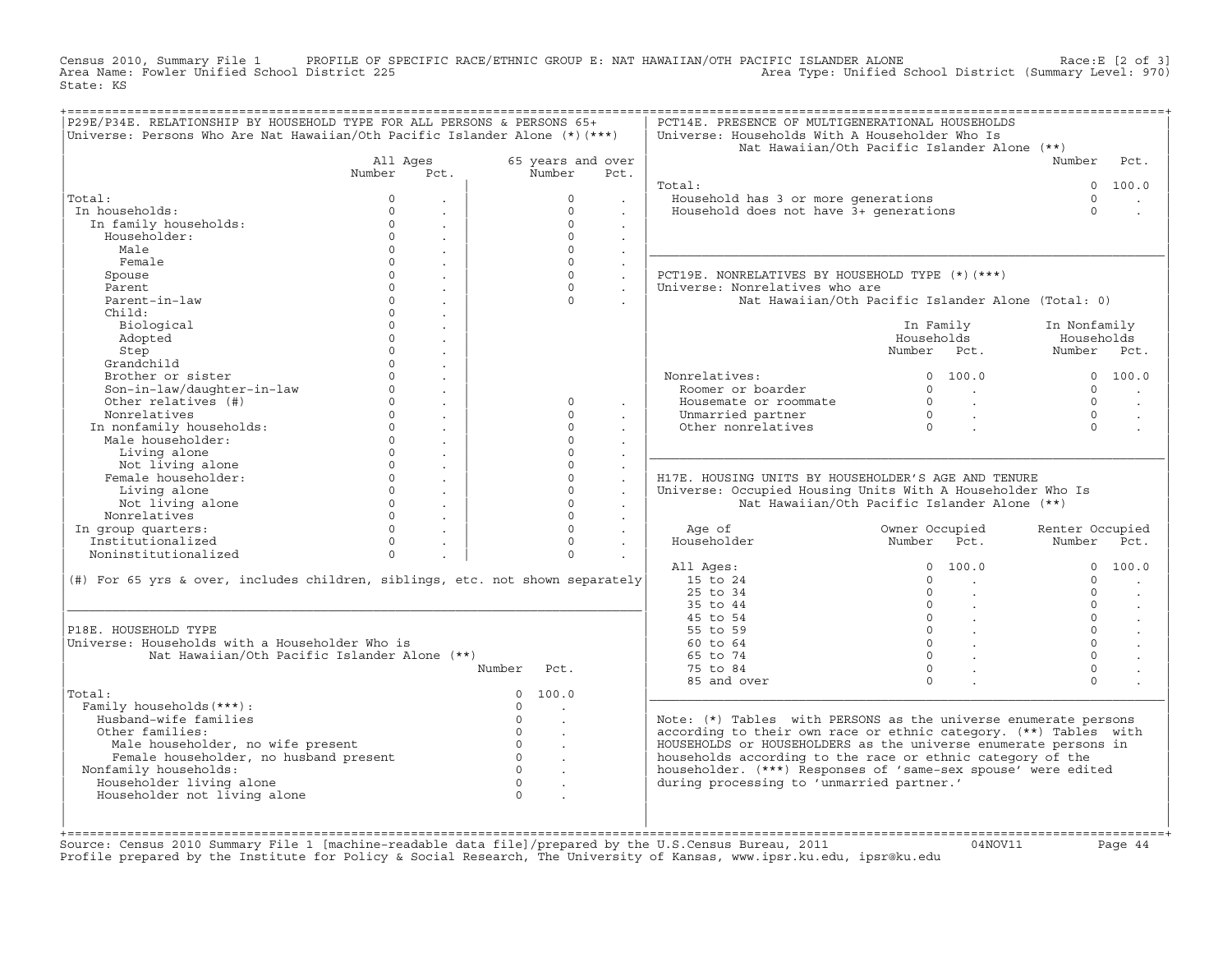Census 2010, Summary File 1 PROFILE OF SPECIFIC RACE/ETHNIC GROUP E: NAT HAWAIIAN/OTH PACIFIC ISLANDER ALONE Race:E [3 of 3]<br>Area Name: Fowler Unified School District 225 Area Type: Unified School District (Summary Level: 970) State: KS

| P28E/H16E. HOUSEHOLDS (OCCUPIED HOUSING UNITS) BY HOUSEHOLD SIZE BY TYPE AND BY TENURE<br>Universe: Households (Occupied Housing Units) With A Householder Who Is Nat Hawaiian/Oth Pacific Islander Alone (**)(***) |                   |      |                         |      |                         |      |                   |      |                    |      |  |
|---------------------------------------------------------------------------------------------------------------------------------------------------------------------------------------------------------------------|-------------------|------|-------------------------|------|-------------------------|------|-------------------|------|--------------------|------|--|
|                                                                                                                                                                                                                     | All<br>Households | Pct. | Family<br>Households    | Pct. | Nonfamily<br>Households | Pct. | Owner<br>Occupied | Pct. | Renter<br>Occupied | Pct. |  |
| All household sizes:                                                                                                                                                                                                |                   |      |                         |      |                         |      |                   |      |                    |      |  |
| 1-person households                                                                                                                                                                                                 |                   |      | (Family always >1 pers) |      |                         |      |                   |      |                    |      |  |
| 2-person households                                                                                                                                                                                                 |                   |      |                         |      |                         |      |                   |      |                    |      |  |
| 3-person households                                                                                                                                                                                                 |                   |      |                         |      |                         |      |                   |      |                    |      |  |
| 4-person households                                                                                                                                                                                                 |                   |      |                         |      |                         |      |                   |      |                    |      |  |
| 5-person households                                                                                                                                                                                                 |                   |      |                         |      |                         |      |                   |      |                    |      |  |
| 6-person households                                                                                                                                                                                                 |                   |      |                         |      |                         |      |                   |      |                    |      |  |
| 7-or-more person households                                                                                                                                                                                         |                   |      |                         |      |                         |      |                   |      |                    |      |  |
|                                                                                                                                                                                                                     |                   |      |                         |      |                         |      |                   |      |                    |      |  |

|P16E/P17E/P36E/P37E/H11E/H12E. POPULATION IN HOUSEHOLDS AND AVERAGE HOUSEHOLD SIZE BY TYPE AND BY TENURE | |Universe: Population in Households (Occupied Housing Units) With A Householder Who Is Nat Hawaiian/Oth Pacific Islander Alone (\*\*) |

|                                | Total<br>Population | Pct.                                                                                                                                                                                                                                                                                                                                                                                                                                                                                 | In<br>Families | Pct.     | In.<br>Nonfamilies | Pct.          | In Owner<br>Occupied | Pct.          | In Renter<br>Occupied | Pct.     |  |
|--------------------------------|---------------------|--------------------------------------------------------------------------------------------------------------------------------------------------------------------------------------------------------------------------------------------------------------------------------------------------------------------------------------------------------------------------------------------------------------------------------------------------------------------------------------|----------------|----------|--------------------|---------------|----------------------|---------------|-----------------------|----------|--|
| Total population in households | $\Omega$            | 100.0                                                                                                                                                                                                                                                                                                                                                                                                                                                                                |                |          |                    |               |                      |               |                       |          |  |
| Under 18 years                 | $\Omega$            | 100.0                                                                                                                                                                                                                                                                                                                                                                                                                                                                                |                |          |                    |               |                      |               |                       |          |  |
| 18 years and over              |                     | 0 100.0                                                                                                                                                                                                                                                                                                                                                                                                                                                                              |                |          |                    |               |                      |               |                       |          |  |
| Average Household Size         | 0.00                | $------$                                                                                                                                                                                                                                                                                                                                                                                                                                                                             | 0.00           | $------$ |                    | $- - - - - -$ | 0. OO -              | $\frac{1}{2}$ | 0.00                  | $------$ |  |
| Under 18 years                 | 0.00                | $------$                                                                                                                                                                                                                                                                                                                                                                                                                                                                             | 0.00           | $------$ |                    |               |                      |               |                       |          |  |
| 18 years and over              | 0.00                | $\begin{tabular}{cccccc} \multicolumn{2}{c}{} & \multicolumn{2}{c}{} & \multicolumn{2}{c}{} & \multicolumn{2}{c}{} & \multicolumn{2}{c}{} & \multicolumn{2}{c}{} & \multicolumn{2}{c}{} & \multicolumn{2}{c}{} & \multicolumn{2}{c}{} & \multicolumn{2}{c}{} & \multicolumn{2}{c}{} & \multicolumn{2}{c}{} & \multicolumn{2}{c}{} & \multicolumn{2}{c}{} & \multicolumn{2}{c}{} & \multicolumn{2}{c}{} & \multicolumn{2}{c}{} & \multicolumn{2}{c}{} & \multicolumn{2}{c}{} & \mult$ | 0.00           | $------$ |                    |               |                      |               |                       | ------   |  |
|                                |                     |                                                                                                                                                                                                                                                                                                                                                                                                                                                                                      |                |          |                    |               |                      |               |                       |          |  |

|Note: Family household numbers include nonrelatives living with families. |

| | PCT20/PCT22E. GROUP OUARTERS POPULATION BY SEX BY AGE BY GROUP OUARTERS TYPE |Universe: Population in group quarters for persons who are Nat Hawaiian/Oth Pacific Islander Alone (\*) |

|                                               |        |       |       | Pct. of<br>All |      | Pct. of<br>Total |        | Pct. of<br>Total |
|-----------------------------------------------|--------|-------|-------|----------------|------|------------------|--------|------------------|
|                                               | Number | Pct.  | Total | Ages           | Male | $18+$            | Female | $18+$            |
| All types of group quarters:                  |        | 100.0 |       |                |      |                  |        |                  |
| Institutionalized population:                 |        |       |       |                |      |                  |        |                  |
| Correctional facilities for adults            |        |       |       |                |      |                  |        |                  |
| Juvenile facilities                           |        |       |       |                |      |                  |        |                  |
| Nursing facilities/skilled-nursing facilities |        |       |       |                |      |                  |        |                  |
| Other institutional facilities                |        |       |       |                |      |                  |        |                  |
| Noninstitutionalized population:              |        |       |       |                |      |                  |        |                  |
| College/university student housing            |        |       |       |                |      |                  |        |                  |
| Military quarters                             |        |       |       |                |      |                  |        |                  |
| Other noninstitutional facilities             |        |       |       |                |      |                  |        |                  |

|\_\_\_\_\_\_\_\_\_\_\_\_\_\_\_\_\_\_\_\_\_\_\_\_\_\_\_\_\_\_\_\_\_\_\_\_\_\_\_\_\_\_\_\_\_\_\_\_\_\_\_\_\_\_\_\_\_\_\_\_\_\_\_\_\_\_\_\_\_\_\_\_\_\_\_\_\_\_\_\_\_\_\_\_\_\_\_\_\_\_\_\_\_\_\_\_\_\_\_\_\_\_\_\_\_\_\_\_\_\_\_\_\_\_\_\_\_\_\_\_\_\_\_\_\_\_\_\_\_\_\_\_\_\_\_\_\_\_\_\_\_\_\_\_\_\_\_|

| |

| (\*\*\*) Same−sex couple households are included in the family households category if there is at least one additional person | | related to householder by birth or adoption. Same−sex couple households with no relatives of the householder present are tabulated | | in nonfamily households. Responses of 'same−sex spouse' were edited during processing to 'unmarried partner.' | +===================================================================================================================================================+

Source: Census 2010 Summary File 1 [machine−readable data file]/prepared by the U.S.Census Bureau, 2011 04NOV11 Page 45 Profile prepared by the Institute for Policy & Social Research, The University of Kansas, www.ipsr.ku.edu, ipsr@ku.edu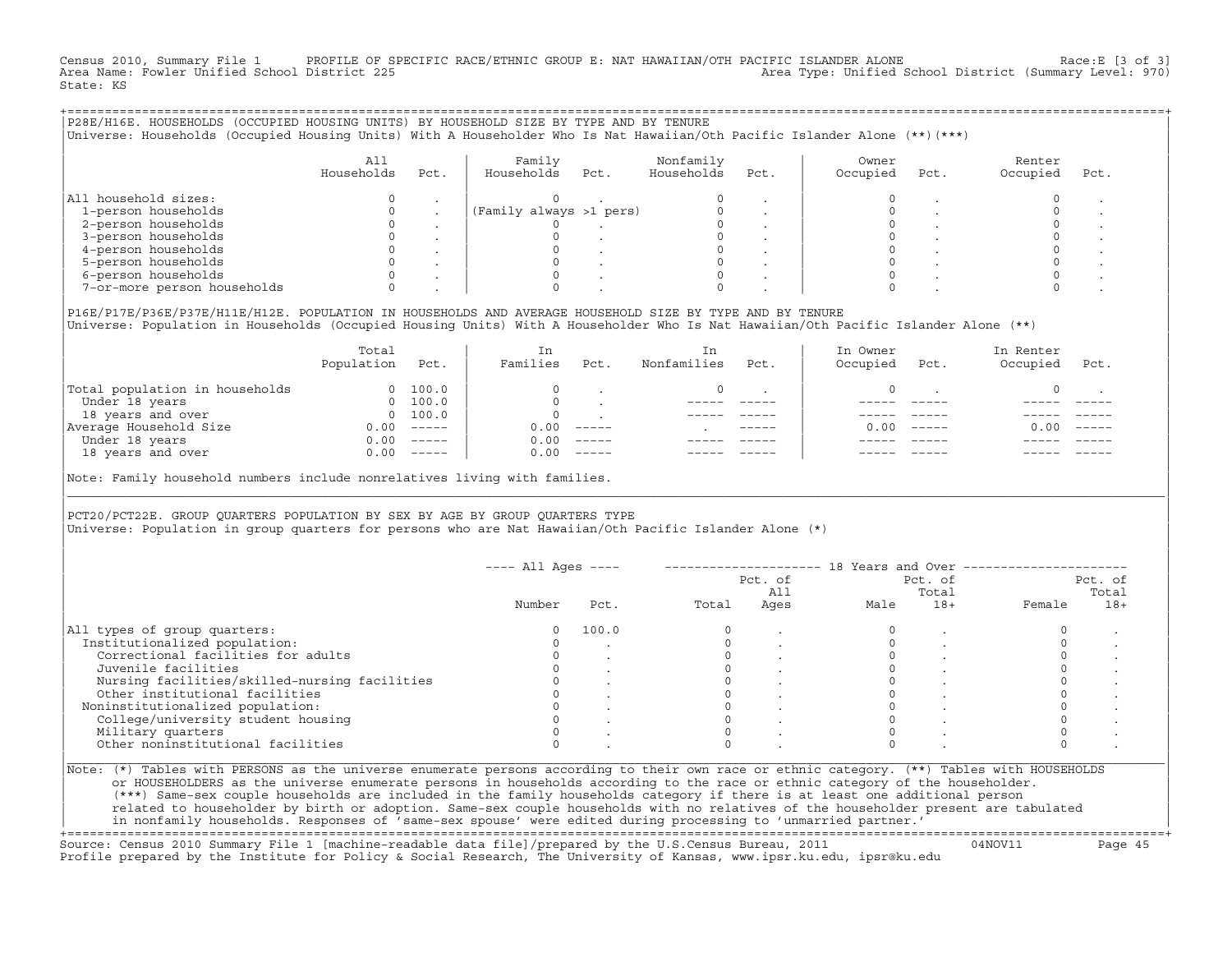Census 2010, Summary File 1 PROFILE OF SPECIFIC RACE/ETHNIC GROUP F: SOME OTHER RACE ALONE Race:F [1 of 3]<br>Area Name: Fowler Unified School District 225 Area Type: Unified School District (Summary Level: 970) Area Type: Unified School District (Summary Level: 970) State: KS

| P29/P29F. POPULATION SUMMARY BY RESIDENCE TYPE FOR DESIGNATED UNIVERSE                                                                                                                                                                 |                                            |                                                                                                                         |      |  | P38F/39F. FAMILY TYPE BY PRESENCE AND AGE OF OWN OR RELATED CHILDREN           |  |  |
|----------------------------------------------------------------------------------------------------------------------------------------------------------------------------------------------------------------------------------------|--------------------------------------------|-------------------------------------------------------------------------------------------------------------------------|------|--|--------------------------------------------------------------------------------|--|--|
| Universe: PERSONS Who Are Some Other Race Alone                                                                                                                                                                                        |                                            |                                                                                                                         |      |  | Universe: Families With A Householder Who Is                                   |  |  |
|                                                                                                                                                                                                                                        |                                            |                                                                                                                         |      |  | Some Other Race Alone (**) (***)                                               |  |  |
|                                                                                                                                                                                                                                        |                                            |                                                                                                                         |      |  |                                                                                |  |  |
| Total Persons:<br>Total Persons:<br>Total Persons:<br>10 Boydation As % of Population of all Races<br>10 Boydan As % of the Sample of the Sample Sample Sample Sample Sample Sample Sample Sample Sample Sample Sample Sample Sample S |                                            |                                                                                                                         |      |  |                                                                                |  |  |
|                                                                                                                                                                                                                                        |                                            |                                                                                                                         |      |  | By Presence of: Own Children Related Children<br>Families Pct.   Families Pct. |  |  |
|                                                                                                                                                                                                                                        |                                            |                                                                                                                         |      |  |                                                                                |  |  |
|                                                                                                                                                                                                                                        |                                            |                                                                                                                         |      |  |                                                                                |  |  |
|                                                                                                                                                                                                                                        |                                            |                                                                                                                         |      |  |                                                                                |  |  |
|                                                                                                                                                                                                                                        |                                            |                                                                                                                         |      |  |                                                                                |  |  |
|                                                                                                                                                                                                                                        |                                            |                                                                                                                         |      |  |                                                                                |  |  |
|                                                                                                                                                                                                                                        |                                            |                                                                                                                         |      |  |                                                                                |  |  |
|                                                                                                                                                                                                                                        |                                            |                                                                                                                         |      |  |                                                                                |  |  |
|                                                                                                                                                                                                                                        |                                            |                                                                                                                         |      |  |                                                                                |  |  |
|                                                                                                                                                                                                                                        |                                            |                                                                                                                         |      |  |                                                                                |  |  |
|                                                                                                                                                                                                                                        |                                            |                                                                                                                         |      |  |                                                                                |  |  |
|                                                                                                                                                                                                                                        |                                            |                                                                                                                         |      |  |                                                                                |  |  |
|                                                                                                                                                                                                                                        |                                            |                                                                                                                         |      |  |                                                                                |  |  |
|                                                                                                                                                                                                                                        |                                            |                                                                                                                         |      |  |                                                                                |  |  |
|                                                                                                                                                                                                                                        |                                            |                                                                                                                         |      |  |                                                                                |  |  |
|                                                                                                                                                                                                                                        |                                            |                                                                                                                         |      |  |                                                                                |  |  |
|                                                                                                                                                                                                                                        |                                            |                                                                                                                         |      |  |                                                                                |  |  |
|                                                                                                                                                                                                                                        |                                            |                                                                                                                         |      |  |                                                                                |  |  |
|                                                                                                                                                                                                                                        |                                            |                                                                                                                         |      |  |                                                                                |  |  |
|                                                                                                                                                                                                                                        |                                            |                                                                                                                         |      |  |                                                                                |  |  |
|                                                                                                                                                                                                                                        |                                            |                                                                                                                         |      |  |                                                                                |  |  |
|                                                                                                                                                                                                                                        |                                            |                                                                                                                         |      |  |                                                                                |  |  |
|                                                                                                                                                                                                                                        |                                            |                                                                                                                         |      |  |                                                                                |  |  |
|                                                                                                                                                                                                                                        |                                            |                                                                                                                         |      |  |                                                                                |  |  |
|                                                                                                                                                                                                                                        |                                            |                                                                                                                         |      |  |                                                                                |  |  |
|                                                                                                                                                                                                                                        |                                            |                                                                                                                         |      |  | P31F. RELATIONSHIP BY HOUSEHOLD TYPE FOR THE POPULATION UNDER 18 YEARS         |  |  |
|                                                                                                                                                                                                                                        |                                            |                                                                                                                         |      |  |                                                                                |  |  |
|                                                                                                                                                                                                                                        |                                            |                                                                                                                         |      |  |                                                                                |  |  |
|                                                                                                                                                                                                                                        |                                            |                                                                                                                         |      |  |                                                                                |  |  |
|                                                                                                                                                                                                                                        |                                            |                                                                                                                         |      |  |                                                                                |  |  |
|                                                                                                                                                                                                                                        |                                            |                                                                                                                         |      |  |                                                                                |  |  |
|                                                                                                                                                                                                                                        |                                            |                                                                                                                         |      |  |                                                                                |  |  |
|                                                                                                                                                                                                                                        |                                            |                                                                                                                         |      |  |                                                                                |  |  |
|                                                                                                                                                                                                                                        |                                            |                                                                                                                         |      |  |                                                                                |  |  |
|                                                                                                                                                                                                                                        |                                            |                                                                                                                         |      |  |                                                                                |  |  |
|                                                                                                                                                                                                                                        |                                            |                                                                                                                         |      |  |                                                                                |  |  |
|                                                                                                                                                                                                                                        |                                            |                                                                                                                         |      |  |                                                                                |  |  |
|                                                                                                                                                                                                                                        |                                            |                                                                                                                         |      |  |                                                                                |  |  |
|                                                                                                                                                                                                                                        |                                            |                                                                                                                         |      |  |                                                                                |  |  |
|                                                                                                                                                                                                                                        |                                            |                                                                                                                         |      |  |                                                                                |  |  |
|                                                                                                                                                                                                                                        |                                            |                                                                                                                         |      |  |                                                                                |  |  |
|                                                                                                                                                                                                                                        |                                            |                                                                                                                         |      |  |                                                                                |  |  |
|                                                                                                                                                                                                                                        |                                            |                                                                                                                         |      |  |                                                                                |  |  |
|                                                                                                                                                                                                                                        |                                            |                                                                                                                         |      |  |                                                                                |  |  |
|                                                                                                                                                                                                                                        |                                            |                                                                                                                         |      |  |                                                                                |  |  |
|                                                                                                                                                                                                                                        |                                            |                                                                                                                         |      |  |                                                                                |  |  |
|                                                                                                                                                                                                                                        |                                            |                                                                                                                         |      |  |                                                                                |  |  |
|                                                                                                                                                                                                                                        |                                            |                                                                                                                         |      |  |                                                                                |  |  |
|                                                                                                                                                                                                                                        | 0 to 17<br>18 to 64<br>65 plus<br>2<br>5.6 | $\left[ \begin{matrix} 7 & 38.9 & & 7 & 38.9 \ 9 & 50.0 & & & 11 & 61.1 \ 2 & 11.1 & & & 0 & 0.0 \end{matrix} \right].$ |      |  | Note: (*) Tables with PERSONS as the universe enumerate persons according      |  |  |
|                                                                                                                                                                                                                                        |                                            |                                                                                                                         |      |  | to their own race or ethnic category. (**) Tables with HOUSEHOLDS or           |  |  |
|                                                                                                                                                                                                                                        |                                            |                                                                                                                         |      |  | HOUSEHOLDERS as the universe enumerate persons in households according         |  |  |
|                                                                                                                                                                                                                                        |                                            |                                                                                                                         |      |  | to the race or ethnic category of the householder. (***) Responses of          |  |  |
|                                                                                                                                                                                                                                        | 29.5                                       |                                                                                                                         |      |  |                                                                                |  |  |
| Median Age                                                                                                                                                                                                                             |                                            | 27.5                                                                                                                    | 29.5 |  | 'same-sex spouse' were edited during processing to 'unmarried partner.'        |  |  |

|Median Age 29.5 27.5 29.5 | 'same−sex spouse' were edited during processing to 'unmarried partner.' | +===================================================================================================================================================+ Source: Census 2010 Summary File 1 [machine−readable data file]/prepared by the U.S.Census Bureau, 2011 04NOV11 Page 46 Profile prepared by the Institute for Policy & Social Research, The University of Kansas, www.ipsr.ku.edu, ipsr@ku.edu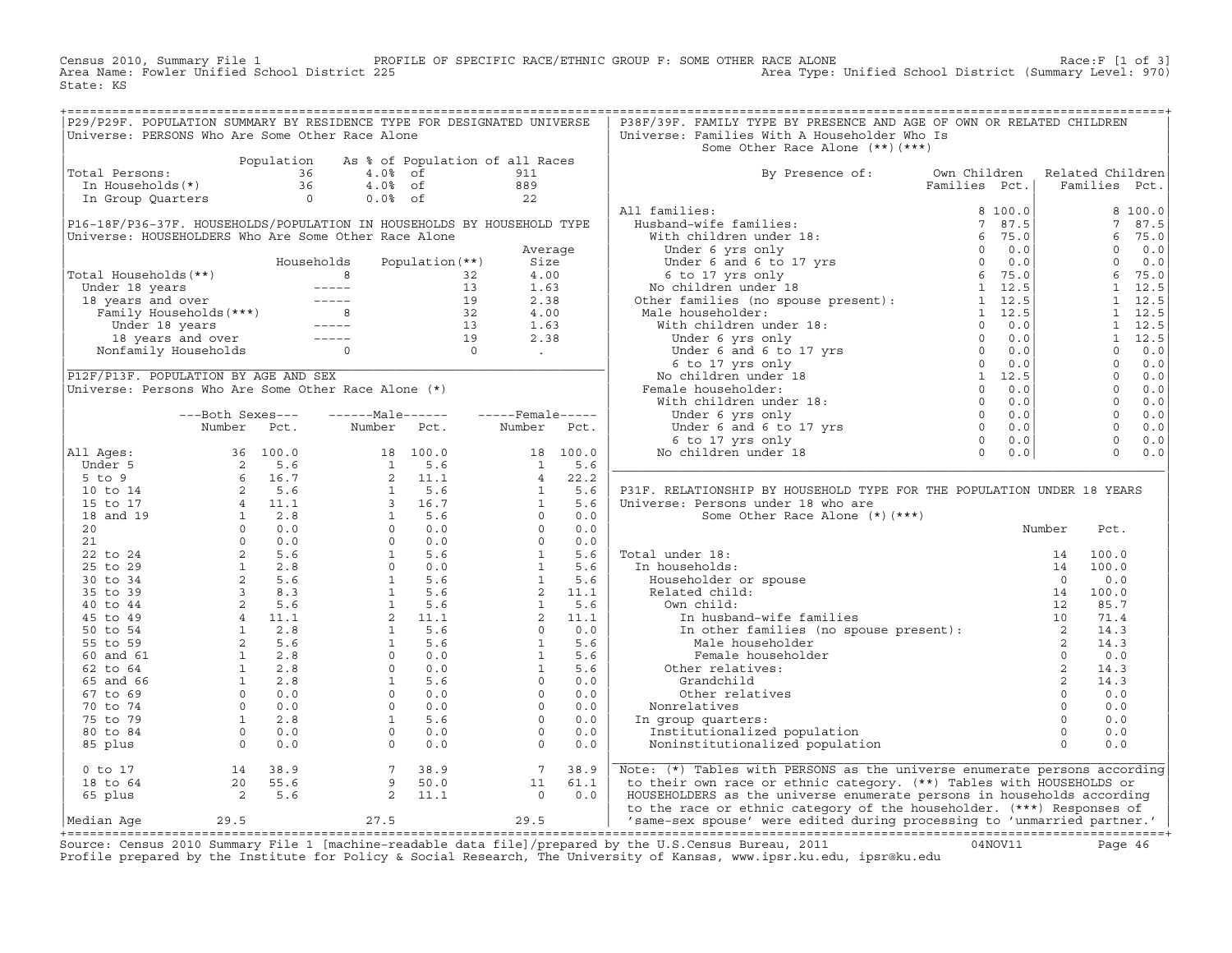Census 2010, Summary File 1 PROFILE OF SPECIFIC RACE/ETHNIC GROUP F: SOME OTHER RACE ALONE Race:F [2 of 3]<br>Area Name: Fowler Unified School District 225 Area Type: Unified School District (Summary Level: 970) Area Type: Unified School District (Summary Level: 970) State: KS

| P29F/P34F. RELATIONSHIP BY HOUSEHOLD TYPE FOR ALL PERSONS & PERSONS 65+                                                                                                                                                                                   |                 | :=================== |                |                      |                   | PCT14F. PRESENCE OF MULTIGENERATIONAL HOUSEHOLDS                                                                                                                                 |                                                 |                 |                      |
|-----------------------------------------------------------------------------------------------------------------------------------------------------------------------------------------------------------------------------------------------------------|-----------------|----------------------|----------------|----------------------|-------------------|----------------------------------------------------------------------------------------------------------------------------------------------------------------------------------|-------------------------------------------------|-----------------|----------------------|
| Universe: Persons Who Are Some Other Race Alone (*) (***)                                                                                                                                                                                                 |                 |                      |                |                      |                   | Universe: Households With A Householder Who Is                                                                                                                                   |                                                 |                 |                      |
|                                                                                                                                                                                                                                                           |                 |                      |                |                      |                   | Some Other Race Alone (**)                                                                                                                                                       |                                                 |                 |                      |
|                                                                                                                                                                                                                                                           | All Ages        |                      |                |                      | 65 years and over |                                                                                                                                                                                  |                                                 | Number          | Pct.                 |
|                                                                                                                                                                                                                                                           | Number          | Pct.                 |                | Number               | Pct.              |                                                                                                                                                                                  |                                                 |                 |                      |
|                                                                                                                                                                                                                                                           |                 |                      |                |                      |                   | Total:                                                                                                                                                                           |                                                 |                 | 8 100.0              |
| Total:                                                                                                                                                                                                                                                    |                 | 36 100.0             |                |                      | 2 100.0           | Household has 3 or more generations<br>Household does not have 3+ generations                                                                                                    |                                                 |                 | 2, 25.0              |
| In households:<br>1.41.<br>1 households: 36 100.0<br>1 m family households: 36 100.0<br>8 22.2                                                                                                                                                            |                 |                      |                |                      | 2, 100.0          |                                                                                                                                                                                  |                                                 | $6^{\circ}$     | 75.0                 |
|                                                                                                                                                                                                                                                           |                 |                      |                |                      | 2 100.0           |                                                                                                                                                                                  |                                                 |                 |                      |
| Householder:                                                                                                                                                                                                                                              |                 | 8 22.2               |                | $\mathbf{1}$         | 50.0              |                                                                                                                                                                                  |                                                 |                 |                      |
| Male                                                                                                                                                                                                                                                      | $7\overline{7}$ | 19.4                 |                | $\mathbf{1}$         | 50.0              |                                                                                                                                                                                  |                                                 |                 |                      |
| Female                                                                                                                                                                                                                                                    | $\overline{1}$  | 2.8                  |                | $\Omega$             | 0.0               |                                                                                                                                                                                  |                                                 |                 |                      |
| Spouse                                                                                                                                                                                                                                                    | 8               | 22.2                 |                | $\Omega$             | 0.0               | PCT19F. NONRELATIVES BY HOUSEHOLD TYPE (*) (***)                                                                                                                                 |                                                 |                 |                      |
| Parent                                                                                                                                                                                                                                                    | $\overline{2}$  | 5.6                  |                | $\overline{1}$       | 50.0              | Universe: Nonrelatives who are                                                                                                                                                   |                                                 |                 |                      |
| Parent-in-law                                                                                                                                                                                                                                             | $\overline{0}$  | 0.0                  |                | $\bigcap$            | 0.0               |                                                                                                                                                                                  | Some Other Race Alone (Total: 2)                |                 |                      |
| Child:                                                                                                                                                                                                                                                    | $14$ 38.9       |                      |                |                      |                   |                                                                                                                                                                                  |                                                 |                 |                      |
| Biological                                                                                                                                                                                                                                                |                 | 14 38.9              |                |                      |                   |                                                                                                                                                                                  | In Family                                       | In Nonfamily    |                      |
| Adopted                                                                                                                                                                                                                                                   | $\overline{0}$  | 0.0                  |                |                      |                   |                                                                                                                                                                                  | Households                                      | Households      |                      |
| Step<br>Grandchild<br>Brother or sister<br>Son-in-law/daughter-in-law<br>Other relatives (#)<br>0<br>0<br>0<br>0<br>0<br>0<br>0<br>0<br>0<br>0                                                                                                            |                 | 0.0                  |                |                      |                   |                                                                                                                                                                                  | Number Pct.                                     | Number Pct.     |                      |
|                                                                                                                                                                                                                                                           |                 | 5.6                  |                |                      |                   |                                                                                                                                                                                  |                                                 |                 |                      |
|                                                                                                                                                                                                                                                           |                 | 0.0                  |                |                      |                   | Nonrelatives:<br>Roomer or boarder                                                                                                                                               | 2, 100.0                                        |                 | 0, 100, 0            |
|                                                                                                                                                                                                                                                           |                 | 0.0                  |                |                      |                   |                                                                                                                                                                                  | $0 \qquad 0.0$                                  | $\Omega$        |                      |
|                                                                                                                                                                                                                                                           |                 | $0 \qquad 0.0$       |                | $\circ$              | 0.0               | Housemate or roommate $\begin{array}{ccc} 0 & 0.0 \\ 0.0 \\ 0.0 \\ 0 & 0.0 \end{array}$<br>Unmarried partner $\begin{array}{ccc} 0 & 0.0 \\ 2 & 100.0 \\ 0.0 \\ 0.0 \end{array}$ |                                                 | $\Omega$        | $\sim$               |
|                                                                                                                                                                                                                                                           |                 |                      |                | $\Omega$             | 0.0               |                                                                                                                                                                                  |                                                 | $\Omega$        | $\ddot{\phantom{a}}$ |
|                                                                                                                                                                                                                                                           |                 |                      |                | $\Omega$             | 0.0               |                                                                                                                                                                                  |                                                 | $\Omega$        |                      |
|                                                                                                                                                                                                                                                           |                 |                      |                | $\Omega$             | 0.0               |                                                                                                                                                                                  |                                                 |                 |                      |
|                                                                                                                                                                                                                                                           |                 |                      |                | $\Omega$             | 0.0               |                                                                                                                                                                                  |                                                 |                 |                      |
|                                                                                                                                                                                                                                                           |                 |                      |                | $\circ$              | 0.0               |                                                                                                                                                                                  |                                                 |                 |                      |
|                                                                                                                                                                                                                                                           |                 |                      |                | $\circ$              | 0.0               | H17F. HOUSING UNITS BY HOUSEHOLDER'S AGE AND TENURE                                                                                                                              |                                                 |                 |                      |
|                                                                                                                                                                                                                                                           |                 |                      |                | $\Omega$             | 0.0               | Universe: Occupied Housing Units With A Householder Who Is                                                                                                                       |                                                 |                 |                      |
|                                                                                                                                                                                                                                                           |                 |                      |                | $\Omega$             | 0.0               | Some Other Race Alone (**)                                                                                                                                                       |                                                 |                 |                      |
|                                                                                                                                                                                                                                                           |                 |                      |                | $\Omega$             | 0.0               |                                                                                                                                                                                  |                                                 |                 |                      |
| Nonrelatives 0<br>In group quarters: 0<br>Institutionalized 0<br>Noninstitutionalized 0                                                                                                                                                                   |                 |                      |                | $\Omega$<br>$\Omega$ | 0.0               | Age of                                                                                                                                                                           | Owner Occupied<br>Owner Occupiea<br>Number Pct. | Renter Occupied |                      |
|                                                                                                                                                                                                                                                           |                 | 0.0                  |                |                      | 0.0               | Householder                                                                                                                                                                      |                                                 | Number Pct.     |                      |
|                                                                                                                                                                                                                                                           |                 | 0.0                  |                | $\Omega$             | 0.0               |                                                                                                                                                                                  |                                                 |                 |                      |
|                                                                                                                                                                                                                                                           |                 |                      |                |                      |                   | All Ages:                                                                                                                                                                        | 5, 100.0                                        | $\cap$          | 3, 100.0             |
| $(\#)$ For 65 yrs & over, includes children, siblings, etc. not shown separately                                                                                                                                                                          |                 |                      |                |                      |                   | 15 to 24<br>25 to 34                                                                                                                                                             | 0.0<br>$\Omega$<br>$1 \ 20.0$                   |                 | 0.0<br>0.0           |
|                                                                                                                                                                                                                                                           |                 |                      |                |                      |                   |                                                                                                                                                                                  |                                                 | $\Omega$        |                      |
|                                                                                                                                                                                                                                                           |                 |                      |                |                      |                   | 35 to 44                                                                                                                                                                         | 1 20.0                                          |                 | $1 \t33.3$           |
|                                                                                                                                                                                                                                                           |                 |                      |                |                      |                   | 45 to 54                                                                                                                                                                         | 2 40.0<br>$1 \ 20.0$                            | $\Omega$        | $1 \t33.3$<br>0.0    |
| P18F. HOUSEHOLD TYPE<br>Universe: Households with a Householder Who is                                                                                                                                                                                    |                 |                      |                |                      |                   | 55 to 59<br>60 to 64                                                                                                                                                             | $0 \qquad 0.0$                                  | $\Omega$        | 0.0                  |
| Some Other Race Alone (**)                                                                                                                                                                                                                                |                 |                      |                |                      |                   | 65 to 74                                                                                                                                                                         | $0 \qquad 0.0$                                  | 1               | 33.3                 |
|                                                                                                                                                                                                                                                           |                 |                      |                |                      |                   |                                                                                                                                                                                  |                                                 | $\Omega$        |                      |
|                                                                                                                                                                                                                                                           |                 |                      | Number Pct.    |                      |                   | 75 to 84                                                                                                                                                                         | $0 \qquad 0.0$                                  | $\cap$          | 0.0                  |
|                                                                                                                                                                                                                                                           |                 |                      |                |                      |                   | 85 and over                                                                                                                                                                      | $0 \t 0.0$                                      |                 | 0.0                  |
| Total:<br>Family households (***) :                                                                                                                                                                                                                       |                 |                      |                | 8 100.0<br>8 100.0   |                   |                                                                                                                                                                                  |                                                 |                 |                      |
|                                                                                                                                                                                                                                                           |                 |                      |                | 7 87.5               |                   |                                                                                                                                                                                  |                                                 |                 |                      |
| Husband-wife families                                                                                                                                                                                                                                     |                 |                      |                | 1 12.5               |                   | Note: $(*)$ Tables with PERSONS as the universe enumerate persons<br>according to their own race or ethnic category. (**) Tables with                                            |                                                 |                 |                      |
|                                                                                                                                                                                                                                                           |                 |                      |                |                      |                   |                                                                                                                                                                                  |                                                 |                 |                      |
| Other families:                                                                                                                                                                                                                                           |                 |                      |                |                      |                   |                                                                                                                                                                                  |                                                 |                 |                      |
|                                                                                                                                                                                                                                                           |                 |                      |                |                      |                   | HOUSEHOLDS or HOUSEHOLDERS as the universe enumerate persons in                                                                                                                  |                                                 |                 |                      |
|                                                                                                                                                                                                                                                           |                 |                      |                |                      |                   | households according to the race or ethnic category of the                                                                                                                       |                                                 |                 |                      |
| ner ramilies: includer, no wife present that is a state of the state of the state of the state of the state of<br>Female householder, no husband present the state of the state of the state of the state of the state of the st<br>Nonfamily households: |                 |                      |                | $0 \qquad 0.0$       |                   | householder. (***) Responses of 'same-sex spouse' were edited                                                                                                                    |                                                 |                 |                      |
| Householder living alone                                                                                                                                                                                                                                  |                 |                      | $\overline{0}$ | 0.0                  |                   | during processing to 'unmarried partner.'                                                                                                                                        |                                                 |                 |                      |
| Householder not living alone                                                                                                                                                                                                                              |                 |                      | $\overline{0}$ | 0.0                  |                   |                                                                                                                                                                                  |                                                 |                 |                      |
|                                                                                                                                                                                                                                                           |                 |                      |                |                      |                   |                                                                                                                                                                                  |                                                 |                 |                      |

+===================================================================================================================================================+Source: Census 2010 Summary File 1 [machine−readable data file]/prepared by the U.S.Census Bureau, 2011 04NOV11 Page 47 Profile prepared by the Institute for Policy & Social Research, The University of Kansas, www.ipsr.ku.edu, ipsr@ku.edu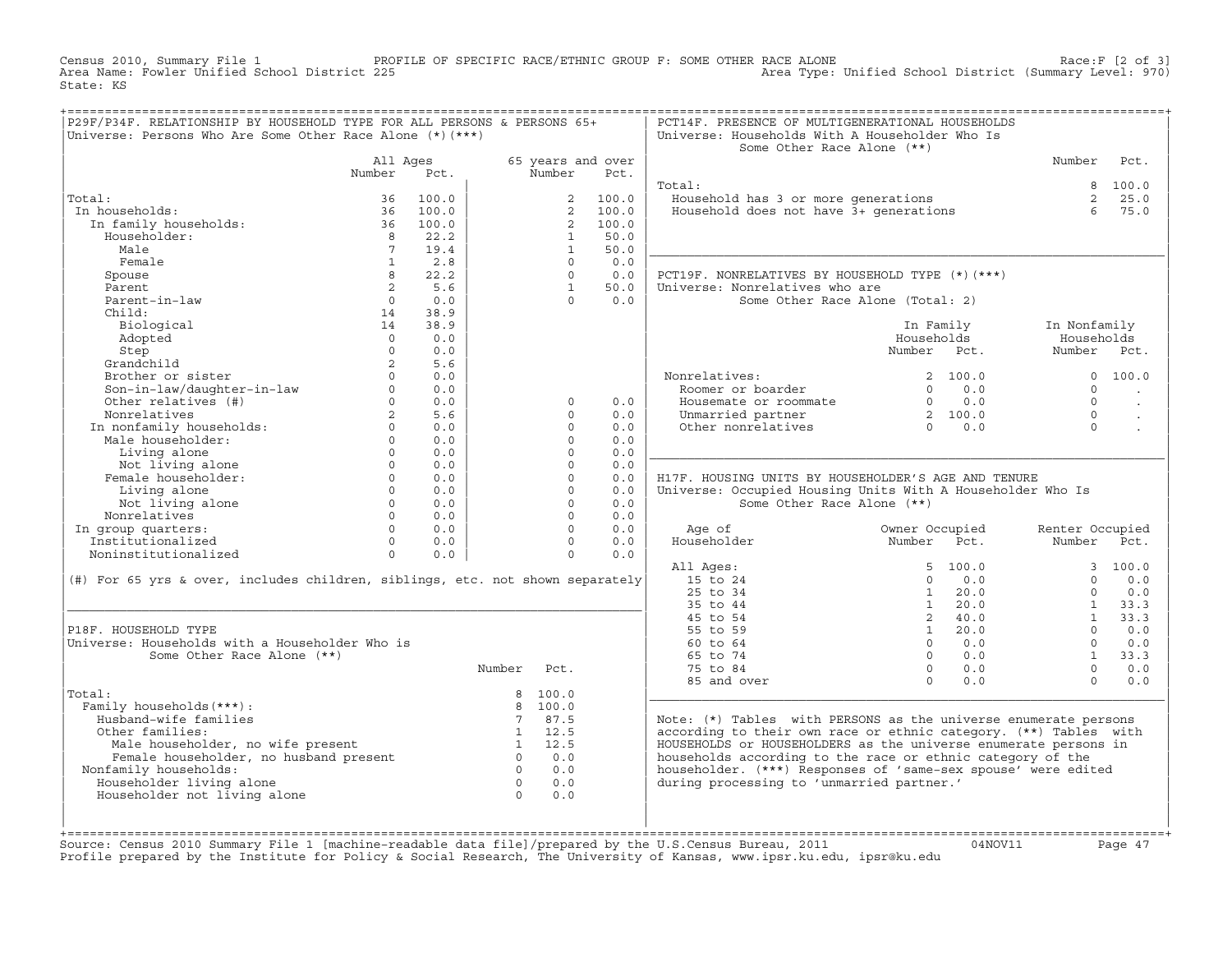Census 2010, Summary File 1 PROFILE OF SPECIFIC RACE/ETHNIC GROUP F: SOME OTHER RACE ALONE Race:F [3 of 3]<br>Area Name: Fowler Unified School District 225 Area Type: Unified School District (Summary Level: 970) Area Type: Unified School District (Summary Level: 970) State: KS

+===================================================================================================================================================+|P28F/H16F. HOUSEHOLDS (OCCUPIED HOUSING UNITS) BY HOUSEHOLD SIZE BY TYPE AND BY TENURE | |Universe: Households (Occupied Housing Units) With A Householder Who Is Some Other Race Alone (\*\*)(\*\*\*) |

|                             | All<br>Households | Pct.  | Family<br>Households    | Pct.    | Nonfamily<br>Households | Pct.    | Owner<br>Occupied | Pct.  | Renter<br>Occupied | Pct.  |
|-----------------------------|-------------------|-------|-------------------------|---------|-------------------------|---------|-------------------|-------|--------------------|-------|
| household sizes:<br>All     |                   | 100.0 |                         | 8 100.0 | $\Omega$                |         |                   | 100.0 |                    | 100.0 |
| 1-person households         |                   | 0.0   | (Family always >1 pers) |         |                         |         |                   | 0.0   |                    | 0.0   |
| 2-person households         |                   | 0.0   |                         | 0.0     | $\mathbf 0$             |         |                   | 0.0   |                    | 0.0   |
| 3-person households         |                   | 37.5  |                         | 37.5    | $\mathbf 0$             | $\cdot$ |                   | 20.0  |                    | 66.7  |
| 4-person households         |                   | 25.0  |                         | 25.0    | $\mathbf 0$             | $\cdot$ |                   | 20.0  |                    | 33.3  |
| 5-person households         |                   | 37.5  |                         | 37.5    | $\Omega$                |         |                   | 60.0  |                    | 0.0   |
| 6-person households         |                   | 0.0   |                         | 0.0     | $\Omega$                |         |                   | 0.0   |                    | 0.0   |
| 7-or-more person households | 0                 | 0.0   |                         | 0.0     | $\mathbf 0$             |         |                   | 0.0   |                    | 0.0   |

|P16F/P17F/P36F/P37F/H11F/H12F. POPULATION IN HOUSEHOLDS AND AVERAGE HOUSEHOLD SIZE BY TYPE AND BY TENURE | Universe: Population in Households (Occupied Housing Units) With A Householder Who Is Some Other Race Alone (\*\*)

|                                | Total<br>Population | Pct.         | In<br>Families | Pct.     | In<br>Nonfamilies | Pct.        | In Owner<br>Occupied | Pct.          | In Renter<br>Occupied | Pct.     |
|--------------------------------|---------------------|--------------|----------------|----------|-------------------|-------------|----------------------|---------------|-----------------------|----------|
| Total population in households | 32                  | 100.0        |                | 32 100.0 | 0                 | 0.0         | 22                   | 68.8          | 10                    | 31.3     |
| Under 18 years                 | 13                  | 100.0        |                | 13 100.0 |                   |             |                      |               |                       |          |
| 18 years and over              | 19                  | 100.0        | 19             | 100.0    |                   |             |                      |               |                       |          |
| Average Household Size         | 4.00                | $------$     | 4.00           | $------$ |                   | $- - - - -$ | 4.40                 | $- - - - - -$ | 3.33                  | $------$ |
| Under 18 years                 | ⊥.63                | $------$     | 1.63           | $------$ |                   |             |                      |               |                       |          |
| 18 years and over              |                     | $2.38$ ----- | 2.38           |          |                   |             |                      |               |                       | $------$ |
|                                |                     |              |                |          |                   |             |                      |               |                       |          |

Note: Family household numbers include nonrelatives living with families.

| | PCT20/PCT22F. GROUP OUARTERS POPULATION BY SEX BY AGE BY GROUP OUARTERS TYPE Universe: Population in group quarters for persons who are Some Other Race Alone (\*)

|                                               |        |       |       | Pct. of<br>All |      | Pct. of<br>Total |        | Pct. of<br>Total |
|-----------------------------------------------|--------|-------|-------|----------------|------|------------------|--------|------------------|
|                                               | Number | Pct.  | Total | Ages           | Male | $18+$            | Female | $18+$            |
| All types of group quarters:                  |        | 100.0 |       |                |      |                  |        |                  |
| Institutionalized population:                 |        |       |       |                |      |                  |        |                  |
| Correctional facilities for adults            |        |       |       |                |      |                  |        |                  |
| Juvenile facilities                           |        |       |       |                |      |                  |        |                  |
| Nursing facilities/skilled-nursing facilities |        |       |       |                |      |                  |        |                  |
| Other institutional facilities                |        |       |       |                |      |                  |        |                  |
| Noninstitutionalized population:              |        |       |       |                |      |                  |        |                  |
| College/university student housing            |        |       |       |                |      |                  |        |                  |
| Military quarters                             |        |       |       |                |      |                  |        |                  |
| Other noninstitutional facilities             |        |       |       |                |      |                  |        |                  |

|\_\_\_\_\_\_\_\_\_\_\_\_\_\_\_\_\_\_\_\_\_\_\_\_\_\_\_\_\_\_\_\_\_\_\_\_\_\_\_\_\_\_\_\_\_\_\_\_\_\_\_\_\_\_\_\_\_\_\_\_\_\_\_\_\_\_\_\_\_\_\_\_\_\_\_\_\_\_\_\_\_\_\_\_\_\_\_\_\_\_\_\_\_\_\_\_\_\_\_\_\_\_\_\_\_\_\_\_\_\_\_\_\_\_\_\_\_\_\_\_\_\_\_\_\_\_\_\_\_\_\_\_\_\_\_\_\_\_\_\_\_\_\_\_\_\_\_|

| |

or HOUSEHOLDERS as the universe enumerate persons in households according to the race or ethnic category of the householder. | (\*\*\*) Same−sex couple households are included in the family households category if there is at least one additional person | | related to householder by birth or adoption. Same−sex couple households with no relatives of the householder present are tabulated | | in nonfamily households. Responses of 'same−sex spouse' were edited during processing to 'unmarried partner.' |

+===================================================================================================================================================+ Source: Census 2010 Summary File 1 [machine−readable data file]/prepared by the U.S.Census Bureau, 2011 04NOV11 Page 48 Profile prepared by the Institute for Policy & Social Research, The University of Kansas, www.ipsr.ku.edu, ipsr@ku.edu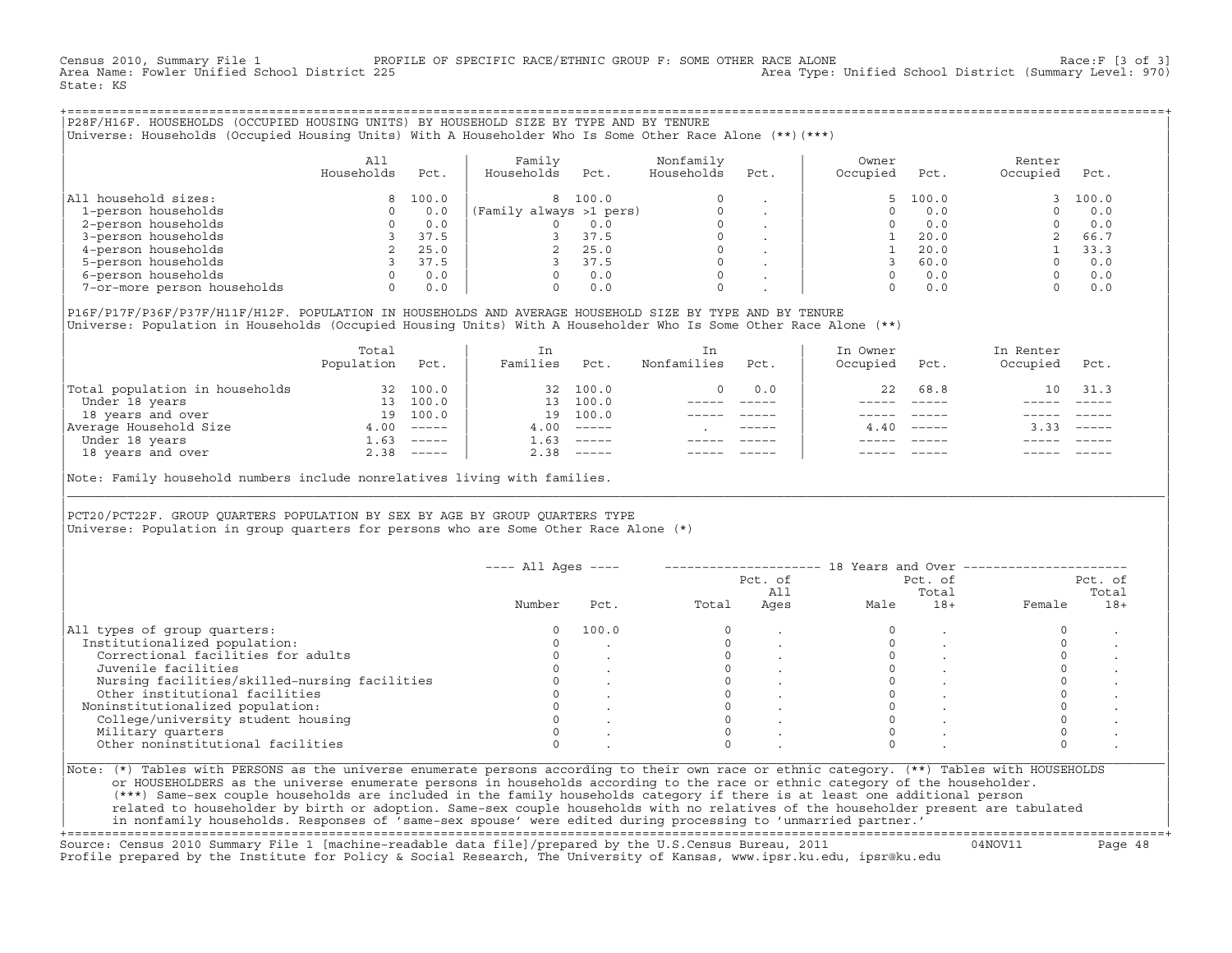Census 2010, Summary File 1 PROFILE OF SPECIFIC RACE/ETHNIC GROUP G: TWO OR MORE RACES Race:G [1 of 3]<br>Area Name: Fowler Unified School District 225 Area Type: Unified School District (Summary Level: 970) Area Type: Unified School District (Summary Level: 970) State: KS

| P29/P29G. POPULATION SUMMARY BY RESIDENCE TYPE FOR DESIGNATED UNIVERSE                                                                                                                                                                           |  |  |  | P38G/39G. FAMILY TYPE BY PRESENCE AND AGE OF OWN OR RELATED CHILDREN           |  |  |
|--------------------------------------------------------------------------------------------------------------------------------------------------------------------------------------------------------------------------------------------------|--|--|--|--------------------------------------------------------------------------------|--|--|
| Universe: PERSONS Who Are Two or More Races                                                                                                                                                                                                      |  |  |  | Universe: Families With A Householder Who Is                                   |  |  |
|                                                                                                                                                                                                                                                  |  |  |  | Two or More Races (**)(***)                                                    |  |  |
|                                                                                                                                                                                                                                                  |  |  |  |                                                                                |  |  |
|                                                                                                                                                                                                                                                  |  |  |  | By Presence of: Own Children Related Children<br>Families Pct.   Families Pct. |  |  |
|                                                                                                                                                                                                                                                  |  |  |  |                                                                                |  |  |
|                                                                                                                                                                                                                                                  |  |  |  |                                                                                |  |  |
| Total Persons:<br>Population As % of Population of all Races<br>In Households(*)<br>In Group Quarters<br>$\begin{array}{ l l }\n\hline\n1.88\quad of & 911 \\ I6 & 1.88\quad of & 889 \\ In Group Quarters & 0 & 0.08\quad of & 22\n\end{array}$ |  |  |  |                                                                                |  |  |
|                                                                                                                                                                                                                                                  |  |  |  |                                                                                |  |  |
|                                                                                                                                                                                                                                                  |  |  |  |                                                                                |  |  |
|                                                                                                                                                                                                                                                  |  |  |  |                                                                                |  |  |
|                                                                                                                                                                                                                                                  |  |  |  |                                                                                |  |  |
|                                                                                                                                                                                                                                                  |  |  |  |                                                                                |  |  |
|                                                                                                                                                                                                                                                  |  |  |  |                                                                                |  |  |
|                                                                                                                                                                                                                                                  |  |  |  |                                                                                |  |  |
|                                                                                                                                                                                                                                                  |  |  |  |                                                                                |  |  |
|                                                                                                                                                                                                                                                  |  |  |  |                                                                                |  |  |
|                                                                                                                                                                                                                                                  |  |  |  |                                                                                |  |  |
|                                                                                                                                                                                                                                                  |  |  |  |                                                                                |  |  |
|                                                                                                                                                                                                                                                  |  |  |  |                                                                                |  |  |
|                                                                                                                                                                                                                                                  |  |  |  |                                                                                |  |  |
|                                                                                                                                                                                                                                                  |  |  |  |                                                                                |  |  |
|                                                                                                                                                                                                                                                  |  |  |  |                                                                                |  |  |
|                                                                                                                                                                                                                                                  |  |  |  |                                                                                |  |  |
|                                                                                                                                                                                                                                                  |  |  |  |                                                                                |  |  |
|                                                                                                                                                                                                                                                  |  |  |  |                                                                                |  |  |
|                                                                                                                                                                                                                                                  |  |  |  |                                                                                |  |  |
|                                                                                                                                                                                                                                                  |  |  |  |                                                                                |  |  |
|                                                                                                                                                                                                                                                  |  |  |  |                                                                                |  |  |
|                                                                                                                                                                                                                                                  |  |  |  |                                                                                |  |  |
|                                                                                                                                                                                                                                                  |  |  |  |                                                                                |  |  |
|                                                                                                                                                                                                                                                  |  |  |  |                                                                                |  |  |
|                                                                                                                                                                                                                                                  |  |  |  |                                                                                |  |  |
|                                                                                                                                                                                                                                                  |  |  |  |                                                                                |  |  |
|                                                                                                                                                                                                                                                  |  |  |  |                                                                                |  |  |
|                                                                                                                                                                                                                                                  |  |  |  |                                                                                |  |  |
|                                                                                                                                                                                                                                                  |  |  |  |                                                                                |  |  |
|                                                                                                                                                                                                                                                  |  |  |  |                                                                                |  |  |
|                                                                                                                                                                                                                                                  |  |  |  |                                                                                |  |  |
|                                                                                                                                                                                                                                                  |  |  |  |                                                                                |  |  |
|                                                                                                                                                                                                                                                  |  |  |  |                                                                                |  |  |
|                                                                                                                                                                                                                                                  |  |  |  |                                                                                |  |  |
|                                                                                                                                                                                                                                                  |  |  |  |                                                                                |  |  |
|                                                                                                                                                                                                                                                  |  |  |  |                                                                                |  |  |
|                                                                                                                                                                                                                                                  |  |  |  |                                                                                |  |  |
|                                                                                                                                                                                                                                                  |  |  |  |                                                                                |  |  |
|                                                                                                                                                                                                                                                  |  |  |  |                                                                                |  |  |
|                                                                                                                                                                                                                                                  |  |  |  |                                                                                |  |  |
|                                                                                                                                                                                                                                                  |  |  |  |                                                                                |  |  |
|                                                                                                                                                                                                                                                  |  |  |  |                                                                                |  |  |
|                                                                                                                                                                                                                                                  |  |  |  |                                                                                |  |  |
|                                                                                                                                                                                                                                                  |  |  |  |                                                                                |  |  |
|                                                                                                                                                                                                                                                  |  |  |  | Note: (*) Tables with PERSONS as the universe enumerate persons according      |  |  |
|                                                                                                                                                                                                                                                  |  |  |  |                                                                                |  |  |
|                                                                                                                                                                                                                                                  |  |  |  | HOUSEHOLDERS as the universe enumerate persons in households according         |  |  |
|                                                                                                                                                                                                                                                  |  |  |  |                                                                                |  |  |
|                                                                                                                                                                                                                                                  |  |  |  |                                                                                |  |  |

+===================================================================================================================================================+Source: Census 2010 Summary File 1 [machine−readable data file]/prepared by the U.S.Census Bureau, 2011 04NOV11 Page 49 Profile prepared by the Institute for Policy & Social Research, The University of Kansas, www.ipsr.ku.edu, ipsr@ku.edu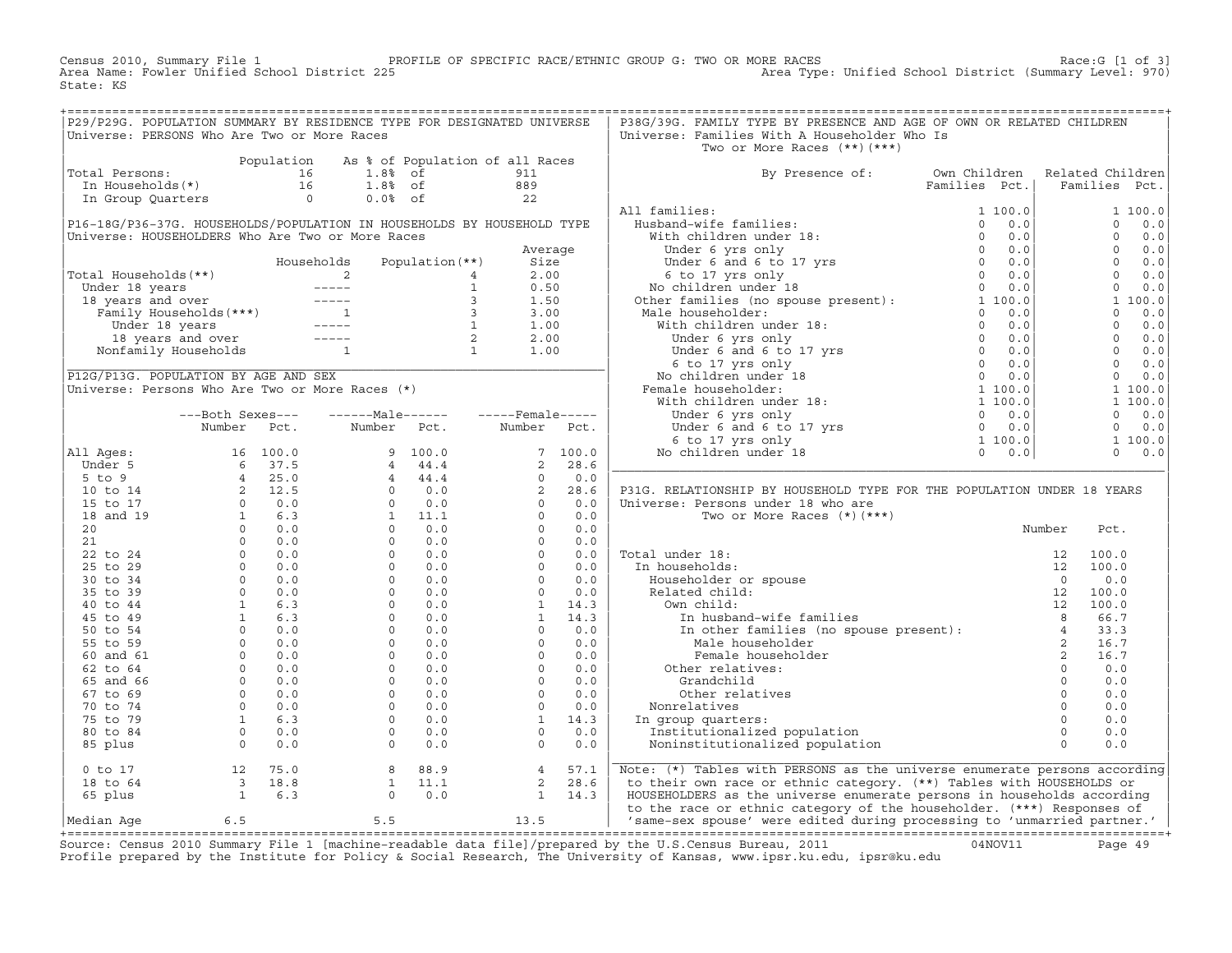Census 2010, Summary File 1 PROFILE OF SPECIFIC RACE/ETHNIC GROUP G: TWO OR MORE RACES Race:G [2 of 3]<br>Area Name: Fowler Unified School District 225 Area Type: Unified School District (Summary Level: 970) Area Type: Unified School District (Summary Level: 970) State: KS

| P29G/P34G. RELATIONSHIP BY HOUSEHOLD TYPE FOR ALL PERSONS & PERSONS 65+<br>Universe: Persons Who Are Two or More Races (*) (***) |                |                                                                  |        |                   |                          | PCT14G. PRESENCE OF MULTIGENERATIONAL HOUSEHOLDS<br>Universe: Households With A Householder Who Is<br>Two or More Races (**) |                                                                                    |                      |                      |
|----------------------------------------------------------------------------------------------------------------------------------|----------------|------------------------------------------------------------------|--------|-------------------|--------------------------|------------------------------------------------------------------------------------------------------------------------------|------------------------------------------------------------------------------------|----------------------|----------------------|
|                                                                                                                                  | All Ages       |                                                                  |        |                   | 65 years and over        |                                                                                                                              |                                                                                    | Number               | Pct.                 |
|                                                                                                                                  | Number         | Pct.                                                             |        | Number            | Pct.                     |                                                                                                                              |                                                                                    |                      |                      |
|                                                                                                                                  |                |                                                                  |        |                   |                          | Total:                                                                                                                       |                                                                                    |                      | 2, 100.0             |
| Total:                                                                                                                           | 16             | 100.0                                                            |        |                   | 1 100.0                  | Household has 3 or more generations<br>Household does not have 3+ generations                                                |                                                                                    | $\Omega$             | 0.0                  |
| In households:                                                                                                                   |                | 16 100.0                                                         |        | $\mathbf{1}$      | 100.0                    |                                                                                                                              |                                                                                    |                      | 2 100.0              |
| In family households:                                                                                                            | $15 \t 93.8$   |                                                                  |        | $\Omega$          | 0.0                      |                                                                                                                              |                                                                                    |                      |                      |
| Householder:                                                                                                                     |                | 1 6.3                                                            |        | $\Omega$          | 0.0                      |                                                                                                                              |                                                                                    |                      |                      |
| Male                                                                                                                             | $\cap$         | 0.0                                                              |        | $\Omega$          | 0.0                      |                                                                                                                              |                                                                                    |                      |                      |
| Female                                                                                                                           | $\mathbf{1}$   | 6.3                                                              |        | $\Omega$          | 0.0                      |                                                                                                                              |                                                                                    |                      |                      |
| Spouse                                                                                                                           | 1              | 6.3                                                              |        | $\Omega$          | 0.0                      | PCT19G. NONRELATIVES BY HOUSEHOLD TYPE (*) (***)                                                                             |                                                                                    |                      |                      |
| Parent                                                                                                                           | $\Omega$       | 0.0                                                              |        | $\Omega$          | 0.0                      | Universe: Nonrelatives who are                                                                                               |                                                                                    |                      |                      |
| Parent-in-law                                                                                                                    | $\overline{0}$ | 0.0                                                              |        | $\Omega$          | 0.0                      | Two or More Races (Total: 0)                                                                                                 |                                                                                    |                      |                      |
| Child:                                                                                                                           | 13             | 81.3                                                             |        |                   |                          |                                                                                                                              |                                                                                    |                      |                      |
| Biological                                                                                                                       | 11             | 68.8                                                             |        |                   |                          |                                                                                                                              | In Family                                                                          | In Nonfamily         |                      |
| Adopted                                                                                                                          | $\Omega$       | 0.0                                                              |        |                   |                          |                                                                                                                              | Households                                                                         | Households           |                      |
| Step                                                                                                                             | 2              | 12.5                                                             |        |                   |                          |                                                                                                                              | Number Pct.                                                                        | Number Pct.          |                      |
| Grandchild                                                                                                                       | $\Omega$       | 0.0                                                              |        |                   |                          |                                                                                                                              |                                                                                    |                      |                      |
| Brother or sister                                                                                                                | $\Omega$       | 0.0                                                              |        |                   |                          | Nonrelatives:                                                                                                                | 0 100.0                                                                            |                      | 0 100.0              |
| Son-in-law/daughter-in-law<br>Other relatives (#)                                                                                |                | $0 \qquad \qquad$<br>0.0                                         |        |                   |                          | Roomer or boarder                                                                                                            | $0 \qquad \qquad .$                                                                | $\Omega$             | $\ddot{\phantom{a}}$ |
|                                                                                                                                  |                | $0 \qquad \qquad$<br>0.0                                         |        | $\circ$           | 0.0                      | Housemate or roommate                                                                                                        |                                                                                    | $\Omega$             | $\ddot{\phantom{a}}$ |
| Nonrelatives                                                                                                                     |                | $0 \qquad 0.0$                                                   |        | $\Omega$          | 0.0                      | Unmarried partner                                                                                                            | $\begin{matrix} 0 & & \cdot \\ & & 0 \\ & & & \cdot \\ & & & & \cdot \end{matrix}$ | $\cap$               |                      |
|                                                                                                                                  |                | 6.3                                                              |        |                   | 1 100.0                  | Other nonrelatives                                                                                                           |                                                                                    | $\Omega$             |                      |
| Nonrelatives<br>In nonfamily households: 1<br>Male householder: 0<br>0                                                           |                | 0.0                                                              |        | $\Omega$          | 0.0                      |                                                                                                                              |                                                                                    |                      |                      |
| Living alone                                                                                                                     | $\overline{0}$ | 0.0                                                              |        | $\Omega$          | 0.0                      |                                                                                                                              |                                                                                    |                      |                      |
| Living alone<br>Not living alone<br>Female householder: 1 6.3<br>I iving alone 1 6.3                                             |                |                                                                  |        | $\Omega$          | 0.0                      |                                                                                                                              |                                                                                    |                      |                      |
|                                                                                                                                  |                |                                                                  |        |                   | 1 100.0                  | H17G. HOUSING UNITS BY HOUSEHOLDER'S AGE AND TENURE                                                                          |                                                                                    |                      |                      |
|                                                                                                                                  |                |                                                                  |        |                   | 1 100.0                  | Universe: Occupied Housing Units With A Householder Who Is                                                                   |                                                                                    |                      |                      |
| Not living alone<br>pnrelatives                                                                                                  |                | $\begin{matrix} 0 && 0\, . \, 0 \\ 0 && 0\, . \, 0 \end{matrix}$ |        | $\Omega$          | 0.0                      | Two or More Races (**)                                                                                                       |                                                                                    |                      |                      |
| Nonrelatives                                                                                                                     |                |                                                                  |        | $\Omega$          | 0.0                      |                                                                                                                              |                                                                                    |                      |                      |
| In group quarters:<br>Institutionalized<br>Noningtitutionalized                                                                  |                | $0 \qquad 0.0$                                                   |        |                   | $\Omega$<br>0.0          | Age of                                                                                                                       | Owner Occupied                                                                     | Renter Occupied      |                      |
|                                                                                                                                  |                | $\begin{matrix}0&0.0\end{matrix}$                                |        |                   | $0 \qquad \qquad$<br>0.0 | Householder                                                                                                                  | Number Pct.                                                                        | Number Pct.          |                      |
| Noninstitutionalized 0                                                                                                           |                | 0.0                                                              |        |                   | 0.0<br>$\overline{0}$    |                                                                                                                              |                                                                                    |                      |                      |
|                                                                                                                                  |                |                                                                  |        |                   |                          | All Ages:                                                                                                                    | 1 100.0                                                                            |                      | 1 100.0              |
| (#) For 65 yrs & over, includes children, siblings, etc. not shown separately                                                    |                |                                                                  |        |                   |                          | 15 to 24                                                                                                                     | $0 \t 0.0$                                                                         | $\cap$               | 0.0                  |
|                                                                                                                                  |                |                                                                  |        |                   |                          | 25 to 34                                                                                                                     | $\overline{0}$<br>0.0                                                              | $\Omega$             | 0.0                  |
|                                                                                                                                  |                |                                                                  |        |                   |                          | 35 to 44                                                                                                                     | $0 \qquad 0.0$                                                                     |                      | 1 100.0              |
|                                                                                                                                  |                |                                                                  |        |                   |                          | 45 to 54                                                                                                                     | $0 \t 0.0$                                                                         | $\Omega$             | 0.0                  |
| P18G. HOUSEHOLD TYPE                                                                                                             |                |                                                                  |        |                   |                          | 55 to 59                                                                                                                     | $0 \t 0.0$                                                                         | $\Omega$<br>$\Omega$ | 0.0                  |
| Universe: Households with a Householder Who is                                                                                   |                |                                                                  |        |                   |                          | 60 to 64                                                                                                                     | $0 \qquad 0.0$                                                                     | $\Omega$             | 0.0                  |
| Two or More Races (**)                                                                                                           |                |                                                                  |        |                   |                          | 65 to 74                                                                                                                     | $0 \qquad 0.0$                                                                     | $\Omega$             | 0.0                  |
|                                                                                                                                  |                |                                                                  | Number | Pct.              |                          | 75 to 84                                                                                                                     | 1 100.0                                                                            | $\Omega$             | 0.0                  |
|                                                                                                                                  |                |                                                                  |        |                   |                          | 85 and over                                                                                                                  | $0 \t 0.0$                                                                         |                      | 0.0                  |
| Total:<br>Family households (***) :                                                                                              |                |                                                                  |        | 2 100.0<br>1 50.0 |                          |                                                                                                                              |                                                                                    |                      |                      |
| Husband-wife families                                                                                                            |                |                                                                  |        | $0 \qquad 0.0$    |                          | Note: (*) Tables with PERSONS as the universe enumerate persons                                                              |                                                                                    |                      |                      |
| Other families:                                                                                                                  |                |                                                                  | 1 50.0 |                   |                          | according to their own race or ethnic category. (**) Tables with                                                             |                                                                                    |                      |                      |
|                                                                                                                                  |                |                                                                  |        |                   |                          | HOUSEHOLDS or HOUSEHOLDERS as the universe enumerate persons in                                                              |                                                                                    |                      |                      |
| Male householder, no wife present $0$ 0.0<br>Female householder, no husband present 1 50.0<br>amily households:<br>1 50.0        |                |                                                                  |        |                   |                          | households according to the race or ethnic category of the                                                                   |                                                                                    |                      |                      |
| Nonfamily households:                                                                                                            |                |                                                                  |        |                   |                          | householder. (***) Responses of 'same-sex spouse' were edited                                                                |                                                                                    |                      |                      |
| Householder living alone                                                                                                         |                |                                                                  |        | 1 50.0            |                          | during processing to 'unmarried partner.'                                                                                    |                                                                                    |                      |                      |
| Householder not living alone                                                                                                     |                |                                                                  |        | $0 \qquad 0.0$    |                          |                                                                                                                              |                                                                                    |                      |                      |
|                                                                                                                                  |                |                                                                  |        |                   |                          |                                                                                                                              |                                                                                    |                      |                      |
|                                                                                                                                  |                |                                                                  |        |                   |                          |                                                                                                                              |                                                                                    |                      |                      |
|                                                                                                                                  |                |                                                                  |        |                   |                          |                                                                                                                              |                                                                                    |                      |                      |

+===================================================================================================================================================+Source: Census 2010 Summary File 1 [machine−readable data file]/prepared by the U.S.Census Bureau, 2011 04NOV11 Page 50 Profile prepared by the Institute for Policy & Social Research, The University of Kansas, www.ipsr.ku.edu, ipsr@ku.edu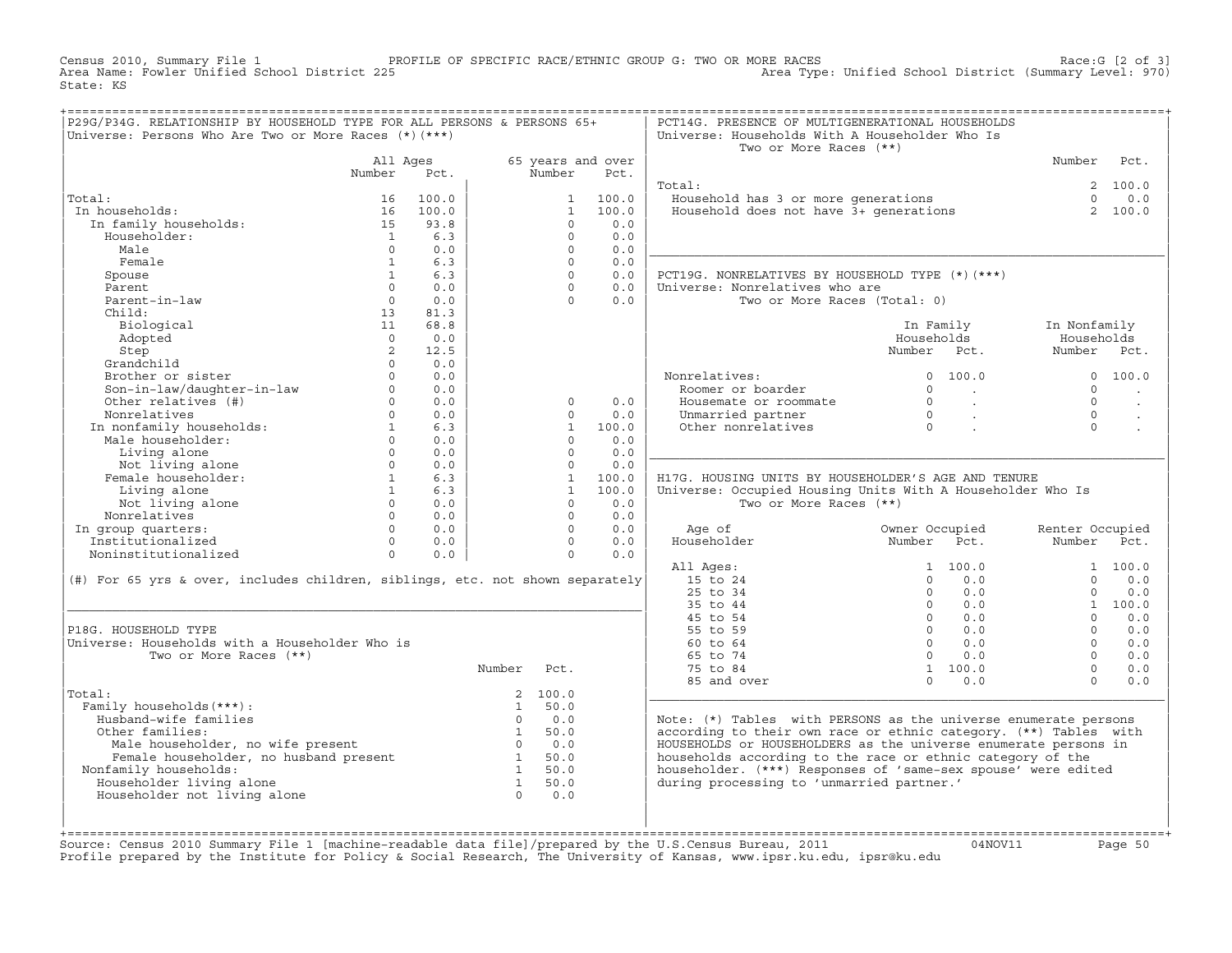Census 2010, Summary File 1 PROFILE OF SPECIFIC RACE/ETHNIC GROUP G: TWO OR MORE RACES [3 of 3]<br>Area Name: Fowler Unified School District 225 Area Type: Unified School District (Summary Level: 970) Area Type: Unified School District (Summary Level: 970) State: KS

+===================================================================================================================================================+|P28G/H16G. HOUSEHOLDS (OCCUPIED HOUSING UNITS) BY HOUSEHOLD SIZE BY TYPE AND BY TENURE | |Universe: Households (Occupied Housing Units) With A Householder Who Is Two or More Races (\*\*)(\*\*\*) |

|                             | All<br>Households | Pct.    | Family<br>Households<br>Pct. | Nonfamily<br>Households | Pct.  | Owner<br>Occupied | Pct.  | Renter<br>Occupied | Pct.  |
|-----------------------------|-------------------|---------|------------------------------|-------------------------|-------|-------------------|-------|--------------------|-------|
| household sizes:<br>All     |                   | 2 100.0 | 100.0                        |                         | 100.0 |                   | 100.0 |                    | 100.0 |
| 1-person households         |                   | 50.0    | (Family always >1 pers)      |                         | 100.0 |                   | 100.0 |                    | 0.0   |
| 2-person households         |                   | 0.0     | 0.0                          |                         | 0.0   |                   | 0.0   |                    | 0.0   |
| 3-person households         |                   | 50.0    | 100.0                        | $\Omega$                | 0.0   |                   | 0.0   |                    | 100.0 |
| 4-person households         |                   | 0.0     | 0.0                          | $\Omega$                | 0.0   |                   | 0.0   |                    | 0.0   |
| 5-person households         |                   | 0.0     | 0.0                          | $\Omega$                | 0.0   |                   | 0.0   |                    | 0.0   |
| 6-person households         |                   | 0.0     | 0.0                          | $\Omega$                | 0.0   |                   | 0.0   |                    | 0.0   |
| 7-or-more person households | $\Omega$          | 0.0     | 0.0                          | 0                       | 0.0   |                   | 0.0   |                    | 0.0   |

|P16G/P17G/P36G/P37G/H11G/H12G. POPULATION IN HOUSEHOLDS AND AVERAGE HOUSEHOLD SIZE BY TYPE AND BY TENURE | Universe: Population in Households (Occupied Housing Units) With A Householder Who Is Two or More Races (\*\*)

|                                | Total<br>Population | Pct.         | In<br>Families     | Pct.     | In.<br>Nonfamilies | Pct.     | In Owner<br>Occupied | Pct.          | In Renter<br>Occupied | Pct.     |
|--------------------------------|---------------------|--------------|--------------------|----------|--------------------|----------|----------------------|---------------|-----------------------|----------|
| Total population in households |                     | 4 100.0      |                    | 75.0     |                    | 25.0     |                      | 25.0          |                       | 75.0     |
| Under 18 years                 |                     | 100.0        |                    | 100.0    |                    |          |                      |               |                       |          |
| 18 years and over              |                     | 3 100.0      | 2                  | 66.7     |                    |          |                      |               |                       |          |
| Average Household Size         | 2.00                | $------$     | 3.00               | $------$ | 1.00               | $------$ | .00                  | $- - - - - -$ | 3.00                  | $------$ |
| Under 18 years                 | 0.50                | $------$     | $\overline{1}$ .00 | $------$ |                    |          |                      |               |                       |          |
| 18 years and over              |                     | $1.50$ ----- | 2.00               |          |                    |          |                      | $- - - - -$   |                       | $------$ |
|                                |                     |              |                    |          |                    |          |                      |               |                       |          |

Note: Family household numbers include nonrelatives living with families.

| | PCT20/PCT22G. GROUP OUARTERS POPULATION BY SEX BY AGE BY GROUP OUARTERS TYPE Universe: Population in group quarters for persons who are Two or More Races (\*)

|                                               |        |       |       | Pct. of<br>All |      | Pct. of<br>Total | Pct. of<br>Total |       |  |
|-----------------------------------------------|--------|-------|-------|----------------|------|------------------|------------------|-------|--|
|                                               | Number | Pct.  | Total | Ages           | Male | $18+$            | Female           | $18+$ |  |
| All types of group quarters:                  |        | 100.0 |       |                |      |                  |                  |       |  |
| Institutionalized population:                 |        |       |       |                |      |                  |                  |       |  |
| Correctional facilities for adults            |        |       |       |                |      |                  |                  |       |  |
| Juvenile facilities                           |        |       |       |                |      |                  |                  |       |  |
| Nursing facilities/skilled-nursing facilities |        |       |       |                |      |                  |                  |       |  |
| Other institutional facilities                |        |       |       |                |      |                  |                  |       |  |
| Noninstitutionalized population:              |        |       |       |                |      |                  |                  |       |  |
| College/university student housing            |        |       |       |                |      |                  |                  |       |  |
| Military quarters                             |        |       |       |                |      |                  |                  |       |  |
| Other noninstitutional facilities             |        |       |       |                |      |                  |                  |       |  |

|\_\_\_\_\_\_\_\_\_\_\_\_\_\_\_\_\_\_\_\_\_\_\_\_\_\_\_\_\_\_\_\_\_\_\_\_\_\_\_\_\_\_\_\_\_\_\_\_\_\_\_\_\_\_\_\_\_\_\_\_\_\_\_\_\_\_\_\_\_\_\_\_\_\_\_\_\_\_\_\_\_\_\_\_\_\_\_\_\_\_\_\_\_\_\_\_\_\_\_\_\_\_\_\_\_\_\_\_\_\_\_\_\_\_\_\_\_\_\_\_\_\_\_\_\_\_\_\_\_\_\_\_\_\_\_\_\_\_\_\_\_\_\_\_\_\_\_|

| |

or HOUSEHOLDERS as the universe enumerate persons in households according to the race or ethnic category of the householder. | (\*\*\*) Same−sex couple households are included in the family households category if there is at least one additional person | | related to householder by birth or adoption. Same−sex couple households with no relatives of the householder present are tabulated | | in nonfamily households. Responses of 'same−sex spouse' were edited during processing to 'unmarried partner.' |

+===================================================================================================================================================+ Source: Census 2010 Summary File 1 [machine−readable data file]/prepared by the U.S.Census Bureau, 2011 04NOV11 Page 51 Profile prepared by the Institute for Policy & Social Research, The University of Kansas, www.ipsr.ku.edu, ipsr@ku.edu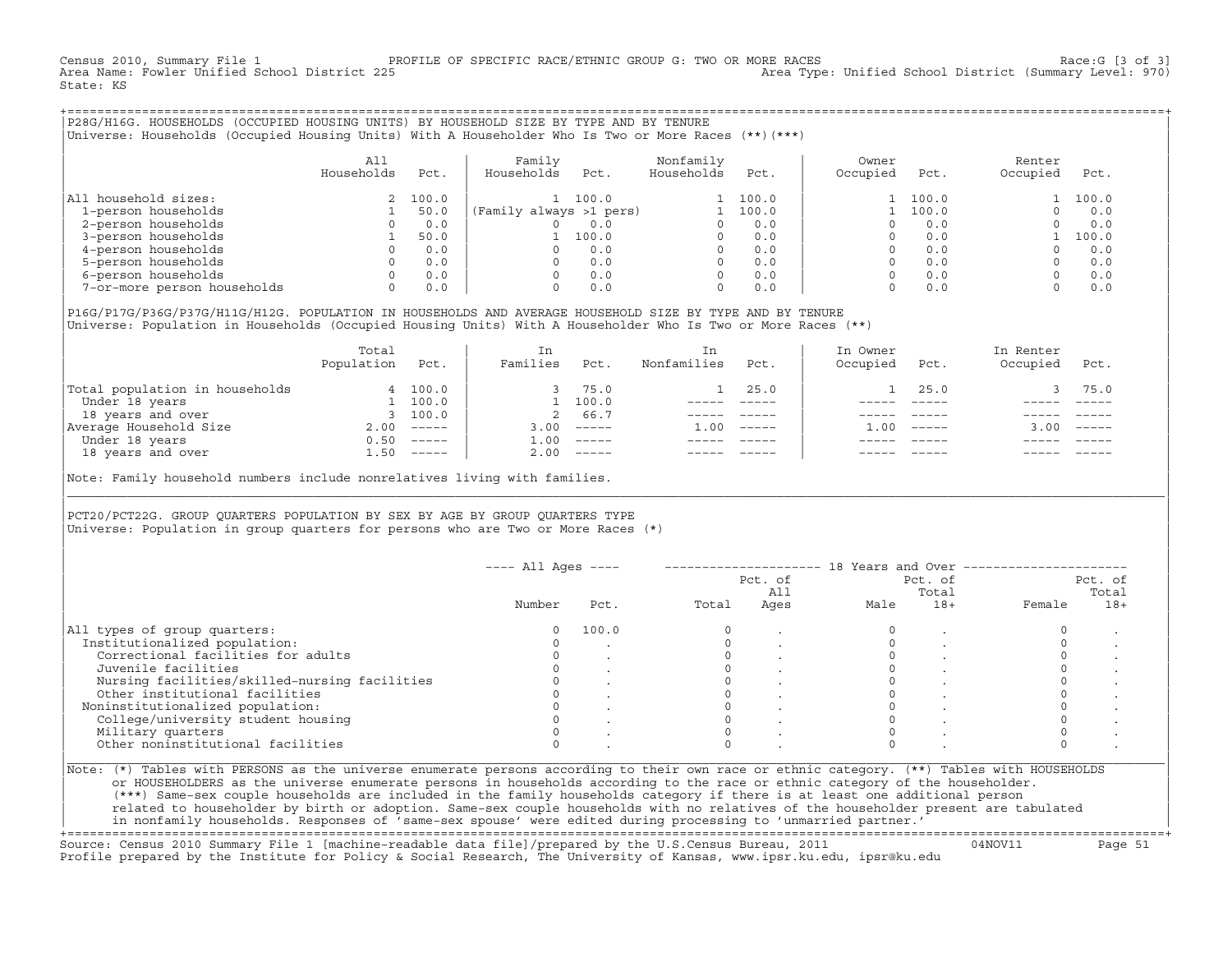Census 2010, Summary File 1 PROFILE OF SPECIFIC RACE/ETHNIC GROUP H: HISPANIC OR LATINO OF ANY RACE Race:H [1 of 3]<br>Area Name: Fowler Unified School District 225 Area Type: Unified School District (Summary Level: 970) Area Type: Unified School District (Summary Level: 970) State: KS

| P29/P29H. POPULATION SUMMARY BY RESIDENCE TYPE FOR DESIGNATED UNIVERSE |                                            |                                                                                                                                                                                                                                |  | P38H/39H. FAMILY TYPE BY PRESENCE AND AGE OF OWN OR RELATED CHILDREN                                                                                                                                                                                   |  |  |  |
|------------------------------------------------------------------------|--------------------------------------------|--------------------------------------------------------------------------------------------------------------------------------------------------------------------------------------------------------------------------------|--|--------------------------------------------------------------------------------------------------------------------------------------------------------------------------------------------------------------------------------------------------------|--|--|--|
| Universe: PERSONS Who Are Hispanic or Latino of Any Race               |                                            |                                                                                                                                                                                                                                |  | Universe: Families With A Householder Who Is                                                                                                                                                                                                           |  |  |  |
|                                                                        |                                            |                                                                                                                                                                                                                                |  | Hispanic or Latino of Any Race (**)(***)                                                                                                                                                                                                               |  |  |  |
|                                                                        |                                            | Population As % of Population of all Races                                                                                                                                                                                     |  |                                                                                                                                                                                                                                                        |  |  |  |
| Total Persons:                                                         |                                            |                                                                                                                                                                                                                                |  | By Presence of: Own Children Related Children                                                                                                                                                                                                          |  |  |  |
|                                                                        |                                            |                                                                                                                                                                                                                                |  |                                                                                                                                                                                                                                                        |  |  |  |
|                                                                        |                                            | For the control of the control of the control of the control of the control of the control of the control of the control of the control of the control of the control of the control of the control of the control of the cont |  |                                                                                                                                                                                                                                                        |  |  |  |
|                                                                        |                                            |                                                                                                                                                                                                                                |  |                                                                                                                                                                                                                                                        |  |  |  |
|                                                                        |                                            |                                                                                                                                                                                                                                |  |                                                                                                                                                                                                                                                        |  |  |  |
|                                                                        |                                            |                                                                                                                                                                                                                                |  |                                                                                                                                                                                                                                                        |  |  |  |
|                                                                        |                                            |                                                                                                                                                                                                                                |  |                                                                                                                                                                                                                                                        |  |  |  |
|                                                                        |                                            |                                                                                                                                                                                                                                |  |                                                                                                                                                                                                                                                        |  |  |  |
|                                                                        |                                            |                                                                                                                                                                                                                                |  |                                                                                                                                                                                                                                                        |  |  |  |
|                                                                        |                                            |                                                                                                                                                                                                                                |  |                                                                                                                                                                                                                                                        |  |  |  |
|                                                                        |                                            |                                                                                                                                                                                                                                |  |                                                                                                                                                                                                                                                        |  |  |  |
|                                                                        |                                            |                                                                                                                                                                                                                                |  |                                                                                                                                                                                                                                                        |  |  |  |
|                                                                        |                                            |                                                                                                                                                                                                                                |  |                                                                                                                                                                                                                                                        |  |  |  |
|                                                                        |                                            |                                                                                                                                                                                                                                |  |                                                                                                                                                                                                                                                        |  |  |  |
|                                                                        |                                            |                                                                                                                                                                                                                                |  |                                                                                                                                                                                                                                                        |  |  |  |
|                                                                        |                                            |                                                                                                                                                                                                                                |  |                                                                                                                                                                                                                                                        |  |  |  |
|                                                                        |                                            |                                                                                                                                                                                                                                |  |                                                                                                                                                                                                                                                        |  |  |  |
|                                                                        |                                            |                                                                                                                                                                                                                                |  |                                                                                                                                                                                                                                                        |  |  |  |
|                                                                        |                                            |                                                                                                                                                                                                                                |  |                                                                                                                                                                                                                                                        |  |  |  |
|                                                                        |                                            |                                                                                                                                                                                                                                |  |                                                                                                                                                                                                                                                        |  |  |  |
|                                                                        |                                            |                                                                                                                                                                                                                                |  |                                                                                                                                                                                                                                                        |  |  |  |
|                                                                        |                                            |                                                                                                                                                                                                                                |  |                                                                                                                                                                                                                                                        |  |  |  |
|                                                                        |                                            |                                                                                                                                                                                                                                |  |                                                                                                                                                                                                                                                        |  |  |  |
|                                                                        |                                            |                                                                                                                                                                                                                                |  |                                                                                                                                                                                                                                                        |  |  |  |
|                                                                        |                                            |                                                                                                                                                                                                                                |  | P31H. RELATIONSHIP BY HOUSEHOLD TYPE FOR THE POPULATION UNDER 18 YEARS                                                                                                                                                                                 |  |  |  |
|                                                                        |                                            |                                                                                                                                                                                                                                |  |                                                                                                                                                                                                                                                        |  |  |  |
|                                                                        |                                            |                                                                                                                                                                                                                                |  |                                                                                                                                                                                                                                                        |  |  |  |
|                                                                        |                                            |                                                                                                                                                                                                                                |  |                                                                                                                                                                                                                                                        |  |  |  |
|                                                                        |                                            |                                                                                                                                                                                                                                |  |                                                                                                                                                                                                                                                        |  |  |  |
|                                                                        |                                            |                                                                                                                                                                                                                                |  |                                                                                                                                                                                                                                                        |  |  |  |
|                                                                        |                                            |                                                                                                                                                                                                                                |  |                                                                                                                                                                                                                                                        |  |  |  |
|                                                                        |                                            |                                                                                                                                                                                                                                |  |                                                                                                                                                                                                                                                        |  |  |  |
|                                                                        |                                            |                                                                                                                                                                                                                                |  |                                                                                                                                                                                                                                                        |  |  |  |
|                                                                        |                                            |                                                                                                                                                                                                                                |  |                                                                                                                                                                                                                                                        |  |  |  |
|                                                                        |                                            |                                                                                                                                                                                                                                |  |                                                                                                                                                                                                                                                        |  |  |  |
|                                                                        |                                            |                                                                                                                                                                                                                                |  |                                                                                                                                                                                                                                                        |  |  |  |
|                                                                        |                                            |                                                                                                                                                                                                                                |  |                                                                                                                                                                                                                                                        |  |  |  |
|                                                                        |                                            |                                                                                                                                                                                                                                |  |                                                                                                                                                                                                                                                        |  |  |  |
|                                                                        |                                            |                                                                                                                                                                                                                                |  |                                                                                                                                                                                                                                                        |  |  |  |
|                                                                        |                                            |                                                                                                                                                                                                                                |  |                                                                                                                                                                                                                                                        |  |  |  |
|                                                                        |                                            |                                                                                                                                                                                                                                |  |                                                                                                                                                                                                                                                        |  |  |  |
|                                                                        |                                            |                                                                                                                                                                                                                                |  |                                                                                                                                                                                                                                                        |  |  |  |
|                                                                        |                                            |                                                                                                                                                                                                                                |  |                                                                                                                                                                                                                                                        |  |  |  |
|                                                                        |                                            |                                                                                                                                                                                                                                |  | 10.4<br>Male householder<br>Male householder<br>Fremate householder<br>Frematives: 0 0.0<br>Frematives: 0 0.0<br>Cher relatives: 8 16.7<br>Grandchild<br>Other relatives<br>relatives<br>relatives<br>coup quarters: 0 0.0<br>stitutionalized populati |  |  |  |
|                                                                        | 0 to 17<br>18 to 64<br>65 plus<br>5<br>4.8 |                                                                                                                                                                                                                                |  | 0 to 17 and 18 to 64 and 18 to 64 and 18 to 64 and 18 to 64 and 18 to 64 by 19 and 18 to 64 and 18 to 64 and 18 to 64 and 18 to 64 and 18 to 64 and 18 to 64 and 18 to 64 and 18 to 64 and 18 to 64 and 18 to 65 plus and 18 t                         |  |  |  |
|                                                                        |                                            |                                                                                                                                                                                                                                |  |                                                                                                                                                                                                                                                        |  |  |  |
|                                                                        |                                            |                                                                                                                                                                                                                                |  |                                                                                                                                                                                                                                                        |  |  |  |
|                                                                        |                                            |                                                                                                                                                                                                                                |  |                                                                                                                                                                                                                                                        |  |  |  |
|                                                                        |                                            |                                                                                                                                                                                                                                |  |                                                                                                                                                                                                                                                        |  |  |  |

+===================================================================================================================================================+Source: Census 2010 Summary File 1 [machine−readable data file]/prepared by the U.S.Census Bureau, 2011 04NOV11 Page 52 Profile prepared by the Institute for Policy & Social Research, The University of Kansas, www.ipsr.ku.edu, ipsr@ku.edu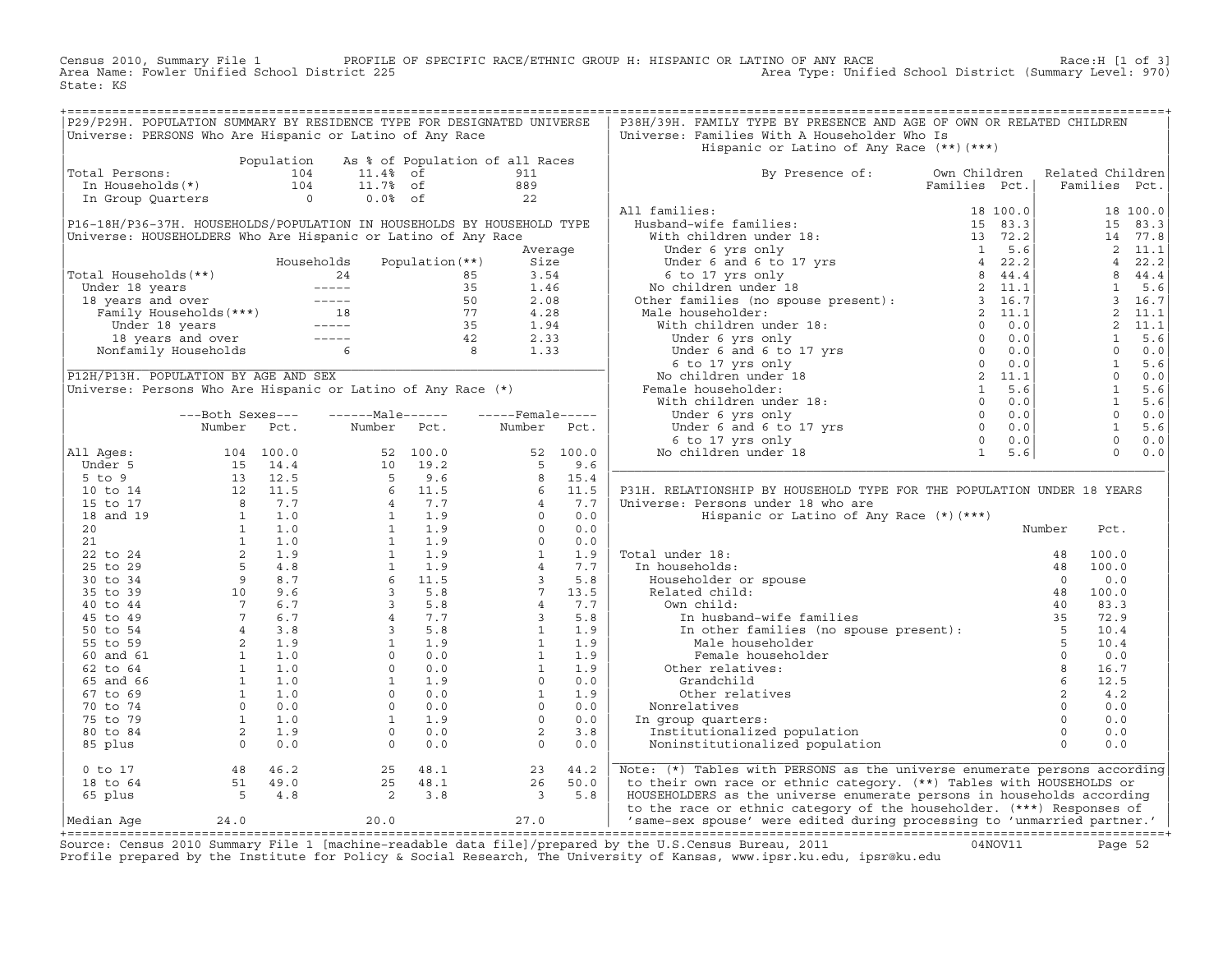Census 2010, Summary File 1 PROFILE OF SPECIFIC RACE/ETHNIC GROUP H: HISPANIC OR LATINO OF ANY RACE Race:H [2 of 3]<br>Area Name: Fowler Unified School District 225 Area Type: Unified School District (Summary Level: 970) Area Type: Unified School District (Summary Level: 970) State: KS

| P29H/P34H. RELATIONSHIP BY HOUSEHOLD TYPE FOR ALL PERSONS & PERSONS 65+<br>Universe: Persons Who Are Hispanic or Latino of Any Race $(*)$ $(***)$ |                    |       |                          |                |                           | PCT14H. PRESENCE OF MULTIGENERATIONAL HOUSEHOLDS<br>Universe: Households With A Householder Who Is | Hispanic or Latino of Any Race (**)                  |                 |          |
|---------------------------------------------------------------------------------------------------------------------------------------------------|--------------------|-------|--------------------------|----------------|---------------------------|----------------------------------------------------------------------------------------------------|------------------------------------------------------|-----------------|----------|
|                                                                                                                                                   | All Ages<br>Number | Pct.  |                          | Number         | 65 years and over<br>Pct. |                                                                                                    |                                                      | Number          | Pct.     |
|                                                                                                                                                   |                    |       |                          |                |                           | Total:                                                                                             |                                                      |                 | 24 100.0 |
| Total:                                                                                                                                            | 104                | 100.0 |                          | 5              | 100.0                     | Household has 3 or more generations                                                                |                                                      |                 | 4 16.7   |
| In households:                                                                                                                                    | 104                | 100.0 |                          | 5              | 100.0                     | Household does not have 3+ generations                                                             |                                                      | 20              | 83.3     |
| In family households:                                                                                                                             | 96                 | 92.3  |                          | $\overline{4}$ | 80.0                      |                                                                                                    |                                                      |                 |          |
| Householder:                                                                                                                                      | 18                 | 17.3  |                          | $\overline{2}$ | 40.0                      |                                                                                                    |                                                      |                 |          |
| Male                                                                                                                                              | 13                 | 12.5  |                          | $\mathbf{1}$   | 20.0                      |                                                                                                    |                                                      |                 |          |
| Female                                                                                                                                            | $-5$               | 4.8   |                          | $\mathbf{1}$   | 20.0                      |                                                                                                    |                                                      |                 |          |
| Spouse                                                                                                                                            | 19                 | 18.3  |                          | 1              | 20.0                      | PCT19H. NONRELATIVES BY HOUSEHOLD TYPE (*)(***)                                                    |                                                      |                 |          |
| Parent                                                                                                                                            | $\overline{4}$     | 3.8   |                          | $\mathbf{1}$   | 20.0                      | Universe: Nonrelatives who are                                                                     |                                                      |                 |          |
| Parent-in-law                                                                                                                                     | $\Omega$           | 0.0   |                          | $\cap$         | 0.0                       |                                                                                                    | Hispanic or Latino of Any Race (Total: 4)            |                 |          |
| Child:                                                                                                                                            | 45                 | 43.3  |                          |                |                           |                                                                                                    |                                                      |                 |          |
| Biological                                                                                                                                        | 40                 | 38.5  |                          |                |                           |                                                                                                    | In Family                                            | In Nonfamily    |          |
| Adopted                                                                                                                                           | $\Omega$           | 0.0   |                          |                |                           |                                                                                                    | Households                                           | Households      |          |
| Step                                                                                                                                              | $5^{\circ}$        | 4.8   |                          |                |                           |                                                                                                    | Number Pct.                                          | Number Pct.     |          |
| Grandchild                                                                                                                                        | 6                  | 5.8   |                          |                |                           |                                                                                                    |                                                      |                 |          |
| Brother or sister                                                                                                                                 |                    | 1.9   |                          |                |                           | Nonrelatives:                                                                                      | 2, 100.0                                             |                 | 2 100.0  |
| Son-in-law/daughter-in-law                                                                                                                        | $\Omega$           | 0.0   |                          |                |                           | Roomer or boarder                                                                                  | 0.0<br>$\Omega$                                      | $\Omega$        | 0.0      |
| Other relatives (#)                                                                                                                               | $\Omega$           | 0.0   |                          | $\circ$        | 0.0                       | Housemate or roommate                                                                              | 0.0<br>$\overline{0}$                                |                 | 2, 100.0 |
| Nonrelatives                                                                                                                                      | $\overline{a}$     | 1.9   |                          | $\Omega$       | 0.0                       | Unmarried partner                                                                                  |                                                      | $\Omega$        | 0.0      |
|                                                                                                                                                   | 8                  | 7.7   |                          | $\mathbf{1}$   | 20.0                      | Other nonrelatives                                                                                 | $\begin{array}{cc} 2 & 100.0 \\ 0 & 0.0 \end{array}$ | $\Omega$        | 0.0      |
| In nonfamily households:<br>Male householder:                                                                                                     | $2^{\circ}$        | 1.9   |                          | $\Omega$       | 0.0                       |                                                                                                    |                                                      |                 |          |
|                                                                                                                                                   | $\mathbf{1}$       | 1.0   |                          | $\Omega$       | 0.0                       |                                                                                                    |                                                      |                 |          |
| Living alone<br>Not living alone                                                                                                                  | $\mathbf{1}$       | 1.0   |                          | $\Omega$       | 0.0                       |                                                                                                    |                                                      |                 |          |
| Female householder:                                                                                                                               | $\overline{4}$     | 3.8   |                          | $\mathbf{1}$   | 20.0                      | H17H. HOUSING UNITS BY HOUSEHOLDER'S AGE AND TENURE                                                |                                                      |                 |          |
| Living alone                                                                                                                                      | $4\degree$         | 3.8   |                          | $\mathbf{1}$   | 20.0                      | Universe: Occupied Housing Units With A Householder Who Is                                         |                                                      |                 |          |
|                                                                                                                                                   | $\Omega$           | 0.0   |                          | $\Omega$       | 0.0                       |                                                                                                    | Hispanic or Latino of Any Race (**)                  |                 |          |
| Not living alone<br>Nonrelatives                                                                                                                  | 2                  | 1.9   |                          | $\Omega$       | 0.0                       |                                                                                                    |                                                      |                 |          |
|                                                                                                                                                   | $\Omega$           | 0.0   |                          | $\Omega$       | 0.0                       | Age of                                                                                             | Owner Occupied                                       | Renter Occupied |          |
| In group quarters:<br>Institutionalized                                                                                                           | $\Omega$           | 0.0   |                          | $\Omega$       | 0.0                       | Householder                                                                                        | Number<br>Pct.                                       | Number          | Pct.     |
| Noninstitutionalized                                                                                                                              | $\circ$            | 0.0   |                          | $\circ$        | 0.0                       |                                                                                                    |                                                      |                 |          |
|                                                                                                                                                   |                    |       |                          |                |                           |                                                                                                    | 12 100.0                                             |                 | 12 100.0 |
|                                                                                                                                                   |                    |       |                          |                |                           | All Ages:<br>15 to 24                                                                              | $\overline{1}$<br>8.3                                | $\cap$          | 0.0      |
| (#) For 65 yrs & over, includes children, siblings, etc. not shown separately                                                                     |                    |       |                          |                |                           | 25 to 34                                                                                           | 25.0<br>$\overline{3}$                               | $\overline{4}$  | 33.3     |
|                                                                                                                                                   |                    |       |                          |                |                           | 35 to 44                                                                                           | $\overline{3}$<br>25.0                               | $\overline{3}$  | 25.0     |
|                                                                                                                                                   |                    |       |                          |                |                           | 45 to 54                                                                                           | 4 33.3                                               | $2^{\circ}$     | 16.7     |
| P18H. HOUSEHOLD TYPE                                                                                                                              |                    |       |                          |                |                           | 55 to 59                                                                                           | $1 \t 8.3$                                           | $\Omega$        | 0.0      |
| Universe: Households with a Householder Who is                                                                                                    |                    |       |                          |                |                           | 60 to 64                                                                                           | $\Omega$<br>0.0                                      | $\Omega$        | 0.0      |
| Hispanic or Latino of Any Race (**)                                                                                                               |                    |       |                          |                |                           | 65 to 74                                                                                           | $\Omega$<br>0.0                                      | $2^{\circ}$     | 16.7     |
|                                                                                                                                                   |                    |       | Number                   | Pct.           |                           | 75 to 84                                                                                           | $\Omega$<br>0.0                                      | $\mathbf{1}$    | 8.3      |
|                                                                                                                                                   |                    |       |                          |                |                           | 85 and over                                                                                        | $\Omega$<br>0.0                                      | $\Omega$        | 0.0      |
| Total:                                                                                                                                            |                    |       |                          | 24 100.0       |                           |                                                                                                    |                                                      |                 |          |
| Family households (***) :                                                                                                                         |                    |       | 18                       | 75.0           |                           |                                                                                                    |                                                      |                 |          |
| Husband-wife families                                                                                                                             |                    |       |                          | 15 62.5        |                           | Note: (*) Tables with PERSONS as the universe enumerate persons                                    |                                                      |                 |          |
| Other families:                                                                                                                                   |                    |       |                          | 3 12.5         |                           | according to their own race or ethnic category. (**) Tables with                                   |                                                      |                 |          |
|                                                                                                                                                   |                    |       | $\overline{\phantom{0}}$ | 8.3            |                           | HOUSEHOLDS or HOUSEHOLDERS as the universe enumerate persons in                                    |                                                      |                 |          |
| Male householder, no wife present<br>Female householder, no husband present                                                                       |                    |       | $\overline{1}$           | 4.2            |                           | households according to the race or ethnic category of the                                         |                                                      |                 |          |
| Nonfamily households:                                                                                                                             |                    |       |                          | $6\ 25.0$      |                           | householder. (***) Responses of 'same-sex spouse' were edited                                      |                                                      |                 |          |
| Householder living alone                                                                                                                          |                    |       | $-5$                     | 20.8           |                           | during processing to 'unmarried partner.'                                                          |                                                      |                 |          |
| Householder not living alone                                                                                                                      |                    |       | $\mathbf{1}$             | 4.2            |                           |                                                                                                    |                                                      |                 |          |
|                                                                                                                                                   |                    |       |                          |                |                           |                                                                                                    |                                                      |                 |          |
|                                                                                                                                                   |                    |       |                          |                |                           |                                                                                                    |                                                      |                 |          |
|                                                                                                                                                   |                    |       |                          |                |                           |                                                                                                    |                                                      |                 |          |

+===================================================================================================================================================+Source: Census 2010 Summary File 1 [machine−readable data file]/prepared by the U.S.Census Bureau, 2011 04NOV11 Page 53 Profile prepared by the Institute for Policy & Social Research, The University of Kansas, www.ipsr.ku.edu, ipsr@ku.edu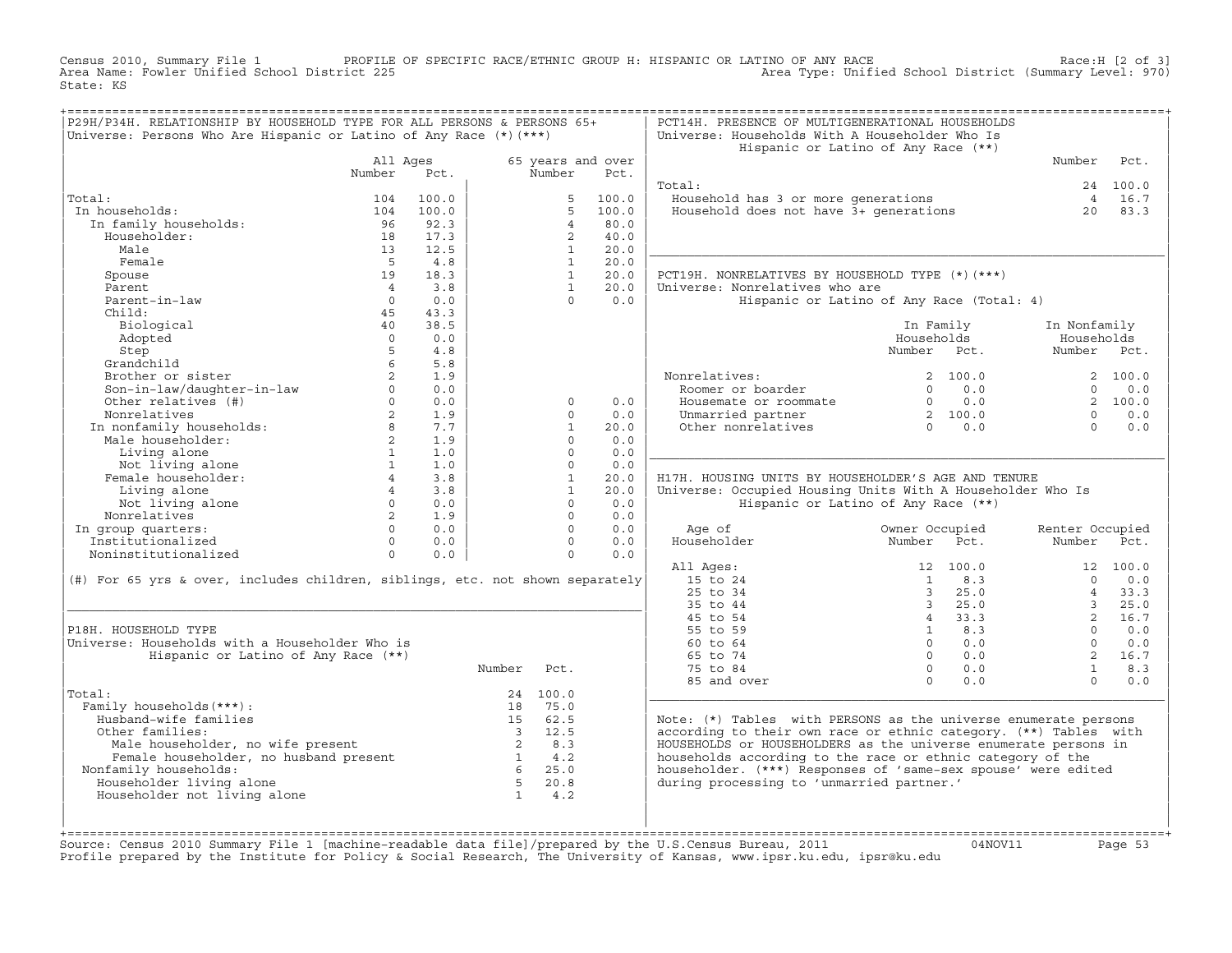Census 2010, Summary File 1 PROFILE OF SPECIFIC RACE/ETHNIC GROUP H: HISPANIC OR LATINO OF ANY RACE Race:H [3 of 3]<br>Area Name: Fowler Unified School District 225 Area Type: Unified School District (Summary Level: 970) State: KS

+===================================================================================================================================================+|P28H/H16H. HOUSEHOLDS (OCCUPIED HOUSING UNITS) BY HOUSEHOLD SIZE BY TYPE AND BY TENURE | |Universe: Households (Occupied Housing Units) With A Householder Who Is Hispanic or Latino of Any Race (\*\*)(\*\*\*) |

|                             | A11<br>Households | Pct.  | Family<br>Households    | Pct.  | Nonfamily<br>Households | Pct.  | Owner<br>Occupied | Pct.  | Renter<br>Occupied | Pct.  |  |
|-----------------------------|-------------------|-------|-------------------------|-------|-------------------------|-------|-------------------|-------|--------------------|-------|--|
| All household sizes:        | 24                | 100.0 | 18                      | 100.0 | 6                       | 100.0 | 12                | 100.0 | 12 <sup>12</sup>   | 100.0 |  |
| 1-person households         |                   | 20.8  | (Family always >1 pers) |       |                         | 83.3  |                   | 8.3   |                    | 33.3  |  |
| 2-person households         |                   | 0.0   |                         | 0.0   |                         | 0.0   |                   | 0.0   |                    | 0.0   |  |
| 3-person households         |                   | 25.0  |                         | 27.8  |                         | 16.7  |                   | 16.7  |                    | 33.3  |  |
| 4-person households         |                   | 20.8  |                         | 27.8  |                         | 0.0   |                   | 33.3  |                    | 8.3   |  |
| 5-person households         |                   | 29.2  |                         | 38.9  |                         | 0.0   |                   | 41.7  |                    | 16.7  |  |
| 6-person households         |                   | 0.0   |                         | 0.0   | $\Omega$                | 0.0   |                   | 0.0   |                    | 0.0   |  |
| 7-or-more person households |                   | 4.2   |                         | 5.6   | $\Omega$                | 0.0   |                   | 0.0   |                    | 8.3   |  |

|P16H/P17H/P36H/P37H/H11H/H12H. POPULATION IN HOUSEHOLDS AND AVERAGE HOUSEHOLD SIZE BY TYPE AND BY TENURE | Universe: Population in Households (Occupied Housing Units) With A Householder Who Is Hispanic or Latino of Any Race (\*\*)

|                                | Total<br>Population | Pct.         | In<br>Families | Pct.     | In.<br>Nonfamilies | Pct.     | In Owner<br>Occupied | Pct.             | In Renter<br>Occupied | Pct.                      |  |
|--------------------------------|---------------------|--------------|----------------|----------|--------------------|----------|----------------------|------------------|-----------------------|---------------------------|--|
| Total population in households | 85                  | 100.0        | 77             | 90.6     | 8                  | 9.4      | 48                   | 56.5             | 37                    | 43.5                      |  |
| Under 18 years                 | 35                  | 100.0        | 35             | 100.0    |                    |          |                      |                  |                       |                           |  |
| 18 years and over              | 50                  | 100.0        | 42             | 84.0     |                    |          |                      |                  |                       |                           |  |
| Average Household Size         | 3.54                | ______       | 4.28           | $------$ | 1.33               | $------$ |                      | $4.00 - - - - -$ | 3.08                  | $\qquad \qquad - - - - -$ |  |
| Under 18 years                 | 1.46                | $------$     | .94            | $------$ |                    |          |                      |                  |                       |                           |  |
| 18 years and over              |                     | $2.08$ ----- | 2.33           |          |                    |          |                      | $- - - - -$      |                       | $- - - - -$               |  |
|                                |                     |              |                |          |                    |          |                      |                  |                       |                           |  |

Note: Family household numbers include nonrelatives living with families.

| | PCT20/PCT22H. GROUP OUARTERS POPULATION BY SEX BY AGE BY GROUP OUARTERS TYPE Universe: Population in group quarters for persons who are Hispanic or Latino of Any Race (\*)

|                                               |        |       |       | Pct. of<br>All | Pct. of<br>Total |       | Pct. of<br>Total |       |
|-----------------------------------------------|--------|-------|-------|----------------|------------------|-------|------------------|-------|
|                                               | Number | Pct.  | Total | Ages           | Male             | $18+$ | Female           | $18+$ |
| All types of group quarters:                  | 0      | 100.0 |       |                |                  |       |                  |       |
| Institutionalized population:                 |        |       |       |                |                  |       |                  |       |
| Correctional facilities for adults            |        |       |       |                |                  |       |                  |       |
| Juvenile facilities                           |        |       |       |                |                  |       |                  |       |
| Nursing facilities/skilled-nursing facilities |        |       |       |                |                  |       |                  |       |
| Other institutional facilities                |        |       |       |                |                  |       |                  |       |
| Noninstitutionalized population:              |        |       |       |                |                  |       |                  |       |
| College/university student housing            |        |       |       |                |                  |       |                  |       |
| Military quarters                             |        |       |       |                |                  |       |                  |       |
| Other noninstitutional facilities             |        |       |       |                |                  |       |                  |       |

|\_\_\_\_\_\_\_\_\_\_\_\_\_\_\_\_\_\_\_\_\_\_\_\_\_\_\_\_\_\_\_\_\_\_\_\_\_\_\_\_\_\_\_\_\_\_\_\_\_\_\_\_\_\_\_\_\_\_\_\_\_\_\_\_\_\_\_\_\_\_\_\_\_\_\_\_\_\_\_\_\_\_\_\_\_\_\_\_\_\_\_\_\_\_\_\_\_\_\_\_\_\_\_\_\_\_\_\_\_\_\_\_\_\_\_\_\_\_\_\_\_\_\_\_\_\_\_\_\_\_\_\_\_\_\_\_\_\_\_\_\_\_\_\_\_\_\_|

| |

or HOUSEHOLDERS as the universe enumerate persons in households according to the race or ethnic category of the householder. | (\*\*\*) Same−sex couple households are included in the family households category if there is at least one additional person | | related to householder by birth or adoption. Same−sex couple households with no relatives of the householder present are tabulated | | in nonfamily households. Responses of 'same−sex spouse' were edited during processing to 'unmarried partner.' |

+===================================================================================================================================================+ Source: Census 2010 Summary File 1 [machine−readable data file]/prepared by the U.S.Census Bureau, 2011 04NOV11 Page 54 Profile prepared by the Institute for Policy & Social Research, The University of Kansas, www.ipsr.ku.edu, ipsr@ku.edu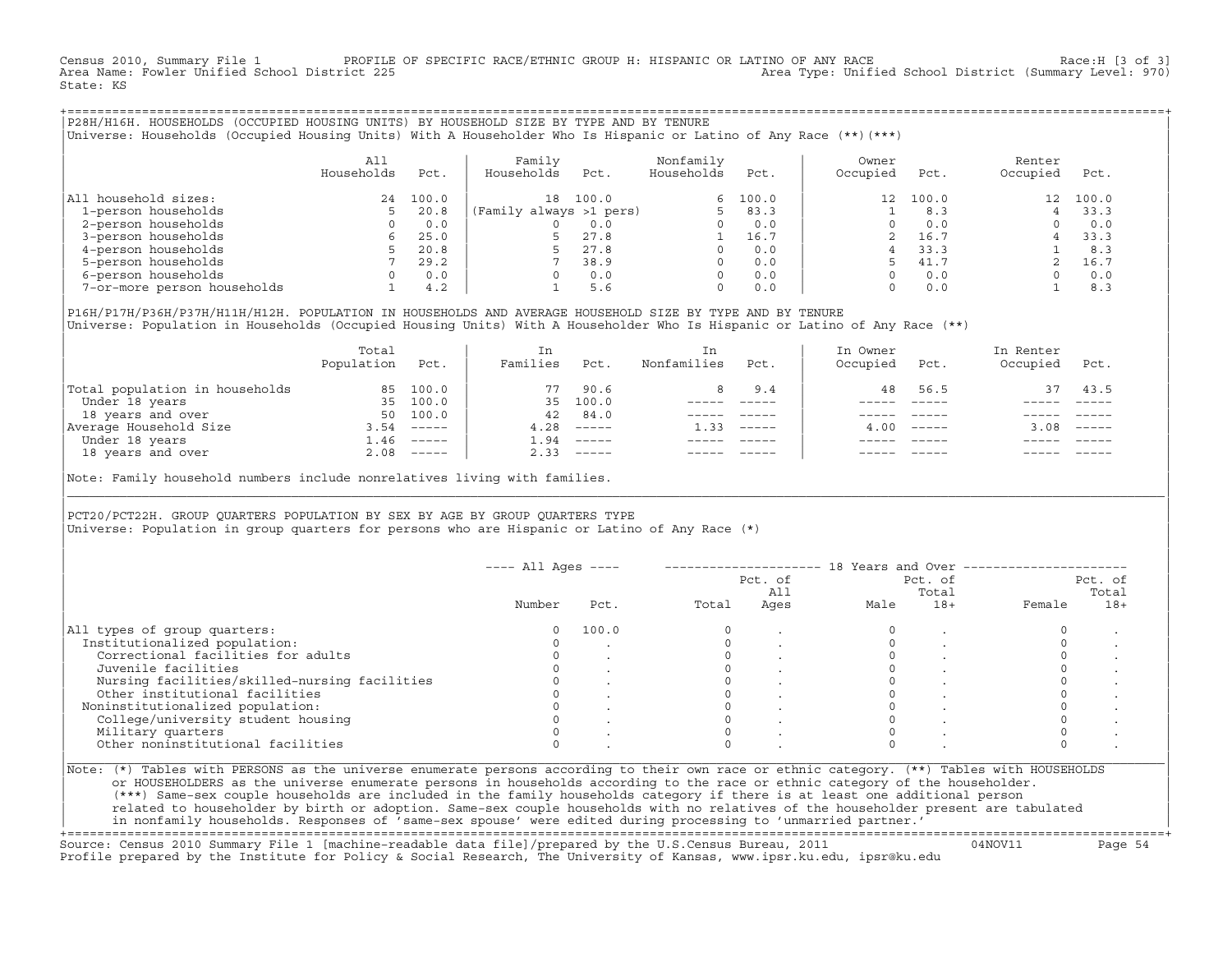Census 2010, Summary File 1 PROFILE OF SPECIFIC RACE/ETHNIC GROUP I: WHITE ALONE, NOT HISPANIC OR LATINO Race:I [1 of 3] Area Name: Fowler Unified School District 225 Area Type: Unified School District (Summary Level: 970) State: KS

| P29/P29I. POPULATION SUMMARY BY RESIDENCE TYPE FOR DESIGNATED UNIVERSE<br>Universe: PERSONS Who Are White Alone, Not Hispanic or Latino                                                                                                        |                                                                                                                                                                                                                                                                                              |            |                                                                                                                                                                                                                                                       |            |                                                                    |            | P38I/39I. FAMILY TYPE BY PRESENCE AND AGE OF OWN OR RELATED CHILDREN<br>Universe: Families With A Householder Who Is                                                                                                    |               |                        |                                                        |
|------------------------------------------------------------------------------------------------------------------------------------------------------------------------------------------------------------------------------------------------|----------------------------------------------------------------------------------------------------------------------------------------------------------------------------------------------------------------------------------------------------------------------------------------------|------------|-------------------------------------------------------------------------------------------------------------------------------------------------------------------------------------------------------------------------------------------------------|------------|--------------------------------------------------------------------|------------|-------------------------------------------------------------------------------------------------------------------------------------------------------------------------------------------------------------------------|---------------|------------------------|--------------------------------------------------------|
|                                                                                                                                                                                                                                                |                                                                                                                                                                                                                                                                                              | Population |                                                                                                                                                                                                                                                       |            | As % of Population of all Races                                    |            | White Alone, Not Hispanic or Latino $(**)$ $(***)$                                                                                                                                                                      |               |                        |                                                        |
| Total Persons:                                                                                                                                                                                                                                 |                                                                                                                                                                                                                                                                                              |            | 85.8% of                                                                                                                                                                                                                                              |            | 911                                                                |            | By Presence of: Own Children Related Children                                                                                                                                                                           |               |                        |                                                        |
| otal Persons: 782<br>In Households(*) 760<br>In Group Quarters 22                                                                                                                                                                              |                                                                                                                                                                                                                                                                                              |            | 85.5% of                                                                                                                                                                                                                                              |            | 889                                                                |            |                                                                                                                                                                                                                         | Families Pct. | Families Pct.          |                                                        |
|                                                                                                                                                                                                                                                |                                                                                                                                                                                                                                                                                              |            | 100.0% of                                                                                                                                                                                                                                             |            | $\sim$ 22                                                          |            |                                                                                                                                                                                                                         |               |                        |                                                        |
|                                                                                                                                                                                                                                                |                                                                                                                                                                                                                                                                                              |            |                                                                                                                                                                                                                                                       |            |                                                                    |            | All families:                                                                                                                                                                                                           |               |                        | 226 100.0                                              |
| P16-18I/P36-37I. HOUSEHOLDS/POPULATION IN HOUSEHOLDS BY HOUSEHOLD TYPE                                                                                                                                                                         |                                                                                                                                                                                                                                                                                              |            |                                                                                                                                                                                                                                                       |            |                                                                    |            |                                                                                                                                                                                                                         |               |                        | 190 84.1                                               |
| Universe: HOUSEHOLDERS Who Are White Alone, Not Hispanic or Latino                                                                                                                                                                             |                                                                                                                                                                                                                                                                                              |            |                                                                                                                                                                                                                                                       |            |                                                                    |            |                                                                                                                                                                                                                         |               |                        | 81 35.8                                                |
|                                                                                                                                                                                                                                                |                                                                                                                                                                                                                                                                                              |            |                                                                                                                                                                                                                                                       |            | Average                                                            |            |                                                                                                                                                                                                                         |               | 18                     | 8.0                                                    |
|                                                                                                                                                                                                                                                |                                                                                                                                                                                                                                                                                              |            |                                                                                                                                                                                                                                                       |            |                                                                    |            |                                                                                                                                                                                                                         |               | 17                     | 7.5                                                    |
| Total Households(**)                                                                                                                                                                                                                           |                                                                                                                                                                                                                                                                                              |            |                                                                                                                                                                                                                                                       |            |                                                                    |            |                                                                                                                                                                                                                         |               |                        | 46 20.4                                                |
|                                                                                                                                                                                                                                                |                                                                                                                                                                                                                                                                                              |            |                                                                                                                                                                                                                                                       |            |                                                                    |            |                                                                                                                                                                                                                         |               |                        | 109 48.2                                               |
|                                                                                                                                                                                                                                                |                                                                                                                                                                                                                                                                                              |            |                                                                                                                                                                                                                                                       |            |                                                                    |            |                                                                                                                                                                                                                         |               |                        | 36 15.9                                                |
|                                                                                                                                                                                                                                                |                                                                                                                                                                                                                                                                                              |            |                                                                                                                                                                                                                                                       |            |                                                                    |            |                                                                                                                                                                                                                         |               | 12                     | 5.3                                                    |
|                                                                                                                                                                                                                                                |                                                                                                                                                                                                                                                                                              |            |                                                                                                                                                                                                                                                       |            |                                                                    |            |                                                                                                                                                                                                                         |               |                        |                                                        |
|                                                                                                                                                                                                                                                |                                                                                                                                                                                                                                                                                              |            |                                                                                                                                                                                                                                                       |            |                                                                    |            |                                                                                                                                                                                                                         |               |                        | $\begin{bmatrix} 7 & 3 & 1 \\ 2 & 0 & 9 \end{bmatrix}$ |
|                                                                                                                                                                                                                                                |                                                                                                                                                                                                                                                                                              |            |                                                                                                                                                                                                                                                       |            |                                                                    |            |                                                                                                                                                                                                                         |               |                        | $1 \qquad 0.4$                                         |
| 1600 Months (**)<br>2.39<br>18 Years 18 Years 18 Years 18 Years 18 Years 18 Years 18 Years 18 Years 18 Years 18 Years 18 Years 16 O.64<br>18 Years 18 Years 16 O.64<br>1.74<br>1.74 226 674 2.98<br>1.74 226 674 2.98<br>1.74 2.98<br>1.74 2.9 |                                                                                                                                                                                                                                                                                              |            |                                                                                                                                                                                                                                                       |            |                                                                    |            |                                                                                                                                                                                                                         |               | $4\overline{4}$        | 1.8                                                    |
| P12I/P13I. POPULATION BY AGE AND SEX                                                                                                                                                                                                           |                                                                                                                                                                                                                                                                                              |            |                                                                                                                                                                                                                                                       |            |                                                                    |            |                                                                                                                                                                                                                         |               |                        | $5 \t 2.2$                                             |
| Universe: Persons Who Are White Alone, Not Hispanic or Latino (*)                                                                                                                                                                              |                                                                                                                                                                                                                                                                                              |            |                                                                                                                                                                                                                                                       |            |                                                                    |            |                                                                                                                                                                                                                         |               |                        | 24 10.6                                                |
|                                                                                                                                                                                                                                                |                                                                                                                                                                                                                                                                                              |            |                                                                                                                                                                                                                                                       |            |                                                                    |            |                                                                                                                                                                                                                         |               | 20                     | 8.8                                                    |
|                                                                                                                                                                                                                                                | ---Both Sexes---                                                                                                                                                                                                                                                                             |            | $---Maxe$                                                                                                                                                                                                                                             |            | $---$ Female-----                                                  |            |                                                                                                                                                                                                                         |               |                        | 2 0.9                                                  |
|                                                                                                                                                                                                                                                | Number Pct.                                                                                                                                                                                                                                                                                  |            | Number Pct.                                                                                                                                                                                                                                           |            | Number                                                             | Pct.       |                                                                                                                                                                                                                         |               | $\overline{2}$         | 0.9                                                    |
|                                                                                                                                                                                                                                                |                                                                                                                                                                                                                                                                                              |            |                                                                                                                                                                                                                                                       |            |                                                                    |            |                                                                                                                                                                                                                         |               |                        | 16 7.1                                                 |
| All Ages:                                                                                                                                                                                                                                      |                                                                                                                                                                                                                                                                                              |            |                                                                                                                                                                                                                                                       |            | $\frac{397}{22}$                                                   | 397 100.0  |                                                                                                                                                                                                                         |               |                        | 4 1.8                                                  |
| Under 5                                                                                                                                                                                                                                        |                                                                                                                                                                                                                                                                                              |            |                                                                                                                                                                                                                                                       |            |                                                                    | 5.5        |                                                                                                                                                                                                                         |               |                        |                                                        |
| $5$ to $9$                                                                                                                                                                                                                                     |                                                                                                                                                                                                                                                                                              |            |                                                                                                                                                                                                                                                       |            |                                                                    | 4.3        |                                                                                                                                                                                                                         |               |                        |                                                        |
| 10 to 14                                                                                                                                                                                                                                       |                                                                                                                                                                                                                                                                                              |            |                                                                                                                                                                                                                                                       |            | $\begin{array}{r} 217 \\ 33 \\ 25 \\ 4 \\ 1 \\ 6 \\ 3 \end{array}$ | 8.3        | P31I. RELATIONSHIP BY HOUSEHOLD TYPE FOR THE POPULATION UNDER 18 YEARS                                                                                                                                                  |               |                        |                                                        |
| 15 to 17                                                                                                                                                                                                                                       |                                                                                                                                                                                                                                                                                              |            |                                                                                                                                                                                                                                                       |            |                                                                    | 6.3        | Universe: Persons under 18 who are                                                                                                                                                                                      |               |                        |                                                        |
| 18 and 19                                                                                                                                                                                                                                      |                                                                                                                                                                                                                                                                                              |            |                                                                                                                                                                                                                                                       |            |                                                                    | 1.0        | White Alone, Not Hispanic or Latino (*) (***)                                                                                                                                                                           |               |                        |                                                        |
| 20                                                                                                                                                                                                                                             |                                                                                                                                                                                                                                                                                              |            |                                                                                                                                                                                                                                                       |            |                                                                    | 1.0        |                                                                                                                                                                                                                         |               | Number<br>Pct.         |                                                        |
| 21                                                                                                                                                                                                                                             |                                                                                                                                                                                                                                                                                              |            |                                                                                                                                                                                                                                                       |            |                                                                    | 0.3        | al under 18:<br>a households:<br>Householder or spouse<br>Related child:                                                                                                                                                |               |                        |                                                        |
| 22 to 24                                                                                                                                                                                                                                       |                                                                                                                                                                                                                                                                                              |            |                                                                                                                                                                                                                                                       |            |                                                                    | 1.5        | Total under 18:                                                                                                                                                                                                         |               | 100.0<br>189           |                                                        |
| 25 to 29                                                                                                                                                                                                                                       |                                                                                                                                                                                                                                                                                              |            |                                                                                                                                                                                                                                                       |            | 12                                                                 | 3.0        | In households:                                                                                                                                                                                                          |               | 189<br>100.0           |                                                        |
| 30 to 34                                                                                                                                                                                                                                       |                                                                                                                                                                                                                                                                                              |            |                                                                                                                                                                                                                                                       |            | 21                                                                 | 5.3        |                                                                                                                                                                                                                         |               | $\overline{0}$<br>0.0  |                                                        |
| 35 to 39                                                                                                                                                                                                                                       |                                                                                                                                                                                                                                                                                              |            |                                                                                                                                                                                                                                                       |            | 23                                                                 | 5.8        |                                                                                                                                                                                                                         |               | 187<br>98.9            |                                                        |
| 40 to 44                                                                                                                                                                                                                                       |                                                                                                                                                                                                                                                                                              |            |                                                                                                                                                                                                                                                       |            | 30                                                                 | 7.6        | Own child:                                                                                                                                                                                                              |               | 93.7<br>177            |                                                        |
| 45 to 49                                                                                                                                                                                                                                       |                                                                                                                                                                                                                                                                                              |            |                                                                                                                                                                                                                                                       |            | 29                                                                 | 7.3        | In husband-wife families                                                                                                                                                                                                |               | 75.7<br>143            |                                                        |
| 50 to 54                                                                                                                                                                                                                                       |                                                                                                                                                                                                                                                                                              |            |                                                                                                                                                                                                                                                       |            | 21                                                                 | 5.3        | In insband-wife families<br>In other families (no spouse present):<br>$34$                                                                                                                                              |               | 18.0<br>$\overline{4}$ |                                                        |
| 55 to 59                                                                                                                                                                                                                                       |                                                                                                                                                                                                                                                                                              |            | $\begin{array}{cccc} 385 & 100.0 \\ 25 & 6.5 \\ 16 & 4.2 \\ 29 & 7.5 \\ 22 & 5.7 \\ 9 & 2.3 \\ 5 & 1.3 \\ 5 & 1.3 \\ 2 & 0.5 \\ 14 & 3.6 \\ 20 & 5.7 \\ 19 & 4.9 \\ 32 & 8.3 \\ 29 & 7.5 \\ 19 & 4.9 \\ 32 & 8.5 \\ 33 & 8.6 \\ 10 & 2.6 \end{array}$ |            | 23                                                                 | 5.8        | Male householder                                                                                                                                                                                                        |               | 2.1                    |                                                        |
| 60 and 61<br>62 to 64                                                                                                                                                                                                                          |                                                                                                                                                                                                                                                                                              |            | $10$<br>$14$<br>$4$<br>$13$<br>$20$<br>$16$<br>$13$                                                                                                                                                                                                   | 2.6<br>3.6 | $6\overline{6}$<br>13                                              | 1.5<br>3.3 | Female householder                                                                                                                                                                                                      |               | 30<br>15.9<br>5.3      |                                                        |
|                                                                                                                                                                                                                                                |                                                                                                                                                                                                                                                                                              |            |                                                                                                                                                                                                                                                       | 1.0        | $\overline{7}$                                                     | 1.8        | Other relatives:                                                                                                                                                                                                        |               | 5.3                    |                                                        |
| 65 and 66<br>67 to 69                                                                                                                                                                                                                          |                                                                                                                                                                                                                                                                                              |            | $4\overline{4}$                                                                                                                                                                                                                                       | 3.4        | 11                                                                 | 2.8        | Grandchild<br>Other relatives                                                                                                                                                                                           |               |                        | 0.0                                                    |
| 70 to 74                                                                                                                                                                                                                                       |                                                                                                                                                                                                                                                                                              |            |                                                                                                                                                                                                                                                       | 5.2        | 18                                                                 | 4.5        | Nonrelatives                                                                                                                                                                                                            |               | 1.1                    |                                                        |
| 75 to 79                                                                                                                                                                                                                                       |                                                                                                                                                                                                                                                                                              |            |                                                                                                                                                                                                                                                       | 4.2        | 26                                                                 | 6.5        | In group quarters:                                                                                                                                                                                                      |               |                        | 0.0                                                    |
| 80 to 84                                                                                                                                                                                                                                       |                                                                                                                                                                                                                                                                                              |            |                                                                                                                                                                                                                                                       | 3.4        | 20                                                                 | 5.0        | Institutionalized population                                                                                                                                                                                            |               |                        | 0.0                                                    |
| 85 plus                                                                                                                                                                                                                                        | 1993<br>1994<br>1994<br>1994<br>1994<br>1994<br>1996.0<br>1996.0<br>1996.0<br>1996.0<br>1996.9<br>19994<br>1996.9<br>19994<br>19994<br>19994<br>19994<br>19994<br>19994<br>19994<br>1996.0<br>1996.9<br>506.4<br>506.4<br>506.4<br>506.4<br>506.4<br>506.4<br>506.4<br>506.4<br>506.4<br>506 |            | 13                                                                                                                                                                                                                                                    | 3.4        | 25                                                                 | 6.3        | $\frac{1}{\sqrt{1-\frac{1}{n}}}$<br>Noninstitutionalized population                                                                                                                                                     |               |                        | 0.0                                                    |
|                                                                                                                                                                                                                                                |                                                                                                                                                                                                                                                                                              |            |                                                                                                                                                                                                                                                       |            |                                                                    |            |                                                                                                                                                                                                                         |               |                        |                                                        |
|                                                                                                                                                                                                                                                |                                                                                                                                                                                                                                                                                              |            | 92                                                                                                                                                                                                                                                    | 23.9       | 97                                                                 | 24.4       | Note: (*) Tables with PERSONS as the universe enumerate persons according                                                                                                                                               |               |                        |                                                        |
|                                                                                                                                                                                                                                                |                                                                                                                                                                                                                                                                                              |            |                                                                                                                                                                                                                                                       |            |                                                                    | 48.6       |                                                                                                                                                                                                                         |               |                        |                                                        |
| 0 to 17                                                                                                                                                                                                                                        |                                                                                                                                                                                                                                                                                              |            |                                                                                                                                                                                                                                                       |            |                                                                    |            |                                                                                                                                                                                                                         |               |                        |                                                        |
| 18 to 64<br>65 plus                                                                                                                                                                                                                            | $\begin{array}{@{}ll} 189 & 24.2 \\ 407 & 52.0 \\ 186 & 23.8 \end{array}$                                                                                                                                                                                                                    |            | 214 55.6<br>79 20.5                                                                                                                                                                                                                                   |            | 193<br>107                                                         | 27.0       | to their own race or ethnic category. (**) Tables with HOUSEHOLDS or<br>HOUSEHOLDERS as the universe enumerate persons in households according<br>to the race or ethnic category of the householder. (***) Responses of |               |                        |                                                        |

Source: Census 2010 Summary File 1 [machine-readable data file]/prepared by the U.S.Census Bureau, 2011 Page 55<br>Profile prepared by the Institute for Policy & Social Research, The University of Kansas, www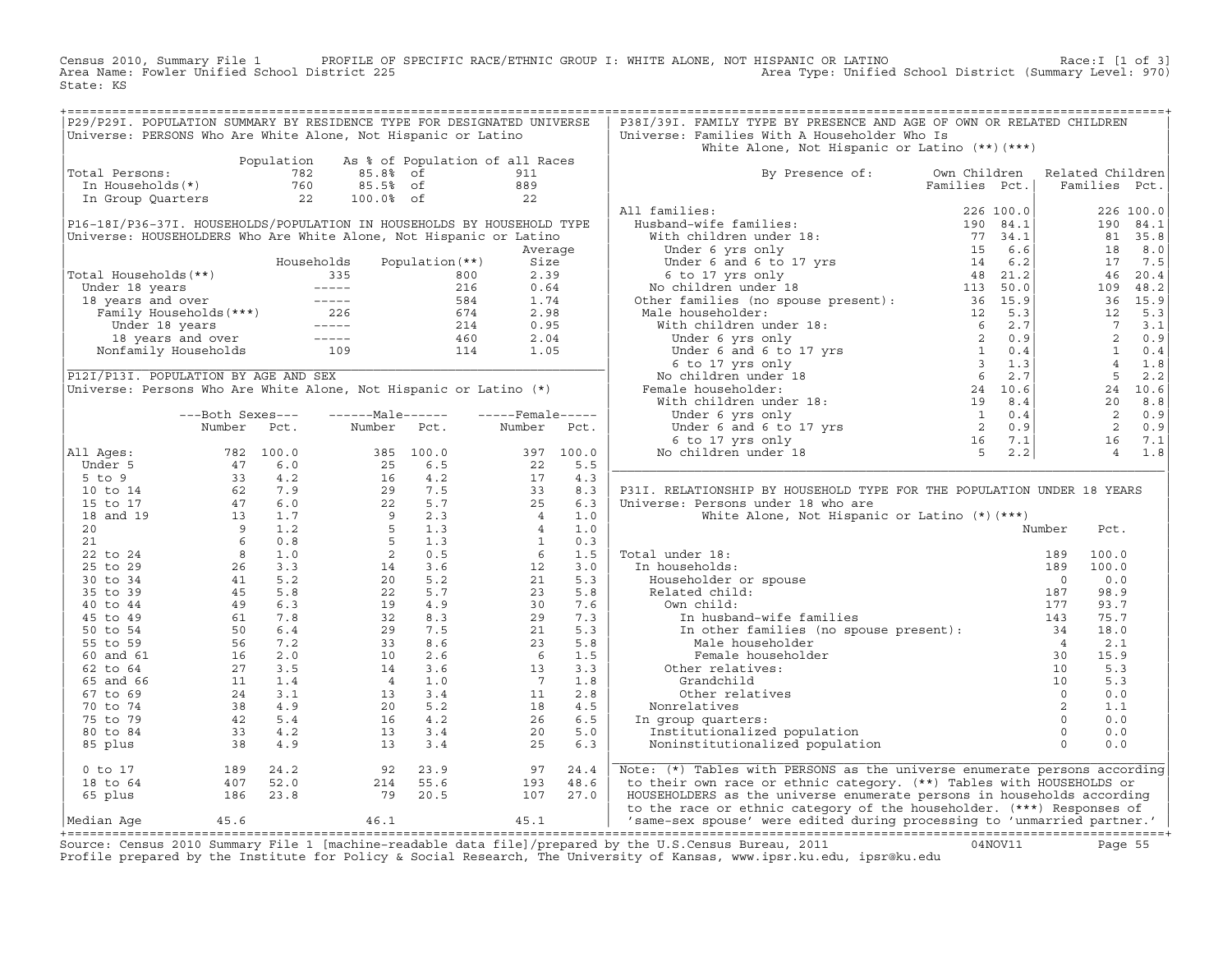Census 2010, Summary File 1 PROFILE OF SPECIFIC RACE/ETHNIC GROUP I: WHITE ALONE, NOT HISPANIC OR LATINO Race:I [2 of 3] Area Name: Fowler Unified School District 225 Area Type: Unified School District (Summary Level: 970) State: KS

| P29I/P34I. RELATIONSHIP BY HOUSEHOLD TYPE FOR ALL PERSONS & PERSONS 65+<br>Universe: Persons Who Are White Alone, Not Hispanic or Latino (*) (***)                                                                |                                             |       |                        |                             |       | PCT14I. PRESENCE OF MULTIGENERATIONAL HOUSEHOLDS<br>Universe: Households With A Householder Who Is |                                                                  |                  |              |
|-------------------------------------------------------------------------------------------------------------------------------------------------------------------------------------------------------------------|---------------------------------------------|-------|------------------------|-----------------------------|-------|----------------------------------------------------------------------------------------------------|------------------------------------------------------------------|------------------|--------------|
|                                                                                                                                                                                                                   |                                             |       |                        |                             |       |                                                                                                    | White Alone, Not Hispanic or Latino (**)                         |                  |              |
|                                                                                                                                                                                                                   | All Ages<br>Number                          | Pct.  |                        | 65 years and over<br>Number | Pct.  |                                                                                                    |                                                                  | Number           | Pct.         |
|                                                                                                                                                                                                                   |                                             |       |                        |                             |       | Total:                                                                                             |                                                                  |                  | 335 100.0    |
| Total:                                                                                                                                                                                                            | 782                                         | 100.0 |                        | 186                         | 100.0 | Household has 3 or more generations                                                                |                                                                  | $_{\rm 8}$       | 2.4          |
| In households:                                                                                                                                                                                                    | 760                                         | 97.2  |                        | 164                         | 88.2  | Household has 3 or more generations<br>Household does not have 3+ generations                      |                                                                  | 327              | 97.6         |
| In family households:                                                                                                                                                                                             | 646                                         | 82.6  |                        | 102                         | 54.8  |                                                                                                    |                                                                  |                  |              |
| Householder:                                                                                                                                                                                                      | 226                                         | 28.9  |                        | 57                          | 30.6  |                                                                                                    |                                                                  |                  |              |
| Male                                                                                                                                                                                                              | 180                                         | 23.0  |                        | 52                          | 28.0  |                                                                                                    |                                                                  |                  |              |
| Female                                                                                                                                                                                                            | 46                                          | 5.9   |                        | $-5$                        | 2.7   |                                                                                                    |                                                                  |                  |              |
| Spouse                                                                                                                                                                                                            | 181                                         | 23.1  |                        | 42                          | 22.6  | PCT19I. NONRELATIVES BY HOUSEHOLD TYPE (*) (***)                                                   |                                                                  |                  |              |
| Parent                                                                                                                                                                                                            | $\overline{\mathbf{3}}$                     | 0.4   |                        | $\overline{2}$              | 1.1   | Universe: Nonrelatives who are                                                                     |                                                                  |                  |              |
| Parent-in-law                                                                                                                                                                                                     | $\overline{1}$                              | 0.1   |                        | $\overline{1}$              | 0.5   |                                                                                                    | White Alone, Not Hispanic or Latino (Total: 14)                  |                  |              |
| Child:                                                                                                                                                                                                            | 210                                         | 26.9  |                        |                             |       |                                                                                                    |                                                                  |                  |              |
| Biological                                                                                                                                                                                                        | 196                                         | 25.1  |                        |                             |       |                                                                                                    | In Family                                                        | In Nonfamily     |              |
| Adopted                                                                                                                                                                                                           | $\overline{\phantom{a}}$                    | 0.4   |                        |                             |       |                                                                                                    | Households                                                       | Households       |              |
| Step                                                                                                                                                                                                              | 11                                          | 1.4   |                        |                             |       |                                                                                                    | Number Pct.                                                      | Number Pct.      |              |
| Grandchild                                                                                                                                                                                                        | 12                                          | 1.5   |                        |                             |       |                                                                                                    |                                                                  |                  |              |
| Brother or sister                                                                                                                                                                                                 | $\overline{a}$                              | 0.0   |                        |                             |       | Nonrelatives:                                                                                      | 9, 100.0                                                         |                  | 5, 100.0     |
|                                                                                                                                                                                                                   | $\overline{\phantom{a}}$                    | 0.3   |                        |                             |       | Roomer or boarder                                                                                  | $\Omega$<br>0.0                                                  | $\Omega$         | 0.0          |
| Son-in-law/daughter-in-law<br>Other relatives (#)                                                                                                                                                                 | $\overline{\phantom{a}}$ 2                  | 0.3   |                        | $\circ$                     | 0.0   | Housemate or roommate                                                                              | $\begin{array}{ccc} 0 & 0.0 \\ 7 & 77.8 \\ 2 & 22.2 \end{array}$ |                  | 2, 40.0      |
| Nonrelatives                                                                                                                                                                                                      | 9                                           | 1.2   |                        | $\Omega$                    | 0.0   | Unmarried partner                                                                                  |                                                                  |                  | 2, 40.0      |
|                                                                                                                                                                                                                   |                                             | 14.6  |                        | 62                          | 33.3  | Other nonrelatives                                                                                 |                                                                  | $1 \quad$        | 20.0         |
|                                                                                                                                                                                                                   |                                             | 6.6   |                        | 16                          | 8.6   |                                                                                                    |                                                                  |                  |              |
|                                                                                                                                                                                                                   |                                             | 6.1   |                        | 16                          | 8.6   |                                                                                                    |                                                                  |                  |              |
|                                                                                                                                                                                                                   |                                             | 0.5   |                        | $\overline{0}$              | 0.0   |                                                                                                    |                                                                  |                  |              |
| montenarives<br>In nonfamily households:<br>Male householder:<br>Living alone<br>Not living alone<br>Female householder:<br>Female householder:<br>Living alone<br>57<br>Living alone<br>57<br>Living alone<br>57 |                                             | 7.3   |                        | 46                          | 24.7  | H17I. HOUSING UNITS BY HOUSEHOLDER'S AGE AND TENURE                                                |                                                                  |                  |              |
|                                                                                                                                                                                                                   | 56                                          | 7.2   |                        | 45                          | 24.2  | Universe: Occupied Housing Units With A Householder Who Is                                         |                                                                  |                  |              |
|                                                                                                                                                                                                                   |                                             | 0.1   |                        | $\overline{1}$              | 0.5   |                                                                                                    | White Alone, Not Hispanic or Latino (**)                         |                  |              |
| alone<br>Not living alone<br>prelatives<br>Nonrelatives                                                                                                                                                           | $\begin{array}{c} 1 \\ 5 \\ 22 \end{array}$ | 0.6   |                        | $\bigcap$                   | 0.0   |                                                                                                    |                                                                  |                  |              |
| In group quarters:                                                                                                                                                                                                |                                             | 2.8   |                        | 22                          | 11.8  | Age of                                                                                             | Owner Occupied                                                   | Renter Occupied  |              |
| Institutionalized                                                                                                                                                                                                 | 22                                          | 2.8   |                        | 22                          | 11.8  | Householder                                                                                        | Number<br>Pct.                                                   | Number           | Pct.         |
| Noninstitutionalized                                                                                                                                                                                              | $\overline{0}$                              | 0.0   |                        | $\Omega$                    | 0.0   |                                                                                                    |                                                                  |                  |              |
|                                                                                                                                                                                                                   |                                             |       |                        |                             |       | All Ages:                                                                                          | 241 100.0                                                        |                  | 94 100.0     |
| (#) For 65 yrs & over, includes children, siblings, etc. not shown separately                                                                                                                                     |                                             |       |                        |                             |       | 15 to 24                                                                                           | $\overline{2}$<br>0.8                                            | $-5$             | 5.3          |
|                                                                                                                                                                                                                   |                                             |       |                        |                             |       | 25 to 34                                                                                           | 6.6<br>16                                                        | 20               | 21.3         |
|                                                                                                                                                                                                                   |                                             |       |                        |                             |       | 35 to 44                                                                                           | 31 12.9                                                          | 20               | 21.3         |
|                                                                                                                                                                                                                   |                                             |       |                        |                             |       | 45 to 54                                                                                           | 50 20.7                                                          | 15               | 16.0         |
| P18I. HOUSEHOLD TYPE                                                                                                                                                                                              |                                             |       |                        |                             |       | 55 to 59                                                                                           | 26 10.8<br>20 8.3                                                | $5^{\circ}$<br>6 | 5.3          |
| Universe: Households with a Householder Who is                                                                                                                                                                    |                                             |       |                        |                             |       | 60 to 64                                                                                           | 42 17.4                                                          | 8                | $6.4$<br>8.5 |
| White Alone, Not Hispanic or Latino (**)                                                                                                                                                                          |                                             |       |                        |                             |       | 65 to 74                                                                                           |                                                                  | 9                | 9.6          |
|                                                                                                                                                                                                                   |                                             |       | Number                 | Pct.                        |       | 75 to 84                                                                                           | 37 15.4                                                          | $6^{\circ}$      |              |
| Total:                                                                                                                                                                                                            |                                             |       |                        | 335 100.0                   |       | 85 and over                                                                                        | 17 7.1                                                           |                  | $6.4$        |
| Family households (***) :                                                                                                                                                                                         |                                             |       |                        | 226 67.5                    |       |                                                                                                    |                                                                  |                  |              |
| Husband-wife families                                                                                                                                                                                             |                                             |       |                        | 190 56.7                    |       | Note: $(*)$ Tables with PERSONS as the universe enumerate persons                                  |                                                                  |                  |              |
| Other families:                                                                                                                                                                                                   |                                             |       |                        | 36 10.7                     |       | according to their own race or ethnic category. (**) Tables with                                   |                                                                  |                  |              |
| % Are tamilies:<br>Male householder, no wife present<br>Female householder, no husband present<br>Family households:<br>109 32.5                                                                                  |                                             |       |                        |                             |       | HOUSEHOLDS or HOUSEHOLDERS as the universe enumerate persons in                                    |                                                                  |                  |              |
|                                                                                                                                                                                                                   |                                             |       |                        |                             |       | households according to the race or ethnic category of the                                         |                                                                  |                  |              |
| Nonfamily households:                                                                                                                                                                                             |                                             |       |                        |                             |       | householder. (***) Responses of 'same-sex spouse' were edited                                      |                                                                  |                  |              |
| Householder living alone                                                                                                                                                                                          |                                             |       |                        |                             |       | during processing to 'unmarried partner.'                                                          |                                                                  |                  |              |
| Householder not living alone                                                                                                                                                                                      |                                             |       | $109$ 32.5<br>104 31.0 | 1.5                         |       |                                                                                                    |                                                                  |                  |              |
|                                                                                                                                                                                                                   |                                             |       |                        |                             |       |                                                                                                    |                                                                  |                  |              |
|                                                                                                                                                                                                                   |                                             |       |                        |                             |       |                                                                                                    |                                                                  |                  |              |
|                                                                                                                                                                                                                   |                                             |       |                        |                             |       |                                                                                                    |                                                                  |                  |              |

+===================================================================================================================================================+Source: Census 2010 Summary File 1 [machine−readable data file]/prepared by the U.S.Census Bureau, 2011 04NOV11 Page 56 Profile prepared by the Institute for Policy & Social Research, The University of Kansas, www.ipsr.ku.edu, ipsr@ku.edu